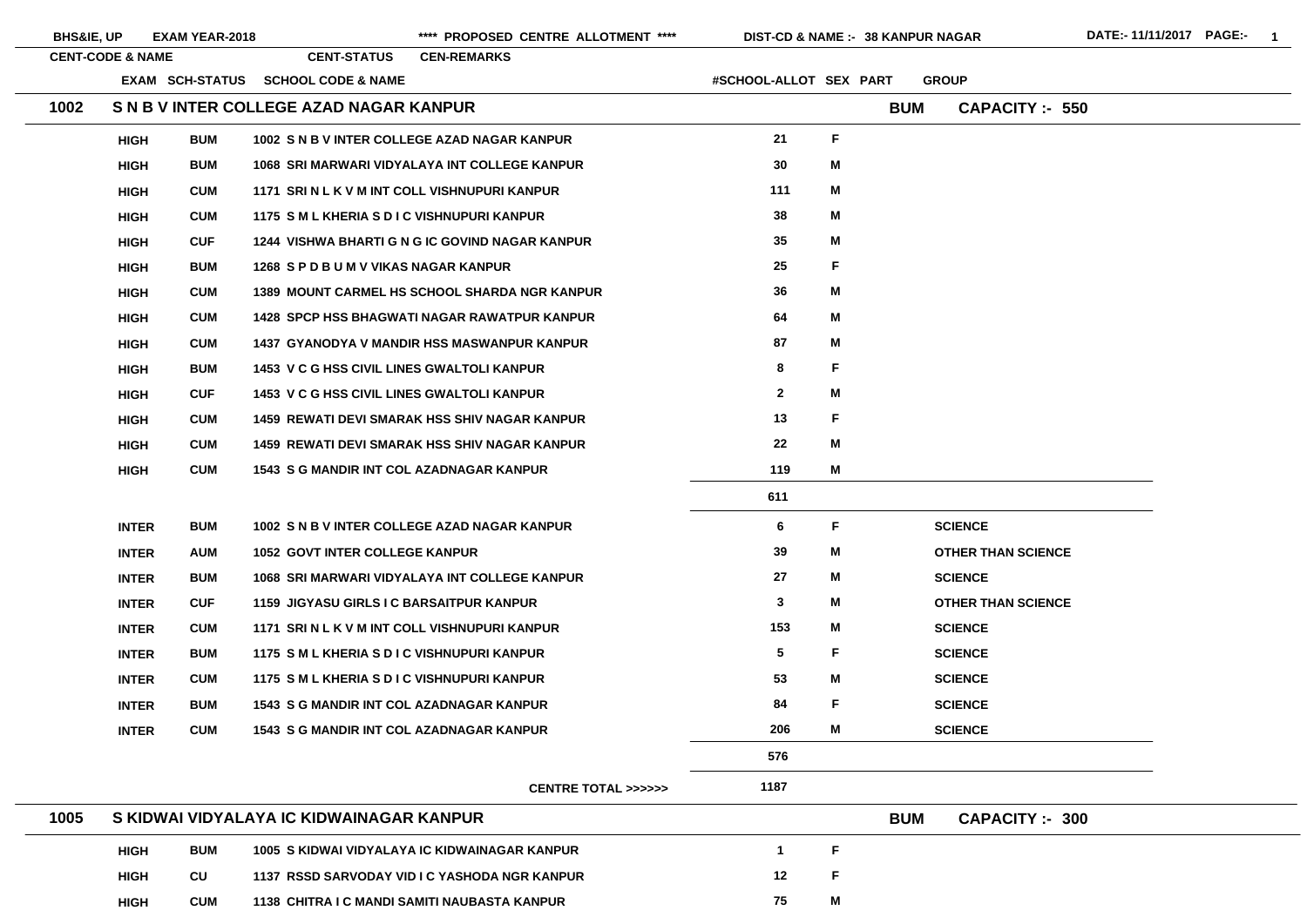**BHS&IE, UP EXAM YEAR-2018 \*\*\*\* PROPOSED CENTRE ALLOTMENT \*\*\*\* DIST-CD & NAME :- DATE:- 11/11/2017 PAGE:- 2**

| <b>CENT-CODE &amp; NAME</b> |                        | <b>CENT-STATUS</b>                       | <b>CEN-REMARKS</b>                                           |                                              |                         |   |                           |
|-----------------------------|------------------------|------------------------------------------|--------------------------------------------------------------|----------------------------------------------|-------------------------|---|---------------------------|
|                             | <b>EXAM SCH-STATUS</b> | <b>SCHOOL CODE &amp; NAME</b>            |                                                              |                                              | #SCHOOL-ALLOT SEX PART  |   | <b>GROUP</b>              |
| <b>HIGH</b>                 | <b>CUM</b>             |                                          | <b>1170 KANPUR INTERMEDIATE EDUCATION CENTRE GOPAL NAGAR</b> |                                              | 68                      | M |                           |
| <b>HIGH</b>                 | <b>CUM</b>             |                                          | <b>1258 S S MANDIR HSS Y NAGAR GANGAPUR KANPUR</b>           |                                              | 54                      | M |                           |
| <b>HIGH</b>                 | <b>CUF</b>             |                                          | <b>1295 SUNRAYS M G INTER COLLEGE YASHODA NGR MCH KANPUR</b> |                                              | 19                      | M |                           |
| <b>HIGH</b>                 | <b>CUM</b>             | <b>1366 GYANODAYA HSS K NAGAR KANPUR</b> |                                                              |                                              | 40                      | M |                           |
| <b>HIGH</b>                 | <b>CUM</b>             |                                          | <b>1413 SHIVANI H S S BAGAHI KIDWAINAGAR KANPUR</b>          |                                              | 58                      | M |                           |
|                             |                        |                                          |                                                              |                                              | 327                     |   |                           |
| <b>INTER</b>                | <b>CUM</b>             |                                          | 1012 JN P N I COLL A VIHAR NAUBASTA KANPUR                   |                                              | 73                      | M | <b>SCIENCE</b>            |
| <b>INTER</b>                | <b>CUM</b>             | 1141 G D B V P I C KIDWAI NAGAR KANPUR   |                                                              |                                              | $\overline{\mathbf{7}}$ | M | <b>OTHER THAN SCIENCE</b> |
| <b>INTER</b>                | <b>CUM</b>             |                                          | 1150 KEDAR SINGH I C GOVIND NAGAR KANPUR                     |                                              | 18                      | M | <b>SCIENCE</b>            |
| <b>INTER</b>                | <b>CUM</b>             |                                          | <b>1170 KANPUR INTERMEDIATE EDUCATION CENTRE GOPAL NAGAR</b> |                                              | 52                      | M | <b>SCIENCE</b>            |
| <b>INTER</b>                | <b>CUM</b>             |                                          | <b>1246 RAHUL MEMO I C YASHODA NAGAR KANPUR</b>              |                                              | 78                      | M | <b>SCIENCE</b>            |
| <b>INTER</b>                | <b>CUM</b>             |                                          | <b>1250 CHATRAPATI SHIVAJI I C JARAULI KANPUR</b>            |                                              | 93                      | M | <b>SCIENCE</b>            |
| <b>INTER</b>                | <b>CUM</b>             |                                          | <b>1665 CHANDRA SHEKHAR AZAD MEMO EDU CENTER IC KANPUR</b>   |                                              | 1                       | M | <b>OTHER THAN SCIENCE</b> |
| <b>INTER</b>                | <b>CUM</b>             |                                          | 1676 SAII PUBLIC INTER COLLEGE GOOBA GARDEN KALYANPUR        |                                              | $\overline{\mathbf{r}}$ | Μ | <b>SCIENCE</b>            |
|                             |                        |                                          |                                                              |                                              | 329                     |   |                           |
|                             |                        |                                          |                                                              | <b>CENTRE TOTAL &gt;&gt;&gt;&gt;&gt;&gt;</b> | 656                     |   |                           |
|                             |                        |                                          |                                                              |                                              |                         |   |                           |

| 1007 |             |            | SHRI MUNI HINDU I C GOVIND NAGAR KANPUR                             | <b>BUM</b> | <b>CAPACITY :- 750</b> |
|------|-------------|------------|---------------------------------------------------------------------|------------|------------------------|
|      | <b>HIGH</b> | <b>BUM</b> | $\overline{7}$<br>1007 SHRI MUNI HINDU I C GOVIND NAGAR KANPUR      | F          |                        |
|      | <b>HIGH</b> | <b>CRM</b> | 36<br>1118 K V L I C MEHARBAN SINGH KA PURWA KANPUR                 | M          |                        |
|      | <b>HIGH</b> | <b>CUM</b> | 29<br>1250 CHATRAPATI SHIVAJI I C JARAULI KANPUR                    | M          |                        |
|      | <b>HIGH</b> | <b>CUF</b> | 30<br>1301 SMT RAM DULARI GIC YASHODA NAGAR KANPUR                  | M          |                        |
|      | <b>HIGH</b> | <b>CUF</b> | 25<br>1319 JAI BHARAT H S BALIKA V JUHI KALA KANPUR                 | M          |                        |
|      | <b>HIGH</b> | <b>CUM</b> | 28<br>1357 R A I C B KHANDEPUR NAUBASTA KANPUR                      | M          |                        |
|      | <b>HIGH</b> | <b>CUM</b> | 53<br>1382 VIMAL HSS HANUMANT VIHAR NAUBASTA KANPUR                 | M          |                        |
|      | <b>HIGH</b> | <b>CUM</b> | 126<br>1385 R S EDU CENTRE I C BARRA KANPUR                         | М          |                        |
|      | <b>HIGH</b> | <b>CUM</b> | 41<br><b>1435 KESHAV SARASWATI HS SCHOOL BARRA KANPUR</b>           | М          |                        |
|      | <b>HIGH</b> | <b>CUM</b> | 32<br><b>1440 KARMYOGI VID NIKETAN HSS BARRA-6 KANPUR</b>           | F          |                        |
|      | <b>HIGH</b> | <b>CUM</b> | 114<br><b>1442 PREM LAL HS SCHOOL BARRA KANPUR NAGAR</b>            | М          |                        |
|      | <b>HIGH</b> | <b>CUM</b> | 34<br><b>1443 THA VISHAMBHAR SINGH INTER COLLEGE GUJAINI KANPUR</b> | M          |                        |
|      | <b>HIGH</b> | <b>CUM</b> | 30<br>1642 KAMAD GIRI H S SCHOOL ARRA NAUBASTA KANPUR               | F          |                        |
|      | <b>HIGH</b> | <b>CUM</b> | 46<br>1664 KAMAD SHINING STARS ACADEMY I C KANPUR NAGAR             | M          |                        |
|      |             |            |                                                                     |            |                        |

- 
- 
- 
- 
- 
-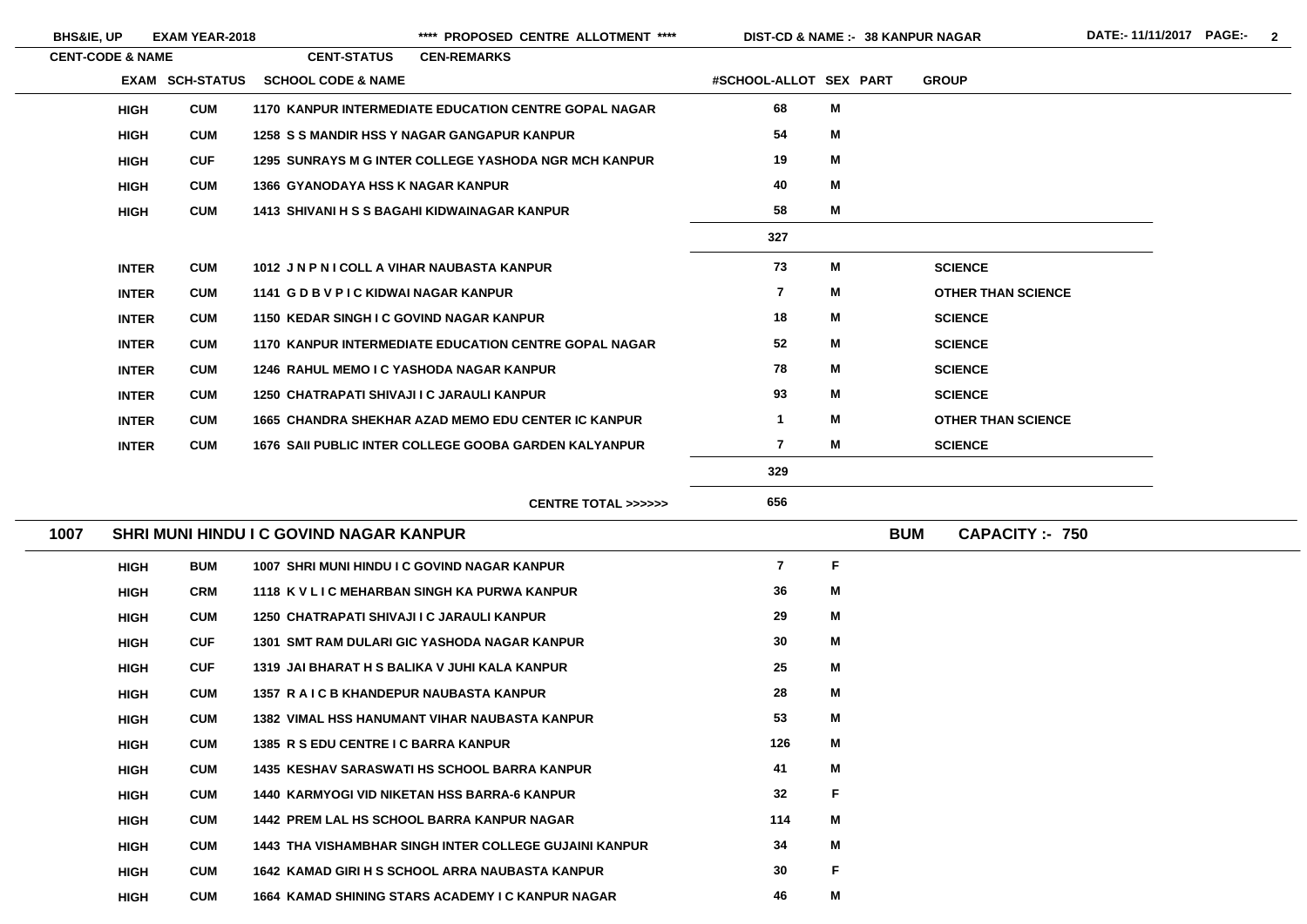|      | <b>BHS&amp;IE, UP</b>       | <b>EXAM YEAR-2018</b>  |                                                 | **** PROPOSED CENTRE ALLOTMENT ****                            |                        | <b>DIST-CD &amp; NAME :- 38 KANPUR NAGAR</b> |                                      | DATE:-11/11/2017 PAGE:- 3 |  |
|------|-----------------------------|------------------------|-------------------------------------------------|----------------------------------------------------------------|------------------------|----------------------------------------------|--------------------------------------|---------------------------|--|
|      | <b>CENT-CODE &amp; NAME</b> |                        | <b>CENT-STATUS</b>                              | <b>CEN-REMARKS</b>                                             |                        |                                              |                                      |                           |  |
|      |                             | <b>EXAM SCH-STATUS</b> | <b>SCHOOL CODE &amp; NAME</b>                   |                                                                | #SCHOOL-ALLOT SEX PART |                                              | <b>GROUP</b>                         |                           |  |
|      | <b>HIGH</b>                 | <b>CUM</b>             | <b>1679 ROSE BUDS SENIOR SECONDARY SCHOOL</b>   |                                                                | 8                      | M                                            |                                      |                           |  |
|      |                             |                        |                                                 |                                                                | 639                    |                                              |                                      |                           |  |
|      | <b>INTER</b>                | <b>BUM</b>             | 1007 SHRI MUNI HINDU I C GOVIND NAGAR KANPUR    |                                                                | 27                     | F.                                           | <b>SCIENCE</b>                       |                           |  |
|      | <b>INTER</b>                | <b>CRM</b>             |                                                 | 1118 K V L I C MEHARBAN SINGH KA PURWA KANPUR                  | 36                     | M                                            | <b>SCIENCE</b>                       |                           |  |
|      | <b>INTER</b>                | <b>CUM</b>             | <b>1168 LVM INTER COLLEGE NAUBASTA KANPUR</b>   |                                                                | 3                      | M                                            | <b>OTHER THAN SCIENCE</b>            |                           |  |
|      | <b>INTER</b>                | <b>CUM</b>             | 1177 S V BHAI PATEL I C SAKET NGR KANPUR        |                                                                | 28                     | M                                            | <b>SCIENCE</b>                       |                           |  |
|      | <b>INTER</b>                | <b>CUF</b>             |                                                 | <b>1295 SUNRAYS M G INTER COLLEGE YASHODA NGR MCH KANPUR</b>   | 122                    | F.                                           | <b>OTHER THAN SCIENCE</b>            |                           |  |
|      | <b>INTER</b>                | <b>CUF</b>             |                                                 | 1295 SUNRAYS M G INTER COLLEGE YASHODA NGR MCH KANPUR          | 4                      | M                                            | <b>OTHER THAN SCIENCE</b>            |                           |  |
|      | <b>INTER</b>                | <b>CUM</b>             | 1357 R A I C B KHANDEPUR NAUBASTA KANPUR        |                                                                | 49                     | M                                            | <b>SCIENCE</b>                       |                           |  |
|      | <b>INTER</b>                | <b>CUM</b>             | 1357 R A I C B KHANDEPUR NAUBASTA KANPUR        |                                                                | 38                     | M                                            | <b>OTHER THAN SCIENCE</b>            |                           |  |
|      | <b>INTER</b>                | <b>CUM</b>             | 1373 MAA GAYATRI I C GOPAL NAGAR KANPUR         |                                                                | 13                     | M                                            | <b>SCIENCE</b>                       |                           |  |
|      | <b>INTER</b>                | <b>CUM</b>             | 1385 R S EDU CENTRE I C BARRA KANPUR            |                                                                | 113                    | M                                            | <b>SCIENCE</b>                       |                           |  |
|      | <b>INTER</b>                | <b>CUM</b>             |                                                 | <b>1443 THA VISHAMBHAR SINGH INTER COLLEGE GUJAINI KANPUR</b>  | 18                     | M                                            | <b>SCIENCE</b>                       |                           |  |
|      | <b>INTER</b>                | <b>CUM</b>             |                                                 | <b>1443 THA VISHAMBHAR SINGH INTER COLLEGE GUJAINI KANPUR</b>  | 3                      | M                                            | <b>OTHER THAN SCIENCE</b>            |                           |  |
|      | <b>INTER</b>                | <b>CUM</b>             | <b>1446 VIVEKANAND PUBLIC INTER COLLEGE</b>     |                                                                | 14                     | M                                            | <b>SCIENCE</b>                       |                           |  |
|      | <b>INTER</b>                | <b>CUM</b>             |                                                 | <b>1447 CRKAD HSS NARAYANPURI NAUBASTA KANPUR</b>              | 21                     | M                                            | <b>SCIENCE</b>                       |                           |  |
|      | <b>INTER</b>                | <b>CUM</b>             |                                                 | 1483 A N AMBEDKAR INTER COLLEGE BUDHPUR MACH KANPUR            | 32                     | M                                            | <b>SCIENCE</b>                       |                           |  |
|      | <b>INTER</b>                | <b>CUM</b>             |                                                 | 1483 A N AMBEDKAR INTER COLLEGE BUDHPUR MACH KANPUR            |                        | M                                            | <b>OTHER THAN SCIENCE</b>            |                           |  |
|      | <b>INTER</b>                | <b>CUM</b>             |                                                 | 1576 C H S EDU CENTRE INTER COLLEGE MBS KA PURWA KANPUR        | 11                     | M                                            | <b>OTHER THAN SCIENCE</b>            |                           |  |
|      | <b>INTER</b>                | <b>CUM</b>             |                                                 | 1606 BABU S S INTER COLLEGE GANGAPUR KANPUR NAGAR              | 19                     | M                                            | <b>SCIENCE</b>                       |                           |  |
|      | <b>INTER</b>                | <b>CUM</b>             |                                                 | 1642 KAMAD GIRI H S SCHOOL ARRA NAUBASTA KANPUR                | 26                     | M                                            | <b>SCIENCE</b>                       |                           |  |
|      | <b>INTER</b>                | <b>CUM</b>             |                                                 | 1664 KAMAD SHINING STARS ACADEMY I C KANPUR NAGAR              | 34                     | M                                            | <b>SCIENCE</b>                       |                           |  |
|      | <b>INTER</b>                | <b>CUM</b>             |                                                 | 1664 KAMAD SHINING STARS ACADEMY I C KANPUR NAGAR              |                        | M                                            | <b>OTHER THAN SCIENCE</b>            |                           |  |
|      | <b>INTER</b>                | <b>CUM</b>             |                                                 | <b>1667 VEVEKANAND PABLICIC VARUN VIHAR BARRA KANPUR NAGAR</b> | $\mathbf{7}$           | M                                            | <b>OTHER THAN SCIENCE</b>            |                           |  |
|      |                             |                        |                                                 |                                                                | 626                    |                                              |                                      |                           |  |
|      |                             |                        |                                                 | <b>CENTRE TOTAL &gt;&gt;&gt;&gt;&gt;&gt;</b>                   | 1265                   |                                              |                                      |                           |  |
| 1008 |                             |                        | <b>KHALSA INTER COLLEGE GOVIND NAGAR KANPUR</b> |                                                                |                        |                                              | <b>BUM</b><br><b>CAPACITY :- 800</b> |                           |  |
|      | <b>HIGH</b>                 | <b>BUM</b>             |                                                 | 1005 S KIDWAI VIDYALAYA IC KIDWAINAGAR KANPUR                  | 17                     | M                                            |                                      |                           |  |
|      | <b>HIGH</b>                 | <b>BUM</b>             | <b>1063 CHRIST CHURCH INTER COLLEGE KANPUR</b>  |                                                                | 257                    | M                                            |                                      |                           |  |

**HIGH CUM 1123 SARDAR PATEL I C W2 JUHI BARRA KANPUR 13 HIGHBUM 1151 A K GIRLS INTER COLLEGE T P NAGAR KANPUR 124** 

**F**

**F**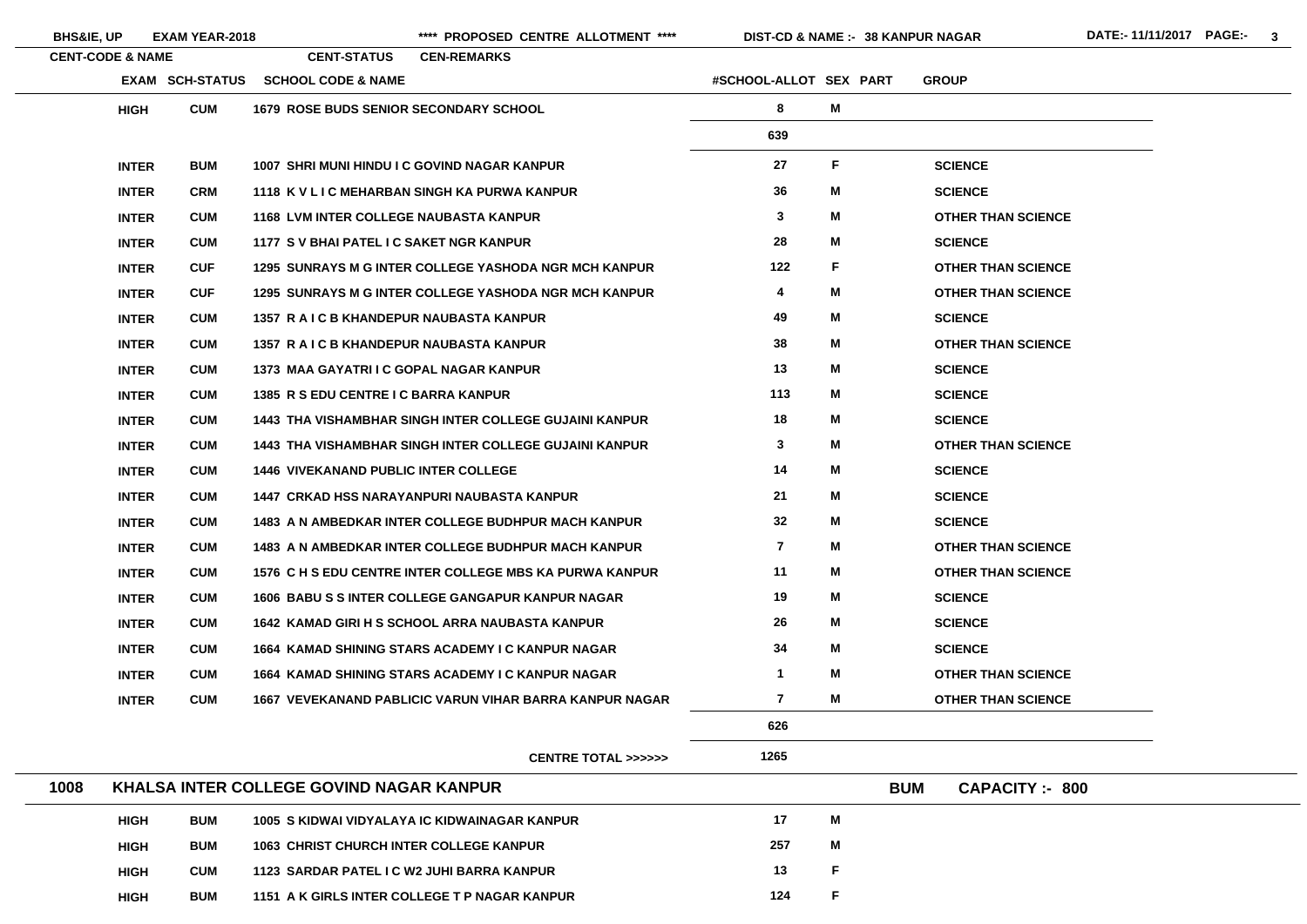$\sim$ 

\*\*\*\* PROPOSED CENTRE ALLOTMENT \*\*\*\* DIST-CD & NAME :- 38 KANPUR NAGAR DATE:- 11/11/2017 PAGE:- 4

|      | <b>CENT-CODE &amp; NAME</b> |                        | <b>CENT-STATUS</b>                               | <b>CEN-REMARKS</b>                                             |                        |   |            |                |                           |
|------|-----------------------------|------------------------|--------------------------------------------------|----------------------------------------------------------------|------------------------|---|------------|----------------|---------------------------|
|      |                             | <b>EXAM SCH-STATUS</b> | <b>SCHOOL CODE &amp; NAME</b>                    |                                                                | #SCHOOL-ALLOT SEX PART |   |            | <b>GROUP</b>   |                           |
|      | <b>HIGH</b>                 | <b>CUM</b>             | 1232 A S V INTER COLEGE H NAGAR KANPUR           |                                                                | 35                     | F |            |                |                           |
|      | <b>HIGH</b>                 | <b>CUM</b>             |                                                  | <b>1549 J K D INTERNATIONAL INTER COLLEGE SARAIMEETA PANKI</b> | 21                     | F |            |                |                           |
|      | <b>HIGH</b>                 | <b>CUM</b>             | <b>1555 PARITOSH I C HANSPUR NAUBASTA KANPUR</b> |                                                                | 148                    | M |            |                |                           |
|      | <b>HIGH</b>                 | <b>CUM</b>             |                                                  | <b>1572 SARDAR PATEL ACADEMY JARAULI-2 KANPUR</b>              | 43                     | M |            |                |                           |
|      | <b>HIGH</b>                 | <b>CUM</b>             | 1590 B G S H S S SAHAKAR NAGAR KANPUR            |                                                                | $\mathbf 1$            | F |            |                |                           |
|      | <b>HIGH</b>                 | <b>CUM</b>             | 1590 B G S H S S SAHAKAR NAGAR KANPUR            |                                                                | 6                      | M |            |                |                           |
|      |                             |                        |                                                  |                                                                | 665                    |   |            |                |                           |
|      | <b>INTER</b>                | <b>BUM</b>             |                                                  | 1073 DR CL R INT COLLEGE KIDWAI NAGAR KANPUR                   | 150                    | M |            | <b>SCIENCE</b> |                           |
|      | <b>INTER</b>                | <b>CUM</b>             |                                                  | 1135 PT VISHWAMBHAR NATH I C R L NAGAR KANPUR                  | 26                     | M |            | <b>SCIENCE</b> |                           |
|      | <b>INTER</b>                | <b>BUM</b>             |                                                  | 1151 A K GIRLS INTER COLLEGE T P NAGAR KANPUR                  | 118                    | F |            |                | <b>OTHER THAN SCIENCE</b> |
|      | <b>INTER</b>                | <b>CUM</b>             | <b>1154 MOTI LAL MEMO I C HASANPUR KANPUR</b>    |                                                                | $\mathbf{2}$           | M |            |                | <b>OTHER THAN SCIENCE</b> |
|      | <b>INTER</b>                | <b>BUM</b>             | 1232 A S V INTER COLEGE H NAGAR KANPUR           |                                                                | 38                     | F |            |                | <b>OTHER THAN SCIENCE</b> |
|      | <b>INTER</b>                | <b>BUM</b>             | 1232 A S V INTER COLEGE H NAGAR KANPUR           |                                                                | 31                     | F |            | <b>SCIENCE</b> |                           |
|      | <b>INTER</b>                | <b>CUM</b>             | 1241 H P SHIKSHA NIKETAN I C GUJAINI KANPUR      |                                                                | $\mathbf{3}$           | M |            |                | <b>OTHER THAN SCIENCE</b> |
|      | <b>INTER</b>                | <b>BUM</b>             | 1261 N N B I C SARVODAYA NAGAR KANPUR            |                                                                | 15                     | F |            |                | <b>OTHER THAN SCIENCE</b> |
|      | <b>INTER</b>                | <b>CUM</b>             |                                                  | <b>1380 VIVEKANAND INTER COLLEGE BARRA TWO KANPUR</b>          | 23                     | M |            | <b>SCIENCE</b> |                           |
|      | <b>INTER</b>                | <b>CUM</b>             | <b>1555 PARITOSH I C HANSPUR NAUBASTA KANPUR</b> |                                                                | 196                    | M |            | <b>SCIENCE</b> |                           |
|      |                             |                        |                                                  |                                                                | 602                    |   |            |                |                           |
|      |                             |                        |                                                  | <b>CENTRE TOTAL &gt;&gt;&gt;&gt;&gt;&gt;</b>                   | 1267                   |   |            |                |                           |
| 1009 |                             |                        | <b>MOHAN V M INT COLL GOVIND NAGAR KANPUR</b>    |                                                                |                        |   | <b>BUM</b> |                | <b>CAPACITY: - 800</b>    |
|      | <b>HIGH</b>                 | <b>BUM</b>             | <b>1069 GYAN BHARTI M S INTER COLLEGE KANPUR</b> |                                                                | 96                     | M |            |                |                           |
|      | <b>HIGH</b>                 | <b>CUM</b>             | 1241 H P SHIKSHA NIKETAN I C GUJAINI KANPUR      |                                                                | 49                     | М |            |                |                           |
|      | <b>HIGH</b>                 | <b>CUM</b>             |                                                  | <b>1262 DNS I C HANUMANT VIHAR NAUBASTA KANPUR</b>             | 82                     | М |            |                |                           |
|      | <b>HIGH</b>                 | <b>CUM</b>             | <b>1438 PSN HSS JUHI KANPUR</b>                  |                                                                | 18                     | F |            |                |                           |
|      | <b>HIGH</b>                 | <b>CUM</b>             |                                                  | 1478 S G N K VIDHYA MANDIR I C CIVIL LINES KANPUR              | 100                    | М |            |                |                           |
|      | <b>HIGH</b>                 | <b>CUM</b>             |                                                  | <b>1532 CHANDRASHEKHAR VENKAT RAMAN INTERMEDIATE COLLEGE</b>   | 111                    | М |            |                |                           |
|      | <b>HIGH</b>                 | <b>CUM</b>             | <b>1540 JYOTI H S S JARAULI KANPUR</b>           |                                                                | 18                     | F |            |                |                           |
|      | <b>HIGH</b>                 | <b>CUM</b>             |                                                  | <b>1572 SARDAR PATEL ACADEMY JARAULI-2 KANPUR</b>              | 21                     | F |            |                |                           |
|      | <b>HIGH</b>                 | <b>CUM</b>             |                                                  | <b>1603 N L K INTER COLLEGE ASHOK NAGAR KANPUR</b>             | 137                    | М |            |                |                           |
|      | <b>HIGH</b>                 | <b>CUM</b>             |                                                  | 1604 SITA RAM YADAV INTER COLLEGE SATBARI KANPUR NAGAR         | $\mathbf{2}$           | M |            |                |                           |
|      |                             |                        |                                                  |                                                                | 634                    |   |            |                |                           |

| Ē                  |
|--------------------|
| Ī                  |
| <b>HAN SCIENCE</b> |
| <b>HAN SCIENCE</b> |
| <b>HAN SCIENCE</b> |
| Ī                  |
| <b>HAN SCIENCE</b> |
| <b>HAN SCIENCE</b> |
| Ē                  |
| Ē                  |
|                    |
|                    |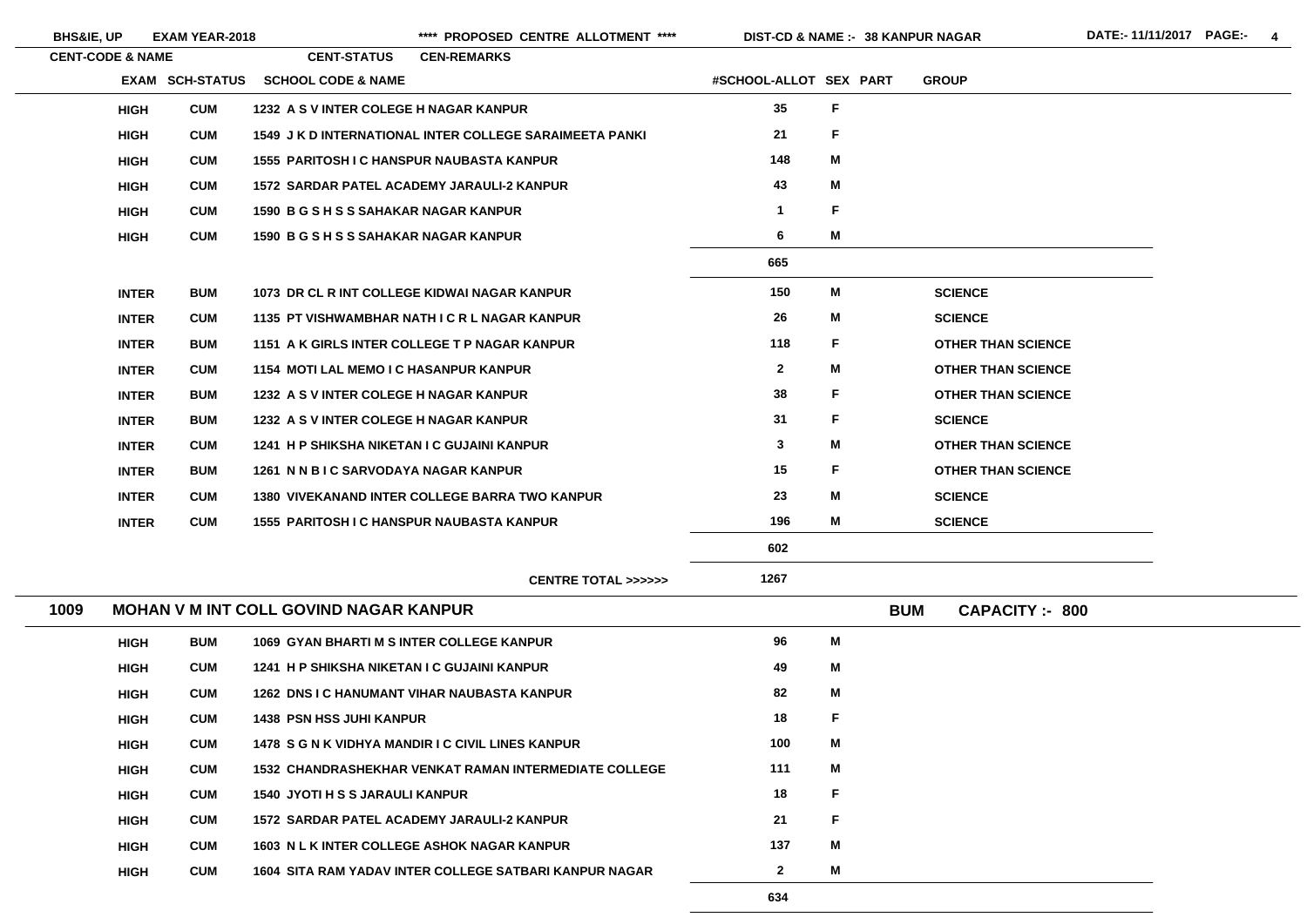**BHS&IE, UP EXAM YEAR-2018 \*\*\*\* PROPOSED CENTRE ALLOTMENT \*\*\*\* DIST-CD & NAME :- DATE:- 11/11/2017 PAGE:- 5**

|      | <b>CENT-CODE &amp; NAME</b> |                        | <b>CENT-STATUS</b>                                | <b>CEN-REMARKS</b> |                                                              |                        |             |            |                           |
|------|-----------------------------|------------------------|---------------------------------------------------|--------------------|--------------------------------------------------------------|------------------------|-------------|------------|---------------------------|
|      |                             | <b>EXAM SCH-STATUS</b> | <b>SCHOOL CODE &amp; NAME</b>                     |                    |                                                              | #SCHOOL-ALLOT SEX PART |             |            | <b>GROUP</b>              |
|      | <b>INTER</b>                | <b>BUM</b>             | 1061 D A V INTER COLLEGE KANPUR                   |                    |                                                              | 34                     | M           |            | <b>OTHER THAN SCIENCE</b> |
|      | <b>INTER</b>                | <b>BUM</b>             | <b>1069 GYAN BHARTI M S INTER COLLEGE KANPUR</b>  |                    |                                                              | 78                     | M           |            | <b>OTHER THAN SCIENCE</b> |
|      | <b>INTER</b>                | <b>CRM</b>             | 1118 K V L I C MEHARBAN SINGH KA PURWA KANPUR     |                    |                                                              | $\mathbf 1$            | М           |            | <b>OTHER THAN SCIENCE</b> |
|      | <b>INTER</b>                | <b>CUM</b>             | 1123 SARDAR PATEL I C W2 JUHI BARRA KANPUR        |                    |                                                              | 106                    | M           |            | <b>SCIENCE</b>            |
|      | <b>INTER</b>                | <b>CUM</b>             | 1138 CHITRA I C MANDI SAMITI NAUBASTA KANPUR      |                    |                                                              | 88                     | M           |            | <b>SCIENCE</b>            |
|      | <b>INTER</b>                | <b>CUM</b>             | 1241 H P SHIKSHA NIKETAN I C GUJAINI KANPUR       |                    |                                                              | 102                    | M           |            | <b>SCIENCE</b>            |
|      | <b>INTER</b>                | <b>CUM</b>             |                                                   |                    | <b>1276 MRP EDUCATION CENTRE SHARDA NAGAR KANPUR</b>         | 13                     | M           |            | <b>SCIENCE</b>            |
|      | <b>INTER</b>                | <b>CUM</b>             | 1478 S G N K VIDHYA MANDIR I C CIVIL LINES KANPUR |                    |                                                              | 82                     | M           |            | <b>SCIENCE</b>            |
|      | <b>INTER</b>                | <b>CUM</b>             |                                                   |                    | <b>1532 CHANDRASHEKHAR VENKAT RAMAN INTERMEDIATE COLLEGE</b> | 86                     | M           |            | <b>SCIENCE</b>            |
|      | <b>INTER</b>                | <b>CUM</b>             |                                                   |                    | <b>1665 CHANDRA SHEKHAR AZAD MEMO EDU CENTER IC KANPUR</b>   | 14                     | М           |            | <b>SCIENCE</b>            |
|      |                             |                        |                                                   |                    |                                                              | 604                    |             |            |                           |
|      |                             |                        |                                                   |                    | <b>CENTRE TOTAL &gt;&gt;&gt;&gt;&gt;&gt;</b>                 | 1238                   |             |            |                           |
| 1014 |                             |                        | <b>SHRI RAMLALA I C RAWATPUR KANPUR</b>           |                    |                                                              |                        |             | <b>BUM</b> | <b>CAPACITY :- 750</b>    |
|      | <b>HIGH</b>                 | <b>BUM</b>             | 1014 SHRI RAMLALA I C RAWATPUR KANPUR             |                    |                                                              | 156                    | $\mathsf F$ |            |                           |
|      | <b>HIGH</b>                 | <b>BUM</b>             | 1018 RAMAKRISHNA MISSION H S SCHOOL KANPUR        |                    |                                                              | 110                    | M           |            |                           |
|      | <b>HIGH</b>                 | <b>CUM</b>             | 1030 KANPUR PUBLIC I C M KAKADEO KANPUR           |                    |                                                              | 72                     | M           |            |                           |
|      | <b>HIGH</b>                 | <b>BUM</b>             | 1074 SUBHASH SMARAK I C SAKET NAGAR KANPUR        |                    |                                                              | 233                    | Μ           |            |                           |
|      | <b>HIGH</b>                 | <b>CUM</b>             | 1253 J N VIDYA MANDIR I C VIKAS NAGAR KANPUR      |                    |                                                              | 37                     | F           |            |                           |
|      | <b>HIGH</b>                 | <b>CUM</b>             | 1521 MODERN ERA H S S PANKI KALYANPUR KANPUR      |                    |                                                              | 9                      | M           |            |                           |
|      |                             |                        |                                                   |                    |                                                              | 617                    |             |            |                           |
|      | <b>INTER</b>                | <b>BUM</b>             | 1002 S N B V INTER COLLEGE AZAD NAGAR KANPUR      |                    |                                                              | 89                     | M           |            | <b>SCIENCE</b>            |
|      | <b>INTER</b>                | <b>BUM</b>             | 1014 SHRI RAMLALA I C RAWATPUR KANPUR             |                    |                                                              | 99                     | F           |            | <b>SCIENCE</b>            |
|      | <b>INTER</b>                | <b>BUM</b>             | 1014 SHRI RAMLALA I C RAWATPUR KANPUR             |                    |                                                              | 42                     | F           |            | <b>OTHER THAN SCIENCE</b> |
|      | <b>INTER</b>                | <b>BUM</b>             | 1074 SUBHASH SMARAK I C SAKET NAGAR KANPUR        |                    |                                                              | 153                    | M           |            | <b>SCIENCE</b>            |
|      | <b>INTER</b>                | <b>BUM</b>             | 1081 H SAHAI J SAHAI INT COLL P ROAD KANPUR       |                    |                                                              | 84                     | M           |            | <b>OTHER THAN SCIENCE</b> |
|      | <b>INTER</b>                | <b>BUM</b>             |                                                   |                    | 1082 M C C B V INT COLLEGE ACHARYA NAGAR KANPUR              | 23                     | M           |            | <b>OTHER THAN SCIENCE</b> |
|      | <b>INTER</b>                | <b>AUM</b>             | <b>1086 VIDYUT PARISHAD I C PANKI KANPUR</b>      |                    |                                                              | 86                     | M           |            | <b>SCIENCE</b>            |
|      | <b>INTER</b>                | <b>CUM</b>             | 1153 BHARAT SEVAK S SADAN I C ARMAPUR KANPUR      |                    |                                                              | $\mathbf 1$            | M           |            | <b>OTHER THAN SCIENCE</b> |
|      | <b>INTER</b>                | <b>CUF</b>             | 1159 JIGYASU GIRLS I C BARSAITPUR KANPUR          |                    |                                                              | 27                     | M           |            | <b>SCIENCE</b>            |
|      |                             |                        |                                                   |                    |                                                              | 604                    |             |            |                           |
|      |                             |                        |                                                   |                    |                                                              |                        |             |            |                           |

**CENTRE TOTAL >>>>>>**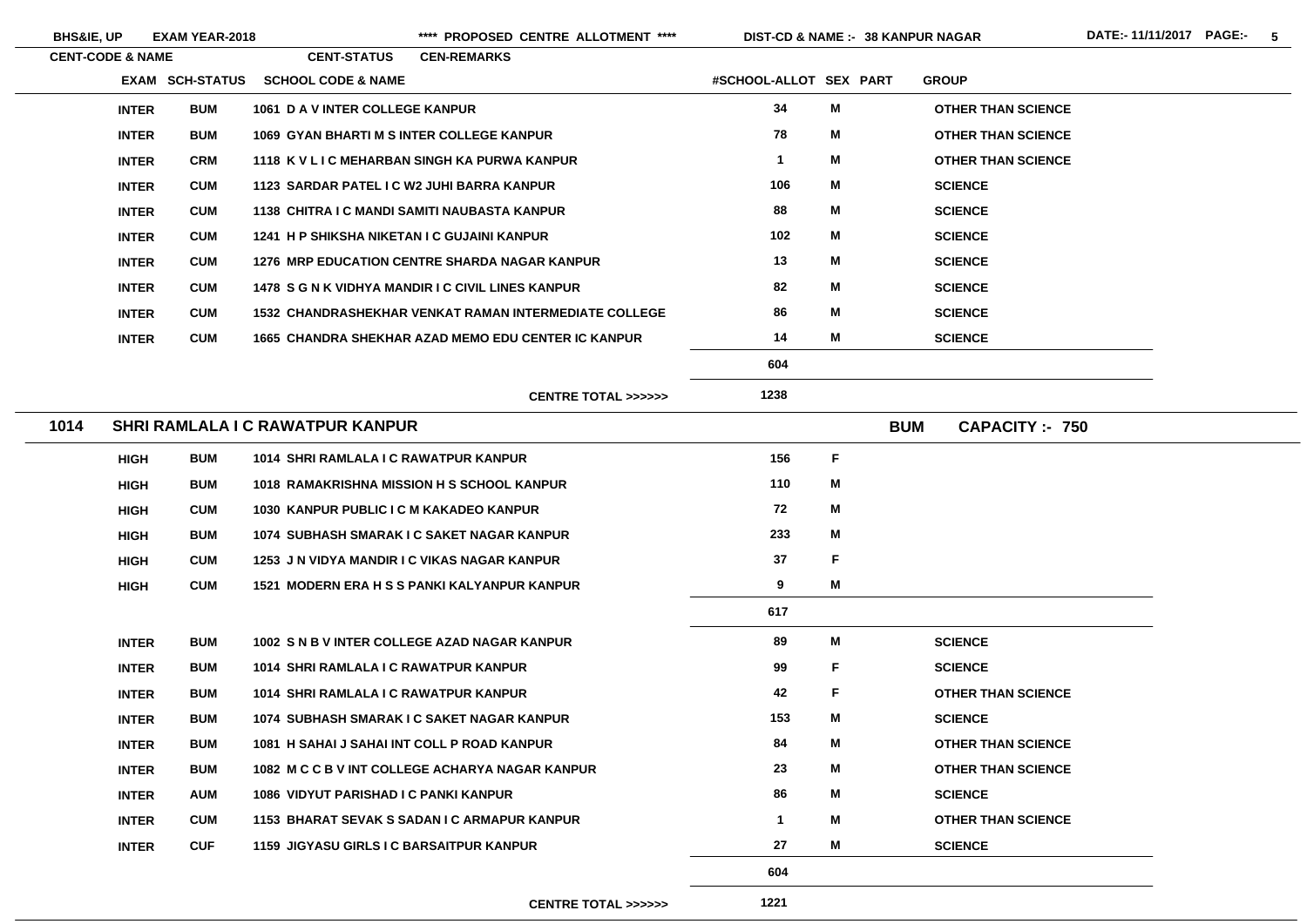| <b>BHS&amp;IE, UP</b> |                             | <b>EXAM YEAR-2018</b> |                                               | **** PROPOSED CENTRE ALLOTMENT ****                     | DIST-CD & NAME :- 38 KANPUR NAGAR |              |            |                           |
|-----------------------|-----------------------------|-----------------------|-----------------------------------------------|---------------------------------------------------------|-----------------------------------|--------------|------------|---------------------------|
|                       | <b>CENT-CODE &amp; NAME</b> |                       | <b>CENT-STATUS</b>                            | <b>CEN-REMARKS</b>                                      |                                   |              |            |                           |
|                       |                             |                       | <b>EXAM SCH-STATUS SCHOOL CODE &amp; NAME</b> |                                                         | #SCHOOL-ALLOT SEX PART            |              |            | <b>GROUP</b>              |
| 1015                  |                             |                       | <b>BHARTIYA S S INTER COLL KAKADEV KANPUR</b> |                                                         |                                   |              | <b>BUM</b> | <b>CAPACITY: 850</b>      |
|                       | <b>HIGH</b>                 | <b>BUM</b>            |                                               | 1015 BHARTIYA S S INTER COLL KAKADEV KANPUR             | 15                                | F            |            |                           |
|                       | <b>HIGH</b>                 | <b>CUM</b>            |                                               | 1034 B R AMBEDKAR H S SCH GANDHI NAGAR KANPUR           | 10                                | M            |            |                           |
|                       | <b>HIGH</b>                 | <b>BUM</b>            |                                               | 1081 H SAHAI J SAHAI INT COLL P ROAD KANPUR             | 75                                | M            |            |                           |
|                       | <b>HIGH</b>                 | <b>CUM</b>            | 1128 S S D I C SHASTRI NAGAR KANPUR           |                                                         | 44                                | F            |            |                           |
|                       | <b>HIGH</b>                 | <b>CUF</b>            |                                               | 1152 SCHOLARS PLAY WAYS B INTER COLLEGE GOVIND NGR      | 49                                | Μ            |            |                           |
|                       | <b>HIGH</b>                 | <b>CUM</b>            | <b>1154 MOTI LAL MEMO I C HASANPUR KANPUR</b> |                                                         | 59                                | M            |            |                           |
|                       | <b>HIGH</b>                 | <b>BUM</b>            |                                               | 1165 STAR LIGHT GIRLS H SCH PANDU NGR KANPUR            | 10                                | F            |            |                           |
|                       | <b>HIGH</b>                 | <b>BUM</b>            |                                               | 1276 MRP EDUCATION CENTRE SHARDA NAGAR KANPUR           | $\mathbf{3}$                      | F            |            |                           |
|                       | <b>HIGH</b>                 | <b>CUF</b>            |                                               | 1286 ALOK GIRLS H S SCHOOL R P NAGAR KANPUR             | 12                                | F            |            |                           |
|                       | <b>HIGH</b>                 | <b>CUF</b>            |                                               | 1286 ALOK GIRLS H S SCHOOL R P NAGAR KANPUR             | 15                                | M            |            |                           |
|                       | <b>HIGH</b>                 | <b>CUM</b>            |                                               | 1320 DURGA MODEL INT COLL A NAGAR RAWATPUR KANPUR       | 50                                | M            |            |                           |
|                       | <b>HIGH</b>                 | <b>CUM</b>            | 1321 S V M HSS DAMODAR NAGAR KANPUR           |                                                         | 64                                | M            |            |                           |
|                       | <b>HIGH</b>                 | <b>CUM</b>            | 1338 D P R I C KALYANPUR KANPUR               |                                                         | 51                                | M            |            |                           |
|                       | <b>HIGH</b>                 | <b>AUM</b>            | 1365 KRISHNA DEVI P I C NIRALA NGR KANPUR     |                                                         | 77                                | M            |            |                           |
|                       | <b>HIGH</b>                 | <b>BUM</b>            |                                               | <b>1428 SPCP HSS BHAGWATI NAGAR RAWATPUR KANPUR</b>     | 45                                | F            |            |                           |
|                       | <b>HIGH</b>                 | <b>CUM</b>            |                                               | 1576 C H S EDU CENTRE INTER COLLEGE MBS KA PURWA KANPUR | 65                                | Μ            |            |                           |
|                       | <b>HIGH</b>                 | <b>CUM</b>            |                                               | 1677 A M B PUBLIC INTER COLLEGE ANNADPURAM              | 6                                 | M            |            |                           |
|                       |                             |                       |                                               |                                                         | 650                               |              |            |                           |
|                       | <b>INTER</b>                | <b>BUM</b>            |                                               | 1015 BHARTIYA S S INTER COLL KAKADEV KANPUR             | 32                                | F            |            | <b>SCIENCE</b>            |
|                       | <b>INTER</b>                | <b>BUM</b>            | 1030 KANPUR PUBLIC I C M KAKADEO KANPUR       |                                                         | 41                                | F            |            | <b>SCIENCE</b>            |
|                       | <b>INTER</b>                | <b>BUM</b>            | 1030 KANPUR PUBLIC I C M KAKADEO KANPUR       |                                                         | 36                                | $\mathsf{F}$ |            | <b>OTHER THAN SCIENCE</b> |
|                       | <b>INTER</b>                | <b>BUM</b>            | 1128 S S D I C SHASTRI NAGAR KANPUR           |                                                         | 12                                | F            |            | <b>OTHER THAN SCIENCE</b> |
|                       | <b>INTER</b>                | <b>BUM</b>            |                                               | 1136 CITY MODEL I C KAKADEV RAWATPUR KANPUR             | 18                                | F            |            | <b>SCIENCE</b>            |
|                       | <b>INTER</b>                | <b>BUM</b>            |                                               | 1136 CITY MODEL I C KAKADEV RAWATPUR KANPUR             | 4                                 | F            |            | <b>OTHER THAN SCIENCE</b> |
|                       | <b>INTER</b>                | <b>BUM</b>            | 1154 MOTI LAL MEMO I C HASANPUR KANPUR        |                                                         | 65                                | F            |            | <b>SCIENCE</b>            |
|                       | <b>INTER</b>                | <b>BUM</b>            | <b>1154 MOTI LAL MEMO I C HASANPUR KANPUR</b> |                                                         | 13                                | F            |            | <b>OTHER THAN SCIENCE</b> |
|                       | <b>INTER</b>                | <b>BUM</b>            |                                               | <b>1240 SHATRUGHAN SINGH I C KALYANPUR KANPUR</b>       | 12                                | F            |            | <b>OTHER THAN SCIENCE</b> |
|                       | <b>INTER</b>                | <b>BUM</b>            |                                               | 1253 J N VIDYA MANDIR I C VIKAS NAGAR KANPUR            | 26                                | F            |            | <b>SCIENCE</b>            |
|                       | <b>INTER</b>                | <b>BUM</b>            |                                               | 1253 J N VIDYA MANDIR I C VIKAS NAGAR KANPUR            | 6                                 | F            |            | <b>OTHER THAN SCIENCE</b> |
|                       | <b>INTER</b>                | <b>BUM</b>            |                                               | 1273 GOVERNMENT GIRLS I C VIJAY NAGAR KANPUR            | 18                                | F            |            | <b>OTHER THAN SCIENCE</b> |
|                       | <b>INTER</b>                | <b>BUM</b>            |                                               | 1273 GOVERNMENT GIRLS I C VIJAY NAGAR KANPUR            | 9                                 | F            |            | <b>SCIENCE</b>            |

E. E. CE<br>C E. CE.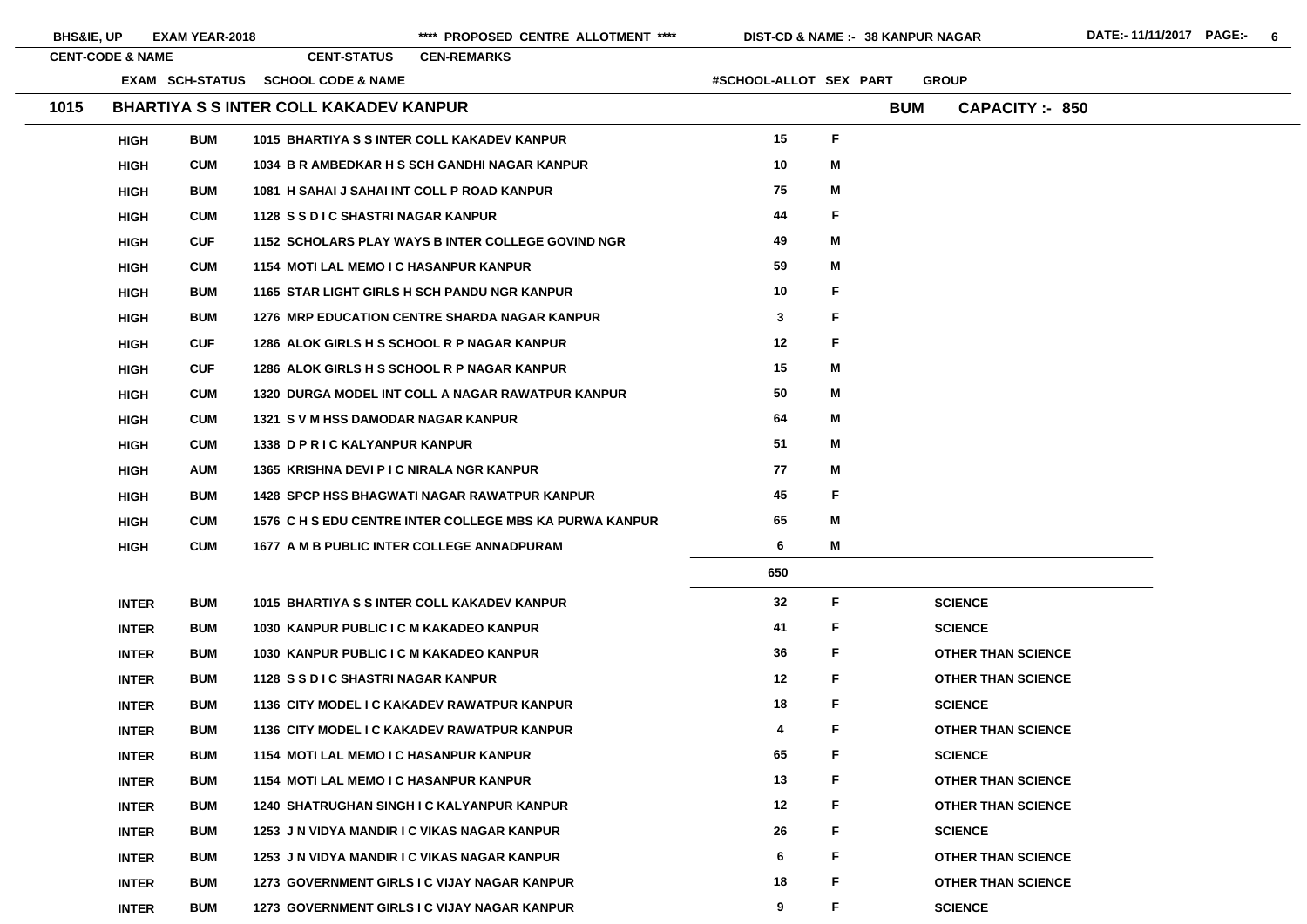**BHS&IE, UP EXAM YEAR-2018 \*\*\*\* PROPOSED CENTRE ALLOTMENT \*\*\*\* DIST-CD & NAME :- DATE:- 11/11/2017 PAGE:- 7**

**38 KANPUR NAGAR**

| <b>CENT-CODE &amp; NAME</b> |                        | <b>CENT-STATUS</b>                                   | <b>CEN-REMARKS</b> |                                                               |                        |    |                           |
|-----------------------------|------------------------|------------------------------------------------------|--------------------|---------------------------------------------------------------|------------------------|----|---------------------------|
|                             | <b>EXAM SCH-STATUS</b> | <b>SCHOOL CODE &amp; NAME</b>                        |                    |                                                               | #SCHOOL-ALLOT SEX PART |    | <b>GROUP</b>              |
| <b>INTER</b>                | <b>BUM</b>             | <b>1276 MRP EDUCATION CENTRE SHARDA NAGAR KANPUR</b> |                    |                                                               | $\mathbf{3}$           | F  | <b>OTHER THAN SCIENCE</b> |
| <b>INTER</b>                | <b>BUM</b>             | <b>1276 MRP EDUCATION CENTRE SHARDA NAGAR KANPUR</b> |                    |                                                               | $\mathbf{2}$           | F  | <b>SCIENCE</b>            |
| <b>INTER</b>                | <b>CUM</b>             | <b>1276 MRP EDUCATION CENTRE SHARDA NAGAR KANPUR</b> |                    |                                                               | $\mathbf{3}$           | М  | <b>OTHER THAN SCIENCE</b> |
| <b>INTER</b>                | <b>BUM</b>             | 1314 SPRINGDALES H S SCHOOL KAKADEO KANPUR           |                    |                                                               | $5\overline{)}$        | F  | <b>SCIENCE</b>            |
| <b>INTER</b>                | <b>BUM</b>             | 1314 SPRINGDALES H S SCHOOL KAKADEO KANPUR           |                    |                                                               | 2 <sup>1</sup>         | F  | <b>OTHER THAN SCIENCE</b> |
| <b>INTER</b>                | <b>CUM</b>             | 1314 SPRINGDALES H S SCHOOL KAKADEO KANPUR           |                    |                                                               | $\mathbf{3}$           | M  | <b>OTHER THAN SCIENCE</b> |
| <b>INTER</b>                | <b>BUM</b>             |                                                      |                    | 1320 DURGA MODEL INT COLL A NAGAR RAWATPUR KANPUR             | 33                     | F. | <b>OTHER THAN SCIENCE</b> |
| <b>INTER</b>                | <b>BUM</b>             |                                                      |                    | 1320 DURGA MODEL INT COLL A NAGAR RAWATPUR KANPUR             | 32                     | F. | <b>SCIENCE</b>            |
| <b>INTER</b>                | <b>AUM</b>             | 1365 KRISHNA DEVI P I C NIRALA NGR KANPUR            |                    |                                                               | 87                     | M  | <b>SCIENCE</b>            |
| <b>INTER</b>                | <b>BUM</b>             |                                                      |                    | 1378 SRI MUNNA LAL BAJPAI INTER COLLEGE RAWATPUR KANPUR       | 12                     | F  | <b>SCIENCE</b>            |
| <b>INTER</b>                | <b>BUM</b>             |                                                      |                    | 1378 SRI MUNNA LAL BAJPAI INTER COLLEGE RAWATPUR KANPUR       | 12                     | F  | <b>OTHER THAN SCIENCE</b> |
| <b>INTER</b>                | <b>BUM</b>             |                                                      |                    | <b>1405 SHRI OMAR VAISH SHIKSHAYATAN INTERMEDIATE COLLEGE</b> | 6                      | F  | <b>SCIENCE</b>            |
| <b>INTER</b>                | <b>BUM</b>             | 1407 S K V B IC SAHKAR NAGAR MASWANPUR KANPUR        |                    |                                                               | 8                      | F  | <b>OTHER THAN SCIENCE</b> |
| <b>INTER</b>                | <b>CUM</b>             | 1522 SRI G S I C PANKI ROAD KALYANPUR KANPUR         |                    |                                                               | 4                      | M  | <b>OTHER THAN SCIENCE</b> |
| <b>INTER</b>                | <b>CUM</b>             |                                                      |                    | 1576 C H S EDU CENTRE INTER COLLEGE MBS KA PURWA KANPUR       | 78                     | М  | <b>SCIENCE</b>            |
| <b>INTER</b>                | <b>CUM</b>             | 1677 A M B PUBLIC INTER COLLEGE ANNADPURAM           |                    |                                                               | 10                     | F  | <b>OTHER THAN SCIENCE</b> |
| <b>INTER</b>                | <b>CUM</b>             | 1677 A M B PUBLIC INTER COLLEGE ANNADPURAM           |                    |                                                               | 8                      | F  | <b>SCIENCE</b>            |
| <b>INTER</b>                | <b>CUM</b>             | 1677 A M B PUBLIC INTER COLLEGE ANNADPURAM           |                    |                                                               | 22                     | М  | <b>OTHER THAN SCIENCE</b> |
| <b>INTER</b>                | <b>CUM</b>             | 1677 A M B PUBLIC INTER COLLEGE ANNADPURAM           |                    |                                                               | 22                     | M  | <b>SCIENCE</b>            |
|                             |                        |                                                      |                    |                                                               | 644                    |    |                           |
|                             |                        |                                                      |                    |                                                               |                        |    |                           |

**CENTRE TOTAL >>>>>>**

| 1017 | <b>ST FRANCIS XAVIERS I C KANPUR</b> | <b>BUM</b> | <b>CAPACITY: - 900</b>                                    |                |   |  |  |
|------|--------------------------------------|------------|-----------------------------------------------------------|----------------|---|--|--|
|      | <b>HIGH</b>                          | CU         | 1032 B N S D SHIKSHA NIKETAN I C KANPUR                   | 18             | F |  |  |
|      | <b>HIGH</b>                          | <b>BU</b>  | 1040 MAA KASTURBA GIRLS I C KANPUR                        | 79             | F |  |  |
|      | <b>HIGH</b>                          | <b>BUM</b> | 1042 A P B V GIRLS H S SCH FAZALGANJ KANPUR               | $\overline{2}$ | F |  |  |
|      | <b>HIGH</b>                          | <b>BUM</b> | 1043 ADARSH BALIKA H S SCH P ROAD KANPUR                  | 5              | F |  |  |
|      | <b>HIGH</b>                          | <b>BUM</b> | 1044 R D R D GIRLS H S S A NAGAR KANPUR                   | 10             | F |  |  |
|      | <b>HIGH</b>                          | <b>BUM</b> | 1059 B N S D INTER COLLEGE CHUNNIGANJ KANPUR              | 379            | M |  |  |
|      | <b>HIGH</b>                          | <b>BUM</b> | <b>1152 SCHOLARS PLAY WAYS B INTER COLLEGE GOVIND NGR</b> | 41             | F |  |  |
|      | <b>HIGH</b>                          | <b>BUM</b> | 1244 VISHWA BHARTI G N G IC GOVIND NAGAR KANPUR           | 32             | F |  |  |
|      | <b>HIGH</b>                          | <b>CU</b>  | <b>BNSD S NIKETAN G HSS MESTON ROAD KANPUR</b><br>1271    | 44             | F |  |  |

| <b>'HAN SCIENCE</b>      |
|--------------------------|
| Ī                        |
| <b>HAN SCIENCE</b>       |
| $\overline{\phantom{a}}$ |
| <b>HAN SCIENCE</b>       |
| <b>HAN SCIENCE</b>       |
| <b>HAN SCIENCE</b>       |
| Ξ                        |
| Ξ                        |
| $\overline{\phantom{a}}$ |
| <b>HAN SCIENCE</b>       |
| Ē                        |
| <b>HAN SCIENCE</b>       |
| <b>HAN SCIENCE</b>       |
| Ē                        |
| <b>HAN SCIENCE</b>       |
| $\overline{\phantom{a}}$ |
| <b>HAN SCIENCE</b>       |
| Ξ                        |
|                          |
|                          |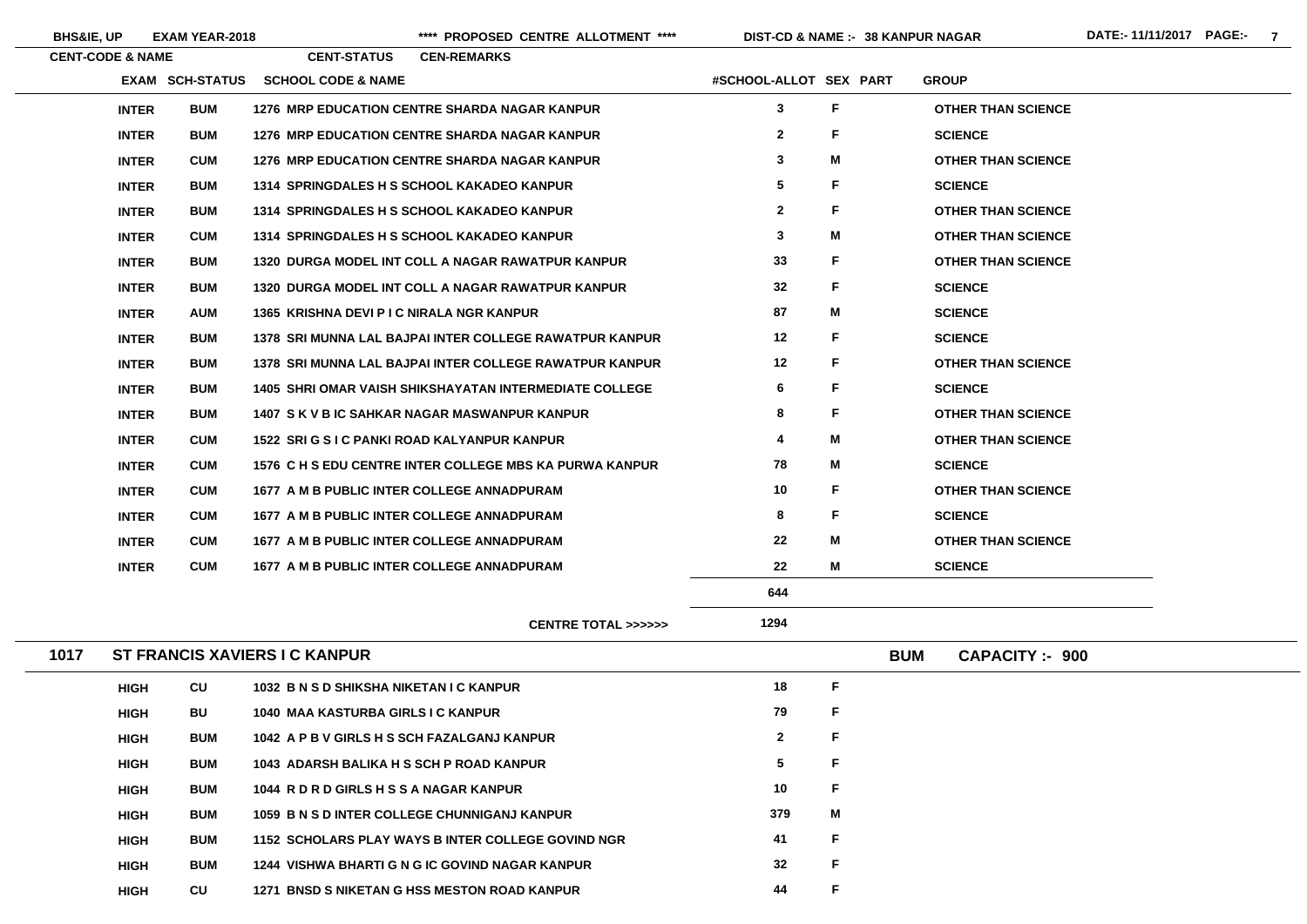|      | <b>CENT-CODE &amp; NAME</b> |                        | <b>CENT-STATUS</b>                           | <b>CEN-REMARKS</b>                                      |                        |    |            |                           |
|------|-----------------------------|------------------------|----------------------------------------------|---------------------------------------------------------|------------------------|----|------------|---------------------------|
|      |                             | <b>EXAM SCH-STATUS</b> | <b>SCHOOL CODE &amp; NAME</b>                |                                                         | #SCHOOL-ALLOT SEX PART |    |            | <b>GROUP</b>              |
|      | <b>HIGH</b>                 | <b>BUM</b>             | <b>1353 ST PAUL H S S ASHOK NAGAR KANPUR</b> |                                                         | 4                      | F  |            |                           |
|      | <b>HIGH</b>                 | <b>BUM</b>             | <b>1489 KUNDAN GRAMMAR HS SCH KANPUR</b>     |                                                         | $\mathbf{2}$           | F  |            |                           |
|      | <b>HIGH</b>                 | <b>CUM</b>             | <b>1489 KUNDAN GRAMMAR HS SCH KANPUR</b>     |                                                         | 6                      | M  |            |                           |
|      | <b>HIGH</b>                 | <b>CUM</b>             | 1517 S V M H S SCHOOL KESHAV NAGAR KANPUR    |                                                         | 55                     | M  |            |                           |
|      |                             |                        |                                              |                                                         | 677                    |    |            |                           |
|      | <b>INTER</b>                | <b>BUM</b>             | 1013 MAHATMA GANDHI I C VIJAY NAGAR KANPUR   |                                                         | $\mathbf 1$            | F  |            | <b>OTHER THAN SCIENCE</b> |
|      | <b>INTER</b>                | <b>BUM</b>             | 1032 B N S D SHIKSHA NIKETAN I C KANPUR      |                                                         | 32                     | F  |            | <b>SCIENCE</b>            |
|      | <b>INTER</b>                | <b>BUM</b>             | 1039 A J N GIRLS H S SCHOOL TILAK NGR KANPUR |                                                         | 52                     | F  |            | <b>SCIENCE</b>            |
|      | <b>INTER</b>                | <b>BUM</b>             | 1039 A J N GIRLS H S SCHOOL TILAK NGR KANPUR |                                                         | 46                     | F  |            | <b>OTHER THAN SCIENCE</b> |
|      | <b>INTER</b>                | <b>BUM</b>             | 1040 MAA KASTURBA GIRLS I C KANPUR           |                                                         | 36                     | F  |            | <b>OTHER THAN SCIENCE</b> |
|      | <b>INTER</b>                | <b>BUM</b>             |                                              | 1055 N N GANDHI SMARAK I C GOVIND NGR KANPUR            | 49                     | М  |            | <b>SCIENCE</b>            |
|      | <b>INTER</b>                | <b>BUM</b>             |                                              | 1097 SHRI KAILASH NATH BALIKA VIDYALY INTER COLL KANPUR | 83                     | F  |            | <b>OTHER THAN SCIENCE</b> |
|      | <b>INTER</b>                | <b>BUM</b>             |                                              | 1097 SHRI KAILASH NATH BALIKA VIDYALY INTER COLL KANPUR | 9                      | F  |            | <b>SCIENCE</b>            |
|      | <b>INTER</b>                | <b>BUM</b>             |                                              | 1152 SCHOLARS PLAY WAYS B INTER COLLEGE GOVIND NGR      | 27                     | F  |            | <b>OTHER THAN SCIENCE</b> |
|      | <b>INTER</b>                | <b>BUM</b>             |                                              | 1152 SCHOLARS PLAY WAYS B INTER COLLEGE GOVIND NGR      | 20                     | F  |            | <b>SCIENCE</b>            |
|      | <b>INTER</b>                | <b>BUM</b>             |                                              | 1244 VISHWA BHARTI G N G IC GOVIND NAGAR KANPUR         | 42                     | F  |            | <b>OTHER THAN SCIENCE</b> |
|      | <b>INTER</b>                | <b>BUM</b>             |                                              | 1272 ONKARESHWAR SVNIC JAWAHAR NAGAR KANPUR             | 53                     | F. |            | <b>SCIENCE</b>            |
|      | <b>INTER</b>                | <b>BUM</b>             |                                              | 1300 VIVEKANAND BALIKA INTER COLLEGE BARRA TWO KANPUR   | 74                     | F  |            | <b>SCIENCE</b>            |
|      | <b>INTER</b>                | <b>BUM</b>             |                                              | 1300 VIVEKANAND BALIKA INTER COLLEGE BARRA TWO KANPUR   | 4                      | F  |            | <b>OTHER THAN SCIENCE</b> |
|      | <b>INTER</b>                | <b>BUM</b>             |                                              | 1603 N L K INTER COLLEGE ASHOK NAGAR KANPUR             | 42                     | F  |            | <b>SCIENCE</b>            |
|      | <b>INTER</b>                | <b>BUM</b>             |                                              | 1603 N L K INTER COLLEGE ASHOK NAGAR KANPUR             | 12                     | F  |            | <b>OTHER THAN SCIENCE</b> |
|      | <b>INTER</b>                | <b>CUM</b>             |                                              | <b>1603 N L K INTER COLLEGE ASHOK NAGAR KANPUR</b>      | 41                     | М  |            | <b>SCIENCE</b>            |
|      |                             |                        |                                              |                                                         | 623                    |    |            |                           |
|      |                             |                        |                                              | <b>CENTRE TOTAL &gt;&gt;&gt;&gt;&gt;&gt;</b>            | 1300                   |    |            |                           |
| 1018 |                             |                        | <b>RAMAKRISHNA MISSION H S SCHOOL KANPUR</b> |                                                         |                        |    | <b>BUM</b> | <b>CAPACITY :- 900</b>    |
|      | <b>LUALL</b>                | <b>DIIM</b>            |                                              | <b>4004 CUDI KACTIIDDA V U C CCU NAWADCAN I KANDUD</b>  | 12                     | NЛ |            |                           |

| <b>HIGH</b> | <b>BUM</b> | 1001 SHRI KASTURBA V H S SCH NAWABGANJ KANPUR      | 13           | M |
|-------------|------------|----------------------------------------------------|--------------|---|
| <b>HIGH</b> | <b>BUM</b> | 1025 SARDAR PATEL I C BAIRI AKBARPUR KANPUR        | 27           | M |
| <b>HIGH</b> | <b>BUM</b> | 1057 D P S NAGAR NIGAM I C NAWABGANJ KANPUR        | 75           | M |
| <b>HIGH</b> | <b>CU</b>  | 1272 ONKARESHWAR S V N I C JAWAHAR NAGAR KANPUR    | 22           | F |
| <b>HIGH</b> |            | 1284 SHRI SARASWATI V M G HSS RAMBAG KANPUR        | $\mathbf{2}$ | F |
| <b>HIGH</b> |            | <b>1284 SHRI SARASWATI V M G HSS RAMBAG KANPUR</b> |              | M |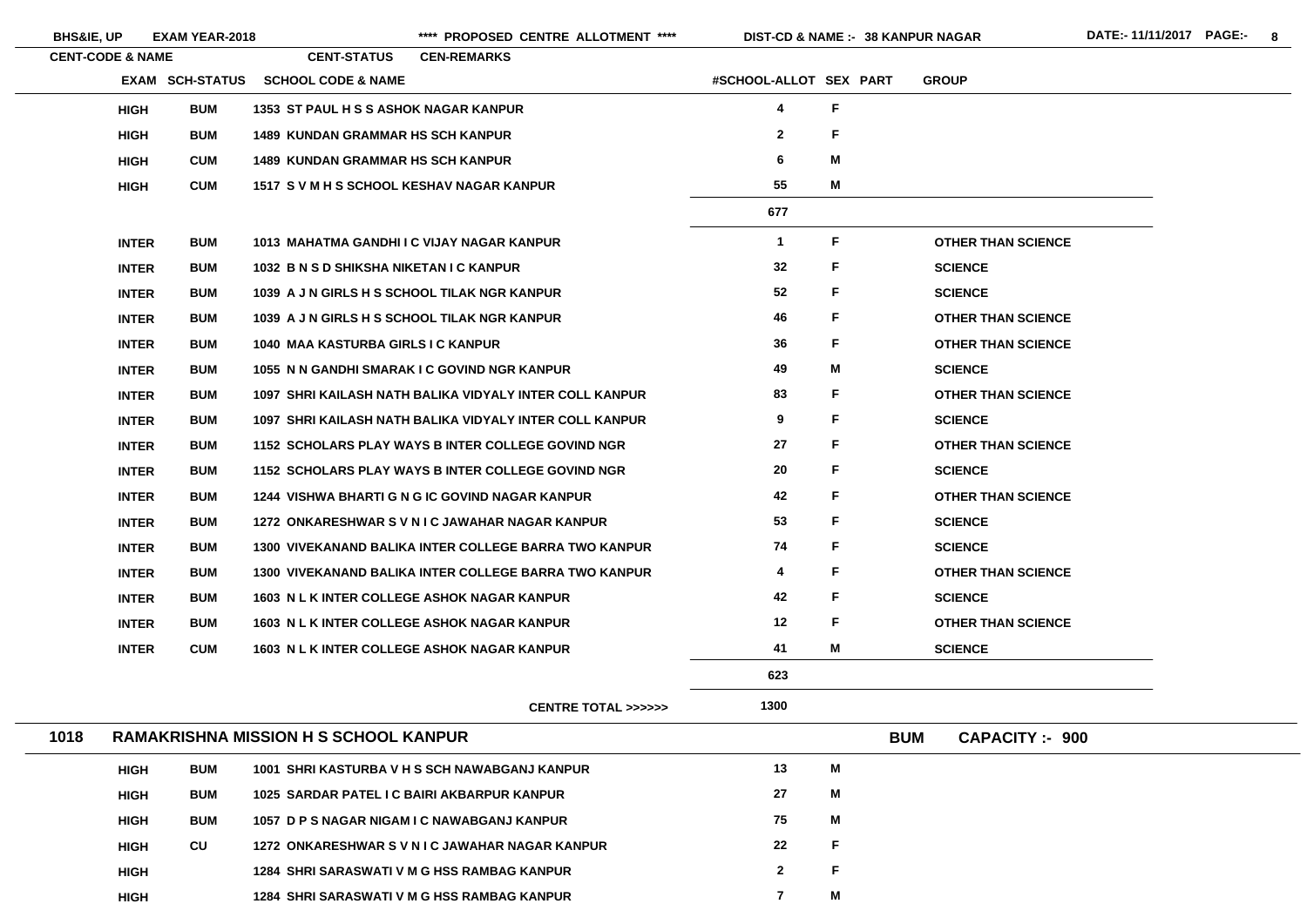\*\*\*\* PROPOSED CENTRE ALLOTMENT \*\*\*\* DIST-CD & NAME :- 38 KANPUR NAGAR DATE:- 11/11/2017 PAGE:- 9

|      | <b>CENT-CODE &amp; NAME</b> |                        | <b>CENT-STATUS</b>                | <b>CEN-REMARKS</b>                                     |                        |              |                                      |  |
|------|-----------------------------|------------------------|-----------------------------------|--------------------------------------------------------|------------------------|--------------|--------------------------------------|--|
|      |                             | <b>EXAM SCH-STATUS</b> | <b>SCHOOL CODE &amp; NAME</b>     |                                                        | #SCHOOL-ALLOT SEX PART |              | <b>GROUP</b>                         |  |
|      | <b>HIGH</b>                 | <b>AU</b>              |                                   | 1365 KRISHNA DEVI P I C NIRALA NGR KANPUR              | 27                     | $\mathsf F$  |                                      |  |
|      | <b>HIGH</b>                 | <b>CUM</b>             |                                   | 1415 JEEVAN JYOTI H S S SICKLINE KANPUR                | 74                     | M            |                                      |  |
|      | <b>HIGH</b>                 | <b>CUM</b>             |                                   | <b>1592 MOTHER INDIA INTER COLLEGE KANPUR NAGAR</b>    | 21                     | M            |                                      |  |
|      | <b>HIGH</b>                 | CU                     |                                   | 1603 N L K INTER COLLEGE ASHOK NAGAR KANPUR            | 62                     | F            |                                      |  |
|      |                             |                        |                                   |                                                        | 330                    |              |                                      |  |
|      | <b>INTER</b>                | <b>BUM</b>             |                                   | 1024 JAWAHAR LAL NEHRU I C KALYANPUR KANPUR            | 15                     | M            | <b>OTHER THAN SCIENCE</b>            |  |
|      | <b>INTER</b>                | <b>BUM</b>             |                                   | 1055 N N GANDHI SMARAK I C GOVIND NGR KANPUR           | $\boldsymbol{9}$       | M            | <b>OTHER THAN SCIENCE</b>            |  |
|      | <b>INTER</b>                | <b>BUM</b>             |                                   | 1057 D P S NAGAR NIGAM I C NAWABGANJ KANPUR            | 62                     | M            | <b>OTHER THAN SCIENCE</b>            |  |
|      | <b>INTER</b>                | <b>BUM</b>             |                                   | 1057 D P S NAGAR NIGAM I C NAWABGANJ KANPUR            | 41                     | M            | <b>SCIENCE</b>                       |  |
|      | <b>INTER</b>                | <b>BUM</b>             |                                   | 1085 P S G M ARYA NAGAR I C ARYA NGR KANPUR            | 13                     | M            | <b>OTHER THAN SCIENCE</b>            |  |
|      | <b>INTER</b>                | <b>CUF</b>             |                                   | 1152 SCHOLARS PLAY WAYS B INTER COLLEGE GOVIND NGR     | 56                     | M            | <b>SCIENCE</b>                       |  |
|      | <b>INTER</b>                | <b>CUF</b>             |                                   | 1152 SCHOLARS PLAY WAYS B INTER COLLEGE GOVIND NGR     | 25                     | M            | <b>OTHER THAN SCIENCE</b>            |  |
|      | <b>INTER</b>                | <b>CUF</b>             |                                   | 1158 KRISHNA DEVI P GIRLS I C DAMODAR NGR NAUBASTA KNP | 24                     | M            | <b>OTHER THAN SCIENCE</b>            |  |
|      | <b>INTER</b>                | <b>CUF</b>             |                                   | 1244 VISHWA BHARTI G N G IC GOVIND NAGAR KANPUR        | 22                     | M            | <b>OTHER THAN SCIENCE</b>            |  |
|      | <b>INTER</b>                | <b>BUM</b>             |                                   | 1365 KRISHNA DEVI P I C NIRALA NGR KANPUR              | 27                     | $\mathsf F$  | <b>SCIENCE</b>                       |  |
|      | <b>INTER</b>                | <b>CUM</b>             |                                   | <b>1592 MOTHER INDIA INTER COLLEGE KANPUR NAGAR</b>    | 19                     | M            | <b>SCIENCE</b>                       |  |
|      | <b>INTER</b>                | <b>CUM</b>             |                                   | <b>1603 N L K INTER COLLEGE ASHOK NAGAR KANPUR</b>     | 12                     | M            | <b>OTHER THAN SCIENCE</b>            |  |
|      |                             |                        |                                   |                                                        | 325                    |              |                                      |  |
|      |                             |                        |                                   | <b>CENTRE TOTAL &gt;&gt;&gt;&gt;&gt;&gt;</b>           | 655                    |              |                                      |  |
| 1023 |                             |                        | SHRI RAM JANKI I C BITHOOR KANPUR |                                                        |                        |              | <b>BUM</b><br><b>CAPACITY: - 800</b> |  |
|      | <b>HIGH</b>                 | <b>BUM</b>             |                                   | 1023 SHRI RAM JANKI I C BITHOOR KANPUR                 | 88                     | $\mathsf{F}$ |                                      |  |
|      | <b>HIGH</b>                 | <b>CUM</b>             |                                   | 1131 PT R N K L S INTER COLL NANKARI I I T KANPUR      | 73                     | M            |                                      |  |
|      | <b>HIGH</b>                 | <b>CRM</b>             |                                   | 1245 MAHARANA PRATAP I C MANDHANA KANPUR               | 177                    | M            |                                      |  |
|      | <b>HIGH</b>                 | <b>CRM</b>             |                                   | <b>1470 BHAJAN LAL S S S I C GABARAHA KANPUR</b>       | 167                    | M            |                                      |  |
|      | <b>HIGH</b>                 | <b>CUM</b>             |                                   | <b>1569 RANI LAXMI BAI HSS BITHOOR KANPUR</b>          | 72                     | M            |                                      |  |
|      |                             |                        |                                   |                                                        | 577                    |              |                                      |  |
|      | <b>INTER</b>                | <b>BUM</b>             |                                   | 1023 SHRI RAM JANKI I C BITHOOR KANPUR                 | 60                     | F            | <b>SCIENCE</b>                       |  |
|      | <b>INTER</b>                | <b>BUM</b>             |                                   | 1023 SHRI RAM JANKI I C BITHOOR KANPUR                 | 41                     | F            | <b>OTHER THAN SCIENCE</b>            |  |
|      | <b>INTER</b>                | <b>BUM</b>             |                                   | <b>1130 SHAHID BHAGAT SINGH I C BITHOOR KANPUR</b>     | 61                     | F            | <b>SCIENCE</b>                       |  |
|      | <b>INTER</b>                | <b>BUM</b>             |                                   | 1130 SHAHID BHAGAT SINGH I C BITHOOR KANPUR            | 12                     | F            | <b>OTHER THAN SCIENCE</b>            |  |
|      | <b>INTER</b>                | <b>CUM</b>             |                                   | 1166 THE MODEL I C KALYANPUR SINGHPUR KANPUR           | 66                     | М            | <b>SCIENCE</b>                       |  |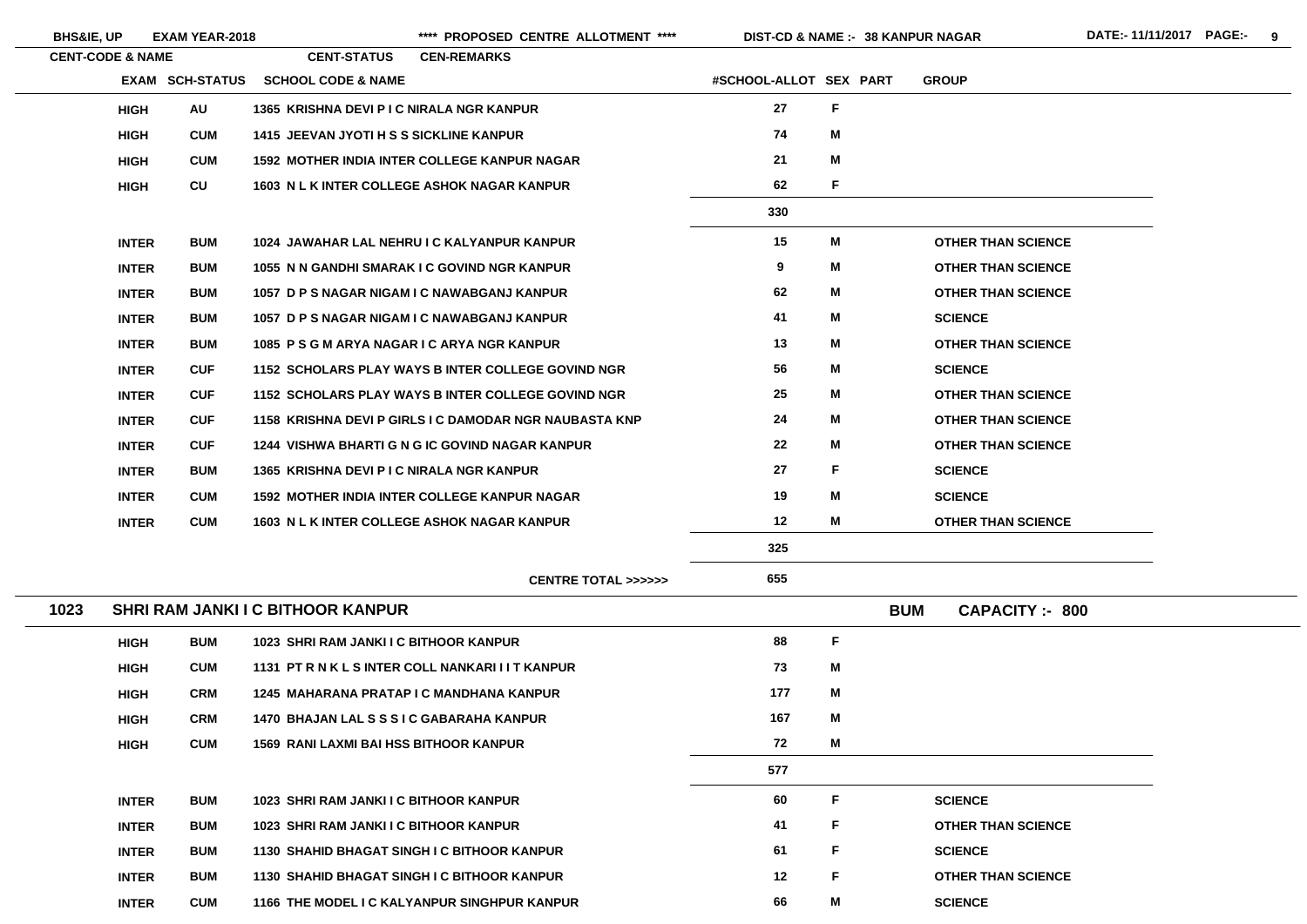| <b>BHS&amp;IE, UP</b>       | <b>EXAM YEAR-2018</b>  |                                               | **** PROPOSED CENTRE ALLOTMENT ****                        | <b>DIST-CD &amp; NAME :- 38 KANPUR NAGAR</b> |    |            |                           |
|-----------------------------|------------------------|-----------------------------------------------|------------------------------------------------------------|----------------------------------------------|----|------------|---------------------------|
| <b>CENT-CODE &amp; NAME</b> |                        | <b>CENT-STATUS</b>                            | <b>CEN-REMARKS</b>                                         |                                              |    |            |                           |
|                             | <b>EXAM SCH-STATUS</b> | <b>SCHOOL CODE &amp; NAME</b>                 |                                                            | #SCHOOL-ALLOT SEX PART                       |    |            | <b>GROUP</b>              |
| <b>INTER</b>                | <b>CUM</b>             |                                               | 1166 THE MODEL I C KALYANPUR SINGHPUR KANPUR               | 16                                           | M  |            | <b>OTHER THAN SCIENCE</b> |
| <b>INTER</b>                | <b>CRM</b>             | 1245 MAHARANA PRATAP I C MANDHANA KANPUR      |                                                            | 231                                          | M  |            | <b>SCIENCE</b>            |
| <b>INTER</b>                | <b>CRM</b>             | 1245 MAHARANA PRATAP I C MANDHANA KANPUR      |                                                            | 20                                           | M  |            | <b>OTHER THAN SCIENCE</b> |
| <b>INTER</b>                | <b>CRM</b>             | 1470 BHAJAN LAL S S S I C GABARAHA KANPUR     |                                                            | 69                                           | M  |            | <b>SCIENCE</b>            |
| <b>INTER</b>                | <b>CRM</b>             | 1470 BHAJAN LAL S S S I C GABARAHA KANPUR     |                                                            | 14                                           | M  |            | <b>OTHER THAN SCIENCE</b> |
|                             |                        |                                               |                                                            | 590                                          |    |            |                           |
|                             |                        |                                               | CENTRE TOTAL >>>>>>                                        | 1167                                         |    |            |                           |
| 1024                        |                        | <b>JAWAHAR LAL NEHRU I C KALYANPUR KANPUR</b> |                                                            |                                              |    | <b>BUM</b> | <b>CAPACITY: - 800</b>    |
| <b>HIGH</b>                 | <b>BUM</b>             |                                               | 1002 S N B V INTER COLLEGE AZAD NAGAR KANPUR               | 90                                           | M  |            |                           |
| <b>HIGH</b>                 | <b>BUM</b>             |                                               | 1024 JAWAHAR LAL NEHRU I C KALYANPUR KANPUR                | 67                                           | F  |            |                           |
| <b>HIGH</b>                 | <b>BUM</b>             | 1087 B P M G I COLLEGE MANDHANA KANPUR        |                                                            | 220                                          | M  |            |                           |
| <b>HIGH</b>                 | <b>CRM</b>             |                                               | 1236 ST XAVIER'S HSS NARAMAU MANDHANA KANPUR               | 19                                           | M  |            |                           |
| <b>HIGH</b>                 | CU                     |                                               | 1368 R G GIRLS H S S SCH RATAN LAL NGR KANPUR              | 26                                           | F  |            |                           |
| <b>HIGH</b>                 | <b>CUM</b>             |                                               | <b>1410 M D BHARTIYA INTER COLLEGE PANKI KANPUR</b>        | 61                                           | Μ  |            |                           |
| <b>HIGH</b>                 | <b>CRM</b>             |                                               | <b>1599 J P S NIKETAN INTER COLLEGE TIKRA KANPUR NAGAR</b> | 139                                          | M  |            |                           |
| <b>HIGH</b>                 | <b>CUM</b>             | <b>1623 PT. L S SARSWATI INT COLL KANPUR</b>  |                                                            | 34                                           | F  |            |                           |
|                             |                        |                                               |                                                            | 656                                          |    |            |                           |
| <b>INTER</b>                | <b>BUM</b>             |                                               | 1024 JAWAHAR LAL NEHRU I C KALYANPUR KANPUR                | 34                                           | F. |            | <b>SCIENCE</b>            |
| <b>INTER</b>                | <b>BUM</b>             |                                               | 1024 JAWAHAR LAL NEHRU I C KALYANPUR KANPUR                | 24                                           | F  |            | <b>OTHER THAN SCIENCE</b> |
| <b>INTER</b>                | <b>BUM</b>             | 1087 B P M G I COLLEGE MANDHANA KANPUR        |                                                            | 244                                          | M  |            | <b>SCIENCE</b>            |
| <b>INTER</b>                | <b>CUM</b>             |                                               | 1131 PT R N K L S INTER COLL NANKARI I I T KANPUR          | $\overline{\mathbf{r}}$                      | Μ  |            | <b>OTHER THAN SCIENCE</b> |
| <b>INTER</b>                | <b>CUM</b>             | 1256 BHARTI VIDYA MANDIR I C PANKI KANPUR     |                                                            | $\mathbf 1$                                  | M  |            | <b>OTHER THAN SCIENCE</b> |
| <b>INTER</b>                | <b>CUM</b>             |                                               | <b>1467 SARASWATI VIDYALAYA INTER COLLEGE PANKI KANPUR</b> | 64                                           | M  |            | <b>SCIENCE</b>            |
| <b>INTER</b>                | <b>CRM</b>             |                                               | <b>1599 J P S NIKETAN INTER COLLEGE TIKRA KANPUR NAGAR</b> | 104                                          | M  |            | <b>SCIENCE</b>            |
| <b>INTER</b>                | <b>CRM</b>             |                                               | <b>1602 ONMT EDUCATION CENTER MAKSOODABAD KANPUR</b>       | 100                                          | M  |            | <b>SCIENCE</b>            |
| <b>INTER</b>                | <b>CRM</b>             |                                               | <b>1602 ONMT EDUCATION CENTER MAKSOODABAD KANPUR</b>       | 16                                           | M  |            | <b>OTHER THAN SCIENCE</b> |
| <b>INTER</b>                | <b>CUM</b>             |                                               | <b>1685 SHRI JAMUNA PRASHAD IC GAMBHIRPUR PANKI</b>        | 10                                           | Μ  |            | <b>SCIENCE</b>            |
|                             |                        |                                               |                                                            | 604                                          |    |            |                           |
|                             |                        |                                               | CENTRE TOTAL >>>>>>                                        | 1260                                         |    |            |                           |

E.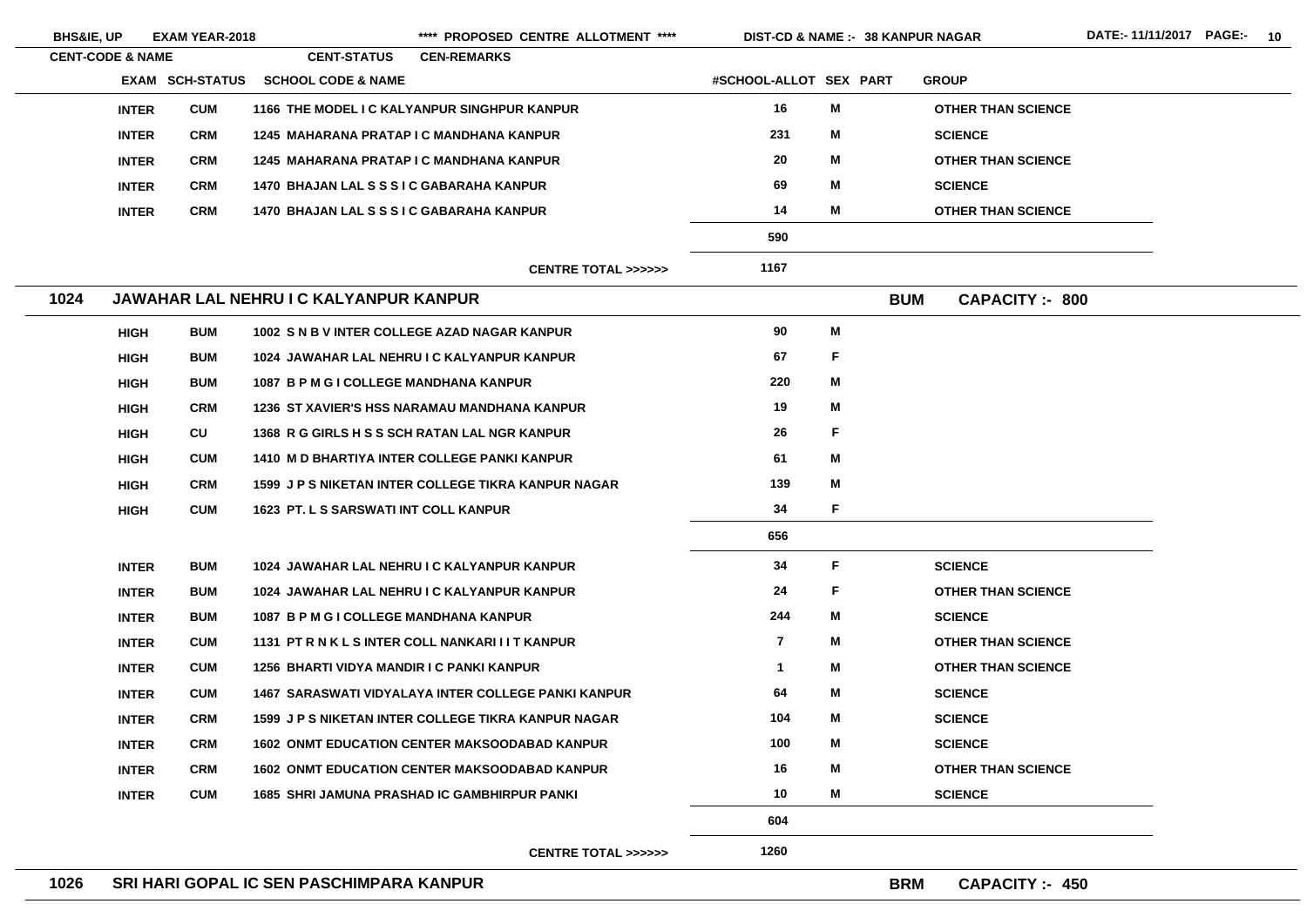\*\*\*\* PROPOSED CENTRE ALLOTMENT \*\*\*\* DIST-CD & NAME :- 38 KANPUR NAGAR DATE:- 11/11/2017 PAGE:- 11

|      | <b>CENT-CODE &amp; NAME</b> |                        | <b>CENT-STATUS</b>                             | <b>CEN-REMARKS</b>                                      |                         |    |            |                           |
|------|-----------------------------|------------------------|------------------------------------------------|---------------------------------------------------------|-------------------------|----|------------|---------------------------|
|      |                             | <b>EXAM SCH-STATUS</b> | <b>SCHOOL CODE &amp; NAME</b>                  |                                                         | #SCHOOL-ALLOT SEX PART  |    |            | <b>GROUP</b>              |
|      | <b>HIGH</b>                 | <b>BRM</b>             |                                                | 1026 SRI HARI GOPAL IC SEN PASCHIMPARA KANPUR           | 166                     | F. |            |                           |
|      | <b>HIGH</b>                 | <b>CRM</b>             |                                                | 1223 PT MADAN GOPAL SHUKL I C KATHARA KANPUR            | 50                      | M  |            |                           |
|      | <b>HIGH</b>                 | <b>CRM</b>             |                                                | 1255 SHRI RAGHURAJ SINGH INT COLL KATHARA KANPUR        | 172                     | M  |            |                           |
|      | <b>HIGH</b>                 | <b>BRM</b>             |                                                | 1319 JAI BHARAT H S BALIKA V JUHI KALA KANPUR           | 29                      | F  |            |                           |
|      | <b>HIGH</b>                 | <b>BRM</b>             | 1553 V L R B S S S H S S KALA KA PURWA KANPUR  |                                                         | 17                      | F. |            |                           |
|      | <b>HIGH</b>                 | <b>BRM</b>             |                                                | 5026 SRI HARI GOPAL IC SEN PASCHIMPARA KANPUR           | 29                      | F. |            |                           |
|      |                             |                        |                                                |                                                         | 463                     |    |            |                           |
|      | <b>INTER</b>                | <b>BRM</b>             |                                                | 1026 SRI HARI GOPAL IC SEN PASCHIMPARA KANPUR           | 88                      | F. |            | <b>SCIENCE</b>            |
|      | <b>INTER</b>                | <b>BRM</b>             |                                                | 1026 SRI HARI GOPAL IC SEN PASCHIMPARA KANPUR           | 62                      | F. |            | <b>OTHER THAN SCIENCE</b> |
|      | <b>INTER</b>                | <b>CRM</b>             | 1134 A K I C KHERSA BIDHNOO KANPUR             |                                                         | 61                      | M  |            | <b>OTHER THAN SCIENCE</b> |
|      | <b>INTER</b>                | <b>ARM</b>             | <b>1228 GOVT I C KHERSA BIDHANU KANPUR</b>     |                                                         | 15                      | M  |            | <b>SCIENCE</b>            |
|      | <b>INTER</b>                | <b>ARM</b>             | <b>1228 GOVT I C KHERSA BIDHANU KANPUR</b>     |                                                         | $\mathbf{3}$            | M  |            | <b>OTHER THAN SCIENCE</b> |
|      | <b>INTER</b>                | <b>BRM</b>             | 1327 SRI BALIRAM I C NEWRI KANPUR              |                                                         | 18                      | F. |            | <b>SCIENCE</b>            |
|      | <b>INTER</b>                | <b>BRM</b>             | 1327 SRI BALIRAM I C NEWRI KANPUR              |                                                         | $\overline{\mathbf{7}}$ | F  |            | <b>OTHER THAN SCIENCE</b> |
|      | <b>INTER</b>                | <b>CUM</b>             | <b>1431 S N SINGH I C DAYAL PURAM KANPUR</b>   |                                                         | 10                      | M  |            | <b>OTHER THAN SCIENCE</b> |
|      | <b>INTER</b>                | <b>BRM</b>             | 1553 VLRBSSSHSSKALA KA PURWA KANPUR            |                                                         | 31                      | F. |            | <b>SCIENCE</b>            |
|      | <b>INTER</b>                | <b>BRM</b>             | 1553 V L R B S S S H S S KALA KA PURWA KANPUR  |                                                         | $\mathbf 1$             | F  |            | <b>OTHER THAN SCIENCE</b> |
|      | <b>INTER</b>                | <b>CRM</b>             | <b>1571 GANGA PRASAD HSS RAMAIPUR KANPUR</b>   |                                                         | 138                     | M  |            | <b>SCIENCE</b>            |
|      | <b>INTER</b>                | <b>CUM</b>             |                                                | 1620 KDKL SHASTRI INTER COLLEGE ARRA NAUBASTA KANPUR NA | 10                      | M  |            | <b>OTHER THAN SCIENCE</b> |
|      | <b>INTER</b>                | <b>BRM</b>             |                                                | 5026 SRI HARI GOPAL IC SEN PASCHIMPARA KANPUR           | 35                      | F  |            | <b>OTHER THAN SCIENCE</b> |
|      | <b>INTER</b>                | <b>BRM</b>             |                                                | 5026 SRI HARI GOPAL IC SEN PASCHIMPARA KANPUR           | 13                      | F. |            | <b>SCIENCE</b>            |
|      |                             |                        |                                                |                                                         | 492                     |    |            |                           |
|      |                             |                        |                                                | <b>CENTRE TOTAL &gt;&gt;&gt;&gt;&gt;&gt;</b>            | 955                     |    |            |                           |
| 1027 |                             |                        | <b>CHACHA NEHRU INTER COLL MAJHAWAN KANPUR</b> |                                                         |                         |    | <b>BRM</b> | <b>CAPACITY :- 500</b>    |
|      | <b>HIGH</b>                 | <b>BRM</b>             |                                                | 1026 SRI HARI GOPAL IC SEN PASCHIMPARA KANPUR           | 131                     | M  |            |                           |
|      | <b>HIGH</b>                 | <b>BRM</b>             |                                                | 1027 CHACHA NEHRU INTER COLL MAJHAWAN KANPUR            | 127                     | F  |            |                           |
|      | <b>HIGH</b>                 | <b>CRM</b>             | 1616 SRPHSSCHOOL GAMBHIR PUR KANPUR            |                                                         | 141                     | M  |            |                           |
|      | <b>HIGH</b>                 | <b>BRM</b>             | 5090 PT J L N INTER COLL JAMU KANPUR           |                                                         | 122                     | M  |            |                           |
|      |                             |                        |                                                |                                                         | 521                     |    |            |                           |
|      | <b>INTER</b>                | <b>BRM</b>             |                                                | 1026 SRI HARI GOPAL IC SEN PASCHIMPARA KANPUR           | 12                      | M  |            | <b>OTHER THAN SCIENCE</b> |
|      | <b>INTER</b>                | <b>BRM</b>             |                                                | 1027 CHACHA NEHRU INTER COLL MAJHAWAN KANPUR            | 27                      | F. |            | <b>SCIENCE</b>            |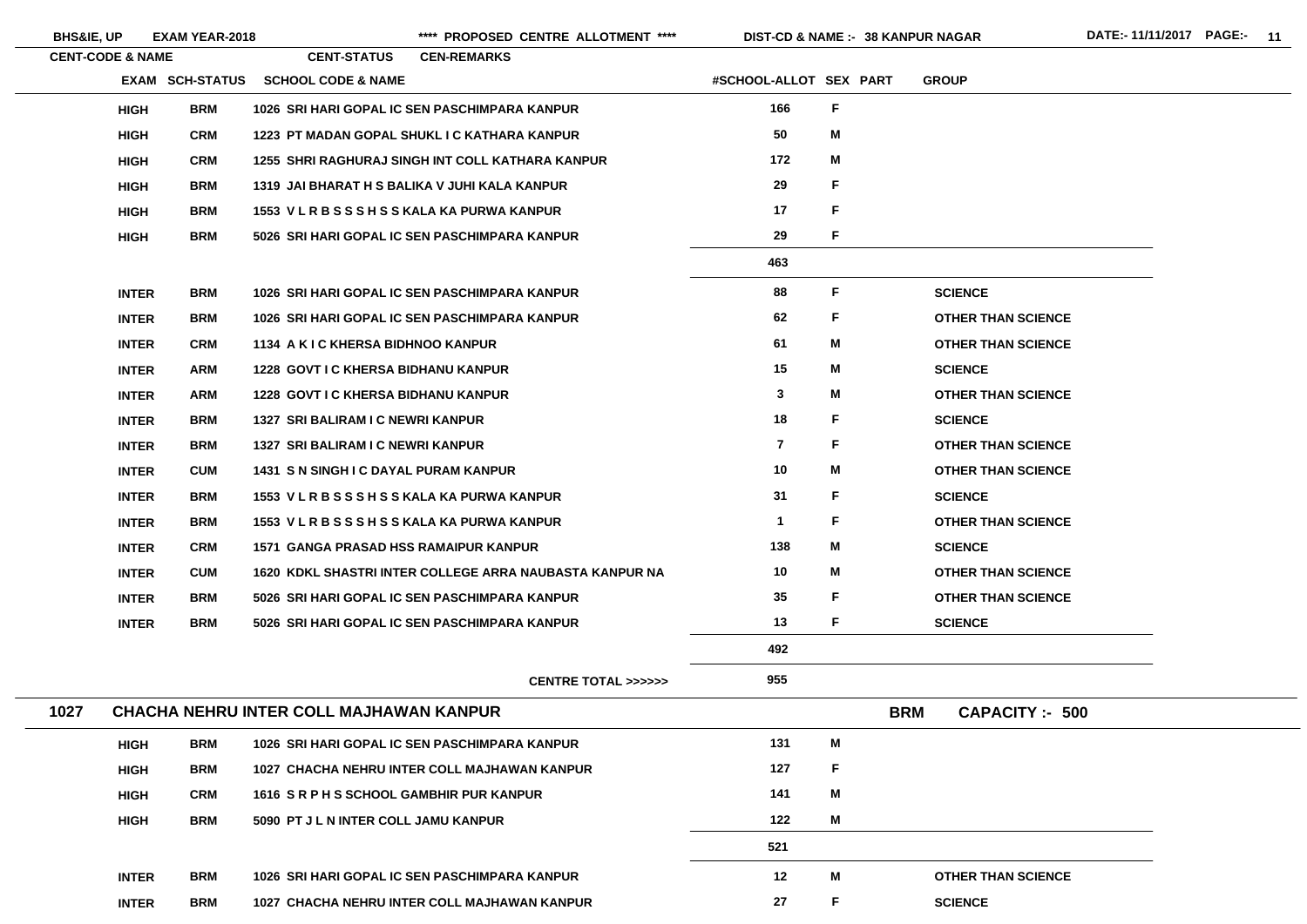| <b>CENT-CODE &amp; NAME</b> |              |                 | <b>CENT-STATUS</b>            | <b>CEN-REMARKS</b>                                 |                                                         |                        |              |            |                           |
|-----------------------------|--------------|-----------------|-------------------------------|----------------------------------------------------|---------------------------------------------------------|------------------------|--------------|------------|---------------------------|
|                             |              | EXAM SCH-STATUS | <b>SCHOOL CODE &amp; NAME</b> |                                                    |                                                         | #SCHOOL-ALLOT SEX PART |              |            | <b>GROUP</b>              |
|                             | <b>INTER</b> | <b>BRM</b>      |                               | 1027 CHACHA NEHRU INTER COLL MAJHAWAN KANPUR       |                                                         | 24                     | F            |            | <b>OTHER THAN SCIENCE</b> |
|                             | <b>INTER</b> | <b>BRM</b>      |                               | 1090 PT J L N INTER COLL JAMU KANPUR               |                                                         | 104                    | M            |            | <b>SCIENCE</b>            |
|                             | <b>INTER</b> | <b>BRM</b>      |                               | 1090 PT J L N INTER COLL JAMU KANPUR               |                                                         | 20                     | M            |            | <b>OTHER THAN SCIENCE</b> |
|                             | <b>INTER</b> | <b>BRM</b>      |                               | 1172 R C SAHU N I C MAJHAWAN KANPUR                |                                                         | 34                     | F            |            | <b>OTHER THAN SCIENCE</b> |
|                             | <b>INTER</b> | <b>BRM</b>      |                               | 1172 R C SAHU N I C MAJHAWAN KANPUR                |                                                         | 30                     | F            |            | <b>SCIENCE</b>            |
|                             | <b>INTER</b> | <b>CRM</b>      |                               | 1224 V P INT COLL LAXMANPUR KANPUR                 |                                                         | 94                     | M            |            | <b>SCIENCE</b>            |
|                             | <b>INTER</b> | <b>CRM</b>      |                               | 1224 V P INT COLL LAXMANPUR KANPUR                 |                                                         | 5                      | M            |            | <b>OTHER THAN SCIENCE</b> |
|                             | <b>INTER</b> | <b>CRF</b>      |                               | <b>1466 PARAMHANS RMD KVM IC SAWAYAJPUR KANPUR</b> |                                                         | $\mathbf 1$            | М            |            | <b>OTHER THAN SCIENCE</b> |
|                             | <b>INTER</b> | <b>BRM</b>      |                               | 1566 C P C K INT COLL KUNDAULI KANPUR              |                                                         | 37                     | F            |            | <b>SCIENCE</b>            |
|                             | <b>INTER</b> | <b>CRM</b>      |                               | <b>1571 GANGA PRASAD HSS RAMAIPUR KANPUR</b>       |                                                         | 21                     | M            |            | <b>OTHER THAN SCIENCE</b> |
|                             | <b>INTER</b> | <b>BRM</b>      |                               | 5090 PT J L N INTER COLL JAMU KANPUR               |                                                         | 139                    | M            |            | <b>SCIENCE</b>            |
|                             |              |                 |                               |                                                    |                                                         | 548                    |              |            |                           |
|                             |              |                 |                               |                                                    | <b>CENTRE TOTAL &gt;&gt;&gt;&gt;&gt;&gt;</b>            | 1069                   |              |            |                           |
| 1028                        |              |                 |                               | S N S D MAURYA I C MAURYAPURI SARSAUL KANPUR NAGAR |                                                         |                        |              | <b>BRM</b> | <b>CAPACITY: 650</b>      |
|                             | <b>HIGH</b>  | <b>BRM</b>      |                               |                                                    | 1028 S N S D MAURYA I C MAURYAPURI SARSAUL KANPUR NAGAR | 188                    | $\mathsf F$  |            |                           |
|                             | <b>HIGH</b>  | <b>BUM</b>      |                               | 1071 HARJINDER NAGAR I C HARJINDER NGR KANPUR      |                                                         | 91                     | M            |            |                           |
|                             | <b>HIGH</b>  | <b>CRM</b>      |                               |                                                    | 1116 ACHARYA RAGHUVEER INTER COLLEGE ROOMA KANPUR       | 39                     | M            |            |                           |
|                             | <b>HIGH</b>  | <b>CRM</b>      |                               | <b>1393 SHAILENDRA SINGH I C MAHARAJPUR KANPUR</b> |                                                         | 97                     | M            |            |                           |
|                             | <b>HIGH</b>  | <b>CR</b>       |                               | <b>1408 TILAK H S SCH MAHARAJPUR KANPUR</b>        |                                                         | 12                     | F            |            |                           |
|                             | <b>HIGH</b>  | <b>CRM</b>      |                               | <b>1492 S D MEMORIAL I C NARWAL KANPUR</b>         |                                                         | 116                    | M            |            |                           |
|                             | <b>HIGH</b>  | <b>CUM</b>      |                               |                                                    | 1595 D D VIDYA NIKETAN E C I C CHAKERI TURN KANPUR NAGA | 25                     | F            |            |                           |
|                             | <b>HIGH</b>  | <b>BRM</b>      |                               | <b>1605 SWAMI VIVEKANAND HSS SARSAUL KANPUR</b>    |                                                         | 11                     | F            |            |                           |
|                             | <b>HIGH</b>  | <b>BRM</b>      |                               | 1668 GRAM BHARTI PUBLIC I C SARSAUL KANPUR NAGAR   |                                                         | 24                     | F            |            |                           |
|                             | <b>HIGH</b>  | <b>BRM</b>      |                               |                                                    | 5028 S N S D MAURYA I C MAURYAPURI SARSAUL KANPUR NAGAR | $\mathbf{3}$           | $\mathsf{F}$ |            |                           |
|                             |              |                 |                               |                                                    |                                                         | 606                    |              |            |                           |
|                             | <b>INTER</b> | <b>BRM</b>      |                               |                                                    | 1028 S N S D MAURYA I C MAURYAPURI SARSAUL KANPUR NAGAR | 212                    | F            |            | <b>SCIENCE</b>            |
|                             | <b>INTER</b> | <b>BRM</b>      |                               |                                                    | 1028 S N S D MAURYA I C MAURYAPURI SARSAUL KANPUR NAGAR | 88                     | F            |            | <b>OTHER THAN SCIENCE</b> |
|                             | <b>INTER</b> | <b>BUM</b>      |                               | 1071 HARJINDER NAGAR I C HARJINDER NGR KANPUR      |                                                         | 33                     | M            |            | <b>OTHER THAN SCIENCE</b> |
|                             | <b>INTER</b> | <b>CRM</b>      |                               | <b>1326 VISHWA BANDHU HSS MAHOLI KANPUR</b>        |                                                         | 4                      | M            |            | <b>OTHER THAN SCIENCE</b> |
|                             | <b>INTER</b> | <b>CRM</b>      |                               | <b>1393 SHAILENDRA SINGH I C MAHARAJPUR KANPUR</b> |                                                         | 15                     | M            |            | <b>OTHER THAN SCIENCE</b> |
|                             | <b>INTER</b> | <b>BRM</b>      |                               | <b>1586 ADARSH INTER COLLEGE HATHIGAON KANPUR</b>  |                                                         | 21                     | F            |            | <b>SCIENCE</b>            |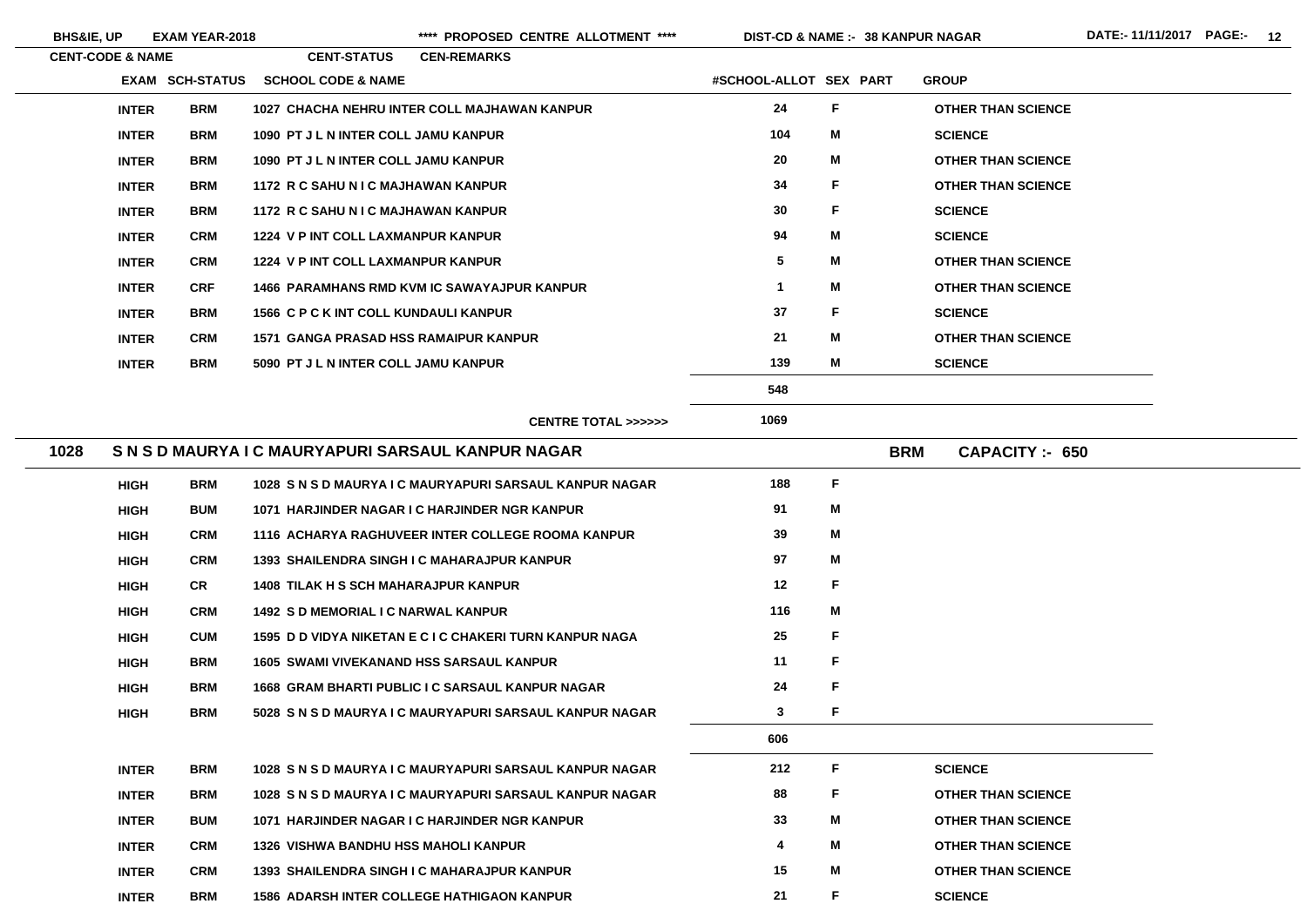**BHS&IE, UP EXAM YEAR-2018 \*\*\*\* PROPOSED CENTRE ALLOTMENT \*\*\*\* DIST-CD & NAME :- DATE:- 11/11/2017 PAGE:- 13**

| <b>CENT-CODE &amp; NAME</b> |                        | <b>CENT-STATUS</b>                              | <b>CEN-REMARKS</b>                                            |                        |              |                                    |
|-----------------------------|------------------------|-------------------------------------------------|---------------------------------------------------------------|------------------------|--------------|------------------------------------|
|                             | <b>EXAM SCH-STATUS</b> | <b>SCHOOL CODE &amp; NAME</b>                   |                                                               | #SCHOOL-ALLOT SEX PART |              | <b>GROUP</b>                       |
| <b>INTER</b>                | <b>BRM</b>             |                                                 | <b>1586 ADARSH INTER COLLEGE HATHIGAON KANPUR</b>             | 21                     | F            | <b>OTHER THAN SCIENCE</b>          |
| <b>INTER</b>                | <b>BRM</b>             |                                                 | 1595 D D VIDYA NIKETAN E C I C CHAKERI TURN KANPUR NAGA       | 22                     | F            | <b>SCIENCE</b>                     |
| <b>INTER</b>                | <b>BRM</b>             |                                                 | 1611 B M T VIDYA NIKETAN E C I C CHHATMARA KANPUR             | $5\phantom{.0}$        | F            | <b>SCIENCE</b>                     |
| <b>INTER</b>                | <b>CRM</b>             |                                                 | 1613 UDAI BHARTI INTER COLLEGE GARHI PALI KANPUR NAGAR        | 113                    | M            | <b>SCIENCE</b>                     |
| <b>INTER</b>                | <b>BRM</b>             | 1641 SETH RA RA LA NA KU G I C MAHARAJPUR       |                                                               | 34                     | F            | <b>SCIENCE</b>                     |
| <b>INTER</b>                | <b>BRM</b>             | 1641 SETH RA RA LA NA KU G I C MAHARAJPUR       |                                                               | $\mathbf 1$            | F            | <b>OTHER THAN SCIENCE</b>          |
| <b>INTER</b>                | <b>CRF</b>             | 1641 SETH RA RA LA NA KU G I C MAHARAJPUR       |                                                               | 13                     | М            | <b>SCIENCE</b>                     |
| <b>INTER</b>                | <b>CUM</b>             |                                                 | <b>1649 VIDYA NIKETAN EDUCATION CENTRE IC HARJENDRA NAGAR</b> | 68                     | F            | <b>SCIENCE</b>                     |
| <b>INTER</b>                | <b>CUM</b>             |                                                 | <b>1649 VIDYA NIKETAN EDUCATION CENTRE IC HARJENDRA NAGAR</b> | 33                     | F            | <b>OTHER THAN SCIENCE</b>          |
| <b>INTER</b>                | <b>BRM</b>             |                                                 | <b>1668 GRAM BHARTI PUBLIC I C SARSAUL KANPUR NAGAR</b>       | 8                      | F            | <b>SCIENCE</b>                     |
| <b>INTER</b>                | <b>BRM</b>             |                                                 | 5028 S N S D MAURYA I C MAURYAPURI SARSAUL KANPUR NAGAR       | 12                     | F            | <b>SCIENCE</b>                     |
| <b>INTER</b>                | <b>BRM</b>             |                                                 | 5028 S N S D MAURYA I C MAURYAPURI SARSAUL KANPUR NAGAR       | $\overline{7}$         | F            | <b>OTHER THAN SCIENCE</b>          |
|                             |                        |                                                 |                                                               | 710                    |              |                                    |
|                             |                        |                                                 | <b>CENTRE TOTAL &gt;&gt;&gt;&gt;&gt;&gt;</b>                  | 1316                   |              |                                    |
| 1029                        |                        | <b>SHANKARANAND I C FUFUWAR SARASAUL KANPUR</b> |                                                               |                        |              | <b>CRM</b><br><b>CAPACITY: 400</b> |
| <b>HIGH</b>                 | <b>CRM</b>             |                                                 | 1029 SHANKARANAND I C FUFUWAR SARASAUL KANPUR                 | 64                     | $\mathsf F$  |                                    |
| <b>HIGH</b>                 | <b>CR</b>              | <b>1115 JANTA INTER COLLEGE BAUSAR KANPUR</b>   |                                                               | 26                     | F            |                                    |
| <b>HIGH</b>                 | <b>CRM</b>             |                                                 | 1601 SRI SHIV DAYAL GUPTA INTER COLLEGE SALEMPUR KANPUR       | 9                      | M            |                                    |
| <b>HIGH</b>                 | <b>CRM</b>             |                                                 | <b>1634 UPASANA MEMORIAL MAYAWATI H S SCHOOL SALEMPUR</b>     | 15                     | M            |                                    |
| <b>HIGH</b>                 | <b>CRM</b>             |                                                 | 1639 NANA JI RAO PESHAWA INTER COLLEGE TILSAHARI KHURD        | 73                     | M            |                                    |
| <b>HIGH</b>                 | <b>CRF</b>             | 1641 SETH RA RA LA NA KU G I C MAHARAJPUR       |                                                               | 34                     | F            |                                    |
| <b>HIGH</b>                 | <b>CRM</b>             |                                                 | <b>1686 B D VIKASH VIDHYA MANDIR HS TAUNS CHAURAHA NARVAL</b> | 53                     | F            |                                    |
|                             |                        |                                                 |                                                               | 274                    |              |                                    |
| <b>INTER</b>                | <b>CRM</b>             |                                                 | 1029 SHANKARANAND I C FUFUWAR SARASAUL KANPUR                 | 93                     | $\mathsf{F}$ | <b>SCIENCE</b>                     |
| <b>INTER</b>                | <b>CRM</b>             |                                                 | 1029 SHANKARANAND I C FUFUWAR SARASAUL KANPUR                 | 23                     | F            | <b>OTHER THAN SCIENCE</b>          |
| <b>INTER</b>                | <b>CRM</b>             | <b>1115 JANTA INTER COLLEGE BAUSAR KANPUR</b>   |                                                               | 31                     | F            | <b>OTHER THAN SCIENCE</b>          |
| <b>INTER</b>                | <b>CRM</b>             |                                                 | 1116 ACHARYA RAGHUVEER INTER COLLEGE ROOMA KANPUR             | 43                     | М            | <b>SCIENCE</b>                     |
| <b>INTER</b>                | <b>CRM</b>             |                                                 | 1393 SHAILENDRA SINGH I C MAHARAJPUR KANPUR                   | 180                    | M            | <b>SCIENCE</b>                     |
| <b>INTER</b>                | <b>CRM</b>             |                                                 | 1601 SRI SHIV DAYAL GUPTA INTER COLLEGE SALEMPUR KANPUR       | 41                     | M            | <b>SCIENCE</b>                     |
|                             |                        |                                                 |                                                               | 411                    |              |                                    |
|                             |                        |                                                 | <b>CENTRE TOTAL &gt;&gt;&gt;&gt;&gt;&gt;</b>                  | 685                    |              |                                    |

- 
- 
- 
- 
- 

- 
- 
- 

- 
- 
- 

- 
- 
- 
-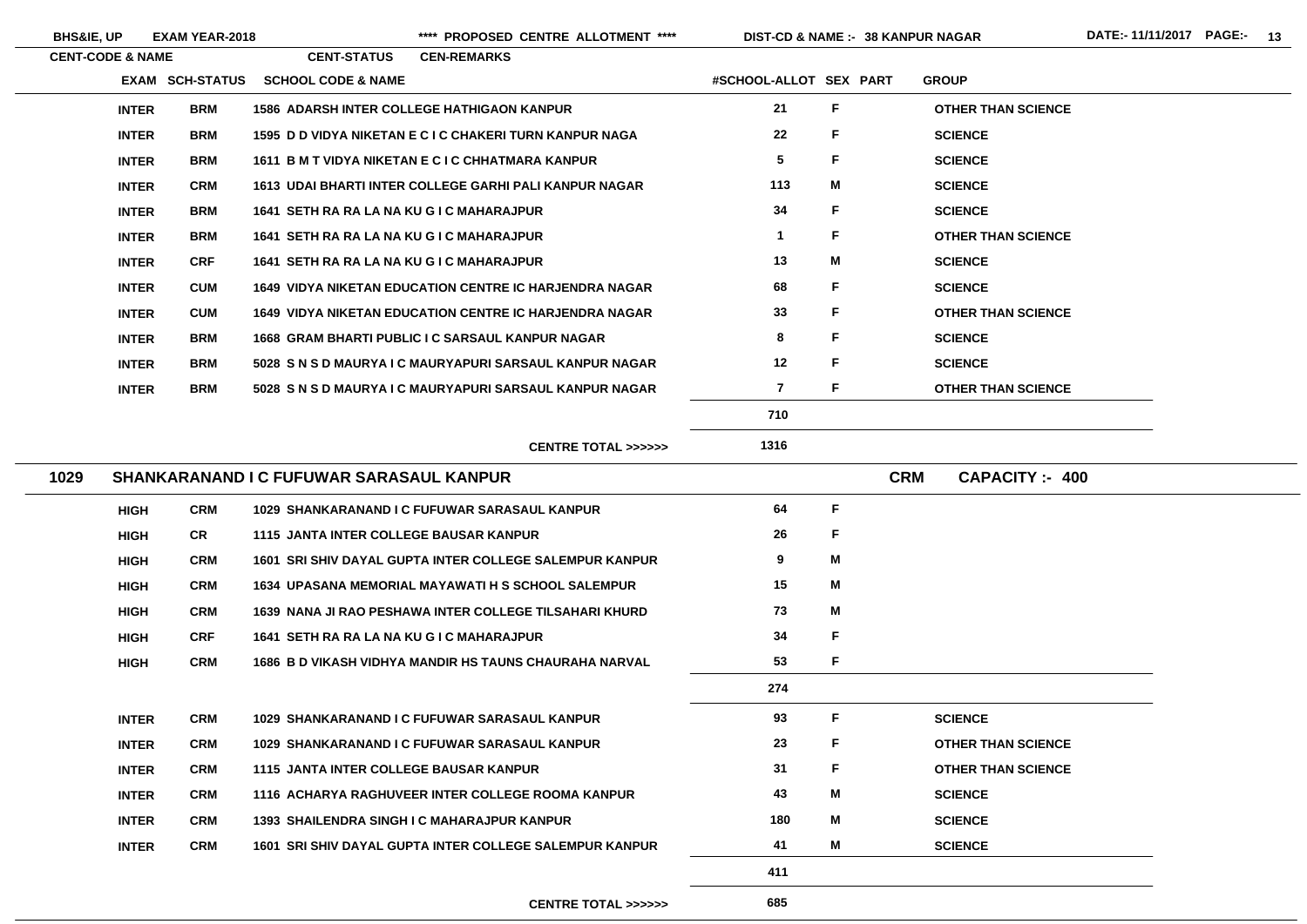BHS&IE, UP EXAM YEAR-2018 \*\*\*\* PROPOSED CENTRE ALLOTMENT \*\*\*\* DIST-CD & NAME :- 38 KANPUR NAGAR DATE:- 11/11/2017 PAGE:- 14

| <b>CENT-CODE &amp; NAME</b><br><b>CENT-STATUS</b><br><b>CEN-REMARKS</b>              |                        |             |            |                           |
|--------------------------------------------------------------------------------------|------------------------|-------------|------------|---------------------------|
| <b>EXAM SCH-STATUS</b><br><b>SCHOOL CODE &amp; NAME</b>                              | #SCHOOL-ALLOT SEX PART |             |            | <b>GROUP</b>              |
| <b>SSBSIC PALI KANPUR</b><br>1037                                                    |                        |             | <b>CRM</b> | <b>CAPACITY: - 900</b>    |
| <b>CRM</b><br>1037 SSBSIC PALI KANPUR<br><b>HIGH</b>                                 | 85                     | F           |            |                           |
| <b>BRM</b><br><b>1088 BHASKARANAND INTER COLLEGE NARWAL KANPUR</b><br><b>HIGH</b>    | 36                     | M           |            |                           |
| <b>CR</b><br>1471 JAGVANT SINGH B H S SCH AMOUR KANPUR<br><b>HIGH</b>                | 28                     | F           |            |                           |
| <b>CRM</b><br>1471 JAGVANT SINGH B H S SCH AMOUR KANPUR<br><b>HIGH</b>               | 40                     | M           |            |                           |
| <b>CR</b><br><b>1586 ADARSH INTER COLLEGE HATHIGAON KANPUR</b><br><b>HIGH</b>        | 47                     | F           |            |                           |
| <b>CR</b><br>1587 SSPSVMIC SAWAYAJPUR KANPUR NAGAR<br><b>HIGH</b>                    | 32                     | F           |            |                           |
| <b>CR</b><br>1651 SURYA PAL SINGH INTER COLLEGE KULGAON KANPUR NAGAR<br><b>HIGH</b>  | 32                     | F           |            |                           |
|                                                                                      | 300                    |             |            |                           |
| <b>CRM</b><br>1037 SSBSIC PALI KANPUR<br><b>INTER</b>                                | 60                     | F           |            | <b>SCIENCE</b>            |
| <b>CRM</b><br>1037 SSBSIC PALI KANPUR<br><b>INTER</b>                                | 38                     | F           |            | <b>OTHER THAN SCIENCE</b> |
| <b>BRM</b><br>1088 BHASKARANAND INTER COLLEGE NARWAL KANPUR<br><b>INTER</b>          | 50                     | M           |            | <b>SCIENCE</b>            |
| <b>BRM</b><br>1088 BHASKARANAND INTER COLLEGE NARWAL KANPUR<br><b>INTER</b>          | 13                     | M           |            | <b>OTHER THAN SCIENCE</b> |
| <b>INTER</b><br><b>CRM</b><br>1587 SSPSVMIC SAWAYAJPUR KANPUR NAGAR                  | 20                     | F           |            | <b>OTHER THAN SCIENCE</b> |
| <b>CR</b><br>1651 SURYA PAL SINGH INTER COLLEGE KULGAON KANPUR NAGAR<br><b>INTER</b> | 16                     | F           |            | <b>OTHER THAN SCIENCE</b> |
| <b>CR</b><br>1651 SURYA PAL SINGH INTER COLLEGE KULGAON KANPUR NAGAR<br><b>INTER</b> | 9                      | F           |            | <b>SCIENCE</b>            |
|                                                                                      | 206                    |             |            |                           |
| <b>CENTRE TOTAL &gt;&gt;&gt;&gt;&gt;&gt;</b>                                         | 506                    |             |            |                           |
| 1045<br>KM UDYAN GIRLS I C ASHOK NAGAR KANPUR                                        |                        |             | <b>BUF</b> | CAPACITY: 650             |
| <b>BUF</b><br>1045 KM UDYAN GIRLS I C ASHOK NAGAR KANPUR<br><b>HIGH</b>              | 181                    | $\mathsf F$ |            |                           |
| <b>BU</b><br>1097 SHRI KAILASH NATH BALIKA VIDYALY INTER COLL KANPUR<br><b>HIGH</b>  | 80                     | F           |            |                           |
| CU<br>1237 DR V SWARUP SSS MAKRAWAT GANJ KANPUR<br><b>HIGH</b>                       | $\mathbf{3}$           | F           |            |                           |
|                                                                                      | 264                    |             |            |                           |
| <b>BUF</b><br>1045 KM UDYAN GIRLS I C ASHOK NAGAR KANPUR<br><b>INTER</b>             | 130                    | F           |            | <b>SCIENCE</b>            |
| <b>BUF</b><br>1045 KM UDYAN GIRLS I C ASHOK NAGAR KANPUR<br><b>INTER</b>             | 72                     | F           |            | <b>OTHER THAN SCIENCE</b> |
| <b>BUF</b><br>1171 SRI N L K V M INT COLL VISHNUPURI KANPUR<br><b>INTER</b>          | 53                     | F           |            | <b>SCIENCE</b>            |
| <b>BUF</b><br><b>1237 DR V SWARUP SSS MAKRAWAT GANJ KANPUR</b><br><b>INTER</b>       | 6                      | F           |            | <b>OTHER THAN SCIENCE</b> |
| <b>BUF</b><br><b>1237 DR V SWARUP SSS MAKRAWAT GANJ KANPUR</b><br><b>INTER</b>       | $\mathbf 1$            | F           |            | <b>SCIENCE</b>            |
|                                                                                      | 262                    |             |            |                           |
| <b>CENTRE TOTAL &gt;&gt;&gt;&gt;&gt;&gt;</b>                                         | 526                    |             |            |                           |

<u> 1989 - Johann Barn, amerikansk politiker (</u>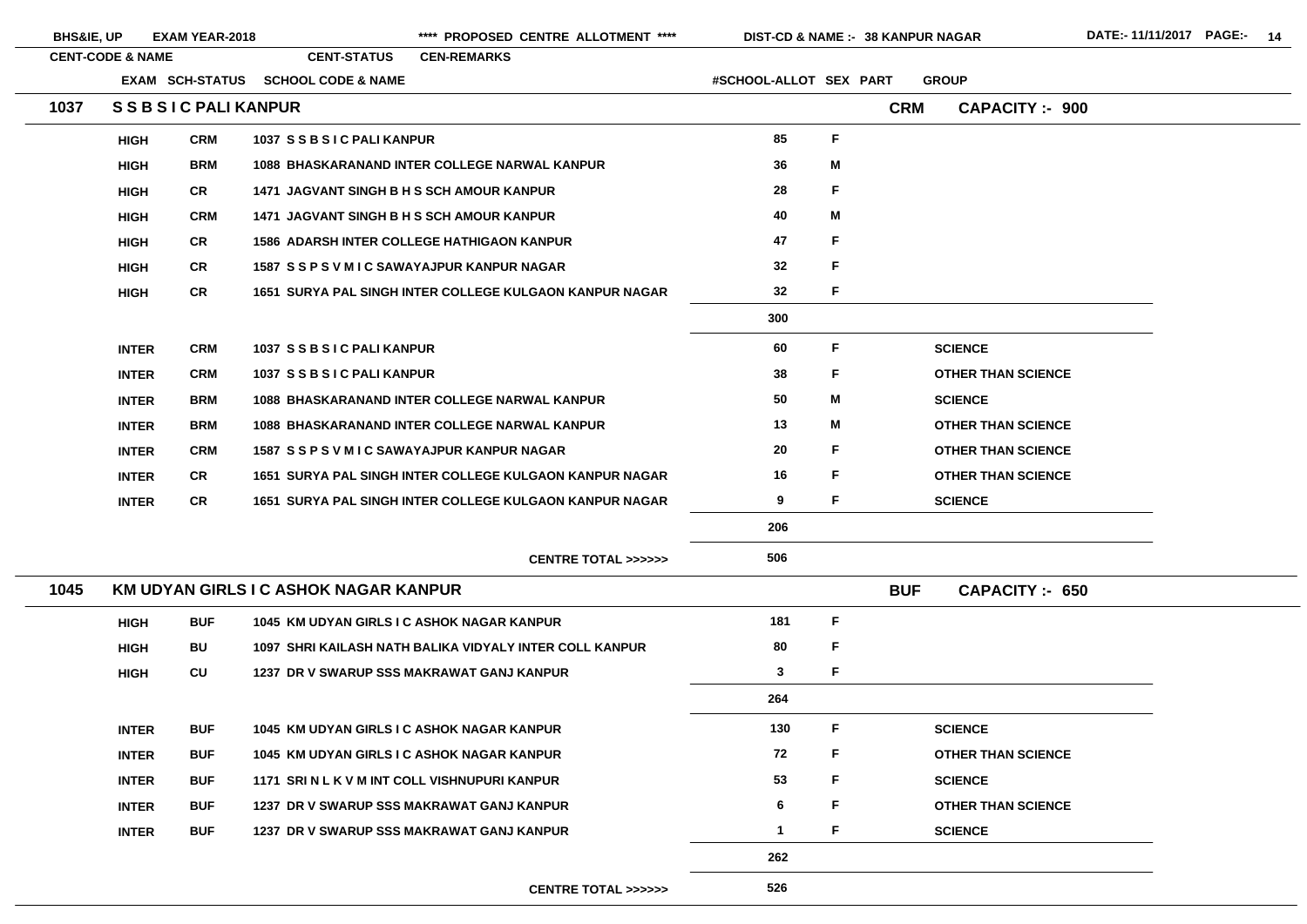**CUF 1287 SRI G R T DEVI G UMV B DEVI JUHI KANPUR 41 CU 1404 DAYANAND SANTOSH MISHRA I C Y NGR KANPUR 61 CU 1421 CITY EDUCATION CENTRE HSS KANPUR 10** 

| <b>BHS&amp;IE, UP</b> |                             | <b>EXAM YEAR-2018</b> |                                                   | ****<br><b>PROPOSED CENTRE ALLOTMENT ****</b>                 | DIST-CD & NAME :- 38 KANPUR NAGAR |   |            |                           |
|-----------------------|-----------------------------|-----------------------|---------------------------------------------------|---------------------------------------------------------------|-----------------------------------|---|------------|---------------------------|
|                       | <b>CENT-CODE &amp; NAME</b> |                       | <b>CENT-STATUS</b>                                | <b>CEN-REMARKS</b>                                            |                                   |   |            |                           |
|                       |                             | EXAM SCH-STATUS       | <b>SCHOOL CODE &amp; NAME</b>                     |                                                               | #SCHOOL-ALLOT SEX PART            |   |            | <b>GROUP</b>              |
| 1048                  |                             |                       | SMT MAYA DEVI GIC GOVIND NAGAR KANPUR             |                                                               |                                   |   | <b>BUF</b> | <b>CAPACITY: - 800</b>    |
|                       | <b>HIGH</b>                 | <b>BUF</b>            | <b>1048 SMT MAYA DEVI GIC GOVIND NAGAR KANPUR</b> |                                                               | 199                               | F |            |                           |
|                       | <b>HIGH</b>                 | <b>CUF</b>            |                                                   | 1174 SMT SOMVATI GIRLS I C SAKET NAGAR KANPUR                 | 20                                | M |            |                           |
|                       | <b>HIGH</b>                 | <b>CUM</b>            |                                                   | 1313 VIKASIKA NEHRU MEMORIAL INTER COLLEGE BARRA KANPUR       | 6                                 | M |            |                           |
|                       | <b>HIGH</b>                 | CU                    | 1328 H P SHIKSHA NIKETAN GIRLS H S G KANPUR       |                                                               | 25                                | F |            |                           |
|                       | <b>HIGH</b>                 | CU                    |                                                   | <b>1443 THA VISHAMBHAR SINGH INTER COLLEGE GUJAINI KANPUR</b> | 21                                | F |            |                           |
|                       | <b>HIGH</b>                 | CU                    | 1517 S V M H S SCHOOL KESHAV NAGAR KANPUR         |                                                               | 46                                | F |            |                           |
|                       | <b>HIGH</b>                 | CU                    |                                                   | 1565 R C KHATRI S V M INTER COLLEGE GUJAINI KANPUR            | 33                                | F |            |                           |
|                       |                             |                       |                                                   |                                                               | 350                               |   |            |                           |
|                       | <b>INTER</b>                | <b>BUF</b>            | <b>1048 SMT MAYA DEVI GIC GOVIND NAGAR KANPUR</b> |                                                               | 108                               | F |            | <b>SCIENCE</b>            |
|                       | <b>INTER</b>                | <b>BUF</b>            | <b>1048 SMT MAYA DEVI GIC GOVIND NAGAR KANPUR</b> |                                                               | 88                                | F |            | <b>OTHER THAN SCIENCE</b> |
|                       | <b>INTER</b>                | <b>CUM</b>            |                                                   | 1313 VIKASIKA NEHRU MEMORIAL INTER COLLEGE BARRA KANPUR       | 24                                | M |            | <b>SCIENCE</b>            |
|                       | <b>INTER</b>                | <b>BUF</b>            | 1575 SMT G K Y K I C M B S KAPURWA KANPUR         |                                                               | 127                               | F |            | <b>SCIENCE</b>            |
|                       | <b>INTER</b>                | <b>BUF</b>            | 1575 SMT G K Y K I C M B S KAPURWA KANPUR         |                                                               | 30                                | F |            | <b>OTHER THAN SCIENCE</b> |
|                       |                             |                       |                                                   |                                                               | 377                               |   |            |                           |
|                       |                             |                       |                                                   | <b>CENTRE TOTAL &gt;&gt;&gt;&gt;&gt;&gt;</b>                  | 727                               |   |            |                           |
| 1049                  |                             |                       | KAUSHILYA DEVI G I C KIDWAI NAGAR KANPUR          |                                                               |                                   |   | <b>BUF</b> | <b>CAPACITY :- 500</b>    |
|                       | <b>HIGH</b>                 | <b>BUF</b>            |                                                   | 1049 KAUSHILYA DEVI G I C KIDWAI NAGAR KANPUR                 | 101                               | F |            |                           |
|                       | <b>HIGH</b>                 | BU                    |                                                   | 1050 MADAN MOHAN AGARWAL GIRLS I C KIDWAI NAGAR KANPUR        | 42                                | F |            |                           |
|                       | <b>HIGH</b>                 | <b>CUF</b>            | 1148 M D K C GANDHI GIRLS I C R BAZAR KANPUR      |                                                               | 100                               | F |            |                           |
|                       | <b>HIGH</b>                 | <b>CUF</b>            | 1148 M D K C GANDHI GIRLS I C R BAZAR KANPUR      |                                                               | 57                                | M |            |                           |
|                       | <b>HIGH</b>                 | CU                    | <b>1246 RAHUL MEMO I C YASHODA NAGAR KANPUR</b>   |                                                               | 31                                | F |            |                           |
|                       | <b>HIGH</b>                 | CU                    | 1250 CHATRAPATI SHIVAJI I C JARAULI KANPUR        |                                                               | 21                                | F |            |                           |
|                       | <b>HIGH</b>                 | <b>CU</b>             | 1270 NAGAR NIGAM B H S SCHOOL JUHI KANPUR         |                                                               | 34                                | F |            |                           |
|                       | <b>HIGH</b>                 | <b>CUF</b>            | 1287 SRI G R T DEVI G UMV B DEVI JUHI KANPUR      |                                                               | 41                                | Μ |            |                           |

**HIGH**

 $\overline{\phantom{a}}$ 

 $\sim$ 

**F**

**HIGH**

**F**

**498**

**F**

**INTER BUF 1049 KAUSHILYA DEVI G I C KIDWAI NAGAR KANPUR 51 INTERBUF 1049 KAUSHILYA DEVI G I C KIDWAI NAGAR KANPUR 39**

### **OTHER THAN SCIENCE**

**F**

**SCIENCE**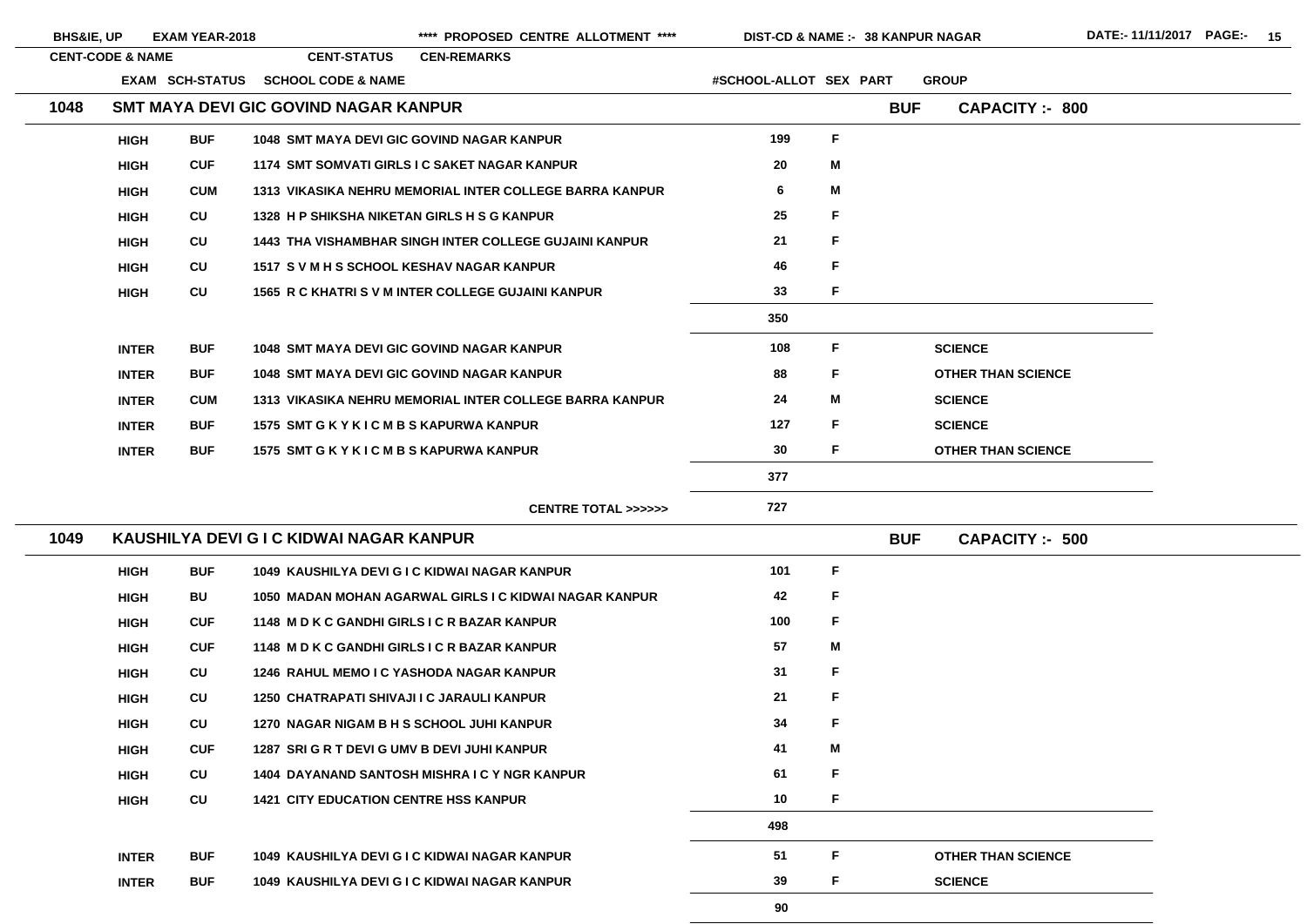|      | <b>CENT-CODE &amp; NAME</b> |                        | <b>CENT-STATUS</b>                           | <b>CEN-REMARKS</b>                                  |                                                                |                        |   |              |                           |
|------|-----------------------------|------------------------|----------------------------------------------|-----------------------------------------------------|----------------------------------------------------------------|------------------------|---|--------------|---------------------------|
|      |                             | <b>EXAM SCH-STATUS</b> | <b>SCHOOL CODE &amp; NAME</b>                |                                                     |                                                                | #SCHOOL-ALLOT SEX PART |   | <b>GROUP</b> |                           |
|      |                             |                        |                                              |                                                     | <b>CENTRE TOTAL &gt;&gt;&gt;&gt;&gt;&gt;</b>                   | 588                    |   |              |                           |
| 1053 |                             |                        | <b>GOVT O F INTER COLLEGE ARMAPUR KANPUR</b> |                                                     |                                                                |                        |   | <b>AUM</b>   | CAPACITY :- 650           |
|      | <b>HIGH</b>                 | <b>CUM</b>             |                                              | 1033 ARYA VAIDIK I C ARMAPUR KANPUR                 |                                                                | 12                     | M |              |                           |
|      | <b>HIGH</b>                 | <b>BUF</b>             |                                              | <b>1047 NARI K GIRLS I C ARMAPUR KANPUR</b>         |                                                                | 69                     | F |              |                           |
|      | <b>HIGH</b>                 | <b>AUM</b>             |                                              | <b>1053 GOVT O F INTER COLLEGE ARMAPUR KANPUR</b>   |                                                                | 50                     | F |              |                           |
|      | <b>HIGH</b>                 | CU                     |                                              | 1153 BHARAT SEVAK S SADAN I C ARMAPUR KANPUR        |                                                                | 15                     | F |              |                           |
|      | <b>HIGH</b>                 | <b>CUM</b>             |                                              | 1153 BHARAT SEVAK S SADAN I C ARMAPUR KANPUR        |                                                                | 30                     | Μ |              |                           |
|      | <b>HIGH</b>                 | CU                     |                                              | 1274 BRIGHT ANGELS I C PANKI KANPUR                 |                                                                | 14                     | F |              |                           |
|      | <b>HIGH</b>                 | <b>CUM</b>             |                                              | 1274 BRIGHT ANGELS I C PANKI KANPUR                 |                                                                | 26                     | M |              |                           |
|      | <b>HIGH</b>                 | <b>CUM</b>             |                                              |                                                     | <b>1467 SARASWATI VIDYALAYA INTER COLLEGE PANKI KANPUR</b>     | 44                     | M |              |                           |
|      | <b>HIGH</b>                 | CU                     |                                              | 1522 SRI G S I C PANKI ROAD KALYANPUR KANPUR        |                                                                | 26                     | F |              |                           |
|      | <b>HIGH</b>                 | <b>CUM</b>             |                                              | 1522 SRI G S I C PANKI ROAD KALYANPUR KANPUR        |                                                                | 22                     | M |              |                           |
|      | <b>HIGH</b>                 | <b>CUM</b>             |                                              |                                                     | <b>1549 J K D INTERNATIONAL INTER COLLEGE SARAIMEETA PANKI</b> | 27                     | M |              |                           |
|      | <b>HIGH</b>                 | CU                     |                                              |                                                     | <b>1698 SARDAR PATEL ACADEMY PUBLIC SCHOOL RATANPUR</b>        | 16                     | F |              |                           |
|      | <b>HIGH</b>                 | <b>CUM</b>             |                                              |                                                     | <b>1698 SARDAR PATEL ACADEMY PUBLIC SCHOOL RATANPUR</b>        | 19                     | M |              |                           |
|      |                             |                        |                                              |                                                     |                                                                | 370                    |   |              |                           |
|      | <b>INTER</b>                | <b>AUM</b>             |                                              | 1053 GOVT O F INTER COLLEGE ARMAPUR KANPUR          |                                                                | 51                     | F |              | <b>SCIENCE</b>            |
|      | <b>INTER</b>                | <b>AUM</b>             |                                              | <b>1053 GOVT O F INTER COLLEGE ARMAPUR KANPUR</b>   |                                                                | 11                     | F |              | <b>OTHER THAN SCIENCE</b> |
|      | <b>INTER</b>                | <b>AUM</b>             |                                              | <b>1086 VIDYUT PARISHAD I C PANKI KANPUR</b>        |                                                                | 3                      | M |              | <b>OTHER THAN SCIENCE</b> |
|      | <b>INTER</b>                | <b>CUM</b>             |                                              | <b>1153 BHARAT SEVAK S SADAN I C ARMAPUR KANPUR</b> |                                                                | 40                     | M |              | <b>SCIENCE</b>            |
|      | <b>INTER</b>                | <b>CUM</b>             |                                              | <b>1322 KAILAS SARASWATI I C KALYANPUR KANPUR</b>   |                                                                | 4                      | M |              | <b>OTHER THAN SCIENCE</b> |
|      | <b>INTER</b>                | <b>CUM</b>             |                                              |                                                     | <b>1467 SARASWATI VIDYALAYA INTER COLLEGE PANKI KANPUR</b>     | $\overline{7}$         | M |              | <b>OTHER THAN SCIENCE</b> |
|      | <b>INTER</b>                | <b>CUM</b>             |                                              | 1522 SRI G S I C PANKI ROAD KALYANPUR KANPUR        |                                                                | 27                     | М |              | <b>SCIENCE</b>            |
|      | <b>INTER</b>                | <b>CUM</b>             |                                              |                                                     | <b>1549 J K D INTERNATIONAL INTER COLLEGE SARAIMEETA PANKI</b> | 25                     | M |              | <b>SCIENCE</b>            |
|      | <b>INTER</b>                | <b>CUM</b>             |                                              |                                                     | 1549 J K D INTERNATIONAL INTER COLLEGE SARAIMEETA PANKI        | $\overline{7}$         | M |              | <b>OTHER THAN SCIENCE</b> |
|      | <b>INTER</b>                | <b>CUM</b>             |                                              |                                                     | <b>1698 SARDAR PATEL ACADEMY PUBLIC SCHOOL RATANPUR</b>        | 17                     | M |              | <b>SCIENCE</b>            |
|      |                             |                        |                                              |                                                     |                                                                | 192                    |   |              |                           |
|      |                             |                        |                                              |                                                     | <b>CENTRE TOTAL &gt;&gt;&gt;&gt;&gt;&gt;</b>                   | 562                    |   |              |                           |
| 1055 |                             |                        | N N GANDHI SMARAK I C GOVIND NGR KANPUR      |                                                     |                                                                |                        |   | <b>BUM</b>   | <b>CAPACITY: 450</b>      |

| . |             |            |                                                     |     |            | --- | $\mathbf{v}$ |
|---|-------------|------------|-----------------------------------------------------|-----|------------|-----|--------------|
|   | <b>HIGH</b> | CRM        | 1192 MANSUKH LAL S I COLLEGE KAMA SHIVRAJPUR KANPUR | 142 | M          |     |              |
|   | <b>HIGH</b> | <b>CUM</b> | 1237 DR V SWARUP SSS MAKRAWAT GANJ KANPUR           | 10  | <b>IVI</b> |     |              |

# E. E. E.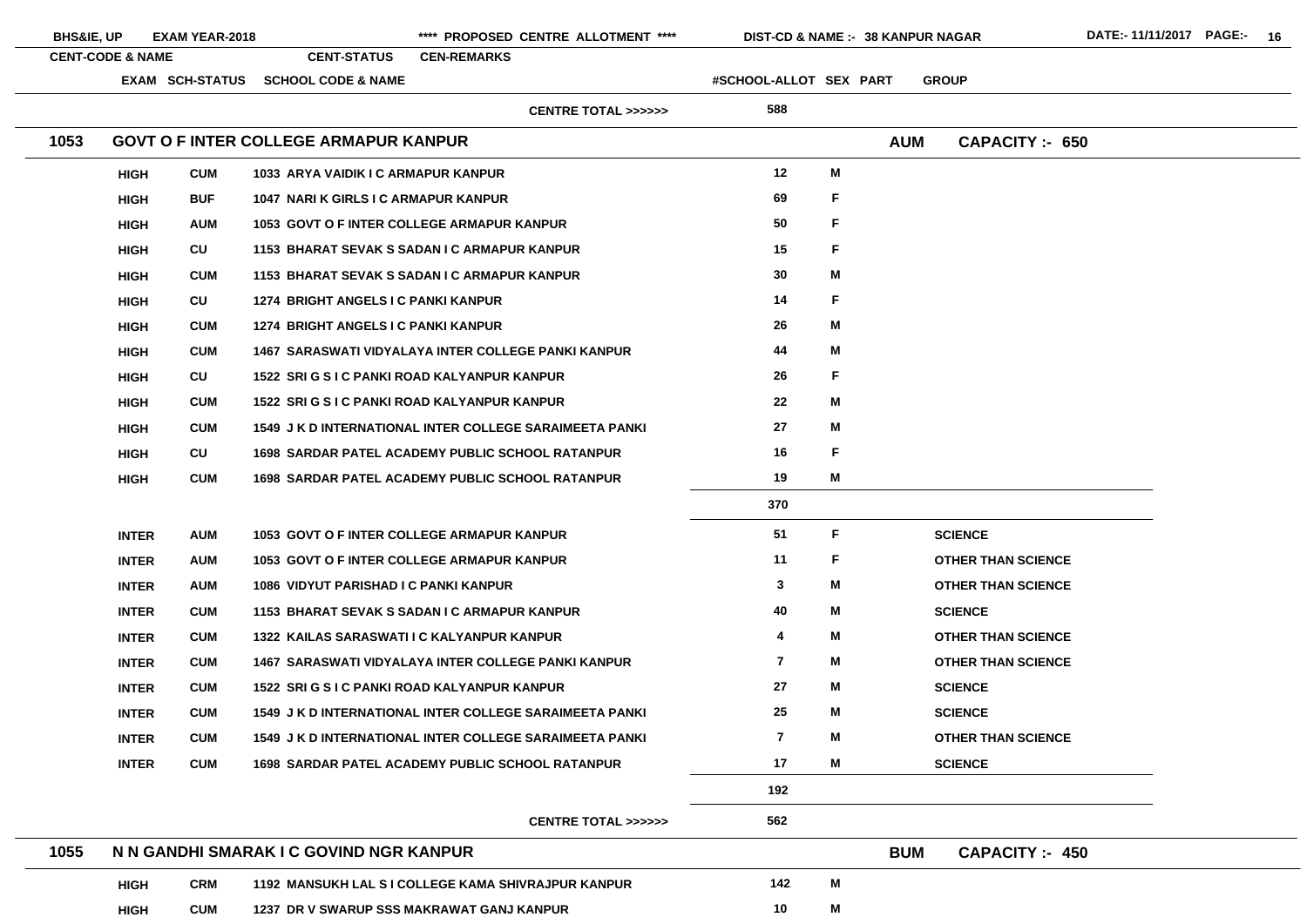**BHS&IE, UP EXAM YEAR-2018 \*\*\*\* PROPOSED CENTRE ALLOTMENT \*\*\*\* DIST-CD & NAME :- DATE:- 11/11/2017 PAGE:- 17**

**38 KANPUR NAGAR**

|      | <b>CENT-CODE &amp; NAME</b> |                 | <b>CENT-STATUS</b>                             | <b>CEN-REMARKS</b>                                          |                        |   |            |                           |
|------|-----------------------------|-----------------|------------------------------------------------|-------------------------------------------------------------|------------------------|---|------------|---------------------------|
|      |                             | EXAM SCH-STATUS | <b>SCHOOL CODE &amp; NAME</b>                  |                                                             | #SCHOOL-ALLOT SEX PART |   |            | <b>GROUP</b>              |
|      | <b>HIGH</b>                 | <b>CUM</b>      |                                                | <b>1246 RAHUL MEMO I C YASHODA NAGAR KANPUR</b>             | 33                     | M |            |                           |
|      | <b>HIGH</b>                 | <b>CUM</b>      |                                                | 1252 PRAKASH V M INTER COLLEGE DABAULI KANPUR               | 160                    | M |            |                           |
|      | <b>HIGH</b>                 | <b>CUM</b>      | 1266 JALPA DEVI I C CHHOTI JUHI KANPUR         |                                                             | 41                     | M |            |                           |
|      | <b>HIGH</b>                 | <b>CUM</b>      | <b>1309 NARMADA DEVI I C NAUBASTA KANPUR</b>   |                                                             | 18                     | M |            |                           |
|      | <b>HIGH</b>                 | <b>CUM</b>      | <b>1438 PSN HSS JUHI KANPUR</b>                |                                                             | 16                     | M |            |                           |
|      | <b>HIGH</b>                 | <b>CUM</b>      | 1490 S B S S HSS HANSPURAM KANPUR              |                                                             | 6                      | M |            |                           |
|      | <b>HIGH</b>                 | <b>CUM</b>      | <b>1540 JYOTI H S S JARAULI KANPUR</b>         |                                                             | 30                     | M |            |                           |
|      | <b>HIGH</b>                 | <b>CUM</b>      |                                                | <b>1657 K B PUBLIC SCHOOL JARAULI PHASE II KANPUR NAGAR</b> | 4                      | M |            |                           |
|      |                             |                 |                                                |                                                             | 460                    |   |            |                           |
|      | <b>INTER</b>                | <b>BUM</b>      |                                                | 1005 S KIDWAI VIDYALAYA IC KIDWAINAGAR KANPUR               | 16                     | M |            | <b>SCIENCE</b>            |
|      | <b>INTER</b>                | <b>CUM</b>      |                                                | 1135 PT VISHWAMBHAR NATH I C R L NAGAR KANPUR               | 16                     | M |            | <b>OTHER THAN SCIENCE</b> |
|      | <b>INTER</b>                | <b>CUM</b>      |                                                | 1138 CHITRA I C MANDI SAMITI NAUBASTA KANPUR                | 9                      | M |            | <b>OTHER THAN SCIENCE</b> |
|      | <b>INTER</b>                | <b>CRM</b>      |                                                | 1192 MANSUKH LAL S I COLLEGE KAMA SHIVRAJPUR KANPUR         | 18                     | M |            | <b>OTHER THAN SCIENCE</b> |
|      | <b>INTER</b>                | <b>CUM</b>      |                                                | 1237 DR V SWARUP SSS MAKRAWAT GANJ KANPUR                   | $\mathbf{3}$           | M |            | <b>OTHER THAN SCIENCE</b> |
|      | <b>INTER</b>                | <b>CUM</b>      |                                                | 1237 DR V SWARUP SSS MAKRAWAT GANJ KANPUR                   | $\mathbf{2}$           | M |            | <b>SCIENCE</b>            |
|      | <b>INTER</b>                | <b>CUM</b>      |                                                | 1252 PRAKASH V M INTER COLLEGE DABAULI KANPUR               | 171                    | M |            | <b>SCIENCE</b>            |
|      | <b>INTER</b>                | <b>CUM</b>      |                                                | <b>1252 PRAKASH V M INTER COLLEGE DABAULI KANPUR</b>        | 21                     | M |            | <b>OTHER THAN SCIENCE</b> |
|      | <b>INTER</b>                | <b>CUM</b>      | 1265 L R CHANDEL I C MACHHARIA KANPUR          |                                                             | 38                     | M |            | <b>SCIENCE</b>            |
|      | <b>INTER</b>                | <b>CUM</b>      |                                                | <b>1398 STEPPING STONES I COLLEGE G NAGAR KANPUR</b>        | 33                     | M |            | <b>OTHER THAN SCIENCE</b> |
|      | <b>INTER</b>                | <b>CUM</b>      |                                                | <b>1555 PARITOSH I C HANSPUR NAUBASTA KANPUR</b>            | 6                      | M |            | <b>OTHER THAN SCIENCE</b> |
|      | <b>INTER</b>                | <b>CUM</b>      |                                                | <b>1572 SARDAR PATEL ACADEMY JARAULI-2 KANPUR</b>           | 49                     | M |            | <b>SCIENCE</b>            |
|      | <b>INTER</b>                | <b>CUM</b>      |                                                | 1671 SARASWATI VIDYA MANDIR IC YASHODA NAGAR KANPUR         | 4                      | M |            | <b>OTHER THAN SCIENCE</b> |
|      |                             |                 |                                                |                                                             | 386                    |   |            |                           |
|      |                             |                 |                                                | <b>CENTRE TOTAL &gt;&gt;&gt;&gt;&gt;&gt;</b>                | 846                    |   |            |                           |
| 1059 |                             |                 | <b>B N S D INTER COLLEGE CHUNNIGANJ KANPUR</b> |                                                             |                        |   | <b>BUM</b> | <b>CAPACITY :- 1250</b>   |
|      | <b>HIGH</b>                 | <b>BUM</b>      | 1014 SHRI RAMLALA I C RAWATPUR KANPUR          |                                                             | 182                    | M |            |                           |
|      | <b>HIGH</b>                 | <b>BUM</b>      | 1023 SHRI RAM JANKI I C BITHOOR KANPUR         |                                                             | 77                     | M |            |                           |
|      | <b>HIGH</b>                 | <b>BUM</b>      |                                                | 1024 JAWAHAR LAL NEHRU I C KALYANPUR KANPUR                 | 85                     | M |            |                           |
|      | <b>HIGH</b>                 | <b>BUM</b>      |                                                | 1080 SRI MAHESH MEHAR PRASAD INTER COLLEGE SATTICHAURA      | 59                     | M |            |                           |
|      | <b>HIGH</b>                 | <b>BUM</b>      | 1264 N N GIRLS HSS CHUNNI GANJ KANPUR          |                                                             | 15                     | F |            |                           |
|      |                             |                 |                                                |                                                             |                        |   |            |                           |

**HIGH**

**CUF 1339 GYAN NIKETAN BALIKA HSS KANPUR 48**

**M**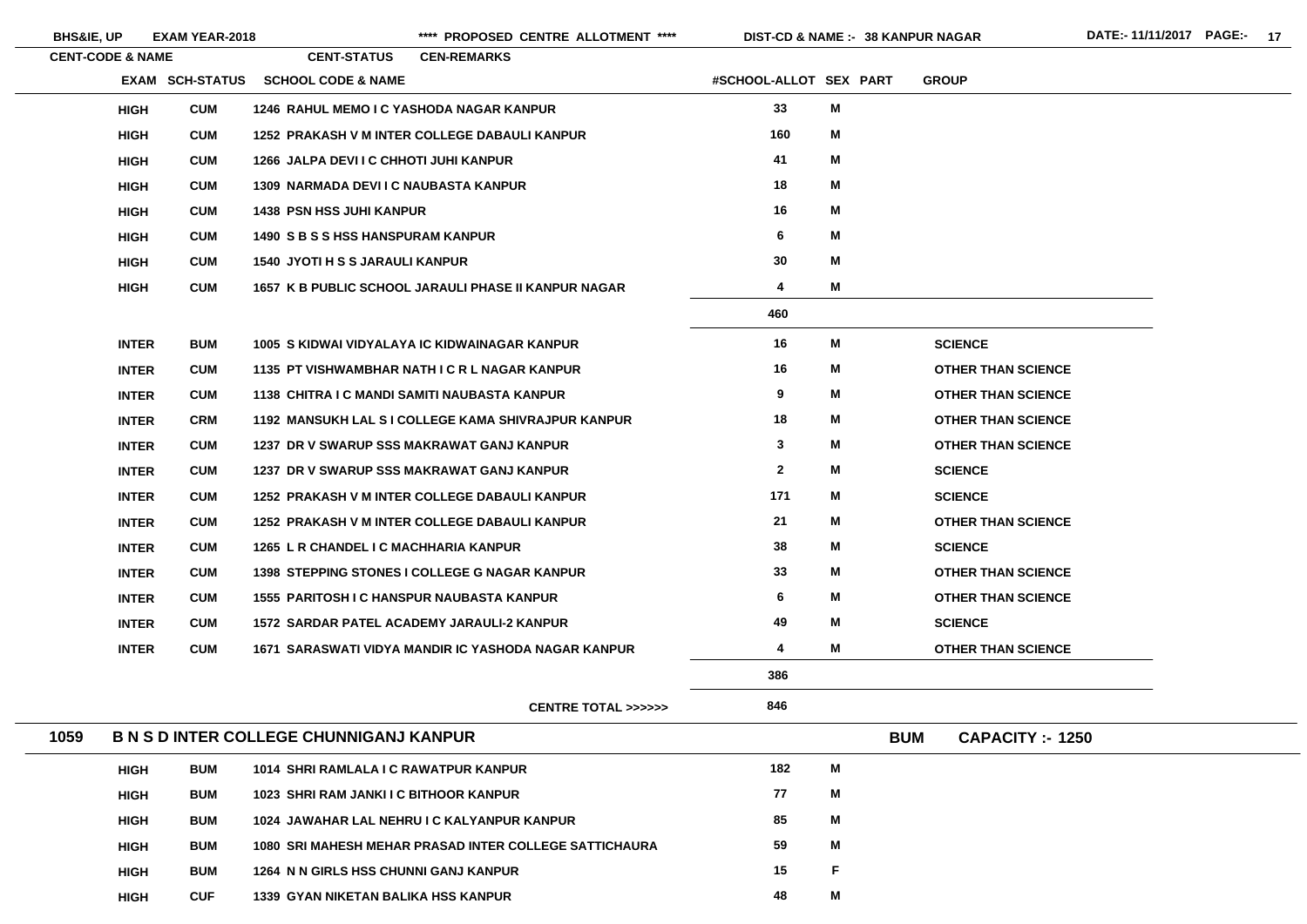$\sim$ 

**38 KANPUR NAGAR**

| <b>CENT-CODE &amp; NAME</b> |                        | <b>CENT-STATUS</b>                                | <b>CEN-REMARKS</b>                                            |                        |   |              |                           |
|-----------------------------|------------------------|---------------------------------------------------|---------------------------------------------------------------|------------------------|---|--------------|---------------------------|
|                             | <b>EXAM SCH-STATUS</b> | <b>SCHOOL CODE &amp; NAME</b>                     |                                                               | #SCHOOL-ALLOT SEX PART |   | <b>GROUP</b> |                           |
| <b>HIGH</b>                 | <b>CUM</b>             |                                                   | <b>1405 SHRI OMAR VAISH SHIKSHAYATAN INTERMEDIATE COLLEGE</b> | 35                     | M |              |                           |
| <b>HIGH</b>                 | <b>CUM</b>             | 1454 S V V H S SCHOOL KIDWAI NAGAR KANPUR         |                                                               | 28                     | M |              |                           |
| <b>HIGH</b>                 | <b>CUM</b>             |                                                   | 1550 ALOK V M HSS ANAND NAGAR RAWATPUR KANPUR                 | 42                     | M |              |                           |
| <b>HIGH</b>                 | <b>ARF</b>             | 5051 GOVT GIRLS INTER COLL NARWAL KANPUR          |                                                               | 4                      | M |              |                           |
|                             |                        |                                                   |                                                               | 575                    |   |              |                           |
| <b>INTER</b>                | <b>BUM</b>             | 1014 SHRI RAMLALA I C RAWATPUR KANPUR             |                                                               | 95                     | M |              | <b>SCIENCE</b>            |
| <b>INTER</b>                | <b>BUM</b>             |                                                   | 1024 JAWAHAR LAL NEHRU I C KALYANPUR KANPUR                   | 73                     | М |              | <b>SCIENCE</b>            |
| <b>INTER</b>                | <b>CUM</b>             | 1030 KANPUR PUBLIC I C M KAKADEO KANPUR           |                                                               | 77                     | М |              | <b>SCIENCE</b>            |
| <b>INTER</b>                | <b>BUM</b>             | <b>1063 CHRIST CHURCH INTER COLLEGE KANPUR</b>    |                                                               | 66                     | M |              | <b>OTHER THAN SCIENCE</b> |
| <b>INTER</b>                | <b>BUM</b>             |                                                   | 1064 SRI MAHESHWARI V I C CHAWAL MANDI KANPUR                 | $\mathbf 1$            | F |              | <b>OTHER THAN SCIENCE</b> |
| <b>INTER</b>                | <b>BUM</b>             | 1067 GANGADIN GAURI SHANKER I C KANPUR            |                                                               | 5                      | F |              | <b>OTHER THAN SCIENCE</b> |
| <b>INTER</b>                | <b>BUM</b>             | <b>1084 SIDDIQ FAIZ E AM INTER COLLEGE KANPUR</b> |                                                               | 69                     | M |              | <b>OTHER THAN SCIENCE</b> |
| <b>INTER</b>                | <b>BUM</b>             | 1140 H MEMORIAL G HIGH SCHOOL KANPUR              |                                                               | 71                     | F |              | <b>OTHER THAN SCIENCE</b> |
| <b>INTER</b>                | <b>BUM</b>             | <b>1140 H MEMORIAL G HIGH SCHOOL KANPUR</b>       |                                                               | 60                     | F |              | <b>SCIENCE</b>            |
| <b>INTER</b>                | <b>BUM</b>             | 1143 SUN BEAMS I C 75 CANTT KANPUR                |                                                               | $\mathbf{2}$           | F |              | <b>SCIENCE</b>            |
| <b>INTER</b>                | <b>BUM</b>             | 1264 N N GIRLS HSS CHUNNI GANJ KANPUR             |                                                               | 8                      | F |              | <b>OTHER THAN SCIENCE</b> |
| <b>INTER</b>                | <b>BUM</b>             | 1264 N N GIRLS HSS CHUNNI GANJ KANPUR             |                                                               | 4                      | F |              | <b>SCIENCE</b>            |
| <b>INTER</b>                | <b>BUM</b>             |                                                   | 1332 ST JOHN INTERMEDIATE COLLEGE NAWABGANJ KANPUR            | 19                     | F |              | <b>SCIENCE</b>            |
| <b>INTER</b>                | <b>BUM</b>             |                                                   | 1332 ST JOHN INTERMEDIATE COLLEGE NAWABGANJ KANPUR            | 6                      | F |              | <b>OTHER THAN SCIENCE</b> |
| <b>INTER</b>                | <b>CUM</b>             |                                                   | <b>1405 SHRI OMAR VAISH SHIKSHAYATAN INTERMEDIATE COLLEGE</b> | 13                     | Μ |              | <b>SCIENCE</b>            |
| <b>INTER</b>                | <b>BUM</b>             | 1425 S SHIKSHA SADAN P N M SHIWALA KANPUR         |                                                               | 16                     | F |              | <b>SCIENCE</b>            |
| <b>INTER</b>                | <b>BUM</b>             | 1425 S SHIKSHA SADAN P N M SHIWALA KANPUR         |                                                               | 3                      | F |              | <b>OTHER THAN SCIENCE</b> |
| <b>INTER</b>                | <b>CUM</b>             | 1425 S SHIKSHA SADAN P N M SHIWALA KANPUR         |                                                               | $\mathbf{2}$           | Μ |              | <b>OTHER THAN SCIENCE</b> |
|                             |                        |                                                   |                                                               | 590                    |   |              |                           |
|                             |                        |                                                   | <b>CENTRE TOTAL &gt;&gt;&gt;&gt;&gt;&gt;</b>                  | 1165                   |   |              |                           |
| 1062                        |                        | <b>G N K INTER COLLEGE CIVIL LINES KANPUR</b>     |                                                               |                        |   | <b>BUM</b>   | <b>CAPACITY:- 900</b>     |
| <b>HIGH</b>                 | <b>BUM</b>             | 1056 S R SHUKL N NIGAM INT COLL JUHI KANPUR       |                                                               | 24                     | M |              |                           |
| <b>HIGH</b>                 | <b>BUM</b>             | <b>1083 HALIM MUSLIM INTER COLLEGE KANPUR</b>     |                                                               | 308                    | М |              |                           |
| <b>HIGH</b>                 | <b>CUM</b>             |                                                   | 1136 CITY MODEL I C KAKADEV RAWATPUR KANPUR                   | 30                     | М |              |                           |
| <b>HIGH</b>                 | <b>CUF</b>             |                                                   | 1161 TAGORE BAL MANDIR GIC H MOHAL K ROAD KANPUR              | 8                      | M |              |                           |
|                             |                        |                                                   |                                                               |                        |   |              |                           |

**HIGH**

**CUF 1164 ARSHI GIRLS INT COLL CHAMAN GANJ KANPUR 20**

**M**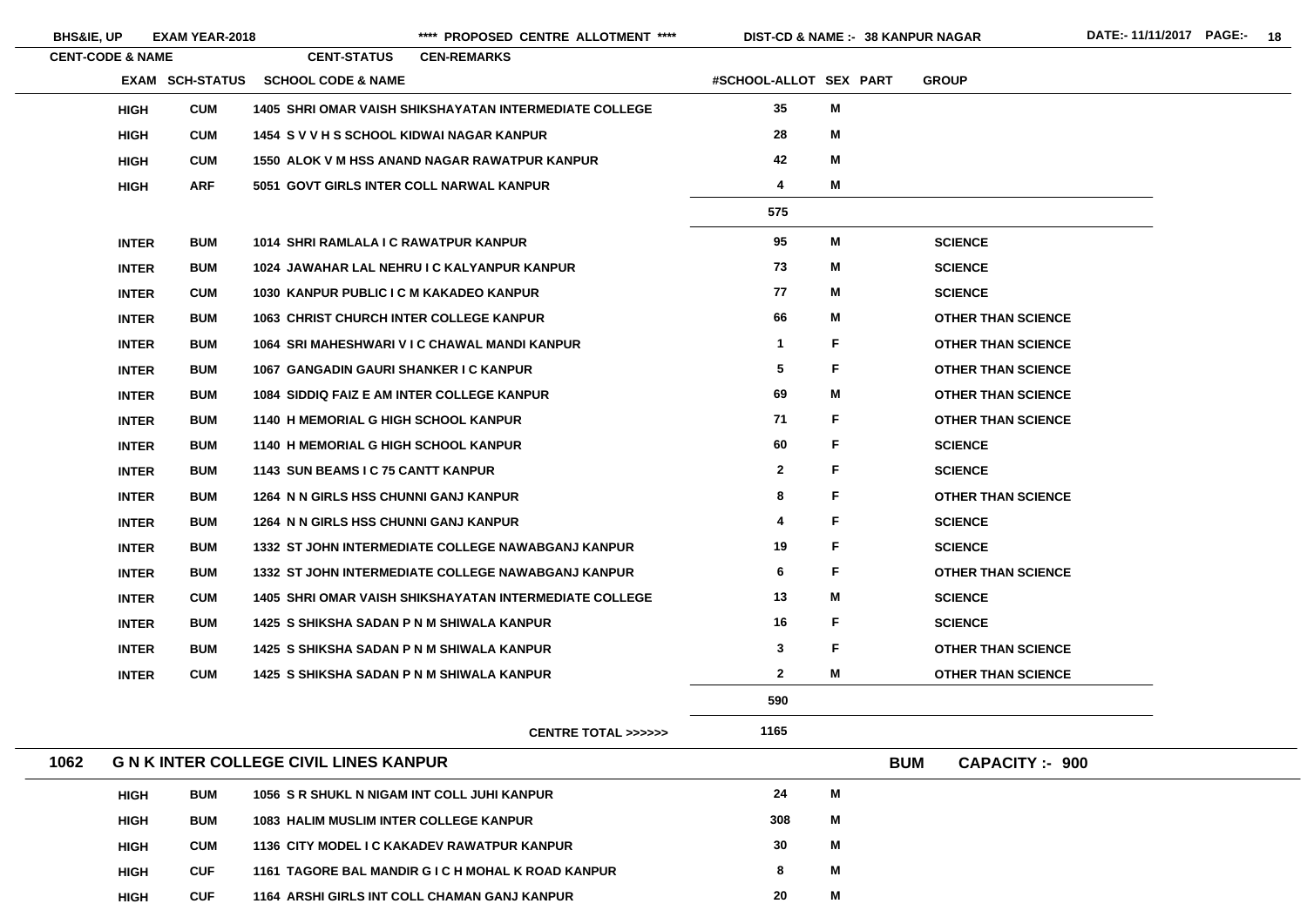| <b>BHS&amp;IE, UP</b> |                             | <b>EXAM YEAR-2018</b>  |                                               | **** PROPOSED CENTRE ALLOTMENT ****                |                        |   | <b>DIST-CD &amp; NAME :- 38 KANPUR NAGAR</b> |
|-----------------------|-----------------------------|------------------------|-----------------------------------------------|----------------------------------------------------|------------------------|---|----------------------------------------------|
|                       | <b>CENT-CODE &amp; NAME</b> |                        | <b>CENT-STATUS</b>                            | <b>CEN-REMARKS</b>                                 |                        |   |                                              |
|                       |                             | <b>EXAM SCH-STATUS</b> | <b>SCHOOL CODE &amp; NAME</b>                 |                                                    | #SCHOOL-ALLOT SEX PART |   | <b>GROUP</b>                                 |
|                       | <b>HIGH</b>                 | <b>CUM</b>             |                                               | 1272 ONKARESHWAR SVNIC JAWAHAR NAGAR KANPUR        | 73                     | M |                                              |
|                       | <b>HIGH</b>                 | <b>CUM</b>             |                                               | 1332 ST JOHN INTERMEDIATE COLLEGE NAWABGANJ KANPUR | 49                     | M |                                              |
|                       | <b>HIGH</b>                 | <b>CUM</b>             | 1425 S SHIKSHA SADAN P N M SHIWALA KANPUR     |                                                    | 23                     | M |                                              |
|                       |                             |                        |                                               |                                                    | 535                    |   |                                              |
|                       | <b>INTER</b>                | <b>CUM</b>             | 1032 B N S D SHIKSHA NIKETAN I C KANPUR       |                                                    | 84                     | M | <b>SCIENCE</b>                               |
|                       | <b>INTER</b>                | <b>BUM</b>             | 1081 H SAHAI J SAHAI INT COLL P ROAD KANPUR   |                                                    | 53                     | M | <b>SCIENCE</b>                               |
|                       | <b>INTER</b>                | <b>BUM</b>             | <b>1083 HALIM MUSLIM INTER COLLEGE KANPUR</b> |                                                    | 207                    | M | <b>OTHER THAN SCIENCE</b>                    |
|                       | <b>INTER</b>                | <b>CUM</b>             |                                               | 1136 CITY MODEL I C KAKADEV RAWATPUR KANPUR        | 64                     | M | <b>SCIENCE</b>                               |
|                       | <b>INTER</b>                | <b>CUM</b>             |                                               | 1136 CITY MODEL I C KAKADEV RAWATPUR KANPUR        | 11                     | M | <b>OTHER THAN SCIENCE</b>                    |
|                       | <b>INTER</b>                | <b>CUM</b>             |                                               | 1272 ONKARESHWAR SVNIC JAWAHAR NAGAR KANPUR        | 98                     | M | <b>SCIENCE</b>                               |
|                       | <b>INTER</b>                | <b>CUM</b>             |                                               | 1332 ST JOHN INTERMEDIATE COLLEGE NAWABGANJ KANPUR | 45                     | M | <b>SCIENCE</b>                               |
|                       | <b>INTER</b>                | <b>CUM</b>             |                                               | 1332 ST JOHN INTERMEDIATE COLLEGE NAWABGANJ KANPUR | 9                      | M | <b>OTHER THAN SCIENCE</b>                    |
|                       | <b>INTER</b>                | <b>CUM</b>             | 1425 S SHIKSHA SADAN P N M SHIWALA KANPUR     |                                                    | 15                     | M | <b>SCIENCE</b>                               |
|                       |                             |                        |                                               |                                                    | 586                    |   |                                              |
|                       |                             |                        |                                               | <b>CENTRE TOTAL &gt;&gt;&gt;&gt;&gt;&gt;</b>       | 1121                   |   |                                              |
| 1063                  |                             |                        | <b>CHRIST CHURCH INTER COLLEGE KANPUR</b>     |                                                    |                        |   | <b>BUM</b><br><b>CAPACITY:- 700</b>          |
|                       | <b>HIGH</b>                 | <b>BUM</b>             | 1017 ST FRANCIS XAVIERS I C KANPUR            |                                                    | 301                    | M |                                              |
|                       | <b>HIGH</b>                 | <b>CUM</b>             | 1143 SUN BEAMS I C 75 CANTT KANPUR            |                                                    | $\overline{7}$         | M |                                              |
|                       | <b>HIGH</b>                 | <b>CUF</b>             | 1370 N I H S SCHOOL SAKET NAGAR KANPUR        |                                                    | 56                     | M |                                              |
|                       | <b>HIGH</b>                 | CU                     |                                               | 1412 ARYAVART S V M B H S SCH NAUBASTA KANPUR      | 14                     | F |                                              |
|                       | <b>HIGH</b>                 | <b>CRM</b>             |                                               | 1546 B R R D INTER COLLEGE BARUI KANPUR NAGAR      | 213                    | M |                                              |
|                       |                             |                        |                                               |                                                    | 591                    |   |                                              |
|                       | <b>INTER</b>                | <b>BUM</b>             |                                               | 1009 MOHAN V M INT COLL GOVIND NAGAR KANPUR        | 62                     | M | <b>SCIENCE</b>                               |
|                       |                             |                        |                                               |                                                    |                        |   |                                              |

| <b>INTER</b> | <b>BUM</b> | 1009 MOHAN V M INT COLL GOVIND NAGAR KANPUR              | 62  | M | <b>SCIENCE</b>            |
|--------------|------------|----------------------------------------------------------|-----|---|---------------------------|
| <b>INTER</b> | <b>BUM</b> | 1017 ST FRANCIS XAVIERS I C KANPUR                       | 118 | M | <b>SCIENCE</b>            |
| <b>INTER</b> | <b>CUM</b> | 1030 KANPUR PUBLIC I C M KAKADEO KANPUR                  | 22  | M | <b>OTHER THAN SCIENCE</b> |
| <b>INTER</b> | <b>BUM</b> | 1084 SIDDIQ FAIZ E AM INTER COLLEGE KANPUR               | 46  | M | <b>SCIENCE</b>            |
| <b>INTER</b> | <b>CUM</b> | 1230 SNEHI I C SNEHI NGR KHANDEPUR KANPUR                | 69  | M | <b>SCIENCE</b>            |
| <b>INTER</b> | <b>CUM</b> | 1266 JALPA DEVI I C CHHOTI JUHI KANPUR                   | 81  | M | <b>SCIENCE</b>            |
| <b>INTER</b> | <b>CRM</b> | <b>1524 J D S INTER COLLEGE BHAIRAMPUR BIDHNU KANPUR</b> | 46  | M | <b>SCIENCE</b>            |
| <b>INTER</b> | <b>CRM</b> | <b>1524 J D S INTER COLLEGE BHAIRAMPUR BIDHNU KANPUR</b> | 4   | M | <b>OTHER THAN SCIENCE</b> |
| <b>INTER</b> | <b>CRM</b> | 1546 B R R D INTER COLLEGE BARUI KANPUR NAGAR            | 130 | M | <b>SCIENCE</b>            |

E.

 $\mathcal{L} = \{ \mathcal{L} \mid \mathcal{L} \in \mathcal{L} \}$ 

the control of the control of the control of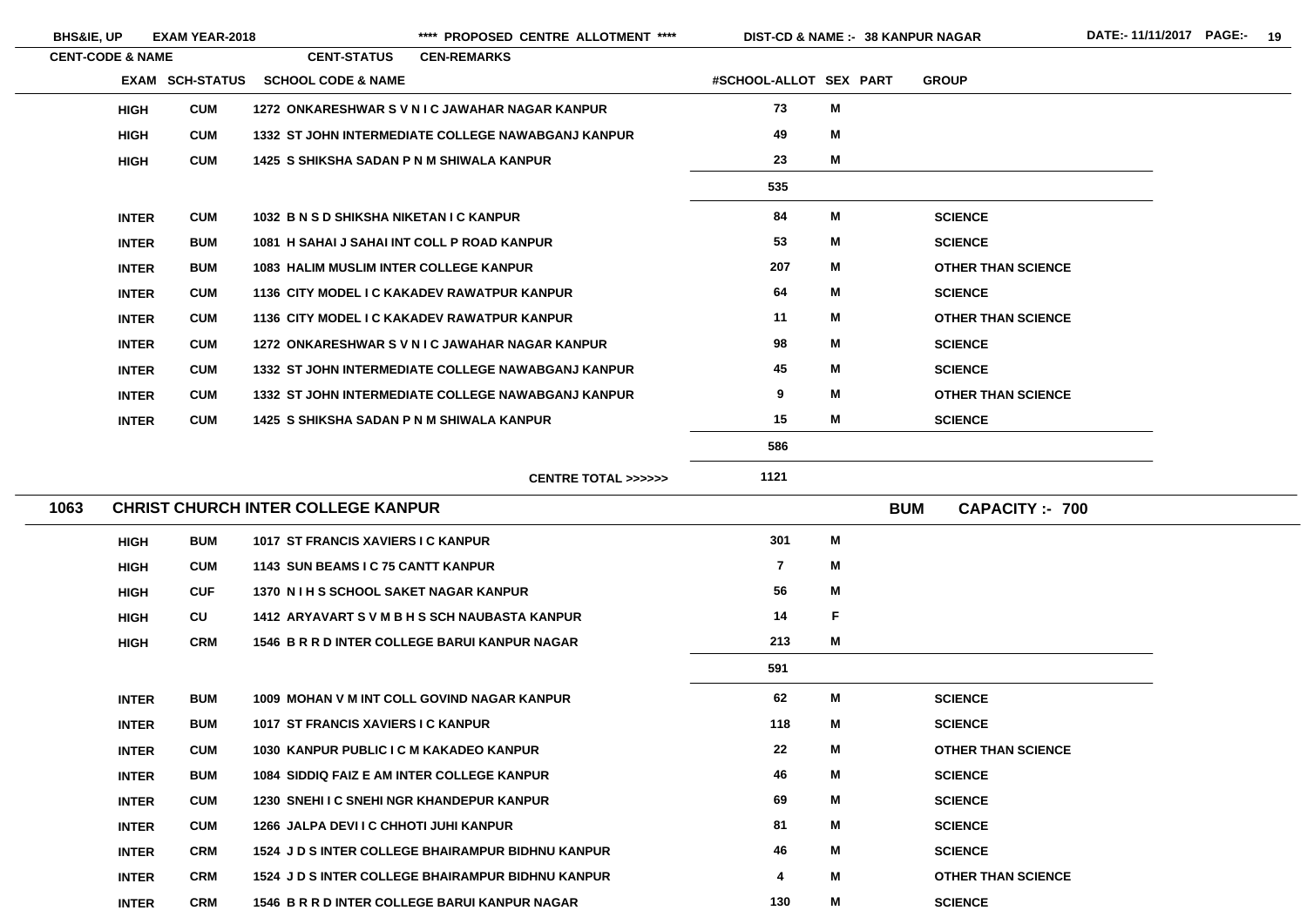| <b>BHS&amp;IE, UP</b> |                             | <b>EXAM YEAR-2018</b> |                                                 | **** PROPOSED CENTRE ALLOTMENT ****                           |                         |    | DIST-CD & NAME :- 38 KANPUR NAGAR   | DATE:- 11/11/2017 PAGE:- 20 |  |
|-----------------------|-----------------------------|-----------------------|-------------------------------------------------|---------------------------------------------------------------|-------------------------|----|-------------------------------------|-----------------------------|--|
|                       | <b>CENT-CODE &amp; NAME</b> |                       | <b>CENT-STATUS</b>                              | <b>CEN-REMARKS</b>                                            |                         |    |                                     |                             |  |
|                       |                             | EXAM SCH-STATUS       | <b>SCHOOL CODE &amp; NAME</b>                   |                                                               | #SCHOOL-ALLOT SEX PART  |    | <b>GROUP</b>                        |                             |  |
|                       |                             |                       |                                                 |                                                               | 578                     |    |                                     |                             |  |
|                       |                             |                       |                                                 | <b>CENTRE TOTAL &gt;&gt;&gt;&gt;&gt;&gt;</b>                  | 1169                    |    |                                     |                             |  |
| 1065                  |                             |                       | A B V INTER COLLEGE MALL ROAD KANPUR NAGAR      |                                                               |                         |    | <b>BUM</b><br><b>CAPACITY:- 700</b> |                             |  |
|                       | <b>HIGH</b>                 | <b>BUM</b>            | 1070 J P R N INTER COLLEGE JAJMAU KANPUR        |                                                               | 90                      | M  |                                     |                             |  |
|                       | <b>HIGH</b>                 | <b>BUM</b>            |                                                 | 1073 DR CL R INT COLLEGE KIDWAI NAGAR KANPUR                  | 126                     | M  |                                     |                             |  |
|                       | <b>HIGH</b>                 | <b>BUM</b>            | <b>1078 G NANAK INT COLL NARAINPURWA KANPUR</b> |                                                               | 105                     | M  |                                     |                             |  |
|                       | <b>HIGH</b>                 | <b>BUM</b>            | 1085 PSGM ARYA NAGAR I CARYA NGR KANPUR         |                                                               | 17                      | M  |                                     |                             |  |
|                       | <b>HIGH</b>                 | <b>CUM</b>            | 1120 VIDYA NIKETAN I C HARJENDRA NGR KANPUR     |                                                               | 86                      | M  |                                     |                             |  |
|                       | <b>HIGH</b>                 | <b>CUF</b>            |                                                 | <b>1434 EQRA PUBLIC GIRLS HS S BABU PURWA KANPUR</b>          | 72                      | M  |                                     |                             |  |
|                       | <b>HIGH</b>                 | <b>CUM</b>            | <b>1526 PATEL S V M I C GANDHI GRAM KANPUR</b>  |                                                               | 73                      | M  |                                     |                             |  |
|                       | <b>HIGH</b>                 | <b>CUM</b>            |                                                 | <b>1649 VIDYA NIKETAN EDUCATION CENTRE IC HARJENDRA NAGAR</b> | 127                     | F  |                                     |                             |  |
|                       |                             |                       |                                                 |                                                               | 696                     |    |                                     |                             |  |
|                       | <b>INTER</b>                | <b>BUM</b>            | 1070 J P R N INTER COLLEGE JAJMAU KANPUR        |                                                               | 20                      | M  | <b>OTHER THAN SCIENCE</b>           |                             |  |
|                       | <b>INTER</b>                | <b>BUM</b>            | 1078 G NANAK INT COLL NARAINPURWA KANPUR        |                                                               | 88                      | M  | <b>SCIENCE</b>                      |                             |  |
|                       | <b>INTER</b>                | <b>BUM</b>            |                                                 | 1080 SRI MAHESH MEHAR PRASAD INTER COLLEGE SATTICHAURA        | 6                       | F  | <b>SCIENCE</b>                      |                             |  |
|                       | <b>INTER</b>                | <b>BUM</b>            |                                                 | 1080 SRI MAHESH MEHAR PRASAD INTER COLLEGE SATTICHAURA        | 3                       | F. | <b>OTHER THAN SCIENCE</b>           |                             |  |
|                       | <b>INTER</b>                | <b>CUM</b>            | 1120 VIDYA NIKETAN I C HARJENDRA NGR KANPUR     |                                                               | 128                     | M  | <b>SCIENCE</b>                      |                             |  |
|                       | <b>INTER</b>                | <b>CUM</b>            | <b>1147 DTS INTER COLLEGE JAJMAU</b>            |                                                               | $\overline{\mathbf{r}}$ | M  | <b>SCIENCE</b>                      |                             |  |
|                       | <b>INTER</b>                | <b>CUF</b>            |                                                 | 1167 SHRI SHIV PRASAD G G I C OMPURWA KANPUR                  | 7                       | M  | <b>OTHER THAN SCIENCE</b>           |                             |  |
|                       | <b>INTER</b>                | <b>CUM</b>            | 1266 JALPA DEVI I C CHHOTI JUHI KANPUR          |                                                               | 163                     | M  | <b>OTHER THAN SCIENCE</b>           |                             |  |
|                       | <b>INTER</b>                | <b>CUM</b>            |                                                 | 1349 G S CONVENT INTER COLLEGE KAZI KHERA KANPUR              | 168                     | M  | <b>OTHER THAN SCIENCE</b>           |                             |  |
|                       |                             |                       |                                                 |                                                               | 590                     |    |                                     |                             |  |
|                       |                             |                       |                                                 | <b>CENTRE TOTAL &gt;&gt;&gt;&gt;&gt;&gt;</b>                  | 1286                    |    |                                     |                             |  |
| 1066                  |                             |                       | LALLOO PRASAD I C MALL ROAD                     |                                                               |                         |    | <b>BUM</b><br><b>CAPACITY:- 400</b> |                             |  |
|                       | <b>HIGH</b>                 | <b>CUM</b>            |                                                 | 1011 RASHTRAPAL HSS BUDHPURI AJEETGANJ KANPUR                 | 40                      | M  |                                     |                             |  |
|                       | <b>HIGH</b>                 | <b>CUM</b>            | <b>1147 DTS INTER COLLEGE JAJMAU</b>            |                                                               | 43                      | M  |                                     |                             |  |
|                       | <b>HIGH</b>                 | <b>CUM</b>            |                                                 | 1275 MODERN HS SCHOOL RAMGALI H NAGAR KANPURA                 | 38                      | M  |                                     |                             |  |
|                       | <b>HIGH</b>                 | <b>CUM</b>            |                                                 | <b>1333 SARASWATI VIDYAPEETH HSS OMPURWA KANPUR</b>           | 45                      | M  |                                     |                             |  |
|                       | <b>HIGH</b>                 | <b>CUF</b>            |                                                 | 1344 IDEE MEMORIAL G H S S SHUJAT GANJ KANPUR                 | 40                      | M  |                                     |                             |  |
|                       | <b>HIGH</b>                 | <b>CUM</b>            | 1351 PUJYA M G HSS SHIV KATRA H N KANPUR        |                                                               | 9                       | M  |                                     |                             |  |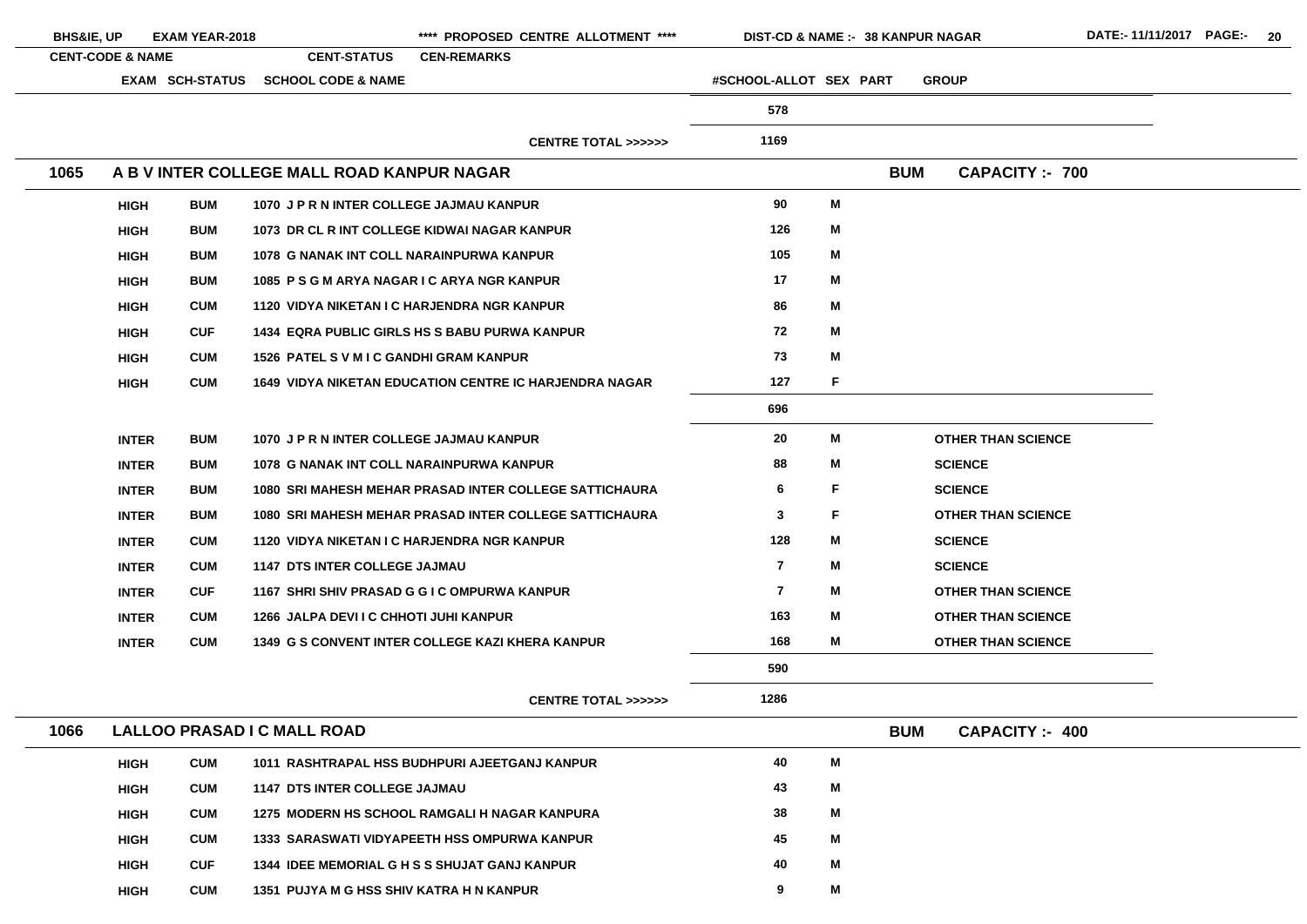| <b>BHS&amp;IE, UP</b>       |              | <b>EXAM YEAR-2018</b> |                                                         |                    | **** PROPOSED CENTRE ALLOTMENT ****          | <b>DIST-CD &amp; NAME :- 38 KANPUR NAGAR</b> |   |            |                           |  |
|-----------------------------|--------------|-----------------------|---------------------------------------------------------|--------------------|----------------------------------------------|----------------------------------------------|---|------------|---------------------------|--|
| <b>CENT-CODE &amp; NAME</b> |              |                       | <b>CENT-STATUS</b>                                      | <b>CEN-REMARKS</b> |                                              |                                              |   |            |                           |  |
|                             |              | EXAM SCH-STATUS       | <b>SCHOOL CODE &amp; NAME</b>                           |                    |                                              | #SCHOOL-ALLOT SEX PART                       |   |            | <b>GROUP</b>              |  |
|                             | <b>HIGH</b>  | <b>CUM</b>            | 1367 BHARTI VED VIDY HSS BUDDHPURI A G KANPUR           |                    |                                              | 26                                           | M |            |                           |  |
|                             | <b>HIGH</b>  | <b>CUM</b>            | <b>1420 NEW MODERN HSS CHANDRA NAGAR KANPUR</b>         |                    |                                              | 27                                           | M |            |                           |  |
|                             | <b>HIGH</b>  | <b>CUM</b>            | 1422 SHRI SANATAN DHARM SARASWATI VIDYA MANDIR HSS KAUS |                    |                                              | 24                                           | M |            |                           |  |
|                             | <b>HIGH</b>  | <b>CUM</b>            | <b>1458 SUM HSS JAWAHARPURAM GANGA NGR KANPUR</b>       |                    |                                              | 52                                           | M |            |                           |  |
|                             |              |                       |                                                         |                    |                                              | 344                                          |   |            |                           |  |
|                             |              |                       |                                                         |                    | <b>CENTRE TOTAL &gt;&gt;&gt;&gt;&gt;&gt;</b> | 344                                          |   |            |                           |  |
| 1068                        |              |                       | SRI MARWARI VIDYALAYA INT COLLEGE KANPUR                |                    |                                              |                                              |   | <b>BUM</b> | <b>CAPACITY:- 900</b>     |  |
|                             | <b>HIGH</b>  | <b>BUM</b>            | 1008 KHALSA INTER COLLEGE GOVIND NAGAR KANPUR           |                    |                                              | 112                                          | M |            |                           |  |
|                             | <b>HIGH</b>  | <b>BUM</b>            | 1060 P P N INTER COLLEGE KANPUR                         |                    |                                              | 59                                           | M |            |                           |  |
|                             | <b>HIGH</b>  | <b>BUM</b>            | 1061 D A V INTER COLLEGE KANPUR                         |                    |                                              | 25                                           | M |            |                           |  |
|                             | <b>HIGH</b>  | <b>BUM</b>            | 1072 SHRI NAGAR JI VID I C KRISHNA NAGAR KANPUR         |                    |                                              | 50                                           | M |            |                           |  |
|                             | <b>HIGH</b>  | <b>CUM</b>            | 1146 YASHODA INTER COLLEGE YASHODA NGR KANPUR           |                    |                                              | 19                                           | M |            |                           |  |
|                             | <b>HIGH</b>  | <b>CUF</b>            | 1283 A TAGORE G I C R NAGAR LAL BANGLA KANPUR           |                    |                                              | 31                                           | M |            |                           |  |
|                             | <b>HIGH</b>  | <b>CUM</b>            | 1292 BAL V M I C PAC 37BN KANPUR NAGAR KANPUR           |                    |                                              | 9                                            | M |            |                           |  |
|                             | <b>HIGH</b>  | <b>CUM</b>            | 1306 VISHWA BHARTI SHIKSHA NIKETAN HSS KANPUR           |                    |                                              | 13                                           | M |            |                           |  |
|                             | <b>HIGH</b>  | <b>CUM</b>            | 1337 NEELAM JYOTI I C PAC RIJ KANPUR                    |                    |                                              | 29                                           | M |            |                           |  |
|                             | <b>HIGH</b>  | <b>CUM</b>            | 1354 A K HIGHER SECONDARY SCH T P NGR KANPUR            |                    |                                              | 39                                           | M |            |                           |  |
|                             |              |                       |                                                         |                    |                                              | 386                                          |   |            |                           |  |
|                             | <b>INTER</b> | <b>BUM</b>            | 1008 KHALSA INTER COLLEGE GOVIND NAGAR KANPUR           |                    |                                              | 90                                           | M |            | <b>SCIENCE</b>            |  |
|                             | <b>INTER</b> | <b>BUM</b>            | 1008 KHALSA INTER COLLEGE GOVIND NAGAR KANPUR           |                    |                                              | 39                                           | M |            | <b>OTHER THAN SCIENCE</b> |  |
|                             | <b>INTER</b> | <b>BUM</b>            | 1060 P P N INTER COLLEGE KANPUR                         |                    |                                              | 63                                           | M |            | <b>OTHER THAN SCIENCE</b> |  |
|                             | <b>INTER</b> | <b>BUM</b>            | 1060 P P N INTER COLLEGE KANPUR                         |                    |                                              | 45                                           | M |            | <b>SCIENCE</b>            |  |
|                             | <b>INTER</b> | <b>BUM</b>            | 1061 D A V INTER COLLEGE KANPUR                         |                    |                                              | 37                                           | M |            | <b>SCIENCE</b>            |  |
|                             | <b>INTER</b> | <b>BUM</b>            | 1070 J P R N INTER COLLEGE JAJMAU KANPUR                |                    |                                              | 51                                           | M |            | <b>SCIENCE</b>            |  |
|                             | <b>INTER</b> | <b>BUM</b>            | 1072 SHRI NAGAR JI VID I C KRISHNA NAGAR KANPUR         |                    |                                              | 44                                           | M |            | <b>SCIENCE</b>            |  |
|                             | <b>INTER</b> | <b>CUM</b>            | 1122 ONKAR NATH DHAWAN I COLL A PURI KANPUR             |                    |                                              | 35                                           | M |            | <b>SCIENCE</b>            |  |
|                             | <b>INTER</b> | <b>CUM</b>            | 1122 ONKAR NATH DHAWAN I COLL A PURI KANPUR             |                    |                                              | 15                                           | M |            | <b>OTHER THAN SCIENCE</b> |  |
|                             | <b>INTER</b> | <b>CUM</b>            | 1146 YASHODA INTER COLLEGE YASHODA NGR KANPUR           |                    |                                              | 127                                          | M |            | <b>SCIENCE</b>            |  |
|                             | <b>INTER</b> | <b>CUF</b>            | 1162 PREM BALIKA I C NAUBASTA KANPUR                    |                    |                                              | 25                                           | M |            | <b>SCIENCE</b>            |  |
|                             | <b>INTER</b> | <b>CUM</b>            | 1337 NEELAM JYOTI I C PAC RIJ KANPUR                    |                    |                                              | 30                                           | M |            | <b>SCIENCE</b>            |  |
|                             |              |                       |                                                         |                    |                                              | 601                                          |   |            |                           |  |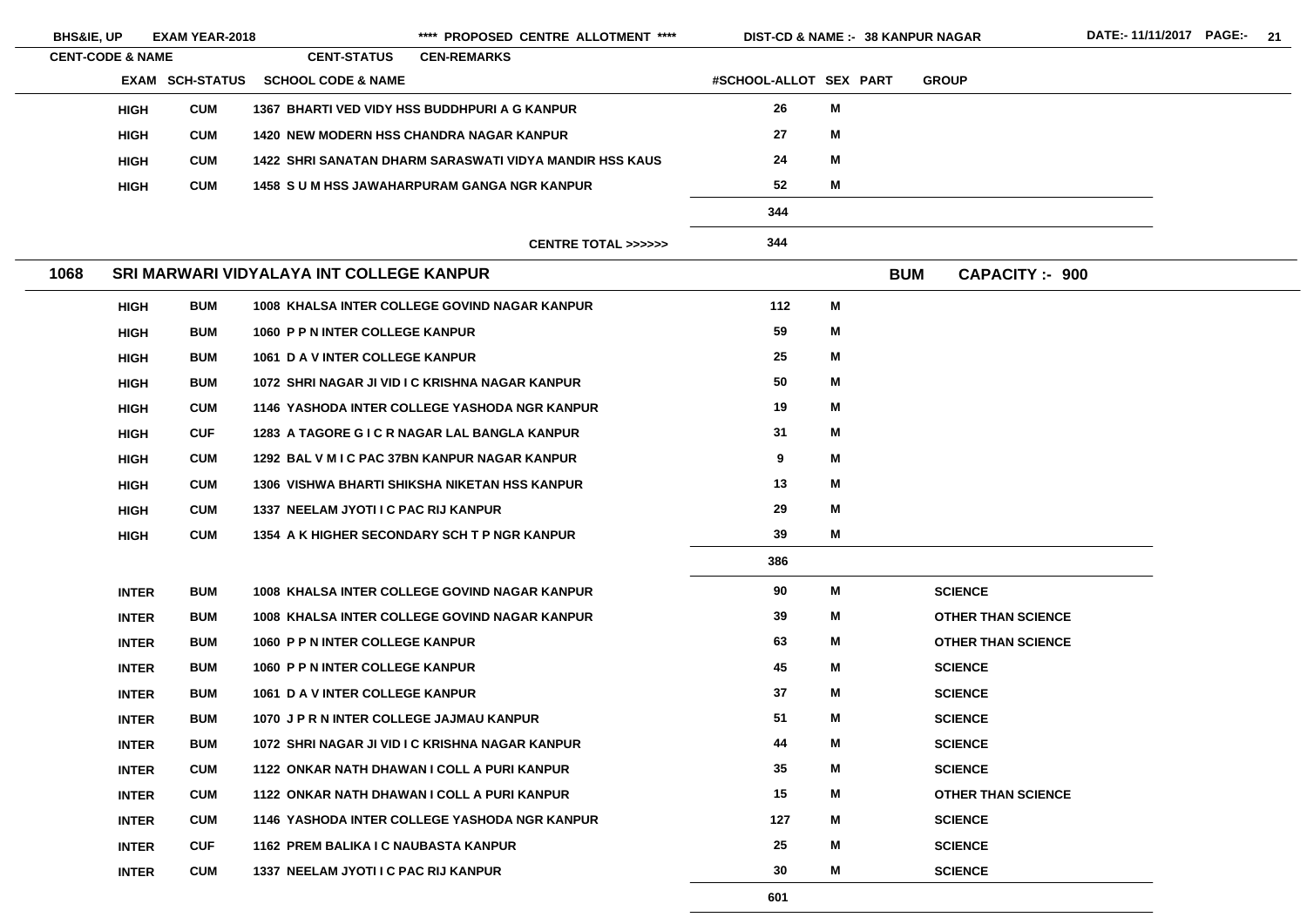| <b>BHS&amp;IE, UP</b> |                             | <b>EXAM YEAR-2018</b>  |                                                     | **** PROPOSED CENTRE ALLOTMENT ****                  | DIST-CD & NAME :- 38 KANPUR NAGAR |   |            |                           |
|-----------------------|-----------------------------|------------------------|-----------------------------------------------------|------------------------------------------------------|-----------------------------------|---|------------|---------------------------|
|                       | <b>CENT-CODE &amp; NAME</b> | <b>EXAM SCH-STATUS</b> | <b>CENT-STATUS</b><br><b>SCHOOL CODE &amp; NAME</b> | <b>CEN-REMARKS</b>                                   | #SCHOOL-ALLOT SEX PART            |   |            | <b>GROUP</b>              |
|                       |                             |                        |                                                     | <b>CENTRE TOTAL &gt;&gt;&gt;&gt;&gt;&gt;</b>         | 987                               |   |            |                           |
| 1069                  |                             |                        | <b>GYAN BHARTI M S INTER COLLEGE KANPUR</b>         |                                                      |                                   |   | <b>BUM</b> | <b>CAPACITY: - 500</b>    |
|                       | <b>HIGH</b>                 | <b>BUM</b>             | 1013 MAHATMA GANDHI I C VIJAY NAGAR KANPUR          |                                                      | 16                                | M |            |                           |
|                       | <b>HIGH</b>                 | <b>BUM</b>             |                                                     | 1064 SRI MAHESHWARI V I C CHAWAL MANDI KANPUR        | 21                                | M |            |                           |
|                       | <b>HIGH</b>                 | <b>BUM</b>             |                                                     | 1075 D M U INTER COLLEGE GOVIND NAGAR KANPUR         | 26                                | M |            |                           |
|                       | <b>HIGH</b>                 | <b>CUM</b>             |                                                     | 1137 RSSD SARVODAY VID I C YASHODA NGR KANPUR        | 15                                | M |            |                           |
|                       | <b>HIGH</b>                 | <b>CUM</b>             | 1149 OXFORD MODEL I C SHYAM NAGAR KANPUR            |                                                      | 69                                | M |            |                           |
|                       | <b>HIGH</b>                 | <b>CUM</b>             |                                                     | <b>1475 GANPAT SAHAY S H S S BABU PURWA KANPUR</b>   | 14                                | M |            |                           |
|                       | <b>HIGH</b>                 | <b>CUM</b>             |                                                     | <b>1494 MASTER GAYA PRASAD HSS NETAJI NGR KANPUR</b> | 122                               | F |            |                           |
|                       | <b>HIGH</b>                 | <b>CUM</b>             |                                                     | <b>1494 MASTER GAYA PRASAD HSS NETAJI NGR KANPUR</b> | 131                               | M |            |                           |
|                       |                             |                        |                                                     |                                                      | 414                               |   |            |                           |
|                       | <b>INTER</b>                | <b>BUM</b>             | 1013 MAHATMA GANDHI I C VIJAY NAGAR KANPUR          |                                                      | $\overline{2}$                    | M |            | <b>OTHER THAN SCIENCE</b> |
|                       | <b>INTER</b>                | <b>CUM</b>             |                                                     | 1031 S V M I COL DEFENCE COLONY JAJMAU KANPUR        | 17                                | M |            | <b>OTHER THAN SCIENCE</b> |
|                       | <b>INTER</b>                | <b>BUM</b>             |                                                     | 1064 SRI MAHESHWARI V I C CHAWAL MANDI KANPUR        | 8                                 | M |            | <b>OTHER THAN SCIENCE</b> |
|                       | <b>INTER</b>                | <b>BUM</b>             |                                                     | 1068 SRI MARWARI VIDYALAYA INT COLLEGE KANPUR        | 32                                | M |            | <b>OTHER THAN SCIENCE</b> |
|                       | <b>INTER</b>                | <b>BUM</b>             |                                                     | 1072 SHRI NAGAR JI VID I C KRISHNA NAGAR KANPUR      | 18                                | Μ |            | <b>OTHER THAN SCIENCE</b> |
|                       | <b>INTER</b>                | <b>BUM</b>             |                                                     | 1075 D M U INTER COLLEGE GOVIND NAGAR KANPUR         | 52                                | M |            | <b>SCIENCE</b>            |
|                       | <b>INTER</b>                | <b>BUM</b>             |                                                     | 1075 D M U INTER COLLEGE GOVIND NAGAR KANPUR         | 25                                | M |            | <b>OTHER THAN SCIENCE</b> |
|                       | <b>INTER</b>                | <b>CUM</b>             |                                                     | 1137 RSSD SARVODAY VID I C YASHODA NGR KANPUR        | 47                                | M |            | <b>SCIENCE</b>            |
|                       | <b>INTER</b>                | <b>CUM</b>             | 1149 OXFORD MODEL I C SHYAM NAGAR KANPUR            |                                                      | 56                                | M |            | <b>SCIENCE</b>            |
|                       | <b>INTER</b>                | <b>CUM</b>             | 1149 OXFORD MODEL I C SHYAM NAGAR KANPUR            |                                                      | 9                                 | M |            | <b>OTHER THAN SCIENCE</b> |
|                       | <b>INTER</b>                | <b>CUF</b>             | 1302 JN PN G EDU CENTER I C BARRA 2 KANPUR          |                                                      | $\mathbf{2}$                      | M |            | <b>OTHER THAN SCIENCE</b> |
|                       | <b>INTER</b>                | <b>CUM</b>             | <b>1526 PATEL S V M I C GANDHI GRAM KANPUR</b>      |                                                      | 81                                | M |            | <b>SCIENCE</b>            |
|                       |                             |                        |                                                     |                                                      | 349                               |   |            |                           |
|                       |                             |                        |                                                     | <b>CENTRE TOTAL &gt;&gt;&gt;&gt;&gt;&gt;</b>         | 763                               |   |            |                           |

| 1070 |             | J P R N INTER COLLEGE JAJMAU KANPUR | <b>BUM</b>                                    | <b>CAPACITY:- 900</b> |   |  |  |
|------|-------------|-------------------------------------|-----------------------------------------------|-----------------------|---|--|--|
|      | <b>HIGH</b> | <b>BUM</b>                          | 1070 J P R N INTER COLLEGE JAJMAU KANPUR      | 80                    |   |  |  |
|      | <b>HIGH</b> | <b>CUM</b>                          | 1231 NARAYAN PRASAD INT COLL PEVANDI J KANPUR | 38                    | Μ |  |  |
|      | <b>HIGH</b> | <b>CUM</b>                          | 1310 AMAR PUBLIC I C TIWARIPUR JAJMAU KANPUR  | 25                    | M |  |  |
|      | <b>HIGH</b> | <b>CUM</b>                          | 1352 MAHARAJ MANIKUNDAL HSS OM PURWA KANPUR   | 30                    | Μ |  |  |
|      | <b>HIGH</b> | <b>CUF</b>                          | 1355 NEW ASHA G H S SCH JAGAI PURWA KANPUR    | 45                    | M |  |  |

- 
- 
- 
- 
- 
- 
- 
- 
- 
- 
- 
-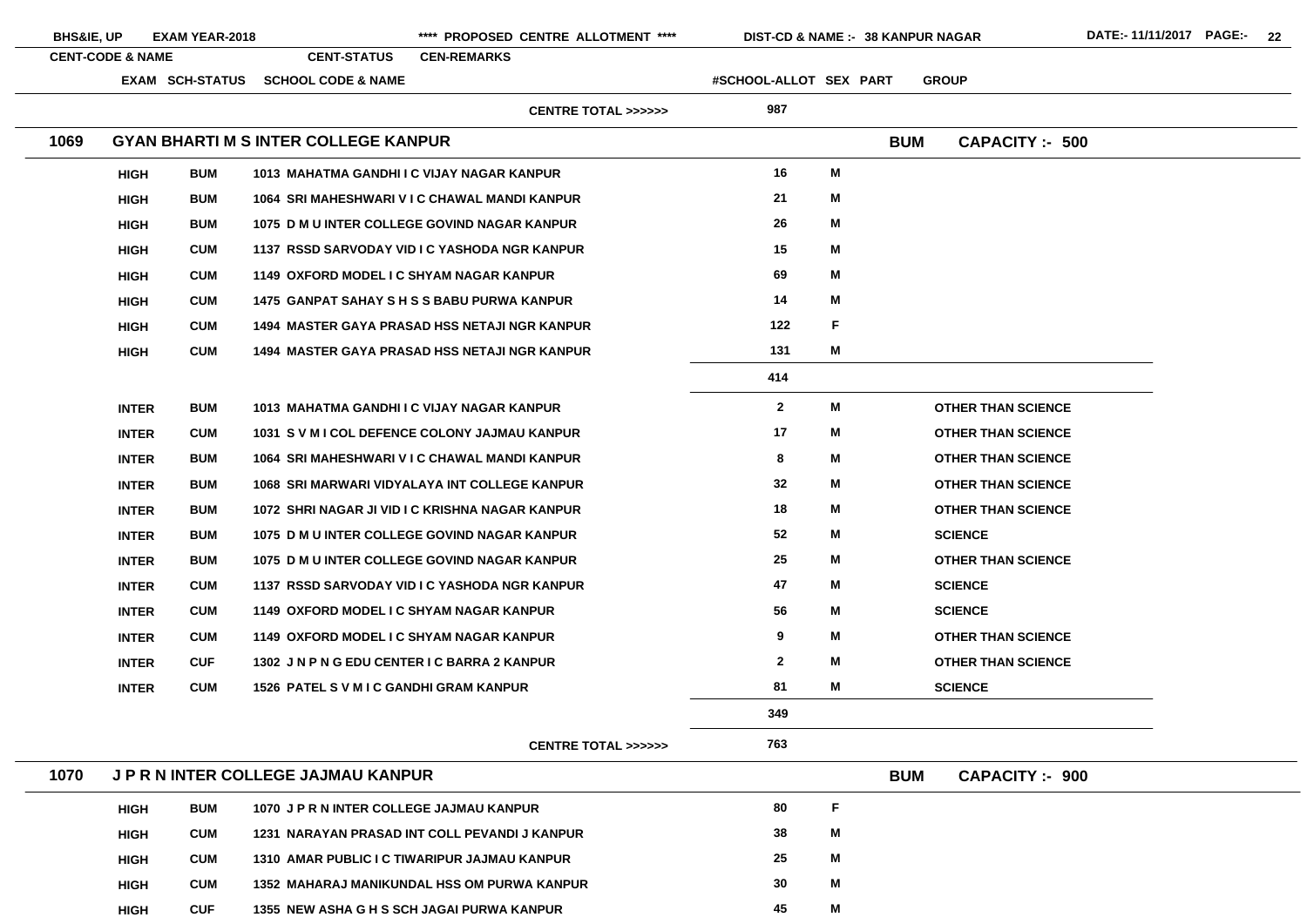**BHS&IE, UP EXAM YEAR-2018 \*\*\*\* PROPOSED CENTRE ALLOTMENT \*\*\*\* DIST-CD & NAME :- DATE:- 11/11/2017 PAGE:- 23**

|      | <b>CENT-CODE &amp; NAME</b> |                        | <b>CENT-STATUS</b>                               | <b>CEN-REMARKS</b>                                      |                        |              |                                      |
|------|-----------------------------|------------------------|--------------------------------------------------|---------------------------------------------------------|------------------------|--------------|--------------------------------------|
|      |                             | <b>EXAM SCH-STATUS</b> | <b>SCHOOL CODE &amp; NAME</b>                    |                                                         | #SCHOOL-ALLOT SEX PART |              | <b>GROUP</b>                         |
|      | <b>HIGH</b>                 | <b>CUM</b>             |                                                  | 1358 BHARTI V M I C VIMAN NAGAR AHIRWAN KANPUR          | 22                     | M            |                                      |
|      | <b>HIGH</b>                 | <b>CUM</b>             |                                                  | <b>1420 NEW MODERN HSS CHANDRA NAGAR KANPUR</b>         | 18                     | $\mathsf F$  |                                      |
|      | <b>HIGH</b>                 | <b>CUM</b>             | <b>1436 M K H S S TIWARIPUR JAJMAU KANPUR</b>    |                                                         | 25                     | M            |                                      |
|      | <b>HIGH</b>                 | <b>CUM</b>             |                                                  | <b>1441 TAGORE V MANDIR HSS JAGAIPURWA KANPUR</b>       | 55                     | M            |                                      |
|      | <b>HIGH</b>                 | <b>CUF</b>             |                                                  | 1461 NATIONAL CONVENT G H S S H NAGAR KANPUR            | 14                     | M            |                                      |
|      | <b>HIGH</b>                 | <b>CUM</b>             |                                                  | <b>1469 RUKMANI DEVI SARASWATI HSS BARRA KANPUR</b>     | 29                     | M            |                                      |
|      | <b>HIGH</b>                 | <b>CUM</b>             | <b>1564 MANOHAR LAL I C ALAULAPUR KANPUR</b>     |                                                         | 41                     | $\mathsf{F}$ |                                      |
|      | <b>HIGH</b>                 | <b>CUM</b>             | <b>1564 MANOHAR LAL I C ALAULAPUR KANPUR</b>     |                                                         | 19                     | M            |                                      |
|      | <b>HIGH</b>                 | <b>CUM</b>             |                                                  | 1595 D D VIDYA NIKETAN E C I C CHAKERI TURN KANPUR NAGA | 44                     | M            |                                      |
|      | <b>HIGH</b>                 | <b>CUM</b>             |                                                  | 1611 B M T VIDYA NIKETAN E C I C CHHATMARA KANPUR       | 11                     | M            |                                      |
|      |                             |                        |                                                  |                                                         | 496                    |              |                                      |
|      | <b>INTER</b>                | <b>BUM</b>             | 1066 LALLOO PRASAD I C MALL ROAD                 |                                                         | 42                     | M            | <b>OTHER THAN SCIENCE</b>            |
|      | <b>INTER</b>                | <b>BUM</b>             | 1066 LALLOO PRASAD I C MALL ROAD                 |                                                         | 29                     | M            | <b>SCIENCE</b>                       |
|      | <b>INTER</b>                | <b>BUM</b>             | 1067 GANGADIN GAURI SHANKER I C KANPUR           |                                                         | $\boldsymbol{9}$       | M            | <b>SCIENCE</b>                       |
|      | <b>INTER</b>                | <b>BUM</b>             | <b>1069 GYAN BHARTI M S INTER COLLEGE KANPUR</b> |                                                         | 36                     | M            | <b>SCIENCE</b>                       |
|      | <b>INTER</b>                | <b>BUM</b>             | 1070 J P R N INTER COLLEGE JAJMAU KANPUR         |                                                         | 43                     | F            | <b>OTHER THAN SCIENCE</b>            |
|      | <b>INTER</b>                | <b>BUM</b>             | 1070 JPR N INTER COLLEGE JAJMAU KANPUR           |                                                         | 31                     | F            | <b>SCIENCE</b>                       |
|      | <b>INTER</b>                | <b>CUM</b>             | 1143 SUN BEAMS I C 75 CANTT KANPUR               |                                                         | 8                      | M            | <b>SCIENCE</b>                       |
|      | <b>INTER</b>                | <b>CUM</b>             |                                                  | 1231 NARAYAN PRASAD INT COLL PEVANDI J KANPUR           | 43                     | M            | <b>SCIENCE</b>                       |
|      | <b>INTER</b>                | <b>CUM</b>             |                                                  | 1231 NARAYAN PRASAD INT COLL PEVANDI J KANPUR           | 16                     | M            | <b>OTHER THAN SCIENCE</b>            |
|      | <b>INTER</b>                | <b>CUM</b>             |                                                  | 1310 AMAR PUBLIC I C TIWARIPUR JAJMAU KANPUR            | 33                     | M            | <b>SCIENCE</b>                       |
|      | <b>INTER</b>                | <b>CUM</b>             |                                                  | 1358 BHARTI V M I C VIMAN NAGAR AHIRWAN KANPUR          | 16                     | M            | <b>SCIENCE</b>                       |
|      | <b>INTER</b>                | <b>CUM</b>             | <b>1564 MANOHAR LAL I C ALAULAPUR KANPUR</b>     |                                                         | 50                     | M            | <b>SCIENCE</b>                       |
|      | <b>INTER</b>                | <b>CUM</b>             | <b>1564 MANOHAR LAL I C ALAULAPUR KANPUR</b>     |                                                         | 10                     | M            | <b>OTHER THAN SCIENCE</b>            |
|      | <b>INTER</b>                | <b>CUM</b>             |                                                  | 1595 D D VIDYA NIKETAN E C I C CHAKERI TURN KANPUR NAGA | 50                     | M            | <b>SCIENCE</b>                       |
|      | <b>INTER</b>                | <b>CUM</b>             |                                                  | 1611 B M T VIDYA NIKETAN E C I C CHHATMARA KANPUR       | 16                     | Μ            | <b>SCIENCE</b>                       |
|      |                             |                        |                                                  |                                                         | 432                    |              |                                      |
|      |                             |                        |                                                  | <b>CENTRE TOTAL &gt;&gt;&gt;&gt;&gt;&gt;</b>            | 928                    |              |                                      |
| 1071 |                             |                        | <b>HARJINDER NAGAR I C HARJINDER NGR KANPUR</b>  |                                                         |                        |              | <b>BUM</b><br><b>CAPACITY: - 800</b> |
|      | <b>HIGH</b>                 | <b>BUM</b>             |                                                  | 1004 SHRI C S ANGLO GUJRATI H S SCHOOL KANPUR           | 30                     | M            |                                      |
|      | <b>HIGH</b>                 | <b>CRM</b>             |                                                  | 1029 SHANKARANAND I C FUFUWAR SARASAUL KANPUR           | 69                     | M            |                                      |

- 
- 
- 
- 

- 
- 
- 
- 

- 
- 
- 
- 
- 

- 
- 
- 
-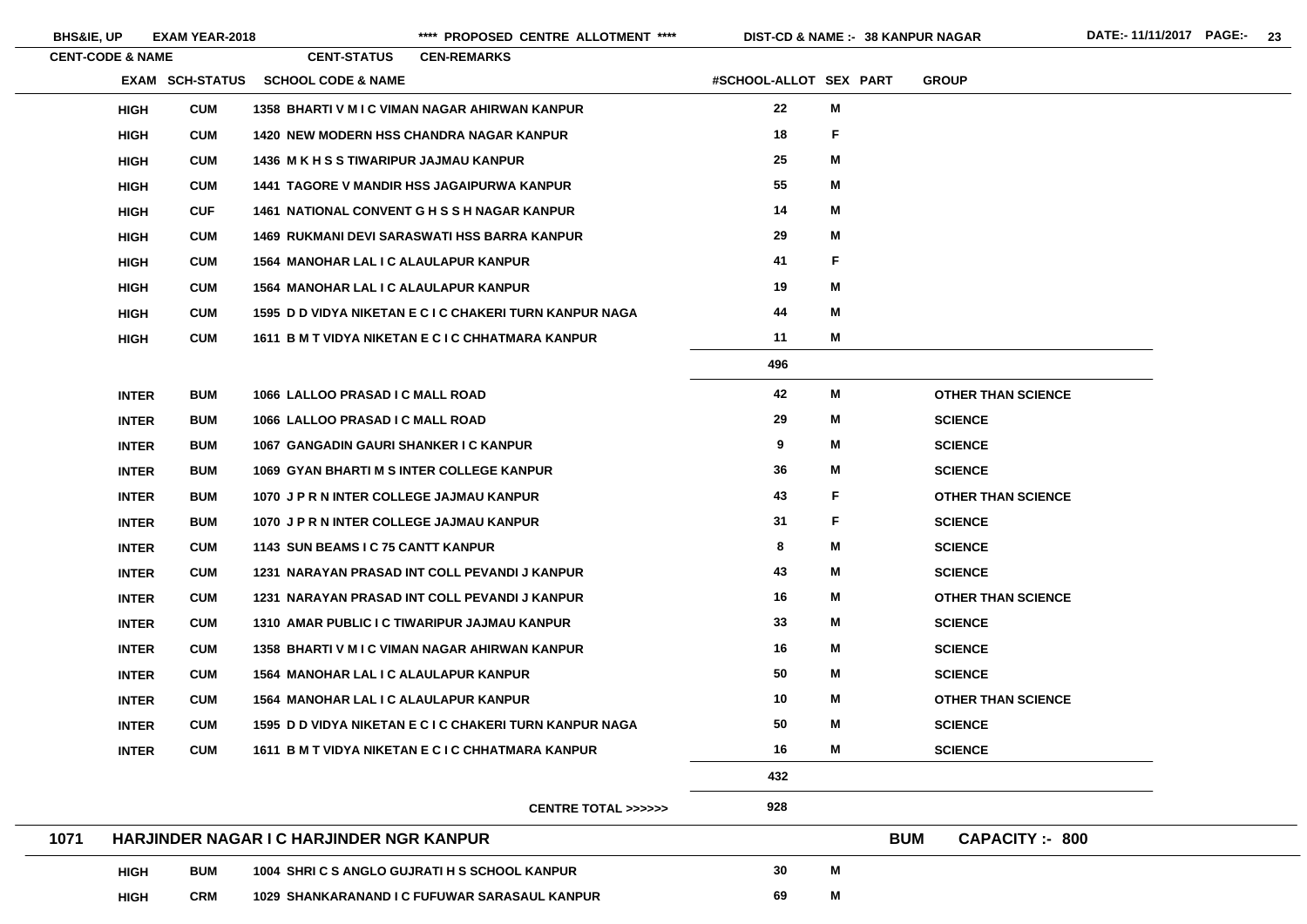BHS&IE, UP EXAM YEAR-2018 **\*\*\*\*\*** PROPOSED CENTRE ALLOTMENT \*\*\*\* DIST-CD & NAME :- 38 KANPUR NAGAR DATE:- 11/11/2017 PAGE:- 24

| <b>CENT-CODE &amp; NAME</b> |                        | <b>CENT-STATUS</b>                            | <b>CEN-REMARKS</b>                                      |                         |             |                                    |  |
|-----------------------------|------------------------|-----------------------------------------------|---------------------------------------------------------|-------------------------|-------------|------------------------------------|--|
|                             | <b>EXAM SCH-STATUS</b> | <b>SCHOOL CODE &amp; NAME</b>                 |                                                         | #SCHOOL-ALLOT SEX PART  |             | <b>GROUP</b>                       |  |
| <b>HIGH</b>                 | <b>CRM</b>             | 1037 SSBSIC PALI KANPUR                       |                                                         | 70                      | M           |                                    |  |
| <b>HIGH</b>                 | <b>AUM</b>             | 1054 GOVT O E F V I C PHOOLBAGH KANPUR        |                                                         | 49                      | M           |                                    |  |
| <b>HIGH</b>                 | <b>CUM</b>             | 1232 A S V INTER COLEGE H NAGAR KANPUR        |                                                         | 63                      | M           |                                    |  |
| <b>HIGH</b>                 | <b>CUM</b>             | <b>1312 ASHA CONVENT HIG SEC SCH KANPUR</b>   |                                                         | $\mathbf 1$             | M           |                                    |  |
| <b>HIGH</b>                 | <b>CUF</b>             |                                               | 1383 GYAN RASHTRIYA BALIKA VIDHYALAYA GANDHI GRAM KANPU | $\overline{\mathbf{7}}$ | M           |                                    |  |
| <b>HIGH</b>                 | <b>CUM</b>             |                                               | 1397 OM SARASWATI VIDYA MANDIR I C HAL CLY KNP          | 32                      | M           |                                    |  |
| <b>HIGH</b>                 | <b>CUM</b>             | <b>1418 MARI GOLD HSS GOPAL NAGAR KANPUR</b>  |                                                         | 49                      | Μ           |                                    |  |
| <b>HIGH</b>                 | CU                     | <b>1473 SARYU PD MEM HSS SHYAM NGR KANPUR</b> |                                                         | 11                      | F           |                                    |  |
| <b>HIGH</b>                 | <b>CUM</b>             | <b>1473 SARYU PD MEM HSS SHYAM NGR KANPUR</b> |                                                         | $\overline{\mathbf{5}}$ | Μ           |                                    |  |
| <b>HIGH</b>                 | <b>CUF</b>             |                                               | 1583 R N BALIKA V I C CHET NAGAR AHIRWAN KANPUR NAGAR   | 22                      | $\mathsf F$ |                                    |  |
| <b>HIGH</b>                 | <b>BRM</b>             |                                               | 5028 S N S D MAURYA I C MAURYAPURI SARSAUL KANPUR NAGAR | 9                       | M           |                                    |  |
|                             |                        |                                               |                                                         | 417                     |             |                                    |  |
| <b>INTER</b>                | <b>CRM</b>             |                                               | 1029 SHANKARANAND I C FUFUWAR SARASAUL KANPUR           | 109                     | M           | <b>SCIENCE</b>                     |  |
| <b>INTER</b>                | <b>CRM</b>             | 1037 SSBSIC PALI KANPUR                       |                                                         | 78                      | M           | <b>SCIENCE</b>                     |  |
| <b>INTER</b>                | <b>CRM</b>             | 1037 SSBSIC PALI KANPUR                       |                                                         | $\overline{\mathbf{7}}$ | M           | <b>OTHER THAN SCIENCE</b>          |  |
| <b>INTER</b>                | <b>BUM</b>             | 1077 G S VIDHYARTHI I C PANDU NAGAR KANPUR    |                                                         | 14                      | M           | <b>SCIENCE</b>                     |  |
| <b>INTER</b>                | <b>BUM</b>             |                                               | 1080 SRI MAHESH MEHAR PRASAD INTER COLLEGE SATTICHAURA  | $\overline{\mathbf{7}}$ | M           | <b>OTHER THAN SCIENCE</b>          |  |
| <b>INTER</b>                | <b>BUM</b>             |                                               | 1080 SRI MAHESH MEHAR PRASAD INTER COLLEGE SATTICHAURA  | 6                       | M           | <b>SCIENCE</b>                     |  |
| <b>INTER</b>                | <b>CUM</b>             | 1232 A S V INTER COLEGE H NAGAR KANPUR        |                                                         | 60                      | M           | <b>SCIENCE</b>                     |  |
| <b>INTER</b>                | <b>CUM</b>             | 1232 A S V INTER COLEGE H NAGAR KANPUR        |                                                         | 16                      | M           | <b>OTHER THAN SCIENCE</b>          |  |
| <b>INTER</b>                | <b>CUF</b>             |                                               | 1283 A TAGORE G I C R NAGAR LAL BANGLA KANPUR           | 12                      | M           | <b>OTHER THAN SCIENCE</b>          |  |
| <b>INTER</b>                | <b>CUM</b>             |                                               | 1397 OM SARASWATI VIDYA MANDIR I C HAL CLY KNP          | 40                      | M           | <b>SCIENCE</b>                     |  |
| <b>INTER</b>                | <b>CUM</b>             | <b>1491 PLDIC BHAWANI NAGAR KANPUR</b>        |                                                         | 29                      | M           | <b>SCIENCE</b>                     |  |
| <b>INTER</b>                | <b>BUM</b>             |                                               | 1583 R N BALIKA V I C CHET NAGAR AHIRWAN KANPUR NAGAR   | 14                      | F           | <b>OTHER THAN SCIENCE</b>          |  |
| <b>INTER</b>                | <b>BUM</b>             |                                               | 1583 R N BALIKA V I C CHET NAGAR AHIRWAN KANPUR NAGAR   | 11                      | F           | <b>SCIENCE</b>                     |  |
| <b>INTER</b>                | <b>BRM</b>             |                                               | 5028 S N S D MAURYA I C MAURYAPURI SARSAUL KANPUR NAGAR | $5\phantom{.0}$         | M           | <b>SCIENCE</b>                     |  |
| <b>INTER</b>                | <b>ARF</b>             | 5051 GOVT GIRLS INTER COLL NARWAL KANPUR      |                                                         | 27                      | M           | <b>OTHER THAN SCIENCE</b>          |  |
|                             |                        |                                               |                                                         | 435                     |             |                                    |  |
|                             |                        |                                               | <b>CENTRE TOTAL &gt;&gt;&gt;&gt;&gt;&gt;</b>            | 852                     |             |                                    |  |
| 1072                        |                        | SHRI NAGAR JI VID I C KRISHNA NAGAR KANPUR    |                                                         |                         |             | <b>BUM</b><br><b>CAPACITY: 450</b> |  |
| <b>HIGH</b>                 | <b>BUM</b>             | 1066 LALLOO PRASAD I C MALL ROAD              |                                                         | 68                      | M           |                                    |  |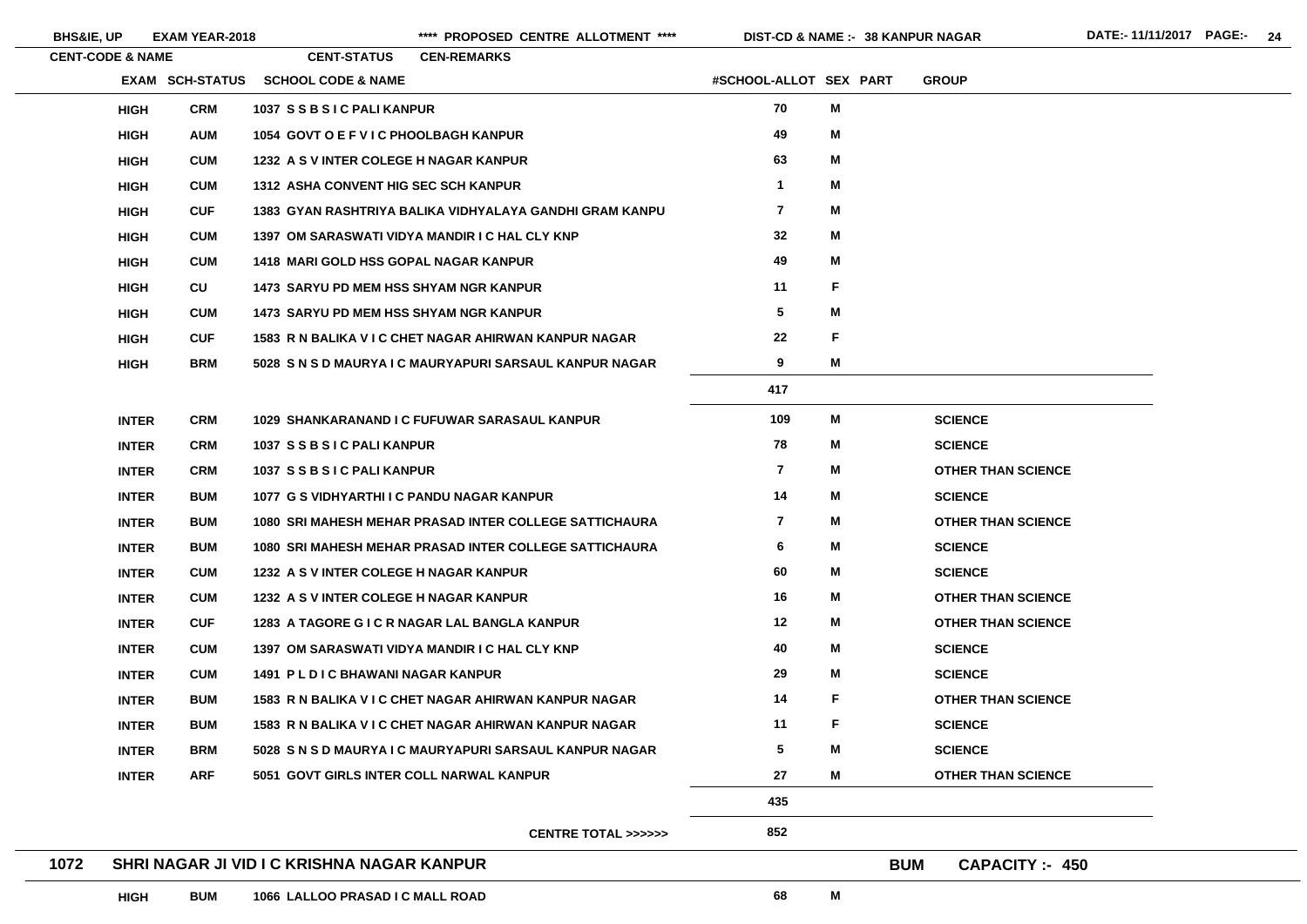**BHS&IE, UP EXAM YEAR-2018 \*\*\*\* PROPOSED CENTRE ALLOTMENT \*\*\*\* DIST-CD & NAME :- DATE:- 11/11/2017 PAGE:- 25**

|      | <b>CENT-CODE &amp; NAME</b> |                 | <b>CENT-STATUS</b>                                     | <b>CEN-REMARKS</b> |                                                            |                        |   |            |                           |
|------|-----------------------------|-----------------|--------------------------------------------------------|--------------------|------------------------------------------------------------|------------------------|---|------------|---------------------------|
|      |                             | EXAM SCH-STATUS | <b>SCHOOL CODE &amp; NAME</b>                          |                    |                                                            | #SCHOOL-ALLOT SEX PART |   |            | <b>GROUP</b>              |
|      | <b>HIGH</b>                 | <b>BUM</b>      | 1067 GANGADIN GAURI SHANKER I C KANPUR                 |                    |                                                            | 62                     | M |            |                           |
|      | <b>HIGH</b>                 | <b>BUM</b>      | 1077 G S VIDHYARTHI I C PANDU NAGAR KANPUR             |                    |                                                            | 8                      | Μ |            |                           |
|      | <b>HIGH</b>                 | <b>CUM</b>      | <b>1278 BLOSSOM BUDS INTER COLLEGE DAHELI SUJANPUR</b> |                    |                                                            | 63                     | M |            |                           |
|      | <b>HIGH</b>                 | <b>CUM</b>      | 1331 PRIYA DARSHINI PUBLIC I C G NAGAR KANPUR          |                    |                                                            | 63                     | M |            |                           |
|      | <b>HIGH</b>                 | <b>CUM</b>      | 1349 G S CONVENT INTER COLLEGE KAZI KHERA KANPUR       |                    |                                                            | 53                     | M |            |                           |
|      | <b>HIGH</b>                 | <b>CUM</b>      | 1373 MAA GAYATRI I C GOPAL NAGAR KANPUR                |                    |                                                            | 15                     | M |            |                           |
|      | <b>HIGH</b>                 | <b>CUM</b>      | 1491 PL D I C BHAWANI NAGAR KANPUR                     |                    |                                                            | 10                     | M |            |                           |
|      | <b>HIGH</b>                 | <b>CUM</b>      | 1523 K K G IC S J VIHAR K NAGAR KANPUR                 |                    |                                                            | 38                     | M |            |                           |
|      | <b>HIGH</b>                 | <b>CUM</b>      | 1530 U V B H S S SAFIPUR KANPUR                        |                    |                                                            | 79                     | M |            |                           |
|      | <b>HIGH</b>                 | <b>CUM</b>      | <b>1568 PARAMOUNT HSS CHAKERI KANPUR</b>               |                    |                                                            | 10                     | M |            |                           |
|      |                             |                 |                                                        |                    |                                                            | 469                    |   |            |                           |
|      | <b>INTER</b>                | <b>BUM</b>      | 1065 A B V INTER COLLEGE MALL ROAD KANPUR NAGAR        |                    |                                                            | 66                     | M |            | <b>SCIENCE</b>            |
|      | <b>INTER</b>                | <b>BUM</b>      | 1065 A B V INTER COLLEGE MALL ROAD KANPUR NAGAR        |                    |                                                            | 55                     | M |            | <b>OTHER THAN SCIENCE</b> |
|      | <b>INTER</b>                | <b>BUM</b>      | 1071 HARJINDER NAGAR I C HARJINDER NGR KANPUR          |                    |                                                            | 72                     | M |            | <b>SCIENCE</b>            |
|      | <b>INTER</b>                | <b>BUM</b>      | 1073 DR CL R INT COLLEGE KIDWAI NAGAR KANPUR           |                    |                                                            | 73                     | M |            | <b>OTHER THAN SCIENCE</b> |
|      | <b>INTER</b>                | <b>BUM</b>      | 1077 G S VIDHYARTHI I C PANDU NAGAR KANPUR             |                    |                                                            | $\mathbf{3}$           | M |            | <b>OTHER THAN SCIENCE</b> |
|      | <b>INTER</b>                | <b>CUM</b>      | <b>1278 BLOSSOM BUDS INTER COLLEGE DAHELI SUJANPUR</b> |                    |                                                            | 21                     | M |            | <b>OTHER THAN SCIENCE</b> |
|      | <b>INTER</b>                | <b>CUM</b>      | 1331 PRIYA DARSHINI PUBLIC I C G NAGAR KANPUR          |                    |                                                            | 81                     | M |            | <b>SCIENCE</b>            |
|      | <b>INTER</b>                | <b>CUM</b>      | <b>1491 PLDIC BHAWANI NAGAR KANPUR</b>                 |                    |                                                            | $\mathbf{2}$           | M |            | <b>OTHER THAN SCIENCE</b> |
|      | <b>INTER</b>                | <b>CUM</b>      | 1523 K K G IC S J VIHAR K NAGAR KANPUR                 |                    |                                                            | 58                     | Μ |            | <b>SCIENCE</b>            |
|      | <b>INTER</b>                | <b>BUM</b>      | 5065 A B V INTER COLLEGE MALL ROAD KANPUR NAGAR        |                    |                                                            | 62                     | M |            | <b>SCIENCE</b>            |
|      |                             |                 |                                                        |                    |                                                            | 493                    |   |            |                           |
|      |                             |                 |                                                        |                    | CENTRE TOTAL >>>>>>                                        | 962                    |   |            |                           |
| 1073 |                             |                 | DR CL R INT COLLEGE KIDWAI NAGAR KANPUR                |                    |                                                            |                        |   | <b>BUM</b> | <b>CAPACITY :- 700</b>    |
|      | <b>HIGH</b>                 | <b>BUM</b>      | 1009 MOHAN V M INT COLL GOVIND NAGAR KANPUR            |                    |                                                            | 130                    | M |            |                           |
|      | <b>HIGH</b>                 | <b>BUM</b>      | 1076 CHACHA NEHRU SIC GOVIND NAGAR KANPUR              |                    |                                                            | 209                    | M |            |                           |
|      | <b>HIGH</b>                 | <b>BUM</b>      | 1306 VISHWA BHARTI SHIKSHA NIKETAN HSS KANPUR          |                    |                                                            | 15                     | F |            |                           |
|      | <b>HIGH</b>                 | <b>CUM</b>      | 1346 MODERN EDU CENTRE H S SCH K NAGAR KANPUR          |                    |                                                            | 33                     | M |            |                           |
|      | <b>HIGH</b>                 | <b>CUM</b>      | 1404 DAYANAND SANTOSH MISHRA I C Y NGR KANPUR          |                    |                                                            | 64                     | Μ |            |                           |
|      | <b>HIGH</b>                 | <b>CUM</b>      |                                                        |                    | <b>1483 A N AMBEDKAR INTER COLLEGE BUDHPUR MACH KANPUR</b> | 158                    | M |            |                           |
|      |                             |                 |                                                        |                    |                                                            | 609                    |   |            |                           |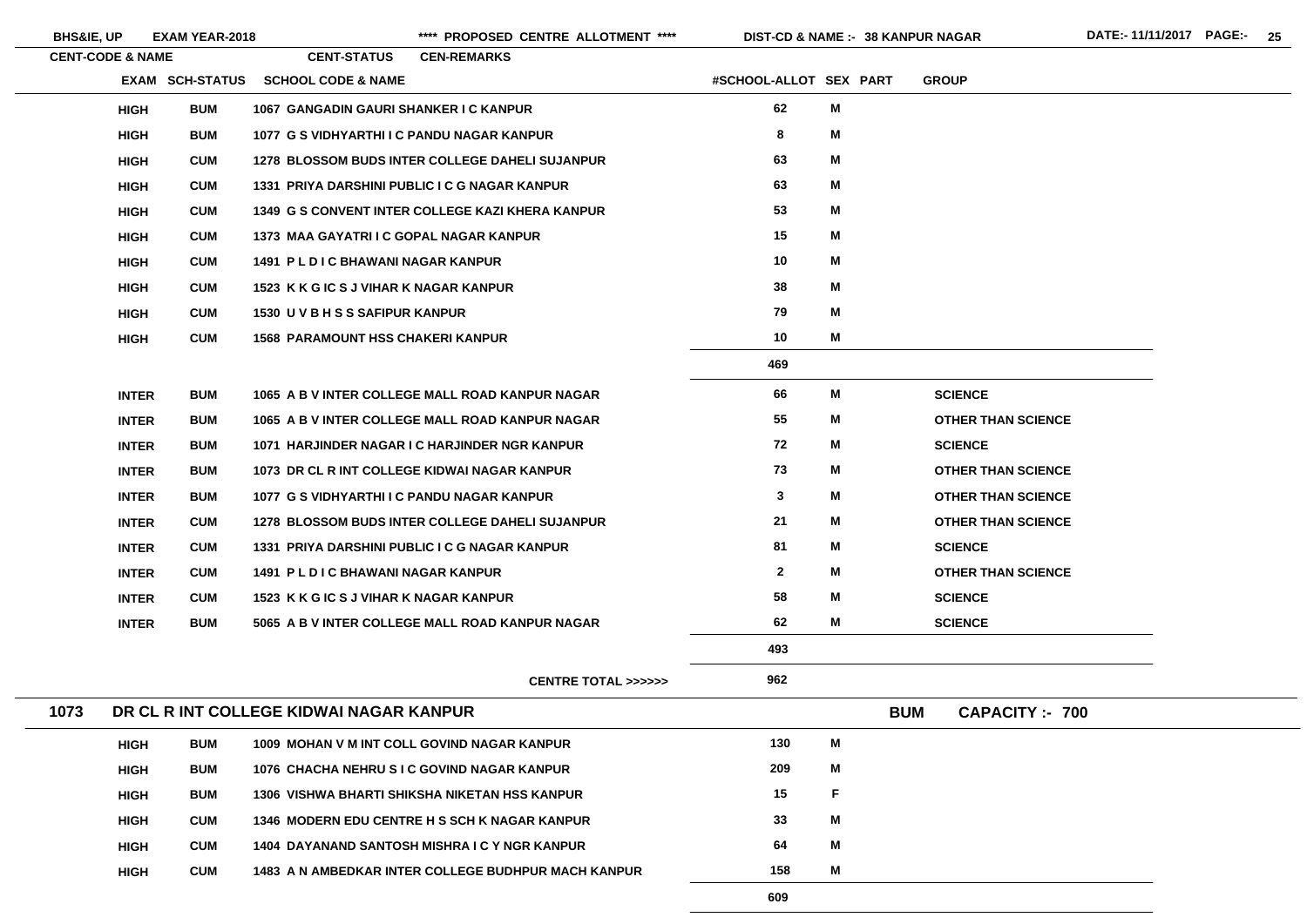| <b>BHS&amp;IE, UP</b>       |              | <b>EXAM YEAR-2018</b>  |                                                  | **** PROPOSED CENTRE ALLOTMENT ****                    | <b>DIST-CD &amp; NAME :- 38 KANPUR NAGAR</b> |    |                  |                           |  |
|-----------------------------|--------------|------------------------|--------------------------------------------------|--------------------------------------------------------|----------------------------------------------|----|------------------|---------------------------|--|
| <b>CENT-CODE &amp; NAME</b> |              |                        | <b>CENT-STATUS</b>                               | <b>CEN-REMARKS</b>                                     |                                              |    |                  |                           |  |
|                             |              | <b>EXAM SCH-STATUS</b> | <b>SCHOOL CODE &amp; NAME</b>                    |                                                        | #SCHOOL-ALLOT SEX PART                       |    |                  | <b>GROUP</b>              |  |
|                             | <b>INTER</b> | <b>BUM</b>             |                                                  | 1073 DR CL R INT COLLEGE KIDWAI NAGAR KANPUR           | $\mathbf{2}$                                 | F. |                  | <b>OTHER THAN SCIENCE</b> |  |
|                             | <b>INTER</b> | <b>BUM</b>             |                                                  | 1076 CHACHA NEHRU SIC GOVIND NAGAR KANPUR              | 160                                          | M  |                  | <b>SCIENCE</b>            |  |
|                             | <b>INTER</b> | <b>CUM</b>             |                                                  | 1404 DAYANAND SANTOSH MISHRA I C Y NGR KANPUR          | 21                                           | M  |                  | <b>OTHER THAN SCIENCE</b> |  |
|                             | <b>INTER</b> | <b>CUM</b>             | 1431 S N SINGH I C DAYAL PURAM KANPUR            |                                                        | 124                                          | M  |                  | <b>SCIENCE</b>            |  |
|                             | <b>INTER</b> | <b>CUM</b>             | 1477 SARDAR PATEL I C JARAULI KANPUR             |                                                        | 181                                          | M  |                  | <b>SCIENCE</b>            |  |
|                             | <b>INTER</b> | <b>CUM</b>             |                                                  | 1510 ESHWARANAND SHIKSHA NIKETAN I C KANPUR            | 109                                          | M  |                  | <b>SCIENCE</b>            |  |
|                             |              |                        |                                                  |                                                        | 597                                          |    |                  |                           |  |
|                             |              |                        |                                                  | <b>CENTRE TOTAL &gt;&gt;&gt;&gt;&gt;&gt;</b>           | 1206                                         |    |                  |                           |  |
| 1074                        |              |                        | SUBHASH SMARAK I C SAKET NAGAR KANPUR            |                                                        |                                              |    | <b>BUM</b>       | <b>CAPACITY:- 950</b>     |  |
|                             | <b>HIGH</b>  | <b>CUM</b>             | 1012 JN P N I COLL A VIHAR NAUBASTA KANPUR       |                                                        | 90                                           | M  |                  |                           |  |
|                             | <b>HIGH</b>  | <b>CUM</b>             | 1032 B N S D SHIKSHA NIKETAN I C KANPUR          |                                                        | 94                                           | M  |                  |                           |  |
|                             | <b>HIGH</b>  | <b>BUM</b>             |                                                  | 1065 A B V INTER COLLEGE MALL ROAD KANPUR NAGAR        | 95                                           | M  |                  |                           |  |
|                             | <b>HIGH</b>  | <b>BUM</b>             |                                                  | 1074 SUBHASH SMARAK I C SAKET NAGAR KANPUR             | 52                                           | F  |                  |                           |  |
|                             | <b>HIGH</b>  | <b>BUM</b>             |                                                  | 1367 BHARTI VED VIDY HSS BUDDHPURI A G KANPUR          | $\mathbf{2}$                                 | F. |                  |                           |  |
|                             | <b>HIGH</b>  | <b>CUM</b>             |                                                  | <b>1398 STEPPING STONES I COLLEGE G NAGAR KANPUR</b>   | 115                                          | M  |                  |                           |  |
|                             | <b>HIGH</b>  | <b>CUM</b>             | 1431 S N SINGH I C DAYAL PURAM KANPUR            |                                                        | 61                                           | M  |                  |                           |  |
|                             | <b>HIGH</b>  | <b>BUM</b>             |                                                  | <b>1434 EQRA PUBLIC GIRLS HS S BABU PURWA KANPUR</b>   | 68                                           | F  |                  |                           |  |
|                             | <b>HIGH</b>  | <b>CUM</b>             | <b>1445 VIMAL PUBLIC HSS W BANK BARRA KANPUR</b> |                                                        | 14                                           | F  |                  |                           |  |
|                             | <b>HIGH</b>  | <b>CUM</b>             | <b>1446 VIVEKANAND PUBLIC INTER COLLEGE</b>      |                                                        | 16                                           | F. |                  |                           |  |
|                             |              |                        |                                                  |                                                        | 607                                          |    |                  |                           |  |
|                             | <b>INTER</b> | <b>BUM</b>             |                                                  | 1059 B N S D INTER COLLEGE CHUNNIGANJ KANPUR           | 265                                          | M  | 2 PART - SCIENCE |                           |  |
|                             | <b>INTER</b> | <b>BUM</b>             | 1067 GANGADIN GAURI SHANKER I C KANPUR           |                                                        | 50                                           | M  |                  | <b>OTHER THAN SCIENCE</b> |  |
|                             | <b>INTER</b> | <b>BUM</b>             |                                                  | 1074 SUBHASH SMARAK I C SAKET NAGAR KANPUR             | 50                                           | F. |                  | <b>SCIENCE</b>            |  |
|                             | <b>INTER</b> | <b>BUM</b>             |                                                  | 1074 SUBHASH SMARAK I C SAKET NAGAR KANPUR             | $\overline{\mathbf{7}}$                      | F. |                  | <b>OTHER THAN SCIENCE</b> |  |
|                             | <b>INTER</b> | <b>BUM</b>             | <b>1246 RAHUL MEMO I C YASHODA NAGAR KANPUR</b>  |                                                        | 24                                           | F  |                  | <b>SCIENCE</b>            |  |
|                             | <b>INTER</b> | <b>CUM</b>             |                                                  | <b>1398 STEPPING STONES I COLLEGE G NAGAR KANPUR</b>   | 134                                          | M  |                  | <b>SCIENCE</b>            |  |
|                             | <b>INTER</b> | <b>BUM</b>             | <b>1446 VIVEKANAND PUBLIC INTER COLLEGE</b>      |                                                        | 26                                           | F. |                  | <b>SCIENCE</b>            |  |
|                             | <b>INTER</b> | <b>CUM</b>             | 1516 JB P T I C GANGAPUR KANPUR                  |                                                        | 24                                           | M  |                  | <b>SCIENCE</b>            |  |
|                             | <b>INTER</b> | <b>BUM</b>             | <b>1555 PARITOSH I C HANSPUR NAUBASTA KANPUR</b> |                                                        | 20                                           | F. |                  | <b>OTHER THAN SCIENCE</b> |  |
|                             | <b>INTER</b> | <b>CUM</b>             |                                                  | 1604 SITA RAM YADAV INTER COLLEGE SATBARI KANPUR NAGAR | 3                                            | M  |                  | <b>SCIENCE</b>            |  |
|                             |              |                        |                                                  |                                                        | 603                                          |    |                  |                           |  |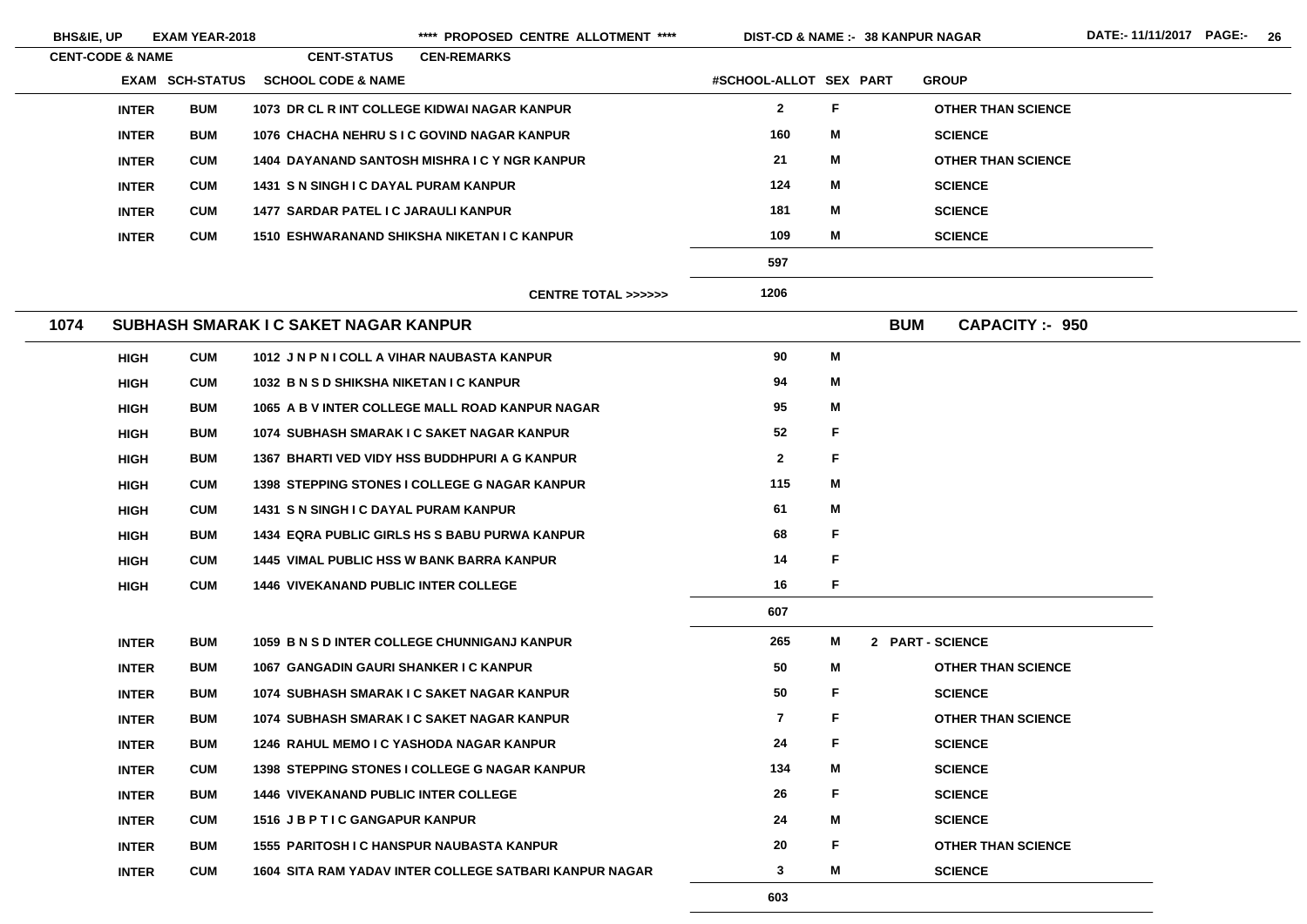| <b>BHS&amp;IE, UP</b> | <b>EXAM YEAR-2018</b>       |            |                                                   | **** PROPOSED CENTRE ALLOTMENT ****                        | <b>DIST-CD &amp; NAME :- 38 KANPUR NAGAR</b> |   |            |                |                           | DATE:-11/11/2017 PAGE:- 27 |  |  |
|-----------------------|-----------------------------|------------|---------------------------------------------------|------------------------------------------------------------|----------------------------------------------|---|------------|----------------|---------------------------|----------------------------|--|--|
|                       | <b>CENT-CODE &amp; NAME</b> |            | <b>CENT-STATUS</b>                                | <b>CEN-REMARKS</b>                                         |                                              |   |            |                |                           |                            |  |  |
|                       | <b>EXAM SCH-STATUS</b>      |            | <b>SCHOOL CODE &amp; NAME</b>                     |                                                            | #SCHOOL-ALLOT SEX PART                       |   |            | <b>GROUP</b>   |                           |                            |  |  |
|                       |                             |            |                                                   | <b>CENTRE TOTAL &gt;&gt;&gt;&gt;&gt;&gt;</b>               | 1210                                         |   |            |                |                           |                            |  |  |
| 1075                  |                             |            | D M U INTER COLLEGE GOVIND NAGAR KANPUR           |                                                            |                                              |   | <b>BUM</b> |                | <b>CAPACITY :- 550</b>    |                            |  |  |
|                       | <b>HIGH</b>                 | <b>BUM</b> |                                                   | 1016 SRI VASUDEV MISHRA HSS ASHOK NGR KANPUR               | 23                                           | M |            |                |                           |                            |  |  |
|                       | <b>BUM</b><br><b>HIGH</b>   |            |                                                   | 1055 N N GANDHI SMARAK I C GOVIND NGR KANPUR               | 24                                           | M |            |                |                           |                            |  |  |
|                       | <b>CUM</b><br><b>HIGH</b>   |            |                                                   | 1135 PT VISHWAMBHAR NATH I C R L NAGAR KANPUR              | 27                                           | M |            |                |                           |                            |  |  |
|                       | <b>CUM</b><br><b>HIGH</b>   |            | 1150 KEDAR SINGH I C GOVIND NAGAR KANPUR          |                                                            | 29                                           | M |            |                |                           |                            |  |  |
|                       | <b>CUF</b><br><b>HIGH</b>   |            | 1160 MAHARSHI KANYA I C BINGAWANA KANPUR          |                                                            | 20                                           | M |            |                |                           |                            |  |  |
|                       | <b>CUM</b><br><b>HIGH</b>   |            |                                                   | 1169 MAHARSHI V VASHISHTH I C NAUBASTA KANPUR              | 32                                           | M |            |                |                           |                            |  |  |
|                       | <b>CUM</b><br><b>HIGH</b>   |            | 1265 L R CHANDEL I C MACHHARIA KANPUR             |                                                            | 22                                           | M |            |                |                           |                            |  |  |
|                       | <b>CUM</b><br><b>HIGH</b>   |            | 1298 ARYA BHATT I C DAMODAR NAGAR KANPUR          |                                                            | 26                                           | M |            |                |                           |                            |  |  |
|                       | <b>CUF</b><br><b>HIGH</b>   |            | 1328 H P SHIKSHA NIKETAN GIRLS H S G KANPUR       |                                                            | 32                                           | M |            |                |                           |                            |  |  |
|                       | <b>CUM</b><br><b>HIGH</b>   |            |                                                   | 1335 K P Y JANSAHAYOGI I C HANSPURAM NAUBASTA KANPUR       | 38                                           | M |            |                |                           |                            |  |  |
|                       | <b>CUM</b><br><b>HIGH</b>   |            | 1350 SPRING DALES H S SCH OM NAGAR KANPUR         |                                                            | 27                                           | М |            |                |                           |                            |  |  |
|                       | <b>CUM</b><br><b>HIGH</b>   |            | 1363 K S I C WORLD BANK BARRA KANPUR              |                                                            | 52                                           | M |            |                |                           |                            |  |  |
|                       | <b>CUM</b><br><b>HIGH</b>   |            |                                                   | <b>1440 KARMYOGI VID NIKETAN HSS BARRA-6 KANPUR</b>        | 59                                           | Μ |            |                |                           |                            |  |  |
|                       | <b>HIGH</b>                 | <b>CUM</b> | <b>1536 SHIVAJI INTER COLLEGE 782 ARRA KANPUR</b> |                                                            | 63                                           | M |            |                |                           |                            |  |  |
|                       | <b>CUM</b><br><b>HIGH</b>   |            | <b>1539 S S SMARAK H S S NAUBASTA KANPUR</b>      |                                                            | 17                                           | F |            |                |                           |                            |  |  |
|                       | <b>CUM</b><br><b>HIGH</b>   |            | <b>1539 S S SMARAK H S S NAUBASTA KANPUR</b>      |                                                            | 19                                           | M |            |                |                           |                            |  |  |
|                       | <b>HIGH</b><br><b>CUM</b>   |            |                                                   | 1620 KDKL SHASTRI INTER COLLEGE ARRA NAUBASTA KANPUR NA    | 36                                           | M |            |                |                           |                            |  |  |
|                       | <b>CUM</b><br><b>HIGH</b>   |            |                                                   | 1642 KAMAD GIRI H S SCHOOL ARRA NAUBASTA KANPUR            | 30                                           | M |            |                |                           |                            |  |  |
|                       | <b>CUM</b><br><b>HIGH</b>   |            |                                                   | <b>1665 CHANDRA SHEKHAR AZAD MEMO EDU CENTER IC KANPUR</b> | 30                                           | M |            |                |                           |                            |  |  |
|                       | <b>CUM</b><br><b>HIGH</b>   |            |                                                   | 1671 SARASWATI VIDYA MANDIR IC YASHODA NAGAR KANPUR        | 31                                           | M |            |                |                           |                            |  |  |
|                       |                             |            |                                                   |                                                            | 637                                          |   |            |                |                           |                            |  |  |
|                       | <b>INTER</b><br><b>BUM</b>  |            | 1056 S R SHUKL N NIGAM INT COLL JUHI KANPUR       |                                                            | 8                                            | M |            |                | <b>OTHER THAN SCIENCE</b> |                            |  |  |
|                       | <b>CUF</b><br><b>INTER</b>  |            | 1160 MAHARSHI KANYA I C BINGAWANA KANPUR          |                                                            | $\overline{\mathbf{5}}$                      | М |            |                | <b>OTHER THAN SCIENCE</b> |                            |  |  |
|                       | <b>CUM</b><br><b>INTER</b>  |            | <b>1168 LVM INTER COLLEGE NAUBASTA KANPUR</b>     |                                                            | 71                                           | М |            | <b>SCIENCE</b> |                           |                            |  |  |
|                       | <b>CUM</b><br><b>INTER</b>  |            |                                                   | 1169 MAHARSHI V VASHISHTH I C NAUBASTA KANPUR              | 79                                           | M |            | <b>SCIENCE</b> |                           |                            |  |  |
|                       | <b>CUM</b><br><b>INTER</b>  |            |                                                   | <b>1262 DNS I C HANUMANT VIHAR NAUBASTA KANPUR</b>         | 3                                            | M |            |                | <b>OTHER THAN SCIENCE</b> |                            |  |  |
|                       | <b>CUM</b><br><b>INTER</b>  |            | 1309 NARMADA DEVIIC NAUBASTA KANPUR               |                                                            | 54                                           | М |            | <b>SCIENCE</b> |                           |                            |  |  |
|                       | <b>CUM</b><br><b>INTER</b>  |            |                                                   | 1335 K P Y JANSAHAYOGI I C HANSPURAM NAUBASTA KANPUR       | 83                                           | М |            | <b>SCIENCE</b> |                           |                            |  |  |
|                       | <b>CUM</b><br><b>INTER</b>  |            | 1363 K S I C WORLD BANK BARRA KANPUR              |                                                            | 74                                           | M |            | <b>SCIENCE</b> |                           |                            |  |  |

 $\overline{\phantom{a}}$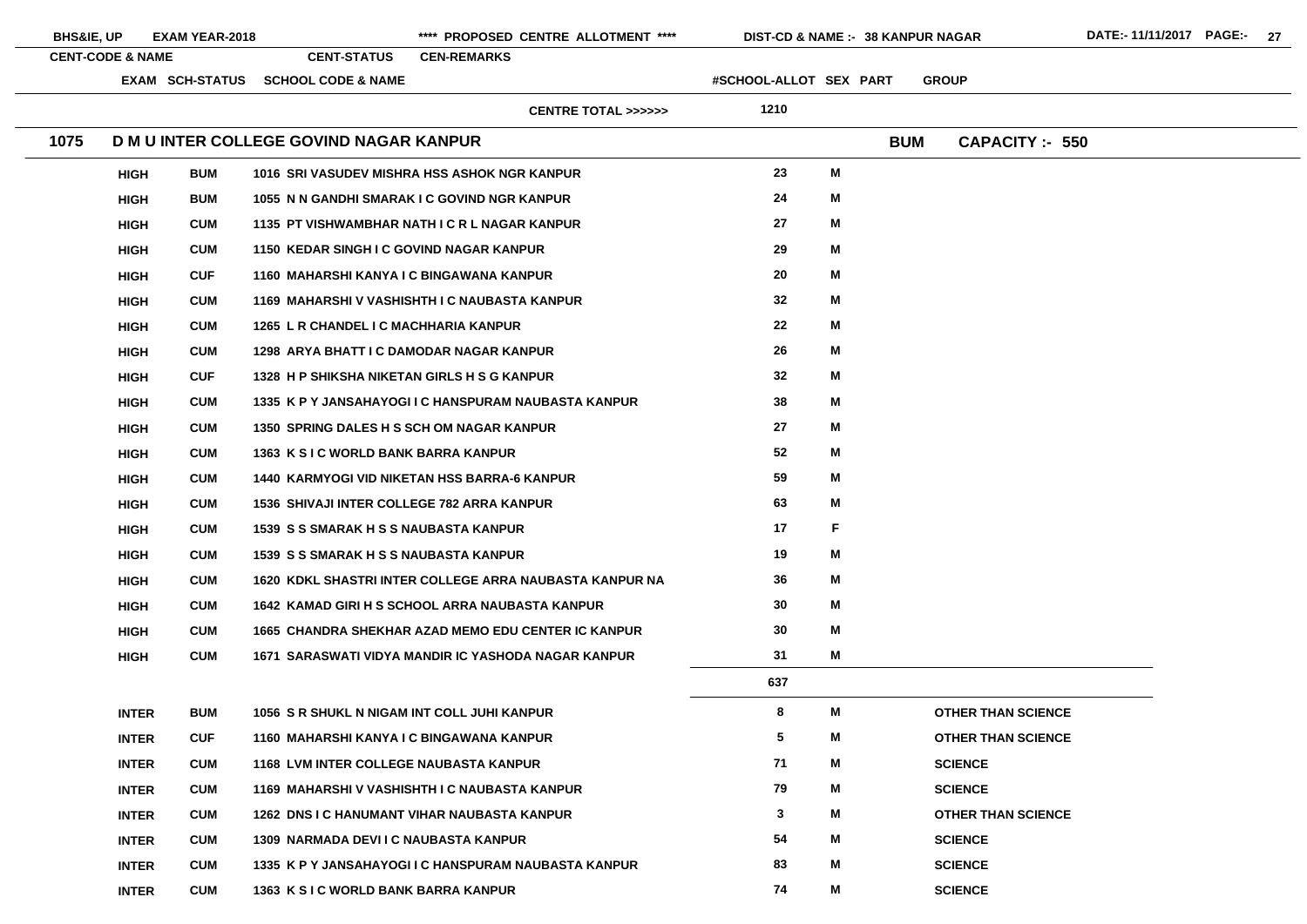|      | <b>BHS&amp;IE, UP</b><br><b>EXAM YEAR-2018</b> |  |                                               | **** PROPOSED CENTRE ALLOTMENT ****                    |                        | <b>DIST-CD &amp; NAME :- 38 KANPUR NAGAR</b> |                                     |  |  |  |
|------|------------------------------------------------|--|-----------------------------------------------|--------------------------------------------------------|------------------------|----------------------------------------------|-------------------------------------|--|--|--|
|      | <b>CENT-CODE &amp; NAME</b>                    |  | <b>CENT-STATUS</b>                            | <b>CEN-REMARKS</b>                                     |                        |                                              |                                     |  |  |  |
|      | EXAM SCH-STATUS                                |  | <b>SCHOOL CODE &amp; NAME</b>                 |                                                        | #SCHOOL-ALLOT SEX PART |                                              | <b>GROUP</b>                        |  |  |  |
|      | <b>CUM</b><br><b>INTER</b>                     |  | 1363 K S I C WORLD BANK BARRA KANPUR          |                                                        | $\mathbf 1$            | M                                            | <b>OTHER THAN SCIENCE</b>           |  |  |  |
|      | <b>INTER</b><br><b>CUM</b>                     |  |                                               | <b>1440 KARMYOGI VID NIKETAN HSS BARRA-6 KANPUR</b>    | 65                     | M                                            | <b>SCIENCE</b>                      |  |  |  |
|      | <b>INTER</b><br><b>CUM</b>                     |  |                                               | <b>1536 SHIVAJI INTER COLLEGE 782 ARRA KANPUR</b>      | 96                     | M                                            | <b>SCIENCE</b>                      |  |  |  |
|      | <b>INTER</b><br><b>CUM</b>                     |  |                                               | 1671 SARASWATI VIDYA MANDIR IC YASHODA NAGAR KANPUR    | 47                     | M                                            | <b>SCIENCE</b>                      |  |  |  |
|      |                                                |  |                                               |                                                        | 586                    |                                              |                                     |  |  |  |
|      |                                                |  |                                               | <b>CENTRE TOTAL &gt;&gt;&gt;&gt;&gt;&gt;</b>           | 1223                   |                                              |                                     |  |  |  |
| 1076 |                                                |  | <b>CHACHA NEHRU SIC GOVIND NAGAR KANPUR</b>   |                                                        |                        |                                              | <b>BUM</b><br><b>CAPACITY:- 750</b> |  |  |  |
|      | <b>AUM</b><br><b>HIGH</b>                      |  |                                               | <b>1053 GOVT O F INTER COLLEGE ARMAPUR KANPUR</b>      | 41                     | M                                            |                                     |  |  |  |
|      | <b>BUM</b><br><b>HIGH</b>                      |  |                                               | 1062 G N K INTER COLLEGE CIVIL LINES KANPUR            | 88                     | M                                            |                                     |  |  |  |
|      | <b>BUM</b><br><b>HIGH</b>                      |  |                                               | <b>1084 SIDDIQ FAIZ E AM INTER COLLEGE KANPUR</b>      | 193                    | M                                            |                                     |  |  |  |
|      | <b>CUM</b><br><b>HIGH</b>                      |  |                                               | 1122 ONKAR NATH DHAWAN I COLL A PURI KANPUR            | 27                     | M                                            |                                     |  |  |  |
|      | <b>CUF</b><br><b>HIGH</b>                      |  |                                               | 1158 KRISHNA DEVI P GIRLS I C DAMODAR NGR NAUBASTA KNP | 40                     | M                                            |                                     |  |  |  |
|      | <b>CUF</b><br><b>HIGH</b>                      |  |                                               | 1165 STAR LIGHT GIRLS H SCH PANDU NGR KANPUR           | 27                     | M                                            |                                     |  |  |  |
|      | <b>CUM</b><br><b>HIGH</b>                      |  | <b>1168 LVM INTER COLLEGE NAUBASTA KANPUR</b> |                                                        | 54                     | M                                            |                                     |  |  |  |
|      | <b>HIGH</b><br><b>CUM</b>                      |  | 1233 PT R P M I C YASHODA NAGAR KANPUR        |                                                        | 93                     | M                                            |                                     |  |  |  |
|      | <b>CUM</b><br><b>HIGH</b>                      |  |                                               | <b>1387 S SHIKSHA NIKETAN H S S BARRA KANPUR</b>       | 39                     | M                                            |                                     |  |  |  |
|      |                                                |  |                                               |                                                        | 602                    |                                              |                                     |  |  |  |
|      | <b>AUM</b><br><b>INTER</b>                     |  |                                               | <b>1053 GOVT O F INTER COLLEGE ARMAPUR KANPUR</b>      | 42                     | M                                            | <b>SCIENCE</b>                      |  |  |  |
|      | <b>BUM</b><br><b>INTER</b>                     |  |                                               | 1059 B N S D INTER COLLEGE CHUNNIGANJ KANPUR           | 237                    | М                                            | <b>OTHER THAN SCIENCE</b>           |  |  |  |
|      | <b>BUM</b><br><b>INTER</b>                     |  |                                               | 1062 G N K INTER COLLEGE CIVIL LINES KANPUR            | 140                    | M                                            | <b>OTHER THAN SCIENCE</b>           |  |  |  |
|      | <b>BUM</b><br><b>INTER</b>                     |  |                                               | 1062 G N K INTER COLLEGE CIVIL LINES KANPUR            | 78                     | M                                            | <b>SCIENCE</b>                      |  |  |  |
|      | <b>INTER</b><br><b>CUM</b>                     |  | 1233 PT R P M I C YASHODA NAGAR KANPUR        |                                                        | 122                    | M                                            | <b>SCIENCE</b>                      |  |  |  |
|      |                                                |  |                                               |                                                        | 619                    |                                              |                                     |  |  |  |
|      |                                                |  |                                               | <b>CENTRE TOTAL &gt;&gt;&gt;&gt;&gt;&gt;</b>           | 1221                   |                                              |                                     |  |  |  |
| 1078 |                                                |  | <b>G NANAK INT COLL NARAINPURWA KANPUR</b>    |                                                        |                        |                                              | <b>BUM</b><br><b>CAPACITY:- 900</b> |  |  |  |
|      | <b>BUM</b><br><b>HIGH</b>                      |  |                                               | 1020 M M ALI MEMORIAL INTER COLLEGE BECONGANJ KANPUR   | 63                     | M                                            |                                     |  |  |  |
|      | <b>CUM</b><br><b>HIGH</b>                      |  | <b>1021 ELGIN MILLS H S SCHOOL KANPUR</b>     |                                                        | $\mathbf 1$            | M                                            |                                     |  |  |  |
|      | <b>BUM</b><br><b>HIGH</b>                      |  |                                               | 1041 M R RAJA RAM G H S S DARSANPURWA KANPUR           | $\overline{7}$         | F.                                           |                                     |  |  |  |
|      | <b>AUM</b><br><b>HIGH</b>                      |  | 1086 VIDYUT PARISHAD I C PANKI KANPUR         |                                                        | 119                    | M                                            |                                     |  |  |  |
|      | <b>BUM</b><br><b>HIGH</b>                      |  |                                               | 1280 AZAD MEMORIAL P G HSS GEETA NAGAR KANPUR          | 28                     | F                                            |                                     |  |  |  |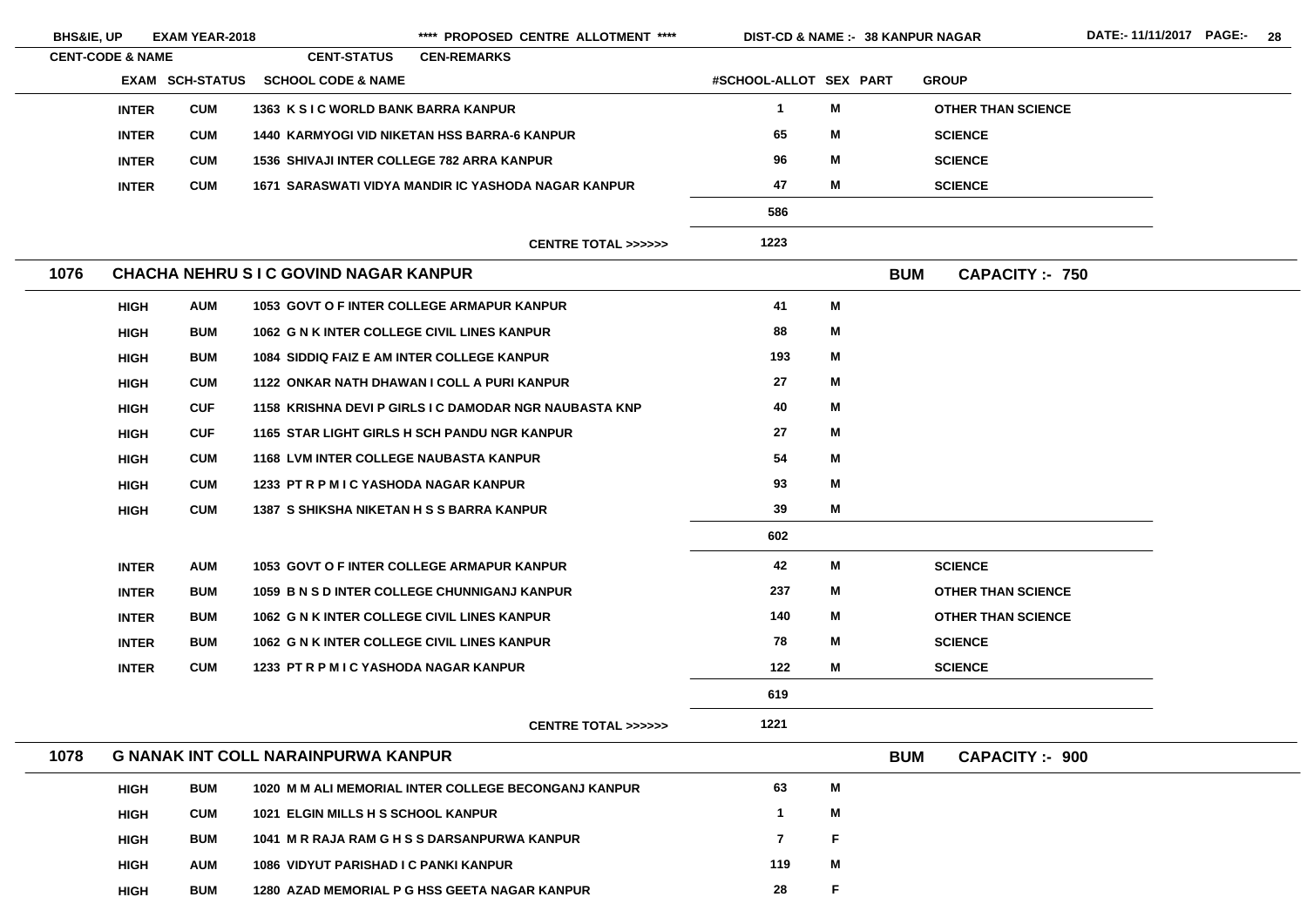**THAN SCIENCE** 

| <b>CENT-CODE &amp; NAME</b> |                        | <b>CENT-STATUS</b>                             | <b>CEN-REMARKS</b>                                      |                        |             |                                      |
|-----------------------------|------------------------|------------------------------------------------|---------------------------------------------------------|------------------------|-------------|--------------------------------------|
|                             | <b>EXAM SCH-STATUS</b> | <b>SCHOOL CODE &amp; NAME</b>                  |                                                         | #SCHOOL-ALLOT SEX PART |             | <b>GROUP</b>                         |
| <b>HIGH</b>                 | <b>CUM</b>             |                                                | 1314 SPRINGDALES H S SCHOOL KAKADEO KANPUR              | 16                     | M           |                                      |
| <b>HIGH</b>                 | <b>BUM</b>             | <b>1415 JEEVAN JYOTI H S S SICKLINE KANPUR</b> |                                                         | 39                     | $\mathsf F$ |                                      |
| <b>HIGH</b>                 | <b>CUM</b>             | <b>1544 MAA SHARDA H S S KAKADEO KANPUR</b>    |                                                         | 82                     | M           |                                      |
| <b>HIGH</b>                 | <b>BUM</b>             |                                                | 5065 A B V INTER COLLEGE MALL ROAD KANPUR NAGAR         | 73                     | M           |                                      |
|                             |                        |                                                |                                                         | 428                    |             |                                      |
| <b>INTER</b>                | <b>BUM</b>             | <b>1063 CHRIST CHURCH INTER COLLEGE KANPUR</b> |                                                         | 194                    | M           | <b>SCIENCE</b>                       |
| <b>INTER</b>                | <b>BUM</b>             |                                                | 1082 M C C B V INT COLLEGE ACHARYA NAGAR KANPUR         | 35                     | M           | <b>SCIENCE</b>                       |
| <b>INTER</b>                | <b>BUM</b>             |                                                | 1112 SSDS BALIKA VIDYALAYA IC KAUSHALPURI KANPUR        | 87                     | F           | <b>SCIENCE</b>                       |
| <b>INTER</b>                | <b>BUM</b>             |                                                | 1112 SSDS BALIKA VIDYALAYA IC KAUSHALPURI KANPUR        | 58                     | F           | <b>OTHER THAN SCIENCE</b>            |
| <b>INTER</b>                | <b>CUM</b>             |                                                | 1314 SPRINGDALES H S SCHOOL KAKADEO KANPUR              | 10                     | M           | <b>SCIENCE</b>                       |
| <b>INTER</b>                | <b>BUM</b>             |                                                | 5065 A B V INTER COLLEGE MALL ROAD KANPUR NAGAR         | 141                    | M           | <b>OTHER THAN SCIENCE</b>            |
|                             |                        |                                                |                                                         | 525                    |             |                                      |
|                             |                        |                                                | <b>CENTRE TOTAL &gt;&gt;&gt;&gt;&gt;&gt;</b>            | 953                    |             |                                      |
| 1079                        |                        | HIRA LAL KHANNA I C JAWAHAR NGR KANPUR         |                                                         |                        |             | <b>BUM</b><br><b>CAPACITY: - 500</b> |
| <b>HIGH</b>                 | <b>BU</b>              | 1067 GANGADIN GAURI SHANKER I C KANPUR         |                                                         | 15                     | F           |                                      |
| <b>HIGH</b>                 | <b>CUM</b>             | 1155 S V M I C GOVIND NAGAR KANPUR             |                                                         | 20                     | M           |                                      |
| <b>HIGH</b>                 | <b>CUF</b>             |                                                | 1280 AZAD MEMORIAL P G HSS GEETA NAGAR KANPUR           | 24                     | M           |                                      |
| <b>HIGH</b>                 | <b>CUM</b>             | <b>1353 ST PAUL H S S ASHOK NAGAR KANPUR</b>   |                                                         | 18                     | M           |                                      |
| <b>HIGH</b>                 | <b>CUM</b>             |                                                | <b>1359 INDIRA CONVENT H S S GOVIND NGR KANPUR</b>      | 12                     | M           |                                      |
| <b>HIGH</b>                 | CU                     |                                                | 1378 SRI MUNNA LAL BAJPAI INTER COLLEGE RAWATPUR KANPUR | 23                     | F           |                                      |
| <b>HIGH</b>                 | <b>CUM</b>             |                                                | 1378 SRI MUNNA LAL BAJPAI INTER COLLEGE RAWATPUR KANPUR | 49                     | M           |                                      |
| <b>HIGH</b>                 | CU                     |                                                | 1550 ALOK V M HSS ANAND NAGAR RAWATPUR KANPUR           | 20                     | F           |                                      |
| <b>HIGH</b>                 | <b>CUM</b>             |                                                | 1565 R C KHATRI S V M INTER COLLEGE GUJAINI KANPUR      | 34                     | M           |                                      |
|                             |                        |                                                |                                                         | 215                    |             |                                      |
| <b>INTER</b>                | <b>AUM</b>             | <b>1052 GOVT INTER COLLEGE KANPUR</b>          |                                                         | 20                     | M           | <b>SCIENCE</b>                       |
| <b>INTER</b>                | <b>BUM</b>             | 1056 S R SHUKL N NIGAM INT COLL JUHI KANPUR    |                                                         | 32                     | M           | <b>SCIENCE</b>                       |
| <b>INTER</b>                | <b>CUM</b>             | 1155 SVMIC GOVIND NAGAR KANPUR                 |                                                         | 34                     | M           | <b>SCIENCE</b>                       |
| <b>INTER</b>                | <b>CUM</b>             |                                                | 1378 SRI MUNNA LAL BAJPAI INTER COLLEGE RAWATPUR KANPUR | 58                     | M           | <b>SCIENCE</b>                       |
| <b>INTER</b>                | <b>CUM</b>             |                                                | 1378 SRI MUNNA LAL BAJPAI INTER COLLEGE RAWATPUR KANPUR | 9                      | M           | <b>OTHER THAN SCIENCE</b>            |
| <b>INTER</b>                | <b>CUM</b>             |                                                | 1565 R C KHATRI S V M INTER COLLEGE GUJAINI KANPUR      | 42                     | M           | <b>SCIENCE</b>                       |
| <b>INTER</b>                | <b>AUM</b>             | 5052 GOVT INTER COLLEGE KANPUR                 |                                                         | 15                     | M           | <b>OTHER THAN SCIENCE</b>            |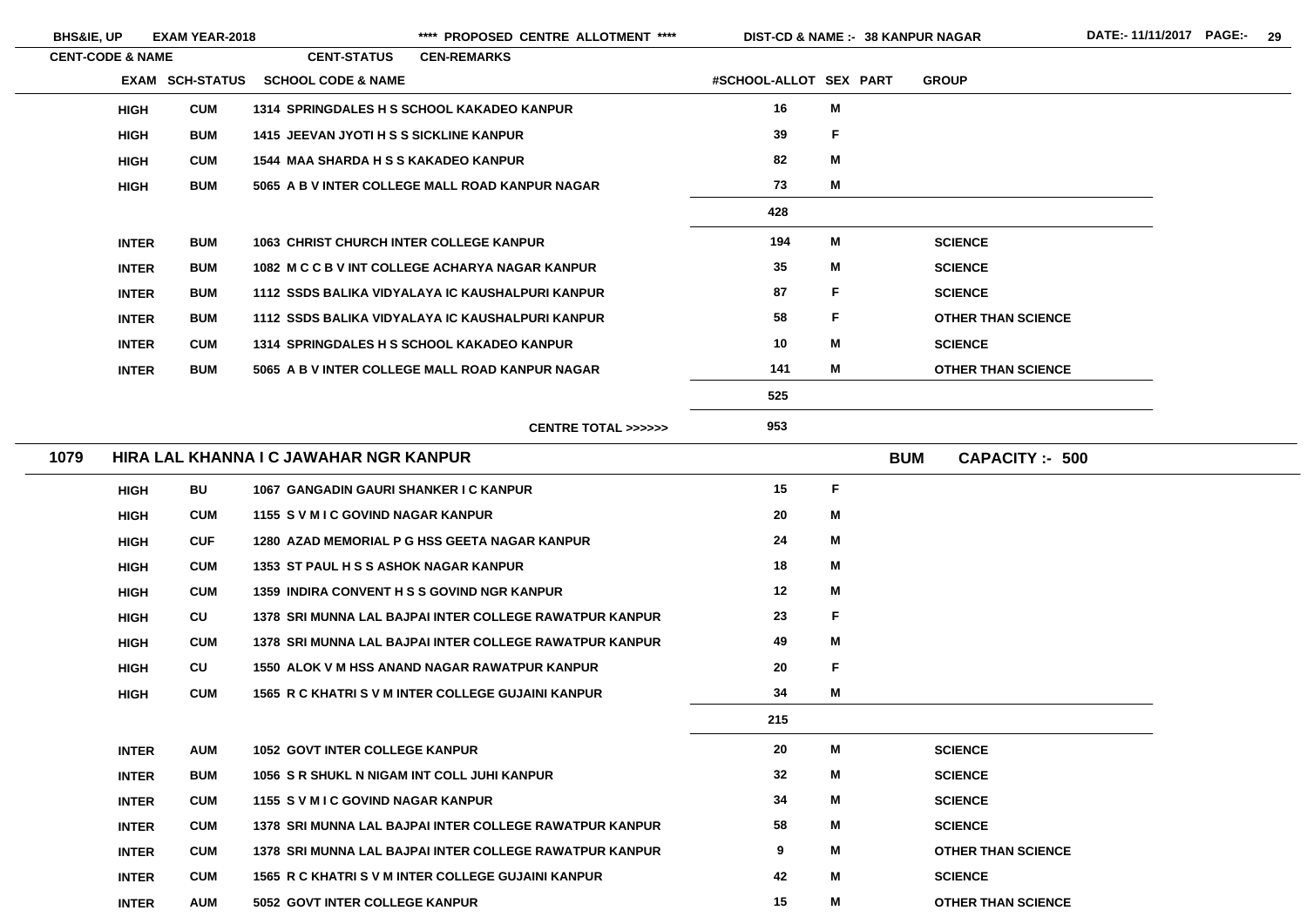| <b>BHS&amp;IE, UP</b> |                             | <b>EXAM YEAR-2018</b>  |                                               | **** PROPOSED CENTRE ALLOTMENT ****                     | <b>DIST-CD &amp; NAME :- 38 KANPUR NAGAR</b> |   |            |                           |
|-----------------------|-----------------------------|------------------------|-----------------------------------------------|---------------------------------------------------------|----------------------------------------------|---|------------|---------------------------|
|                       | <b>CENT-CODE &amp; NAME</b> |                        | <b>CENT-STATUS</b>                            | <b>CEN-REMARKS</b>                                      |                                              |   |            |                           |
|                       |                             | <b>EXAM SCH-STATUS</b> | <b>SCHOOL CODE &amp; NAME</b>                 |                                                         | #SCHOOL-ALLOT SEX PART                       |   |            | <b>GROUP</b>              |
|                       | <b>INTER</b>                | <b>AUM</b>             | <b>5052 GOVT INTER COLLEGE KANPUR</b>         |                                                         | 10                                           | M |            | <b>SCIENCE</b>            |
|                       |                             |                        |                                               |                                                         | 220                                          |   |            |                           |
|                       |                             |                        |                                               | <b>CENTRE TOTAL &gt;&gt;&gt;&gt;&gt;&gt;</b>            | 435                                          |   |            |                           |
| 1081                  |                             |                        | H SAHAI J SAHAI INT COLL P ROAD KANPUR        |                                                         |                                              |   | <b>BUM</b> | <b>CAPACITY: - 500</b>    |
|                       | <b>HIGH</b>                 | <b>BUM</b>             | 1081 H SAHAI J SAHAI INT COLL P ROAD KANPUR   |                                                         | $\mathbf{3}$                                 | F |            |                           |
|                       | <b>HIGH</b>                 | <b>CUM</b>             | 1253 J N VIDYA MANDIR I C VIKAS NAGAR KANPUR  |                                                         | 177                                          | M |            |                           |
|                       | <b>HIGH</b>                 | <b>CUM</b>             | 1348 MAA S V M INTER COLL Y NAGAR KANPUR      |                                                         | 40                                           | M |            |                           |
|                       | <b>HIGH</b>                 | <b>CUM</b>             | 1377 P S INTER COLLEGE BARA DEVI KANPUR       |                                                         | 21                                           | Μ |            |                           |
|                       | <b>HIGH</b>                 | <b>CUM</b>             |                                               | <b>1389 MOUNT CARMEL HS SCHOOL SHARDA NGR KANPUR</b>    | 26                                           | F |            |                           |
|                       | <b>HIGH</b>                 | <b>CUM</b>             |                                               | 1506 V V N IC VISHWA BANK KARRHI BARRA KANPUR           | 60                                           | M |            |                           |
|                       | <b>HIGH</b>                 | <b>CUM</b>             |                                               | 1520 RAJARAM SARASWATI H S S JAWAHAR NAGAR KANPUR NAGAR | 15                                           | Μ |            |                           |
|                       | <b>HIGH</b>                 | <b>CUM</b>             | <b>1588 MARIAMPUR H S DOUBLE PULIA KANPUR</b> |                                                         | 27                                           | F |            |                           |
|                       | <b>HIGH</b>                 | <b>CUM</b>             | <b>1588 MARIAMPUR H S DOUBLE PULIA KANPUR</b> |                                                         | 14                                           | M |            |                           |
|                       | <b>HIGH</b>                 | <b>CUM</b>             |                                               | 1640 LOK SEWAK MANDAL H S SCHOOL KHALASI LINES KANPUR N | 17                                           | M |            |                           |
|                       |                             |                        |                                               |                                                         | 400                                          |   |            |                           |
|                       | <b>INTER</b>                | <b>BUM</b>             | 1007 SHRI MUNI HINDU I C GOVIND NAGAR KANPUR  |                                                         | 23                                           | M |            | <b>SCIENCE</b>            |
|                       | <b>INTER</b>                | <b>CUM</b>             | 1253 J N VIDYA MANDIR I C VIKAS NAGAR KANPUR  |                                                         | 222                                          | M |            | <b>SCIENCE</b>            |
|                       | <b>INTER</b>                | <b>CUM</b>             | 1253 J N VIDYA MANDIR I C VIKAS NAGAR KANPUR  |                                                         | 20                                           | Μ |            | <b>OTHER THAN SCIENCE</b> |
|                       | <b>INTER</b>                | <b>CUM</b>             | 1348 MAA S V M INTER COLL Y NAGAR KANPUR      |                                                         | 131                                          | M |            | <b>SCIENCE</b>            |
|                       | <b>INTER</b>                | <b>CUM</b>             | 1348 MAA S V M INTER COLL Y NAGAR KANPUR      |                                                         | 65                                           | M |            | <b>OTHER THAN SCIENCE</b> |
|                       | <b>INTER</b>                | <b>CUM</b>             |                                               | 1506 V V N IC VISHWA BANK KARRHI BARRA KANPUR           | 43                                           | M |            | <b>SCIENCE</b>            |
|                       | <b>INTER</b>                | <b>CUM</b>             |                                               | 1506 V V N IC VISHWA BANK KARRHI BARRA KANPUR           | 41                                           | M |            | <b>OTHER THAN SCIENCE</b> |
|                       |                             |                        |                                               |                                                         | 545                                          |   |            |                           |
|                       |                             |                        |                                               | <b>CENTRE TOTAL &gt;&gt;&gt;&gt;&gt;&gt;</b>            | 945                                          |   |            |                           |
| 1082                  |                             |                        | M C C B V INT COLLEGE ACHARYA NAGAR KANPUR    |                                                         |                                              |   | <b>BUM</b> | <b>CAPACITY :- 550</b>    |
|                       | <b>HIGH</b>                 | <b>BUM</b>             |                                               | 1006 S G P G VIDYALAYA H S SCHOOL JUHI KANPUR           | 10                                           | M |            |                           |
|                       | <b>HIGH</b>                 | <b>CUM</b>             | 1263 D N V I C B V NAUBASTA KANPUR            |                                                         | 72                                           | M |            |                           |
|                       | <b>HIGH</b>                 | <b>CUM</b>             | 1317 A W M MEMO I C MACHHARIYA KANPUR         |                                                         | 40                                           | M |            |                           |
|                       | <b>HIGH</b>                 | <b>CUM</b>             | 1341 S R MODEL H S SCH VIJAY NAGAR KANPUR     |                                                         | 32                                           | Μ |            |                           |
|                       | <b>HIGH</b>                 | <b>CUM</b>             | 1395 MAA R D S HSS G PURVA NAUBASTA KANPUR    |                                                         | 53                                           | M |            |                           |

<u> 1989 - Johann Barbara, martxa alemaniar a</u>

<u> 1989 - Johann Barbara, martxa a</u>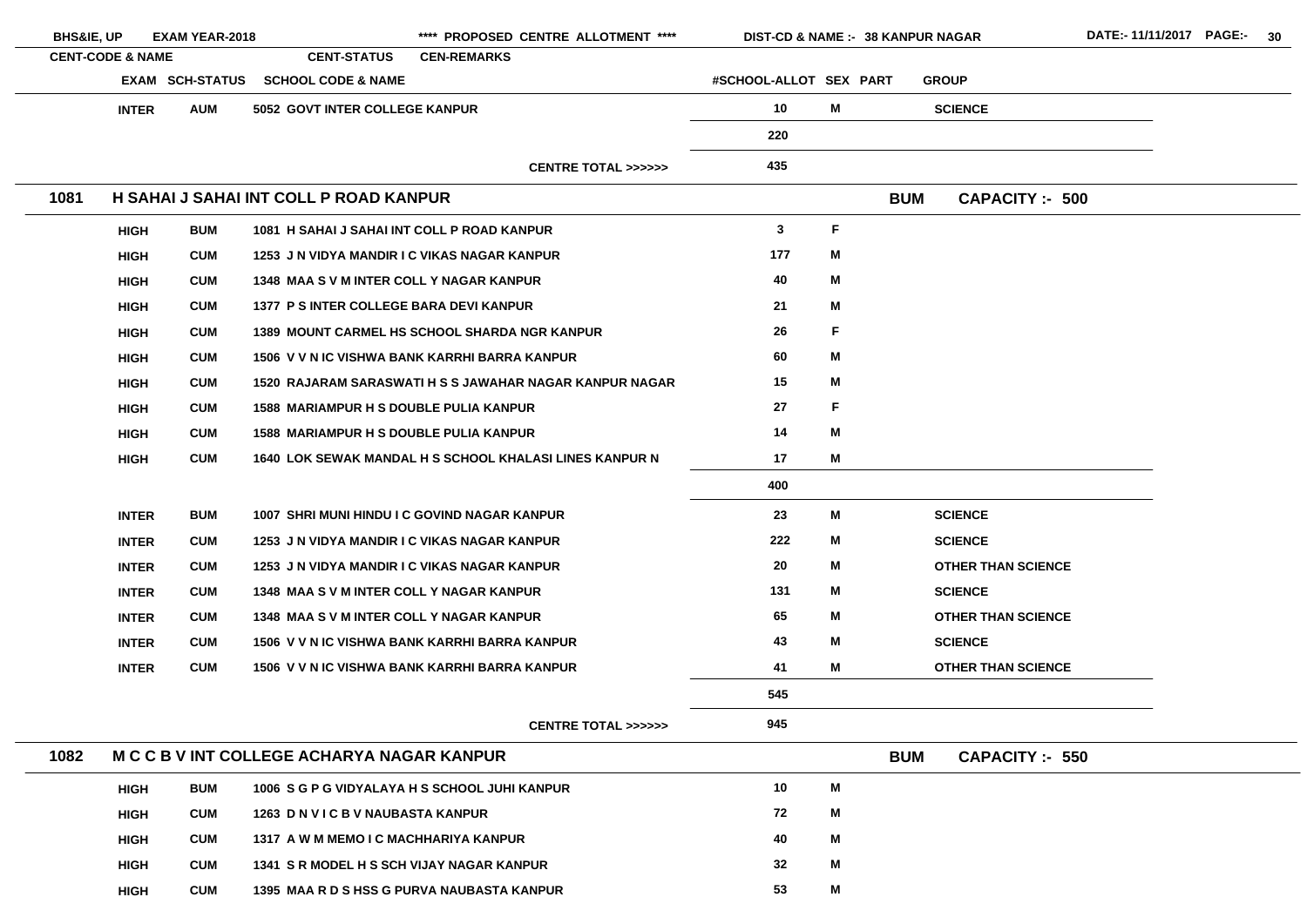\*\*\*\* PROPOSED CENTRE ALLOTMENT \*\*\*\* DIST-CD & NAME :- 38 KANPUR NAGAR DATE:- 11/11/2017 PAGE:- 31

**38 KANPUR NAGAR**

|      | <b>CENT-CODE &amp; NAME</b> |                        | <b>CENT-STATUS</b>                            | <b>CEN-REMARKS</b>                                     |                        |    |            |                           |
|------|-----------------------------|------------------------|-----------------------------------------------|--------------------------------------------------------|------------------------|----|------------|---------------------------|
|      |                             | <b>EXAM SCH-STATUS</b> | <b>SCHOOL CODE &amp; NAME</b>                 |                                                        | #SCHOOL-ALLOT SEX PART |    |            | <b>GROUP</b>              |
|      | <b>HIGH</b>                 | <b>CUM</b>             |                                               | 1411 MAHATMA GANDHI I C W2 J B DAMODAR NAGAR KANPUR    | 36                     | M  |            |                           |
|      | <b>HIGH</b>                 | <b>CUF</b>             | <b>1449 ADARSH GIRLS HSS W B BARRA KANPUR</b> |                                                        | 31                     | M  |            |                           |
|      | <b>HIGH</b>                 | <b>CUM</b>             | 1502 P V N PUB I C BARRA 8 KANPUR             |                                                        | 21                     | M  |            |                           |
|      | <b>HIGH</b>                 | <b>CUM</b>             |                                               | 1573 RAJMATA INTER COLLEGE HARDEV NAGAR JARAULI KANPUR | 42                     | M  |            |                           |
|      |                             |                        |                                               |                                                        | 337                    |    |            |                           |
|      | <b>INTER</b>                | <b>BUM</b>             |                                               | 1082 M C C B V INT COLLEGE ACHARYA NAGAR KANPUR        | 3                      | F  |            | <b>OTHER THAN SCIENCE</b> |
|      | <b>INTER</b>                | <b>BUM</b>             |                                               | 1082 M C C B V INT COLLEGE ACHARYA NAGAR KANPUR        | $\mathbf{2}$           | F  |            | <b>SCIENCE</b>            |
|      | <b>INTER</b>                | <b>CUM</b>             | 1263 D N V I C B V NAUBASTA KANPUR            |                                                        | 19                     | M  |            | <b>OTHER THAN SCIENCE</b> |
|      | <b>INTER</b>                | <b>CUM</b>             | 1317 A W M MEMO I C MACHHARIYA KANPUR         |                                                        | 12                     | M  |            | <b>OTHER THAN SCIENCE</b> |
|      | <b>INTER</b>                | <b>CUM</b>             |                                               | 1411 MAHATMA GANDHI I C W2 J B DAMODAR NAGAR KANPUR    | 98                     | M  |            | <b>SCIENCE</b>            |
|      | <b>INTER</b>                | <b>CUM</b>             | 1502 P V N PUB I C BARRA 8 KANPUR             |                                                        | 25                     | M  |            | <b>SCIENCE</b>            |
|      | <b>INTER</b>                | <b>CUM</b>             |                                               | 1573 RAJMATA INTER COLLEGE HARDEV NAGAR JARAULI KANPUR | 57                     | M  |            | <b>SCIENCE</b>            |
|      |                             |                        |                                               |                                                        | 216                    |    |            |                           |
|      |                             |                        |                                               | <b>CENTRE TOTAL &gt;&gt;&gt;&gt;&gt;&gt;</b>           | 553                    |    |            |                           |
| 1083 |                             |                        | <b>HALIM MUSLIM INTER COLLEGE KANPUR</b>      |                                                        |                        |    | <b>BUM</b> | <b>CAPACITY :- 1300</b>   |
|      | <b>HIGH</b>                 | <b>AUM</b>             | <b>1052 GOVT INTER COLLEGE KANPUR</b>         |                                                        | 35                     | M  |            |                           |
|      | <b>HIGH</b>                 | <b>BUM</b>             | <b>1083 HALIM MUSLIM INTER COLLEGE KANPUR</b> |                                                        | 372                    | F  |            |                           |
|      | <b>HIGH</b>                 | <b>BUM</b>             |                                               | 1108 SARASWATI GIRLS V I C VIJAY NAGAR KANPUR          | 94                     | F  |            |                           |
|      | <b>HIGH</b>                 | <b>CUM</b>             | 1123 SARDAR PATEL I C W2 JUHI BARRA KANPUR    |                                                        | 43                     | M  |            |                           |
|      | <b>HIGH</b>                 | <b>CUM</b>             |                                               | 1124 CHACHA NEHRU INT COLL SAKET NAGAR KANPUR          | 28                     | M  |            |                           |
|      |                             |                        |                                               |                                                        | 572                    |    |            |                           |
|      | <b>INTER</b>                | <b>BUM</b>             | <b>1083 HALIM MUSLIM INTER COLLEGE KANPUR</b> |                                                        | 61                     | F  |            | <b>SCIENCE</b>            |
|      | <b>INTER</b>                | <b>BUM</b>             | <b>1083 HALIM MUSLIM INTER COLLEGE KANPUR</b> |                                                        | 223                    | F  |            | <b>OTHER THAN SCIENCE</b> |
|      | <b>INTER</b>                | <b>BUM</b>             | 1093 MPL GIRLS I C HIRAMAN PURWA KANPUR       |                                                        | 73                     | F  |            | <b>OTHER THAN SCIENCE</b> |
|      | <b>INTER</b>                | <b>BUM</b>             | 1103 S G NANAK GIRLS I C LATOUCHE RD KANPUR   |                                                        | 91                     | F  |            | <b>OTHER THAN SCIENCE</b> |
|      | <b>INTER</b>                | <b>BUM</b>             |                                               | 1108 SARASWATI GIRLS V I C VIJAY NAGAR KANPUR          | 92                     | F  |            | <b>OTHER THAN SCIENCE</b> |
|      | <b>INTER</b>                | <b>BUM</b>             |                                               | 1108 SARASWATI GIRLS V I C VIJAY NAGAR KANPUR          | 69                     | F  |            | <b>SCIENCE</b>            |
|      | <b>INTER</b>                | <b>BUM</b>             | 1121 S DOSAR VAISHYA BALIKA I C CANTT KANPUR  |                                                        | 9                      | F  |            | <b>OTHER THAN SCIENCE</b> |
|      | <b>INTER</b>                | <b>CUM</b>             |                                               | 1124 CHACHA NEHRU INT COLL SAKET NAGAR KANPUR          | 18                     | M  |            | <b>SCIENCE</b>            |
|      | <b>INTER</b>                | <b>BUM</b>             |                                               | 1164 ARSHI GIRLS INT COLL CHAMAN GANJ KANPUR           | $\mathbf 1$            | F. |            | <b>OTHER THAN SCIENCE</b> |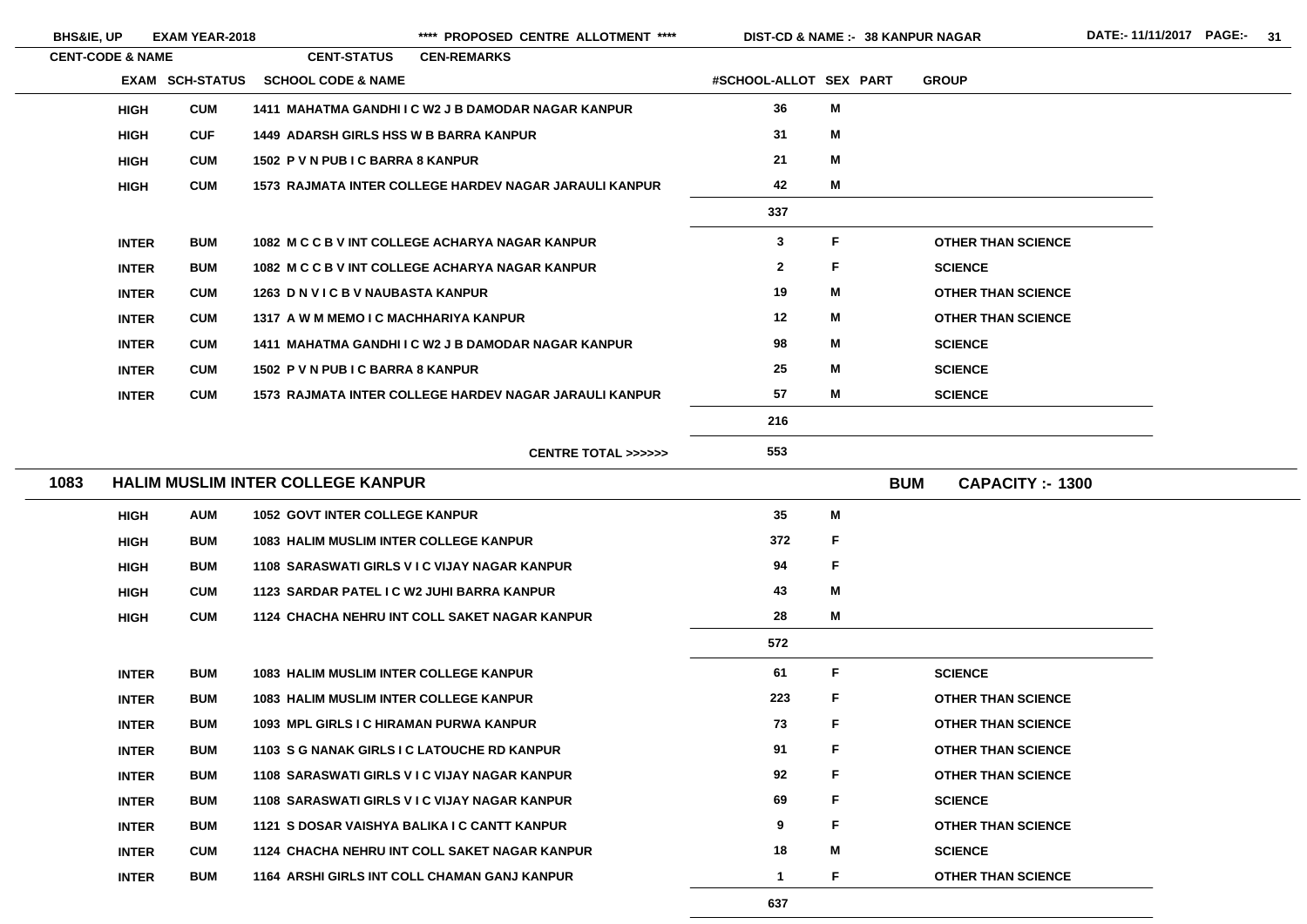| <b>BHS&amp;IE, UP</b> |                             | <b>EXAM YEAR-2018</b>  |                                                      |                    | **** PROPOSED CENTRE ALLOTMENT ****          | DIST-CD & NAME :- 38 KANPUR NAGAR |   |            |                           |  |
|-----------------------|-----------------------------|------------------------|------------------------------------------------------|--------------------|----------------------------------------------|-----------------------------------|---|------------|---------------------------|--|
|                       | <b>CENT-CODE &amp; NAME</b> |                        | <b>CENT-STATUS</b>                                   | <b>CEN-REMARKS</b> |                                              |                                   |   |            |                           |  |
|                       |                             | <b>EXAM SCH-STATUS</b> | <b>SCHOOL CODE &amp; NAME</b>                        |                    |                                              | #SCHOOL-ALLOT SEX PART            |   |            | <b>GROUP</b>              |  |
|                       |                             |                        |                                                      |                    | <b>CENTRE TOTAL &gt;&gt;&gt;&gt;&gt;&gt;</b> | 1209                              |   |            |                           |  |
| 1084                  |                             |                        | SIDDIQ FAIZ E AM INTER COLLEGE KANPUR                |                    |                                              |                                   |   | <b>BUM</b> | <b>CAPACITY:- 450</b>     |  |
|                       | <b>HIGH</b>                 | <b>BU</b>              | 1019 TIH S SCHOOL BECON GANJ KANPUR                  |                    |                                              | 11                                | F |            |                           |  |
|                       | <b>HIGH</b>                 | <b>BUM</b>             | 1019 TIH S SCHOOL BECON GANJ KANPUR                  |                    |                                              | 37                                | M |            |                           |  |
|                       | <b>HIGH</b>                 | <b>BUM</b>             | <b>1084 SIDDIQ FAIZ E AM INTER COLLEGE KANPUR</b>    |                    |                                              | 21                                | F |            |                           |  |
|                       | <b>HIGH</b>                 | <b>CUM</b>             | <b>1238 ISLAMIC H S SCHOOL IFTEKHARABAD KANPUR</b>   |                    |                                              | 22                                | M |            |                           |  |
|                       | <b>HIGH</b>                 | <b>CUM</b>             | <b>1401 ST JOHNS HIGHER SECONDARY SCH KANPUR</b>     |                    |                                              | 119                               | M |            |                           |  |
|                       | <b>HIGH</b>                 | <b>CUM</b>             | 1510 ESHWARANAND SHIKSHA NIKETAN I C KANPUR          |                    |                                              | 103                               | M |            |                           |  |
|                       |                             |                        |                                                      |                    |                                              | 313                               |   |            |                           |  |
|                       | <b>INTER</b>                | <b>BUM</b>             | 1020 M M ALI MEMORIAL INTER COLLEGE BECONGANJ KANPUR |                    |                                              | 30                                | M |            | <b>OTHER THAN SCIENCE</b> |  |
|                       | <b>INTER</b>                | <b>BUM</b>             | <b>1083 HALIM MUSLIM INTER COLLEGE KANPUR</b>        |                    |                                              | 39                                | M |            | <b>SCIENCE</b>            |  |
|                       | <b>INTER</b>                | <b>BUM</b>             | <b>1084 SIDDIQ FAIZ E AM INTER COLLEGE KANPUR</b>    |                    |                                              | 10                                | F |            | <b>OTHER THAN SCIENCE</b> |  |
|                       | <b>INTER</b>                | <b>BUM</b>             | <b>1084 SIDDIQ FAIZ E AM INTER COLLEGE KANPUR</b>    |                    |                                              | 4                                 | F |            | <b>SCIENCE</b>            |  |
|                       | <b>INTER</b>                | <b>CUM</b>             | 1510 ESHWARANAND SHIKSHA NIKETAN I C KANPUR          |                    |                                              | 91                                | Μ |            | <b>OTHER THAN SCIENCE</b> |  |
|                       |                             |                        |                                                      |                    |                                              | 174                               |   |            |                           |  |
|                       |                             |                        |                                                      |                    | <b>CENTRE TOTAL &gt;&gt;&gt;&gt;&gt;&gt;</b> | 487                               |   |            |                           |  |
| 1086                  |                             |                        | <b>VIDYUT PARISHAD I C PANKI KANPUR</b>              |                    |                                              |                                   |   | <b>AUM</b> | <b>CAPACITY :- 1050</b>   |  |
|                       | <b>HIGH</b>                 | <b>AUM</b>             | <b>1086 VIDYUT PARISHAD I C PANKI KANPUR</b>         |                    |                                              | 81                                | F |            |                           |  |
|                       | <b>HIGH</b>                 | <b>CUM</b>             | 1248 GYAN UDYAN INTER COLLEGE LOHIA NAGAR KANPUR     |                    |                                              | 84                                | Μ |            |                           |  |
|                       | <b>HIGH</b>                 | <b>CUM</b>             | 1322 KAILAS SARASWATI I C KALYANPUR KANPUR           |                    |                                              | 80                                | Μ |            |                           |  |
|                       | <b>HIGH</b>                 | <b>CUM</b>             | 1325 SRI MAHAVEER H S SCH S N PANKI KANPUR           |                    |                                              | 81                                | Μ |            |                           |  |
|                       | <b>HIGH</b>                 | CU                     | <b>1410 M D BHARTIYA INTER COLLEGE PANKI KANPUR</b>  |                    |                                              | 22                                | F |            |                           |  |
|                       | <b>HIGH</b>                 | CU                     | <b>1484 S G V M HSS PANKI KANPUR</b>                 |                    |                                              | 6                                 | F |            |                           |  |
|                       | <b>HIGH</b>                 | <b>CUM</b>             | <b>1484 S G V M HSS PANKI KANPUR</b>                 |                    |                                              | 8                                 | Μ |            |                           |  |
|                       | <b>HIGH</b>                 | <b>CUM</b>             | 1488 S C A INTER COLLEGE R COLONY PANKI KANPUR       |                    |                                              | 70                                | M |            |                           |  |
|                       | <b>HIGH</b>                 | <b>CRM</b>             | <b>1508 R P P I C MAKSUDABAD TIKRA KANPUR</b>        |                    |                                              | 122                               | M |            |                           |  |
|                       | <b>HIGH</b>                 | <b>CRM</b>             | <b>1602 ONMT EDUCATION CENTER MAKSOODABAD KANPUR</b> |                    |                                              | 50                                | Μ |            |                           |  |
|                       | <b>HIGH</b>                 | <b>CUF</b>             | 1687 SWAMI AKHANDANAND SARSWATI VIDYA MANDIR BA HS S |                    |                                              | 21                                | Μ |            |                           |  |
|                       | <b>HIGH</b>                 | <b>AUM</b>             | 1687 SWAMI AKHANDANAND SARSWATI VIDYA MANDIR BA HS S |                    |                                              | 6                                 | F |            |                           |  |
|                       |                             |                        |                                                      |                    |                                              | 631                               |   |            |                           |  |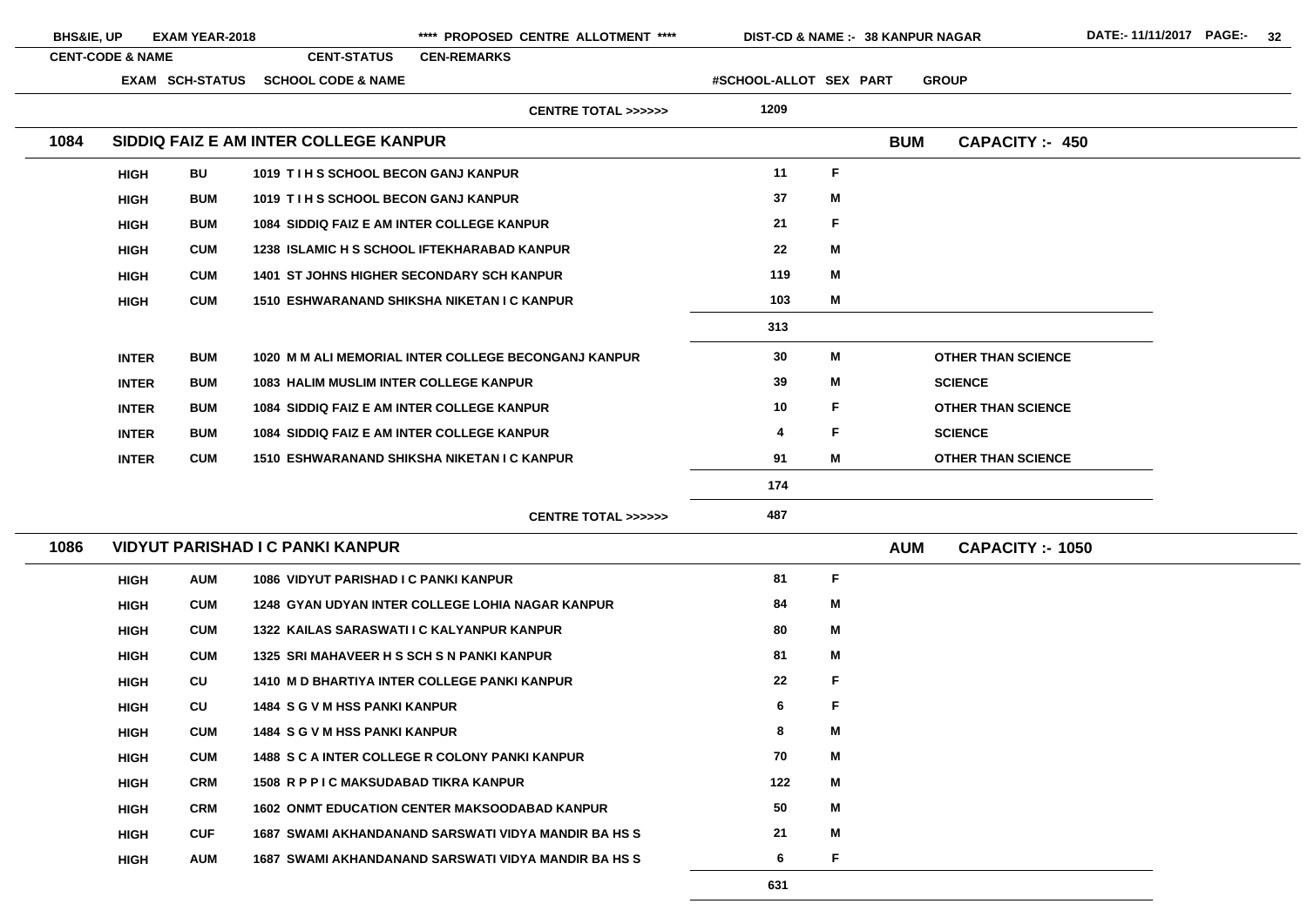**38 KANPUR NAGAR**

| <b>CENT-CODE &amp; NAME</b> |                        | <b>CENT-STATUS</b>                           | <b>CEN-REMARKS</b>                                      |                        |              |            |                           |
|-----------------------------|------------------------|----------------------------------------------|---------------------------------------------------------|------------------------|--------------|------------|---------------------------|
|                             | <b>EXAM SCH-STATUS</b> | <b>SCHOOL CODE &amp; NAME</b>                |                                                         | #SCHOOL-ALLOT SEX PART |              |            | <b>GROUP</b>              |
| <b>INTER</b>                | <b>AUM</b>             | 1033 ARYA VAIDIK I C ARMAPUR KANPUR          |                                                         | $\mathbf 1$            | $\mathsf F$  |            | <b>OTHER THAN SCIENCE</b> |
| <b>INTER</b>                | <b>BUM</b>             |                                              | 1059 B N S D INTER COLLEGE CHUNNIGANJ KANPUR            | 264                    | M            |            | <b>PART - SCIENCE</b>     |
| <b>INTER</b>                | <b>AUM</b>             | 1086 VIDYUT PARISHAD I C PANKI KANPUR        |                                                         | 67                     | F            |            | <b>SCIENCE</b>            |
| <b>INTER</b>                | <b>AUM</b>             | <b>1086 VIDYUT PARISHAD I C PANKI KANPUR</b> |                                                         | 36                     | F            |            | <b>OTHER THAN SCIENCE</b> |
| <b>INTER</b>                | <b>CUM</b>             | 1274 BRIGHT ANGELS I C PANKI KANPUR          |                                                         | 23                     | M            |            | <b>SCIENCE</b>            |
| <b>INTER</b>                | <b>CUM</b>             |                                              | 1320 DURGA MODEL INT COLL A NAGAR RAWATPUR KANPUR       | 16                     | M            |            | <b>OTHER THAN SCIENCE</b> |
| <b>INTER</b>                | <b>CUM</b>             |                                              | 1322 KAILAS SARASWATI I C KALYANPUR KANPUR              | 133                    | M            |            | <b>SCIENCE</b>            |
| <b>INTER</b>                | <b>AUM</b>             | 1554 P V P I C SURAR KANPUR                  |                                                         | 42                     | F            |            | <b>SCIENCE</b>            |
| <b>INTER</b>                | <b>AUM</b>             | <b>1554 PV PIC SURAR KANPUR</b>              |                                                         | 11                     | F            |            | <b>OTHER THAN SCIENCE</b> |
|                             |                        |                                              |                                                         | 593                    |              |            |                           |
|                             |                        |                                              | <b>CENTRE TOTAL &gt;&gt;&gt;&gt;&gt;&gt;</b>            | 1224                   |              |            |                           |
| 1087                        |                        | <b>B P M G I COLLEGE MANDHANA KANPUR</b>     |                                                         |                        |              | <b>BUM</b> | <b>CAPACITY: - 800</b>    |
| <b>HIGH</b>                 | <b>BUM</b>             | 1087 B P M G I COLLEGE MANDHANA KANPUR       |                                                         | 228                    | $\mathsf F$  |            |                           |
| <b>HIGH</b>                 | <b>BRM</b>             |                                              | 1193 PT RAM KUMAR GVP I C CHAUBEPUR KANPUR              | 104                    | M            |            |                           |
| <b>HIGH</b>                 | <b>CRM</b>             | 1196 ADARSH I C TATIYAGANJ AMILAHA KANPUR    |                                                         | 80                     | $\mathsf F$  |            |                           |
| <b>HIGH</b>                 | <b>CUM</b>             |                                              | <b>1240 SHATRUGHAN SINGH I C KALYANPUR KANPUR</b>       | 144                    | M            |            |                           |
| <b>HIGH</b>                 | <b>CRM</b>             |                                              | 1645 JASVANT SINGH VAN M IC BANI ITRA KANPUR NAGAR      | 94                     | M            |            |                           |
|                             |                        |                                              |                                                         | 650                    |              |            |                           |
| <b>INTER</b>                | <b>BUM</b>             | 1087 B P M G I COLLEGE MANDHANA KANPUR       |                                                         | 144                    | F            |            | <b>SCIENCE</b>            |
| <b>INTER</b>                | <b>BUM</b>             | 1087 B P M G I COLLEGE MANDHANA KANPUR       |                                                         | 120                    | $\mathsf{F}$ |            | <b>OTHER THAN SCIENCE</b> |
| <b>INTER</b>                | <b>CRM</b>             |                                              | 1130 SHAHID BHAGAT SINGH I C BITHOOR KANPUR             | 88                     | M            |            | <b>SCIENCE</b>            |
| <b>INTER</b>                | <b>BRM</b>             |                                              | 1193 PT RAM KUMAR GVP I C CHAUBEPUR KANPUR              | 21                     | M            |            | <b>OTHER THAN SCIENCE</b> |
| <b>INTER</b>                | <b>CRM</b>             |                                              | 1194 PT SHRI NARAYAN P I C CHAUBEPUR KANPUR             | 68                     | M            |            | <b>SCIENCE</b>            |
| <b>INTER</b>                | <b>CRM</b>             | 1196 ADARSH I C TATIYAGANJ AMILAHA KANPUR    |                                                         | 4                      | M            |            | <b>OTHER THAN SCIENCE</b> |
| <b>INTER</b>                | <b>CUM</b>             |                                              | <b>1240 SHATRUGHAN SINGH I C KALYANPUR KANPUR</b>       | 122                    | M            |            | <b>SCIENCE</b>            |
| <b>INTER</b>                | <b>CUM</b>             | 1623 PT. L S SARSWATI INT COLL KANPUR        |                                                         | 20                     | M            |            | <b>SCIENCE</b>            |
| <b>INTER</b>                | <b>CUM</b>             | <b>1623 PT. L S SARSWATI INT COLL KANPUR</b> |                                                         | $\mathbf{2}$           | M            |            | <b>OTHER THAN SCIENCE</b> |
| <b>INTER</b>                | <b>BUM</b>             |                                              | <b>1698 SARDAR PATEL ACADEMY PUBLIC SCHOOL RATANPUR</b> | 12                     | F            |            | <b>SCIENCE</b>            |
|                             |                        |                                              |                                                         | 601                    |              |            |                           |
|                             |                        |                                              | <b>CENTRE TOTAL &gt;&gt;&gt;&gt;&gt;&gt;</b>            | 1251                   |              |            |                           |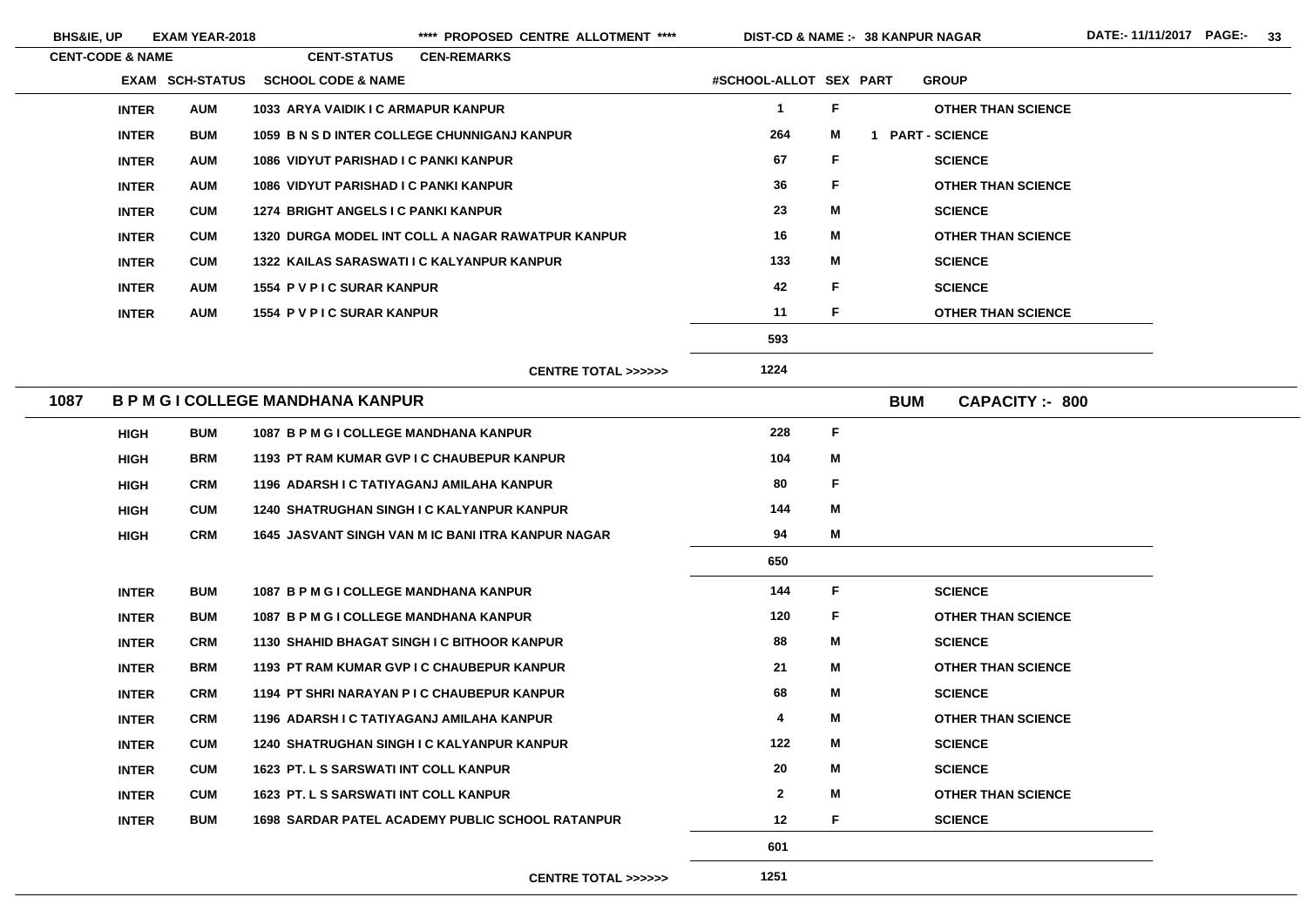| <b>BHS&amp;IE, UP</b> |                             | <b>EXAM YEAR-2018</b> |                                                 | **** PROPOSED CENTRE ALLOTMENT ****                        | <b>DIST-CD &amp; NAME :- 38 KANPUR NAGAR</b> |    |            |                           | DATE:-11/11/2017 PAGE:- 34 |  |
|-----------------------|-----------------------------|-----------------------|-------------------------------------------------|------------------------------------------------------------|----------------------------------------------|----|------------|---------------------------|----------------------------|--|
|                       | <b>CENT-CODE &amp; NAME</b> |                       | <b>CENT-STATUS</b>                              | <b>CEN-REMARKS</b>                                         |                                              |    |            |                           |                            |  |
|                       |                             |                       | EXAM SCH-STATUS SCHOOL CODE & NAME              |                                                            | #SCHOOL-ALLOT SEX PART                       |    |            | <b>GROUP</b>              |                            |  |
| 1088                  |                             |                       | <b>BHASKARANAND INTER COLLEGE NARWAL KANPUR</b> |                                                            |                                              |    | <b>BRM</b> | <b>CAPACITY :- 500</b>    |                            |  |
|                       | <b>HIGH</b>                 | <b>BRM</b>            |                                                 | 1088 BHASKARANAND INTER COLLEGE NARWAL KANPUR              | 6                                            | F  |            |                           |                            |  |
|                       | <b>HIGH</b>                 | <b>BRM</b>            | <b>1089 J S I C PREMPUR BARAGAWN KANPUR</b>     |                                                            | 110                                          | M  |            |                           |                            |  |
|                       | <b>HIGH</b>                 | <b>CUM</b>            |                                                 | 1277 GGM G HSS SUJAT GANJ S NAGAR COD KANPUR               | 70                                           | M  |            |                           |                            |  |
|                       | <b>HIGH</b>                 | <b>CRM</b>            | 1493 P L M INTER COLLEGE NARWAL KANPUR          |                                                            | 88                                           | M  |            |                           |                            |  |
|                       | <b>HIGH</b>                 | <b>CRM</b>            |                                                 | 1557 SDMRRMHSSRNKISAKHERA KANPUR NAGAR                     | 31                                           | M  |            |                           |                            |  |
|                       | <b>HIGH</b>                 | <b>CRM</b>            |                                                 | 1622 MOHAN SINGH H S SCHOOL PALHEPUR KANPUR NAGAR          | 66                                           | M  |            |                           |                            |  |
|                       | <b>HIGH</b>                 | <b>CRM</b>            | <b>1678 UPH S SCHOOL BAUSAR KANPUR NAGAR</b>    |                                                            | 62                                           | M  |            |                           |                            |  |
|                       | <b>HIGH</b>                 | <b>CRM</b>            |                                                 | 1686 B D VIKASH VIDHYA MANDIR HS TAUNS CHAURAHA NARVAL     | 92                                           | М  |            |                           |                            |  |
|                       |                             |                       |                                                 |                                                            | 525                                          |    |            |                           |                            |  |
|                       | <b>INTER</b>                | <b>BRM</b>            |                                                 | 1088 BHASKARANAND INTER COLLEGE NARWAL KANPUR              | $\overline{\mathbf{5}}$                      | F. |            | <b>OTHER THAN SCIENCE</b> |                            |  |
|                       | <b>INTER</b>                | <b>BRM</b>            |                                                 | 1088 BHASKARANAND INTER COLLEGE NARWAL KANPUR              | 4                                            | F. |            | <b>SCIENCE</b>            |                            |  |
|                       | <b>INTER</b>                | <b>BRM</b>            | 1089 J S I C PREMPUR BARAGAWN KANPUR            |                                                            | 100                                          | М  |            | <b>SCIENCE</b>            |                            |  |
|                       | <b>INTER</b>                | <b>BRM</b>            | 1089 J S I C PREMPUR BARAGAWN KANPUR            |                                                            | $\mathbf 1$                                  | M  |            | <b>OTHER THAN SCIENCE</b> |                            |  |
|                       | <b>INTER</b>                | <b>CRM</b>            | <b>1115 JANTA INTER COLLEGE BAUSAR KANPUR</b>   |                                                            | $\overline{\mathbf{r}}$                      | М  |            | <b>OTHER THAN SCIENCE</b> |                            |  |
|                       | <b>INTER</b>                | <b>CRM</b>            | 1293 G V S I C KARCHULIPUR KANPUR               |                                                            | 27                                           | Μ  |            | <b>SCIENCE</b>            |                            |  |
|                       | <b>INTER</b>                | <b>CRM</b>            | 1293 G V S I C KARCHULIPUR KANPUR               |                                                            | 14                                           | M  |            | <b>OTHER THAN SCIENCE</b> |                            |  |
|                       | <b>INTER</b>                | <b>CRM</b>            | 1492 S D MEMORIAL I C NARWAL KANPUR             |                                                            | 169                                          | М  |            | <b>SCIENCE</b>            |                            |  |
|                       | <b>INTER</b>                | <b>CRM</b>            | <b>1492 S D MEMORIAL I C NARWAL KANPUR</b>      |                                                            | 13                                           | М  |            | <b>OTHER THAN SCIENCE</b> |                            |  |
|                       | <b>INTER</b>                | <b>CRM</b>            | <b>1493 PL M INTER COLLEGE NARWAL KANPUR</b>    |                                                            | 37                                           | М  |            | <b>SCIENCE</b>            |                            |  |
|                       | <b>INTER</b>                | <b>CRM</b>            | <b>1493 PL M INTER COLLEGE NARWAL KANPUR</b>    |                                                            | 12                                           | М  |            | <b>OTHER THAN SCIENCE</b> |                            |  |
|                       | <b>INTER</b>                | <b>CRM</b>            |                                                 | 1546 B R R D INTER COLLEGE BARUI KANPUR NAGAR              | 22                                           | M  |            | <b>OTHER THAN SCIENCE</b> |                            |  |
|                       | <b>INTER</b>                | <b>CRM</b>            |                                                 | 1570 BADRI PRASAD INTER COLLEGE NARWAL KANPUR NAGAR        | 40                                           | Μ  |            | <b>SCIENCE</b>            |                            |  |
|                       | <b>INTER</b>                | <b>CR</b>             |                                                 | <b>1660 LATE DRAGPAL SINGH SMARAK I C KARBIGWAN KANPUR</b> | 18                                           | F. |            | <b>SCIENCE</b>            |                            |  |
|                       | <b>INTER</b>                | <b>CR</b>             |                                                 | 1660 LATE DRAGPAL SINGH SMARAK I C KARBIGWAN KANPUR        | $\mathbf{2}$                                 | F. |            | <b>OTHER THAN SCIENCE</b> |                            |  |
|                       | <b>INTER</b>                | <b>CRM</b>            |                                                 | 1660 LATE DRAGPAL SINGH SMARAK I C KARBIGWAN KANPUR        | 13                                           | Μ  |            | <b>SCIENCE</b>            |                            |  |
|                       | <b>INTER</b>                | <b>CRM</b>            |                                                 | 1660 LATE DRAGPAL SINGH SMARAK I C KARBIGWAN KANPUR        | $\mathbf{2}$                                 | Μ  |            | <b>OTHER THAN SCIENCE</b> |                            |  |
|                       | <b>INTER</b>                | <b>CRM</b>            |                                                 | 1668 GRAM BHARTI PUBLIC I C SARSAUL KANPUR NAGAR           | 12                                           | Μ  |            | <b>SCIENCE</b>            |                            |  |
|                       | <b>INTER</b>                | <b>CRM</b>            |                                                 | 1668 GRAM BHARTI PUBLIC I C SARSAUL KANPUR NAGAR           | $\mathbf 1$                                  | M  |            | <b>OTHER THAN SCIENCE</b> |                            |  |
|                       |                             |                       |                                                 |                                                            | 499                                          |    |            |                           |                            |  |

**CENTRE TOTAL >>>>>>**

**1024**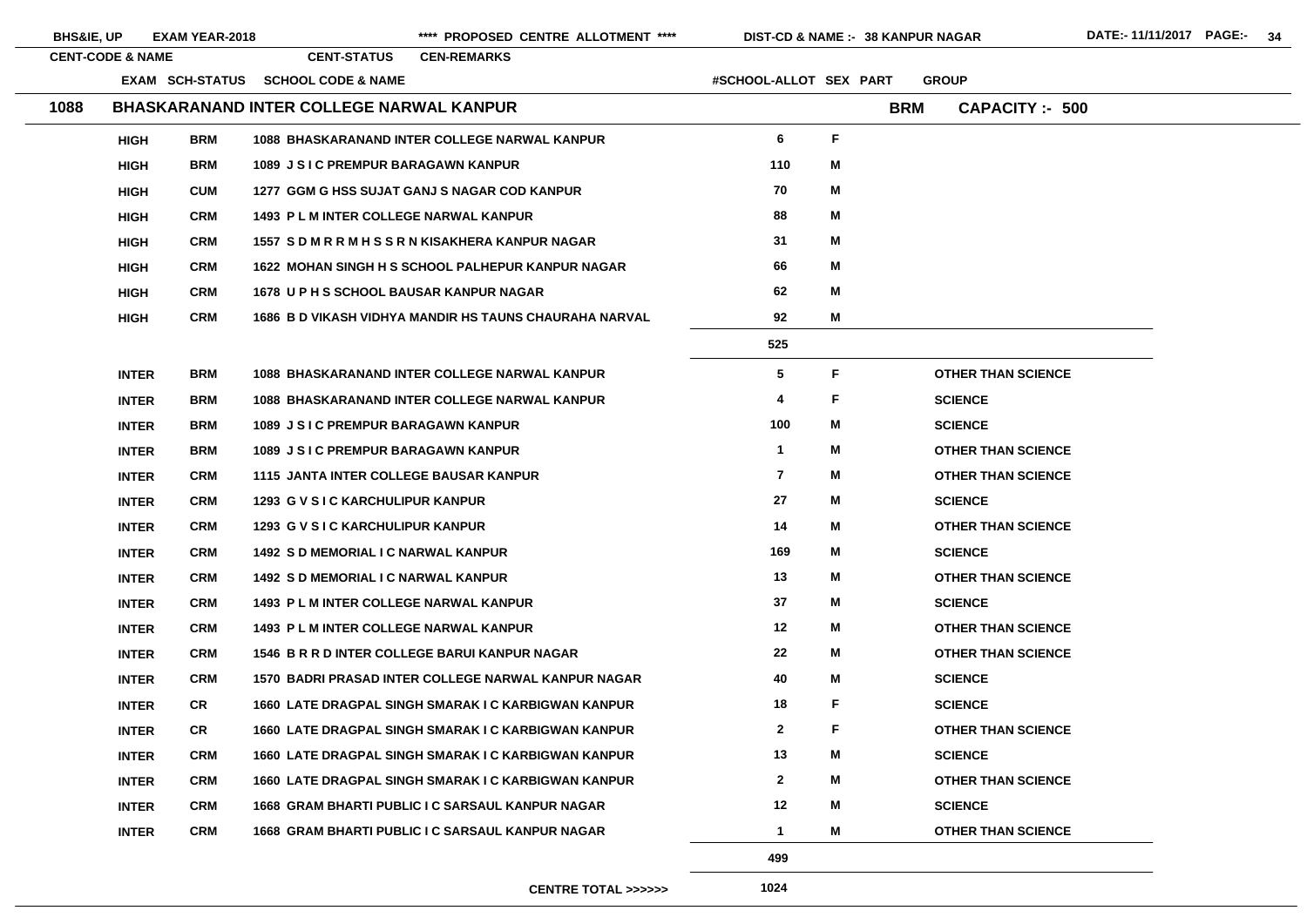| <b>BHS&amp;IE, UP</b> |                                 | <b>EXAM YEAR-2018</b> |                                                  | **** PROPOSED CENTRE ALLOTMENT ****                     | DIST-CD & NAME :- 38 KANPUR NAGAR |             |            |                           | DATE:-11/11/2017 PAGE:- 35 |  |
|-----------------------|---------------------------------|-----------------------|--------------------------------------------------|---------------------------------------------------------|-----------------------------------|-------------|------------|---------------------------|----------------------------|--|
|                       | <b>CENT-CODE &amp; NAME</b>     |                       | <b>CENT-STATUS</b>                               | <b>CEN-REMARKS</b>                                      |                                   |             |            |                           |                            |  |
|                       |                                 |                       | EXAM SCH-STATUS SCHOOL CODE & NAME               |                                                         | #SCHOOL-ALLOT SEX PART            |             |            | <b>GROUP</b>              |                            |  |
| 1089                  |                                 |                       | <b>J S I C PREMPUR BARAGAWN KANPUR</b>           |                                                         |                                   |             | <b>BRM</b> | <b>CAPACITY :- 1100</b>   |                            |  |
|                       | <b>HIGH</b>                     | <b>BRM</b>            |                                                  | 1028 S N S D MAURYA I C MAURYAPURI SARSAUL KANPUR NAGAR | 191                               | M           |            |                           |                            |  |
|                       | <b>HIGH</b>                     | <b>BRM</b>            | 1089 J S I C PREMPUR BARAGAWN KANPUR             |                                                         | 102                               | F           |            |                           |                            |  |
|                       | <b>HIGH</b>                     | <b>CRM</b>            | <b>1304 SURJAN SINGH I C MAHARAJPUR KANPUR</b>   |                                                         | 175                               | M           |            |                           |                            |  |
|                       | <b>HIGH</b>                     | <b>CRM</b>            | <b>1326 VISHWA BANDHU HSS MAHOLI KANPUR</b>      |                                                         | 10                                | M           |            |                           |                            |  |
|                       | <b>HIGH</b>                     | <b>BRM</b>            | <b>1326 VISHWA BANDHU HSS MAHOLI KANPUR</b>      |                                                         | 28                                | F           |            |                           |                            |  |
|                       | <b>HIGH</b>                     | <b>CRM</b>            |                                                  | <b>1586 ADARSH INTER COLLEGE HATHIGAON KANPUR</b>       | 81                                | M           |            |                           |                            |  |
|                       |                                 |                       |                                                  |                                                         | 587                               |             |            |                           |                            |  |
|                       | <b>INTER</b>                    | <b>BRM</b>            |                                                  | 1028 S N S D MAURYA I C MAURYAPURI SARSAUL KANPUR NAGAR | 250                               | M           |            | <b>SCIENCE</b>            |                            |  |
|                       | <b>INTER</b>                    | <b>BRM</b>            |                                                  | 1028 S N S D MAURYA I C MAURYAPURI SARSAUL KANPUR NAGAR | 8                                 | M           |            | <b>OTHER THAN SCIENCE</b> |                            |  |
|                       | <b>INTER</b>                    | <b>BRM</b>            | 1089 J S I C PREMPUR BARAGAWN KANPUR             |                                                         | 74                                | F           |            | <b>SCIENCE</b>            |                            |  |
|                       | <b>INTER</b>                    | <b>BRM</b>            | 1089 J S I C PREMPUR BARAGAWN KANPUR             |                                                         | 27                                | F           |            | <b>OTHER THAN SCIENCE</b> |                            |  |
|                       | <b>INTER</b>                    | <b>CRM</b>            | <b>1304 SURJAN SINGH I C MAHARAJPUR KANPUR</b>   |                                                         | 196                               | M           |            | <b>SCIENCE</b>            |                            |  |
|                       | <b>INTER</b>                    | <b>CRM</b>            | <b>1304 SURJAN SINGH I C MAHARAJPUR KANPUR</b>   |                                                         | 18                                | M           |            | <b>OTHER THAN SCIENCE</b> |                            |  |
|                       | <b>INTER</b>                    | <b>BRM</b>            | <b>1326 VISHWA BANDHU HSS MAHOLI KANPUR</b>      |                                                         | $\overline{\mathbf{z}}$           | F           |            | <b>OTHER THAN SCIENCE</b> |                            |  |
|                       | <b>INTER</b>                    | <b>ARF</b>            | 5051 GOVT GIRLS INTER COLL NARWAL KANPUR         |                                                         | 23                                | M           |            | <b>SCIENCE</b>            |                            |  |
|                       |                                 |                       |                                                  |                                                         | 603                               |             |            |                           |                            |  |
|                       |                                 |                       |                                                  | <b>CENTRE TOTAL &gt;&gt;&gt;&gt;&gt;&gt;</b>            | 1190                              |             |            |                           |                            |  |
| 1090                  | PT J L N INTER COLL JAMU KANPUR |                       |                                                  |                                                         |                                   |             | <b>BRM</b> | <b>CAPACITY :- 800</b>    |                            |  |
|                       | <b>HIGH</b>                     | <b>BRM</b>            | 1090 PT J L N INTER COLL JAMU KANPUR             |                                                         | 136                               | $\mathsf F$ |            |                           |                            |  |
|                       | <b>HIGH</b>                     | <b>CRM</b>            | 1134 A K I C KHERSA BIDHNOO KANPUR               |                                                         | 186                               | M           |            |                           |                            |  |
|                       | <b>HIGH</b>                     | <b>CRF</b>            | <b>1291 SRI KIDWAI GIRLS UMV RAMAIPUR KANPUR</b> |                                                         | 13                                | $\mathsf F$ |            |                           |                            |  |
|                       | <b>HIGH</b>                     | <b>CRM</b>            |                                                  | <b>1424 OM SARASWATI HSS DAHELI UJAGAR KANPUR</b>       | 12                                | $\mathsf F$ |            |                           |                            |  |
|                       | <b>HIGH</b>                     | <b>CRM</b>            | 1542 SPS HANS M H S S UDAYA PUR KANPUR           |                                                         | 42                                | M           |            |                           |                            |  |
|                       | <b>HIGH</b>                     | <b>CRM</b>            | 1560 C D C Y H S S DAYAL PUR B KANPUR            |                                                         | 16                                | F           |            |                           |                            |  |
|                       | <b>HIGH</b>                     | <b>CRM</b>            | 1560 CDCYHSSDAYAL PUR B KANPUR                   |                                                         | 181                               | M           |            |                           |                            |  |
|                       | <b>HIGH</b>                     | <b>BRM</b>            | 5090 PT J L N INTER COLL JAMU KANPUR             |                                                         | 31                                | F           |            |                           |                            |  |
|                       |                                 |                       |                                                  |                                                         | 617                               |             |            |                           |                            |  |
|                       | <b>INTER</b>                    | <b>BRM</b>            | 1090 PT J L N INTER COLL JAMU KANPUR             |                                                         | 55                                | F           |            | <b>OTHER THAN SCIENCE</b> |                            |  |
|                       | <b>INTER</b>                    | <b>BRM</b>            | 1090 PT J L N INTER COLL JAMU KANPUR             |                                                         | 35                                | F           |            | <b>SCIENCE</b>            |                            |  |
|                       | <b>INTER</b>                    | <b>CRM</b>            | 1134 A K I C KHERSA BIDHNOO KANPUR               |                                                         | 187                               | M           |            | <b>SCIENCE</b>            |                            |  |
|                       |                                 |                       |                                                  |                                                         |                                   |             |            |                           |                            |  |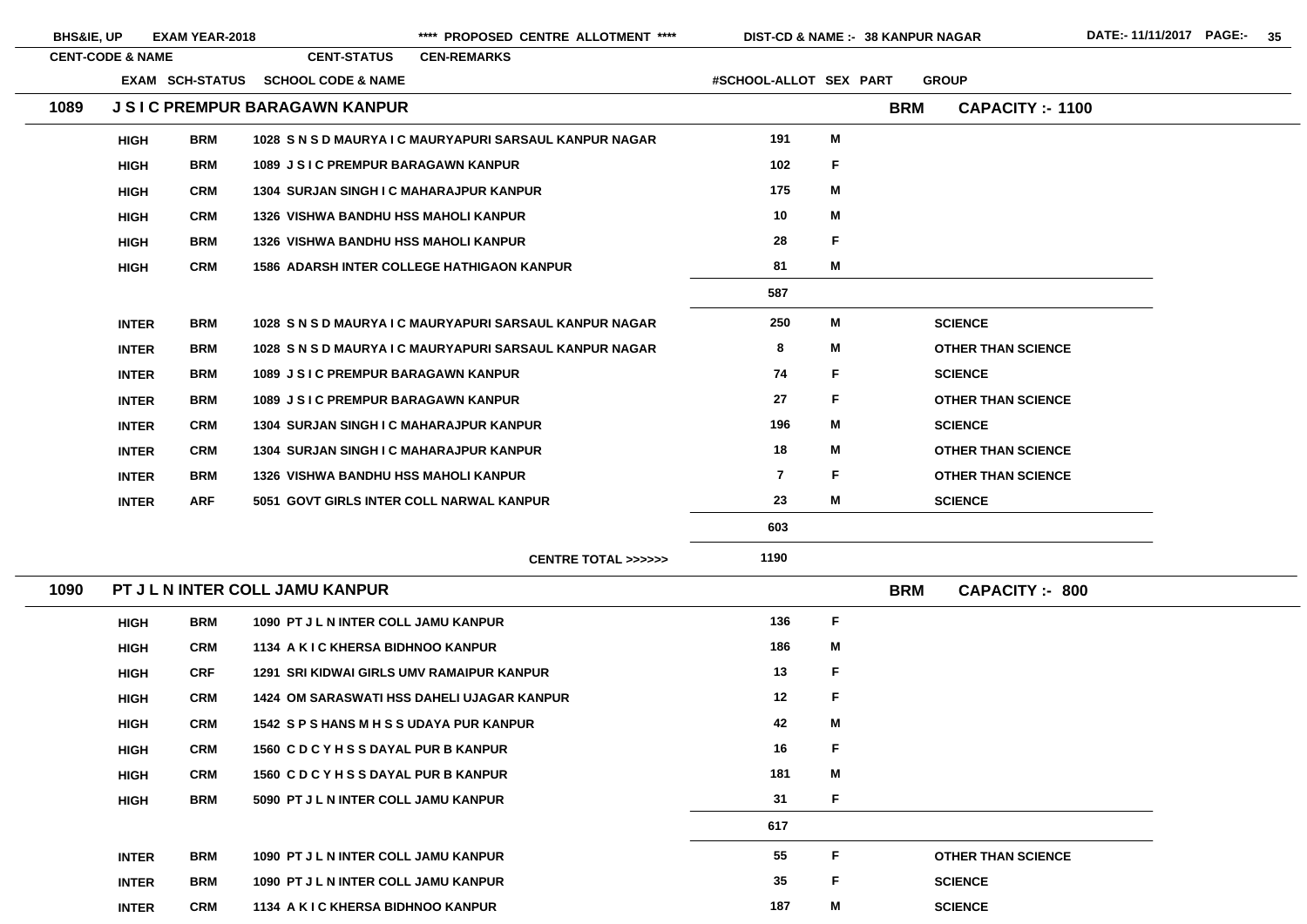| <b>BHS&amp;IE, UP</b> |                             | <b>EXAM YEAR-2018</b>  |                                                 | **** PROPOSED CENTRE ALLOTMENT ****                     | <b>DIST-CD &amp; NAME :- 38 KANPUR NAGAR</b> |    |            |                           |
|-----------------------|-----------------------------|------------------------|-------------------------------------------------|---------------------------------------------------------|----------------------------------------------|----|------------|---------------------------|
|                       | <b>CENT-CODE &amp; NAME</b> |                        | <b>CENT-STATUS</b>                              | <b>CEN-REMARKS</b>                                      |                                              |    |            |                           |
|                       |                             | <b>EXAM SCH-STATUS</b> | <b>SCHOOL CODE &amp; NAME</b>                   |                                                         | #SCHOOL-ALLOT SEX PART                       |    |            | <b>GROUP</b>              |
|                       | <b>INTER</b>                | <b>CRM</b>             |                                                 | 1223 PT MADAN GOPAL SHUKL I C KATHARA KANPUR            | $\mathbf 1$                                  | M  |            | <b>OTHER THAN SCIENCE</b> |
|                       | <b>INTER</b>                | <b>CRM</b>             |                                                 | 1255 SHRI RAGHURAJ SINGH INT COLL KATHARA KANPUR        | 35                                           | M  |            | <b>OTHER THAN SCIENCE</b> |
|                       | <b>INTER</b>                | <b>CRM</b>             | 1423 A P P D I C KATHERUA KANPUR                |                                                         | 19                                           | M  |            | <b>OTHER THAN SCIENCE</b> |
|                       | <b>INTER</b>                | <b>CRM</b>             |                                                 | 1518 PRASAD SIKSHA NIKETAN INTER COLLEGE KATHARA KANPUR | 22                                           | Μ  |            | <b>OTHER THAN SCIENCE</b> |
|                       | <b>INTER</b>                | <b>CRM</b>             | 1616 SRPHSSCHOOL GAMBHIR PUR KANPUR             |                                                         | 151                                          | Μ  |            | <b>SCIENCE</b>            |
|                       | <b>INTER</b>                | <b>BRM</b>             | 5090 PT J L N INTER COLL JAMU KANPUR            |                                                         | 56                                           | F. |            | <b>OTHER THAN SCIENCE</b> |
|                       | <b>INTER</b>                | <b>BRM</b>             | 5090 PT J L N INTER COLL JAMU KANPUR            |                                                         | 35                                           | F  |            | <b>SCIENCE</b>            |
|                       |                             |                        |                                                 |                                                         | 596                                          |    |            |                           |
|                       |                             |                        |                                                 | <b>CENTRE TOTAL &gt;&gt;&gt;&gt;&gt;&gt;</b>            | 1213                                         |    |            |                           |
| 1091                  |                             |                        | N N GIRLS I C CIVIL LINES KANPUR                |                                                         |                                              |    | <b>BUF</b> | <b>CAPACITY:- 700</b>     |
|                       | <b>HIGH</b>                 | <b>BUM</b>             |                                                 | 1004 SHRI C S ANGLO GUJRATI H S SCHOOL KANPUR           | 10                                           | F  |            |                           |
|                       | <b>HIGH</b>                 | <b>BUF</b>             | 1091 N N GIRLS I C CIVIL LINES KANPUR           |                                                         | 111                                          | F  |            |                           |
|                       | <b>HIGH</b>                 | <b>CU</b>              | 1140 H MEMORIAL G HIGH SCHOOL KANPUR            |                                                         | 133                                          | F  |            |                           |
|                       | <b>HIGH</b>                 | CU                     |                                                 | <b>1401 ST JOHNS HIGHER SECONDARY SCH KANPUR</b>        | 37                                           | F  |            |                           |
|                       | <b>HIGH</b>                 | CU                     | 1425 S SHIKSHA SADAN P N M SHIWALA KANPUR       |                                                         | 26                                           | F  |            |                           |
|                       | <b>HIGH</b>                 | <b>CUF</b>             |                                                 | <b>1455 JUPITER GIRLS H S SCHOOL PARMAT KANPUR</b>      | 44                                           | M  |            |                           |
|                       | <b>HIGH</b>                 | CU                     |                                                 | <b>1455 JUPITER GIRLS H S SCHOOL PARMAT KANPUR</b>      | 21                                           | F  |            |                           |
|                       | <b>HIGH</b>                 | <b>CUF</b>             |                                                 | <b>1619 BAL MANDIR MAHARASHTRA MANDAL BHS SCH</b>       | 24                                           | M  |            |                           |
|                       |                             |                        |                                                 |                                                         | 406                                          |    |            |                           |
|                       | <b>INTER</b>                | <b>BUF</b>             | 1091 N N GIRLS I C CIVIL LINES KANPUR           |                                                         | 77                                           | F  |            | <b>OTHER THAN SCIENCE</b> |
|                       | <b>INTER</b>                | <b>BUF</b>             | 1091 N N GIRLS I C CIVIL LINES KANPUR           |                                                         | 44                                           | F  |            | <b>SCIENCE</b>            |
|                       |                             |                        |                                                 |                                                         | 121                                          |    |            |                           |
|                       |                             |                        |                                                 | <b>CENTRE TOTAL &gt;&gt;&gt;&gt;&gt;&gt;</b>            | 527                                          |    |            |                           |
| 1092                  |                             |                        | N N GIRLS INTER COLL TILAK NAGAR KANPUR         |                                                         |                                              |    | <b>BUF</b> | <b>CAPACITY: 650</b>      |
|                       | <b>HIGH</b>                 | <b>BUM</b>             |                                                 | 1003 M G GOPINATH SINGH H SEC SCHOOL KANPUR             | $\overline{7}$                               | M  |            |                           |
|                       | <b>HIGH</b>                 | <b>BUF</b>             |                                                 | 1092 N N GIRLS INTER COLL TILAK NAGAR KANPUR            | 156                                          | F  |            |                           |
|                       | <b>HIGH</b>                 | CU                     | 1171 SRIN L K V M INT COLL VISHNUPURI KANPUR    |                                                         | 69                                           | F  |            |                           |
|                       | <b>HIGH</b>                 | CU                     | 1502 P V N PUB I C BARRA 8 KANPUR               |                                                         | 31                                           | F  |            |                           |
|                       | <b>HIGH</b>                 | CU                     | <b>1543 S G MANDIR INT COL AZADNAGAR KANPUR</b> |                                                         | 43                                           | F  |            |                           |
|                       |                             |                        |                                                 |                                                         |                                              |    |            |                           |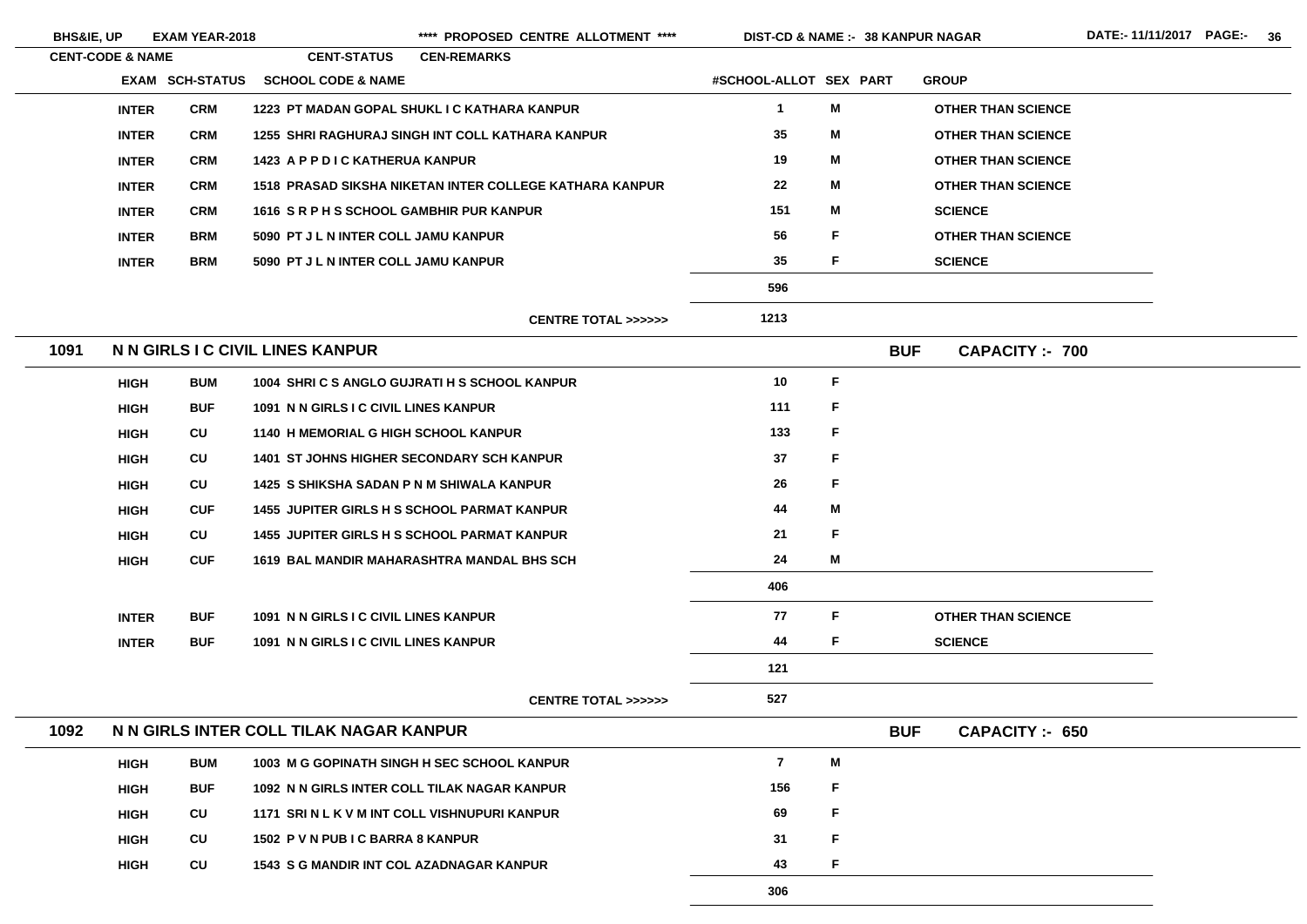| <b>BHS&amp;IE, UP</b> |                             | <b>EXAM YEAR-2018</b>  |                                                 | **** PROPOSED CENTRE ALLOTMENT ****                | <b>DIST-CD &amp; NAME :- 38 KANPUR NAGAR</b> |    |            |                           |  |
|-----------------------|-----------------------------|------------------------|-------------------------------------------------|----------------------------------------------------|----------------------------------------------|----|------------|---------------------------|--|
|                       | <b>CENT-CODE &amp; NAME</b> |                        | <b>CENT-STATUS</b>                              | <b>CEN-REMARKS</b>                                 |                                              |    |            |                           |  |
|                       |                             | <b>EXAM SCH-STATUS</b> | <b>SCHOOL CODE &amp; NAME</b>                   |                                                    | #SCHOOL-ALLOT SEX PART                       |    |            | <b>GROUP</b>              |  |
|                       | <b>INTER</b>                | <b>BUF</b>             | 1092 N N GIRLS INTER COLL TILAK NAGAR KANPUR    |                                                    | 132                                          | F. |            | <b>OTHER THAN SCIENCE</b> |  |
|                       | <b>INTER</b>                | <b>BUF</b>             | 1092 N N GIRLS INTER COLL TILAK NAGAR KANPUR    |                                                    | 23                                           | F. |            | <b>SCIENCE</b>            |  |
|                       |                             |                        |                                                 |                                                    | 155                                          |    |            |                           |  |
|                       |                             |                        |                                                 | <b>CENTRE TOTAL &gt;&gt;&gt;&gt;&gt;&gt;</b>       | 461                                          |    |            |                           |  |
| 1094                  |                             |                        | MPL RBR D S D GIRLS I C NAWABGANJ KANPUR        |                                                    |                                              |    | <b>BUF</b> | <b>CAPACITY :- 550</b>    |  |
|                       | <b>HIGH</b>                 | <b>BUM</b>             |                                                 | 1016 SRI VASUDEV MISHRA HSS ASHOK NGR KANPUR       | 6                                            | F  |            |                           |  |
|                       | <b>HIGH</b>                 | CU                     | 1030 KANPUR PUBLIC I C M KAKADEO KANPUR         |                                                    | 45                                           | F. |            |                           |  |
|                       | <b>HIGH</b>                 | <b>BUF</b>             |                                                 | 1094 MPL RBR D S D GIRLS I C NAWABGANJ KANPUR      | 114                                          | F. |            |                           |  |
|                       | <b>HIGH</b>                 | CU                     | <b>1159 JIGYASU GIRLS I C BARSAITPUR KANPUR</b> |                                                    | 19                                           | F  |            |                           |  |
|                       | <b>HIGH</b>                 | CU                     | 1175 SM L KHERIA S D I C VISHNUPURI KANPUR      |                                                    | 13                                           | F  |            |                           |  |
|                       | <b>HIGH</b>                 | CU                     | 1261 N N B I C SARVODAYA NAGAR KANPUR           |                                                    | 27                                           | F  |            |                           |  |
|                       | <b>HIGH</b>                 | CU                     |                                                 | 1332 ST JOHN INTERMEDIATE COLLEGE NAWABGANJ KANPUR | 44                                           | F  |            |                           |  |
|                       | <b>HIGH</b>                 | <b>CU</b>              | 1499 D WATI D P S D B VIDYALAYA KANPUR          |                                                    | 63                                           | F. |            |                           |  |
|                       |                             |                        |                                                 |                                                    | 331                                          |    |            |                           |  |
|                       | <b>INTER</b>                | <b>BUF</b>             |                                                 | 1094 MPL RBR D S D GIRLS I C NAWABGANJ KANPUR      | 105                                          | F. |            | <b>OTHER THAN SCIENCE</b> |  |
|                       |                             |                        |                                                 |                                                    | 105                                          |    |            |                           |  |
|                       |                             |                        |                                                 | <b>CENTRE TOTAL &gt;&gt;&gt;&gt;&gt;&gt;</b>       | 436                                          |    |            |                           |  |
| 1098                  |                             |                        | <b>GYAN BHARTI GIRLS I C B ROAD KANPUR</b>      |                                                    |                                              |    | <b>BUF</b> | <b>CAPACITY: 450</b>      |  |
|                       | <b>HIGH</b>                 | <b>BUF</b>             | 1098 GYAN BHARTI GIRLS I C B ROAD KANPUR        |                                                    | 206                                          | F  |            |                           |  |
|                       | <b>HIGH</b>                 | CU                     |                                                 | 1161 TAGORE BAL MANDIR G I C H MOHAL K ROAD KANPUR | 17                                           | F. |            |                           |  |
|                       |                             |                        |                                                 |                                                    | 223                                          |    |            |                           |  |
|                       | <b>INTER</b>                | <b>BUF</b>             | 1098 GYAN BHARTI GIRLS I C B ROAD KANPUR        |                                                    | 178                                          | F. |            | <b>OTHER THAN SCIENCE</b> |  |
|                       | <b>INTER</b>                | <b>BUF</b>             | 1098 GYAN BHARTI GIRLS I C B ROAD KANPUR        |                                                    | 40                                           | F  |            | <b>SCIENCE</b>            |  |
|                       | <b>INTER</b>                | CU                     | 1148 M D K C GANDHI GIRLS I C R BAZAR KANPUR    |                                                    | 10                                           | F. |            | <b>OTHER THAN SCIENCE</b> |  |
|                       | <b>INTER</b>                | <b>CUF</b>             | 1148 M D K C GANDHI GIRLS I C R BAZAR KANPUR    |                                                    | 4                                            | M  |            | <b>OTHER THAN SCIENCE</b> |  |
|                       |                             |                        |                                                 |                                                    | 232                                          |    |            |                           |  |
|                       |                             |                        |                                                 | <b>CENTRE TOTAL &gt;&gt;&gt;&gt;&gt;&gt;</b>       | 455                                          |    |            |                           |  |
| 1099                  |                             |                        | S N SEN GIRLS V INTER COLLEGE KANPUR            |                                                    |                                              |    | <b>BUF</b> | <b>CAPACITY:- 750</b>     |  |
|                       | <b>HIGH</b>                 | <b>BUF</b>             | 1096 P P N GIRLS INTER COLLEGE PARED KANPUR     |                                                    | 105                                          | F. |            |                           |  |
|                       |                             |                        |                                                 |                                                    |                                              |    |            |                           |  |

<u> 1980 - Johann Barn, amerikan bestemannten bestemannten bestemannten bestemannten bestemannten bestemannten b</u>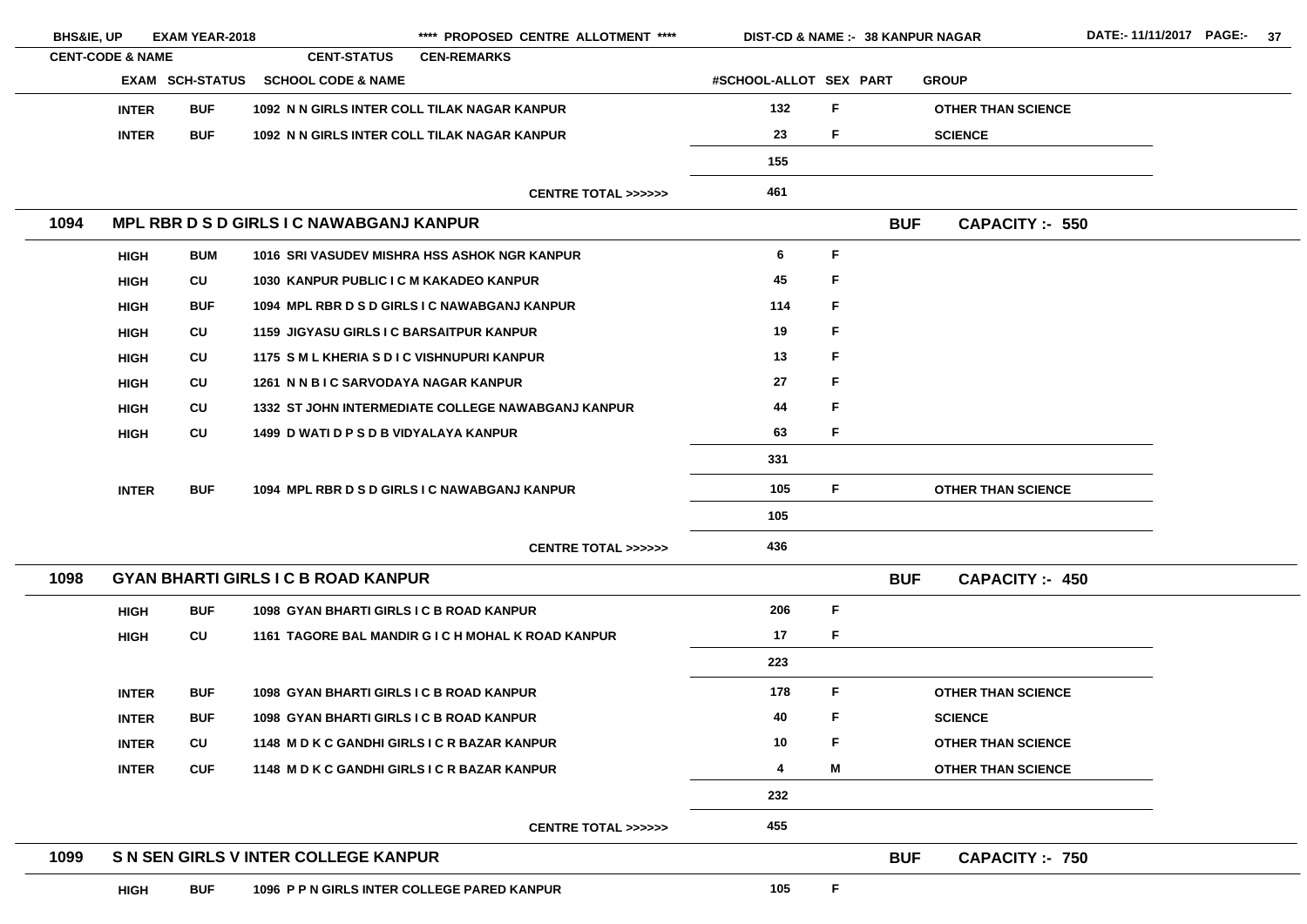| <b>BHS&amp;IE, UP</b>       |              | <b>EXAM YEAR-2018</b>  |                                                | **** PROPOSED CENTRE ALLOTMENT ****                     | <b>DIST-CD &amp; NAME :- 38 KANPUR NAGAR</b> |   |            |                           |
|-----------------------------|--------------|------------------------|------------------------------------------------|---------------------------------------------------------|----------------------------------------------|---|------------|---------------------------|
| <b>CENT-CODE &amp; NAME</b> |              |                        | <b>CENT-STATUS</b>                             | <b>CEN-REMARKS</b>                                      |                                              |   |            |                           |
|                             |              | <b>EXAM SCH-STATUS</b> | <b>SCHOOL CODE &amp; NAME</b>                  |                                                         | #SCHOOL-ALLOT SEX PART                       |   |            | <b>GROUP</b>              |
|                             | <b>HIGH</b>  | <b>BUF</b>             | 1099 S N SEN GIRLS V INTER COLLEGE KANPUR      |                                                         | 296                                          | F |            |                           |
|                             | <b>HIGH</b>  | CU                     | 1143 SUN BEAMS I C 75 CANTT KANPUR             |                                                         | $\mathbf{2}$                                 | F |            |                           |
|                             |              |                        |                                                |                                                         | 403                                          |   |            |                           |
|                             | <b>INTER</b> | <b>BUF</b>             | 1099 S N SEN GIRLS V INTER COLLEGE KANPUR      |                                                         | 320                                          | F |            | <b>OTHER THAN SCIENCE</b> |
|                             | <b>INTER</b> | <b>BUF</b>             | 1099 S N SEN GIRLS V INTER COLLEGE KANPUR      |                                                         | 176                                          | F |            | <b>SCIENCE</b>            |
|                             |              |                        |                                                |                                                         | 496                                          |   |            |                           |
|                             |              |                        |                                                | <b>CENTRE TOTAL &gt;&gt;&gt;&gt;&gt;&gt;</b>            | 899                                          |   |            |                           |
| 1100                        |              |                        | <b>JUHARI DEVI GIRLS I C KENAL ROAD KANPUR</b> |                                                         |                                              |   | <b>BUF</b> | <b>CAPACITY :- 650</b>    |
|                             | <b>HIGH</b>  | <b>BUF</b>             | 1100 JUHARI DEVI GIRLS I C KENAL ROAD KANPUR   |                                                         | 361                                          | F |            |                           |
|                             | <b>HIGH</b>  | <b>BU</b>              | 1103 S G NANAK GIRLS I C LATOUCHE RD KANPUR    |                                                         | 99                                           | F |            |                           |
|                             | <b>HIGH</b>  | <b>BUF</b>             |                                                | 1330 MOHAMMADIA BUNKAR G H S S FAITHFUL GANJ KANPUR     | 37                                           | F |            |                           |
|                             | <b>HIGH</b>  | <b>BUF</b>             |                                                | <b>1344 IDEE MEMORIAL G H S S SHUJAT GANJ KANPUR</b>    | 38                                           | F |            |                           |
|                             |              |                        |                                                |                                                         | 535                                          |   |            |                           |
|                             | <b>INTER</b> | <b>BUF</b>             | 1100 JUHARI DEVI GIRLS I C KENAL ROAD KANPUR   |                                                         | 399                                          | F |            | <b>OTHER THAN SCIENCE</b> |
|                             | <b>INTER</b> | <b>BUF</b>             | 1100 JUHARI DEVI GIRLS I C KENAL ROAD KANPUR   |                                                         | 128                                          | F |            | <b>SCIENCE</b>            |
|                             | <b>INTER</b> | <b>BUF</b>             | <b>1156 NEHRU G HSS MEERPUR CANTT KANPUR</b>   |                                                         | 16                                           | F |            | <b>OTHER THAN SCIENCE</b> |
|                             | <b>INTER</b> | <b>BUF</b>             |                                                | 1167 SHRI SHIV PRASAD G G I C OMPURWA KANPUR            | 34                                           | F |            | <b>OTHER THAN SCIENCE</b> |
|                             |              |                        |                                                |                                                         | 577                                          |   |            |                           |
|                             |              |                        |                                                | CENTRE TOTAL >>>>>>                                     | 1112                                         |   |            |                           |
| 1102                        |              |                        | <b>KHALSA GIRLS I COLLEGE H NAGAR KANPUR</b>   |                                                         |                                              |   | <b>BUF</b> | <b>CAPACITY: - 1100</b>   |
|                             | <b>HIGH</b>  | <b>BUF</b>             | 1102 KHALSA GIRLS I COLLEGE H NAGAR KANPUR     |                                                         | 163                                          | F |            |                           |
|                             | <b>HIGH</b>  | <b>CUM</b>             | 1257 NEW VISION I C CH NGR CHAKERI RD KANPUR   |                                                         | 24                                           | M |            |                           |
|                             | <b>HIGH</b>  | <b>CU</b>              |                                                | <b>1278 BLOSSOM BUDS INTER COLLEGE DAHELI SUJANPUR</b>  | 56                                           | F |            |                           |
|                             | <b>HIGH</b>  | <b>CU</b>              |                                                | 1283 A TAGORE G I C R NAGAR LAL BANGLA KANPUR           | 26                                           | F |            |                           |
|                             | <b>HIGH</b>  | <b>CU</b>              | 1355 NEW ASHA G H S SCH JAGAI PURWA KANPUR     |                                                         | 52                                           | F |            |                           |
|                             | <b>HIGH</b>  | <b>BUF</b>             |                                                | 1383 GYAN RASHTRIYA BALIKA VIDHYALAYA GANDHI GRAM KANPU | 3                                            | F |            |                           |
|                             | <b>HIGH</b>  | <b>CU</b>              |                                                | 1614 B.L.M INT COLL VIRAT NAGAR AHIRWAN KANPUR NAGAR    | 25                                           | F |            |                           |
|                             |              |                        |                                                |                                                         | 349                                          |   |            |                           |
|                             | <b>INTER</b> | <b>BUF</b>             | 1102 KHALSA GIRLS I COLLEGE H NAGAR KANPUR     |                                                         | 132                                          | F |            | <b>OTHER THAN SCIENCE</b> |
|                             | <b>INTER</b> | <b>BUF</b>             | 1102 KHALSA GIRLS I COLLEGE H NAGAR KANPUR     |                                                         | 89                                           | F |            | <b>SCIENCE</b>            |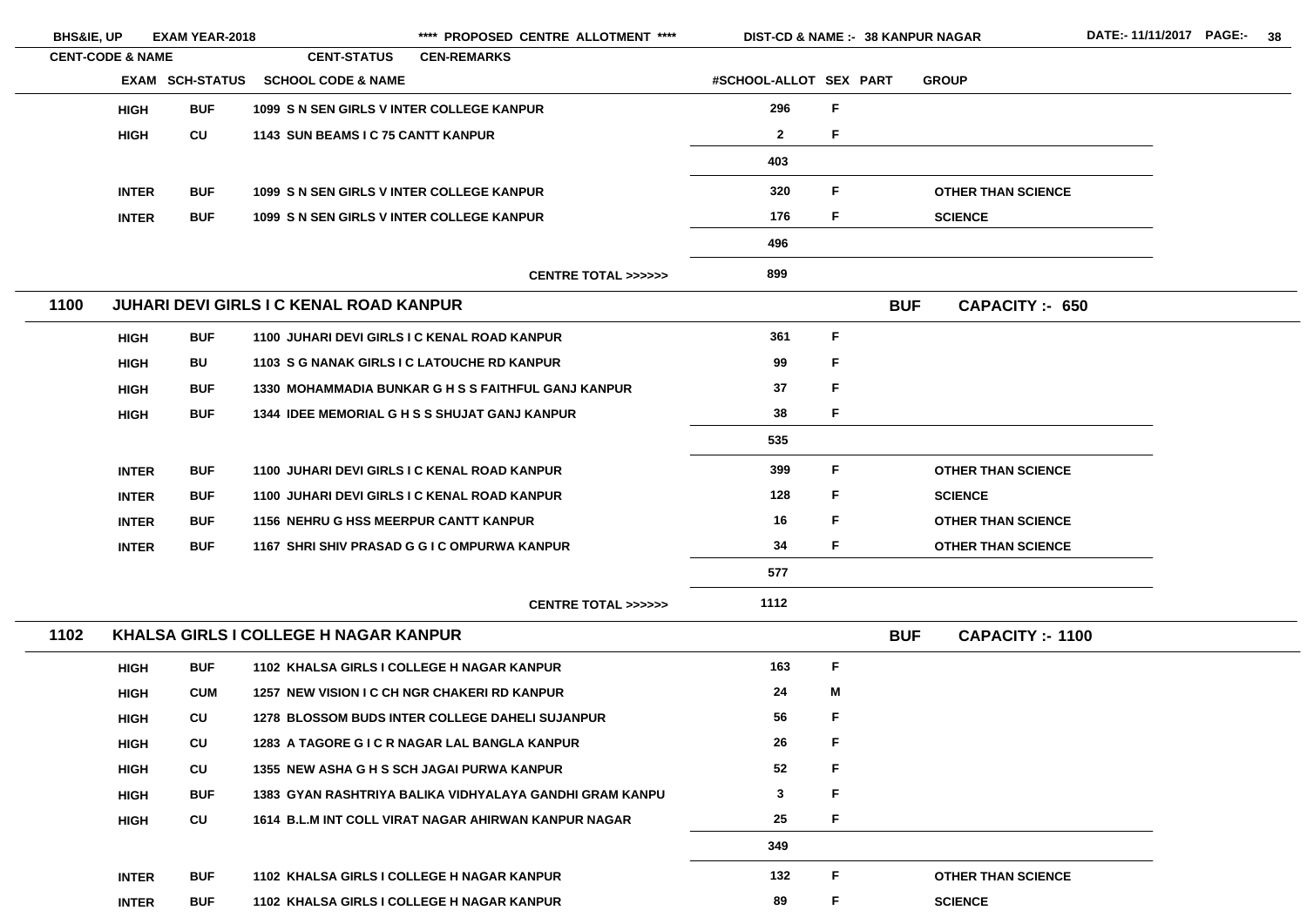| <b>BHS&amp;IE, UP</b> |                             | <b>EXAM YEAR-2018</b>  |                                                    | **** PROPOSED CENTRE ALLOTMENT ****                    | <b>DIST-CD &amp; NAME :- 38 KANPUR NAGAR</b> |             |            |                           |
|-----------------------|-----------------------------|------------------------|----------------------------------------------------|--------------------------------------------------------|----------------------------------------------|-------------|------------|---------------------------|
|                       | <b>CENT-CODE &amp; NAME</b> |                        | <b>CENT-STATUS</b>                                 | <b>CEN-REMARKS</b>                                     |                                              |             |            |                           |
|                       |                             | <b>EXAM SCH-STATUS</b> | <b>SCHOOL CODE &amp; NAME</b>                      |                                                        | #SCHOOL-ALLOT SEX PART                       |             |            | <b>GROUP</b>              |
|                       | <b>INTER</b>                | <b>CUM</b>             | <b>1147 DTS INTER COLLEGE JAJMAU</b>               |                                                        | 34                                           | M           |            | <b>OTHER THAN SCIENCE</b> |
|                       | <b>INTER</b>                | <b>CUM</b>             | 1257 NEW VISION I C CH NGR CHAKERI RD KANPUR       |                                                        | 16                                           | M           |            | <b>SCIENCE</b>            |
|                       | <b>INTER</b>                | <b>BUF</b>             |                                                    | <b>1278 BLOSSOM BUDS INTER COLLEGE DAHELI SUJANPUR</b> | 22                                           | F           |            | <b>OTHER THAN SCIENCE</b> |
|                       | <b>INTER</b>                | <b>BUF</b>             |                                                    | 1614 B.L.M INT COLL VIRAT NAGAR AHIRWAN KANPUR NAGAR   | 24                                           | F           |            | <b>SCIENCE</b>            |
|                       |                             |                        |                                                    |                                                        | 317                                          |             |            |                           |
|                       |                             |                        |                                                    | <b>CENTRE TOTAL &gt;&gt;&gt;&gt;&gt;&gt;</b>           | 666                                          |             |            |                           |
| 1104                  |                             |                        | <b>MUSLIM JUBILEE GIRLS INTER COLLEGE KANPUR</b>   |                                                        |                                              |             | <b>BUF</b> | <b>CAPACITY: - 550</b>    |
|                       | <b>HIGH</b>                 | BU                     | 1093 MPL GIRLS I C HIRAMAN PURWA KANPUR            |                                                        | 71                                           | F           |            |                           |
|                       | <b>HIGH</b>                 | <b>BUF</b>             |                                                    | 1104 MUSLIM JUBILEE GIRLS INTER COLLEGE KANPUR         | 200                                          | F           |            |                           |
|                       | <b>HIGH</b>                 | CU                     | <b>1238 ISLAMIC H S SCHOOL IFTEKHARABAD KANPUR</b> |                                                        | 29                                           | $\mathsf F$ |            |                           |
|                       |                             |                        |                                                    |                                                        | 300                                          |             |            |                           |
|                       | <b>INTER</b>                | <b>BUF</b>             |                                                    | 1104 MUSLIM JUBILEE GIRLS INTER COLLEGE KANPUR         | 207                                          | F           |            | <b>OTHER THAN SCIENCE</b> |
|                       |                             |                        |                                                    |                                                        | 207                                          |             |            |                           |
|                       |                             |                        |                                                    | CENTRE TOTAL >>>>>>                                    | 507                                          |             |            |                           |
| 1105                  |                             |                        | K KANYA INTER COLLEGE KIDWAI NGR KANPUR            |                                                        |                                              |             | <b>BUF</b> | <b>CAPACITY:- 900</b>     |
|                       | <b>HIGH</b>                 | <b>BUF</b>             |                                                    | 1105 K KANYA INTER COLLEGE KIDWAI NGR KANPUR           | 179                                          | F           |            |                           |
|                       | <b>HIGH</b>                 | <b>BUF</b>             | 1141 G D B V P I C KIDWAI NAGAR KANPUR             |                                                        | 11                                           | F           |            |                           |
|                       | <b>HIGH</b>                 | <b>CUM</b>             |                                                    | 1258 S S MANDIR HSS Y NAGAR GANGAPUR KANPUR            | 30                                           | F           |            |                           |
|                       | <b>HIGH</b>                 | <b>BUF</b>             | 1266 JALPA DEVI I C CHHOTI JUHI KANPUR             |                                                        | 30                                           | F           |            |                           |
|                       | <b>HIGH</b>                 | <b>BUF</b>             | 1287 SRI G R T DEVI G UMV B DEVI JUHI KANPUR       |                                                        | 28                                           | F           |            |                           |
|                       | <b>HIGH</b>                 | <b>BUF</b>             | 1299 MODERN SUPER NATIONAL I C JUHI KANPUR         |                                                        | 31                                           | F           |            |                           |
|                       | <b>HIGH</b>                 | <b>BUF</b>             | <b>1366 GYANODAYA HSS K NAGAR KANPUR</b>           |                                                        | 20                                           | F           |            |                           |
|                       | <b>HIGH</b>                 | <b>BUF</b>             |                                                    | 1411 MAHATMA GANDHI I C W2 J B DAMODAR NAGAR KANPUR    | 14                                           | F           |            |                           |
|                       | <b>HIGH</b>                 | <b>BUF</b>             | 1413 SHIVANI H S S BAGAHI KIDWAINAGAR KANPUR       |                                                        | 41                                           | F           |            |                           |
|                       | <b>HIGH</b>                 | <b>BUF</b>             |                                                    | <b>1475 GANPAT SAHAY S H S S BABU PURWA KANPUR</b>     | 8                                            | F.          |            |                           |
|                       |                             |                        |                                                    |                                                        | 392                                          |             |            |                           |
|                       | <b>INTER</b>                | <b>BUF</b>             |                                                    | 1105 K KANYA INTER COLLEGE KIDWAI NGR KANPUR           | 241                                          | F           |            | <b>OTHER THAN SCIENCE</b> |
|                       | <b>INTER</b>                | <b>BUF</b>             |                                                    | 1105 K KANYA INTER COLLEGE KIDWAI NGR KANPUR           | 70                                           | F           |            | <b>SCIENCE</b>            |
|                       | <b>INTER</b>                | <b>BUF</b>             | 1141 G D B V P I C KIDWAI NAGAR KANPUR             |                                                        | 14                                           | F           |            | <b>OTHER THAN SCIENCE</b> |
|                       | <b>INTER</b>                | <b>BUF</b>             | 1266 JALPA DEVI I C CHHOTI JUHI KANPUR             |                                                        | 44                                           | F           |            | <b>OTHER THAN SCIENCE</b> |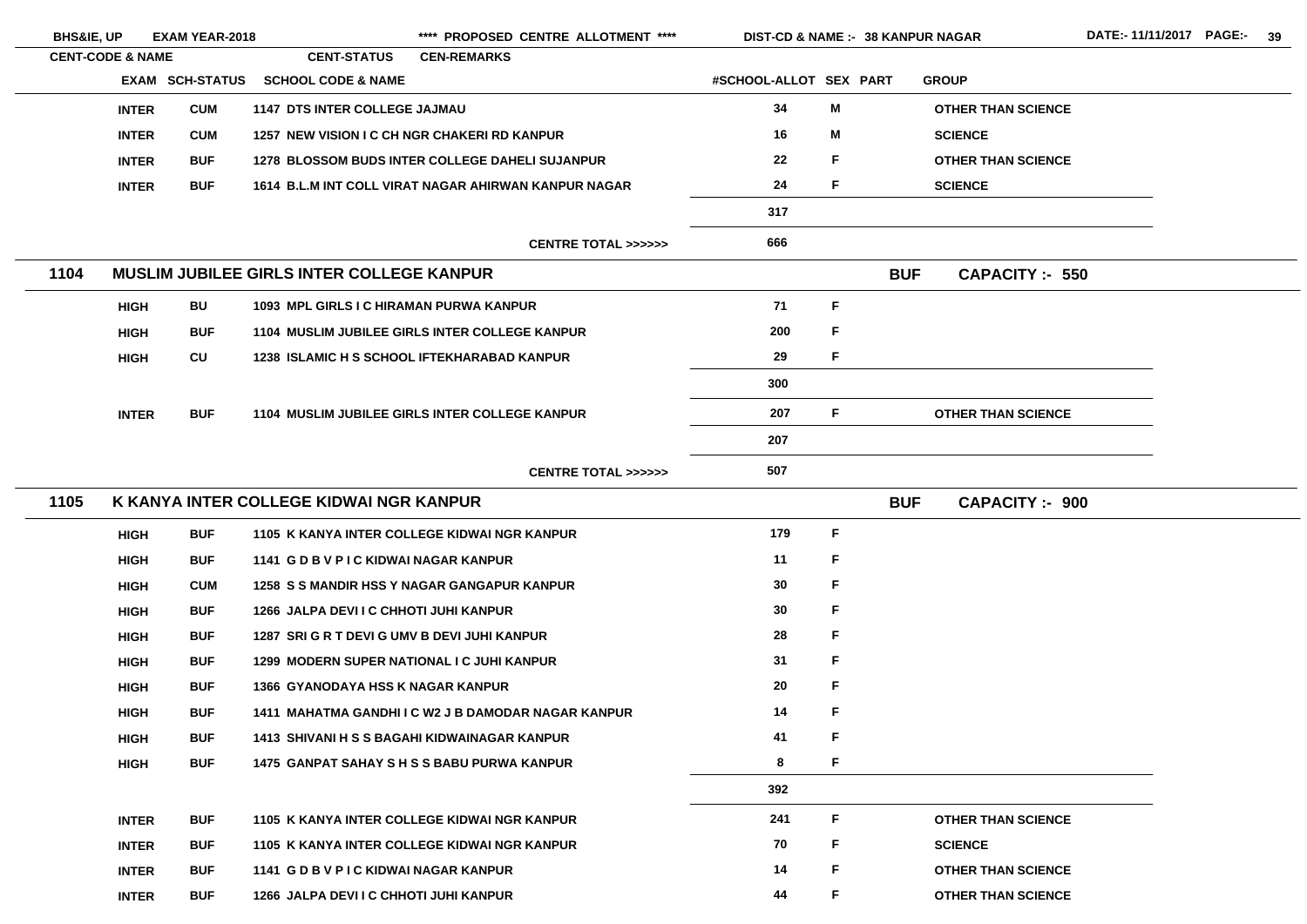|      | <b>EXAM YEAR-2018</b><br><b>BHS&amp;IE, UP</b><br><b>CENT-CODE &amp; NAME</b> |            |                                             | **** PROPOSED CENTRE ALLOTMENT ****                   | <b>DIST-CD &amp; NAME :- 38 KANPUR NAGAR</b> |    |            |                           | D, |
|------|-------------------------------------------------------------------------------|------------|---------------------------------------------|-------------------------------------------------------|----------------------------------------------|----|------------|---------------------------|----|
|      | <b>EXAM SCH-STATUS</b>                                                        |            | <b>CENT-STATUS</b>                          | <b>CEN-REMARKS</b>                                    |                                              |    |            |                           |    |
|      |                                                                               |            | <b>SCHOOL CODE &amp; NAME</b>               |                                                       | #SCHOOL-ALLOT SEX PART                       |    |            | <b>GROUP</b>              |    |
|      | <b>INTER</b>                                                                  | <b>BUF</b> | 1266 JALPA DEVI I C CHHOTI JUHI KANPUR      |                                                       | 22                                           | F  |            | <b>SCIENCE</b>            |    |
|      | <b>INTER</b>                                                                  | <b>BUF</b> | 1299 MODERN SUPER NATIONAL I C JUHI KANPUR  |                                                       | 11                                           | F  |            | <b>OTHER THAN SCIENCE</b> |    |
|      | <b>INTER</b>                                                                  | <b>BUF</b> |                                             | 1331 PRIYA DARSHINI PUBLIC I C G NAGAR KANPUR         | 67                                           | F  |            | <b>SCIENCE</b>            |    |
|      | <b>INTER</b>                                                                  | <b>BUF</b> | 1373 MAA GAYATRI I C GOPAL NAGAR KANPUR     |                                                       | 8                                            | F  |            | <b>SCIENCE</b>            |    |
|      | <b>INTER</b>                                                                  | <b>BUF</b> |                                             | 1411 MAHATMA GANDHI I C W2 J B DAMODAR NAGAR KANPUR   | 37                                           | F  |            | <b>SCIENCE</b>            |    |
|      |                                                                               |            |                                             |                                                       | 514                                          |    |            |                           |    |
|      |                                                                               |            |                                             | <b>CENTRE TOTAL &gt;&gt;&gt;&gt;&gt;&gt;</b>          | 906                                          |    |            |                           |    |
| 1106 |                                                                               |            | <b>KHALSA GIRLS I C GOVIND NAGAR KANPUR</b> |                                                       |                                              |    | <b>BUF</b> | CAPACITY :- 650           |    |
|      | <b>HIGH</b>                                                                   | <b>BU</b>  |                                             | 1046 CHACHA NEHRU BALIKA I C DAMODAR NGA BARRA KANPUR | 49                                           | F  |            |                           |    |
|      | <b>HIGH</b>                                                                   | <b>BUF</b> | 1106 KHALSA GIRLS I C GOVIND NAGAR KANPUR   |                                                       | 100                                          | F  |            |                           |    |
|      | <b>HIGH</b>                                                                   | CU         |                                             | 1122 ONKAR NATH DHAWAN I COLL A PURI KANPUR           | 23                                           | F  |            |                           |    |
|      | <b>HIGH</b>                                                                   | CU         |                                             | 1300 VIVEKANAND BALIKA INTER COLLEGE BARRA TWO KANPUR | 50                                           | F  |            |                           |    |
|      | <b>HIGH</b>                                                                   | <b>CU</b>  | 1302 JN P N G EDU CENTER I C BARRA 2 KANPUR |                                                       | 90                                           | F  |            |                           |    |
|      | <b>HIGH</b>                                                                   | <b>CU</b>  | <b>1379 VIKRAM KHANNA HSS KANPUR</b>        |                                                       | 17                                           | F  |            |                           |    |
|      | <b>HIGH</b>                                                                   | <b>CUM</b> | <b>1379 VIKRAM KHANNA HSS KANPUR</b>        |                                                       | 23                                           | M  |            |                           |    |
|      | <b>HIGH</b>                                                                   | <b>CUM</b> |                                             | 1433 NCHSS 264 SEWAGRAM CLNY DADA NGR KANPUR          | 20                                           | M  |            |                           |    |
|      | <b>HIGH</b>                                                                   | CU         |                                             | <b>1433 NCHSS 264 SEWAGRAM CLNY DADA NGR KANPUR</b>   | 5                                            | F  |            |                           |    |
|      | <b>HIGH</b>                                                                   | <b>BUF</b> |                                             | 1675 N L MEMO PUBLIC SCHOOL S DABAULI KANPUR          | 13                                           | F. |            |                           |    |
|      |                                                                               |            |                                             |                                                       | 390                                          |    |            |                           |    |
|      | <b>INTER</b>                                                                  | <b>BUF</b> | 1106 KHALSA GIRLS I C GOVIND NAGAR KANPUR   |                                                       | 70                                           | F  |            | <b>SCIENCE</b>            |    |
|      | <b>INTER</b>                                                                  | <b>BUF</b> | 1106 KHALSA GIRLS I C GOVIND NAGAR KANPUR   |                                                       | 55                                           | F  |            | <b>OTHER THAN SCIENCE</b> |    |
|      | <b>INTER</b>                                                                  | <b>BUF</b> |                                             | 1675 N L MEMO PUBLIC SCHOOL S DABAULI KANPUR          | 4                                            | F  |            | <b>OTHER THAN SCIENCE</b> |    |
|      | <b>INTER</b>                                                                  | <b>BUF</b> |                                             | 1675 N L MEMO PUBLIC SCHOOL S DABAULI KANPUR          | $\mathbf{2}$                                 | F  |            | <b>SCIENCE</b>            |    |
|      |                                                                               |            |                                             |                                                       | 131                                          |    |            |                           |    |
|      |                                                                               |            |                                             | <b>CENTRE TOTAL &gt;&gt;&gt;&gt;&gt;&gt;</b>          | 521                                          |    |            |                           |    |
| 1107 |                                                                               |            | ARYA KANYA I C GOVIND NAGAR KANPUR          |                                                       |                                              |    | <b>BUF</b> | <b>CAPACITY :- 650</b>    |    |
|      | <b>HIGH</b>                                                                   | CU         | 1021 ELGIN MILLS H S SCHOOL KANPUR          |                                                       | $\mathbf{2}$                                 | F  |            |                           |    |
|      | <b>HIGH</b>                                                                   | <b>BUF</b> | 1107 ARYA KANYA I C GOVIND NAGAR KANPUR     |                                                       | 152                                          | F  |            |                           |    |
|      | <b>HIGH</b>                                                                   | CU         |                                             | 1119 B P GUPTA B I COLL GOVIND NAGAR KANPUR           | 85                                           | F  |            |                           |    |
|      | <b>HIGH</b>                                                                   | <b>CUF</b> | 1235 KAMLA V G HSS SAKET NAGAR KANPUR       |                                                       | 14                                           | F  |            |                           |    |

- 
- 
-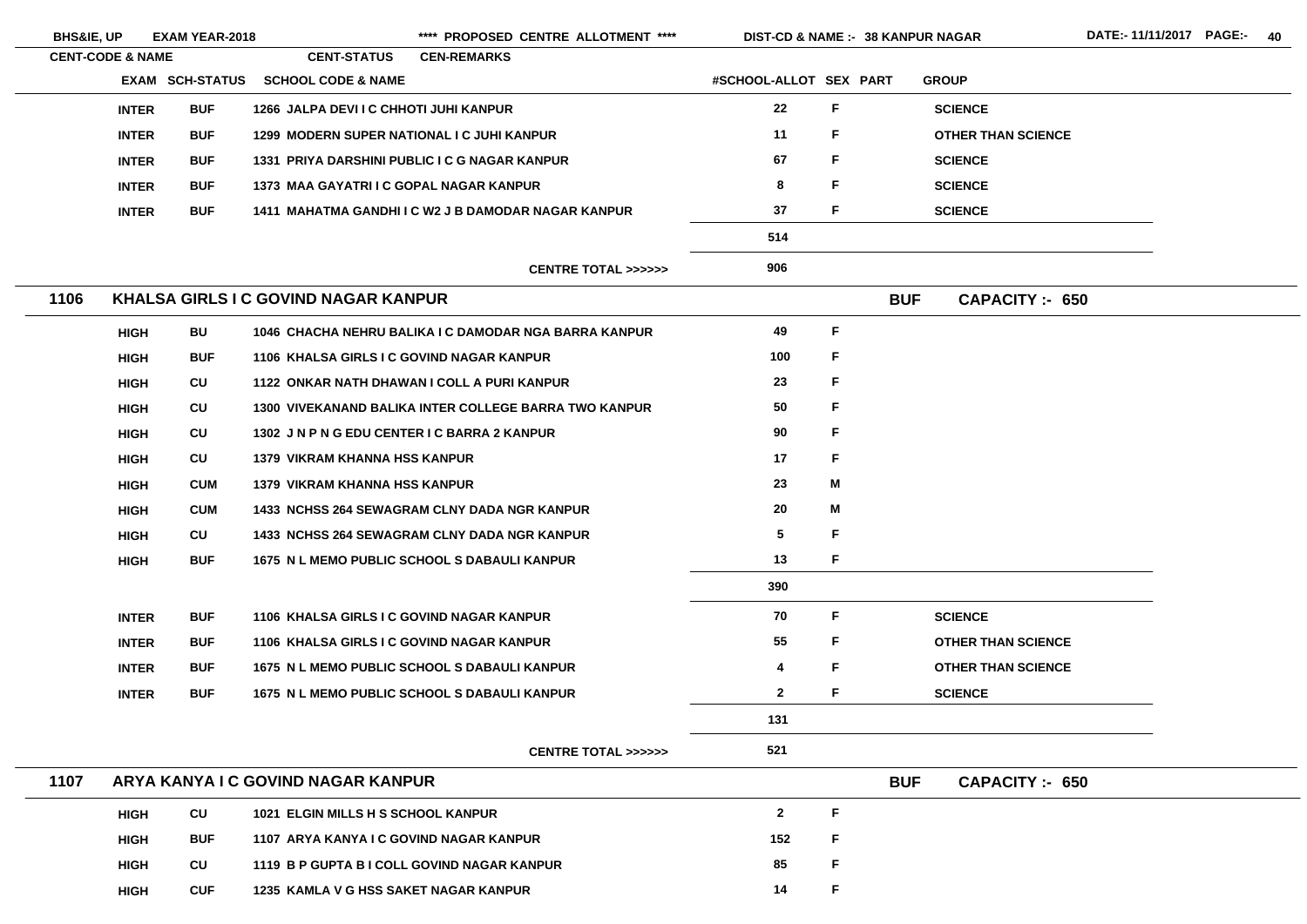| <b>BHS&amp;IE, UP</b>       |              | <b>EXAM YEAR-2018</b>  |                                                | **** PROPOSED CENTRE ALLOTMENT ****                     |                         |    |            | <b>DIST-CD &amp; NAME :- 38 KANPUR NAGAR</b> |  |
|-----------------------------|--------------|------------------------|------------------------------------------------|---------------------------------------------------------|-------------------------|----|------------|----------------------------------------------|--|
| <b>CENT-CODE &amp; NAME</b> |              |                        | <b>CENT-STATUS</b>                             | <b>CEN-REMARKS</b>                                      |                         |    |            |                                              |  |
|                             |              | <b>EXAM SCH-STATUS</b> | <b>SCHOOL CODE &amp; NAME</b>                  |                                                         | #SCHOOL-ALLOT SEX PART  |    |            | <b>GROUP</b>                                 |  |
|                             | <b>HIGH</b>  | <b>AU</b>              |                                                | 1273 GOVERNMENT GIRLS I C VIJAY NAGAR KANPUR            | 26                      | F  |            |                                              |  |
|                             | <b>HIGH</b>  | <b>CU</b>              | 1341 S R MODEL H S SCH VIJAY NAGAR KANPUR      |                                                         | 21                      | F  |            |                                              |  |
|                             | <b>HIGH</b>  | CU                     |                                                | 1372 DR M P H S SCHOOL M ROAD NAUBASTA KANPUR           | 39                      | F  |            |                                              |  |
|                             |              |                        |                                                |                                                         | 339                     |    |            |                                              |  |
|                             | <b>INTER</b> | <b>BUF</b>             | 1107 ARYA KANYA I C GOVIND NAGAR KANPUR        |                                                         | 131                     | F  |            | <b>OTHER THAN SCIENCE</b>                    |  |
|                             | <b>INTER</b> | CU                     |                                                | 1642 KAMAD GIRI H S SCHOOL ARRA NAUBASTA KANPUR         | 16                      | F  |            | <b>SCIENCE</b>                               |  |
|                             | <b>INTER</b> | CU                     |                                                | 1642 KAMAD GIRI H S SCHOOL ARRA NAUBASTA KANPUR         | 9                       | F  |            | <b>OTHER THAN SCIENCE</b>                    |  |
|                             |              |                        |                                                |                                                         | 156                     |    |            |                                              |  |
|                             |              |                        |                                                | <b>CENTRE TOTAL &gt;&gt;&gt;&gt;&gt;&gt;</b>            | 495                     |    |            |                                              |  |
| 1109                        |              |                        | <b>G N G INTER COLLEGE SUNDER NGR KANPUR</b>   |                                                         |                         |    | <b>BUF</b> | <b>CAPACITY: - 1100</b>                      |  |
|                             | <b>HIGH</b>  | BU                     | 1013 MAHATMA GANDHI I C VIJAY NAGAR KANPUR     |                                                         | $\overline{\mathbf{4}}$ | F  |            |                                              |  |
|                             | <b>HIGH</b>  | <b>BUF</b>             | 1109 G N G INTER COLLEGE SUNDER NGR KANPUR     |                                                         | 199                     | F  |            |                                              |  |
|                             | <b>HIGH</b>  | CU                     |                                                | 1112 SSDS BALIKA VIDYALAYA IC KAUSHALPURI KANPUR        | 74                      | F  |            |                                              |  |
|                             | <b>HIGH</b>  | <b>CU</b>              |                                                | 1136 CITY MODEL I C KAKADEV RAWATPUR KANPUR             | 9                       | F  |            |                                              |  |
|                             | <b>HIGH</b>  | <b>CU</b>              |                                                | 1144 PT VISHWAMBHAR NATH B I C R NAGAR KANPUR           | 26                      | F  |            |                                              |  |
|                             | <b>HIGH</b>  | <b>CU</b>              |                                                | 1248 GYAN UDYAN INTER COLLEGE LOHIA NAGAR KANPUR        | 62                      | F. |            |                                              |  |
|                             | <b>HIGH</b>  | CU                     |                                                | 1422 SHRI SANATAN DHARM SARASWATI VIDYA MANDIR HSS KAUS | 9                       | F  |            |                                              |  |
|                             |              |                        |                                                |                                                         | 383                     |    |            |                                              |  |
|                             | <b>INTER</b> | <b>BUF</b>             | 1109 G N G INTER COLLEGE SUNDER NGR KANPUR     |                                                         | 255                     | F  |            | <b>OTHER THAN SCIENCE</b>                    |  |
|                             | <b>INTER</b> | <b>BUF</b>             | 1109 G N G INTER COLLEGE SUNDER NGR KANPUR     |                                                         | 91                      | F  |            | <b>SCIENCE</b>                               |  |
|                             | <b>INTER</b> | <b>BUF</b>             |                                                | 1248 GYAN UDYAN INTER COLLEGE LOHIA NAGAR KANPUR        | 35                      | F. |            | <b>SCIENCE</b>                               |  |
|                             |              |                        |                                                |                                                         | 381                     |    |            |                                              |  |
|                             |              |                        |                                                | <b>CENTRE TOTAL &gt;&gt;&gt;&gt;&gt;&gt;</b>            | 764                     |    |            |                                              |  |
| 1110                        |              |                        | J DEVI V MANDIR GIRLS I C KANPUR               |                                                         |                         |    | <b>BUF</b> | <b>CAPACITY :- 750</b>                       |  |
|                             | <b>HIGH</b>  | CU                     |                                                | 1034 B R AMBEDKAR H S SCH GANDHI NAGAR KANPUR           | $\mathbf 1$             | F  |            |                                              |  |
|                             | <b>HIGH</b>  | <b>BU</b>              | 1039 A J N GIRLS H S SCHOOL TILAK NGR KANPUR   |                                                         | 80                      | F  |            |                                              |  |
|                             | <b>HIGH</b>  | <b>BUF</b>             | 1110 J DEVI V MANDIR GIRLS I C KANPUR          |                                                         | 171                     | F  |            |                                              |  |
|                             | <b>HIGH</b>  | <b>BUF</b>             | 1377 P S INTER COLLEGE BARA DEVI KANPUR        |                                                         | 11                      | F  |            |                                              |  |
|                             | <b>HIGH</b>  | CU                     | <b>1448 EKTA MEMORIAL HSS JARAULI I KANPUR</b> |                                                         | 18                      | F  |            |                                              |  |
|                             | <b>HIGH</b>  | CU                     |                                                | 1520 RAJARAM SARASWATI H S S JAWAHAR NAGAR KANPUR NAGAR | $\mathbf{7}$            | F  |            |                                              |  |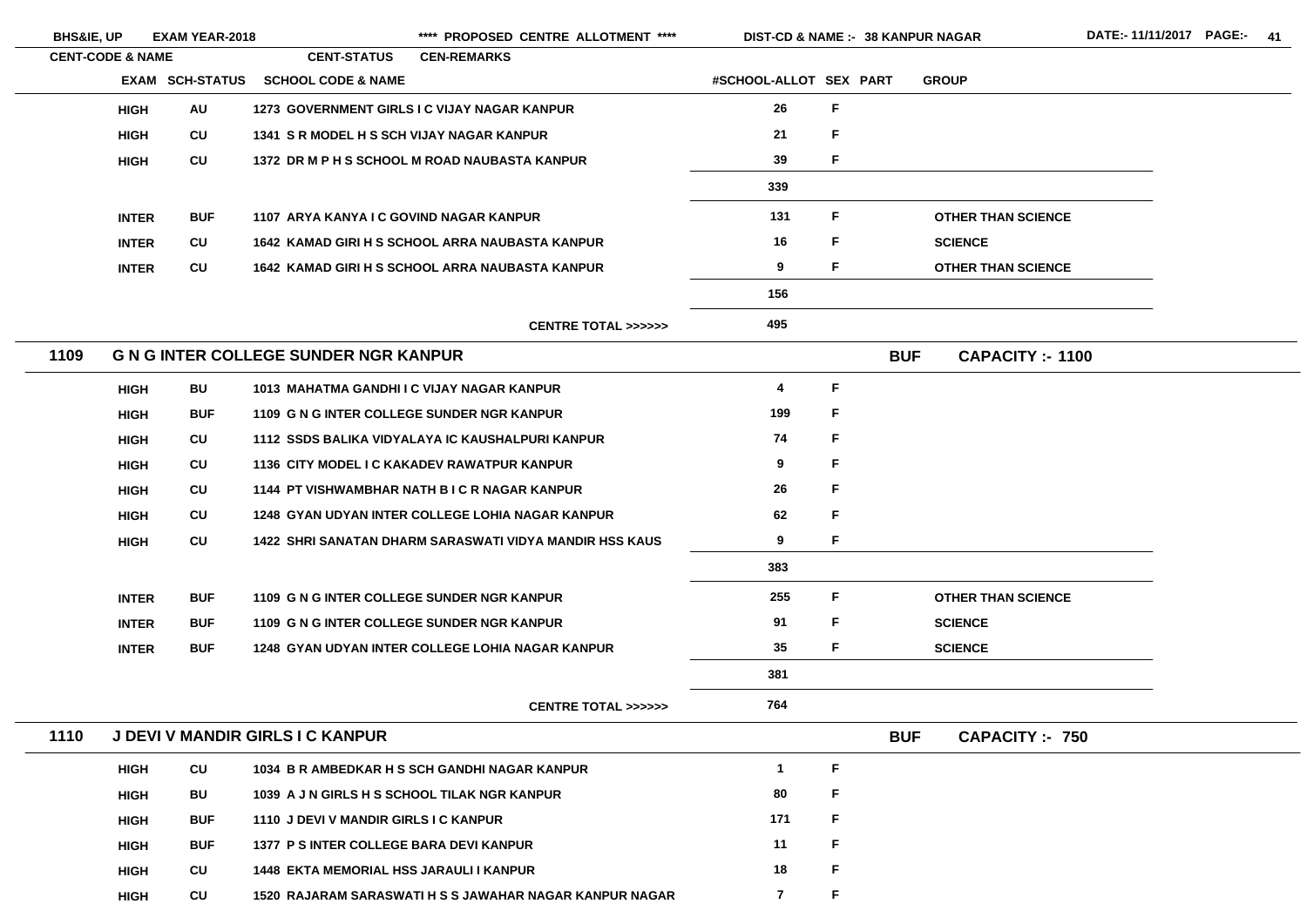|      | <b>BHS&amp;IE, UP</b><br><b>EXAM YEAR-2018</b>        |            |                                                   | **** PROPOSED CENTRE ALLOTMENT ****                            | <b>DIST-CD &amp; NAME :- 38 KANPUR NAGAR</b> |    |            |                           |  |
|------|-------------------------------------------------------|------------|---------------------------------------------------|----------------------------------------------------------------|----------------------------------------------|----|------------|---------------------------|--|
|      | <b>CENT-CODE &amp; NAME</b><br><b>EXAM SCH-STATUS</b> |            | <b>CENT-STATUS</b>                                | <b>CEN-REMARKS</b>                                             |                                              |    |            |                           |  |
|      |                                                       |            | <b>SCHOOL CODE &amp; NAME</b>                     |                                                                | #SCHOOL-ALLOT SEX PART                       |    |            | <b>GROUP</b>              |  |
|      |                                                       |            |                                                   |                                                                | 288                                          |    |            |                           |  |
|      | <b>INTER</b>                                          | <b>BUF</b> | 1110 J DEVI V MANDIR GIRLS I C KANPUR             |                                                                | 186                                          | F. |            | <b>OTHER THAN SCIENCE</b> |  |
|      |                                                       |            |                                                   |                                                                | 186                                          |    |            |                           |  |
|      |                                                       |            |                                                   | <b>CENTRE TOTAL &gt;&gt;&gt;&gt;&gt;&gt;</b>                   | 474                                          |    |            |                           |  |
| 1111 |                                                       |            | P D KHANNA GIRLS I C ASHOK NAGAR KANPUR           |                                                                |                                              |    | <b>BUF</b> | <b>CAPACITY :- 750</b>    |  |
|      | <b>HIGH</b>                                           | <b>BUF</b> |                                                   | 1111 P D KHANNA GIRLS I C ASHOK NAGAR KANPUR                   | 206                                          | F. |            |                           |  |
|      | <b>HIGH</b>                                           | CU         |                                                   | 1121 S DOSAR VAISHYA BALIKA I C CANTT KANPUR                   | $5\phantom{.0}$                              | F  |            |                           |  |
|      | <b>HIGH</b>                                           | CU         | <b>1339 GYAN NIKETAN BALIKA HSS KANPUR</b>        |                                                                | 63                                           | F. |            |                           |  |
|      | <b>HIGH</b>                                           | CU         | <b>1350 SPRING DALES H S SCH OM NAGAR KANPUR</b>  |                                                                | 20                                           | F. |            |                           |  |
|      |                                                       |            |                                                   |                                                                | 294                                          |    |            |                           |  |
|      | <b>INTER</b>                                          | <b>BUF</b> |                                                   | 1111 P D KHANNA GIRLS I C ASHOK NAGAR KANPUR                   | 126                                          | F. |            | <b>OTHER THAN SCIENCE</b> |  |
|      | <b>INTER</b>                                          | <b>BUF</b> |                                                   | 1111 P D KHANNA GIRLS I C ASHOK NAGAR KANPUR                   | 85                                           | F. |            | <b>SCIENCE</b>            |  |
|      | <b>INTER</b>                                          | <b>BUF</b> | 1499 D WATI D P S D B VIDYALAYA KANPUR            |                                                                | 56                                           | F. |            | <b>OTHER THAN SCIENCE</b> |  |
|      | <b>INTER</b>                                          | <b>BUF</b> |                                                   | 5111 P D KHANNA GIRLS I C ASHOK NAGAR KANPUR                   | 11                                           | F. |            | <b>OTHER THAN SCIENCE</b> |  |
|      | <b>INTER</b>                                          | <b>BUF</b> |                                                   | 5111 P D KHANNA GIRLS I C ASHOK NAGAR KANPUR                   | 6                                            | F. |            | <b>SCIENCE</b>            |  |
|      |                                                       |            |                                                   |                                                                | 284                                          |    |            |                           |  |
|      |                                                       |            |                                                   | <b>CENTRE TOTAL &gt;&gt;&gt;&gt;&gt;&gt;</b>                   | 578                                          |    |            |                           |  |
| 1113 |                                                       |            | KANPUR VM GIRLS I C SWARUPNAGAR KANPUR            |                                                                |                                              |    | <b>BUF</b> | <b>CAPACITY: - 1150</b>   |  |
|      | <b>HIGH</b>                                           | <b>BUF</b> |                                                   | 1113 KANPUR VM GIRLS I C SWARUPNAGAR KANPUR                    | 237                                          | F. |            |                           |  |
|      | <b>HIGH</b>                                           | CU         |                                                   | 1314 SPRINGDALES H S SCHOOL KAKADEO KANPUR                     | 5                                            | F  |            |                           |  |
|      | <b>HIGH</b>                                           | <b>CUF</b> | <b>1452 SANJAY JYOTI GHSS 5/219 PURANA KANPUR</b> |                                                                | 11                                           | Μ  |            |                           |  |
|      | <b>HIGH</b>                                           | CU         | <b>1452 SANJAY JYOTI GHSS 5/219 PURANA KANPUR</b> |                                                                | 6                                            | F  |            |                           |  |
|      | <b>HIGH</b>                                           | CU         |                                                   | 1619 BAL MANDIR MAHARASHTRA MANDAL BHS SCH                     | 14                                           | F  |            |                           |  |
|      | <b>HIGH</b>                                           | CU         |                                                   | <b>1640 LOK SEWAK MANDAL H S SCHOOL KHALASI LINES KANPUR N</b> | $\overline{7}$                               | F  |            |                           |  |
|      |                                                       |            |                                                   |                                                                | 280                                          |    |            |                           |  |
|      | <b>INTER</b>                                          | <b>BUF</b> |                                                   | 1113 KANPUR VM GIRLS I C SWARUPNAGAR KANPUR                    | 234                                          | F. |            | <b>OTHER THAN SCIENCE</b> |  |
|      | <b>INTER</b>                                          | <b>BUF</b> |                                                   | 1113 KANPUR VM GIRLS I C SWARUPNAGAR KANPUR                    | 115                                          | F. |            | <b>SCIENCE</b>            |  |
|      |                                                       |            |                                                   |                                                                | 349                                          |    |            |                           |  |
|      |                                                       |            |                                                   | <b>CENTRE TOTAL &gt;&gt;&gt;&gt;&gt;&gt;</b>                   | 629                                          |    |            |                           |  |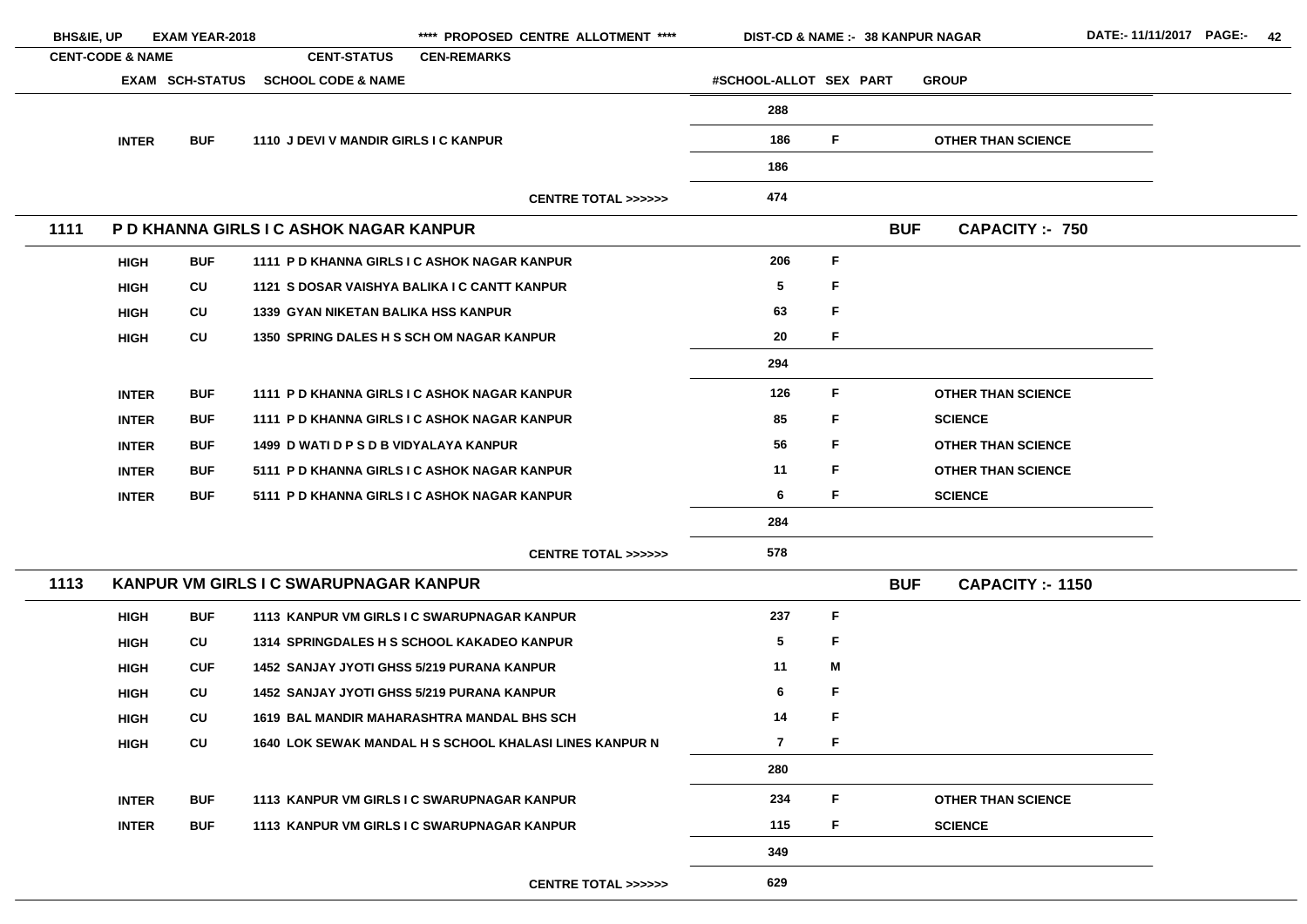BHS&IE, UP EXAM YEAR-2018 \*\*\*\* PROPOSED CENTRE ALLOTMENT \*\*\*\* DIST-CD & NAME :- 38 KANPUR NAGAR DATE:- 11/11/2017 PAGE:- 43

|      | <b>CENT-CODE &amp; NAME</b> |                        | <b>CENT-STATUS</b>                                        | <b>CEN-REMARKS</b> |                                              |                        |             |            |                           |
|------|-----------------------------|------------------------|-----------------------------------------------------------|--------------------|----------------------------------------------|------------------------|-------------|------------|---------------------------|
|      |                             | <b>EXAM SCH-STATUS</b> | <b>SCHOOL CODE &amp; NAME</b>                             |                    |                                              | #SCHOOL-ALLOT SEX PART |             |            | <b>GROUP</b>              |
| 1118 |                             |                        | K V L I C MEHARBAN SINGH KA PURWA KANPUR                  |                    |                                              |                        |             | <b>CRM</b> | <b>CAPACITY :- 550</b>    |
|      | <b>HIGH</b>                 | <b>CRM</b>             | 1118 K V L I C MEHARBAN SINGH KA PURWA KANPUR             |                    |                                              | 64                     | $\mathsf F$ |            |                           |
|      | <b>HIGH</b>                 | <b>CUM</b>             | 1414 S S NATH H S SCH DAMODAR NGR KANPUR                  |                    |                                              | 11                     | M           |            |                           |
|      | <b>HIGH</b>                 | <b>CRM</b>             | 1553 V L R B S S S H S S KALA KA PURWA KANPUR             |                    |                                              | 44                     | M           |            |                           |
|      | <b>HIGH</b>                 | CU                     | 1575 SMT G K Y K I C M B S KAPURWA KANPUR                 |                    |                                              | 98                     | F           |            |                           |
|      | <b>HIGH</b>                 | <b>ARM</b>             | <b>1607 G H S RAMPUR BHIMSEN KANPUR</b>                   |                    |                                              | 41                     | M           |            |                           |
|      | <b>HIGH</b>                 | CU                     | <b>1654 J S INTER COLLEGE RAVIDASPURAM GUJAINI KANPUR</b> |                    |                                              | 76                     | F           |            |                           |
|      | <b>HIGH</b>                 | CU                     | 1664 KAMAD SHINING STARS ACADEMY I C KANPUR NAGAR         |                    |                                              | 29                     | F           |            |                           |
|      |                             |                        |                                                           |                    |                                              | 363                    |             |            |                           |
|      | <b>INTER</b>                | <b>CRM</b>             | 1118 K V L I C MEHARBAN SINGH KA PURWA KANPUR             |                    |                                              | 67                     | F           |            | <b>SCIENCE</b>            |
|      | <b>INTER</b>                | <b>CRM</b>             | 1118 K V L I C MEHARBAN SINGH KA PURWA KANPUR             |                    |                                              | 17                     | F           |            | <b>OTHER THAN SCIENCE</b> |
|      | <b>INTER</b>                | <b>CRM</b>             | 1396 SRI R A SMARAK I C DAMGARA KANPUR                    |                    |                                              | 236                    | M           |            | <b>SCIENCE</b>            |
|      | <b>INTER</b>                | <b>CRM</b>             | 1396 SRI R A SMARAK I C DAMGARA KANPUR                    |                    |                                              | 29                     | M           |            | <b>OTHER THAN SCIENCE</b> |
|      | <b>INTER</b>                | <b>CRM</b>             | 1553 V L R B S S S H S S KALA KA PURWA KANPUR             |                    |                                              | 30                     | M           |            | <b>SCIENCE</b>            |
|      | <b>INTER</b>                | <b>CRM</b>             | 1664 KAMAD SHINING STARS ACADEMY I C KANPUR NAGAR         |                    |                                              | 24                     | F           |            | <b>SCIENCE</b>            |
|      | <b>INTER</b>                | <b>CRM</b>             | 1664 KAMAD SHINING STARS ACADEMY I C KANPUR NAGAR         |                    |                                              | 6                      | F           |            | <b>OTHER THAN SCIENCE</b> |
|      |                             |                        |                                                           |                    |                                              | 409                    |             |            |                           |
|      |                             |                        |                                                           |                    | <b>CENTRE TOTAL &gt;&gt;&gt;&gt;&gt;&gt;</b> | 772                    |             |            |                           |
| 1120 |                             |                        | <b>VIDYA NIKETAN I C HARJENDRA NGR KANPUR</b>             |                    |                                              |                        |             | <b>CUM</b> | <b>CAPACITY:- 950</b>     |
|      | <b>HIGH</b>                 | <b>AU</b>              | 1054 GOVT O E F V I C PHOOLBAGH KANPUR                    |                    |                                              | 24                     | F           |            |                           |
|      | <b>HIGH</b>                 | BU                     | 1101 JAMUNA DEVI G I C KRISHNA NGR KANPUR                 |                    |                                              | 63                     | F           |            |                           |
|      | <b>HIGH</b>                 | CU                     | 1149 OXFORD MODEL I C SHYAM NAGAR KANPUR                  |                    |                                              | 54                     | F           |            |                           |
|      | <b>HIGH</b>                 | CU                     | 1231 NARAYAN PRASAD INT COLL PEVANDI J KANPUR             |                    |                                              | 86                     | F           |            |                           |
|      | <b>HIGH</b>                 | CU                     | 1257 NEW VISION I C CH NGR CHAKERI RD KANPUR              |                    |                                              | 14                     | F           |            |                           |
|      | <b>HIGH</b>                 | CU                     | 1310 AMAR PUBLIC I C TIWARIPUR JAJMAU KANPUR              |                    |                                              | 13                     | F           |            |                           |
|      | <b>HIGH</b>                 | CU                     | <b>1333 SARASWATI VIDYAPEETH HSS OMPURWA KANPUR</b>       |                    |                                              | 6                      | F           |            |                           |
|      | <b>HIGH</b>                 | CU                     | 1358 BHARTI V M I C VIMAN NAGAR AHIRWAN KANPUR            |                    |                                              | 13                     | F           |            |                           |
|      | <b>HIGH</b>                 | <b>CUM</b>             | 1391 SETH GURUDITTA RAM HSS KRISHNA N KANPUR              |                    |                                              | $\mathbf{3}$           | F           |            |                           |
|      | <b>HIGH</b>                 | <b>CUM</b>             | 1391 SETH GURUDITTA RAM HSS KRISHNA N KANPUR              |                    |                                              | 11                     | M           |            |                           |
|      | <b>HIGH</b>                 | CU                     | <b>1526 PATEL S V M I C GANDHI GRAM KANPUR</b>            |                    |                                              | 34                     | F           |            |                           |
|      |                             |                        |                                                           |                    |                                              |                        |             |            |                           |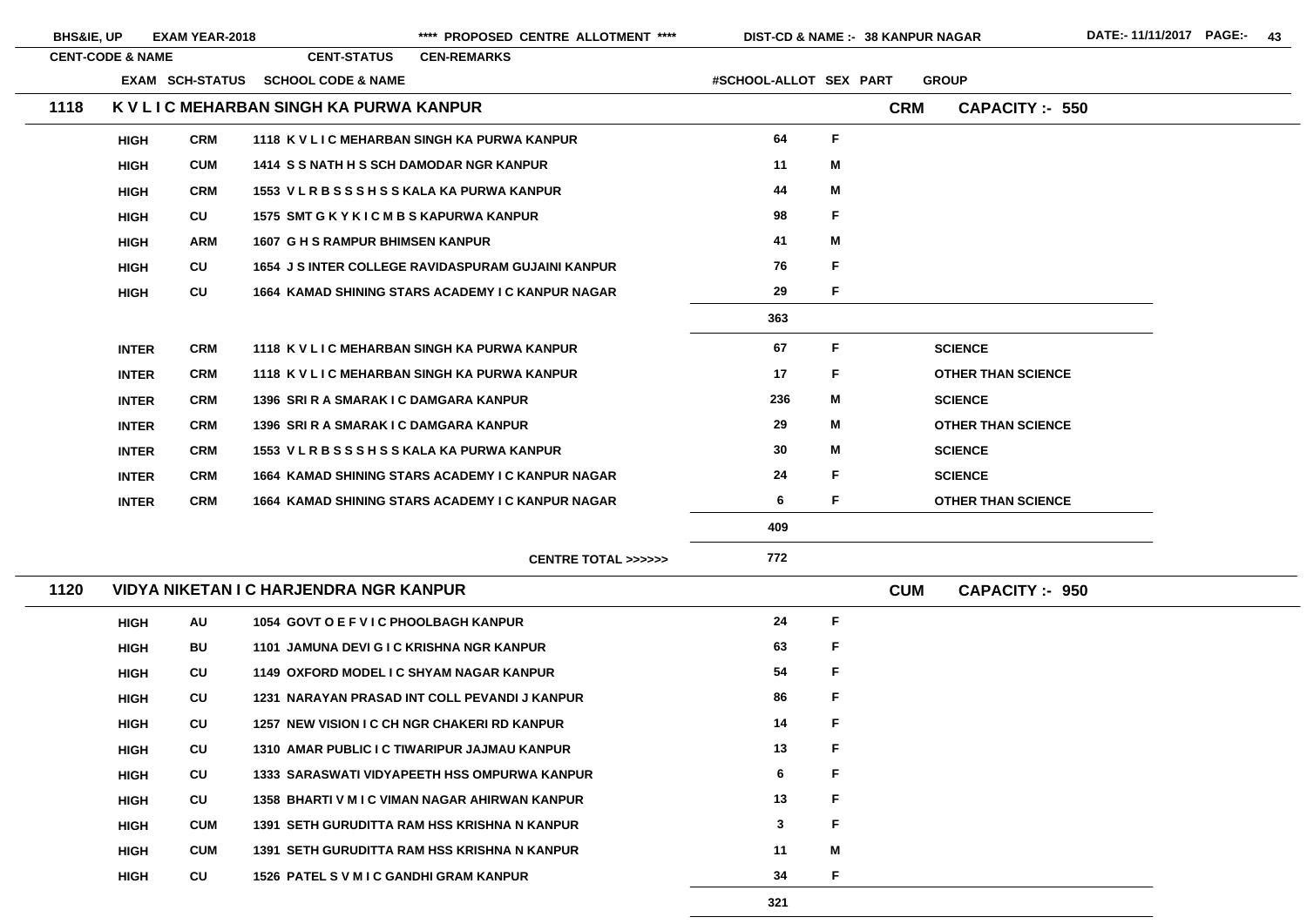BHS&IE, UP EXAM YEAR-2018 \*\*\*\* PROPOSED CENTRE ALLOTMENT \*\*\*\* DIST-CD & NAME :- 38 KANPUR NAGAR DATE:- 11/11/2017 PAGE:- 44

|      | <b>CENT-CODE &amp; NAME</b> |                   | <b>CENT-STATUS</b>                              | <b>CEN-REMARKS</b>                                    |                        |    |                                       |
|------|-----------------------------|-------------------|-------------------------------------------------|-------------------------------------------------------|------------------------|----|---------------------------------------|
|      | <b>EXAM</b>                 | <b>SCH-STATUS</b> | <b>SCHOOL CODE &amp; NAME</b>                   |                                                       | #SCHOOL-ALLOT SEX PART |    | <b>GROUP</b>                          |
|      | <b>INTER</b>                | <b>CUM</b>        |                                                 | 1031 S V M I COL DEFENCE COLONY JAJMAU KANPUR         | 26                     | F  | <b>OTHER THAN SCIENCE</b>             |
|      | <b>INTER</b>                | <b>CUM</b>        | 1101 JAMUNA DEVI G I C KRISHNA NGR KANPUR       |                                                       | 61                     | F  | <b>OTHER THAN SCIENCE</b>             |
|      | <b>INTER</b>                | <b>CUM</b>        | 1149 OXFORD MODEL I C SHYAM NAGAR KANPUR        |                                                       | 47                     | F  | <b>SCIENCE</b>                        |
|      | <b>INTER</b>                | <b>CUM</b>        | 1149 OXFORD MODEL I C SHYAM NAGAR KANPUR        |                                                       | 36                     | F  | <b>OTHER THAN SCIENCE</b>             |
|      | <b>INTER</b>                | <b>CUM</b>        |                                                 | 1257 NEW VISION I C CH NGR CHAKERI RD KANPUR          | 17                     | F  | <b>SCIENCE</b>                        |
|      | <b>INTER</b>                | <b>CUM</b>        |                                                 | 1310 AMAR PUBLIC I C TIWARIPUR JAJMAU KANPUR          | 12                     | F  | <b>SCIENCE</b>                        |
|      | <b>INTER</b>                | <b>CUM</b>        |                                                 | 1358 BHARTI V M I C VIMAN NAGAR AHIRWAN KANPUR        | 23                     | F. | <b>OTHER THAN SCIENCE</b>             |
|      | <b>INTER</b>                | <b>CUM</b>        |                                                 | <b>1358 BHARTI V M I C VIMAN NAGAR AHIRWAN KANPUR</b> | $\mathbf{3}$           | F  | <b>SCIENCE</b>                        |
|      | <b>INTER</b>                | <b>CUM</b>        | <b>1526 PATEL S V M I C GANDHI GRAM KANPUR</b>  |                                                       | 53                     | F. | <b>SCIENCE</b>                        |
|      |                             |                   |                                                 |                                                       | 278                    |    |                                       |
|      |                             |                   |                                                 | <b>CENTRE TOTAL &gt;&gt;&gt;&gt;&gt;&gt;</b>          | 599                    |    |                                       |
| 1126 |                             |                   | <b>SRI PAHASESHWAR V M I C SAPAI KANPUR</b>     |                                                       |                        |    | <b>CRM</b><br><b>CAPACITY :- 450</b>  |
|      | <b>HIGH</b>                 | <b>CRM</b>        | 1126 SRI PAHASESHWAR V M I C SAPAI KANPUR       |                                                       | 119                    | F. |                                       |
|      | <b>HIGH</b>                 | <b>CR</b>         |                                                 | 1223 PT MADAN GOPAL SHUKL I C KATHARA KANPUR          | 35                     | F  |                                       |
|      | <b>HIGH</b>                 | <b>CUM</b>        | <b>1487 PT SITA RAM S HSS SARAI MITA KANPUR</b> |                                                       | 67                     | M  |                                       |
|      | <b>HIGH</b>                 | <b>CU</b>         | <b>1531 SANT MAHATARI P I C BINAUR KANPUR</b>   |                                                       | 20                     | F  |                                       |
|      | <b>HIGH</b>                 | <b>CUM</b>        | 1531 SANT MAHATARI P I C BINAUR KANPUR          |                                                       | 27                     | Μ  |                                       |
|      |                             |                   |                                                 |                                                       | 268                    |    |                                       |
|      | <b>INTER</b>                | <b>CRM</b>        | 1126 SRI PAHASESHWAR V M I C SAPAI KANPUR       |                                                       | 112                    | F  | <b>SCIENCE</b>                        |
|      | <b>INTER</b>                | <b>CRM</b>        | 1126 SRI PAHASESHWAR V M I C SAPAI KANPUR       |                                                       | 60                     | F. | <b>OTHER THAN SCIENCE</b>             |
|      | <b>INTER</b>                | <b>CR</b>         |                                                 | 1223 PT MADAN GOPAL SHUKL I C KATHARA KANPUR          | 14                     | F  | <b>OTHER THAN SCIENCE</b>             |
|      | <b>INTER</b>                | <b>CUM</b>        | <b>1531 SANT MAHATARI P I C BINAUR KANPUR</b>   |                                                       | 35                     | M  | <b>SCIENCE</b>                        |
|      |                             |                   |                                                 |                                                       | 221                    |    |                                       |
|      |                             |                   |                                                 | <b>CENTRE TOTAL &gt;&gt;&gt;&gt;&gt;&gt;</b>          | 489                    |    |                                       |
| 1129 |                             |                   | <b>SHIVAJI INTER COLLAGE KESHAVNAGAR KANPUR</b> |                                                       |                        |    | <b>CUM</b><br><b>CAPACITY :- 1150</b> |
|      | <b>HIGH</b>                 | BU                |                                                 | 1006 S G P G VIDYALAYA H S SCHOOL JUHI KANPUR         | 10                     | F  |                                       |
|      | <b>HIGH</b>                 | <b>CUM</b>        |                                                 | 1114 S V M I C MACHHARIYA YASHODA NGR KANPUR          | 32                     | Μ  |                                       |
|      | <b>HIGH</b>                 | CU                |                                                 | 1124 CHACHA NEHRU INT COLL SAKET NAGAR KANPUR         | 4                      | F  |                                       |
|      | <b>HIGH</b>                 | <b>CUM</b>        |                                                 | <b>1129 SHIVAJI INTER COLLAGE KESHAVNAGAR KANPUR</b>  | 81                     | F  |                                       |
|      | <b>HIGH</b>                 | CU                | 1163 INDIRA NIKETAN V HSS R BAZAR KANPUR        |                                                       | 21                     | F  |                                       |

<u> 1989 - Johann Barbara, martxa a</u>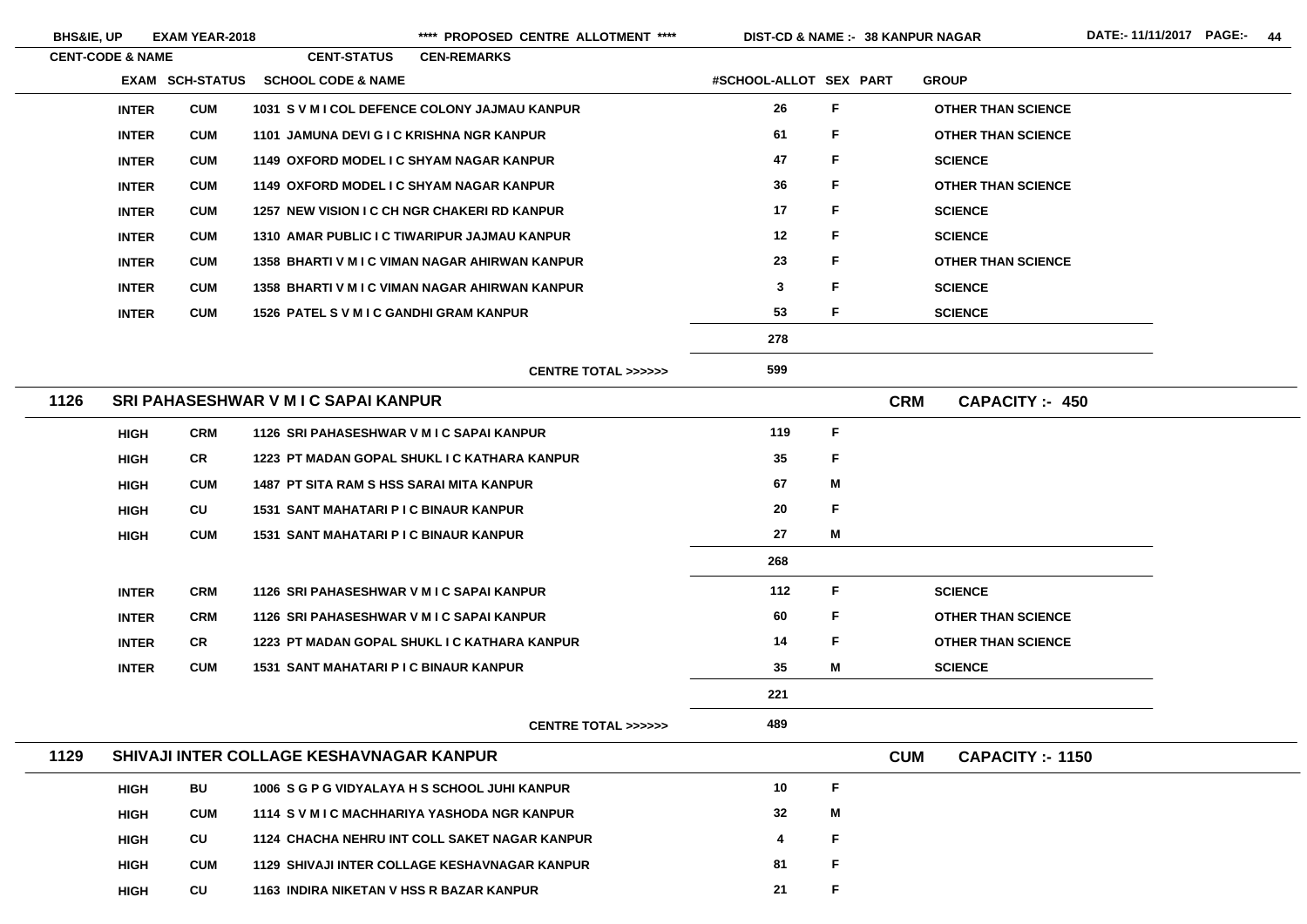$\sim$ 

| <b>CENT-CODE &amp; NAME</b> |                        | <b>CENT-STATUS</b>                                | <b>CEN-REMARKS</b>                                           |                        |    |                           |
|-----------------------------|------------------------|---------------------------------------------------|--------------------------------------------------------------|------------------------|----|---------------------------|
|                             | <b>EXAM SCH-STATUS</b> | <b>SCHOOL CODE &amp; NAME</b>                     |                                                              | #SCHOOL-ALLOT SEX PART |    | <b>GROUP</b>              |
| <b>HIGH</b>                 | <b>CUM</b>             | 1163 INDIRA NIKETAN V HSS R BAZAR KANPUR          |                                                              | 18                     | M  |                           |
| <b>HIGH</b>                 | <b>CUM</b>             |                                                   | 1174 SMT SOMVATI GIRLS I C SAKET NAGAR KANPUR                | 15                     | F. |                           |
| <b>HIGH</b>                 | <b>CU</b>              | 1176 SJVNIC HANSPURAM NAUBASTA KANPUR             |                                                              | 27                     | F  |                           |
| <b>HIGH</b>                 | <b>CU</b>              | <b>1225 ST MARTIN HSS YASHODA NAGAR KANPUR</b>    |                                                              | 9                      | F  |                           |
| <b>HIGH</b>                 | <b>CUM</b>             | 1265 L R CHANDEL I C MACHHARIA KANPUR             |                                                              | 13                     | F  |                           |
| <b>HIGH</b>                 | <b>CU</b>              |                                                   | 1267 N N GIRLS INTER COLLEGE KIDWAI NAGAR KANPUR             | 6                      | F  |                           |
| <b>HIGH</b>                 | <b>CU</b>              | 1298 ARYA BHATT I C DAMODAR NAGAR KANPUR          |                                                              | 11                     | F. |                           |
| <b>HIGH</b>                 | <b>CU</b>              |                                                   | 1301 SMT RAM DULARI GIC YASHODA NAGAR KANPUR                 | 54                     | F  |                           |
| <b>HIGH</b>                 | <b>CU</b>              |                                                   | 1313 VIKASIKA NEHRU MEMORIAL INTER COLLEGE BARRA KANPUR      | 16                     | F  |                           |
| <b>HIGH</b>                 | <b>CUF</b>             |                                                   | 1336 UMRAI DEVI BALIKA I C YASHODA NGR KANPUR                | 35                     | M  |                           |
| <b>HIGH</b>                 | <b>CUM</b>             | 1345 M K B H S S JUHI LAY CLY KANPUR              |                                                              | 35                     | F  |                           |
| <b>HIGH</b>                 | <b>CUM</b>             |                                                   | <b>1380 VIVEKANAND INTER COLLEGE BARRA TWO KANPUR</b>        | 19                     | M  |                           |
| <b>HIGH</b>                 | <b>CUM</b>             | <b>1387 S SHIKSHA NIKETAN H S S BARRA KANPUR</b>  |                                                              | 15                     | F  |                           |
| <b>HIGH</b>                 | <b>CUM</b>             | <b>1392 OBEROI EDU CENTRE HSS KESHAV N KANPUR</b> |                                                              | 3                      | F  |                           |
| <b>HIGH</b>                 | <b>CUM</b>             | <b>1392 OBEROI EDU CENTRE HSS KESHAV N KANPUR</b> |                                                              | 4                      | Μ  |                           |
| <b>HIGH</b>                 | <b>CUM</b>             | <b>1418 MARI GOLD HSS GOPAL NAGAR KANPUR</b>      |                                                              | 17                     | F  |                           |
| <b>HIGH</b>                 | <b>CUM</b>             | <b>1445 VIMAL PUBLIC HSS W BANK BARRA KANPUR</b>  |                                                              | 12                     | M  |                           |
| <b>HIGH</b>                 | <b>CU</b>              |                                                   | 1594 GYAN S A HSS GOPAL NAGAR Y NAGAR KANPUR                 | 7                      | F  |                           |
|                             |                        |                                                   |                                                              | 464                    |    |                           |
| <b>INTER</b>                | <b>CUM</b>             |                                                   | 1050 MADAN MOHAN AGARWAL GIRLS I C KIDWAI NAGAR KANPUR       | 49                     | F  | <b>OTHER THAN SCIENCE</b> |
| <b>INTER</b>                | <b>CUM</b>             |                                                   | 1114 S V M I C MACHHARIYA YASHODA NGR KANPUR                 | 43                     | F. | <b>SCIENCE</b>            |
| <b>INTER</b>                | <b>CUM</b>             |                                                   | 1122 ONKAR NATH DHAWAN I COLL A PURI KANPUR                  | 24                     | F. | <b>OTHER THAN SCIENCE</b> |
| <b>INTER</b>                | <b>CUM</b>             |                                                   | 1122 ONKAR NATH DHAWAN I COLL A PURI KANPUR                  | 20                     | F  | <b>SCIENCE</b>            |
| <b>INTER</b>                | <b>CUM</b>             |                                                   | 1124 CHACHA NEHRU INT COLL SAKET NAGAR KANPUR                | 3                      | F  | <b>SCIENCE</b>            |
| <b>INTER</b>                | <b>CUM</b>             |                                                   | <b>1129 SHIVAJI INTER COLLAGE KESHAVNAGAR KANPUR</b>         | 156                    | F. | <b>SCIENCE</b>            |
| <b>INTER</b>                | <b>CUM</b>             |                                                   | <b>1170 KANPUR INTERMEDIATE EDUCATION CENTRE GOPAL NAGAR</b> | 16                     | Μ  | <b>OTHER THAN SCIENCE</b> |
| <b>INTER</b>                | <b>CUM</b>             |                                                   | 1174 SMT SOMVATI GIRLS I C SAKET NAGAR KANPUR                | 3                      | F. | <b>OTHER THAN SCIENCE</b> |
| <b>INTER</b>                | <b>CUM</b>             | 1176 SJVNIC HANSPURAM NAUBASTA KANPUR             |                                                              | 41                     | F. | <b>SCIENCE</b>            |
| <b>INTER</b>                | <b>CUM</b>             | 1177 S V BHAI PATEL I C SAKET NGR KANPUR          |                                                              | 9                      | F  | <b>SCIENCE</b>            |
| <b>INTER</b>                | <b>CUM</b>             | 1235 KAMLA V G HSS SAKET NAGAR KANPUR             |                                                              | 14                     | F. | <b>SCIENCE</b>            |
| <b>INTER</b>                | <b>CUM</b>             | 1265 L R CHANDEL I C MACHHARIA KANPUR             |                                                              | 17                     | F. | <b>SCIENCE</b>            |
| <b>INTER</b>                | <b>CUM</b>             |                                                   | 1267 N N GIRLS INTER COLLEGE KIDWAI NAGAR KANPUR             | 3                      | F. | <b>OTHER THAN SCIENCE</b> |

# **THAN SCIENCE**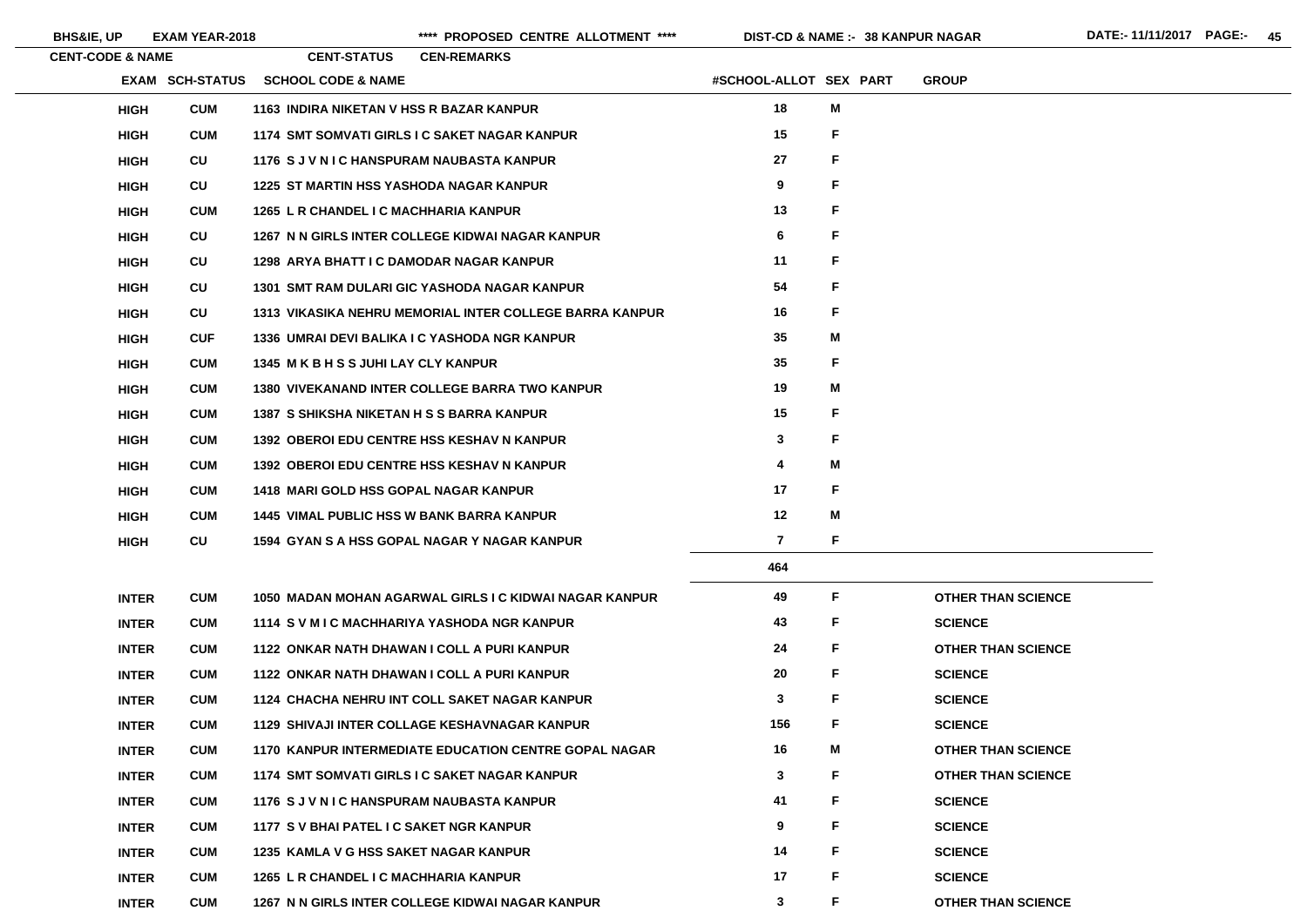|      | <b>BHS&amp;IE, UP</b>       |                 | **** PROPOSED CENTRE ALLOTMENT ****<br><b>EXAM YEAR-2018</b><br><b>DIST-CD &amp; NAME :- 38 KANPUR NAGAR</b> |                                                         |                        |   |            |                           |  |  |
|------|-----------------------------|-----------------|--------------------------------------------------------------------------------------------------------------|---------------------------------------------------------|------------------------|---|------------|---------------------------|--|--|
|      | <b>CENT-CODE &amp; NAME</b> |                 | <b>CENT-STATUS</b>                                                                                           | <b>CEN-REMARKS</b>                                      |                        |   |            |                           |  |  |
|      |                             | EXAM SCH-STATUS | <b>SCHOOL CODE &amp; NAME</b>                                                                                |                                                         | #SCHOOL-ALLOT SEX PART |   |            | <b>GROUP</b>              |  |  |
|      | <b>INTER</b>                | <b>CUM</b>      |                                                                                                              | 1301 SMT RAM DULARI GIC YASHODA NAGAR KANPUR            | 55                     | F |            | <b>OTHER THAN SCIENCE</b> |  |  |
|      | <b>INTER</b>                | <b>CUM</b>      |                                                                                                              | 1313 VIKASIKA NEHRU MEMORIAL INTER COLLEGE BARRA KANPUR | 20                     | F |            | <b>SCIENCE</b>            |  |  |
|      |                             |                 |                                                                                                              |                                                         | 473                    |   |            |                           |  |  |
|      |                             |                 |                                                                                                              | <b>CENTRE TOTAL &gt;&gt;&gt;&gt;&gt;&gt;</b>            | 937                    |   |            |                           |  |  |
| 1131 |                             |                 | PT R N K L S INTER COLL NANKARI I I T KANPUR                                                                 |                                                         |                        |   | <b>CUM</b> | <b>CAPACITY :- 1050</b>   |  |  |
|      | <b>HIGH</b>                 | <b>CRM</b>      |                                                                                                              | 1130 SHAHID BHAGAT SINGH I C BITHOOR KANPUR             | 53                     | Μ |            |                           |  |  |
|      | <b>HIGH</b>                 | <b>CUM</b>      |                                                                                                              | 1131 PT R N K L S INTER COLL NANKARI I I T KANPUR       | 72                     | F |            |                           |  |  |
|      | <b>HIGH</b>                 | <b>CUF</b>      | <b>1159 JIGYASU GIRLS I C BARSAITPUR KANPUR</b>                                                              |                                                         | 8                      | Μ |            |                           |  |  |
|      | <b>HIGH</b>                 | CU              |                                                                                                              | 1303 G D GYAN MANJUSHA I C NANKARI IIT KANPUR           | 48                     | F |            |                           |  |  |
|      | <b>HIGH</b>                 | <b>CUM</b>      |                                                                                                              | 1305 SVBICA PURI ROAD VIKAS NAGAR KANPUR                | $\mathbf{3}$           | Μ |            |                           |  |  |
|      | <b>HIGH</b>                 | <b>CU</b>       |                                                                                                              | 1320 DURGA MODEL INT COLL A NAGAR RAWATPUR KANPUR       | 30                     | F |            |                           |  |  |
|      | <b>HIGH</b>                 | <b>CU</b>       |                                                                                                              | <b>1430 SL PUBLIC HS SCHOOL KALYANPUR KANPUR</b>        | 22                     | F |            |                           |  |  |
|      | <b>HIGH</b>                 | <b>AUM</b>      | <b>1562 R ASHRAM PADDATI VIDALYA KANPUR</b>                                                                  |                                                         | 22                     | Μ |            |                           |  |  |
|      | <b>HIGH</b>                 | <b>CR</b>       |                                                                                                              | 1645 JASVANT SINGH VAN M IC BANI ITRA KANPUR NAGAR      | 61                     | F |            |                           |  |  |
|      | <b>HIGH</b>                 | <b>CUM</b>      |                                                                                                              | <b>1685 SHRI JAMUNA PRASHAD IC GAMBHIRPUR PANKI</b>     | 11                     | М |            |                           |  |  |
|      |                             |                 |                                                                                                              |                                                         | 330                    |   |            |                           |  |  |
|      | <b>INTER</b>                | <b>BUM</b>      | 1087 B P M G I COLLEGE MANDHANA KANPUR                                                                       |                                                         | 43                     | Μ |            | <b>OTHER THAN SCIENCE</b> |  |  |
|      | <b>INTER</b>                | <b>CUM</b>      |                                                                                                              | 1131 PT R N K L S INTER COLL NANKARI I I T KANPUR       | 32                     | F |            | <b>SCIENCE</b>            |  |  |
|      | <b>INTER</b>                | <b>CUM</b>      |                                                                                                              | 1131 PT R N K L S INTER COLL NANKARI I I T KANPUR       | 18                     | F |            | <b>OTHER THAN SCIENCE</b> |  |  |
|      | <b>INTER</b>                | <b>CUM</b>      | <b>1154 MOTI LAL MEMO I C HASANPUR KANPUR</b>                                                                |                                                         | 41                     | M |            | <b>SCIENCE</b>            |  |  |
|      | <b>INTER</b>                | <b>CUM</b>      | <b>1159 JIGYASU GIRLS I C BARSAITPUR KANPUR</b>                                                              |                                                         | 15                     | F |            | <b>SCIENCE</b>            |  |  |
|      | <b>INTER</b>                | <b>CUM</b>      | <b>1159 JIGYASU GIRLS I C BARSAITPUR KANPUR</b>                                                              |                                                         | 10                     | F |            | <b>OTHER THAN SCIENCE</b> |  |  |
|      | <b>INTER</b>                | <b>CUM</b>      |                                                                                                              | 1303 G D GYAN MANJUSHA I C NANKARI IIT KANPUR           | 28                     | F |            | <b>OTHER THAN SCIENCE</b> |  |  |
|      | <b>INTER</b>                | <b>CUM</b>      |                                                                                                              | 1303 G D GYAN MANJUSHA I C NANKARI IIT KANPUR           | 12                     | F |            | <b>SCIENCE</b>            |  |  |
|      | <b>INTER</b>                | <b>CUM</b>      |                                                                                                              | 1305 SVBICA PURI ROAD VIKAS NAGAR KANPUR                | 36                     | M |            | <b>SCIENCE</b>            |  |  |
|      | <b>INTER</b>                | <b>CUM</b>      |                                                                                                              | 1320 DURGA MODEL INT COLL A NAGAR RAWATPUR KANPUR       | 59                     | Μ |            | <b>SCIENCE</b>            |  |  |
|      | <b>INTER</b>                | <b>CUM</b>      | 1338 D P R I C KALYANPUR KANPUR                                                                              |                                                         | 46                     | Μ |            | <b>SCIENCE</b>            |  |  |
|      | <b>INTER</b>                | <b>AUM</b>      | 1562 R ASHRAM PADDATI VIDALYA KANPUR                                                                         |                                                         | 12                     | М |            | <b>SCIENCE</b>            |  |  |
|      | <b>INTER</b>                | <b>AUM</b>      | 1562 R ASHRAM PADDATI VIDALYA KANPUR                                                                         |                                                         | $\mathbf{3}$           | Μ |            | <b>OTHER THAN SCIENCE</b> |  |  |
|      | <b>INTER</b>                | <b>CRM</b>      |                                                                                                              | 1599 J P S NIKETAN INTER COLLEGE TIKRA KANPUR NAGAR     | $\mathbf{3}$           | Μ |            | <b>OTHER THAN SCIENCE</b> |  |  |
|      | <b>INTER</b>                | <b>CUM</b>      |                                                                                                              | 1645 JASVANT SINGH VAN M IC BANI ITRA KANPUR NAGAR      | 36                     | F |            | <b>OTHER THAN SCIENCE</b> |  |  |

E. E. E. E. E. E. E. **THAN SCIENCE**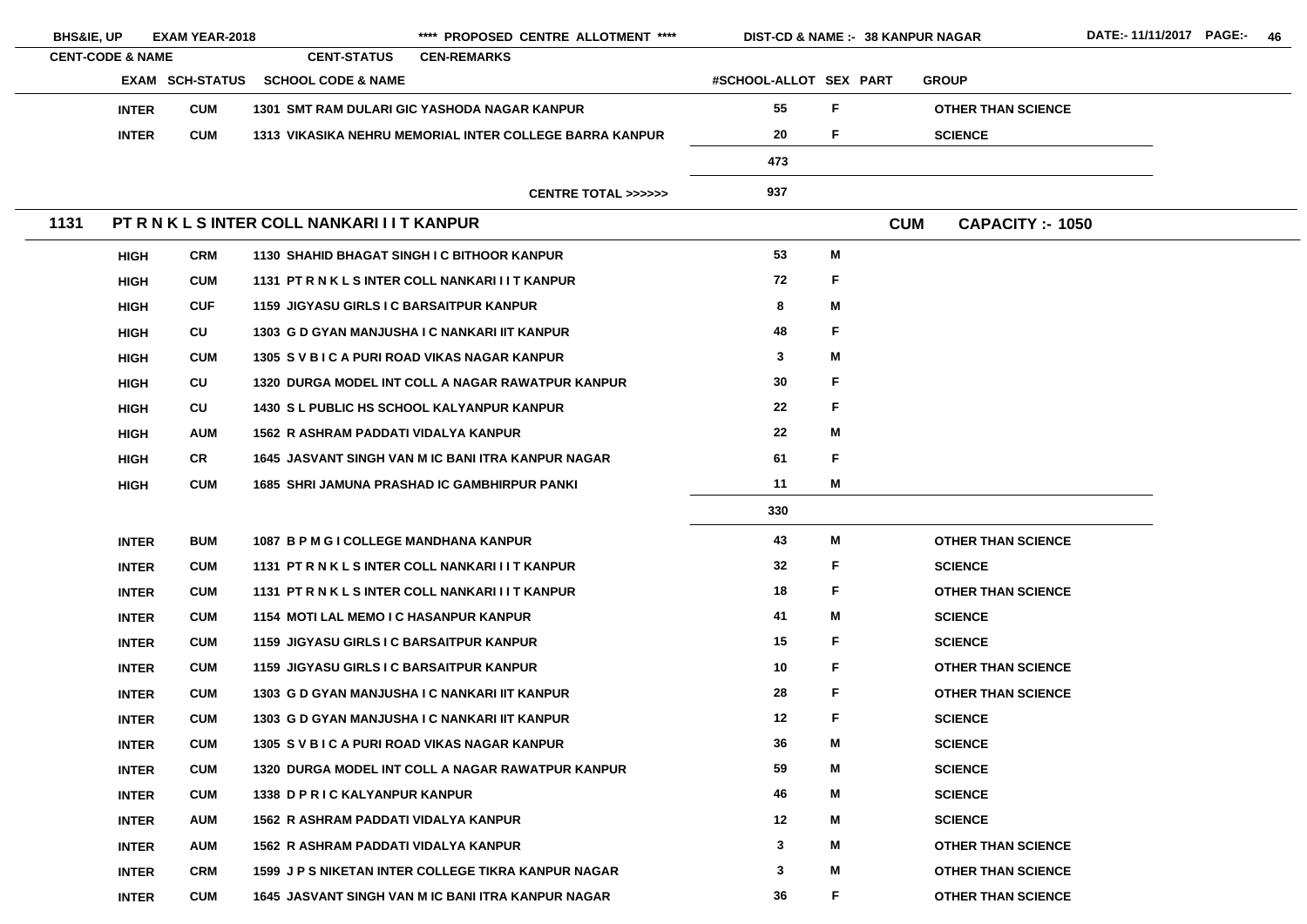| <b>BHS&amp;IE, UP</b> |                             | <b>EXAM YEAR-2018</b>  |                                               | **** PROPOSED CENTRE ALLOTMENT ****                 | <b>DIST-CD &amp; NAME :- 38 KANPUR NAGAR</b> |             |            |                           | DATE:-11/11/2017 PAGE:- 47 |  |
|-----------------------|-----------------------------|------------------------|-----------------------------------------------|-----------------------------------------------------|----------------------------------------------|-------------|------------|---------------------------|----------------------------|--|
|                       | <b>CENT-CODE &amp; NAME</b> |                        | <b>CENT-STATUS</b>                            | <b>CEN-REMARKS</b>                                  |                                              |             |            |                           |                            |  |
|                       |                             | <b>EXAM SCH-STATUS</b> | <b>SCHOOL CODE &amp; NAME</b>                 |                                                     | #SCHOOL-ALLOT SEX PART                       |             |            | <b>GROUP</b>              |                            |  |
|                       |                             |                        |                                               |                                                     | 394                                          |             |            |                           |                            |  |
|                       |                             |                        |                                               | <b>CENTRE TOTAL &gt;&gt;&gt;&gt;&gt;&gt;</b>        | 724                                          |             |            |                           |                            |  |
| 1132                  |                             |                        | <b>B N B I C DEFENCE COLONY JAJMAU KANPUR</b> |                                                     |                                              |             | <b>CUF</b> | <b>CAPACITY :- 1050</b>   |                            |  |
|                       | <b>HIGH</b>                 | <b>BU</b>              |                                               | 1064 SRI MAHESHWARI V I C CHAWAL MANDI KANPUR       | 18                                           | $\mathsf F$ |            |                           |                            |  |
|                       | <b>HIGH</b>                 | <b>CUF</b>             | 1132 B N B I C DEFENCE COLONY JAJMAU KANPUR   |                                                     | 78                                           | F.          |            |                           |                            |  |
|                       | <b>HIGH</b>                 | CU                     | 1142 S BALIKA V M I C HARJINDER NAGAR KANPUR  |                                                     | 70                                           | F           |            |                           |                            |  |
|                       | <b>HIGH</b>                 | CU                     | <b>1156 NEHRU G HSS MEERPUR CANTT KANPUR</b>  |                                                     | 62                                           | F           |            |                           |                            |  |
|                       | <b>HIGH</b>                 | CU                     |                                               | 1167 SHRI SHIV PRASAD G G I C OMPURWA KANPUR        | 52                                           | F           |            |                           |                            |  |
|                       | <b>HIGH</b>                 | <b>CUF</b>             |                                               | 1275 MODERN HS SCHOOL RAMGALI H NAGAR KANPURA       | 28                                           | F.          |            |                           |                            |  |
|                       | <b>HIGH</b>                 | CU                     | <b>1312 ASHA CONVENT HIG SEC SCH KANPUR</b>   |                                                     |                                              | F           |            |                           |                            |  |
|                       | <b>HIGH</b>                 | <b>CU</b>              | 1337 NEELAM JYOTI I C PAC RIJ KANPUR          |                                                     | 10                                           | F           |            |                           |                            |  |
|                       | <b>HIGH</b>                 | CU                     |                                               | 1349 G S CONVENT INTER COLLEGE KAZI KHERA KANPUR    | 30                                           | F.          |            |                           |                            |  |
|                       | <b>HIGH</b>                 | <b>CUM</b>             |                                               | 1352 MAHARAJ MANIKUNDAL HSS OM PURWA KANPUR         | $35\,$                                       | F           |            |                           |                            |  |
|                       | <b>HIGH</b>                 | <b>CUM</b>             |                                               | <b>1441 TAGORE V MANDIR HSS JAGAIPURWA KANPUR</b>   | 47                                           | F.          |            |                           |                            |  |
|                       | <b>HIGH</b>                 | CU                     |                                               | <b>1580 GOPI KRISHNA HSS M SANJEEV NAGAR KANPUR</b> | 8                                            | F.          |            |                           |                            |  |
|                       |                             |                        |                                               |                                                     | 439                                          |             |            |                           |                            |  |
|                       | <b>INTER</b>                | <b>CUF</b>             | 1132 B N B I C DEFENCE COLONY JAJMAU KANPUR   |                                                     | 61                                           | F           |            | <b>OTHER THAN SCIENCE</b> |                            |  |
|                       | <b>INTER</b>                | <b>CUF</b>             | 1132 B N B I C DEFENCE COLONY JAJMAU KANPUR   |                                                     | 48                                           | F.          |            | <b>SCIENCE</b>            |                            |  |
|                       | <b>INTER</b>                | <b>CUF</b>             | 1142 S BALIKA V M I C HARJINDER NAGAR KANPUR  |                                                     | 81                                           | F.          |            | <b>SCIENCE</b>            |                            |  |
|                       | <b>INTER</b>                | <b>CUF</b>             |                                               | 1283 A TAGORE G I C R NAGAR LAL BANGLA KANPUR       | 61                                           | F.          |            | <b>OTHER THAN SCIENCE</b> |                            |  |
|                       | <b>INTER</b>                | <b>CUF</b>             |                                               | 1292 BAL V M I C PAC 37BN KANPUR NAGAR KANPUR       | 23                                           | F.          |            | <b>SCIENCE</b>            |                            |  |
|                       | <b>INTER</b>                | <b>CUF</b>             | 1337 NEELAM JYOTI I C PAC RIJ KANPUR          |                                                     | 13                                           | F.          |            | <b>SCIENCE</b>            |                            |  |
|                       | <b>INTER</b>                | <b>CUF</b>             |                                               | 1349 G S CONVENT INTER COLLEGE KAZI KHERA KANPUR    | 79                                           | F.          |            | <b>OTHER THAN SCIENCE</b> |                            |  |
|                       | <b>INTER</b>                | <b>CUF</b>             |                                               | 1397 OM SARASWATI VIDYA MANDIR I C HAL CLY KNP      | 13                                           | F.          |            | <b>SCIENCE</b>            |                            |  |
|                       |                             |                        |                                               |                                                     | 379                                          |             |            |                           |                            |  |
|                       |                             |                        |                                               | <b>CENTRE TOTAL &gt;&gt;&gt;&gt;&gt;&gt;</b>        | 818                                          |             |            |                           |                            |  |
| 1134                  |                             |                        | A K I C KHERSA BIDHNOO KANPUR                 |                                                     |                                              |             | <b>CRM</b> | <b>CAPACITY: 450</b>      |                            |  |
|                       | <b>HIGH</b>                 | <b>CRM</b>             | 1134 A K I C KHERSA BIDHNOO KANPUR            |                                                     | 61                                           | $\mathsf F$ |            |                           |                            |  |
|                       | <b>HIGH</b>                 | <b>CRM</b>             | 1172 R C SAHU N I C MAJHAWAN KANPUR           |                                                     | 60                                           | F           |            |                           |                            |  |

**HIGH**

- 
- 

- E.
- 
- 

**CRM 1172 R C SAHU N I C MAJHAWAN KANPUR 50**

**M**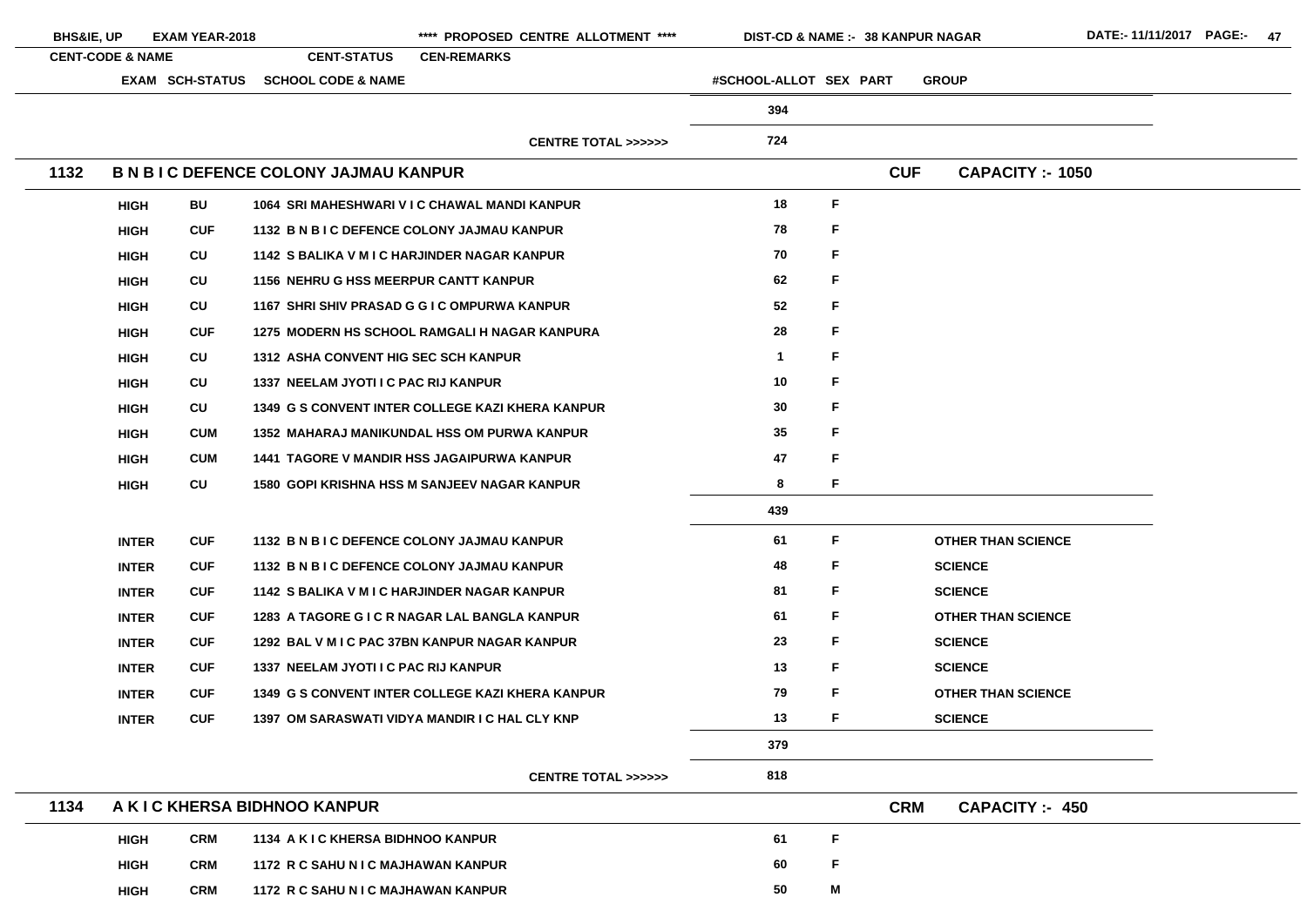| <b>BHS&amp;IE, UP</b> | <b>EXAM YEAR-2018</b> |
|-----------------------|-----------------------|
|-----------------------|-----------------------|

\*\*\*\* PROPOSED CENTRE ALLOTMENT \*\*\*\* DIST-CD & NAME :- 38 KANPUR NAGAR DATE:- 11/11/2017 PAGE:- 48

| <b>CENT-CODE &amp; NAME</b> |                        | <b>CENT-STATUS</b>                             | <b>CEN-REMARKS</b>                                      |                        |   |                                    |
|-----------------------------|------------------------|------------------------------------------------|---------------------------------------------------------|------------------------|---|------------------------------------|
|                             | <b>EXAM SCH-STATUS</b> | <b>SCHOOL CODE &amp; NAME</b>                  |                                                         | #SCHOOL-ALLOT SEX PART |   | <b>GROUP</b>                       |
| <b>HIGH</b>                 | <b>CR</b>              | 1224 V P INT COLL LAXMANPUR KANPUR             |                                                         | 79                     | F |                                    |
| <b>HIGH</b>                 | <b>ARM</b>             | <b>1228 GOVT I C KHERSA BIDHANU KANPUR</b>     |                                                         | 36                     | M |                                    |
| <b>HIGH</b>                 | <b>CR</b>              |                                                | 1255 SHRI RAGHURAJ SINGH INT COLL KATHARA KANPUR        | 49                     | F |                                    |
| <b>HIGH</b>                 | <b>CUM</b>             |                                                | <b>1447 CRKAD HSS NARAYANPURI NAUBASTA KANPUR</b>       | 18                     | M |                                    |
|                             |                        |                                                |                                                         | 353                    |   |                                    |
| <b>INTER</b>                | <b>CRM</b>             | 1134 A K I C KHERSA BIDHNOO KANPUR             |                                                         | 76                     | F | <b>OTHER THAN SCIENCE</b>          |
| <b>INTER</b>                | <b>CRM</b>             | 1134 A K I C KHERSA BIDHNOO KANPUR             |                                                         | 36                     | F | <b>SCIENCE</b>                     |
| <b>INTER</b>                | <b>CR</b>              |                                                | 1223 PT MADAN GOPAL SHUKL I C KATHARA KANPUR            | 31                     | F | <b>SCIENCE</b>                     |
| <b>INTER</b>                | <b>CR</b>              |                                                | 1255 SHRI RAGHURAJ SINGH INT COLL KATHARA KANPUR        | 20                     | F | <b>OTHER THAN SCIENCE</b>          |
| <b>INTER</b>                | <b>BRM</b>             | 5090 PT J L N INTER COLL JAMU KANPUR           |                                                         | 94                     | M | <b>OTHER THAN SCIENCE</b>          |
|                             |                        |                                                |                                                         | 257                    |   |                                    |
|                             |                        |                                                | <b>CENTRE TOTAL &gt;&gt;&gt;&gt;&gt;&gt;</b>            | 610                    |   |                                    |
| 1138                        |                        | <b>CHITRA I C MANDI SAMITI NAUBASTA KANPUR</b> |                                                         |                        |   | <b>CUM</b><br><b>CAPACITY: 650</b> |
| <b>HIGH</b>                 | <b>CUM</b>             |                                                | 1138 CHITRA I C MANDI SAMITI NAUBASTA KANPUR            | 43                     | F |                                    |
| <b>HIGH</b>                 | <b>CUM</b>             | 1141 G D B V P I C KIDWAI NAGAR KANPUR         |                                                         | 12                     | M |                                    |
| <b>HIGH</b>                 | CU                     |                                                | 1158 KRISHNA DEVI P GIRLS I C DAMODAR NGR NAUBASTA KNP  | 52                     | F |                                    |
| <b>HIGH</b>                 | <b>CUM</b>             |                                                | 1160 MAHARSHI KANYA I C BINGAWANA KANPUR                | 41                     | F |                                    |
| <b>HIGH</b>                 | CU                     |                                                | 1169 MAHARSHI V VASHISHTH I C NAUBASTA KANPUR           | 16                     | F |                                    |
| <b>HIGH</b>                 | <b>CUM</b>             | 1230 SNEHI I C SNEHI NGR KHANDEPUR KANPUR      |                                                         | 16                     | F |                                    |
| <b>HIGH</b>                 | <b>CUM</b>             | 1230 SNEHI I C SNEHI NGR KHANDEPUR KANPUR      |                                                         | 34                     | M |                                    |
| <b>HIGH</b>                 | CU                     |                                                | 1277 GGM G HSS SUJAT GANJ S NAGAR COD KANPUR            | 74                     | F |                                    |
| <b>HIGH</b>                 | <b>CUM</b>             |                                                | 1334 SHASTRI SMARAK HSS A V PAHADPUR KANPUR             | 52                     | M |                                    |
| <b>HIGH</b>                 | <b>CUM</b>             |                                                | 1334 SHASTRI SMARAK HSS A V PAHADPUR KANPUR             | $\mathbf 1$            | F |                                    |
| <b>HIGH</b>                 | <b>CUM</b>             |                                                | 1384 D S INTER COLLEGE SINGH VIHAR BINGAWAN HAMIRPUR RO | 46                     | F |                                    |
| <b>HIGH</b>                 | <b>CUM</b>             |                                                | 1386 NAVBHARTI V P HSS KIDWAI NAGAR KANPUR              | 16                     | M |                                    |
| <b>HIGH</b>                 | CU                     | <b>1406 B S HSS KHARAG PUR KANPUR</b>          |                                                         | 4                      | F |                                    |
| <b>HIGH</b>                 | CU                     |                                                | 1447 CRKAD HSS NARAYANPURI NAUBASTA KANPUR              | 6                      | F |                                    |
| <b>HIGH</b>                 | <b>CUF</b>             | 1463 B R S HIG SEC SCHOOL JARAULI KANPUR       |                                                         | 48                     | F |                                    |
| <b>HIGH</b>                 | <b>CUF</b>             | 1463 B R S HIG SEC SCHOOL JARAULI KANPUR       |                                                         | 102                    | M |                                    |
| <b>HIGH</b>                 | <b>CUM</b>             |                                                | 1589 M P INTER COLLEGE TULSINAGAR PAHADPUR BINGANVA     | 62                     | M |                                    |
| <b>HIGH</b>                 | <b>CUM</b>             |                                                | 1594 GYAN S A HSS GOPAL NAGAR Y NAGAR KANPUR            | 8                      | M |                                    |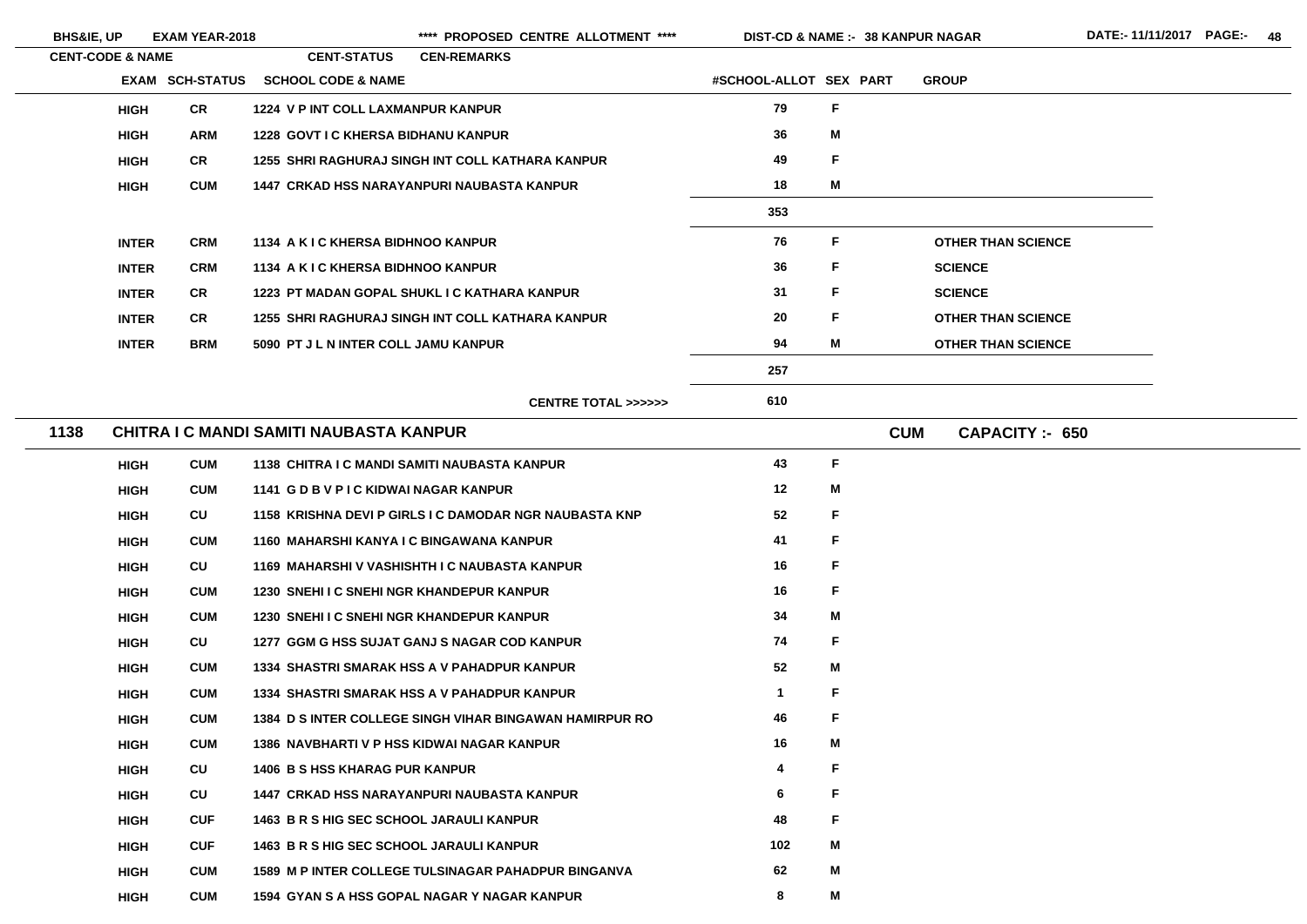|  | <b>HS&amp;IE, UP</b> | <b>EXAM YEAR-2018</b> |
|--|----------------------|-----------------------|
|--|----------------------|-----------------------|

 $\overline{\phantom{a}}$ 

**BHS&IE, UP EXAM YEAR-2018 \*\*\*\* PROPOSED CENTRE ALLOTMENT \*\*\*\* DIST-CD & NAME :- DATE:- 11/11/2017 PAGE:- 49**

**38 KANPUR NAGAR**

| <b>CENT-CODE &amp; NAME</b> |                        | <b>CENT-STATUS</b>                                   | <b>CEN-REMARKS</b> |                                                         |                        |    |            |                           |                      |
|-----------------------------|------------------------|------------------------------------------------------|--------------------|---------------------------------------------------------|------------------------|----|------------|---------------------------|----------------------|
|                             | <b>EXAM SCH-STATUS</b> | <b>SCHOOL CODE &amp; NAME</b>                        |                    |                                                         | #SCHOOL-ALLOT SEX PART |    |            | <b>GROUP</b>              |                      |
| <b>HIGH</b>                 | CU                     | 1657 K B PUBLIC SCHOOL JARAULI PHASE II KANPUR NAGAR |                    |                                                         | 8                      | F  |            |                           |                      |
| <b>HIGH</b>                 | <b>CUM</b>             |                                                      |                    | 1695 SHIVANI HS SCHOOL NAGWA SWARN JAYANTI VIHAR KANPUR | 36                     | M  |            |                           |                      |
|                             |                        |                                                      |                    |                                                         | 677                    |    |            |                           |                      |
| <b>INTER</b>                | <b>CUM</b>             | 1137 RSSD SARVODAY VID I C YASHODA NGR KANPUR        |                    |                                                         | 32                     | F  |            | <b>SCIENCE</b>            |                      |
| <b>INTER</b>                | <b>CUM</b>             | 1138 CHITRA I C MANDI SAMITI NAUBASTA KANPUR         |                    |                                                         | 54                     | F  |            | <b>SCIENCE</b>            |                      |
| <b>INTER</b>                | <b>CUM</b>             | 1138 CHITRA I C MANDI SAMITI NAUBASTA KANPUR         |                    |                                                         | 4                      | F  |            | <b>OTHER THAN SCIENCE</b> |                      |
| <b>INTER</b>                | <b>CUM</b>             | 1160 MAHARSHI KANYA I C BINGAWANA KANPUR             |                    |                                                         | 104                    | F  |            | <b>OTHER THAN SCIENCE</b> |                      |
| <b>INTER</b>                | <b>CUM</b>             | 1162 PREM BALIKA I C NAUBASTA KANPUR                 |                    |                                                         | 87                     | F. |            | <b>SCIENCE</b>            |                      |
| <b>INTER</b>                | <b>CUM</b>             | 1162 PREM BALIKA I C NAUBASTA KANPUR                 |                    |                                                         | 76                     | F. |            | <b>OTHER THAN SCIENCE</b> |                      |
| <b>INTER</b>                | <b>CUM</b>             | 1169 MAHARSHI V VASHISHTH I C NAUBASTA KANPUR        |                    |                                                         | 38                     | F  |            | <b>SCIENCE</b>            |                      |
| <b>INTER</b>                | <b>CUM</b>             | 1169 MAHARSHI V VASHISHTH I C NAUBASTA KANPUR        |                    |                                                         | 35                     | F  |            | <b>OTHER THAN SCIENCE</b> |                      |
| <b>INTER</b>                | <b>CUM</b>             | 1230 SNEHI I C SNEHI NGR KHANDEPUR KANPUR            |                    |                                                         | 37                     | F  |            | <b>SCIENCE</b>            |                      |
| <b>INTER</b>                | <b>CUM</b>             | 1357 R A I C B KHANDEPUR NAUBASTA KANPUR             |                    |                                                         | 48                     | F. |            | <b>SCIENCE</b>            |                      |
| <b>INTER</b>                | <b>CUM</b>             | 1357 R A I C B KHANDEPUR NAUBASTA KANPUR             |                    |                                                         | 27                     | F. |            | <b>OTHER THAN SCIENCE</b> |                      |
| <b>INTER</b>                | <b>CUM</b>             | 1404 DAYANAND SANTOSH MISHRA I C Y NGR KANPUR        |                    |                                                         | 34                     | F. |            | <b>SCIENCE</b>            |                      |
| <b>INTER</b>                | <b>CUM</b>             |                                                      |                    | 1620 KDKL SHASTRI INTER COLLEGE ARRA NAUBASTA KANPUR NA | 26                     | F. |            | <b>SCIENCE</b>            |                      |
| <b>INTER</b>                | <b>CUM</b>             |                                                      |                    | 1620 KDKL SHASTRI INTER COLLEGE ARRA NAUBASTA KANPUR NA | 15                     | F. |            | <b>OTHER THAN SCIENCE</b> |                      |
|                             |                        |                                                      |                    |                                                         | 617                    |    |            |                           |                      |
|                             |                        |                                                      |                    | <b>CENTRE TOTAL &gt;&gt;&gt;&gt;&gt;&gt;</b>            | 1294                   |    |            |                           |                      |
| 1145                        |                        | SUKHWASA DEVI I C BIDHNOO KANPUR                     |                    |                                                         |                        |    | <b>CRM</b> |                           | <b>CAPACITY: 400</b> |
| <b>HIGH</b>                 | <b>BRM</b>             | 1090 PT J L N INTER COLL JAMU KANPUR                 |                    |                                                         | 99                     | M  |            |                           |                      |
| <b>HIGH</b>                 | <b>CRM</b>             | 1145 SUKHWASA DEVI I C BIDHNOO KANPUR                |                    |                                                         | 54                     | F  |            |                           |                      |
| <b>HIGH</b>                 | <b>CRM</b>             |                                                      |                    | 1518 PRASAD SIKSHA NIKETAN INTER COLLEGE KATHARA KANPUR | 104                    | M  |            |                           |                      |
| <b>HIGH</b>                 | <b>CRM</b>             | <b>1571 GANGA PRASAD HSS RAMAIPUR KANPUR</b>         |                    |                                                         | 98                     | F  |            |                           |                      |
| <b>HIGH</b>                 | <b>CRM</b>             | <b>1571 GANGA PRASAD HSS RAMAIPUR KANPUR</b>         |                    |                                                         | 113                    | M  |            |                           |                      |
|                             |                        |                                                      |                    |                                                         | 468                    |    |            |                           |                      |
| <b>INTER</b>                | <b>CRM</b>             | 1145 SUKHWASA DEVI I C BIDHNOO KANPUR                |                    |                                                         | 55                     | F  |            | <b>SCIENCE</b>            |                      |
| <b>INTER</b>                | <b>CRM</b>             | 1145 SUKHWASA DEVI I C BIDHNOO KANPUR                |                    |                                                         | 23                     | F  |            | <b>OTHER THAN SCIENCE</b> |                      |
| <b>INTER</b>                | <b>CRM</b>             | 1224 V P INT COLL LAXMANPUR KANPUR                   |                    |                                                         | 41                     | F. |            | <b>SCIENCE</b>            |                      |
| <b>INTER</b>                | <b>CRM</b>             | 1224 V P INT COLL LAXMANPUR KANPUR                   |                    |                                                         | 37                     | F. |            | <b>OTHER THAN SCIENCE</b> |                      |
| <b>INTER</b>                | <b>CRM</b>             | 1255 SHRI RAGHURAJ SINGH INT COLL KATHARA KANPUR     |                    |                                                         | 31                     | F  |            | <b>SCIENCE</b>            |                      |
|                             |                        |                                                      |                    |                                                         |                        |    |            |                           |                      |

| E                   |
|---------------------|
| E                   |
| <b>THAN SCIENCE</b> |
| <b>THAN SCIENCE</b> |
| Ē                   |
| <b>THAN SCIENCE</b> |
| Ē                   |
| <b>THAN SCIENCE</b> |
| E                   |
| E                   |
| <b>THAN SCIENCE</b> |
| E                   |
| E                   |
| <b>THAN SCIENCE</b> |
|                     |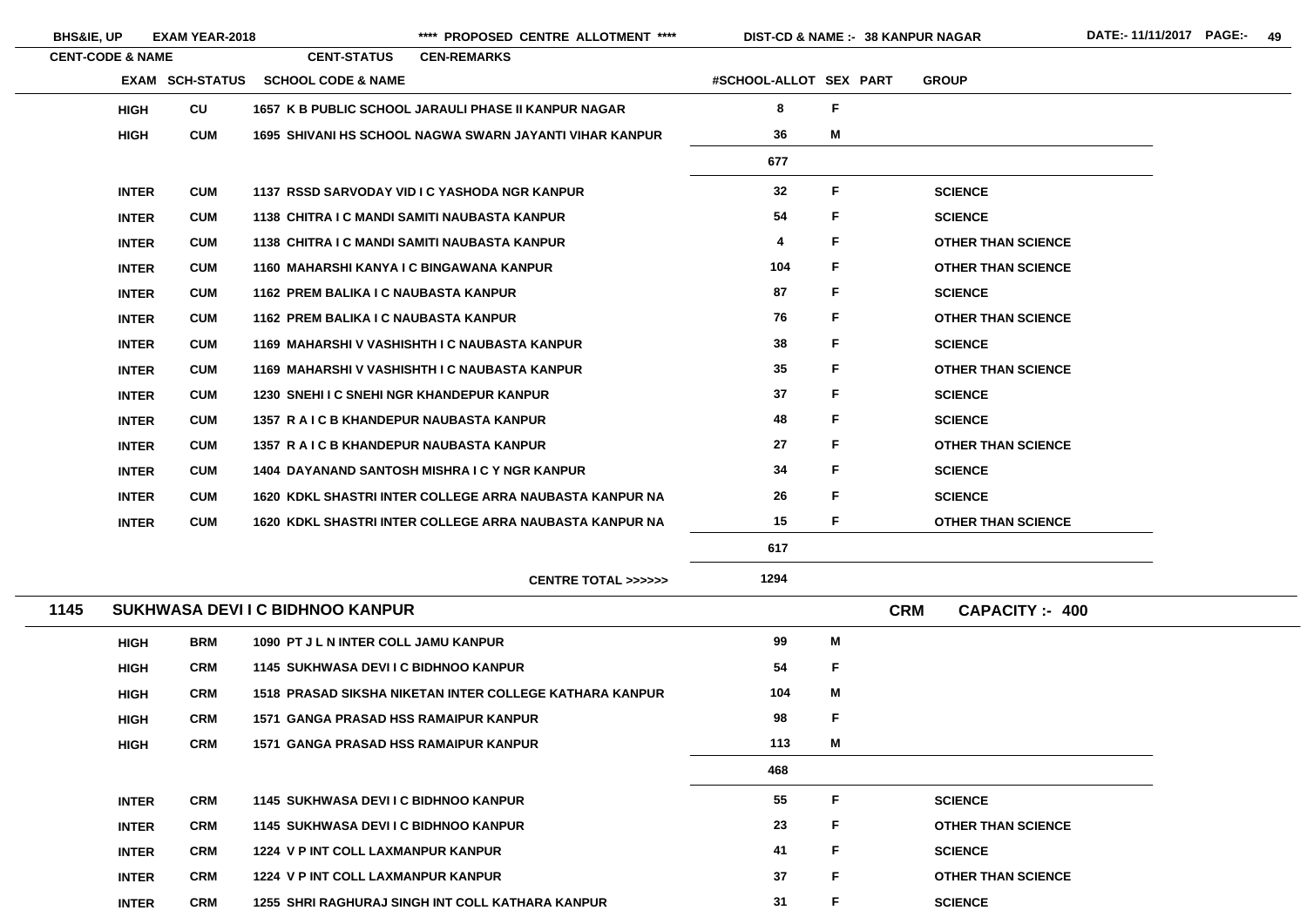| <b>BHS&amp;IE, UP</b>       |              | <b>EXAM YEAR-2018</b>  |                                                     | **** PROPOSED CENTRE ALLOTMENT ****                    | <b>DIST-CD &amp; NAME :- 38 KANPUR NAGAR</b> |   |            |                           | DATE:- |
|-----------------------------|--------------|------------------------|-----------------------------------------------------|--------------------------------------------------------|----------------------------------------------|---|------------|---------------------------|--------|
| <b>CENT-CODE &amp; NAME</b> |              |                        | <b>CENT-STATUS</b>                                  | <b>CEN-REMARKS</b>                                     |                                              |   |            |                           |        |
|                             |              | <b>EXAM SCH-STATUS</b> | <b>SCHOOL CODE &amp; NAME</b>                       |                                                        | #SCHOOL-ALLOT SEX PART                       |   |            | <b>GROUP</b>              |        |
|                             | <b>INTER</b> | <b>CRM</b>             |                                                     | 1255 SHRI RAGHURAJ SINGH INT COLL KATHARA KANPUR       | 134                                          | M |            | <b>SCIENCE</b>            |        |
|                             | <b>INTER</b> | <b>CRM</b>             | 1423 A P P D I C KATHERUA KANPUR                    |                                                        | 27                                           | F |            | <b>SCIENCE</b>            |        |
|                             | <b>INTER</b> | <b>CRM</b>             | 1423 A P P D I C KATHERUA KANPUR                    |                                                        | 15                                           | F |            | <b>OTHER THAN SCIENCE</b> |        |
|                             |              |                        |                                                     |                                                        | 363                                          |   |            |                           |        |
|                             |              |                        |                                                     | <b>CENTRE TOTAL &gt;&gt;&gt;&gt;&gt;&gt;</b>           | 831                                          |   |            |                           |        |
| 1147                        |              |                        | DTS INTER COLLEGE JAJMAU                            |                                                        |                                              |   | <b>CUM</b> | <b>CAPACITY :- 850</b>    |        |
|                             | <b>HIGH</b>  | <b>BU</b>              |                                                     | 1080 SRI MAHESH MEHAR PRASAD INTER COLLEGE SATTICHAURA | 24                                           | F |            |                           |        |
|                             | <b>HIGH</b>  | <b>CUM</b>             | <b>1147 DTS INTER COLLEGE JAJMAU</b>                |                                                        | 114                                          | F |            |                           |        |
|                             | <b>HIGH</b>  | CU                     | <b>1436 M K H S S TIWARIPUR JAJMAU KANPUR</b>       |                                                        | 47                                           | F |            |                           |        |
|                             | <b>HIGH</b>  | CU                     |                                                     | <b>1458 SUM HSS JAWAHARPURAM GANGA NGR KANPUR</b>      | 50                                           | F |            |                           |        |
|                             |              |                        |                                                     |                                                        | 235                                          |   |            |                           |        |
|                             | <b>INTER</b> | <b>CUM</b>             | <b>1147 DTS INTER COLLEGE JAJMAU</b>                |                                                        | 77                                           | F |            | <b>OTHER THAN SCIENCE</b> |        |
|                             | <b>INTER</b> | <b>CUM</b>             | <b>1147 DTS INTER COLLEGE JAJMAU</b>                |                                                        | 18                                           | F |            | <b>SCIENCE</b>            |        |
|                             | <b>INTER</b> | CU                     |                                                     | 1231 NARAYAN PRASAD INT COLL PEVANDI J KANPUR          | 56                                           | F |            | <b>OTHER THAN SCIENCE</b> |        |
|                             | <b>INTER</b> | CU                     |                                                     | 1231 NARAYAN PRASAD INT COLL PEVANDI J KANPUR          | 44                                           | F |            | <b>SCIENCE</b>            |        |
|                             |              |                        |                                                     |                                                        | 195                                          |   |            |                           |        |
|                             |              |                        |                                                     | <b>CENTRE TOTAL &gt;&gt;&gt;&gt;&gt;&gt;</b>           | 430                                          |   |            |                           |        |
| 1157                        |              |                        | <b>PRAKASH V M GIRLS INT COLLEGE DABAULI KANPUR</b> |                                                        |                                              |   | <b>CUF</b> | <b>CAPACITY :- 700</b>    |        |
|                             | <b>HIGH</b>  | CU                     | 1150 KEDAR SINGH I C GOVIND NAGAR KANPUR            |                                                        | 18                                           | F |            |                           |        |
|                             | <b>HIGH</b>  | <b>CUF</b>             |                                                     | 1157 PRAKASH V M GIRLS INT COLLEGE DABAULI KANPUR      | 180                                          | F |            |                           |        |
|                             | <b>HIGH</b>  | CU                     |                                                     | <b>1329 S RAM KUMARI BALIKA HS SARAIMEETA KANPUR</b>   | 13                                           | F |            |                           |        |
|                             | <b>HIGH</b>  | CU                     | 1360 R SHIKSHA HSS SARAI M PANKI KANPUR             |                                                        | 21                                           | F |            |                           |        |
|                             | <b>HIGH</b>  | CU                     | <b>1429 BANDANA H S SCHOOL GUJAINI KANPUR</b>       |                                                        | 21                                           | F |            |                           |        |
|                             |              |                        |                                                     |                                                        | 253                                          |   |            |                           |        |
|                             | <b>INTER</b> | <b>CUF</b>             |                                                     | 1157 PRAKASH V M GIRLS INT COLLEGE DABAULI KANPUR      | 125                                          | F |            | <b>OTHER THAN SCIENCE</b> |        |
|                             | <b>INTER</b> | <b>CUF</b>             |                                                     | 1157 PRAKASH V M GIRLS INT COLLEGE DABAULI KANPUR      | 95                                           | F |            | <b>SCIENCE</b>            |        |
|                             |              |                        |                                                     |                                                        | 220                                          |   |            |                           |        |
|                             |              |                        |                                                     | <b>CENTRE TOTAL &gt;&gt;&gt;&gt;&gt;&gt;</b>           | 473                                          |   |            |                           |        |
| 1168                        |              |                        | LVM INTER COLLEGE NAUBASTA KANPUR                   |                                                        |                                              |   | <b>CUM</b> | <b>CAPACITY :- 550</b>    |        |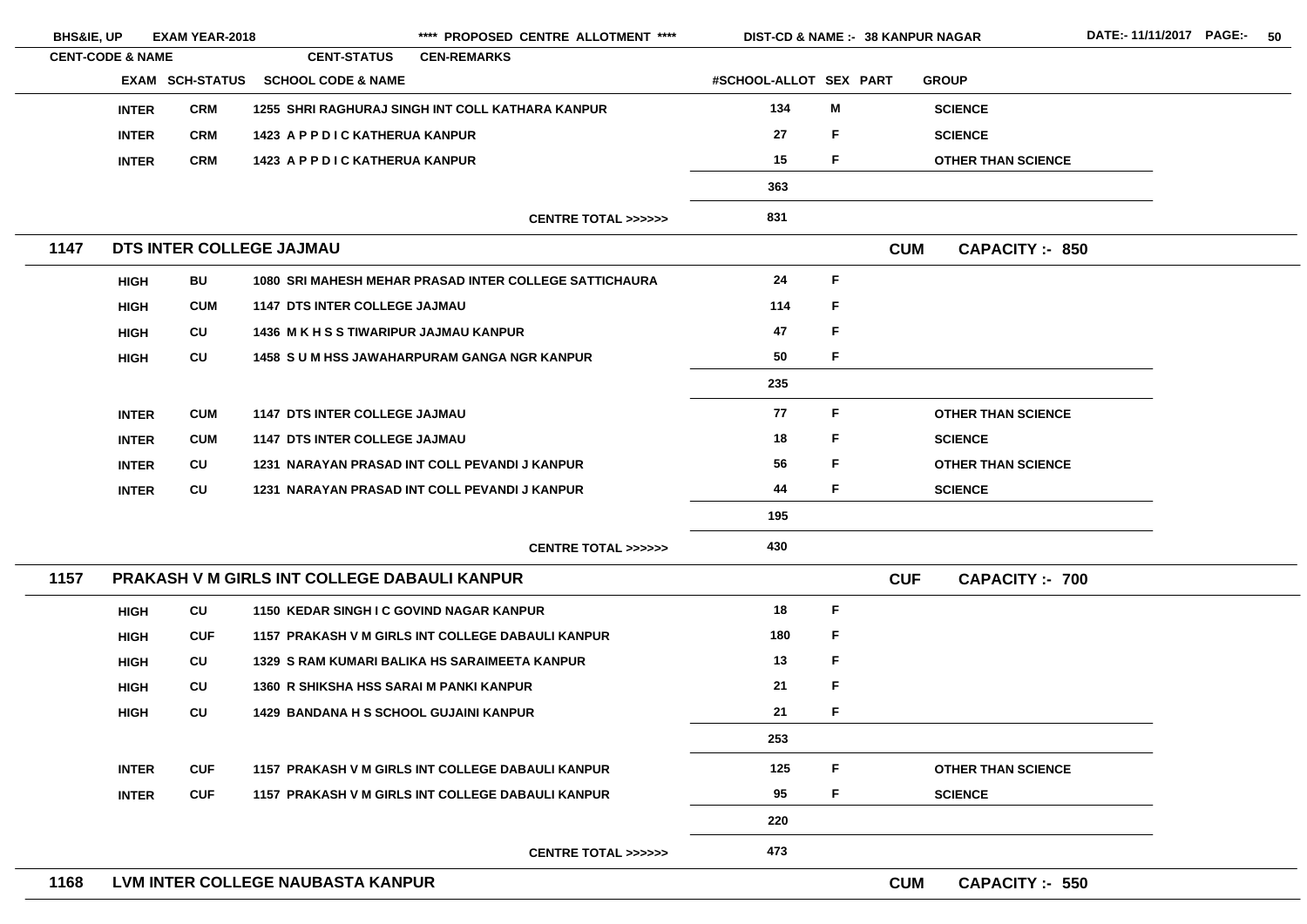| <b>CENT-CODE &amp; NAME</b> | <b>CENT-STATUS</b><br><b>CEN-REMARKS</b>                  |                        |   |                           |
|-----------------------------|-----------------------------------------------------------|------------------------|---|---------------------------|
| <b>EXAM SCH-STATUS</b>      | <b>SCHOOL CODE &amp; NAME</b>                             | #SCHOOL-ALLOT SEX PART |   | <b>GROUP</b>              |
| <b>CUM</b><br><b>HIGH</b>   | <b>1168 LVM INTER COLLEGE NAUBASTA KANPUR</b>             | 59                     | F |                           |
| <b>CUM</b><br><b>HIGH</b>   | 1177 S V BHAI PATEL I C SAKET NGR KANPUR                  | $\mathbf 1$            | F |                           |
| CU<br><b>HIGH</b>           | 1243 SANT PATHIK GIRLS I C NAUBASTA KANPUR                | 12                     | F |                           |
| <b>HIGH</b><br><b>CUM</b>   | <b>1243 SANT PATHIK GIRLS I C NAUBASTA KANPUR</b>         | 17                     | M |                           |
| <b>CUM</b><br><b>HIGH</b>   | 1317 A W M MEMO I C MACHHARIYA KANPUR                     | 72                     | F |                           |
| <b>CUM</b><br><b>HIGH</b>   | <b>1369 ST J HSS HANUMANT NAGAR KANPUR</b>                | 15                     | F |                           |
| <b>CUM</b><br><b>HIGH</b>   | <b>1402 MAA BHARTI GIRLS HSS YASHODA NGR KANPUR</b>       | 30                     | F |                           |
| <b>CUM</b><br><b>HIGH</b>   | <b>1406 B S HSS KHARAG PUR KANPUR</b>                     | 21                     | M |                           |
| <b>CUM</b><br><b>HIGH</b>   | <b>1431 S N SINGH I C DAYAL PURAM KANPUR</b>              | 50                     | F |                           |
| <b>CUM</b><br><b>HIGH</b>   | 1444 SHYAM KAMAL HIGHER SECONDARY SCHOOL YASHODA NAGAR    | 17                     | F |                           |
| <b>CUM</b><br><b>HIGH</b>   | 1444 SHYAM KAMAL HIGHER SECONDARY SCHOOL YASHODA NAGAR    | 25                     | M |                           |
| <b>CUM</b><br><b>HIGH</b>   | <b>1512 JYOTI INTER COLL IMLIPUR KANPUR</b>               | 61                     | M |                           |
| <b>HIGH</b><br><b>CRM</b>   | <b>1529 GURUKUL INTER COLLEGE KORIYA SANIGAWA KANPUR</b>  | 45                     | M |                           |
| <b>CUM</b><br><b>HIGH</b>   | 1552 R V M INTER COLLEGE NEW AZAD NAGAR KANPUR            | 21                     | M |                           |
| <b>CUM</b><br><b>HIGH</b>   | <b>1672 KRISHNA EDUCATION CENTRE JARAULI BARRA KANPUR</b> | 15                     | М |                           |
| <b>HIGH</b><br><b>CUM</b>   | 1682 ZIGANA SMARAK MAHARSHI DAYANAND SHIKSHA KENDRA HS    | 34                     | F |                           |
| <b>CUF</b><br><b>HIGH</b>   | <b>1684 DAYANAND GIRLS INTER COLLEGE DEEPPUR CHAKERI</b>  | 6                      | F |                           |
| <b>CUF</b><br><b>HIGH</b>   | 1684 DAYANAND GIRLS INTER COLLEGE DEEPPUR CHAKERI         | 9                      | Μ |                           |
| <b>HIGH</b><br><b>CUM</b>   | <b>1688 MADHAW SARSWATI VM SJ VIHAR</b>                   | 35                     | M |                           |
| <b>HIGH</b><br><b>CUM</b>   | 1701 KANPUR CITY INTER COLLEGE MACHHARIYA KANPUR          | 22                     | F |                           |
| <b>CUM</b><br><b>HIGH</b>   | 1701 KANPUR CITY INTER COLLEGE MACHHARIYA KANPUR          | 45                     | M |                           |
|                             |                                                           | 612                    |   |                           |
| <b>CUM</b><br><b>INTER</b>  | 1146 YASHODA INTER COLLEGE YASHODA NGR KANPUR             | 88                     | F | <b>SCIENCE</b>            |
| <b>CUM</b><br><b>INTER</b>  | <b>1168 LVM INTER COLLEGE NAUBASTA KANPUR</b>             | 60                     | F | <b>SCIENCE</b>            |
| <b>INTER</b><br><b>CUM</b>  | <b>1168 LVM INTER COLLEGE NAUBASTA KANPUR</b>             | 16                     | F | <b>OTHER THAN SCIENCE</b> |
| <b>CUM</b><br><b>INTER</b>  | <b>1309 NARMADA DEVIIC NAUBASTA KANPUR</b>                | 110                    | F | <b>SCIENCE</b>            |
| <b>INTER</b><br><b>CUM</b>  | 1317 A W M MEMO I C MACHHARIYA KANPUR                     | 80                     | F | <b>OTHER THAN SCIENCE</b> |
| <b>CUM</b><br><b>INTER</b>  | 1404 DAYANAND SANTOSH MISHRA I C Y NGR KANPUR             | 71                     | F | <b>OTHER THAN SCIENCE</b> |
| <b>INTER</b><br><b>CUM</b>  | <b>1431 S N SINGH I C DAYAL PURAM KANPUR</b>              | 72                     | F | <b>SCIENCE</b>            |
| <b>INTER</b><br><b>CRM</b>  | <b>1529 GURUKUL INTER COLLEGE KORIYA SANIGAWA KANPUR</b>  | 47                     | M | <b>SCIENCE</b>            |
| <b>CRM</b><br><b>INTER</b>  | <b>1529 GURUKUL INTER COLLEGE KORIYA SANIGAWA KANPUR</b>  | 30                     | M | <b>OTHER THAN SCIENCE</b> |
| <b>CUM</b><br><b>INTER</b>  | 1552 R V M INTER COLLEGE NEW AZAD NAGAR KANPUR            | 35                     | M | <b>SCIENCE</b>            |

E.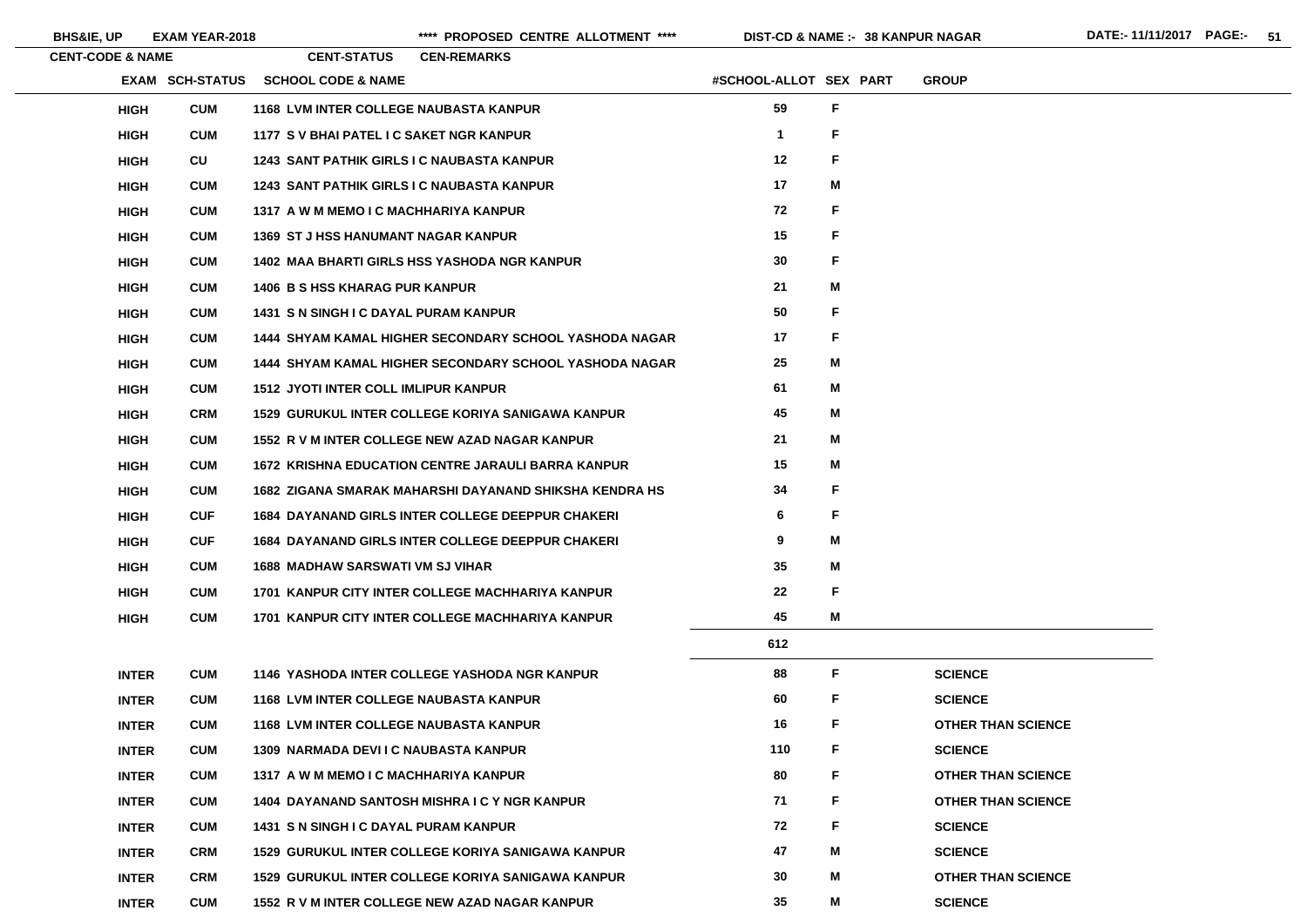| <b>BHS&amp;IE, UP</b>       |              | <b>EXAM YEAR-2018</b>  |                                                  | **** PROPOSED CENTRE ALLOTMENT ****                      | <b>DIST-CD &amp; NAME :- 38 KANPUR NAGAR</b> |    |            |                           |  |
|-----------------------------|--------------|------------------------|--------------------------------------------------|----------------------------------------------------------|----------------------------------------------|----|------------|---------------------------|--|
| <b>CENT-CODE &amp; NAME</b> |              |                        | <b>CENT-STATUS</b>                               | <b>CEN-REMARKS</b>                                       |                                              |    |            |                           |  |
|                             |              | <b>EXAM SCH-STATUS</b> | <b>SCHOOL CODE &amp; NAME</b>                    |                                                          | #SCHOOL-ALLOT SEX PART                       |    |            | <b>GROUP</b>              |  |
|                             | <b>INTER</b> | <b>CUM</b>             | <b>1555 PARITOSH I C HANSPUR NAUBASTA KANPUR</b> |                                                          | 103                                          | F  |            | <b>SCIENCE</b>            |  |
|                             | <b>INTER</b> | <b>CUM</b>             |                                                  | 1665 CHANDRA SHEKHAR AZAD MEMO EDU CENTER IC KANPUR      | 8                                            | F  |            | <b>OTHER THAN SCIENCE</b> |  |
|                             | <b>INTER</b> | <b>CUF</b>             |                                                  | <b>1684 DAYANAND GIRLS INTER COLLEGE DEEPPUR CHAKERI</b> | 6                                            | F  |            | <b>OTHER THAN SCIENCE</b> |  |
|                             | <b>INTER</b> | <b>CUF</b>             |                                                  | <b>1684 DAYANAND GIRLS INTER COLLEGE DEEPPUR CHAKERI</b> | 4                                            | M  |            | <b>OTHER THAN SCIENCE</b> |  |
|                             | <b>INTER</b> | <b>CUM</b>             |                                                  | 1701 KANPUR CITY INTER COLLEGE MACHHARIYA KANPUR         | 45                                           | F  |            | <b>SCIENCE</b>            |  |
|                             |              |                        |                                                  |                                                          | 775                                          |    |            |                           |  |
|                             |              |                        |                                                  | <b>CENTRE TOTAL &gt;&gt;&gt;&gt;&gt;&gt;</b>             | 1387                                         |    |            |                           |  |
| 1178                        |              |                        | <b>BILHAUR INTER COLLEGE BILHAUR KANPUR</b>      |                                                          |                                              |    | <b>BUM</b> | <b>CAPACITY: - 950</b>    |  |
|                             | <b>HIGH</b>  | <b>BUM</b>             | <b>1178 BILHAUR INTER COLLEGE BILHAUR KANPUR</b> |                                                          | 101                                          | F  |            |                           |  |
|                             | <b>HIGH</b>  | <b>BRM</b>             | 1179 B R D INTER COLLEGE BILHAUR KANPUR          |                                                          | 159                                          | M  |            |                           |  |
|                             | <b>HIGH</b>  | <b>BRM</b>             |                                                  | <b>1180 VIDYA BHAWAN INTER COLLEGE ARAUL KANPUR</b>      | 156                                          | M  |            |                           |  |
|                             | <b>HIGH</b>  | <b>BRM</b>             | <b>1182 NEHRU V INTER COLLEGE ARAUL KANPUR</b>   |                                                          | 189                                          | M  |            |                           |  |
|                             | <b>HIGH</b>  | <b>BRM</b>             |                                                  | 1184 JAN KALYAN INTER COLLEGE SAIBASU KANPUR             | 122                                          | M  |            |                           |  |
|                             | <b>HIGH</b>  | <b>CRM</b>             |                                                  | <b>1480 SMT S M P HSS TRIVENIGANJ BILHAUR KANPUR</b>     | 10                                           | F  |            |                           |  |
|                             |              |                        |                                                  |                                                          | 737                                          |    |            |                           |  |
|                             | <b>INTER</b> | <b>BUM</b>             | <b>1178 BILHAUR INTER COLLEGE BILHAUR KANPUR</b> |                                                          | 93                                           | F. |            | <b>OTHER THAN SCIENCE</b> |  |
|                             | <b>INTER</b> | <b>BUM</b>             | <b>1178 BILHAUR INTER COLLEGE BILHAUR KANPUR</b> |                                                          | 45                                           | F  |            | <b>SCIENCE</b>            |  |
|                             | <b>INTER</b> | <b>BRM</b>             | 1179 B R D INTER COLLEGE BILHAUR KANPUR          |                                                          | 147                                          | M  |            | <b>SCIENCE</b>            |  |
|                             | <b>INTER</b> | <b>BRM</b>             | 1179 B R D INTER COLLEGE BILHAUR KANPUR          |                                                          | 22                                           | M  |            | <b>OTHER THAN SCIENCE</b> |  |
|                             | <b>INTER</b> | <b>BRM</b>             |                                                  | <b>1180 VIDYA BHAWAN INTER COLLEGE ARAUL KANPUR</b>      | 136                                          | M  |            | <b>SCIENCE</b>            |  |
|                             | <b>INTER</b> | <b>BRM</b>             |                                                  | <b>1180 VIDYA BHAWAN INTER COLLEGE ARAUL KANPUR</b>      | 35                                           | M  |            | <b>OTHER THAN SCIENCE</b> |  |
|                             | <b>INTER</b> | <b>BRM</b>             | <b>1182 NEHRU V INTER COLLEGE ARAUL KANPUR</b>   |                                                          | 130                                          | M  |            | <b>SCIENCE</b>            |  |
|                             | <b>INTER</b> | <b>BRM</b>             |                                                  | 1184 JAN KALYAN INTER COLLEGE SAIBASU KANPUR             | 81                                           | M  |            | <b>SCIENCE</b>            |  |
|                             | <b>INTER</b> | <b>BRM</b>             |                                                  | 1184 JAN KALYAN INTER COLLEGE SAIBASU KANPUR             | 46                                           | M  |            | <b>OTHER THAN SCIENCE</b> |  |
|                             | <b>INTER</b> | <b>BUM</b>             | 5178 BILHAUR INTER COLLEGE BILHAUR KANPUR        |                                                          | $\mathbf{2}$                                 | F  |            | <b>OTHER THAN SCIENCE</b> |  |
|                             |              |                        |                                                  |                                                          | 737                                          |    |            |                           |  |
|                             |              |                        |                                                  | <b>CENTRE TOTAL &gt;&gt;&gt;&gt;&gt;&gt;</b>             | 1474                                         |    |            |                           |  |
| 1179                        |              |                        | <b>B R D INTER COLLEGE BILHAUR KANPUR</b>        |                                                          |                                              |    | <b>BRM</b> | <b>CAPACITY: 650</b>      |  |
|                             | <b>HIGH</b>  | <b>BRM</b>             | 1179 B R D INTER COLLEGE BILHAUR KANPUR          |                                                          | 109                                          | F  |            |                           |  |
|                             | <b>HIGH</b>  | <b>BRM</b>             | 1189 D P S N INTER COLLEGE KAKWAN KANPUR         |                                                          | 52                                           | M  |            |                           |  |
|                             |              |                        |                                                  |                                                          |                                              |    |            |                           |  |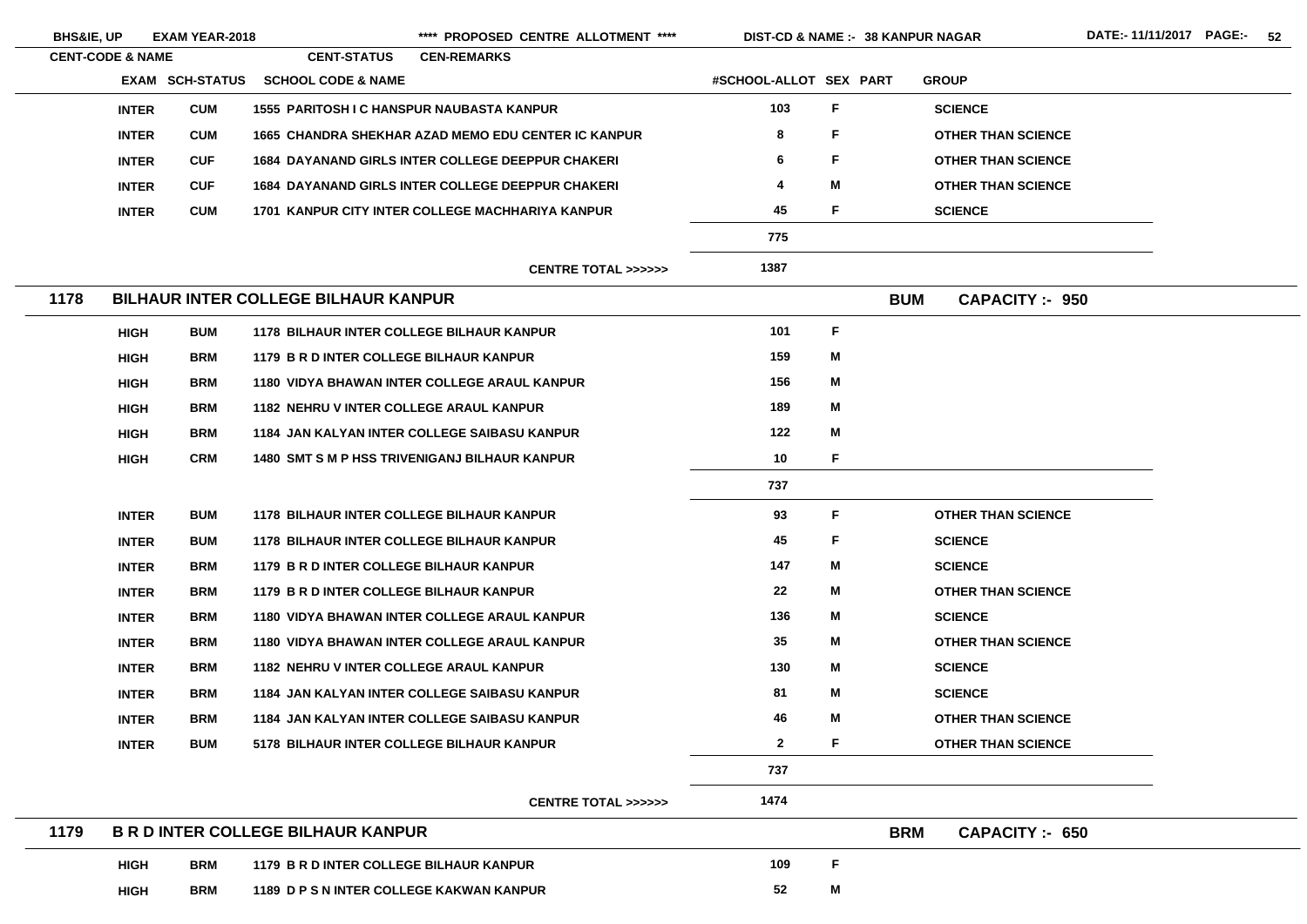\*\*\*\* PROPOSED CENTRE ALLOTMENT \*\*\*\* DIST-CD & NAME :- 38 KANPUR NAGAR DATE:- 11/11/2017 PAGE:- 53

**38 KANPUR NAGAR**

|      | <b>CENT-CODE &amp; NAME</b> |                        | <b>CENT-STATUS</b>                               | <b>CEN-REMARKS</b>                                      |                        |              |                           |
|------|-----------------------------|------------------------|--------------------------------------------------|---------------------------------------------------------|------------------------|--------------|---------------------------|
|      |                             | <b>EXAM SCH-STATUS</b> | <b>SCHOOL CODE &amp; NAME</b>                    |                                                         | #SCHOOL-ALLOT SEX PART |              | <b>GROUP</b>              |
|      | <b>HIGH</b>                 | <b>BRM</b>             |                                                  | 1247 JAN SAHYOGI G I C BARAULI BILHAUR KANPUR           | 28                     | $\mathsf F$  |                           |
|      | <b>HIGH</b>                 | <b>ARM</b>             |                                                  | 1610 GOVT HIGHER SECONDARY SCHOOL ALIAPUR KNP           | 37                     | M            |                           |
|      | <b>HIGH</b>                 | <b>CRM</b>             |                                                  | 1621 R G L V INTER COLLEGE ALIYAPUR CHAURAHA KANPUR NAG | 141                    | M            |                           |
|      | <b>HIGH</b>                 | <b>ARM</b>             |                                                  | 5610 GOVT HIGHER SECONDARY SCHOOL ALIAPUR KNP           | 15                     | M            |                           |
|      |                             |                        |                                                  |                                                         | 382                    |              |                           |
|      | <b>INTER</b>                | <b>BRM</b>             | 1179 B R D INTER COLLEGE BILHAUR KANPUR          |                                                         | 80                     | F            | <b>OTHER THAN SCIENCE</b> |
|      | <b>INTER</b>                | <b>BRM</b>             | 1179 B R D INTER COLLEGE BILHAUR KANPUR          |                                                         | 79                     | F            | <b>SCIENCE</b>            |
|      | <b>INTER</b>                | <b>BRM</b>             | <b>1183 F C INTER COLLEGE MAKANPUR KANPUR</b>    |                                                         | 18                     | M            | <b>OTHER THAN SCIENCE</b> |
|      | <b>INTER</b>                | <b>BRM</b>             | <b>1183 F C INTER COLLEGE MAKANPUR KANPUR</b>    |                                                         | 16                     | M            | <b>SCIENCE</b>            |
|      | <b>INTER</b>                | <b>BRM</b>             |                                                  | 1247 JAN SAHYOGI G I C BARAULI BILHAUR KANPUR           | 12                     | F            | <b>OTHER THAN SCIENCE</b> |
|      | <b>INTER</b>                | <b>CRM</b>             |                                                  | 1621 R G L V INTER COLLEGE ALIYAPUR CHAURAHA KANPUR NAG | 123                    | M            | <b>SCIENCE</b>            |
|      | <b>INTER</b>                | <b>CRM</b>             |                                                  | 1621 R G L V INTER COLLEGE ALIYAPUR CHAURAHA KANPUR NAG | 13                     | M            | <b>OTHER THAN SCIENCE</b> |
|      | <b>INTER</b>                | <b>ARM</b>             |                                                  | 5610 GOVT HIGHER SECONDARY SCHOOL ALIAPUR KNP           | 27                     | M            | <b>SCIENCE</b>            |
|      | <b>INTER</b>                | <b>ARM</b>             |                                                  | 5610 GOVT HIGHER SECONDARY SCHOOL ALIAPUR KNP           | 26                     | M            | <b>OTHER THAN SCIENCE</b> |
|      |                             |                        |                                                  |                                                         | 394                    |              |                           |
|      |                             |                        |                                                  | <b>CENTRE TOTAL &gt;&gt;&gt;&gt;&gt;&gt;</b>            | 776                    |              |                           |
| 1180 |                             |                        | <b>VIDYA BHAWAN INTER COLLEGE ARAUL KANPUR</b>   |                                                         |                        | <b>BRM</b>   | <b>CAPACITY:- 750</b>     |
|      | <b>HIGH</b>                 | <b>CUM</b>             |                                                  | 1031 S V M I COL DEFENCE COLONY JAJMAU KANPUR           | 117                    | M            |                           |
|      | <b>HIGH</b>                 | <b>CUM</b>             | 1128 S S D I C SHASTRI NAGAR KANPUR              |                                                         | 43                     | M            |                           |
|      | <b>HIGH</b>                 | <b>BUM</b>             | <b>1178 BILHAUR INTER COLLEGE BILHAUR KANPUR</b> |                                                         | 115                    | M            |                           |
|      | <b>HIGH</b>                 | <b>BRM</b>             |                                                  | <b>1180 VIDYA BHAWAN INTER COLLEGE ARAUL KANPUR</b>     | 151                    | $\mathsf{F}$ |                           |
|      | <b>HIGH</b>                 | <b>BRM</b>             | <b>1182 NEHRU V INTER COLLEGE ARAUL KANPUR</b>   |                                                         | 58                     | $\mathsf F$  |                           |
|      | <b>HIGH</b>                 | <b>BRM</b>             | <b>1183 F C INTER COLLEGE MAKANPUR KANPUR</b>    |                                                         | 38                     | M            |                           |
|      | <b>HIGH</b>                 | <b>BRM</b>             | <b>1185 LAXMI NARAYAN I C PIHANI KANPUR</b>      |                                                         | 87                     | M            |                           |
|      |                             |                        |                                                  |                                                         | 609                    |              |                           |
|      | <b>INTER</b>                | <b>CUM</b>             |                                                  | 1031 S V M I COL DEFENCE COLONY JAJMAU KANPUR           | 142                    | M            | <b>SCIENCE</b>            |
|      | <b>INTER</b>                | <b>CUM</b>             | 1128 S S D I C SHASTRI NAGAR KANPUR              |                                                         | 32                     | M            | <b>OTHER THAN SCIENCE</b> |
|      | <b>INTER</b>                | <b>BUM</b>             | <b>1178 BILHAUR INTER COLLEGE BILHAUR KANPUR</b> |                                                         | 79                     | M            | <b>SCIENCE</b>            |
|      | <b>INTER</b>                | <b>BUM</b>             | <b>1178 BILHAUR INTER COLLEGE BILHAUR KANPUR</b> |                                                         | 36                     | M            | <b>OTHER THAN SCIENCE</b> |
|      | <b>INTER</b>                | <b>BRM</b>             |                                                  | <b>1180 VIDYA BHAWAN INTER COLLEGE ARAUL KANPUR</b>     | 114                    | F            | <b>SCIENCE</b>            |
|      | <b>INTER</b>                | <b>BRM</b>             |                                                  | <b>1180 VIDYA BHAWAN INTER COLLEGE ARAUL KANPUR</b>     | 74                     | F            | <b>OTHER THAN SCIENCE</b> |

**THAN SCIENCE**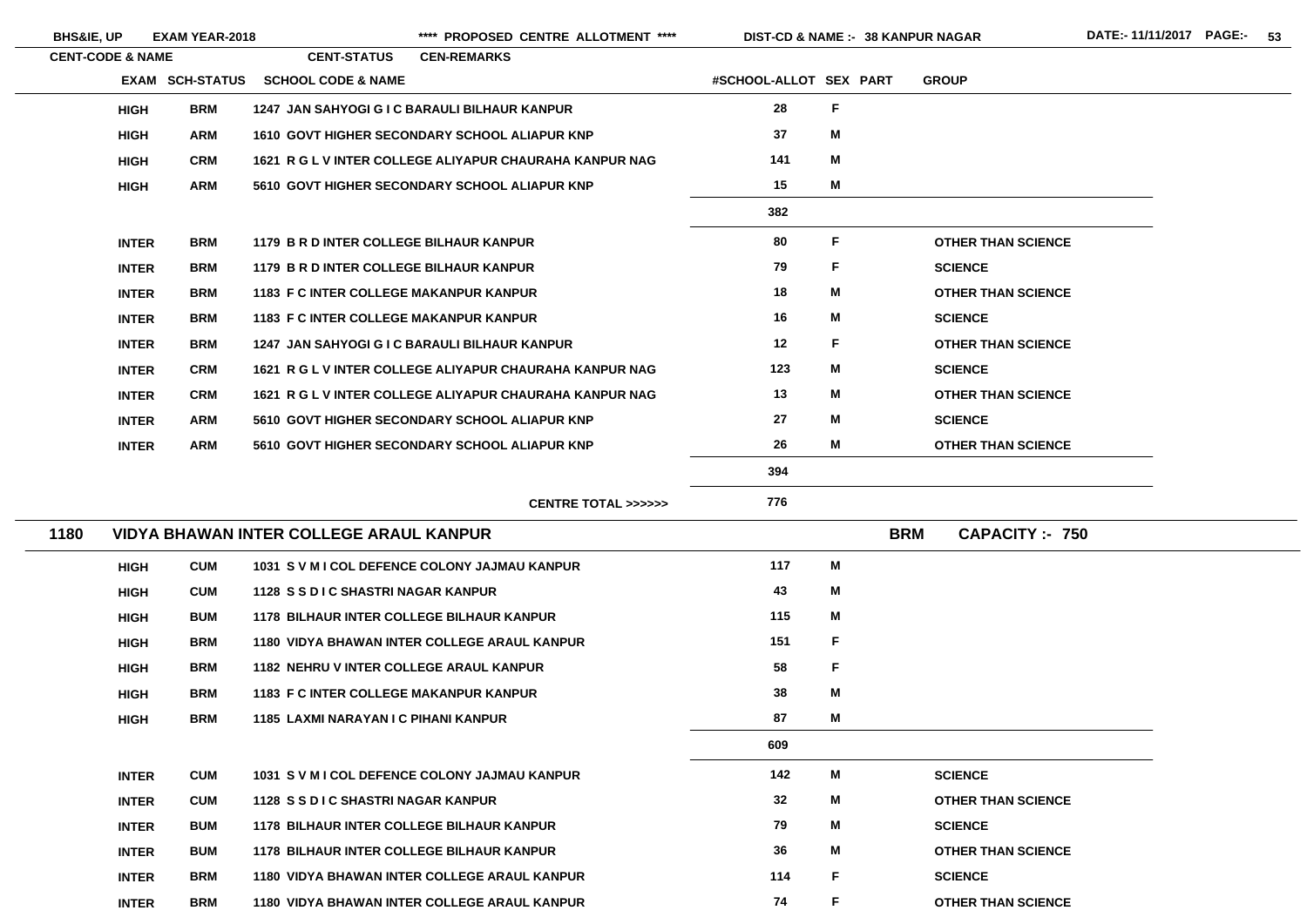\*\*\*\* PROPOSED CENTRE ALLOTMENT \*\*\*\* DIST-CD & NAME :- 38 KANPUR NAGAR DATE:- 11/11/2017 PAGE:- 54

|      | <b>CENT-CODE &amp; NAME</b> |                        | <b>CENT-STATUS</b>                             | <b>CEN-REMARKS</b>                                         |                        |             |                           |                        |
|------|-----------------------------|------------------------|------------------------------------------------|------------------------------------------------------------|------------------------|-------------|---------------------------|------------------------|
|      |                             | <b>EXAM SCH-STATUS</b> | <b>SCHOOL CODE &amp; NAME</b>                  |                                                            | #SCHOOL-ALLOT SEX PART |             | <b>GROUP</b>              |                        |
|      | <b>INTER</b>                | <b>BRM</b>             | 1181 G B G V INTER COLLEGE ARAUL KANPUR        |                                                            | 93                     | $\mathsf F$ | <b>OTHER THAN SCIENCE</b> |                        |
|      | <b>INTER</b>                | <b>BRM</b>             | <b>1182 NEHRU V INTER COLLEGE ARAUL KANPUR</b> |                                                            | 56                     | F           | <b>SCIENCE</b>            |                        |
|      | <b>INTER</b>                | <b>BRM</b>             | 1183 F C INTER COLLEGE MAKANPUR KANPUR         |                                                            | 49                     | F           | <b>OTHER THAN SCIENCE</b> |                        |
|      | <b>INTER</b>                | <b>BRM</b>             | <b>1183 F C INTER COLLEGE MAKANPUR KANPUR</b>  |                                                            | 23                     | F           | <b>SCIENCE</b>            |                        |
|      | <b>INTER</b>                | <b>BRM</b>             | <b>1185 LAXMI NARAYAN I C PIHANI KANPUR</b>    |                                                            | 32                     | M           | <b>SCIENCE</b>            |                        |
|      | <b>INTER</b>                | <b>BRM</b>             | 1185 LAXMI NARAYAN I C PIHANI KANPUR           |                                                            | 24                     | M           | <b>OTHER THAN SCIENCE</b> |                        |
|      | <b>INTER</b>                | <b>BUM</b>             | 5178 BILHAUR INTER COLLEGE BILHAUR KANPUR      |                                                            | $\mathbf{3}$           | M           | <b>SCIENCE</b>            |                        |
|      | <b>INTER</b>                | <b>BUM</b>             | 5178 BILHAUR INTER COLLEGE BILHAUR KANPUR      |                                                            | $\mathbf{3}$           | M           | <b>OTHER THAN SCIENCE</b> |                        |
|      |                             |                        |                                                |                                                            | 760                    |             |                           |                        |
|      |                             |                        |                                                | <b>CENTRE TOTAL &gt;&gt;&gt;&gt;&gt;&gt;</b>               | 1369                   |             |                           |                        |
| 1183 |                             |                        | <b>F C INTER COLLEGE MAKANPUR KANPUR</b>       |                                                            |                        |             | <b>BRM</b>                | <b>CAPACITY: - 550</b> |
|      | <b>HIGH</b>                 | <b>BR</b>              | 1181 G B G V INTER COLLEGE ARAUL KANPUR        |                                                            | 83                     | F           |                           |                        |
|      | <b>HIGH</b>                 | <b>BRM</b>             | <b>1183 F C INTER COLLEGE MAKANPUR KANPUR</b>  |                                                            | 80                     | F           |                           |                        |
|      | <b>HIGH</b>                 | <b>BR</b>              |                                                | <b>1187 RAM GOPAL KATIYAR HSS BAKOTHI KANPUR</b>           | 76                     | F           |                           |                        |
|      | <b>HIGH</b>                 | <b>BRM</b>             |                                                | <b>1187 RAM GOPAL KATIYAR HSS BAKOTHI KANPUR</b>           | 73                     | M           |                           |                        |
|      | <b>HIGH</b>                 | <b>CRM</b>             | 1242 B H N DAS HSS BAMBHIYAPUR KANPUR          |                                                            | 11                     | M           |                           |                        |
|      |                             |                        |                                                |                                                            | 323                    |             |                           |                        |
|      | <b>INTER</b>                | <b>BUM</b>             |                                                | <b>1187 RAM GOPAL KATIYAR HSS BAKOTHI KANPUR</b>           | 15                     | F.          | <b>OTHER THAN SCIENCE</b> |                        |
|      |                             |                        |                                                |                                                            | 15                     |             |                           |                        |
|      |                             |                        |                                                | CENTRE TOTAL >>>>>>                                        | 338                    |             |                           |                        |
| 1184 |                             |                        | JAN KALYAN INTER COLLEGE SAIBASU KANPUR        |                                                            |                        |             | <b>BRM</b>                | <b>CAPACITY: - 800</b> |
|      | <b>HIGH</b>                 | <b>BRM</b>             |                                                | <b>1184 JAN KALYAN INTER COLLEGE SAIBASU KANPUR</b>        | 136                    | $\mathsf F$ |                           |                        |
|      | <b>HIGH</b>                 | <b>BRM</b>             | 1186 SEVA MANDIR I C PURA UTTRI PURA KANPUR    |                                                            | 94                     | M           |                           |                        |
|      | <b>HIGH</b>                 | <b>CRM</b>             |                                                | 1247 JAN SAHYOGI G I C BARAULI BILHAUR KANPUR              | 32                     | M           |                           |                        |
|      | <b>HIGH</b>                 | <b>ARM</b>             | <b>1627 GOVT HSS RADHAN KANPUR</b>             |                                                            | $\overline{7}$         | M           |                           |                        |
|      | <b>HIGH</b>                 | <b>CRM</b>             |                                                | <b>1650 UNITED W.EDU CENTER INTER COLLEGE KANPUR NAGAR</b> | 140                    | M           |                           |                        |
|      |                             |                        |                                                |                                                            | 409                    |             |                           |                        |
|      | <b>INTER</b>                | <b>BRM</b>             |                                                | <b>1184 JAN KALYAN INTER COLLEGE SAIBASU KANPUR</b>        | 75                     | F           | <b>OTHER THAN SCIENCE</b> |                        |
|      | <b>INTER</b>                | <b>BRM</b>             |                                                | <b>1184 JAN KALYAN INTER COLLEGE SAIBASU KANPUR</b>        | 53                     | F           | <b>SCIENCE</b>            |                        |
|      | <b>INTER</b>                | <b>BRM</b>             |                                                | <b>1187 RAM GOPAL KATIYAR HSS BAKOTHI KANPUR</b>           | $12 \,$                | M           | <b>OTHER THAN SCIENCE</b> |                        |
|      |                             |                        |                                                |                                                            |                        |             |                           |                        |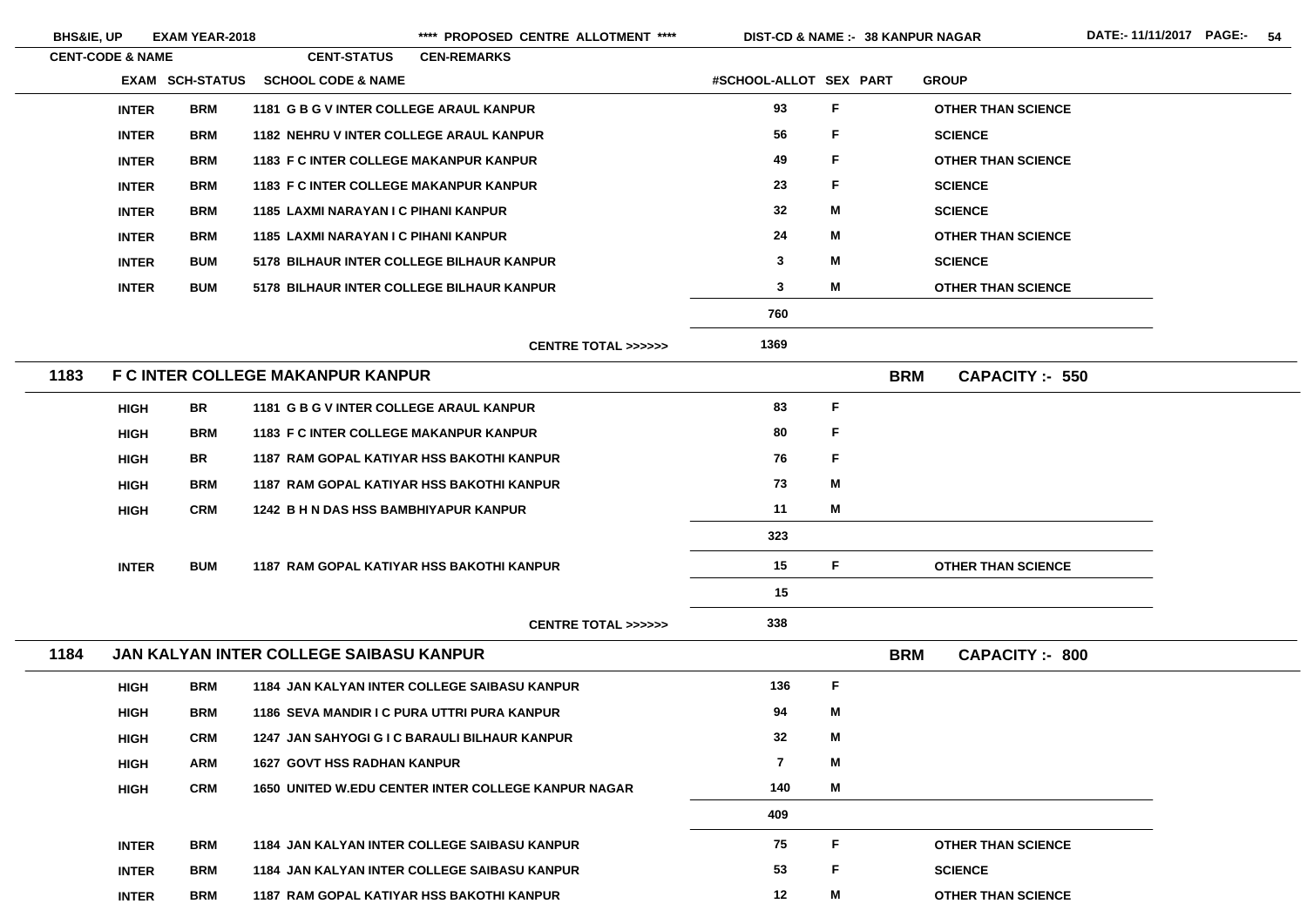| <b>BHS&amp;IE, UP</b> | <b>EXAM YEAR-2018</b>       |                        | **** PROPOSED CENTRE ALLOTMENT ****                |                                                            |                        | DIST-CD & NAME :- 38 KANPUR NAGAR |            |                           |  |
|-----------------------|-----------------------------|------------------------|----------------------------------------------------|------------------------------------------------------------|------------------------|-----------------------------------|------------|---------------------------|--|
|                       | <b>CENT-CODE &amp; NAME</b> |                        | <b>CENT-STATUS</b><br><b>CEN-REMARKS</b>           |                                                            |                        |                                   |            |                           |  |
|                       |                             | <b>EXAM SCH-STATUS</b> | <b>SCHOOL CODE &amp; NAME</b>                      |                                                            | #SCHOOL-ALLOT SEX PART |                                   |            | <b>GROUP</b>              |  |
|                       | <b>INTER</b>                | <b>CRM</b>             |                                                    | 1247 JAN SAHYOGI G I C BARAULI BILHAUR KANPUR              | $\mathbf{2}$           | M                                 |            | <b>OTHER THAN SCIENCE</b> |  |
|                       | <b>INTER</b>                | <b>CRM</b>             |                                                    | <b>1650 UNITED W.EDU CENTER INTER COLLEGE KANPUR NAGAR</b> | 101                    | M                                 |            | <b>SCIENCE</b>            |  |
|                       | <b>INTER</b>                | <b>CRM</b>             |                                                    | <b>1650 UNITED W.EDU CENTER INTER COLLEGE KANPUR NAGAR</b> | 21                     | M                                 |            | <b>OTHER THAN SCIENCE</b> |  |
|                       |                             |                        |                                                    |                                                            | 264                    |                                   |            |                           |  |
|                       |                             |                        |                                                    | <b>CENTRE TOTAL &gt;&gt;&gt;&gt;&gt;&gt;</b>               | 673                    |                                   |            |                           |  |
| 1185                  |                             |                        | LAXMI NARAYAN I C PIHANI KANPUR                    |                                                            |                        |                                   | <b>BRM</b> | <b>CAPACITY: 450</b>      |  |
|                       | <b>HIGH</b>                 | <b>BRM</b>             | 1185 LAXMI NARAYAN I C PIHANI KANPUR               |                                                            | 87                     | F                                 |            |                           |  |
|                       | <b>HIGH</b>                 | <b>BRM</b>             | 1242 B H N DAS HSS BAMBHIYAPUR KANPUR              |                                                            | 16                     | F                                 |            |                           |  |
|                       | <b>HIGH</b>                 | <b>CRM</b>             |                                                    | 1361 SHRIPLSHSSRAHIMPUR BISDHAN KANPUR                     | 145                    | M                                 |            |                           |  |
|                       | <b>HIGH</b>                 | CR                     | <b>1635 JANTA VIDAYALAY H.S.RAHIMPUR VISHDHAN</b>  |                                                            | 6                      | F                                 |            |                           |  |
|                       | <b>HIGH</b>                 | <b>CRM</b>             | <b>1635 JANTA VIDAYALAY H.S.RAHIMPUR VISHDHAN</b>  |                                                            | 16                     | M                                 |            |                           |  |
|                       |                             |                        |                                                    |                                                            | 270                    |                                   |            |                           |  |
|                       | <b>INTER</b>                | <b>BRM</b>             | <b>1182 NEHRU V INTER COLLEGE ARAUL KANPUR</b>     |                                                            | 36                     | M                                 |            | <b>OTHER THAN SCIENCE</b> |  |
|                       | <b>INTER</b>                | <b>BRM</b>             | 1185 LAXMI NARAYAN I C PIHANI KANPUR               |                                                            | 61                     | F                                 |            | <b>OTHER THAN SCIENCE</b> |  |
|                       | <b>INTER</b>                | <b>BRM</b>             | <b>1185 LAXMI NARAYAN I C PIHANI KANPUR</b>        |                                                            | 32                     | F                                 |            | <b>SCIENCE</b>            |  |
|                       |                             |                        |                                                    |                                                            | 129                    |                                   |            |                           |  |
|                       |                             |                        |                                                    | CENTRE TOTAL >>>>>>                                        | 399                    |                                   |            |                           |  |
| 1186                  |                             |                        | <b>SEVA MANDIR I C PURA UTTRI PURA KANPUR</b>      |                                                            |                        |                                   | <b>BRM</b> | <b>CAPACITY: 650</b>      |  |
|                       | <b>HIGH</b>                 | <b>BRM</b>             | 1186 SEVA MANDIR I C PURA UTTRI PURA KANPUR        |                                                            | 88                     | F                                 |            |                           |  |
|                       | <b>HIGH</b>                 | <b>BRM</b>             | 1190 RAM SAHAY I C BAIRI SHIVRAJPUR KANPUR         |                                                            | 186                    | M                                 |            |                           |  |
|                       | <b>HIGH</b>                 | <b>CRM</b>             | 1191 S KAMASI DEVI I C NADIHA BUZURG KANPUR        |                                                            | 107                    | M                                 |            |                           |  |
|                       | <b>HIGH</b>                 | <b>CRM</b>             | <b>1226 SHIVA JI I C CHAUBIGAHI BILHAUR KANPUR</b> |                                                            | 51                     | F                                 |            |                           |  |
|                       | <b>HIGH</b>                 | <b>CRM</b>             | <b>1226 SHIVA JI I C CHAUBIGAHI BILHAUR KANPUR</b> |                                                            | 92                     | M                                 |            |                           |  |
|                       | <b>HIGH</b>                 | <b>CRF</b>             |                                                    | 1279 V M AWANTIBAI B I C MADHAINIWADA KANPUR               | 19                     | M                                 |            |                           |  |
|                       | <b>HIGH</b>                 | <b>CRM</b>             |                                                    | <b>1480 SMT S M P HSS TRIVENIGANJ BILHAUR KANPUR</b>       | 16                     | M                                 |            |                           |  |
|                       | <b>HIGH</b>                 | <b>CRM</b>             |                                                    | <b>1585 ANNAPURNA H S S KHAJURI BILHAUR KANPUR</b>         | 18                     | F                                 |            |                           |  |
|                       | <b>HIGH</b>                 | <b>CRM</b>             |                                                    | <b>1585 ANNAPURNA H S S KHAJURI BILHAUR KANPUR</b>         | 42                     | M                                 |            |                           |  |
|                       | <b>HIGH</b>                 | <b>BRM</b>             | <b>1627 GOVT HSS RADHAN KANPUR</b>                 |                                                            | 14                     | F                                 |            |                           |  |
|                       | <b>HIGH</b>                 | <b>CRM</b>             |                                                    | <b>1650 UNITED W.EDU CENTER INTER COLLEGE KANPUR NAGAR</b> | 44                     | F                                 |            |                           |  |
|                       |                             |                        |                                                    |                                                            | 677                    |                                   |            |                           |  |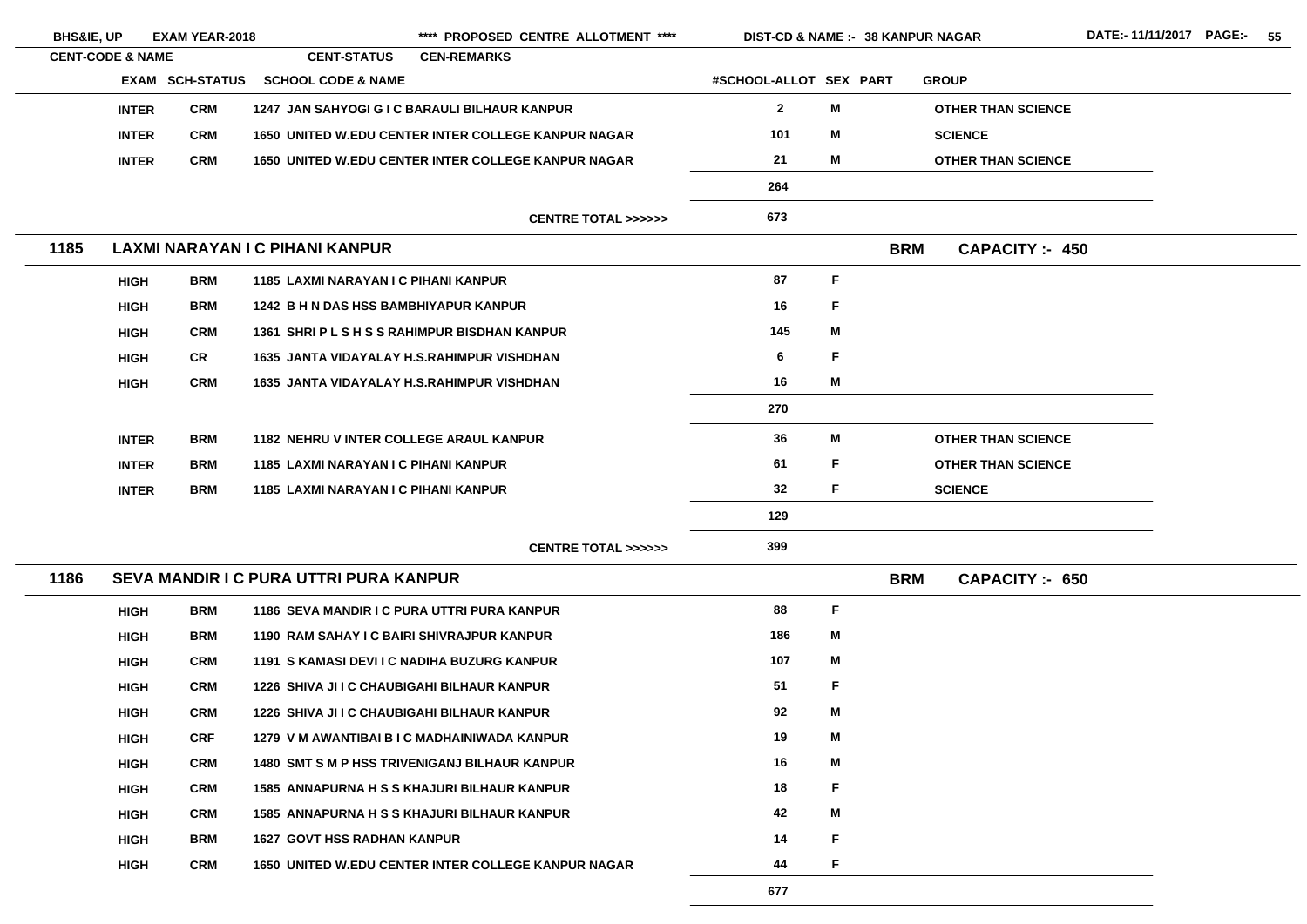| <b>CENT-CODE &amp; NAME</b> |            | <b>CENT-STATUS</b>                                 | <b>CEN-REMARKS</b>                                         |                        |   |            |                           |
|-----------------------------|------------|----------------------------------------------------|------------------------------------------------------------|------------------------|---|------------|---------------------------|
| <b>EXAM SCH-STATUS</b>      |            | <b>SCHOOL CODE &amp; NAME</b>                      |                                                            | #SCHOOL-ALLOT SEX PART |   |            | <b>GROUP</b>              |
| <b>INTER</b>                | <b>BRM</b> |                                                    | 1186 SEVA MANDIR I C PURA UTTRI PURA KANPUR                | 34                     | F |            | <b>OTHER THAN SCIENCE</b> |
| <b>INTER</b>                | <b>BRM</b> | 1190 RAM SAHAY I C BAIRI SHIVRAJPUR KANPUR         |                                                            | 95                     | M |            | <b>SCIENCE</b>            |
| <b>INTER</b>                | <b>BRM</b> | 1190 RAM SAHAY I C BAIRI SHIVRAJPUR KANPUR         |                                                            | 37                     | M |            | <b>OTHER THAN SCIENCE</b> |
| <b>INTER</b>                | <b>CRM</b> | 1191 S KAMASI DEVI I C NADIHA BUZURG KANPUR        |                                                            | 89                     | M |            | <b>SCIENCE</b>            |
| <b>INTER</b>                | <b>CRM</b> | 1191 S KAMASI DEVI I C NADIHA BUZURG KANPUR        |                                                            | 21                     | M |            | <b>OTHER THAN SCIENCE</b> |
| <b>INTER</b>                | <b>BUM</b> | <b>1226 SHIVA JI I C CHAUBIGAHI BILHAUR KANPUR</b> |                                                            | 40                     | F |            | <b>OTHER THAN SCIENCE</b> |
| <b>INTER</b>                | <b>BUM</b> | <b>1226 SHIVA JI I C CHAUBIGAHI BILHAUR KANPUR</b> |                                                            | 26                     | F |            | <b>SCIENCE</b>            |
| <b>INTER</b>                | <b>CRM</b> | <b>1226 SHIVA JI I C CHAUBIGAHI BILHAUR KANPUR</b> |                                                            | 31                     | M |            | <b>SCIENCE</b>            |
| <b>INTER</b>                | <b>CRM</b> | <b>1226 SHIVA JI I C CHAUBIGAHI BILHAUR KANPUR</b> |                                                            | 15                     | M |            | <b>OTHER THAN SCIENCE</b> |
| <b>INTER</b>                | <b>CRF</b> |                                                    | 1279 V M AWANTIBAI B I C MADHAINIWADA KANPUR               | 6                      | M |            | <b>OTHER THAN SCIENCE</b> |
| <b>INTER</b>                | <b>BRM</b> |                                                    | <b>1650 UNITED W.EDU CENTER INTER COLLEGE KANPUR NAGAR</b> | 36                     | F |            | <b>SCIENCE</b>            |
| <b>INTER</b>                | <b>BRM</b> |                                                    | <b>1650 UNITED W.EDU CENTER INTER COLLEGE KANPUR NAGAR</b> | 16                     | F |            | <b>OTHER THAN SCIENCE</b> |
|                             |            |                                                    |                                                            | 446                    |   |            |                           |
|                             |            |                                                    | <b>CENTRE TOTAL &gt;&gt;&gt;&gt;&gt;&gt;</b>               | 1123                   |   |            |                           |
| 1189                        |            | D P S N INTER COLLEGE KAKWAN KANPUR                |                                                            |                        |   | <b>BRM</b> | <b>CAPACITY :- 400</b>    |
| <b>HIGH</b>                 | <b>BRM</b> | 1189 D P S N INTER COLLEGE KAKWAN KANPUR           |                                                            | 79                     | F |            |                           |
| <b>HIGH</b>                 | <b>CRM</b> |                                                    | 1371 KSSHIKSHA NIKETAN HSS BHAWANIPUR KANPUR               | 19                     | F |            |                           |
| <b>HIGH</b>                 | <b>CRM</b> |                                                    | 1371 KSSHIKSHA NIKETAN HSS BHAWANIPUR KANPUR               | 31                     | M |            |                           |
| <b>HIGH</b>                 | <b>CRM</b> |                                                    | 1501 V D K N S I C JINDPUR SAKHREJ KANPUR NAGAR            | 159                    | F |            |                           |
| <b>HIGH</b>                 | <b>CRM</b> |                                                    | 1501 V D K N S I C JINDPUR SAKHREJ KANPUR NAGAR            | 176                    | M |            |                           |
|                             |            |                                                    |                                                            | 464                    |   |            |                           |
| <b>INTER</b>                | <b>BRM</b> | 1189 D P S N INTER COLLEGE KAKWAN KANPUR           |                                                            | 14                     | F |            | <b>OTHER THAN SCIENCE</b> |
| <b>INTER</b>                | <b>CRM</b> |                                                    | 1501 V D K N S I C JINDPUR SAKHREJ KANPUR NAGAR            | 113                    | M |            | <b>SCIENCE</b>            |
| <b>INTER</b>                | <b>CRM</b> |                                                    | 1501 V D K N S I C JINDPUR SAKHREJ KANPUR NAGAR            | 21                     | M |            | <b>OTHER THAN SCIENCE</b> |
| <b>INTER</b>                | <b>BRM</b> |                                                    | 1545 SRI RADHA KRISHAN I C R K PURAM KUROLI KANPUR         | 45                     | F |            | <b>SCIENCE</b>            |
| <b>INTER</b>                | <b>CRM</b> |                                                    | 1545 SRI RADHA KRISHAN I C R K PURAM KUROLI KANPUR         | 45                     | M |            | <b>SCIENCE</b>            |
|                             |            |                                                    |                                                            | 238                    |   |            |                           |
|                             |            |                                                    |                                                            |                        |   |            |                           |
|                             |            |                                                    | <b>CENTRE TOTAL &gt;&gt;&gt;&gt;&gt;&gt;</b>               | 702                    |   |            |                           |

**HIGH**

**BRM 1190 RAM SAHAY I C BAIRI SHIVRAJPUR KANPUR 204**

**F**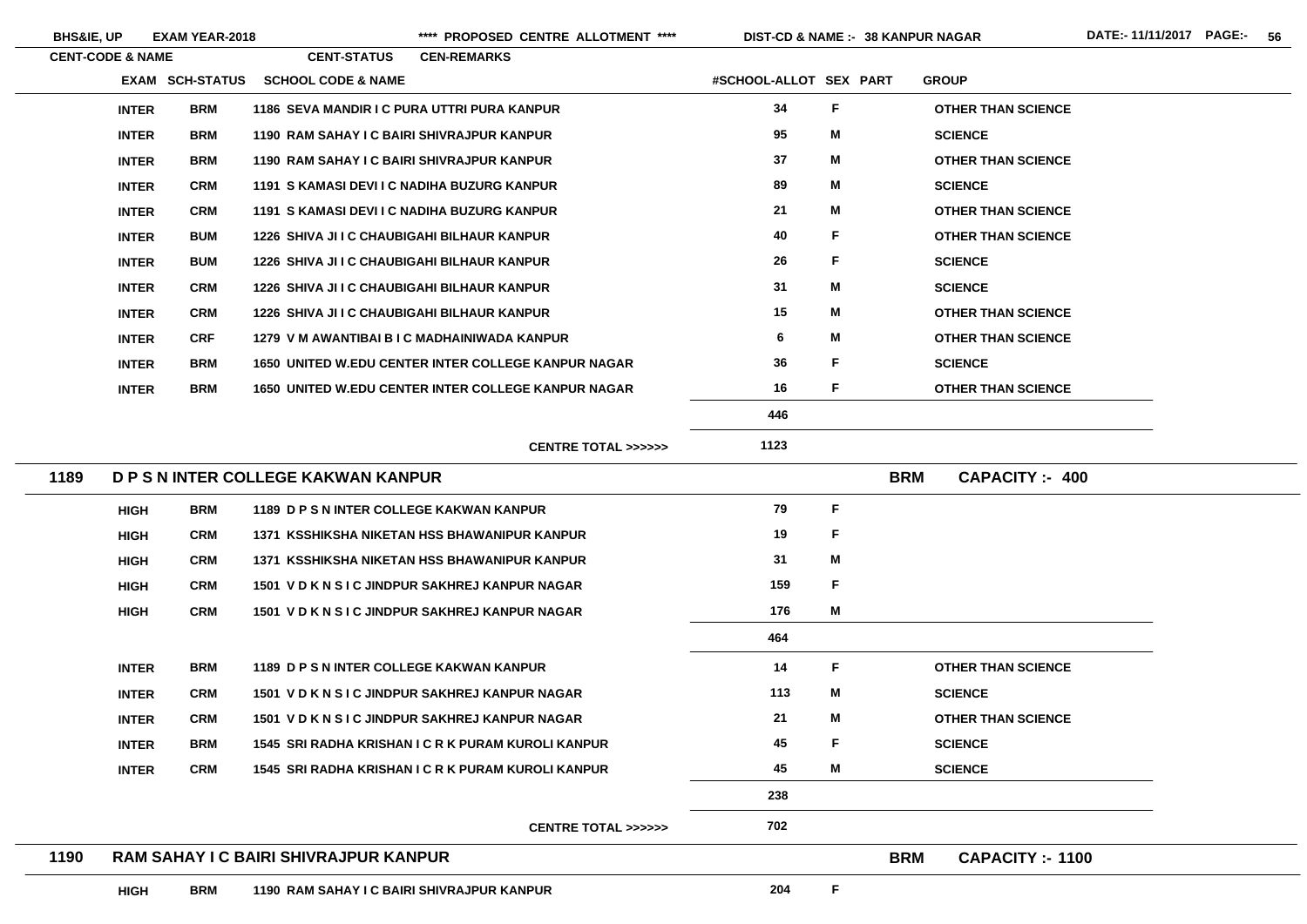**38 KANPUR NAGAR**

|      | <b>CENT-CODE &amp; NAME</b> |                 | <b>CENT-STATUS</b>                             | <b>CEN-REMARKS</b>                                     |                        |   |                                      |
|------|-----------------------------|-----------------|------------------------------------------------|--------------------------------------------------------|------------------------|---|--------------------------------------|
|      |                             | EXAM SCH-STATUS | <b>SCHOOL CODE &amp; NAME</b>                  |                                                        | #SCHOOL-ALLOT SEX PART |   | <b>GROUP</b>                         |
|      | <b>HIGH</b>                 | <b>CRM</b>      | 1316 S R NATH I C MUSHTA BHAISAU KANPUR        |                                                        | 169                    | Μ |                                      |
|      | <b>HIGH</b>                 | <b>CRM</b>      |                                                | <b>1591 S SADGURUDEV I C MUDAHAR KANPUR NAGAR</b>      | 36                     | F |                                      |
|      | <b>HIGH</b>                 | <b>CRM</b>      |                                                | <b>1591 S SADGURUDEV I C MUDAHAR KANPUR NAGAR</b>      | 24                     | M |                                      |
|      | <b>HIGH</b>                 | <b>CRM</b>      |                                                | 1646 SURESH EDU I C COLLEGE BADIPURWA CHAUBEPUR KANPUR | 171                    | M |                                      |
|      | <b>HIGH</b>                 | <b>CRM</b>      |                                                | 1666 RADHAKRISHANA SONKALI HS KASHAMAU KANPUR NAGAR    | 27                     | M |                                      |
|      |                             |                 |                                                |                                                        | 631                    |   |                                      |
|      | <b>INTER</b>                | <b>BRM</b>      |                                                | 1190 RAM SAHAY I C BAIRI SHIVRAJPUR KANPUR             | 123                    | F | <b>OTHER THAN SCIENCE</b>            |
|      | <b>INTER</b>                | <b>BRM</b>      |                                                | 1190 RAM SAHAY I C BAIRI SHIVRAJPUR KANPUR             | 84                     | F | <b>SCIENCE</b>                       |
|      | <b>INTER</b>                | <b>CRM</b>      |                                                | 1192 MANSUKH LAL S I COLLEGE KAMA SHIVRAJPUR KANPUR    | 174                    | M | <b>SCIENCE</b>                       |
|      | <b>INTER</b>                | <b>CRM</b>      |                                                | 1194 PT SHRI NARAYAN P I C CHAUBEPUR KANPUR            | $\mathbf 1$            | M | <b>OTHER THAN SCIENCE</b>            |
|      | <b>INTER</b>                | <b>CRM</b>      | <b>1281 A M I C JAGDISHPUR BHAINSAU KANPUR</b> |                                                        | 195                    | M | <b>SCIENCE</b>                       |
|      | <b>INTER</b>                | <b>CRM</b>      | 1316 S R NATH I C MUSHTA BHAISAU KANPUR        |                                                        | 28                     | M | <b>OTHER THAN SCIENCE</b>            |
|      | <b>INTER</b>                | <b>CRM</b>      |                                                | <b>1591 S SADGURUDEV I C MUDAHAR KANPUR NAGAR</b>      | 40                     | F | <b>SCIENCE</b>                       |
|      | <b>INTER</b>                | <b>CRM</b>      |                                                | <b>1591 S SADGURUDEV I C MUDAHAR KANPUR NAGAR</b>      | 4                      | F | <b>OTHER THAN SCIENCE</b>            |
|      | <b>INTER</b>                | <b>CRM</b>      |                                                | <b>1591 S SADGURUDEV I C MUDAHAR KANPUR NAGAR</b>      | 53                     | M | <b>SCIENCE</b>                       |
|      | <b>INTER</b>                | <b>CRM</b>      |                                                | <b>1591 S SADGURUDEV I C MUDAHAR KANPUR NAGAR</b>      | $\mathbf 1$            | M | <b>OTHER THAN SCIENCE</b>            |
|      |                             |                 |                                                |                                                        | 703                    |   |                                      |
|      |                             |                 |                                                | <b>CENTRE TOTAL &gt;&gt;&gt;&gt;&gt;&gt;</b>           | 1334                   |   |                                      |
| 1191 |                             |                 | S KAMASI DEVI I C NADIHA BUZURG KANPUR         |                                                        |                        |   | <b>CRM</b><br><b>CAPACITY: - 300</b> |
|      | <b>HIGH</b>                 | <b>BR</b>       |                                                | 1188 SHARDA DEVI H S SCHOOL DUNDWA KANPUR              | 11                     | F |                                      |
|      | <b>HIGH</b>                 | <b>BRM</b>      |                                                | 1188 SHARDA DEVI H S SCHOOL DUNDWA KANPUR              | 6                      | Μ |                                      |
|      | <b>HIGH</b>                 | <b>CRM</b>      |                                                | 1191 S KAMASI DEVI I C NADIHA BUZURG KANPUR            | 111                    | F |                                      |
|      | <b>HIGH</b>                 | CR              |                                                | 1545 SRI RADHA KRISHAN I C R K PURAM KUROLI KANPUR     | 46                     | F |                                      |
|      | <b>HIGH</b>                 | <b>AR</b>       | <b>1609 GOVT HIGH SCHOOL BEERAMAU KANPUR</b>   |                                                        | 11                     | F |                                      |
|      | <b>HIGH</b>                 | <b>ARM</b>      | <b>1609 GOVT HIGH SCHOOL BEERAMAU KANPUR</b>   |                                                        | 21                     | M |                                      |
|      |                             |                 |                                                |                                                        | 206                    |   |                                      |
|      | <b>INTER</b>                | <b>CRM</b>      |                                                | 1191 S KAMASI DEVI I C NADIHA BUZURG KANPUR            | 93                     | F | <b>OTHER THAN SCIENCE</b>            |
|      | <b>INTER</b>                | <b>CRM</b>      |                                                | 1191 S KAMASI DEVI I C NADIHA BUZURG KANPUR            | 92                     | F | <b>SCIENCE</b>                       |
|      |                             |                 |                                                |                                                        | 185                    |   |                                      |
|      |                             |                 |                                                | <b>CENTRE TOTAL &gt;&gt;&gt;&gt;&gt;&gt;</b>           | 391                    |   |                                      |
|      |                             |                 |                                                |                                                        |                        |   |                                      |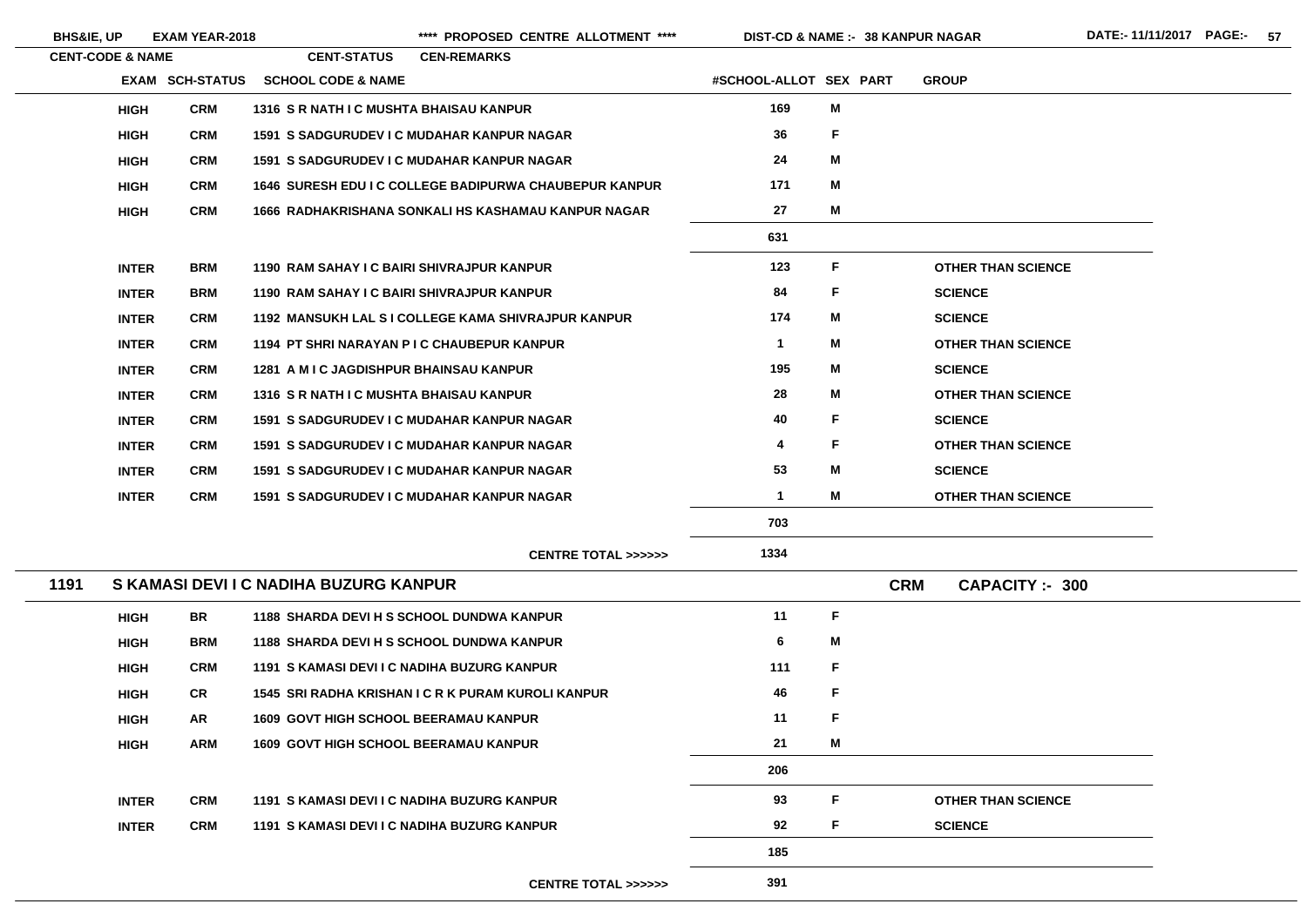| <b>BHS&amp;IE, UP</b>       |              | <b>EXAM YEAR-2018</b>  |                                                       | **** PROPOSED CENTRE ALLOTMENT ****                          | <b>DIST-CD &amp; NAME :- 38 KANPUR NAGAR</b> |    |            |                           |                        |
|-----------------------------|--------------|------------------------|-------------------------------------------------------|--------------------------------------------------------------|----------------------------------------------|----|------------|---------------------------|------------------------|
| <b>CENT-CODE &amp; NAME</b> |              |                        | <b>CENT-STATUS</b>                                    | <b>CEN-REMARKS</b>                                           |                                              |    |            |                           |                        |
|                             |              | <b>EXAM SCH-STATUS</b> | <b>SCHOOL CODE &amp; NAME</b>                         |                                                              | #SCHOOL-ALLOT SEX PART                       |    |            | <b>GROUP</b>              |                        |
| 1192                        |              |                        | <b>MANSUKH LAL S I COLLEGE KAMA SHIVRAJPUR KANPUR</b> |                                                              |                                              |    | <b>CRM</b> |                           | <b>CAPACITY: - 950</b> |
|                             | <b>HIGH</b>  | <b>CRM</b>             |                                                       | 1192 MANSUKH LAL SI COLLEGE KAMA SHIVRAJPUR KANPUR           | 142                                          | F  |            |                           |                        |
|                             | <b>HIGH</b>  | <b>CRM</b>             | 1196 ADARSH I C TATIYAGANJ AMILAHA KANPUR             |                                                              | 74                                           | Μ  |            |                           |                        |
|                             | <b>HIGH</b>  | <b>CRM</b>             |                                                       | <b>1249 BHARAT SEWAK V MANDIR HSS MUSHTA KANPUR</b>          | 13                                           | Μ  |            |                           |                        |
|                             | <b>HIGH</b>  | <b>CRM</b>             | 1260 PT N S KD I COLLEGE G B PUR KANPUR               |                                                              | 22                                           | M  |            |                           |                        |
|                             | <b>HIGH</b>  | <b>CRM</b>             | 1281 A M I C JAGDISHPUR BHAINSAU KANPUR               |                                                              | 131                                          | Μ  |            |                           |                        |
|                             | <b>HIGH</b>  | <b>CRM</b>             |                                                       | <b>1669 UMESH CHANDRA H S SCHOOL MEGHA NIWADA SHIVRAJPUR</b> | 27                                           | M  |            |                           |                        |
|                             | <b>HIGH</b>  | <b>CRM</b>             | <b>1693 S RS RS GIRLS IC RADHAN KANPUR</b>            |                                                              | 1                                            | F  |            |                           |                        |
|                             | <b>HIGH</b>  | <b>CRM</b>             | <b>1696 CANDRAVATI GEDANLAL PUBLIC SCHOOL</b>         |                                                              | 8                                            | F  |            |                           |                        |
|                             |              |                        |                                                       |                                                              | 418                                          |    |            |                           |                        |
|                             | <b>INTER</b> | <b>CRM</b>             |                                                       | 1192 MANSUKH LAL S I COLLEGE KAMA SHIVRAJPUR KANPUR          | 123                                          | F  |            | <b>SCIENCE</b>            |                        |
|                             | <b>INTER</b> | <b>CRM</b>             |                                                       | 1192 MANSUKH LAL S I COLLEGE KAMA SHIVRAJPUR KANPUR          | 31                                           | F  |            | <b>OTHER THAN SCIENCE</b> |                        |
|                             | <b>INTER</b> | <b>CRM</b>             | 1260 PT N S KD I COLLEGE G B PUR KANPUR               |                                                              | 17                                           | Μ  |            | <b>SCIENCE</b>            |                        |
|                             | <b>INTER</b> | <b>CRM</b>             | 1260 PT N S KD I COLLEGE G B PUR KANPUR               |                                                              | $\mathbf 1$                                  | Μ  |            | <b>OTHER THAN SCIENCE</b> |                        |
|                             | <b>INTER</b> | <b>CRM</b>             |                                                       | 1279 V M AWANTIBAI B I C MADHAINIWADA KANPUR                 | 5                                            | F. |            | <b>OTHER THAN SCIENCE</b> |                        |
|                             | <b>INTER</b> | <b>CRM</b>             | 1281 A M I C JAGDISHPUR BHAINSAU KANPUR               |                                                              | 12                                           | Μ  |            | <b>OTHER THAN SCIENCE</b> |                        |
|                             | <b>INTER</b> | <b>CRM</b>             |                                                       | 1501 V D K N S I C JINDPUR SAKHREJ KANPUR NAGAR              | 92                                           | F. |            | <b>OTHER THAN SCIENCE</b> |                        |
|                             | <b>INTER</b> | <b>CRM</b>             |                                                       | 1501 V D K N S I C JINDPUR SAKHREJ KANPUR NAGAR              | 57                                           | F. |            | <b>SCIENCE</b>            |                        |
|                             | <b>INTER</b> | <b>CRM</b>             |                                                       | 1646 SURESH EDU I C COLLEGE BADIPURWA CHAUBEPUR KANPUR       | 185                                          | Μ  |            | <b>SCIENCE</b>            |                        |
|                             |              |                        |                                                       |                                                              | 523                                          |    |            |                           |                        |
|                             |              |                        |                                                       | <b>CENTRE TOTAL &gt;&gt;&gt;&gt;&gt;&gt;</b>                 | 941                                          |    |            |                           |                        |
| 1194                        |              |                        | PT SHRI NARAYAN P I C CHAUBEPUR KANPUR                |                                                              |                                              |    | <b>CRM</b> |                           | <b>CAPACITY :- 750</b> |
|                             | <b>HIGH</b>  | <b>CRM</b>             | 1193 PT RAM KUMAR GVP I C CHAUBEPUR KANPUR            |                                                              | 117                                          | F  |            |                           |                        |
|                             | <b>HIGH</b>  | <b>CRM</b>             | 1194 PT SHRI NARAYAN P I C CHAUBEPUR KANPUR           |                                                              | 56                                           | F  |            |                           |                        |
|                             | <b>HIGH</b>  | <b>CRM</b>             | 1195 J P P GIRLS INT COLL CHAUBEPUR KANPUR            |                                                              | 40                                           | F  |            |                           |                        |
|                             | <b>HIGH</b>  | <b>CR</b>              | 1260 PT N S KD I COLLEGE G B PUR KANPUR               |                                                              | 29                                           | F  |            |                           |                        |
|                             | <b>HIGH</b>  | CU                     | <b>1318 SWARN KAUR H S SCH BITHOOR KANPUR</b>         |                                                              | 22                                           | F  |            |                           |                        |
|                             | <b>HIGH</b>  | <b>CRM</b>             | 1470 BHAJAN LAL S S S I C GABARAHA KANPUR             |                                                              | 86                                           | F  |            |                           |                        |
|                             | <b>HIGH</b>  | <b>CR</b>              | 1537 SSSSGSHSSGABARAHA KANPUR                         |                                                              | 8                                            | F  |            |                           |                        |
|                             | <b>HIGH</b>  | <b>CRM</b>             | 1537 SSSSGSHSSGABARAHA KANPUR                         |                                                              | 30                                           | Μ  |            |                           |                        |
|                             |              |                        |                                                       |                                                              |                                              |    |            |                           |                        |

**CU** 1569 RANI LAXMI BAI HSS BITHOOR KANPUR 18

**HIGH**

 $\sim$ 

 $\overline{\phantom{a}}$ 

 $\overline{\phantom{0}}$ 

| <b>HAN SCIENCE</b> |
|--------------------|
|                    |
| <b>HAN SCIENCE</b> |
| <b>HAN SCIENCE</b> |
| <b>HAN SCIENCE</b> |
| <b>HAN SCIENCE</b> |
|                    |
|                    |
|                    |
|                    |

**F**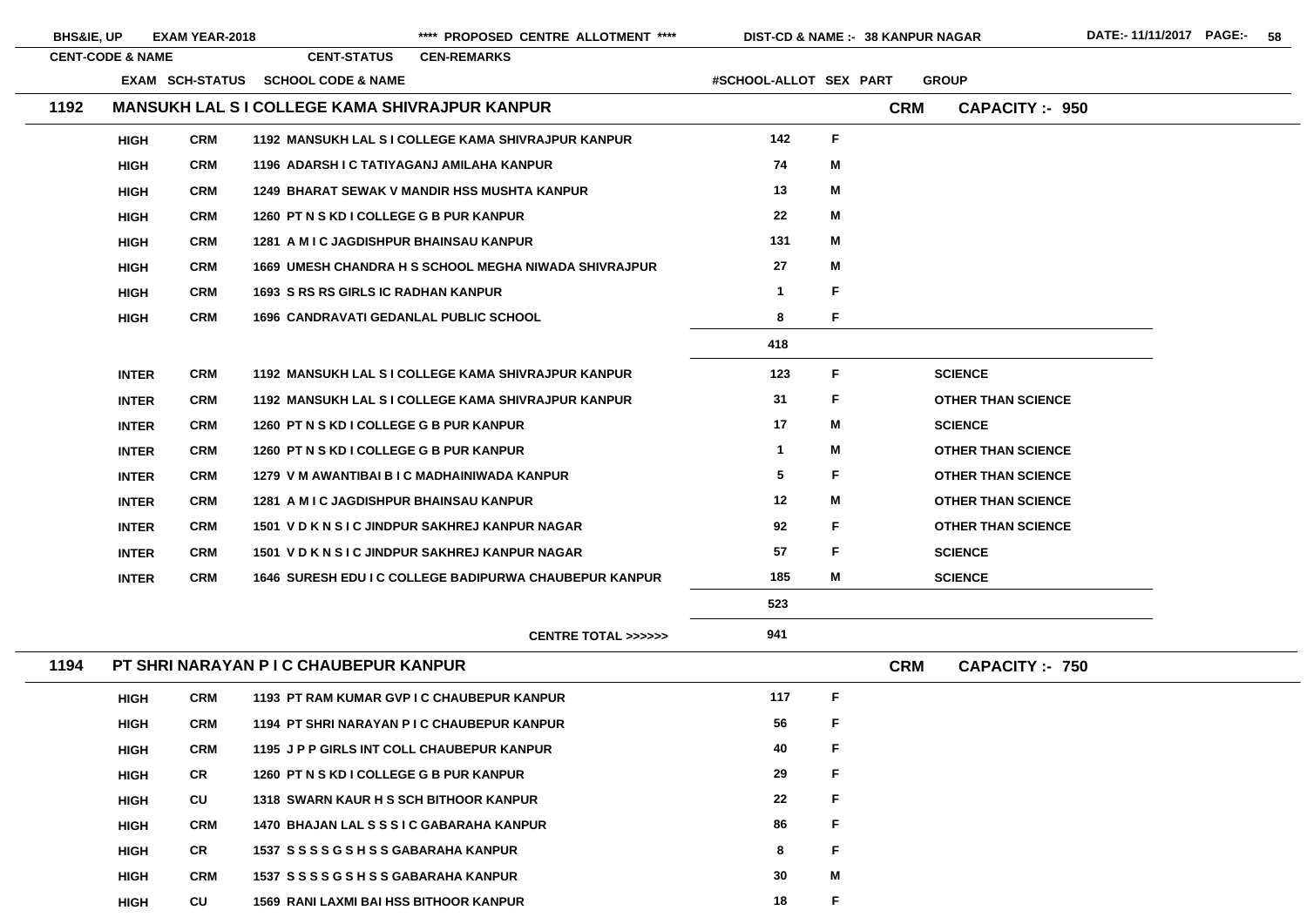- 
- 
- 

- 
- 
- 

- 
- 

**38 KANPUR NAGAR**

| <b>CENT-CODE &amp; NAME</b> |              |                        | <b>CENT-STATUS</b>                                | <b>CEN-REMARKS</b>                                             |                        |   |                                    |
|-----------------------------|--------------|------------------------|---------------------------------------------------|----------------------------------------------------------------|------------------------|---|------------------------------------|
|                             |              | <b>EXAM SCH-STATUS</b> | <b>SCHOOL CODE &amp; NAME</b>                     |                                                                | #SCHOOL-ALLOT SEX PART |   | <b>GROUP</b>                       |
|                             | <b>HIGH</b>  | <b>CR</b>              |                                                   | 1615 SHRI SADGURUDEV BALIKA H S SCHOOL SUNAUDHA KANPUR         | $\mathbf{2}$           | F |                                    |
|                             | <b>HIGH</b>  | <b>CRM</b>             | <b>1696 CANDRAVATI GEDANLAL PUBLIC SCHOOL</b>     |                                                                | 8                      | M |                                    |
|                             |              |                        |                                                   |                                                                | 416                    |   |                                    |
|                             | <b>INTER</b> | <b>BUM</b>             | 1023 SHRI RAM JANKI I C BITHOOR KANPUR            |                                                                | 54                     | M | <b>SCIENCE</b>                     |
|                             | <b>INTER</b> | <b>CRM</b>             | 1193 PT RAM KUMAR GVP I C CHAUBEPUR KANPUR        |                                                                | 70                     | F | <b>OTHER THAN SCIENCE</b>          |
|                             | <b>INTER</b> | <b>CRM</b>             | 1193 PT RAM KUMAR GVP I C CHAUBEPUR KANPUR        |                                                                | 48                     | F | <b>SCIENCE</b>                     |
|                             | <b>INTER</b> | <b>CRM</b>             | 1194 PT SHRI NARAYAN P I C CHAUBEPUR KANPUR       |                                                                | 43                     | F | <b>SCIENCE</b>                     |
|                             | <b>INTER</b> | <b>CRM</b>             | 1194 PT SHRI NARAYAN P I C CHAUBEPUR KANPUR       |                                                                | 31                     | F | <b>OTHER THAN SCIENCE</b>          |
|                             | <b>INTER</b> | <b>CRM</b>             | 1195 J P P GIRLS INT COLL CHAUBEPUR KANPUR        |                                                                | 28                     | F | <b>OTHER THAN SCIENCE</b>          |
|                             | <b>INTER</b> | <b>CRM</b>             | 1195 J P P GIRLS INT COLL CHAUBEPUR KANPUR        |                                                                | 11                     | F | <b>SCIENCE</b>                     |
|                             |              |                        |                                                   |                                                                | 285                    |   |                                    |
|                             |              |                        |                                                   | <b>CENTRE TOTAL &gt;&gt;&gt;&gt;&gt;&gt;</b>                   | 701                    |   |                                    |
| 1197                        |              |                        | <b>SRI ASTEEK MUNI I C KORIYAN KANPUR</b>         |                                                                |                        |   | <b>BRM</b><br><b>CAPACITY: 450</b> |
|                             | <b>HIGH</b>  | <b>BRM</b>             | 1197 SRI ASTEEK MUNI I C KORIYAN KANPUR           |                                                                | 82                     | F |                                    |
|                             | <b>HIGH</b>  | <b>BRM</b>             |                                                   | 1212 JANPRIYA A INT COLLEGE ASDHANA KANPUR NAGAR               | 27                     | M |                                    |
|                             | <b>HIGH</b>  | <b>CUM</b>             |                                                   | <b>1343 SHRI BHASKAR PRASAD SHASTRI INTER COLLEGE GHATAMPU</b> | 125                    | M |                                    |
|                             | <b>HIGH</b>  | <b>CRM</b>             |                                                   | 1534 M L M SCHOOL BHADEWNA GHATAMPUR KANPUR                    | 5                      | F |                                    |
|                             | <b>HIGH</b>  | <b>CRM</b>             |                                                   | <b>1534 M L M SCHOOL BHADEWNA GHATAMPUR KANPUR</b>             | $5\phantom{.0}$        | M |                                    |
|                             | <b>HIGH</b>  | <b>CRM</b>             | <b>1582 GURU PRASAD P S N U M V JAJPUR KANPUR</b> |                                                                | 185                    | M |                                    |
|                             | <b>HIGH</b>  | <b>CRM</b>             | 1600 G P R P E C GHATAMPUR KANPUR NAGAR           |                                                                | 78                     | M |                                    |
|                             |              |                        |                                                   |                                                                | 507                    |   |                                    |
|                             | <b>INTER</b> | <b>BRM</b>             | 1197 SRI ASTEEK MUNI I C KORIYAN KANPUR           |                                                                | 88                     | F | <b>OTHER THAN SCIENCE</b>          |
|                             | <b>INTER</b> | <b>BRM</b>             | 1197 SRI ASTEEK MUNI I C KORIYAN KANPUR           |                                                                | 40                     | F | <b>SCIENCE</b>                     |
|                             | <b>INTER</b> | <b>CUM</b>             |                                                   | <b>1206 ISLAMIA INTER COLLEGE GHATAMPUR KANPUR</b>             | 10                     | M | <b>SCIENCE</b>                     |
|                             | <b>INTER</b> | <b>CUM</b>             |                                                   | <b>1206 ISLAMIA INTER COLLEGE GHATAMPUR KANPUR</b>             | $\mathbf{3}$           | M | <b>OTHER THAN SCIENCE</b>          |
|                             | <b>INTER</b> | <b>BRM</b>             |                                                   | 1212 JANPRIYA A INT COLLEGE ASDHANA KANPUR NAGAR               | 10                     | M | <b>SCIENCE</b>                     |
|                             | <b>INTER</b> | <b>BRM</b>             | 1213 ADARSH VEDIK I C KUWANKHERA KANPUR           |                                                                | $\mathbf{2}$           | M | <b>OTHER THAN SCIENCE</b>          |
|                             | <b>INTER</b> | <b>CUM</b>             |                                                   | <b>1343 SHRI BHASKAR PRASAD SHASTRI INTER COLLEGE GHATAMPU</b> | 203                    | M | <b>SCIENCE</b>                     |
|                             | <b>INTER</b> | <b>BRM</b>             |                                                   | 1525 JAGRANI PUB I C ASHRAM TAGA KORIYAN KANPUR                | 10                     | F | <b>SCIENCE</b>                     |
|                             | <b>INTER</b> | <b>BRM</b>             |                                                   | 1525 JAGRANI PUB I C ASHRAM TAGA KORIYAN KANPUR                | $\overline{1}$         | F | <b>OTHER THAN SCIENCE</b>          |
|                             | <b>INTER</b> | <b>BRM</b>             |                                                   | 1563 H L S INTER COLLEGE DEWAMANPUR KANPUR NAGAR               | 29                     | F | <b>SCIENCE</b>                     |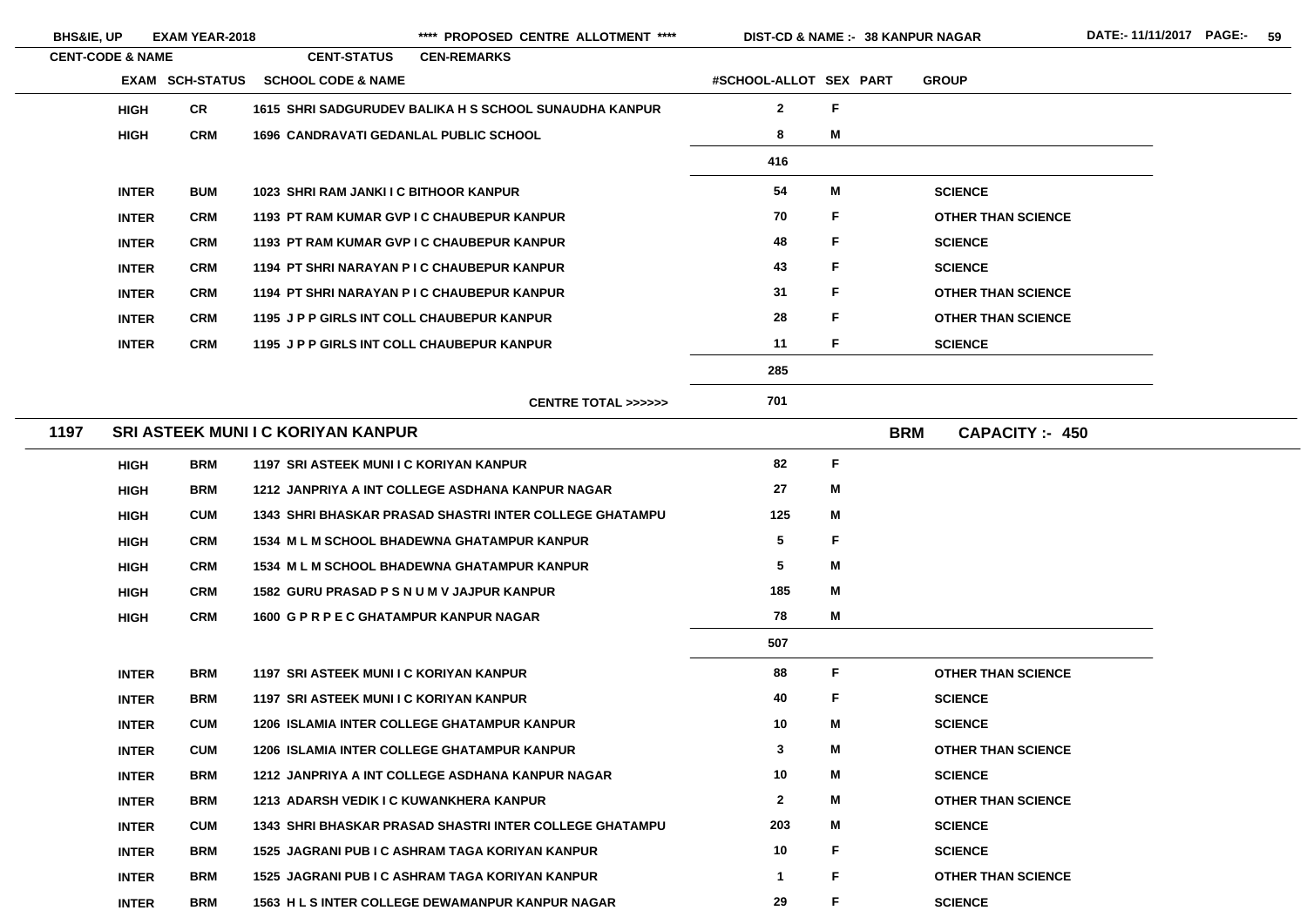| <b>BHS&amp;IE, UP</b>       | <b>EXAM YEAR-2018</b>  |                                                  | **** PROPOSED CENTRE ALLOTMENT ****                         | <b>DIST-CD &amp; NAME :- 38 KANPUR NAGAR</b> |    |            |                           |
|-----------------------------|------------------------|--------------------------------------------------|-------------------------------------------------------------|----------------------------------------------|----|------------|---------------------------|
| <b>CENT-CODE &amp; NAME</b> |                        | <b>CENT-STATUS</b>                               | <b>CEN-REMARKS</b>                                          |                                              |    |            |                           |
|                             | <b>EXAM SCH-STATUS</b> | <b>SCHOOL CODE &amp; NAME</b>                    |                                                             | #SCHOOL-ALLOT SEX PART                       |    |            | <b>GROUP</b>              |
| <b>INTER</b>                | <b>CRM</b>             |                                                  | 1578 A B S INTER COLLEGE DHAMANA BUJURG KANPUR NAGAR        | 71                                           | M  |            | <b>SCIENCE</b>            |
| <b>INTER</b>                | <b>CRM</b>             |                                                  | 1578 A B S INTER COLLEGE DHAMANA BUJURG KANPUR NAGAR        | $\mathbf 1$                                  | M  |            | <b>OTHER THAN SCIENCE</b> |
|                             |                        |                                                  |                                                             | 468                                          |    |            |                           |
|                             |                        |                                                  | <b>CENTRE TOTAL &gt;&gt;&gt;&gt;&gt;&gt;</b>                | 975                                          |    |            |                           |
| 1198                        |                        | <b>SRI GANDHI VIDYA P I C GHATAMPUR KANPUR</b>   |                                                             |                                              |    | <b>BUM</b> | CAPACITY: 650             |
| <b>HIGH</b>                 | <b>BUM</b>             | 1198 SRI GANDHI VIDYA P I C GHATAMPUR KANPUR     |                                                             | 21                                           | F. |            |                           |
| <b>HIGH</b>                 | <b>CRM</b>             |                                                  | 1207 AKALAVYA INTER COLLEGE SAJETI KANPUR NAGAR             | 103                                          | M  |            |                           |
| <b>HIGH</b>                 | <b>CRM</b>             | 1215 NEHRU VIDYA PITHI I C PATARA KANPUR         |                                                             | 82                                           | M  |            |                           |
| <b>HIGH</b>                 | CU                     | <b>1426 S S NIKETAN I C GHATAMPUR KANPUR</b>     |                                                             | 17                                           | F  |            |                           |
| <b>HIGH</b>                 | <b>CRM</b>             | <b>1439 DR BR AMBEDKAR HSS BENDA KANPUR</b>      |                                                             | 29                                           | F  |            |                           |
| <b>HIGH</b>                 | <b>CRM</b>             | <b>1439 DR BR AMBEDKAR HSS BENDA KANPUR</b>      |                                                             | 25                                           | M  |            |                           |
| <b>HIGH</b>                 | <b>CRM</b>             |                                                  | <b>1460 BAPU S SHIKSHA S HSS BALAHAPARA KANPUR</b>          | 14                                           | M  |            |                           |
| <b>HIGH</b>                 | <b>CRM</b>             | <b>1547 SMT JAMUNA DEVI H S S TEJPUR KANPUR</b>  |                                                             | 87                                           | M  |            |                           |
| <b>HIGH</b>                 | <b>CR</b>              | <b>1581 ARYAWART INTER COLLEGE ITAURA KANPUR</b> |                                                             | 47                                           | F. |            |                           |
| <b>HIGH</b>                 | <b>CRM</b>             |                                                  | <b>1656 SARASWATI VIDHYA NIKETAN HS PATARA KANPUR NAGAR</b> | 124                                          | M  |            |                           |
| <b>HIGH</b>                 | <b>CUM</b>             |                                                  | <b>1662 MOTHER INDIA HS GHATAMPUR KANPUR NAGAR</b>          | 45                                           | M  |            |                           |
|                             |                        |                                                  |                                                             | 594                                          |    |            |                           |
| <b>INTER</b>                | <b>BUM</b>             | 1198 SRI GANDHI VIDYA P I C GHATAMPUR KANPUR     |                                                             | 12                                           | F. |            | <b>OTHER THAN SCIENCE</b> |
| <b>INTER</b>                | <b>BUM</b>             | 1198 SRI GANDHI VIDYA P I C GHATAMPUR KANPUR     |                                                             | $\overline{\mathbf{z}}$                      | F. |            | <b>SCIENCE</b>            |
| <b>INTER</b>                | <b>CRM</b>             |                                                  | 1207 AKALAVYA INTER COLLEGE SAJETI KANPUR NAGAR             | 91                                           | M  |            | <b>SCIENCE</b>            |
| <b>INTER</b>                | <b>CRM</b>             | 1215 NEHRU VIDYA PITHI I C PATARA KANPUR         |                                                             | 80                                           | M  |            | <b>SCIENCE</b>            |
| <b>INTER</b>                | <b>CRM</b>             | 1215 NEHRU VIDYA PITHI I C PATARA KANPUR         |                                                             | 10 <sup>°</sup>                              | M  |            | <b>OTHER THAN SCIENCE</b> |
| <b>INTER</b>                | <b>CUM</b>             | <b>1496 V N N D INTER COLLAGE GHATAMPUR</b>      |                                                             | $5\phantom{.0}$                              | M  |            | <b>OTHER THAN SCIENCE</b> |
| <b>INTER</b>                | <b>CRM</b>             |                                                  | 1624 BAL UDYAN S S I C GHATAMPUR KANPUR NAGAR               | 127                                          | M  |            | <b>SCIENCE</b>            |
| <b>INTER</b>                | <b>CRM</b>             |                                                  | 1656 SARASWATI VIDHYA NIKETAN HS PATARA KANPUR NAGAR        | 82                                           | M  |            | <b>SCIENCE</b>            |
| <b>INTER</b>                | <b>CRM</b>             |                                                  | 1656 SARASWATI VIDHYA NIKETAN HS PATARA KANPUR NAGAR        | 10                                           | M  |            | <b>OTHER THAN SCIENCE</b> |
| <b>INTER</b>                | <b>BUM</b>             | 5198 SRI GANDHI VIDYA P I C GHATAMPUR KANPUR     |                                                             | 4                                            | F. |            | <b>OTHER THAN SCIENCE</b> |
|                             |                        |                                                  |                                                             | 428                                          |    |            |                           |
|                             |                        |                                                  | <b>CENTRE TOTAL &gt;&gt;&gt;&gt;&gt;&gt;</b>                | 1022                                         |    |            |                           |
| 1199                        |                        | CSS J A V INTER COLLEGE GHATAMPUR KANPUR         |                                                             |                                              |    | <b>BUM</b> | <b>CAPACITY :- 550</b>    |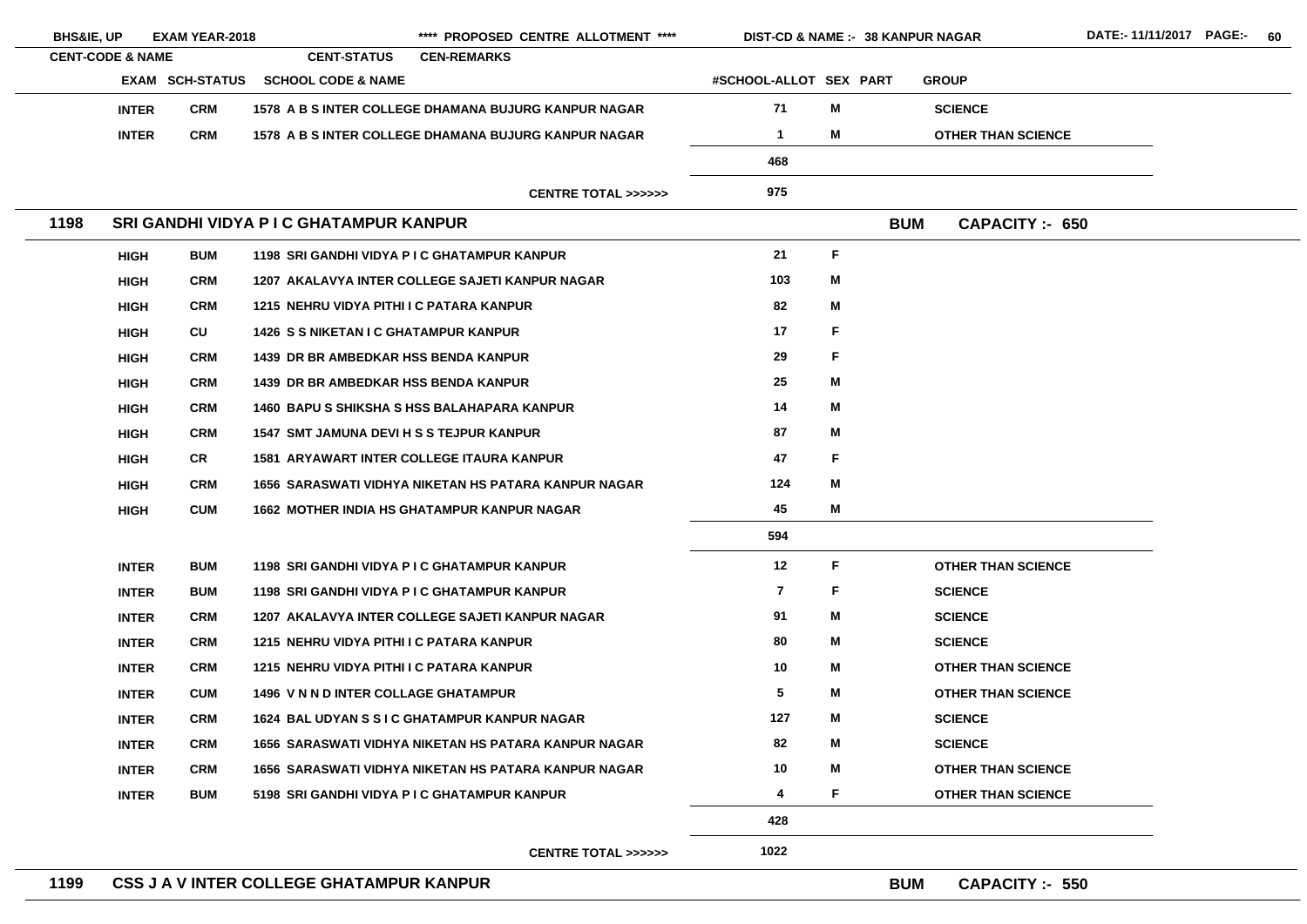\*\*\*\* PROPOSED CENTRE ALLOTMENT \*\*\*\* DIST-CD & NAME :- 38 KANPUR NAGAR DATE:- 11/11/2017 PAGE:- 61

**38 KANPUR NAGAR**

|      | <b>CENT-CODE &amp; NAME</b> |                        | <b>CENT-STATUS</b>                               | <b>CEN-REMARKS</b>                                      |                         |             |            |                           |  |
|------|-----------------------------|------------------------|--------------------------------------------------|---------------------------------------------------------|-------------------------|-------------|------------|---------------------------|--|
|      |                             | <b>EXAM SCH-STATUS</b> | <b>SCHOOL CODE &amp; NAME</b>                    |                                                         | #SCHOOL-ALLOT SEX PART  |             |            | <b>GROUP</b>              |  |
|      | <b>HIGH</b>                 | <b>BUM</b>             |                                                  | 1199 CSS J A V INTER COLLEGE GHATAMPUR KANPUR           | 105                     | F           |            |                           |  |
|      | <b>HIGH</b>                 | <b>CRM</b>             |                                                  | <b>1462 MAHATMA GANDHI INTER COLLEGE CHANWAR KANPUR</b> | 189                     | M           |            |                           |  |
|      | <b>HIGH</b>                 | <b>CRM</b>             | <b>1509 JAN KALYAN INTER COLLEGE ITRRA</b>       |                                                         | 23                      | M           |            |                           |  |
|      | <b>HIGH</b>                 | <b>CRM</b>             | 1528 PR DIC RAM SARI KANPUR                      |                                                         | 156                     | M           |            |                           |  |
|      | <b>HIGH</b>                 | <b>AUM</b>             | <b>1593 GOVT H S S JAHANGIRABAD KANPUR NAGAR</b> |                                                         | $\overline{\mathbf{5}}$ | M           |            |                           |  |
|      | <b>HIGH</b>                 | <b>CRM</b>             |                                                  | 1624 BAL UDYAN S S I C GHATAMPUR KANPUR NAGAR           | 95                      | M           |            |                           |  |
|      |                             |                        |                                                  |                                                         | 573                     |             |            |                           |  |
|      | <b>INTER</b>                | <b>BUM</b>             |                                                  | 1199 CSS J A V INTER COLLEGE GHATAMPUR KANPUR           | 64                      | $\mathsf F$ |            | <b>SCIENCE</b>            |  |
|      | <b>INTER</b>                | <b>BUM</b>             |                                                  | 1199 CSS J A V INTER COLLEGE GHATAMPUR KANPUR           | 52                      | F           |            | <b>OTHER THAN SCIENCE</b> |  |
|      | <b>INTER</b>                | <b>CRM</b>             |                                                  | 1234 KISHAN AUDYOGIC INT COLL PATARA KANPUR             | 6                       | M           |            | <b>OTHER THAN SCIENCE</b> |  |
|      | <b>INTER</b>                | <b>CRM</b>             |                                                  | <b>1462 MAHATMA GANDHI INTER COLLEGE CHANWAR KANPUR</b> | 294                     | M           |            | <b>SCIENCE</b>            |  |
|      | <b>INTER</b>                | <b>BUM</b>             | <b>1496 V N N D INTER COLLAGE GHATAMPUR</b>      |                                                         | $\mathbf{3}$            | F           |            | <b>SCIENCE</b>            |  |
|      | <b>INTER</b>                | <b>BUM</b>             | <b>1496 V N N D INTER COLLAGE GHATAMPUR</b>      |                                                         | $\mathbf 1$             | F           |            | <b>OTHER THAN SCIENCE</b> |  |
|      | <b>INTER</b>                | <b>CRM</b>             | 1528 PR DIC RAM SARI KANPUR                      |                                                         | 150                     | M           |            | <b>SCIENCE</b>            |  |
|      | <b>INTER</b>                | <b>CRM</b>             | <b>1528 PR DIC RAM SARI KANPUR</b>               |                                                         | 13                      | M           |            | <b>OTHER THAN SCIENCE</b> |  |
|      |                             |                        |                                                  |                                                         | 583                     |             |            |                           |  |
|      |                             |                        |                                                  | <b>CENTRE TOTAL &gt;&gt;&gt;&gt;&gt;&gt;</b>            | 1156                    |             |            |                           |  |
| 1200 |                             |                        | SMP ADARSHIC RAWAI PUR KANPUR                    |                                                         |                         |             | <b>BRM</b> | <b>CAPACITY: 450</b>      |  |
|      | <b>HIGH</b>                 | <b>BUM</b>             |                                                  | 1198 SRI GANDHI VIDYA P I C GHATAMPUR KANPUR            | 73                      | M           |            |                           |  |
|      | <b>HIGH</b>                 | <b>BUM</b>             |                                                  | 1199 CSS J A V INTER COLLEGE GHATAMPUR KANPUR           | 101                     | M           |            |                           |  |
|      | <b>HIGH</b>                 | <b>BRM</b>             | 1200 SM P ADARSH I C RAWAI PUR KANPUR            |                                                         | 58                      | $\mathsf F$ |            |                           |  |
|      | <b>HIGH</b>                 | <b>CUM</b>             |                                                  | <b>1206 ISLAMIA INTER COLLEGE GHATAMPUR KANPUR</b>      | $\overline{7}$          | M           |            |                           |  |
|      | <b>HIGH</b>                 | <b>CUM</b>             | <b>1426 S S NIKETAN I C GHATAMPUR KANPUR</b>     |                                                         | 26                      | M           |            |                           |  |
|      | <b>HIGH</b>                 | <b>CUM</b>             | <b>1496 V N N D INTER COLLAGE GHATAMPUR</b>      |                                                         | 55                      | M           |            |                           |  |
|      | <b>HIGH</b>                 | <b>CRM</b>             |                                                  | 1525 JAGRANI PUB I C ASHRAM TAGA KORIYAN KANPUR         | 17                      | F           |            |                           |  |
|      | <b>HIGH</b>                 | <b>CRM</b>             |                                                  | 1578 A B S INTER COLLEGE DHAMANA BUJURG KANPUR NAGAR    | 85                      | M           |            |                           |  |
|      | <b>HIGH</b>                 | <b>CRM</b>             |                                                  | <b>1584 SURYA PUBLIC INTER COLLEGE GHATAMPUR KANPUR</b> | 29                      | M           |            |                           |  |
|      | <b>HIGH</b>                 | <b>ARF</b>             | 5204 GOVT GIRLS I C GHATAMPUR KANPUR             |                                                         | 20                      | M           |            |                           |  |
|      |                             |                        |                                                  |                                                         | 471                     |             |            |                           |  |

| <b>INTER</b> | <b>BUM</b> | 1198 SRI GANDHI VIDYA P I C GHATAMPUR KANPUR | 61 | <b>OTHER THAN SCIENCE</b> |
|--------------|------------|----------------------------------------------|----|---------------------------|
| <b>INTER</b> | <b>BUM</b> | 1198 SRI GANDHI VIDYA P I C GHATAMPUR KANPUR | 42 | <b>SCIENCE</b>            |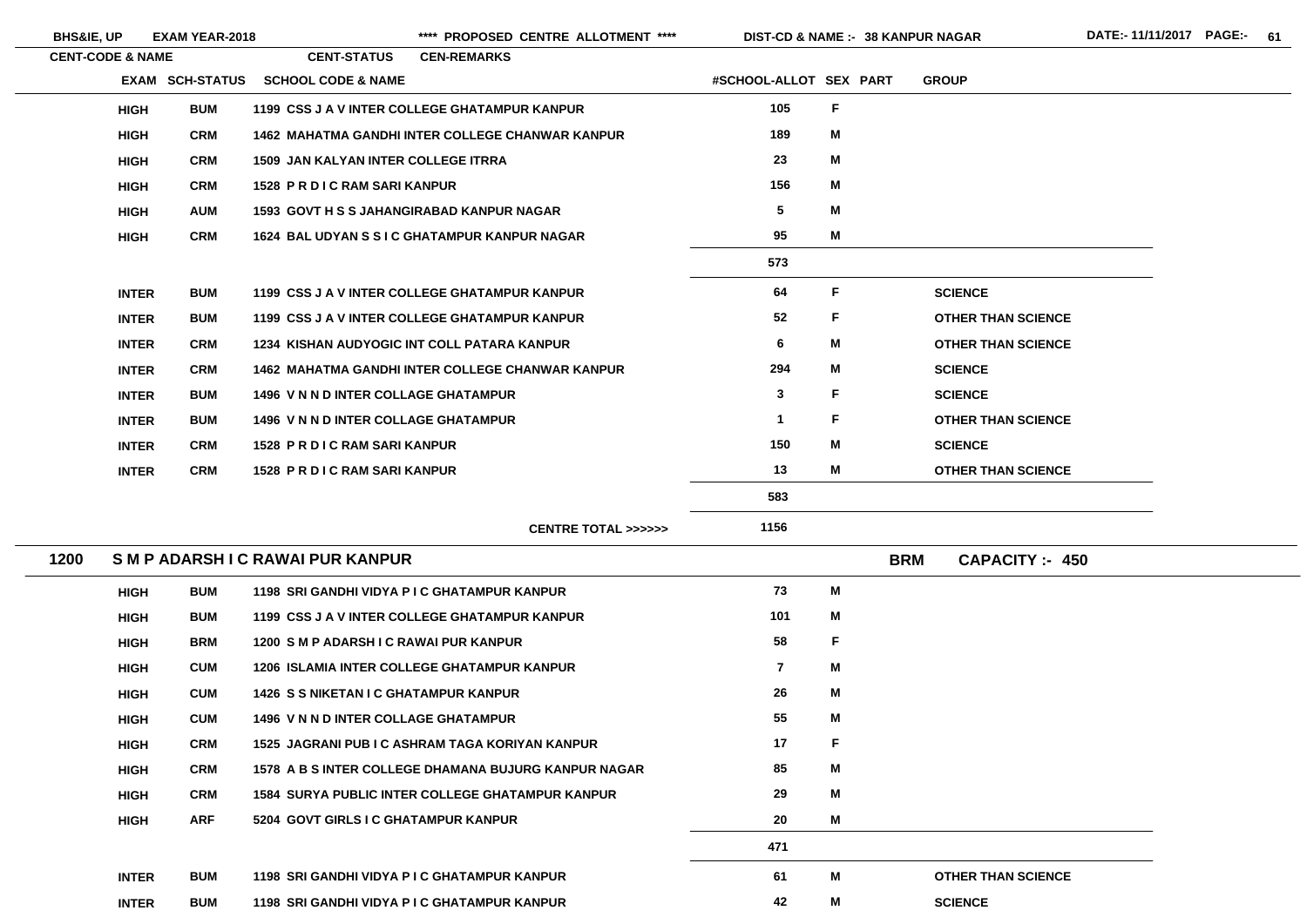$\sim$ 

 $\overline{\phantom{0}}$ 

**BHS&IE, UP EXAM YEAR-2018 \*\*\*\* PROPOSED CENTRE ALLOTMENT \*\*\*\* DIST-CD & NAME :- DATE:- 11/11/2017 PAGE:- 62**

| <b>CENT-CODE &amp; NAME</b> |                        | <b>CENT-STATUS</b>                           | <b>CEN-REMARKS</b>                                      |                        |    |                                    |
|-----------------------------|------------------------|----------------------------------------------|---------------------------------------------------------|------------------------|----|------------------------------------|
|                             | <b>EXAM SCH-STATUS</b> | <b>SCHOOL CODE &amp; NAME</b>                |                                                         | #SCHOOL-ALLOT SEX PART |    | <b>GROUP</b>                       |
| <b>INTER</b>                | <b>BUM</b>             |                                              | 1199 CSS J A V INTER COLLEGE GHATAMPUR KANPUR           | 60                     | M  | <b>SCIENCE</b>                     |
| <b>INTER</b>                | <b>BUM</b>             |                                              | 1199 CSS J A V INTER COLLEGE GHATAMPUR KANPUR           | 6                      | M  | <b>OTHER THAN SCIENCE</b>          |
| <b>INTER</b>                | <b>BRM</b>             | 1200 SM P ADARSH I C RAWAI PUR KANPUR        |                                                         | 37                     | F. | <b>SCIENCE</b>                     |
| <b>INTER</b>                | <b>BRM</b>             | 1200 SM P ADARSH I C RAWAI PUR KANPUR        |                                                         | 19                     | F. | <b>OTHER THAN SCIENCE</b>          |
| <b>INTER</b>                | <b>CUM</b>             | <b>1426 S S NIKETAN I C GHATAMPUR KANPUR</b> |                                                         | 44                     | M  | <b>SCIENCE</b>                     |
| <b>INTER</b>                | <b>CUM</b>             | <b>1426 S S NIKETAN I C GHATAMPUR KANPUR</b> |                                                         | $\mathbf 1$            | M  | <b>OTHER THAN SCIENCE</b>          |
| <b>INTER</b>                | <b>CUM</b>             | <b>1496 V N N D INTER COLLAGE GHATAMPUR</b>  |                                                         | 54                     | M  | <b>SCIENCE</b>                     |
| <b>INTER</b>                | <b>CRM</b>             | 1582 GURU PRASAD P S N U M V JAJPUR KANPUR   |                                                         | 33                     | M  | <b>OTHER THAN SCIENCE</b>          |
| <b>INTER</b>                | <b>CRM</b>             |                                              | <b>1584 SURYA PUBLIC INTER COLLEGE GHATAMPUR KANPUR</b> | 16                     | M  | <b>SCIENCE</b>                     |
| <b>INTER</b>                | <b>BUM</b>             | 5198 SRI GANDHI VIDYA P I C GHATAMPUR KANPUR |                                                         | $\boldsymbol{9}$       | M  | <b>OTHER THAN SCIENCE</b>          |
| <b>INTER</b>                | <b>BUM</b>             | 5198 SRI GANDHI VIDYA P I C GHATAMPUR KANPUR |                                                         | 6                      | M  | <b>SCIENCE</b>                     |
| <b>INTER</b>                | <b>ARF</b>             | 5204 GOVT GIRLS I C GHATAMPUR KANPUR         |                                                         | 56                     | M  | <b>SCIENCE</b>                     |
| <b>INTER</b>                | <b>ARF</b>             | 5204 GOVT GIRLS I C GHATAMPUR KANPUR         |                                                         | 31                     | M  | <b>OTHER THAN SCIENCE</b>          |
|                             |                        |                                              |                                                         | 475                    |    |                                    |
|                             |                        |                                              | CENTRE TOTAL >>>>>>                                     | 946                    |    |                                    |
| 1201                        |                        | KISAN AUDYOGIK I C DHARMANGADPUR KANPUR      |                                                         |                        |    | <b>BRM</b><br><b>CAPACITY: 650</b> |
|                             |                        |                                              |                                                         |                        |    |                                    |

| <b>HIGH</b> | <b>BRM</b> | 1201 KISAN AUDYOGIK I C DHARMANGADPUR KANPUR             | 105 | F |  |
|-------------|------------|----------------------------------------------------------|-----|---|--|
| <b>HIGH</b> | <b>CRM</b> | 1207 AKALAVYA INTER COLLEGE SAJETI KANPUR NAGAR          | 60  | F |  |
| <b>HIGH</b> | <b>CRM</b> | 1208 SARASWATI V M I C BARIPAL KANPUR                    | 44  | F |  |
| <b>HIGH</b> | <b>CRM</b> | <b>1208 SARASWATI V M I C BARIPAL KANPUR</b>             | 32  | M |  |
| <b>HIGH</b> | <b>CRM</b> | 1219 S S SHIV NARAYAN SINGH I C DOHARU KANPUR            | 39  | F |  |
| <b>HIGH</b> | <b>CRM</b> | 1219 S S SHIV NARAYAN SINGH I C DOHARU KANPUR            | 41  | M |  |
| <b>HIGH</b> | <b>CRM</b> | 1296 P R S CHANDRAKALI HSS BIBIPUR KANPUR NAGAR          | 17  | F |  |
| <b>HIGH</b> | <b>CRM</b> | 1296 P R S CHANDRAKALI HSS BIBIPUR KANPUR NAGAR          | 26  | M |  |
| <b>HIGH</b> | <b>CRM</b> | <b>1581 ARYAWART INTER COLLEGE ITAURA KANPUR</b>         | 60  | M |  |
| <b>HIGH</b> | <b>ARM</b> | 1632 GOVT.HIGH SCHOOL, KASIMPUR, GHATAMPUR, KANPUR NAGAR | 13  | F |  |
| <b>HIGH</b> | <b>ARM</b> | 1632 GOVT.HIGH SCHOOL, KASIMPUR, GHATAMPUR, KANPUR NAGAR | 9   | M |  |
| <b>HIGH</b> | <b>CRF</b> | 1647 SMT MALTI DEVI H S TAGA KORIYAN                     | 290 | M |  |
| <b>HIGH</b> | <b>CRM</b> | <b>1653 VIVEKANAND IC SAJETI KANPUR NAGAR</b>            | 39  | F |  |
| <b>HIGH</b> | <b>CRM</b> | <b>1653 VIVEKANAND IC SAJETI KANPUR NAGAR</b>            | 51  | M |  |
| <b>HIGH</b> | <b>CRM</b> | <b>1680 SHIVSADAN VIDHAYA MANDER HS GATAMPUR</b>         | 34  | M |  |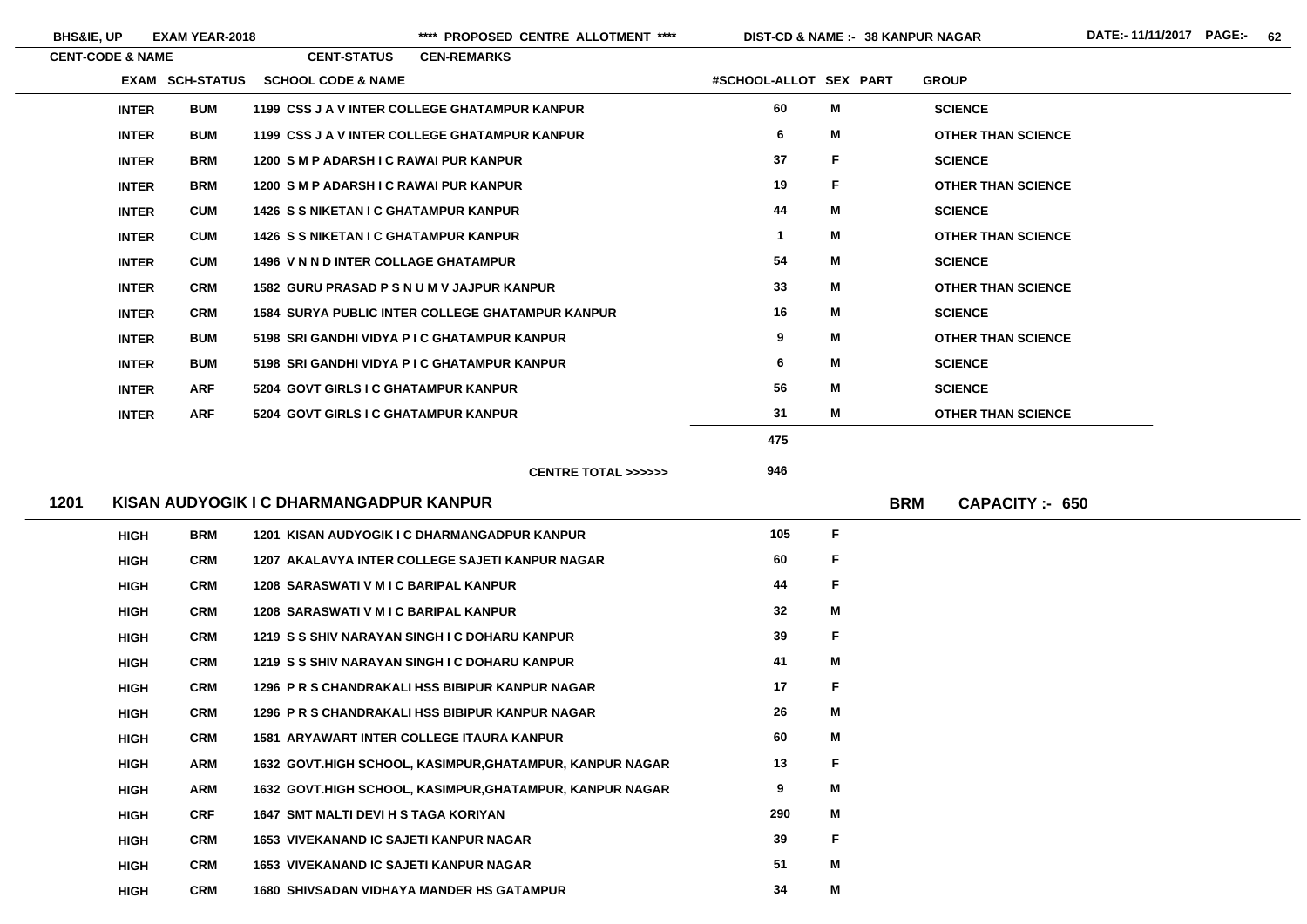| <b>BHS&amp;IE, UP</b>       |              | <b>EXAM YEAR-2018</b>  |                                               | **** PROPOSED CENTRE ALLOTMENT ****                 |                        |              | <b>DIST-CD &amp; NAME :- 38 KANPUR NAGAR</b> |
|-----------------------------|--------------|------------------------|-----------------------------------------------|-----------------------------------------------------|------------------------|--------------|----------------------------------------------|
| <b>CENT-CODE &amp; NAME</b> |              |                        | <b>CENT-STATUS</b>                            | <b>CEN-REMARKS</b>                                  |                        |              |                                              |
|                             |              | <b>EXAM SCH-STATUS</b> | <b>SCHOOL CODE &amp; NAME</b>                 |                                                     | #SCHOOL-ALLOT SEX PART |              | <b>GROUP</b>                                 |
|                             |              |                        |                                               |                                                     | 860                    |              |                                              |
|                             | <b>INTER</b> | <b>BRM</b>             |                                               | <b>1201 KISAN AUDYOGIK I C DHARMANGADPUR KANPUR</b> | 63                     | $\mathsf{F}$ | <b>SCIENCE</b>                               |
|                             | <b>INTER</b> | <b>BRM</b>             |                                               | <b>1201 KISAN AUDYOGIK I C DHARMANGADPUR KANPUR</b> | 36                     | $\mathsf{F}$ | <b>OTHER THAN SCIENCE</b>                    |
|                             | <b>INTER</b> | <b>BRM</b>             |                                               | 1207 AKALAVYA INTER COLLEGE SAJETI KANPUR NAGAR     | 71                     | $\mathsf{F}$ | <b>SCIENCE</b>                               |
|                             | <b>INTER</b> | <b>BRM</b>             |                                               | 1207 AKALAVYA INTER COLLEGE SAJETI KANPUR NAGAR     | 6                      | F            | <b>OTHER THAN SCIENCE</b>                    |
|                             | <b>INTER</b> | <b>CRM</b>             | <b>1208 SARASWATI V M I C BARIPAL KANPUR</b>  |                                                     | 21                     | F            | <b>OTHER THAN SCIENCE</b>                    |
|                             | <b>INTER</b> | <b>CRM</b>             | <b>1208 SARASWATI V M I C BARIPAL KANPUR</b>  |                                                     | 4                      | M            | <b>OTHER THAN SCIENCE</b>                    |
|                             | <b>INTER</b> | <b>CRM</b>             |                                               | 1219 S S SHIV NARAYAN SINGH I C DOHARU KANPUR       | 9                      | M            | <b>OTHER THAN SCIENCE</b>                    |
|                             | <b>INTER</b> | <b>CRM</b>             |                                               | <b>1581 ARYAWART INTER COLLEGE ITAURA KANPUR</b>    | 18                     | $\mathsf{F}$ | <b>OTHER THAN SCIENCE</b>                    |
|                             | <b>INTER</b> | <b>CR</b>              |                                               | <b>1581 ARYAWART INTER COLLEGE ITAURA KANPUR</b>    | 28                     | $\mathsf F$  | <b>SCIENCE</b>                               |
|                             | <b>INTER</b> | <b>CRM</b>             |                                               | <b>1581 ARYAWART INTER COLLEGE ITAURA KANPUR</b>    | 71                     | M            | <b>SCIENCE</b>                               |
|                             | <b>INTER</b> | <b>CRM</b>             |                                               | <b>1581 ARYAWART INTER COLLEGE ITAURA KANPUR</b>    | 10                     | M            | <b>OTHER THAN SCIENCE</b>                    |
|                             | <b>INTER</b> | <b>CRM</b>             | <b>1653 VIVEKANAND IC SAJETI KANPUR NAGAR</b> |                                                     | 43                     | M            | <b>SCIENCE</b>                               |
|                             | <b>INTER</b> | <b>BRM</b>             | <b>1653 VIVEKANAND IC SAJETI KANPUR NAGAR</b> |                                                     | 21                     | F            | <b>SCIENCE</b>                               |
|                             |              |                        |                                               |                                                     | 401                    |              |                                              |
|                             |              |                        |                                               | <b>CENTRE TOTAL &gt;&gt;&gt;&gt;&gt;&gt;</b>        | 1261                   |              |                                              |
| 1202                        |              |                        | <b>SML JAN SAHYOGI I C MAKHAULI KANPUR</b>    |                                                     |                        |              | <b>CAPACITY:- 800</b><br><b>BRM</b>          |
|                             | <b>HIGH</b>  | <b>BRM</b>             | 1202 SML JAN SAHYOGI I C MAKHAULI KANPUR      |                                                     | 73                     | F            |                                              |

| <b>HIGH</b>  | BRM        | 1202 SML JAN SAHYOGI I C MAKHAULI KANPUR              | 73  | г. |                           |
|--------------|------------|-------------------------------------------------------|-----|----|---------------------------|
| <b>HIGH</b>  | <b>BRM</b> | <b>1216 SARVODAYA I C GIRSI KANPUR</b>                | 33  | M  |                           |
| <b>HIGH</b>  | <b>CRM</b> | 1375 S D S G INTER COLL DAHELI GHATAMPUR KANPUR NAGAR | 104 | M  |                           |
| <b>HIGH</b>  | <b>CRM</b> | 1464 SHRI SUBHASH V P HSS DAHELI KANPUR NAGAR         | 33  | M  |                           |
| <b>HIGH</b>  | <b>CRM</b> | <b>1481 SANT VAIRAGI BABA I C MUIYA KANPUR</b>        | 36  | M  |                           |
| <b>HIGH</b>  | <b>CRM</b> | 1504 DR UTTAM KUMAR DWIVEDI VIDHYA MANDIR DURAULI     | 63  | M  |                           |
| <b>HIGH</b>  | <b>CR</b>  | <b>1505 R D A V GHUGHUWA KANPUR NAGAR</b>             | 74  | F  |                           |
| <b>HIGH</b>  | <b>CRF</b> | 1515 S V M H S SCHOOL BICHHIPUR KANPUR                | 128 | M  |                           |
| <b>HIGH</b>  | <b>CRM</b> | 1556 SHRIS RAMCHARAN H S S BENDA KANPUR NAGAR         | 12  | F  |                           |
| <b>HIGH</b>  | <b>CRM</b> | 1556 SHRIS RAMCHARAN H S S BENDA KANPUR NAGAR         | 102 | M  |                           |
|              |            |                                                       | 658 |    |                           |
| <b>INTER</b> | <b>BRM</b> | 1202 SML JAN SAHYOGI I C MAKHAULI KANPUR              | 37  | F  | <b>SCIENCE</b>            |
| <b>INTER</b> | <b>BRM</b> | 1202 SML JAN SAHYOGI I C MAKHAULI KANPUR              | 20  | F  | <b>OTHER THAN SCIENCE</b> |
| <b>INTER</b> | <b>BRM</b> | <b>1216 SARVODAYA I C GIRSI KANPUR</b>                | 10  | M  | <b>OTHER THAN SCIENCE</b> |
|              |            |                                                       |     |    |                           |

**THAN SCIENCE** 

<u> 1980 - Johann Barbara, martxa al</u>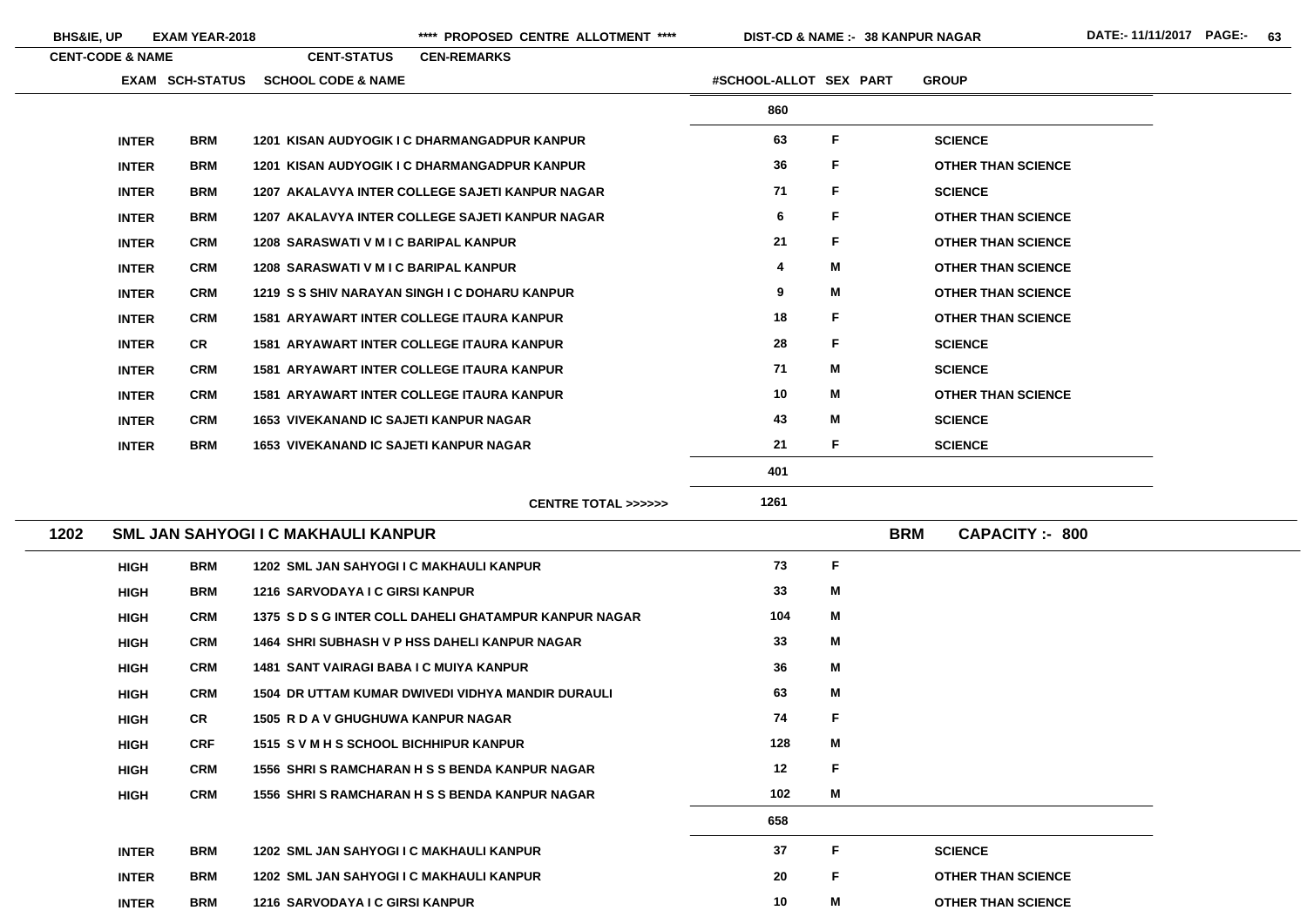| <b>BHS&amp;IE, UP</b>       |              | <b>EXAM YEAR-2018</b>  |                                                 | **** PROPOSED CENTRE ALLOTMENT ****                      | <b>DIST-CD &amp; NAME :- 38 KANPUR NAGAR</b> |    |            |                           |
|-----------------------------|--------------|------------------------|-------------------------------------------------|----------------------------------------------------------|----------------------------------------------|----|------------|---------------------------|
| <b>CENT-CODE &amp; NAME</b> |              |                        | <b>CENT-STATUS</b>                              | <b>CEN-REMARKS</b>                                       |                                              |    |            |                           |
|                             |              | <b>EXAM SCH-STATUS</b> | <b>SCHOOL CODE &amp; NAME</b>                   |                                                          | #SCHOOL-ALLOT SEX PART                       |    |            | <b>GROUP</b>              |
|                             | <b>INTER</b> | <b>CRM</b>             |                                                 | 1375 S D S G INTER COLL DAHELI GHATAMPUR KANPUR NAGAR    | 148                                          | M  |            | <b>SCIENCE</b>            |
|                             | <b>INTER</b> | <b>CRM</b>             | <b>1481 SANT VAIRAGI BABA I C MUIYA KANPUR</b>  |                                                          | 60                                           | M  |            | <b>SCIENCE</b>            |
|                             | <b>INTER</b> | <b>CRM</b>             | <b>1481 SANT VAIRAGI BABA I C MUIYA KANPUR</b>  |                                                          | 6                                            | M  |            | <b>OTHER THAN SCIENCE</b> |
|                             | <b>INTER</b> | <b>CRM</b>             |                                                 | <b>1504 DR UTTAM KUMAR DWIVEDI VIDHYA MANDIR DURAULI</b> | 234                                          | M  |            | <b>SCIENCE</b>            |
|                             | <b>INTER</b> | <b>CRM</b>             |                                                 | <b>1504 DR UTTAM KUMAR DWIVEDI VIDHYA MANDIR DURAULI</b> | $\overline{\mathbf{7}}$                      | M  |            | <b>OTHER THAN SCIENCE</b> |
|                             |              |                        |                                                 |                                                          | 522                                          |    |            |                           |
|                             |              |                        |                                                 | <b>CENTRE TOTAL &gt;&gt;&gt;&gt;&gt;&gt;</b>             | 1180                                         |    |            |                           |
| 1203                        |              |                        | SRI LAL MANI INTER COLLEGE REONA KANPUR         |                                                          |                                              |    | <b>BRM</b> | <b>CAPACITY :- 500</b>    |
|                             | <b>HIGH</b>  | <b>BRM</b>             | 1202 SML JAN SAHYOGI I C MAKHAULI KANPUR        |                                                          | 75                                           | M  |            |                           |
|                             | <b>HIGH</b>  | <b>BRM</b>             |                                                 | <b>1203 SRI LAL MANI INTER COLLEGE REONA KANPUR</b>      | 26                                           | F  |            |                           |
|                             | <b>HIGH</b>  | <b>CRM</b>             | 1205 ADARSH KALINDI I C KOTRA M PUR KANPUR      |                                                          | 93                                           | M  |            |                           |
|                             | <b>HIGH</b>  | <b>CRF</b>             |                                                 | 1289 C R G S G HSS G AKBARPUR JHABAIYA KANPUR            | 56                                           | M  |            |                           |
|                             | <b>HIGH</b>  | <b>CRF</b>             |                                                 | <b>1495 RAHTHI KUNWAR M G I C SYONDHARI KANPUR</b>       | 120                                          | M  |            |                           |
|                             | <b>HIGH</b>  | <b>CRM</b>             | <b>1505 R D A V GHUGHUWA KANPUR NAGAR</b>       |                                                          | 74                                           | M  |            |                           |
|                             | <b>HIGH</b>  | <b>ARF</b>             |                                                 | <b>1596 G HSS BADALE SIMANAPUR GHATAMPUR KANPUR</b>      | 15                                           | M  |            |                           |
|                             |              |                        |                                                 |                                                          | 459                                          |    |            |                           |
|                             | <b>INTER</b> | <b>BRM</b>             | <b>1202 SML JAN SAHYOGI I C MAKHAULI KANPUR</b> |                                                          | 90                                           | M  |            | <b>SCIENCE</b>            |
|                             | <b>INTER</b> | <b>BRM</b>             |                                                 | 1203 SRI LAL MANI INTER COLLEGE REONA KANPUR             | 17                                           | F  |            | <b>SCIENCE</b>            |
|                             | <b>INTER</b> | <b>BRM</b>             |                                                 | <b>1203 SRI LAL MANI INTER COLLEGE REONA KANPUR</b>      | 10                                           | F  |            | <b>OTHER THAN SCIENCE</b> |
|                             | <b>INTER</b> | <b>CRM</b>             | 1205 ADARSH KALINDI I C KOTRA M PUR KANPUR      |                                                          | 191                                          | M  |            | <b>SCIENCE</b>            |
|                             | <b>INTER</b> | <b>CRM</b>             | 1205 ADARSH KALINDI I C KOTRA M PUR KANPUR      |                                                          | 33                                           | M  |            | <b>OTHER THAN SCIENCE</b> |
|                             | <b>INTER</b> | <b>BRM</b>             | <b>1481 SANT VAIRAGI BABA I C MUIYA KANPUR</b>  |                                                          | 20                                           | F  |            | <b>SCIENCE</b>            |
|                             | <b>INTER</b> | <b>BRM</b>             | <b>1481 SANT VAIRAGI BABA I C MUIYA KANPUR</b>  |                                                          | 4                                            | F. |            | <b>OTHER THAN SCIENCE</b> |
|                             |              |                        |                                                 |                                                          | 365                                          |    |            |                           |
|                             |              |                        |                                                 | <b>CENTRE TOTAL &gt;&gt;&gt;&gt;&gt;&gt;</b>             | 824                                          |    |            |                           |
| 1204                        |              |                        | <b>GOVT GIRLS I C GHATAMPUR KANPUR</b>          |                                                          |                                              |    | <b>ARF</b> | <b>CAPACITY :- 550</b>    |
|                             | <b>HIGH</b>  | <b>ARF</b>             | <b>1204 GOVT GIRLS I C GHATAMPUR KANPUR</b>     |                                                          | 68                                           | F  |            |                           |
|                             | <b>HIGH</b>  | CU                     |                                                 | 1227 ASHA DEVI G H S SCHOOL GHATAMPUR KANPUR             | 19                                           | F  |            |                           |
|                             | <b>HIGH</b>  | <b>CU</b>              |                                                 | 1343 SHRI BHASKAR PRASAD SHASTRI INTER COLLEGE GHATAMPU  | 16                                           | F  |            |                           |
|                             | <b>HIGH</b>  | <b>CR</b>              | <b>1547 SMT JAMUNA DEVI H S S TEJPUR KANPUR</b> |                                                          | 13                                           | F  |            |                           |

 $E$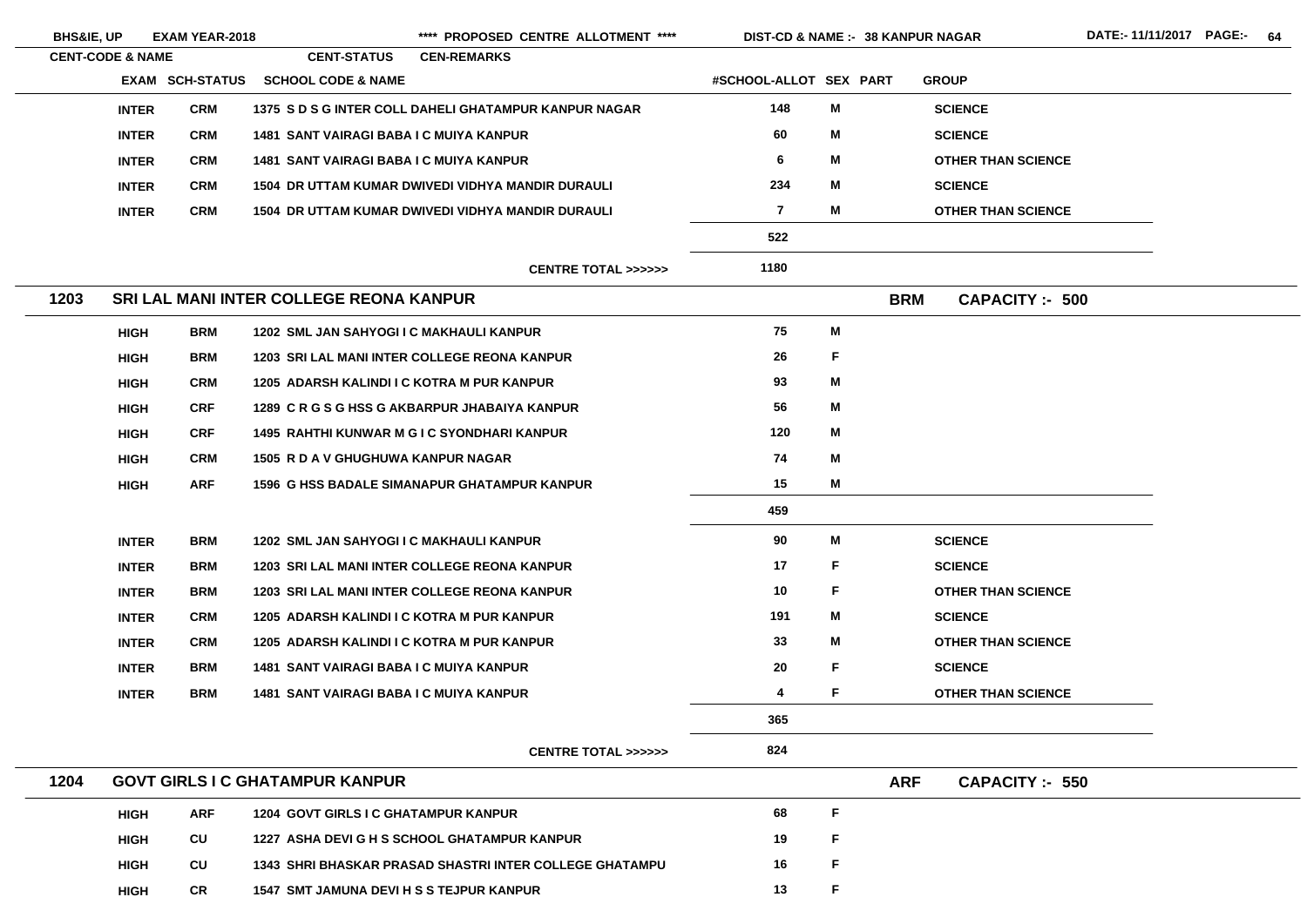| <b>BHS&amp;IE, UP</b> |                             | <b>EXAM YEAR-2018</b>  |                                                  | **** PROPOSED CENTRE ALLOTMENT ****                     | <b>DIST-CD &amp; NAME :- 38 KANPUR NAGAR</b> |    |            |                           | <b>DATE:-11/1</b> |
|-----------------------|-----------------------------|------------------------|--------------------------------------------------|---------------------------------------------------------|----------------------------------------------|----|------------|---------------------------|-------------------|
|                       | <b>CENT-CODE &amp; NAME</b> |                        | <b>CENT-STATUS</b>                               | <b>CEN-REMARKS</b>                                      |                                              |    |            |                           |                   |
|                       |                             | <b>EXAM SCH-STATUS</b> | <b>SCHOOL CODE &amp; NAME</b>                    |                                                         | #SCHOOL-ALLOT SEX PART                       |    |            | <b>GROUP</b>              |                   |
|                       | <b>HIGH</b>                 | <b>CR</b>              |                                                  | 1563 H L S INTER COLLEGE DEWAMANPUR KANPUR NAGAR        | 35                                           | F  |            |                           |                   |
|                       | <b>HIGH</b>                 | <b>CR</b>              |                                                  | <b>1584 SURYA PUBLIC INTER COLLEGE GHATAMPUR KANPUR</b> | 14                                           | F  |            |                           |                   |
|                       | <b>HIGH</b>                 | <b>ARF</b>             | 5204 GOVT GIRLS I C GHATAMPUR KANPUR             |                                                         | 32                                           | F. |            |                           |                   |
|                       |                             |                        |                                                  |                                                         | 197                                          |    |            |                           |                   |
|                       | <b>INTER</b>                | <b>ARF</b>             | 1204 GOVT GIRLS I C GHATAMPUR KANPUR             |                                                         | 39                                           | F. |            | <b>OTHER THAN SCIENCE</b> |                   |
|                       | <b>INTER</b>                | <b>ARF</b>             | <b>1204 GOVT GIRLS I C GHATAMPUR KANPUR</b>      |                                                         | 35                                           | F  |            | <b>SCIENCE</b>            |                   |
|                       | <b>INTER</b>                | <b>ARF</b>             | 5204 GOVT GIRLS I C GHATAMPUR KANPUR             |                                                         | 47                                           | F. |            | <b>OTHER THAN SCIENCE</b> |                   |
|                       | <b>INTER</b>                | <b>ARF</b>             | 5204 GOVT GIRLS I C GHATAMPUR KANPUR             |                                                         | 44                                           | F. |            | <b>SCIENCE</b>            |                   |
|                       |                             |                        |                                                  |                                                         | 165                                          |    |            |                           |                   |
|                       |                             |                        |                                                  | <b>CENTRE TOTAL &gt;&gt;&gt;&gt;&gt;&gt;</b>            | 362                                          |    |            |                           |                   |
| 1205                  |                             |                        | ADARSH KALINDI I C KOTRA M PUR KANPUR            |                                                         |                                              |    | <b>CRM</b> | <b>CAPACITY :- 750</b>    |                   |
|                       | <b>HIGH</b>                 | <b>BRM</b>             |                                                  | 1201 KISAN AUDYOGIK I C DHARMANGADPUR KANPUR            | 92                                           | M  |            |                           |                   |
|                       | <b>HIGH</b>                 | <b>CRM</b>             | 1205 ADARSH KALINDI I C KOTRA M PUR KANPUR       |                                                         | 217                                          | F. |            |                           |                   |
|                       | <b>HIGH</b>                 | AR                     |                                                  | <b>1596 G HSS BADALE SIMANAPUR GHATAMPUR KANPUR</b>     | 17                                           | F. |            |                           |                   |
|                       | <b>HIGH</b>                 | <b>CRM</b>             | <b>1680 SHIVSADAN VIDHAYA MANDER HS GATAMPUR</b> |                                                         | 26                                           | F. |            |                           |                   |
|                       |                             |                        |                                                  |                                                         | 352                                          |    |            |                           |                   |
|                       | <b>INTER</b>                | <b>BRM</b>             |                                                  | <b>1201 KISAN AUDYOGIK I C DHARMANGADPUR KANPUR</b>     | 84                                           | M  |            | <b>SCIENCE</b>            |                   |
|                       | <b>INTER</b>                | <b>BRM</b>             |                                                  | <b>1201 KISAN AUDYOGIK I C DHARMANGADPUR KANPUR</b>     | 5                                            | M  |            | <b>OTHER THAN SCIENCE</b> |                   |
|                       | <b>INTER</b>                | <b>CRM</b>             | 1205 ADARSH KALINDI I C KOTRA M PUR KANPUR       |                                                         | 161                                          | F. |            | <b>SCIENCE</b>            |                   |
|                       | <b>INTER</b>                | <b>CRM</b>             | 1205 ADARSH KALINDI I C KOTRA M PUR KANPUR       |                                                         | 95                                           | F. |            | <b>OTHER THAN SCIENCE</b> |                   |
|                       | <b>INTER</b>                | <b>CRM</b>             |                                                  | 1219 S S SHIV NARAYAN SINGH I C DOHARU KANPUR           | 11                                           | F. |            | <b>OTHER THAN SCIENCE</b> |                   |
|                       |                             |                        |                                                  |                                                         | 356                                          |    |            |                           |                   |
|                       |                             |                        |                                                  | <b>CENTRE TOTAL &gt;&gt;&gt;&gt;&gt;&gt;</b>            | 708                                          |    |            |                           |                   |
| 1209                  |                             |                        | <b>SRI P SHIKSHA PARISAD IC SADH KANPUR</b>      |                                                         |                                              |    | <b>BRM</b> | <b>CAPACITY :- 900</b>    |                   |
|                       | <b>HIGH</b>                 | <b>BRM</b>             |                                                  | 1027 CHACHA NEHRU INTER COLL MAJHAWAN KANPUR            | 80                                           | M  |            |                           |                   |
|                       | <b>HIGH</b>                 | <b>BRM</b>             | 1209 SRI P SHIKSHA PARISAD IC SADH KANPUR        |                                                         | 84                                           | F. |            |                           |                   |
|                       | <b>HIGH</b>                 | <b>BRM</b>             |                                                  | 1210 PT B S B INT COLL BARIBHITAR GAON KANPUR           | 72                                           | M  |            |                           |                   |
|                       | <b>HIGH</b>                 | <b>CR</b>              |                                                  | 1288 MAN KAMESHWAR INTER COLLEGE MATHURAPUR BIRHAR KANP | 27                                           | F  |            |                           |                   |
|                       | <b>HIGH</b>                 | <b>CRM</b>             |                                                  | 1288 MAN KAMESHWAR INTER COLLEGE MATHURAPUR BIRHAR KANP | 56                                           | M  |            |                           |                   |
|                       | <b>HIGH</b>                 | <b>CRM</b>             | 1293 G V S I C KARCHULIPUR KANPUR                |                                                         | 59                                           | Μ  |            |                           |                   |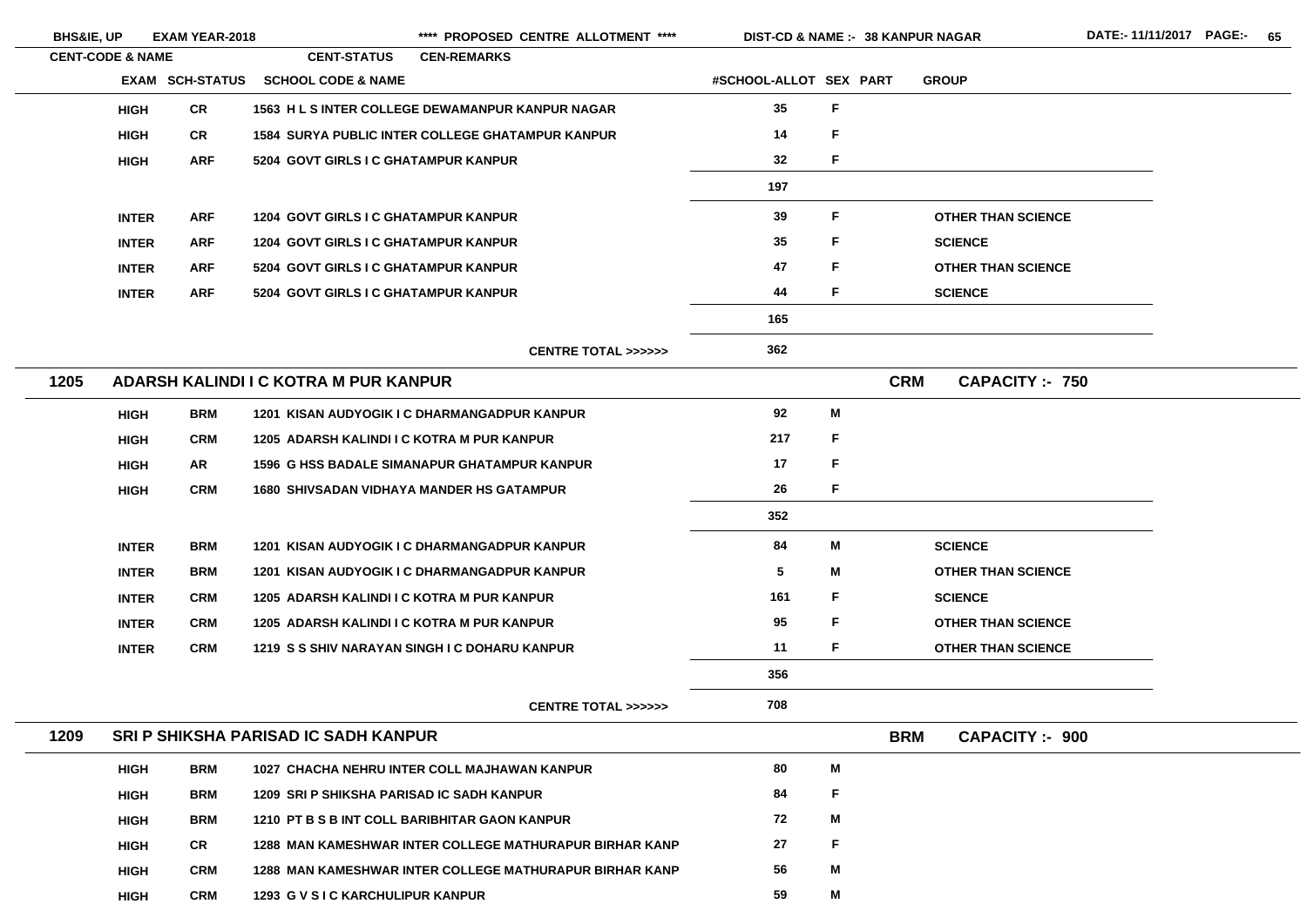**38 KANPUR NAGAR**

| <b>CENT-CODE &amp; NAME</b> | <b>CENT-STATUS</b> | <b>CEN-REMARKS</b>                                                                                                                                                                                                                                                                                                                                                                   |                                                                                                                                                                                                                                                                                                                                                                                                                                                                                                                                                                                                                                                                                                                                                                                                                                                                                                                                                                                                                                                                                                                                                                                                                                                                                                                                                                 |                                                         |                                    |
|-----------------------------|--------------------|--------------------------------------------------------------------------------------------------------------------------------------------------------------------------------------------------------------------------------------------------------------------------------------------------------------------------------------------------------------------------------------|-----------------------------------------------------------------------------------------------------------------------------------------------------------------------------------------------------------------------------------------------------------------------------------------------------------------------------------------------------------------------------------------------------------------------------------------------------------------------------------------------------------------------------------------------------------------------------------------------------------------------------------------------------------------------------------------------------------------------------------------------------------------------------------------------------------------------------------------------------------------------------------------------------------------------------------------------------------------------------------------------------------------------------------------------------------------------------------------------------------------------------------------------------------------------------------------------------------------------------------------------------------------------------------------------------------------------------------------------------------------|---------------------------------------------------------|------------------------------------|
|                             |                    |                                                                                                                                                                                                                                                                                                                                                                                      |                                                                                                                                                                                                                                                                                                                                                                                                                                                                                                                                                                                                                                                                                                                                                                                                                                                                                                                                                                                                                                                                                                                                                                                                                                                                                                                                                                 |                                                         | <b>GROUP</b>                       |
| <b>HIGH</b>                 |                    |                                                                                                                                                                                                                                                                                                                                                                                      | 24                                                                                                                                                                                                                                                                                                                                                                                                                                                                                                                                                                                                                                                                                                                                                                                                                                                                                                                                                                                                                                                                                                                                                                                                                                                                                                                                                              | $\mathsf F$                                             |                                    |
| <b>HIGH</b>                 |                    |                                                                                                                                                                                                                                                                                                                                                                                      | 10                                                                                                                                                                                                                                                                                                                                                                                                                                                                                                                                                                                                                                                                                                                                                                                                                                                                                                                                                                                                                                                                                                                                                                                                                                                                                                                                                              | $\mathsf{F}$                                            |                                    |
| <b>HIGH</b>                 |                    |                                                                                                                                                                                                                                                                                                                                                                                      | 69                                                                                                                                                                                                                                                                                                                                                                                                                                                                                                                                                                                                                                                                                                                                                                                                                                                                                                                                                                                                                                                                                                                                                                                                                                                                                                                                                              | M                                                       |                                    |
| <b>HIGH</b>                 |                    |                                                                                                                                                                                                                                                                                                                                                                                      | 65                                                                                                                                                                                                                                                                                                                                                                                                                                                                                                                                                                                                                                                                                                                                                                                                                                                                                                                                                                                                                                                                                                                                                                                                                                                                                                                                                              | M                                                       |                                    |
| <b>HIGH</b>                 |                    |                                                                                                                                                                                                                                                                                                                                                                                      | 70                                                                                                                                                                                                                                                                                                                                                                                                                                                                                                                                                                                                                                                                                                                                                                                                                                                                                                                                                                                                                                                                                                                                                                                                                                                                                                                                                              | M                                                       |                                    |
|                             |                    |                                                                                                                                                                                                                                                                                                                                                                                      | 616                                                                                                                                                                                                                                                                                                                                                                                                                                                                                                                                                                                                                                                                                                                                                                                                                                                                                                                                                                                                                                                                                                                                                                                                                                                                                                                                                             |                                                         |                                    |
| <b>INTER</b>                |                    |                                                                                                                                                                                                                                                                                                                                                                                      | 58                                                                                                                                                                                                                                                                                                                                                                                                                                                                                                                                                                                                                                                                                                                                                                                                                                                                                                                                                                                                                                                                                                                                                                                                                                                                                                                                                              | M                                                       | <b>SCIENCE</b>                     |
| <b>INTER</b>                |                    |                                                                                                                                                                                                                                                                                                                                                                                      | 26                                                                                                                                                                                                                                                                                                                                                                                                                                                                                                                                                                                                                                                                                                                                                                                                                                                                                                                                                                                                                                                                                                                                                                                                                                                                                                                                                              | M                                                       | <b>OTHER THAN SCIENCE</b>          |
| <b>INTER</b>                |                    |                                                                                                                                                                                                                                                                                                                                                                                      | 57                                                                                                                                                                                                                                                                                                                                                                                                                                                                                                                                                                                                                                                                                                                                                                                                                                                                                                                                                                                                                                                                                                                                                                                                                                                                                                                                                              | $\mathsf{F}$                                            | <b>OTHER THAN SCIENCE</b>          |
| <b>INTER</b>                |                    |                                                                                                                                                                                                                                                                                                                                                                                      | 13                                                                                                                                                                                                                                                                                                                                                                                                                                                                                                                                                                                                                                                                                                                                                                                                                                                                                                                                                                                                                                                                                                                                                                                                                                                                                                                                                              | $\mathsf F$                                             | <b>SCIENCE</b>                     |
| <b>INTER</b>                |                    |                                                                                                                                                                                                                                                                                                                                                                                      | 13                                                                                                                                                                                                                                                                                                                                                                                                                                                                                                                                                                                                                                                                                                                                                                                                                                                                                                                                                                                                                                                                                                                                                                                                                                                                                                                                                              | M                                                       | <b>OTHER THAN SCIENCE</b>          |
| <b>INTER</b>                |                    |                                                                                                                                                                                                                                                                                                                                                                                      | 33                                                                                                                                                                                                                                                                                                                                                                                                                                                                                                                                                                                                                                                                                                                                                                                                                                                                                                                                                                                                                                                                                                                                                                                                                                                                                                                                                              | M                                                       | <b>SCIENCE</b>                     |
| <b>INTER</b>                |                    |                                                                                                                                                                                                                                                                                                                                                                                      | 26                                                                                                                                                                                                                                                                                                                                                                                                                                                                                                                                                                                                                                                                                                                                                                                                                                                                                                                                                                                                                                                                                                                                                                                                                                                                                                                                                              | M                                                       | <b>SCIENCE</b>                     |
| <b>INTER</b>                |                    |                                                                                                                                                                                                                                                                                                                                                                                      | 19                                                                                                                                                                                                                                                                                                                                                                                                                                                                                                                                                                                                                                                                                                                                                                                                                                                                                                                                                                                                                                                                                                                                                                                                                                                                                                                                                              | F                                                       | <b>SCIENCE</b>                     |
| <b>INTER</b>                |                    |                                                                                                                                                                                                                                                                                                                                                                                      | 35                                                                                                                                                                                                                                                                                                                                                                                                                                                                                                                                                                                                                                                                                                                                                                                                                                                                                                                                                                                                                                                                                                                                                                                                                                                                                                                                                              | M                                                       | <b>SCIENCE</b>                     |
| <b>INTER</b>                |                    |                                                                                                                                                                                                                                                                                                                                                                                      | 86                                                                                                                                                                                                                                                                                                                                                                                                                                                                                                                                                                                                                                                                                                                                                                                                                                                                                                                                                                                                                                                                                                                                                                                                                                                                                                                                                              | F                                                       | <b>SCIENCE</b>                     |
| <b>INTER</b>                |                    |                                                                                                                                                                                                                                                                                                                                                                                      | 89                                                                                                                                                                                                                                                                                                                                                                                                                                                                                                                                                                                                                                                                                                                                                                                                                                                                                                                                                                                                                                                                                                                                                                                                                                                                                                                                                              | M                                                       | <b>SCIENCE</b>                     |
| <b>INTER</b>                |                    |                                                                                                                                                                                                                                                                                                                                                                                      | 55                                                                                                                                                                                                                                                                                                                                                                                                                                                                                                                                                                                                                                                                                                                                                                                                                                                                                                                                                                                                                                                                                                                                                                                                                                                                                                                                                              | M                                                       | <b>SCIENCE</b>                     |
| <b>INTER</b>                |                    |                                                                                                                                                                                                                                                                                                                                                                                      | 97                                                                                                                                                                                                                                                                                                                                                                                                                                                                                                                                                                                                                                                                                                                                                                                                                                                                                                                                                                                                                                                                                                                                                                                                                                                                                                                                                              | M                                                       | <b>SCIENCE</b>                     |
|                             |                    |                                                                                                                                                                                                                                                                                                                                                                                      | 607                                                                                                                                                                                                                                                                                                                                                                                                                                                                                                                                                                                                                                                                                                                                                                                                                                                                                                                                                                                                                                                                                                                                                                                                                                                                                                                                                             |                                                         |                                    |
|                             |                    | <b>CENTRE TOTAL &gt;&gt;&gt;&gt;&gt;&gt;</b>                                                                                                                                                                                                                                                                                                                                         | 1223                                                                                                                                                                                                                                                                                                                                                                                                                                                                                                                                                                                                                                                                                                                                                                                                                                                                                                                                                                                                                                                                                                                                                                                                                                                                                                                                                            |                                                         |                                    |
|                             |                    |                                                                                                                                                                                                                                                                                                                                                                                      |                                                                                                                                                                                                                                                                                                                                                                                                                                                                                                                                                                                                                                                                                                                                                                                                                                                                                                                                                                                                                                                                                                                                                                                                                                                                                                                                                                 |                                                         | <b>BRM</b><br><b>CAPACITY: 650</b> |
| <b>HIGH</b>                 |                    |                                                                                                                                                                                                                                                                                                                                                                                      | 113                                                                                                                                                                                                                                                                                                                                                                                                                                                                                                                                                                                                                                                                                                                                                                                                                                                                                                                                                                                                                                                                                                                                                                                                                                                                                                                                                             | $\mathsf F$                                             |                                    |
| <b>HIGH</b>                 |                    |                                                                                                                                                                                                                                                                                                                                                                                      | 214                                                                                                                                                                                                                                                                                                                                                                                                                                                                                                                                                                                                                                                                                                                                                                                                                                                                                                                                                                                                                                                                                                                                                                                                                                                                                                                                                             | M                                                       |                                    |
| <b>HIGH</b>                 |                    |                                                                                                                                                                                                                                                                                                                                                                                      | 14                                                                                                                                                                                                                                                                                                                                                                                                                                                                                                                                                                                                                                                                                                                                                                                                                                                                                                                                                                                                                                                                                                                                                                                                                                                                                                                                                              | F                                                       |                                    |
| <b>HIGH</b>                 |                    |                                                                                                                                                                                                                                                                                                                                                                                      | $\mathbf{2}$                                                                                                                                                                                                                                                                                                                                                                                                                                                                                                                                                                                                                                                                                                                                                                                                                                                                                                                                                                                                                                                                                                                                                                                                                                                                                                                                                    | M                                                       |                                    |
| <b>HIGH</b>                 |                    |                                                                                                                                                                                                                                                                                                                                                                                      | 182                                                                                                                                                                                                                                                                                                                                                                                                                                                                                                                                                                                                                                                                                                                                                                                                                                                                                                                                                                                                                                                                                                                                                                                                                                                                                                                                                             | M                                                       |                                    |
| <b>CR</b><br><b>HIGH</b>    |                    |                                                                                                                                                                                                                                                                                                                                                                                      | 15                                                                                                                                                                                                                                                                                                                                                                                                                                                                                                                                                                                                                                                                                                                                                                                                                                                                                                                                                                                                                                                                                                                                                                                                                                                                                                                                                              | F                                                       |                                    |
| <b>HIGH</b>                 |                    |                                                                                                                                                                                                                                                                                                                                                                                      | 25                                                                                                                                                                                                                                                                                                                                                                                                                                                                                                                                                                                                                                                                                                                                                                                                                                                                                                                                                                                                                                                                                                                                                                                                                                                                                                                                                              | M                                                       |                                    |
| <b>HIGH</b>                 |                    |                                                                                                                                                                                                                                                                                                                                                                                      | 64                                                                                                                                                                                                                                                                                                                                                                                                                                                                                                                                                                                                                                                                                                                                                                                                                                                                                                                                                                                                                                                                                                                                                                                                                                                                                                                                                              | M                                                       |                                    |
|                             |                    | <b>EXAM SCH-STATUS</b><br><b>CRM</b><br><b>BRM</b><br><b>CRM</b><br><b>CRM</b><br><b>CRM</b><br><b>CRM</b><br><b>CRM</b><br><b>BRM</b><br><b>BRM</b><br><b>BRM</b><br><b>BRM</b><br><b>CRM</b><br><b>BRM</b><br><b>CRM</b><br><b>BRM</b><br><b>CRM</b><br><b>CRM</b><br><b>CRM</b><br><b>BRM</b><br><b>CRM</b><br><b>CRM</b><br><b>CRM</b><br><b>CRM</b><br><b>CRM</b><br><b>CRF</b> | <b>SCHOOL CODE &amp; NAME</b><br><b>1400 SRI S S M INTER COLLEGE AMOUR KANPUR</b><br><b>1476 PRASAD GIRLS VIDYALAYA HSS SADH KANPUR</b><br><b>1538 CLMIC BARIBHITARGAON KANPUR NAGAR</b><br><b>1566 C P C K INT COLL KUNDAULI KANPUR</b><br><b>1597 P P N INTER COLLEGE PARAULI NIVADA KANPUR NAGAR</b><br>1172 R C SAHU N I C MAJHAWAN KANPUR<br>1172 R C SAHU N I C MAJHAWAN KANPUR<br>1209 SRI P SHIKSHA PARISAD IC SADH KANPUR<br>1209 SRI P SHIKSHA PARISAD IC SADH KANPUR<br>1210 PT B S B INT COLL BARIBHITAR GAON KANPUR<br>1210 PT B S B INT COLL BARIBHITAR GAON KANPUR<br>1400 SRISS MINTER COLLEGE AMOUR KANPUR<br><b>1400 SRI S S M INTER COLLEGE AMOUR KANPUR</b><br><b>1535 SASNIC EANTARORA GOPALPUR KANPUR</b><br><b>1538 CLMIC BARIBHITARGAON KANPUR NAGAR</b><br><b>1566 C P C K INT COLL KUNDAULI KANPUR</b><br>1597 P P N INTER COLLEGE PARAULI NIVADA KANPUR NAGAR<br>PT B S B INT COLL BARIBHITAR GAON KANPUR<br>1210 PT B S B INT COLL BARIBHITAR GAON KANPUR<br>1218 MAHARSHI D B L INTER COLLEGE UMRI KANPUR<br><b>1220 HIGHER SECONDARY SCHOOL PASIKHERA KANPUR</b><br><b>1220 HIGHER SECONDARY SCHOOL PASIKHERA KANPUR</b><br>1498 SHRIJJPGSSIC BHELSA BEHTA BUJURG KANPUR<br>1507 SADHANA U M VIDHYALAYA BERI KHERA KANPUR<br>1507 SADHANA U M VIDHYALAYA BERI KHERA KANPUR<br><b>1513 KISAN BALIKA IC KUMHAUPUR B.GAON KANPUR</b> | 1288 MAN KAMESHWAR INTER COLLEGE MATHURAPUR BIRHAR KANP | #SCHOOL-ALLOT SEX PART             |

| <b>BHS&amp;IE, UP</b> | <b>EXAM YEAR-2018</b> |
|-----------------------|-----------------------|
|                       |                       |

**HIGH**

\*\*\*\* PROPOSED CENTRE ALLOTMENT \*\*\*\* DIST-CD & NAME :- 38 KANPUR NAGAR DATE:- 11/11/2017 PAGE:- 66

**AR 1630 RAJKEEY UCHACHATER MADHAYAMIK VID KORTHA 24**

**F**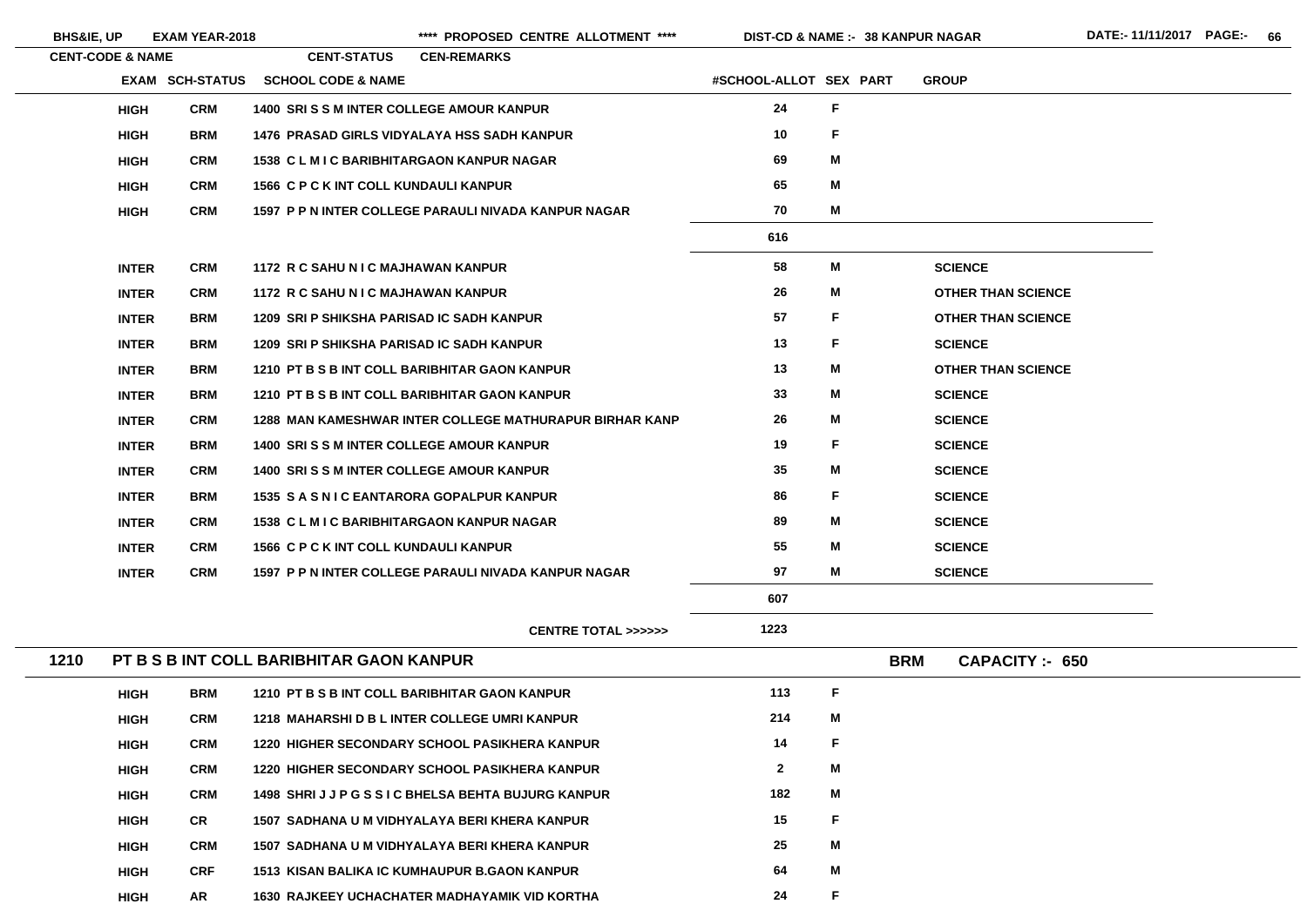**BHS&IE, UP EXAM YEAR-2018 \*\*\*\* PROPOSED CENTRE ALLOTMENT \*\*\*\* DIST-CD & NAME :- DATE:- 11/11/2017 PAGE:- 67**

**38 KANPUR NAGAR**

|      | <b>CENT-CODE &amp; NAME</b> |                        | <b>CENT-STATUS</b>                                   | <b>CEN-REMARKS</b>                                    |                         |   |                                    |
|------|-----------------------------|------------------------|------------------------------------------------------|-------------------------------------------------------|-------------------------|---|------------------------------------|
|      |                             | <b>EXAM SCH-STATUS</b> | <b>SCHOOL CODE &amp; NAME</b>                        |                                                       | #SCHOOL-ALLOT SEX PART  |   | <b>GROUP</b>                       |
|      | <b>HIGH</b>                 | <b>ARF</b>             | <b>1630 RAJKEEY UCHACHATER MADHAYAMIK VID KORTHA</b> |                                                       | 15                      | M |                                    |
|      |                             |                        |                                                      |                                                       | 668                     |   |                                    |
|      | <b>INTER</b>                | <b>BRM</b>             | 1027 CHACHA NEHRU INTER COLL MAJHAWAN KANPUR         |                                                       | 49                      | M | <b>SCIENCE</b>                     |
|      | <b>INTER</b>                | <b>BRM</b>             | 1210 PT B S B INT COLL BARIBHITAR GAON KANPUR        |                                                       | 87                      | F | <b>OTHER THAN SCIENCE</b>          |
|      | <b>INTER</b>                | <b>BRM</b>             | 1210 PT B S B INT COLL BARIBHITAR GAON KANPUR        |                                                       | 56                      | F | <b>SCIENCE</b>                     |
|      | <b>INTER</b>                | <b>CRM</b>             | 1218 MAHARSHID B L INTER COLLEGE UMRI KANPUR         |                                                       | 269                     | M | <b>SCIENCE</b>                     |
|      | <b>INTER</b>                | <b>BRM</b>             | 1498 SHRIJJPGSSIC BHELSA BEHTA BUJURG KANPUR         |                                                       | 27                      | F | <b>SCIENCE</b>                     |
|      | <b>INTER</b>                | <b>BRM</b>             | 1498 SHRIJJPGSSIC BHELSA BEHTA BUJURG KANPUR         |                                                       | 8                       | F | <b>OTHER THAN SCIENCE</b>          |
|      | <b>INTER</b>                | <b>CRM</b>             | 1498 SHRIJJPGSSIC BHELSA BEHTA BUJURG KANPUR         |                                                       | 30                      | M | <b>OTHER THAN SCIENCE</b>          |
|      | <b>INTER</b>                | <b>BRM</b>             | <b>1513 KISAN BALIKA IC KUMHAUPUR B.GAON KANPUR</b>  |                                                       | 66                      | F | <b>SCIENCE</b>                     |
|      | <b>INTER</b>                | <b>CRM</b>             | 1597 P P N INTER COLLEGE PARAULI NIVADA KANPUR NAGAR |                                                       | 11                      | M | <b>OTHER THAN SCIENCE</b>          |
|      |                             |                        |                                                      |                                                       | 603                     |   |                                    |
|      |                             |                        |                                                      | <b>CENTRE TOTAL &gt;&gt;&gt;&gt;&gt;&gt;</b>          | 1271                    |   |                                    |
| 1212 |                             |                        | <b>JANPRIYA A INT COLLEGE ASDHANA KANPUR NAGAR</b>   |                                                       |                         |   | <b>BRM</b><br><b>CAPACITY: 400</b> |
|      | <b>HIGH</b>                 | <b>BRM</b>             | 1212 JANPRIYA A INT COLLEGE ASDHANA KANPUR NAGAR     |                                                       | 22                      | F |                                    |
|      | <b>HIGH</b>                 | <b>BRM</b>             | 1213 ADARSH VEDIK I C KUWANKHERA KANPUR              |                                                       | 28                      | M |                                    |
|      | <b>HIGH</b>                 | <b>BRM</b>             | 1214 M R P I COLLEGE BHADWARA KANPUR                 |                                                       | -31                     | M |                                    |
|      | <b>HIGH</b>                 | <b>CRM</b>             | <b>1409 SH M LAXMAN H S SCH NAVERI KANPUR</b>        |                                                       | 82                      | M |                                    |
|      | <b>HIGH</b>                 | <b>CRM</b>             | <b>1456 V G R I C NAURANGA KANPUR</b>                |                                                       | 45                      | M |                                    |
|      | <b>HIGH</b>                 | <b>CRM</b>             | 1525 JAGRANI PUB I C ASHRAM TAGA KORIYAN KANPUR      |                                                       | 29                      | M |                                    |
|      | <b>HIGH</b>                 | <b>CRM</b>             | 1578 A B S INTER COLLEGE DHAMANA BUJURG KANPUR NAGAR |                                                       | 59                      | F |                                    |
|      | <b>HIGH</b>                 | <b>CRF</b>             | 1647 SMT MALTI DEVI H S TAGA KORIYAN                 |                                                       | 50                      | F |                                    |
|      | <b>HIGH</b>                 | <b>CRM</b>             |                                                      | 1674 MAA RAMJANKI CHANDRADEO IC DHAMANA BUJURG KANPUR | 38                      | M |                                    |
|      |                             |                        |                                                      |                                                       | 384                     |   |                                    |
|      | <b>INTER</b>                | <b>BRM</b>             | 1212 JANPRIYA A INT COLLEGE ASDHANA KANPUR NAGAR     |                                                       | 20                      | F | <b>SCIENCE</b>                     |
|      | <b>INTER</b>                | <b>BRM</b>             | 1213 ADARSH VEDIK I C KUWANKHERA KANPUR              |                                                       | 55                      | M | <b>SCIENCE</b>                     |
|      | <b>INTER</b>                | <b>BRM</b>             | 1214 M R P I COLLEGE BHADWARA KANPUR                 |                                                       | 13                      | М | <b>SCIENCE</b>                     |
|      | <b>INTER</b>                | <b>CRM</b>             | <b>1456 V G R I C NAURANGA KANPUR</b>                |                                                       | 57                      | M | <b>SCIENCE</b>                     |
|      | <b>INTER</b>                | <b>CRM</b>             | 1525 JAGRANI PUB I C ASHRAM TAGA KORIYAN KANPUR      |                                                       | 13                      | M | <b>SCIENCE</b>                     |
|      | <b>INTER</b>                | <b>CRM</b>             | 1525 JAGRANI PUB I C ASHRAM TAGA KORIYAN KANPUR      |                                                       | $\mathbf 1$             | M | <b>OTHER THAN SCIENCE</b>          |
|      | <b>INTER</b>                | CR                     | 1578 A B S INTER COLLEGE DHAMANA BUJURG KANPUR NAGAR |                                                       | $\overline{\mathbf{5}}$ | F | <b>OTHER THAN SCIENCE</b>          |

- E.
- 
- 
- 
- 
- 
- 

E. E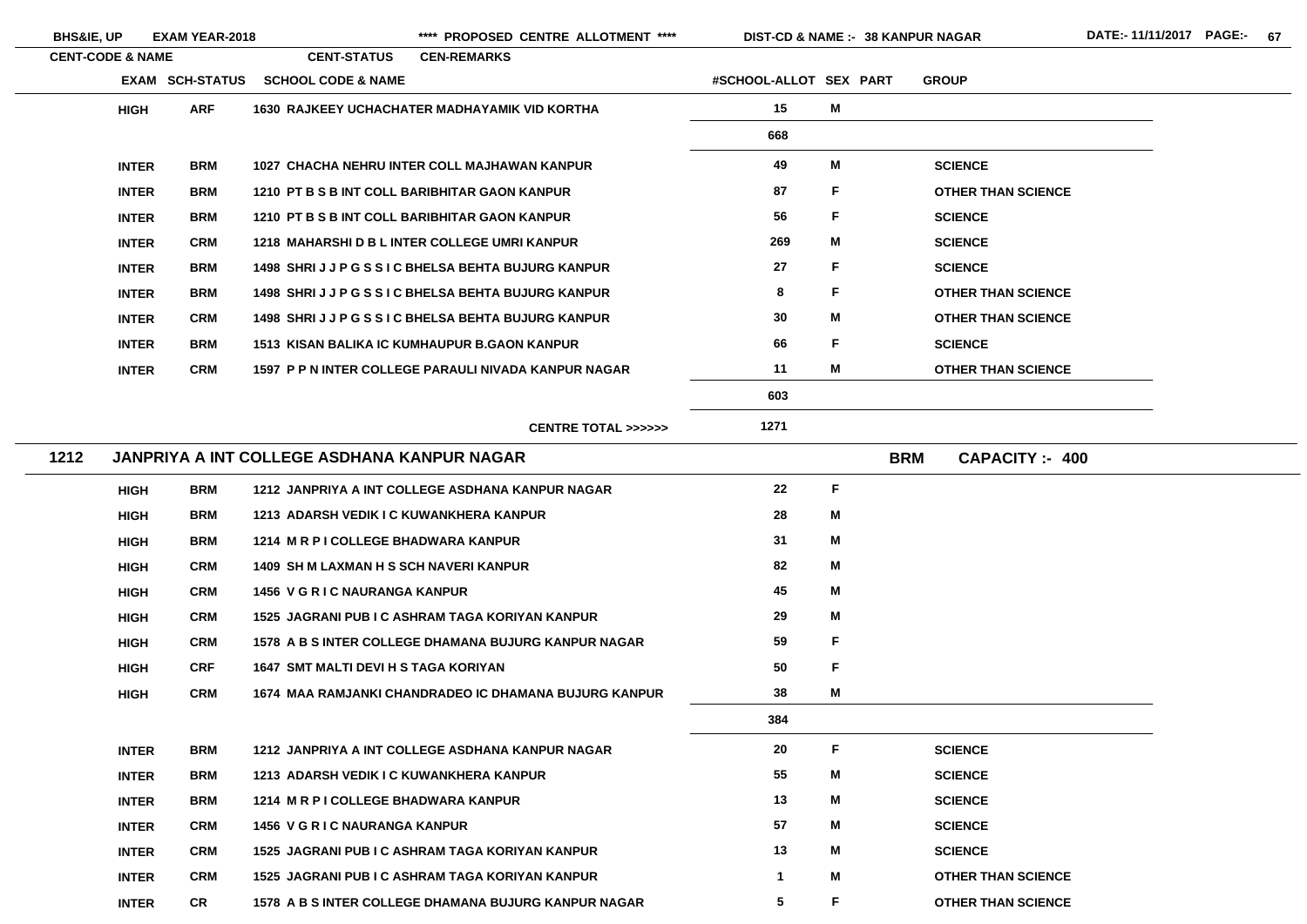| <b>BHS&amp;IE, UP</b> |                             | <b>EXAM YEAR-2018</b>  |                                                 | **** PROPOSED CENTRE ALLOTMENT ****                     | <b>DIST-CD &amp; NAME :- 38 KANPUR NAGAR</b> |              |            |              |                           | DATE:- 11/11/2017 PAGE:- 68 |  |  |
|-----------------------|-----------------------------|------------------------|-------------------------------------------------|---------------------------------------------------------|----------------------------------------------|--------------|------------|--------------|---------------------------|-----------------------------|--|--|
|                       | <b>CENT-CODE &amp; NAME</b> |                        | <b>CENT-STATUS</b>                              | <b>CEN-REMARKS</b>                                      |                                              |              |            |              |                           |                             |  |  |
|                       |                             | <b>EXAM SCH-STATUS</b> | <b>SCHOOL CODE &amp; NAME</b>                   |                                                         | #SCHOOL-ALLOT SEX PART                       |              |            | <b>GROUP</b> |                           |                             |  |  |
|                       |                             |                        |                                                 |                                                         | 164                                          |              |            |              |                           |                             |  |  |
|                       |                             |                        |                                                 | <b>CENTRE TOTAL &gt;&gt;&gt;&gt;&gt;&gt;</b>            | 548                                          |              |            |              |                           |                             |  |  |
| 1213                  |                             |                        | ADARSH VEDIK I C KUWANKHERA KANPUR              |                                                         |                                              |              | <b>BRM</b> |              | <b>CAPACITY :- 450</b>    |                             |  |  |
|                       |                             |                        |                                                 |                                                         |                                              |              |            |              |                           |                             |  |  |
|                       | <b>HIGH</b>                 | <b>BRM</b>             | 1213 ADARSH VEDIK I C KUWANKHERA KANPUR         |                                                         | 44                                           | $\mathsf{F}$ |            |              |                           |                             |  |  |
|                       | <b>HIGH</b>                 | <b>CRM</b>             | 1308 D S N ARYA I C MURLIPUR KANPUR             |                                                         | 81                                           | M            |            |              |                           |                             |  |  |
|                       | <b>HIGH</b>                 | <b>CRM</b>             | <b>1533 SHIVA JI H S S MILKINPUR RAR KANPUR</b> |                                                         | 9                                            | M            |            |              |                           |                             |  |  |
|                       | <b>HIGH</b>                 | <b>CRM</b>             | 1535 S A S N I C EANTARORA GOPALPUR KANPUR      |                                                         | 211                                          | M            |            |              |                           |                             |  |  |
|                       | <b>HIGH</b>                 | <b>CRM</b>             |                                                 | 1563 H L S INTER COLLEGE DEWAMANPUR KANPUR NAGAR        | 98                                           | M            |            |              |                           |                             |  |  |
|                       | <b>HIGH</b>                 | <b>BRM</b>             |                                                 | 1674 MAA RAMJANKI CHANDRADEO IC DHAMANA BUJURG KANPUR   | 25                                           | F            |            |              |                           |                             |  |  |
|                       |                             |                        |                                                 |                                                         | 468                                          |              |            |              |                           |                             |  |  |
|                       | <b>INTER</b>                | <b>BRM</b>             | 1213 ADARSH VEDIK I C KUWANKHERA KANPUR         |                                                         | 45                                           | F            |            |              | <b>SCIENCE</b>            |                             |  |  |
|                       | <b>INTER</b>                | <b>BRM</b>             | 1213 ADARSH VEDIK I C KUWANKHERA KANPUR         |                                                         | 12                                           | F            |            |              | <b>OTHER THAN SCIENCE</b> |                             |  |  |
|                       | <b>INTER</b>                | <b>CRM</b>             | <b>1509 JAN KALYAN INTER COLLEGE ITRRA</b>      |                                                         | 19                                           | M            |            |              | <b>SCIENCE</b>            |                             |  |  |
|                       | <b>INTER</b>                | <b>CRM</b>             | 1535 S A S N I C EANTARORA GOPALPUR KANPUR      |                                                         | 324                                          | M            |            |              | <b>SCIENCE</b>            |                             |  |  |
|                       | <b>INTER</b>                | <b>CRM</b>             |                                                 | <b>1563 H L S INTER COLLEGE DEWAMANPUR KANPUR NAGAR</b> | 68                                           | M            |            |              | <b>SCIENCE</b>            |                             |  |  |
|                       |                             |                        |                                                 |                                                         | 468                                          |              |            |              |                           |                             |  |  |
|                       |                             |                        |                                                 | <b>CENTRE TOTAL &gt;&gt;&gt;&gt;&gt;&gt;</b>            | 936                                          |              |            |              |                           |                             |  |  |
| 1214                  |                             |                        | <b>MRPICOLLEGE BHADWARA KANPUR</b>              |                                                         |                                              |              | <b>BRM</b> |              | <b>CAPACITY :- 650</b>    |                             |  |  |
|                       | <b>HIGH</b>                 | <b>BRM</b>             | 1197 SRI ASTEEK MUNI I C KORIYAN KANPUR         |                                                         | 55                                           | M            |            |              |                           |                             |  |  |
|                       | <b>HIGH</b>                 | <b>BRM</b>             | 1200 SM P ADARSH I C RAWAI PUR KANPUR           |                                                         | 43                                           | M            |            |              |                           |                             |  |  |
|                       | <b>HIGH</b>                 | BRM                    | 1211 DAYANAND I C MILKINPUR RAR KANPUR          |                                                         | 34                                           | M            |            |              |                           |                             |  |  |
|                       | <b>HIGH</b>                 | <b>BRM</b>             | 1214 M R P I COLLEGE BHADWARA KANPUR            |                                                         | 47                                           | F            |            |              |                           |                             |  |  |
|                       | <b>HIGH</b>                 | <b>CRM</b>             | 1347 P L MISHRA PUB I C GOOJA KANPUR            |                                                         | 43                                           | M            |            |              |                           |                             |  |  |
|                       | <b>HIGH</b>                 | <b>CR</b>              | <b>1456 V G R I C NAURANGA KANPUR</b>           |                                                         | 44                                           | F            |            |              |                           |                             |  |  |
|                       | <b>HIGH</b>                 | <b>CR</b>              | <b>1533 SHIVA JI H S S MILKINPUR RAR KANPUR</b> |                                                         | 14                                           | $\mathsf F$  |            |              |                           |                             |  |  |
|                       | <b>HIGH</b>                 | CR                     |                                                 | 1658 PT GURUPRASAD GAYAPRASAD IC NAURANGA KANPUR NAGAR  | 26                                           | F            |            |              |                           |                             |  |  |
|                       | <b>HIGH</b>                 | <b>CRM</b>             |                                                 | 1658 PT GURUPRASAD GAYAPRASAD IC NAURANGA KANPUR NAGAR  | 56                                           | M            |            |              |                           |                             |  |  |
|                       | <b>HIGH</b>                 | <b>CRM</b>             |                                                 | 1692 ANUBHAV INTER COLLEGE MURLIPUR RAR KANPUR NAGAR    | 87                                           | M            |            |              |                           |                             |  |  |
|                       |                             |                        |                                                 |                                                         | 449                                          |              |            |              |                           |                             |  |  |
|                       | <b>INTER</b>                | <b>BRM</b>             | 1197 SRI ASTEEK MUNI I C KORIYAN KANPUR         |                                                         | 49                                           | M            |            |              | <b>SCIENCE</b>            |                             |  |  |

 $\overline{\phantom{0}}$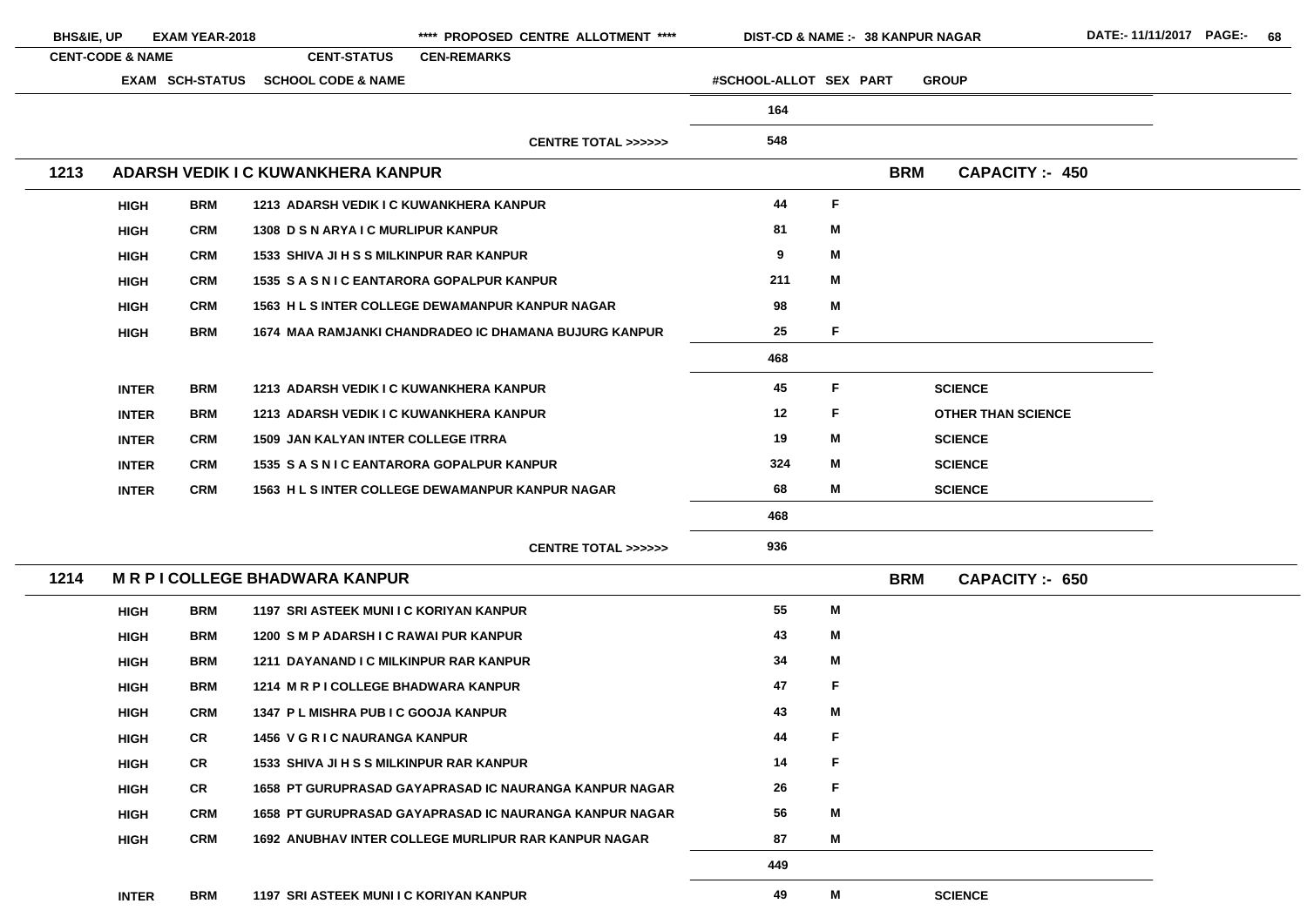| <b>CENT-CODE &amp; NAME</b> |            | <b>CENT-STATUS</b>                      | <b>CEN-REMARKS</b>                                          |                        |   |                           |
|-----------------------------|------------|-----------------------------------------|-------------------------------------------------------------|------------------------|---|---------------------------|
| <b>EXAM SCH-STATUS</b>      |            | <b>SCHOOL CODE &amp; NAME</b>           |                                                             | #SCHOOL-ALLOT SEX PART |   | <b>GROUP</b>              |
| <b>INTER</b>                | <b>BRM</b> | 1197 SRI ASTEEK MUNI I C KORIYAN KANPUR |                                                             | 45                     | M | <b>OTHER THAN SCIENCE</b> |
| <b>INTER</b>                | <b>BRM</b> | 1200 SM P ADARSH I C RAWAI PUR KANPUR   |                                                             | 29                     | M | <b>SCIENCE</b>            |
| <b>INTER</b>                | <b>BRM</b> | 1200 SM P ADARSH I C RAWAI PUR KANPUR   |                                                             | 4                      | M | <b>OTHER THAN SCIENCE</b> |
| <b>INTER</b>                | <b>BRM</b> | 1211 DAYANAND I C MILKINPUR RAR KANPUR  |                                                             | 11                     | M | <b>SCIENCE</b>            |
| <b>INTER</b>                | <b>BRM</b> | 1211 DAYANAND I C MILKINPUR RAR KANPUR  |                                                             | 9                      | M | <b>OTHER THAN SCIENCE</b> |
| <b>INTER</b>                | <b>BRM</b> | 1214 M R P I COLLEGE BHADWARA KANPUR    |                                                             | 13                     | F | <b>SCIENCE</b>            |
| <b>INTER</b>                | <b>CRM</b> | 1308 D S N ARYA I C MURLIPUR KANPUR     |                                                             | 67                     | M | <b>SCIENCE</b>            |
| <b>INTER</b>                | <b>CRM</b> | 1347 P L MISHRA PUB I C GOOJA KANPUR    |                                                             | 45                     | M | <b>SCIENCE</b>            |
| <b>INTER</b>                | <b>BRM</b> | <b>1456 V G R I C NAURANGA KANPUR</b>   |                                                             | 40                     | F | <b>SCIENCE</b>            |
| <b>INTER</b>                | <b>CRM</b> |                                         | 1578 A B S INTER COLLEGE DHAMANA BUJURG KANPUR NAGAR        | 66                     | F | <b>SCIENCE</b>            |
| <b>INTER</b>                | <b>CRM</b> | 1600 G P R P E C GHATAMPUR KANPUR NAGAR |                                                             | 61                     | M | <b>SCIENCE</b>            |
| <b>INTER</b>                | <b>BRM</b> |                                         | 1658 PT GURUPRASAD GAYAPRASAD IC NAURANGA KANPUR NAGAR      | 27                     | F | <b>SCIENCE</b>            |
| <b>INTER</b>                | <b>CRM</b> |                                         | 1658 PT GURUPRASAD GAYAPRASAD IC NAURANGA KANPUR NAGAR      | 52                     | M | <b>SCIENCE</b>            |
| <b>INTER</b>                | <b>CRM</b> |                                         | <b>1692 ANUBHAV INTER COLLEGE MURLIPUR RAR KANPUR NAGAR</b> | 73                     | M | <b>SCIENCE</b>            |
|                             |            |                                         |                                                             | 591                    |   |                           |
|                             |            |                                         | CENTRE TOTAL >>>>>>                                         | 1040                   |   |                           |

| 1215 |                           | NEHRU VIDYA PITHI I C PATARA KANPUR |                                                               | <b>CRM</b> | <b>CAPACITY: - 300</b> |  |                           |
|------|---------------------------|-------------------------------------|---------------------------------------------------------------|------------|------------------------|--|---------------------------|
|      | <b>CRM</b><br><b>HIGH</b> |                                     | 1215 NEHRU VIDYA PITHI I C PATARA KANPUR                      | 145        | F                      |  |                           |
|      | <b>HIGH</b>               | <b>CR</b>                           | 1217 SRI KAMAKHYA I C RAYPUR PATARA KANPUR                    | 48         | F.                     |  |                           |
|      | <b>HIGH</b>               | <b>CRF</b>                          | 1323 M K G I C PATARA KANPUR                                  | 73         | F                      |  |                           |
|      | <b>HIGH</b>               | <b>CRM</b>                          | <b>1593 GOVT H S S JAHANGIRABAD KANPUR NAGAR</b>              | 20         | F                      |  |                           |
|      | <b>HIGH</b>               | <b>CRM</b>                          | 1656 SARASWATI VIDHYA NIKETAN HS PATARA KANPUR NAGAR          | 45         | F.                     |  |                           |
|      | <b>HIGH</b>               | <b>CRF</b>                          | <b>1683 L M M S BABA BASUDEV HSS SIROH PADRILALPUR KANPUR</b> | 40         | F                      |  |                           |
|      | <b>HIGH</b>               | <b>CR</b>                           | <b>1689 KANWAPUR ARYAVAIDIK HS KANWAPUR</b>                   | 11         | F                      |  |                           |
|      | <b>HIGH</b>               | <b>CRM</b>                          | <b>1689 KANWAPUR ARYAVAIDIK HS KANWAPUR</b>                   | 33         | M                      |  |                           |
|      |                           |                                     |                                                               | 415        |                        |  |                           |
|      | <b>INTER</b>              | <b>CRM</b>                          | 1215 NEHRU VIDYA PITHI I C PATARA KANPUR                      | 98         | F.                     |  | <b>SCIENCE</b>            |
|      | <b>INTER</b>              | <b>CRM</b>                          | 1215 NEHRU VIDYA PITHI I C PATARA KANPUR                      | 67         | F.                     |  | <b>OTHER THAN SCIENCE</b> |
|      | <b>INTER</b>              | <b>CRF</b>                          | <b>1323 MKGIC PATARA KANPUR</b>                               | 28         | F                      |  | <b>OTHER THAN SCIENCE</b> |
|      | <b>INTER</b>              | <b>CRM</b>                          | <b>1486 S D I C TILA SARA KANPUR</b>                          | 46         | F.                     |  | <b>SCIENCE</b>            |
|      | <b>INTER</b>              | <b>CRM</b>                          | 1656 SARASWATI VIDHYA NIKETAN HS PATARA KANPUR NAGAR          | 23         | F.                     |  | <b>SCIENCE</b>            |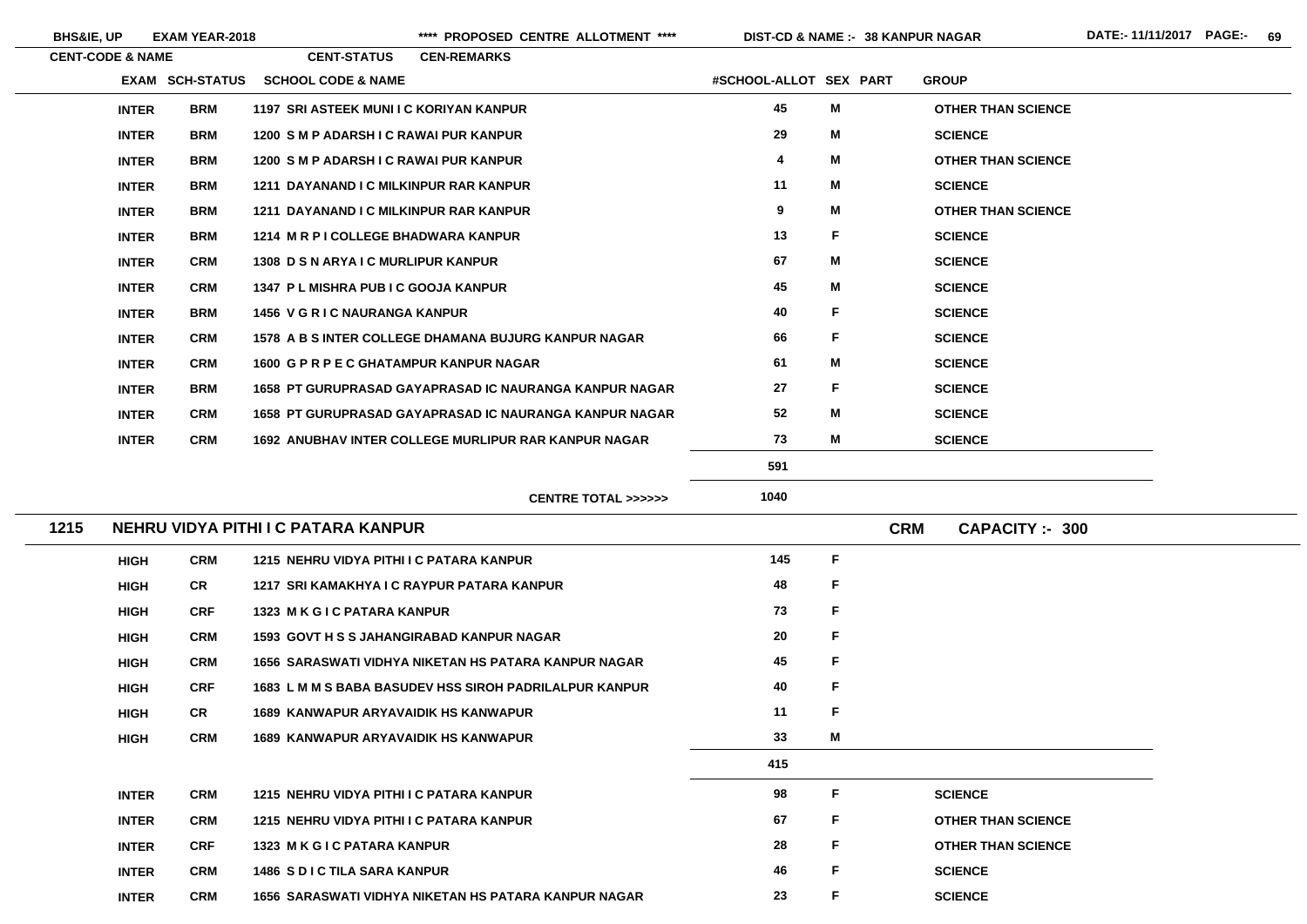| <b>BHS&amp;IE, UP</b>       |              | <b>EXAM YEAR-2018</b>  |                                                | **** PROPOSED CENTRE ALLOTMENT ****                      |                                              | DIST-CD & NAME :- 38 KANPUR NAGAR |             |            |                           |
|-----------------------------|--------------|------------------------|------------------------------------------------|----------------------------------------------------------|----------------------------------------------|-----------------------------------|-------------|------------|---------------------------|
| <b>CENT-CODE &amp; NAME</b> |              |                        | <b>CENT-STATUS</b>                             | <b>CEN-REMARKS</b>                                       |                                              |                                   |             |            |                           |
|                             |              | <b>EXAM SCH-STATUS</b> | <b>SCHOOL CODE &amp; NAME</b>                  |                                                          |                                              | #SCHOOL-ALLOT SEX PART            |             |            | <b>GROUP</b>              |
|                             | <b>INTER</b> | <b>CRM</b>             |                                                | 1656 SARASWATI VIDHYA NIKETAN HS PATARA KANPUR NAGAR     |                                              | 6                                 | F           |            | <b>OTHER THAN SCIENCE</b> |
|                             |              |                        |                                                |                                                          |                                              | 268                               |             |            |                           |
|                             |              |                        |                                                |                                                          | <b>CENTRE TOTAL &gt;&gt;&gt;&gt;&gt;&gt;</b> | 683                               |             |            |                           |
| 1216                        |              |                        | <b>SARVODAYA I C GIRSI KANPUR</b>              |                                                          |                                              |                                   |             | <b>BRM</b> | <b>CAPACITY: - 550</b>    |
|                             | <b>HIGH</b>  | <b>BRM</b>             |                                                | 1203 SRI LAL MANI INTER COLLEGE REONA KANPUR             |                                              | 14                                | M           |            |                           |
|                             | <b>HIGH</b>  | <b>BRM</b>             | 1216 SARVODAYA I C GIRSI KANPUR                |                                                          |                                              | 54                                | F           |            |                           |
|                             | <b>HIGH</b>  | <b>CRM</b>             | 1285 AZAD I C BARAULI GHATAMPUR KANPUR         |                                                          |                                              | 30                                | M           |            |                           |
|                             | <b>HIGH</b>  | <b>CR</b>              |                                                | 1289 C R G S G HSS G AKBARPUR JHABAIYA KANPUR            |                                              | 24                                | F           |            |                           |
|                             | <b>HIGH</b>  | <b>CR</b>              |                                                | <b>1464 SHRI SUBHASH V P HSS DAHELI KANPUR NAGAR</b>     |                                              | 42                                | F           |            |                           |
|                             | <b>HIGH</b>  | <b>CRM</b>             | <b>1486 SDICTILA SARA KANPUR</b>               |                                                          |                                              | 103                               | M           |            |                           |
|                             | <b>HIGH</b>  | <b>CR</b>              |                                                | 1504 DR UTTAM KUMAR DWIVEDI VIDHYA MANDIR DURAULI        |                                              | 57                                | F           |            |                           |
|                             |              |                        |                                                |                                                          |                                              | 324                               |             |            |                           |
|                             | <b>INTER</b> | <b>BRM</b>             |                                                | 1203 SRI LAL MANI INTER COLLEGE REONA KANPUR             |                                              | 18                                | M           |            | <b>SCIENCE</b>            |
|                             | <b>INTER</b> | <b>BRM</b>             | <b>1216 SARVODAYA I C GIRSI KANPUR</b>         |                                                          |                                              | 48                                | F           |            | <b>OTHER THAN SCIENCE</b> |
|                             | <b>INTER</b> | <b>CRM</b>             | <b>1285 AZAD I C BARAULI GHATAMPUR KANPUR</b>  |                                                          |                                              | 14                                | M           |            | <b>OTHER THAN SCIENCE</b> |
|                             | <b>INTER</b> | <b>CRM</b>             |                                                | <b>1462 MAHATMA GANDHI INTER COLLEGE CHANWAR KANPUR</b>  |                                              | 11                                | M           |            | <b>OTHER THAN SCIENCE</b> |
|                             | <b>INTER</b> | <b>CRM</b>             | <b>1486 S D I C TILA SARA KANPUR</b>           |                                                          |                                              | 80                                | M           |            | <b>SCIENCE</b>            |
|                             | <b>INTER</b> | <b>CRM</b>             | <b>1486 S D I C TILA SARA KANPUR</b>           |                                                          |                                              | 4                                 | M           |            | <b>OTHER THAN SCIENCE</b> |
|                             | <b>INTER</b> | <b>BRM</b>             |                                                | <b>1504 DR UTTAM KUMAR DWIVEDI VIDHYA MANDIR DURAULI</b> |                                              | 138                               | F           |            | <b>SCIENCE</b>            |
|                             | <b>INTER</b> | BRM                    |                                                | <b>1504 DR UTTAM KUMAR DWIVEDI VIDHYA MANDIR DURAULI</b> |                                              | 11                                | F.          |            | <b>OTHER THAN SCIENCE</b> |
|                             |              |                        |                                                |                                                          |                                              | 324                               |             |            |                           |
|                             |              |                        |                                                |                                                          | <b>CENTRE TOTAL &gt;&gt;&gt;&gt;&gt;&gt;</b> | 648                               |             |            |                           |
| 1221                        |              |                        | <b>SHATRUGHAN SINGH G I C KALYANPUR KANPUR</b> |                                                          |                                              |                                   |             | <b>CUF</b> | <b>CAPACITY: - 500</b>    |
|                             | <b>HIGH</b>  | CU                     | <b>1154 MOTI LAL MEMO I C HASANPUR KANPUR</b>  |                                                          |                                              | 42                                | $\mathsf F$ |            |                           |
|                             | <b>HIGH</b>  | <b>CUF</b>             |                                                | 1221 SHATRUGHAN SINGH G I C KALYANPUR KANPUR             |                                              | 158                               | F           |            |                           |
|                             | <b>HIGH</b>  | CU                     |                                                | 1315 B S P KANYA I C GANGA GANJ PANKI KANPUR             |                                              | 24                                | F           |            |                           |
|                             | <b>HIGH</b>  | <b>CUM</b>             |                                                | <b>1468 CHANDRAVATI S V N I C KALYANPUR KANPUR</b>       |                                              | 84                                | Μ           |            |                           |
|                             | <b>HIGH</b>  | CU                     |                                                | <b>1468 CHANDRAVATI S V N I C KALYANPUR KANPUR</b>       |                                              | 60                                | F           |            |                           |
|                             |              |                        |                                                |                                                          |                                              | 368                               |             |            |                           |
|                             | <b>INTER</b> | <b>CUF</b>             |                                                | 1221 SHATRUGHAN SINGH G I C KALYANPUR KANPUR             |                                              | 136                               | F           |            | <b>SCIENCE</b>            |
|                             |              |                        |                                                |                                                          |                                              |                                   |             |            |                           |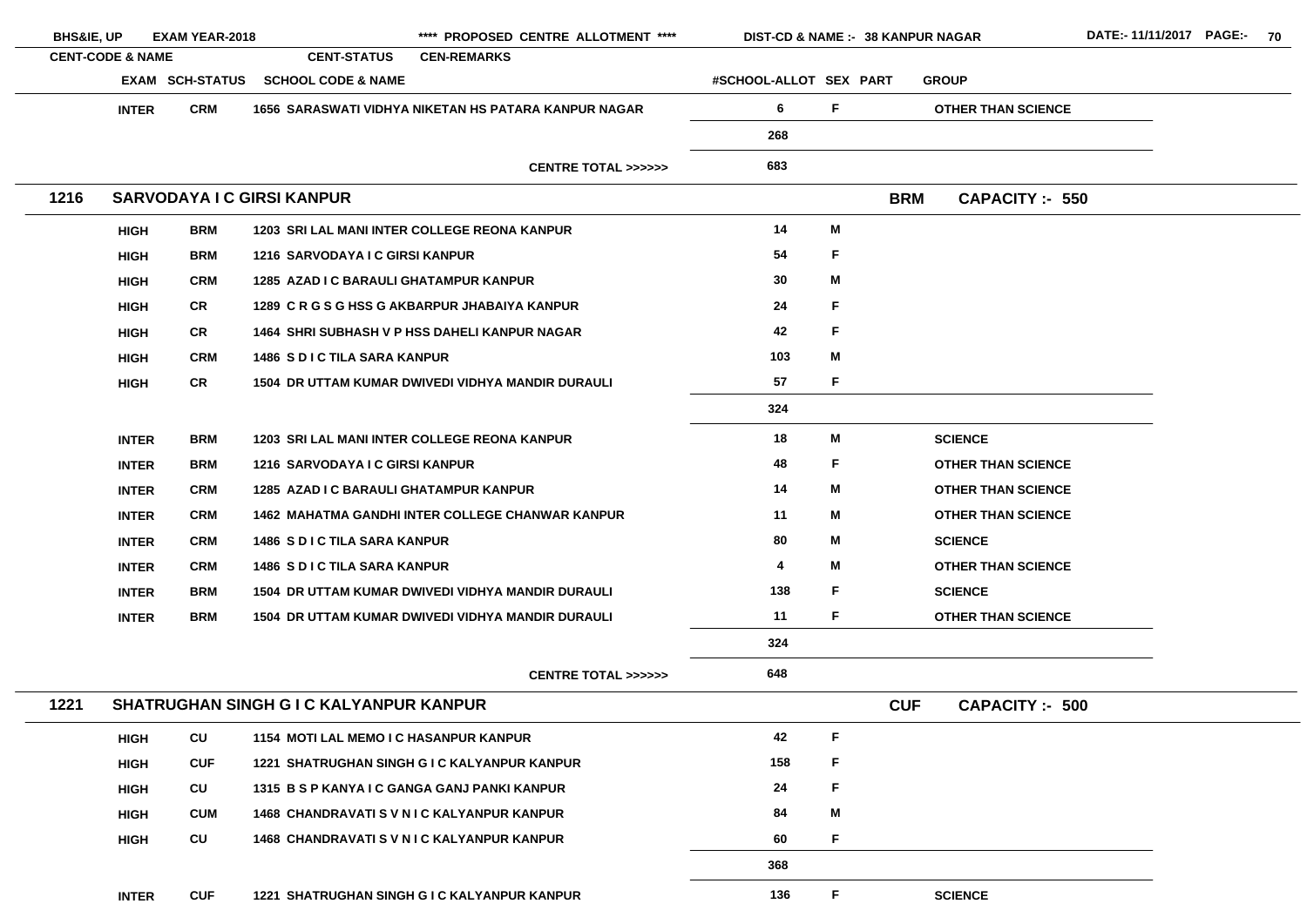| <b>BHS&amp;IE, UP</b> |                                                                                                                                                                                                                                                                                                                                                                  |                                                       |                                                         |                                                                                              |                                                                                                                                                                                                                                                                                                                                                                                                                                                                                                                                                                                                                                                                                                                                                                                                                                                                                                                                                                                                                                                                                                                                                                               |    |                                                                                                    |
|-----------------------|------------------------------------------------------------------------------------------------------------------------------------------------------------------------------------------------------------------------------------------------------------------------------------------------------------------------------------------------------------------|-------------------------------------------------------|---------------------------------------------------------|----------------------------------------------------------------------------------------------|-------------------------------------------------------------------------------------------------------------------------------------------------------------------------------------------------------------------------------------------------------------------------------------------------------------------------------------------------------------------------------------------------------------------------------------------------------------------------------------------------------------------------------------------------------------------------------------------------------------------------------------------------------------------------------------------------------------------------------------------------------------------------------------------------------------------------------------------------------------------------------------------------------------------------------------------------------------------------------------------------------------------------------------------------------------------------------------------------------------------------------------------------------------------------------|----|----------------------------------------------------------------------------------------------------|
|                       |                                                                                                                                                                                                                                                                                                                                                                  |                                                       |                                                         |                                                                                              |                                                                                                                                                                                                                                                                                                                                                                                                                                                                                                                                                                                                                                                                                                                                                                                                                                                                                                                                                                                                                                                                                                                                                                               |    |                                                                                                    |
|                       |                                                                                                                                                                                                                                                                                                                                                                  |                                                       |                                                         |                                                                                              |                                                                                                                                                                                                                                                                                                                                                                                                                                                                                                                                                                                                                                                                                                                                                                                                                                                                                                                                                                                                                                                                                                                                                                               |    | <b>GROUP</b>                                                                                       |
|                       | <b>CUF</b>                                                                                                                                                                                                                                                                                                                                                       |                                                       |                                                         |                                                                                              | 31                                                                                                                                                                                                                                                                                                                                                                                                                                                                                                                                                                                                                                                                                                                                                                                                                                                                                                                                                                                                                                                                                                                                                                            | F. | <b>OTHER THAN SCIENCE</b>                                                                          |
|                       | <b>CUM</b>                                                                                                                                                                                                                                                                                                                                                       |                                                       |                                                         |                                                                                              | 18                                                                                                                                                                                                                                                                                                                                                                                                                                                                                                                                                                                                                                                                                                                                                                                                                                                                                                                                                                                                                                                                                                                                                                            | M  | <b>SCIENCE</b>                                                                                     |
|                       |                                                                                                                                                                                                                                                                                                                                                                  |                                                       |                                                         |                                                                                              | 185                                                                                                                                                                                                                                                                                                                                                                                                                                                                                                                                                                                                                                                                                                                                                                                                                                                                                                                                                                                                                                                                                                                                                                           |    |                                                                                                    |
|                       |                                                                                                                                                                                                                                                                                                                                                                  |                                                       |                                                         | <b>CENTRE TOTAL &gt;&gt;&gt;&gt;&gt;&gt;</b>                                                 | 553                                                                                                                                                                                                                                                                                                                                                                                                                                                                                                                                                                                                                                                                                                                                                                                                                                                                                                                                                                                                                                                                                                                                                                           |    |                                                                                                    |
| 1228                  |                                                                                                                                                                                                                                                                                                                                                                  |                                                       |                                                         |                                                                                              |                                                                                                                                                                                                                                                                                                                                                                                                                                                                                                                                                                                                                                                                                                                                                                                                                                                                                                                                                                                                                                                                                                                                                                               |    | <b>CAPACITY:- 700</b>                                                                              |
|                       | <b>CRM</b>                                                                                                                                                                                                                                                                                                                                                       |                                                       |                                                         |                                                                                              | 169                                                                                                                                                                                                                                                                                                                                                                                                                                                                                                                                                                                                                                                                                                                                                                                                                                                                                                                                                                                                                                                                                                                                                                           | M  |                                                                                                    |
|                       | <b>ARM</b>                                                                                                                                                                                                                                                                                                                                                       |                                                       |                                                         |                                                                                              | 53                                                                                                                                                                                                                                                                                                                                                                                                                                                                                                                                                                                                                                                                                                                                                                                                                                                                                                                                                                                                                                                                                                                                                                            | F  |                                                                                                    |
|                       | <b>CRF</b>                                                                                                                                                                                                                                                                                                                                                       |                                                       |                                                         |                                                                                              | 137                                                                                                                                                                                                                                                                                                                                                                                                                                                                                                                                                                                                                                                                                                                                                                                                                                                                                                                                                                                                                                                                                                                                                                           | M  |                                                                                                    |
|                       | <b>CRM</b>                                                                                                                                                                                                                                                                                                                                                       |                                                       |                                                         |                                                                                              | 214                                                                                                                                                                                                                                                                                                                                                                                                                                                                                                                                                                                                                                                                                                                                                                                                                                                                                                                                                                                                                                                                                                                                                                           | M  |                                                                                                    |
|                       |                                                                                                                                                                                                                                                                                                                                                                  |                                                       |                                                         |                                                                                              | 573                                                                                                                                                                                                                                                                                                                                                                                                                                                                                                                                                                                                                                                                                                                                                                                                                                                                                                                                                                                                                                                                                                                                                                           |    |                                                                                                    |
|                       | <b>CRM</b>                                                                                                                                                                                                                                                                                                                                                       |                                                       |                                                         |                                                                                              | 151                                                                                                                                                                                                                                                                                                                                                                                                                                                                                                                                                                                                                                                                                                                                                                                                                                                                                                                                                                                                                                                                                                                                                                           | M  | <b>SCIENCE</b>                                                                                     |
|                       | <b>CRM</b>                                                                                                                                                                                                                                                                                                                                                       |                                                       |                                                         |                                                                                              | 31                                                                                                                                                                                                                                                                                                                                                                                                                                                                                                                                                                                                                                                                                                                                                                                                                                                                                                                                                                                                                                                                                                                                                                            | M  | <b>SCIENCE</b>                                                                                     |
|                       | <b>ARM</b>                                                                                                                                                                                                                                                                                                                                                       |                                                       |                                                         |                                                                                              | 28                                                                                                                                                                                                                                                                                                                                                                                                                                                                                                                                                                                                                                                                                                                                                                                                                                                                                                                                                                                                                                                                                                                                                                            | F. | <b>OTHER THAN SCIENCE</b>                                                                          |
|                       | <b>ARM</b>                                                                                                                                                                                                                                                                                                                                                       |                                                       |                                                         |                                                                                              | 22                                                                                                                                                                                                                                                                                                                                                                                                                                                                                                                                                                                                                                                                                                                                                                                                                                                                                                                                                                                                                                                                                                                                                                            | F  | <b>SCIENCE</b>                                                                                     |
|                       | <b>CUM</b>                                                                                                                                                                                                                                                                                                                                                       |                                                       |                                                         |                                                                                              | 8                                                                                                                                                                                                                                                                                                                                                                                                                                                                                                                                                                                                                                                                                                                                                                                                                                                                                                                                                                                                                                                                                                                                                                             | M  | <b>OTHER THAN SCIENCE</b>                                                                          |
|                       | <b>CRM</b>                                                                                                                                                                                                                                                                                                                                                       |                                                       |                                                         |                                                                                              | 211                                                                                                                                                                                                                                                                                                                                                                                                                                                                                                                                                                                                                                                                                                                                                                                                                                                                                                                                                                                                                                                                                                                                                                           | Μ  | <b>SCIENCE</b>                                                                                     |
|                       | <b>ARM</b>                                                                                                                                                                                                                                                                                                                                                       |                                                       |                                                         |                                                                                              | 71                                                                                                                                                                                                                                                                                                                                                                                                                                                                                                                                                                                                                                                                                                                                                                                                                                                                                                                                                                                                                                                                                                                                                                            | F  | <b>SCIENCE</b>                                                                                     |
|                       | ARM                                                                                                                                                                                                                                                                                                                                                              |                                                       |                                                         |                                                                                              | 37                                                                                                                                                                                                                                                                                                                                                                                                                                                                                                                                                                                                                                                                                                                                                                                                                                                                                                                                                                                                                                                                                                                                                                            | F  | <b>OTHER THAN SCIENCE</b>                                                                          |
|                       | <b>BRM</b>                                                                                                                                                                                                                                                                                                                                                       |                                                       |                                                         |                                                                                              | 45                                                                                                                                                                                                                                                                                                                                                                                                                                                                                                                                                                                                                                                                                                                                                                                                                                                                                                                                                                                                                                                                                                                                                                            | M  | <b>OTHER THAN SCIENCE</b>                                                                          |
|                       |                                                                                                                                                                                                                                                                                                                                                                  |                                                       |                                                         |                                                                                              | 604                                                                                                                                                                                                                                                                                                                                                                                                                                                                                                                                                                                                                                                                                                                                                                                                                                                                                                                                                                                                                                                                                                                                                                           |    |                                                                                                    |
|                       |                                                                                                                                                                                                                                                                                                                                                                  |                                                       |                                                         | <b>CENTRE TOTAL &gt;&gt;&gt;&gt;&gt;&gt;</b>                                                 | 1177                                                                                                                                                                                                                                                                                                                                                                                                                                                                                                                                                                                                                                                                                                                                                                                                                                                                                                                                                                                                                                                                                                                                                                          |    |                                                                                                    |
| 1229                  |                                                                                                                                                                                                                                                                                                                                                                  |                                                       |                                                         |                                                                                              |                                                                                                                                                                                                                                                                                                                                                                                                                                                                                                                                                                                                                                                                                                                                                                                                                                                                                                                                                                                                                                                                                                                                                                               |    | <b>CAPACITY: 650</b>                                                                               |
|                       | <b>CRM</b>                                                                                                                                                                                                                                                                                                                                                       |                                                       |                                                         |                                                                                              | 31                                                                                                                                                                                                                                                                                                                                                                                                                                                                                                                                                                                                                                                                                                                                                                                                                                                                                                                                                                                                                                                                                                                                                                            | F  |                                                                                                    |
|                       | <b>CUM</b>                                                                                                                                                                                                                                                                                                                                                       |                                                       |                                                         |                                                                                              | 226                                                                                                                                                                                                                                                                                                                                                                                                                                                                                                                                                                                                                                                                                                                                                                                                                                                                                                                                                                                                                                                                                                                                                                           | M  |                                                                                                    |
|                       | <b>AUM</b>                                                                                                                                                                                                                                                                                                                                                       |                                                       |                                                         |                                                                                              | 52                                                                                                                                                                                                                                                                                                                                                                                                                                                                                                                                                                                                                                                                                                                                                                                                                                                                                                                                                                                                                                                                                                                                                                            | F  |                                                                                                    |
|                       | <b>CUF</b>                                                                                                                                                                                                                                                                                                                                                       |                                                       |                                                         |                                                                                              | 19                                                                                                                                                                                                                                                                                                                                                                                                                                                                                                                                                                                                                                                                                                                                                                                                                                                                                                                                                                                                                                                                                                                                                                            | M  |                                                                                                    |
|                       | <b>CRM</b>                                                                                                                                                                                                                                                                                                                                                       |                                                       |                                                         |                                                                                              | 166                                                                                                                                                                                                                                                                                                                                                                                                                                                                                                                                                                                                                                                                                                                                                                                                                                                                                                                                                                                                                                                                                                                                                                           | M  |                                                                                                    |
|                       | <b>CRM</b>                                                                                                                                                                                                                                                                                                                                                       |                                                       |                                                         |                                                                                              | 70                                                                                                                                                                                                                                                                                                                                                                                                                                                                                                                                                                                                                                                                                                                                                                                                                                                                                                                                                                                                                                                                                                                                                                            | M  |                                                                                                    |
|                       | <b>AUM</b>                                                                                                                                                                                                                                                                                                                                                       |                                                       |                                                         |                                                                                              | 3                                                                                                                                                                                                                                                                                                                                                                                                                                                                                                                                                                                                                                                                                                                                                                                                                                                                                                                                                                                                                                                                                                                                                                             | F  |                                                                                                    |
|                       | <b>AUM</b>                                                                                                                                                                                                                                                                                                                                                       |                                                       |                                                         |                                                                                              | 36                                                                                                                                                                                                                                                                                                                                                                                                                                                                                                                                                                                                                                                                                                                                                                                                                                                                                                                                                                                                                                                                                                                                                                            | F  |                                                                                                    |
|                       | <b>INTER</b><br><b>INTER</b><br><b>HIGH</b><br><b>HIGH</b><br><b>HIGH</b><br><b>HIGH</b><br><b>INTER</b><br><b>INTER</b><br><b>INTER</b><br><b>INTER</b><br><b>INTER</b><br><b>INTER</b><br><b>INTER</b><br><b>INTER</b><br><b>INTER</b><br><b>HIGH</b><br><b>HIGH</b><br><b>HIGH</b><br><b>HIGH</b><br><b>HIGH</b><br><b>HIGH</b><br><b>HIGH</b><br><b>HIGH</b> | <b>CENT-CODE &amp; NAME</b><br><b>EXAM SCH-STATUS</b> | <b>EXAM YEAR-2018</b><br><b>GOVT I C BHAUNTI KANPUR</b> | <b>CENT-STATUS</b><br><b>SCHOOL CODE &amp; NAME</b><br><b>GOVT I C KHERSA BIDHANU KANPUR</b> | **** PROPOSED CENTRE ALLOTMENT ****<br><b>CEN-REMARKS</b><br>1221 SHATRUGHAN SINGH G I C KALYANPUR KANPUR<br><b>1468 CHANDRAVATI S V N I C KALYANPUR KANPUR</b><br>1126 SRI PAHASESHWAR V M I C SAPAI KANPUR<br><b>1228 GOVT I C KHERSA BIDHANU KANPUR</b><br>1291 SRI KIDWAI GIRLS UMV RAMAIPUR KANPUR<br><b>1451 LT R N INTER COLLEGE SHAMBHUA KANPUR</b><br>1126 SRI PAHASESHWAR V M I C SAPAI KANPUR<br>1223 PT MADAN GOPAL SHUKL I C KATHARA KANPUR<br><b>1228 GOVT I C KHERSA BIDHANU KANPUR</b><br><b>1228 GOVT I C KHERSA BIDHANU KANPUR</b><br>1327 SRI BALIRAM I C NEWRI KANPUR<br><b>1451 LT R N INTER COLLEGE SHAMBHUA KANPUR</b><br><b>1571 GANGA PRASAD HSS RAMAIPUR KANPUR</b><br><b>1571 GANGA PRASAD HSS RAMAIPUR KANPUR</b><br>5026 SRI HARI GOPAL IC SEN PASCHIMPARA KANPUR<br>1035 K SAMAJ I C CHAKARPUR SACHENDI KANPUR<br><b>1129 SHIVAJI INTER COLLAGE KESHAVNAGAR KANPUR</b><br><b>1229 GOVT I C BHAUNTI KANPUR</b><br><b>1329 S RAM KUMARI BALIKA HS SARAIMEETA KANPUR</b><br>1396 SRI R A SMARAK I C DAMGARA KANPUR<br>1554 P V P I C SURAR KANPUR<br>1559 SHRI AMAR SINGH ADARSH U M V CHAKARPUR KANPUR<br><b>1607 G H S RAMPUR BHIMSEN KANPUR</b> |    | <b>DIST-CD &amp; NAME :- 38 KANPUR NAGAR</b><br>#SCHOOL-ALLOT SEX PART<br><b>ARM</b><br><b>AUM</b> |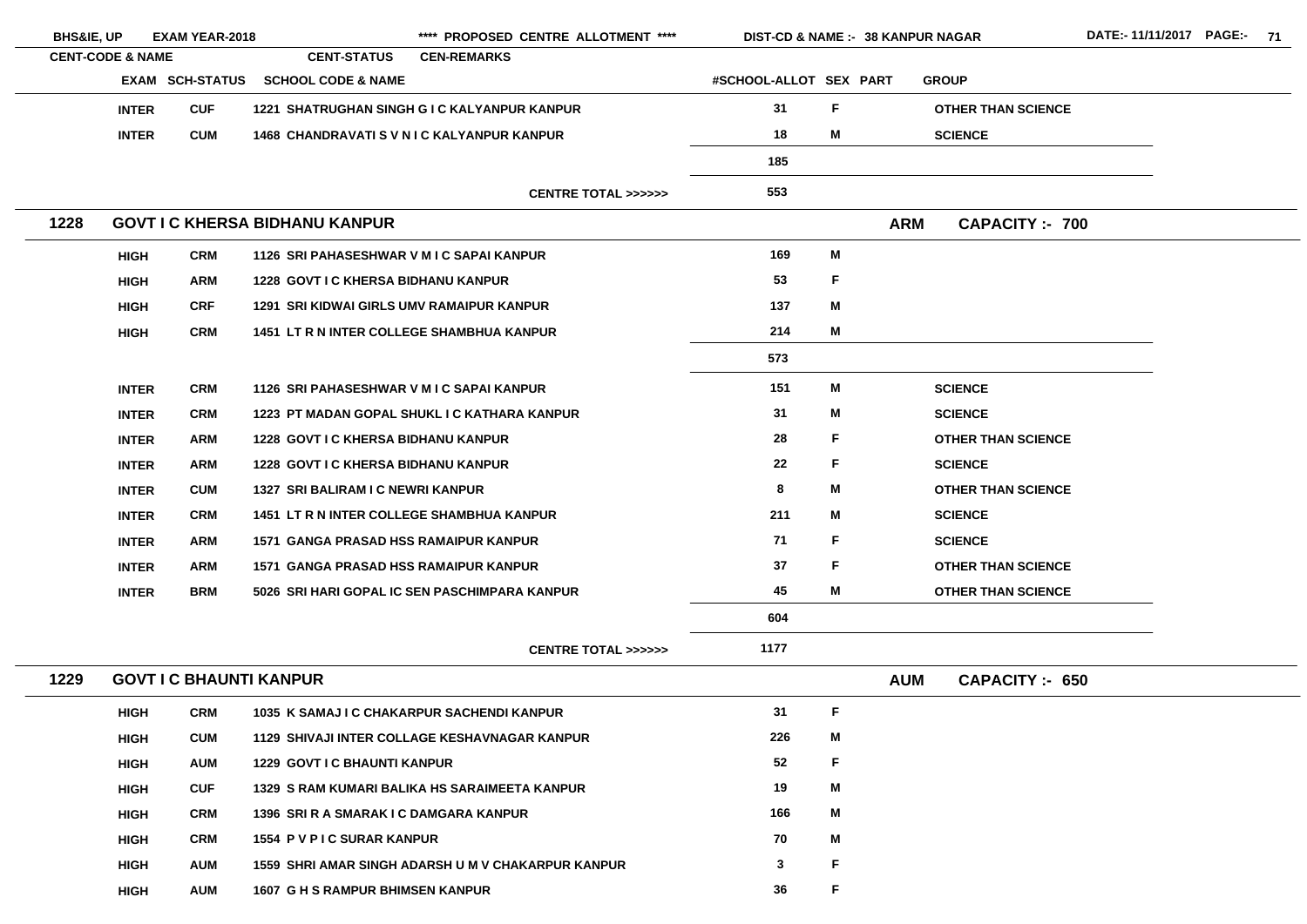| <b>BHS&amp;IE, UP</b>       | <b>EXAM YEAR-2018</b>  |                                                  | **** PROPOSED CENTRE ALLOTMENT ****                          |                        | DIST-CD & NAME :- 38 KANPUR NAGAR |            |                           | DATE:- 11/11/2017 PAGE:- 72 |  |
|-----------------------------|------------------------|--------------------------------------------------|--------------------------------------------------------------|------------------------|-----------------------------------|------------|---------------------------|-----------------------------|--|
| <b>CENT-CODE &amp; NAME</b> |                        | <b>CENT-STATUS</b>                               | <b>CEN-REMARKS</b>                                           |                        |                                   |            |                           |                             |  |
|                             | <b>EXAM SCH-STATUS</b> | <b>SCHOOL CODE &amp; NAME</b>                    |                                                              | #SCHOOL-ALLOT SEX PART |                                   |            | <b>GROUP</b>              |                             |  |
| <b>HIGH</b>                 | <b>CRM</b>             |                                                  | 1625 S V M INTER COLLEGE CHAKARPUR KANPUR NAGAR              | 30 <sup>°</sup>        | F                                 |            |                           |                             |  |
|                             |                        |                                                  |                                                              | 633                    |                                   |            |                           |                             |  |
| <b>INTER</b>                | <b>CRM</b>             | 1035 K SAMAJ I C CHAKARPUR SACHENDI KANPUR       |                                                              | 64                     | M                                 |            | <b>SCIENCE</b>            |                             |  |
| <b>INTER</b>                | <b>CRM</b>             | 1035 K SAMAJ I C CHAKARPUR SACHENDI KANPUR       |                                                              | $5\phantom{.0}$        | M                                 |            | <b>OTHER THAN SCIENCE</b> |                             |  |
| <b>INTER</b>                | <b>CUM</b>             |                                                  | <b>1129 SHIVAJI INTER COLLAGE KESHAVNAGAR KANPUR</b>         | 332                    | M                                 |            | <b>SCIENCE</b>            |                             |  |
| <b>INTER</b>                | <b>AUM</b>             | <b>1229 GOVT I C BHAUNTI KANPUR</b>              |                                                              | 43                     | F                                 |            | <b>OTHER THAN SCIENCE</b> |                             |  |
| <b>INTER</b>                | <b>AUM</b>             | <b>1229 GOVT I C BHAUNTI KANPUR</b>              |                                                              | 19                     | F                                 |            | <b>SCIENCE</b>            |                             |  |
| <b>INTER</b>                | <b>AUM</b>             | 1315 B S P KANYA I C GANGA GANJ PANKI KANPUR     |                                                              | 19                     | F.                                |            | <b>OTHER THAN SCIENCE</b> |                             |  |
| <b>INTER</b>                | <b>AUM</b>             | <b>1531 SANT MAHATARI P I C BINAUR KANPUR</b>    |                                                              | 3                      | F                                 |            | <b>SCIENCE</b>            |                             |  |
| <b>INTER</b>                | <b>CUM</b>             | <b>1531 SANT MAHATARI P I C BINAUR KANPUR</b>    |                                                              | $\mathbf 1$            | M                                 |            | <b>OTHER THAN SCIENCE</b> |                             |  |
| <b>INTER</b>                | <b>CRM</b>             | 1553 VLRBSSSHSSKALA KA PURWA KANPUR              |                                                              | -1                     | M                                 |            | <b>OTHER THAN SCIENCE</b> |                             |  |
| <b>INTER</b>                | <b>CRM</b>             | 1554 P V P I C SURAR KANPUR                      |                                                              | $\mathbf{2}$           | M                                 |            | <b>OTHER THAN SCIENCE</b> |                             |  |
| <b>INTER</b>                | <b>AUM</b>             | 1616 SRPHS SCHOOL GAMBHIR PUR KANPUR             |                                                              | 37                     | F                                 |            | <b>SCIENCE</b>            |                             |  |
| <b>INTER</b>                | <b>AUM</b>             | 1616 SRPHS SCHOOL GAMBHIR PUR KANPUR             |                                                              | 17                     | F                                 |            | <b>OTHER THAN SCIENCE</b> |                             |  |
| <b>INTER</b>                | <b>CRM</b>             | 1616 SRPHS SCHOOL GAMBHIR PUR KANPUR             |                                                              | 12                     | M                                 |            | <b>OTHER THAN SCIENCE</b> |                             |  |
| <b>INTER</b>                | <b>AUM</b>             |                                                  | 1625 S V M INTER COLLEGE CHAKARPUR KANPUR NAGAR              | 29                     | F                                 |            | <b>SCIENCE</b>            |                             |  |
|                             |                        |                                                  |                                                              | 584                    |                                   |            |                           |                             |  |
|                             |                        |                                                  | <b>CENTRE TOTAL &gt;&gt;&gt;&gt;&gt;&gt;</b>                 | 1217                   |                                   |            |                           |                             |  |
| 1233                        |                        | PT R P M I C YASHODA NAGAR KANPUR                |                                                              |                        |                                   | <b>CUM</b> | <b>CAPACITY :- 750</b>    |                             |  |
| <b>HIGH</b>                 | <b>CUM</b>             | 1233 PT R P M I C YASHODA NAGAR KANPUR           |                                                              | 56                     | F                                 |            |                           |                             |  |
| <b>HIGH</b>                 | <b>CUM</b>             | 1269 SARASWATISSSICBTPNAGAR KANPUR               |                                                              | 71                     | F                                 |            |                           |                             |  |
| <b>HIGH</b>                 | <b>CUF</b>             |                                                  | <b>1295 SUNRAYS M G INTER COLLEGE YASHODA NGR MCH KANPUR</b> | 132                    | F                                 |            |                           |                             |  |
| <b>HIGH</b>                 | CU                     | <b>1309 NARMADA DEVI I C NAUBASTA KANPUR</b>     |                                                              | 38                     | F                                 |            |                           |                             |  |
| <b>HIGH</b>                 | CU                     | <b>1555 PARITOSH I C HANSPUR NAUBASTA KANPUR</b> |                                                              | 96                     | F                                 |            |                           |                             |  |
| <b>HIGH</b>                 | <b>CUM</b>             |                                                  | 1606 BABU S S INTER COLLEGE GANGAPUR KANPUR NAGAR            | 21                     | M                                 |            |                           |                             |  |
| <b>HIGH</b>                 | <b>CUM</b>             | 1636 S.S.MEMO.H.S.GANGAPUR YASHODA NAGAR         |                                                              | 19                     | F                                 |            |                           |                             |  |
| <b>HIGH</b>                 | <b>CUM</b>             | 1636 S.S.MEMO.H.S.GANGAPUR YASHODA NAGAR         |                                                              | 27                     | M                                 |            |                           |                             |  |
| <b>HIGH</b>                 | <b>CUM</b>             |                                                  | <b>1665 CHANDRA SHEKHAR AZAD MEMO EDU CENTER IC KANPUR</b>   | 18                     | F                                 |            |                           |                             |  |
| <b>HIGH</b>                 | <b>CUM</b>             | <b>1688 MADHAW SARSWATI VM SJ VIHAR</b>          |                                                              | 32                     | F                                 |            |                           |                             |  |
| <b>HIGH</b>                 | <b>CUM</b>             | <b>1694 CL PABLIC HS KOYLA NAGAR</b>             |                                                              | 6                      | F                                 |            |                           |                             |  |

**HIGH**

 $\overline{\phantom{a}}$ 

| Ξ                   |
|---------------------|
| <b>THAN SCIENCE</b> |
| Ξ                   |
| <b>THAN SCIENCE</b> |
| Ξ                   |
| <b>THAN SCIENCE</b> |
| Ξ                   |
| <b>THAN SCIENCE</b> |
| <b>THAN SCIENCE</b> |
| <b>THAN SCIENCE</b> |
| Ξ                   |
| <b>THAN SCIENCE</b> |
| <b>THAN SCIENCE</b> |
| Ξ                   |
|                     |

**CUM 1694 CL PABLIC HS KOYLA NAGAR 7**

**M**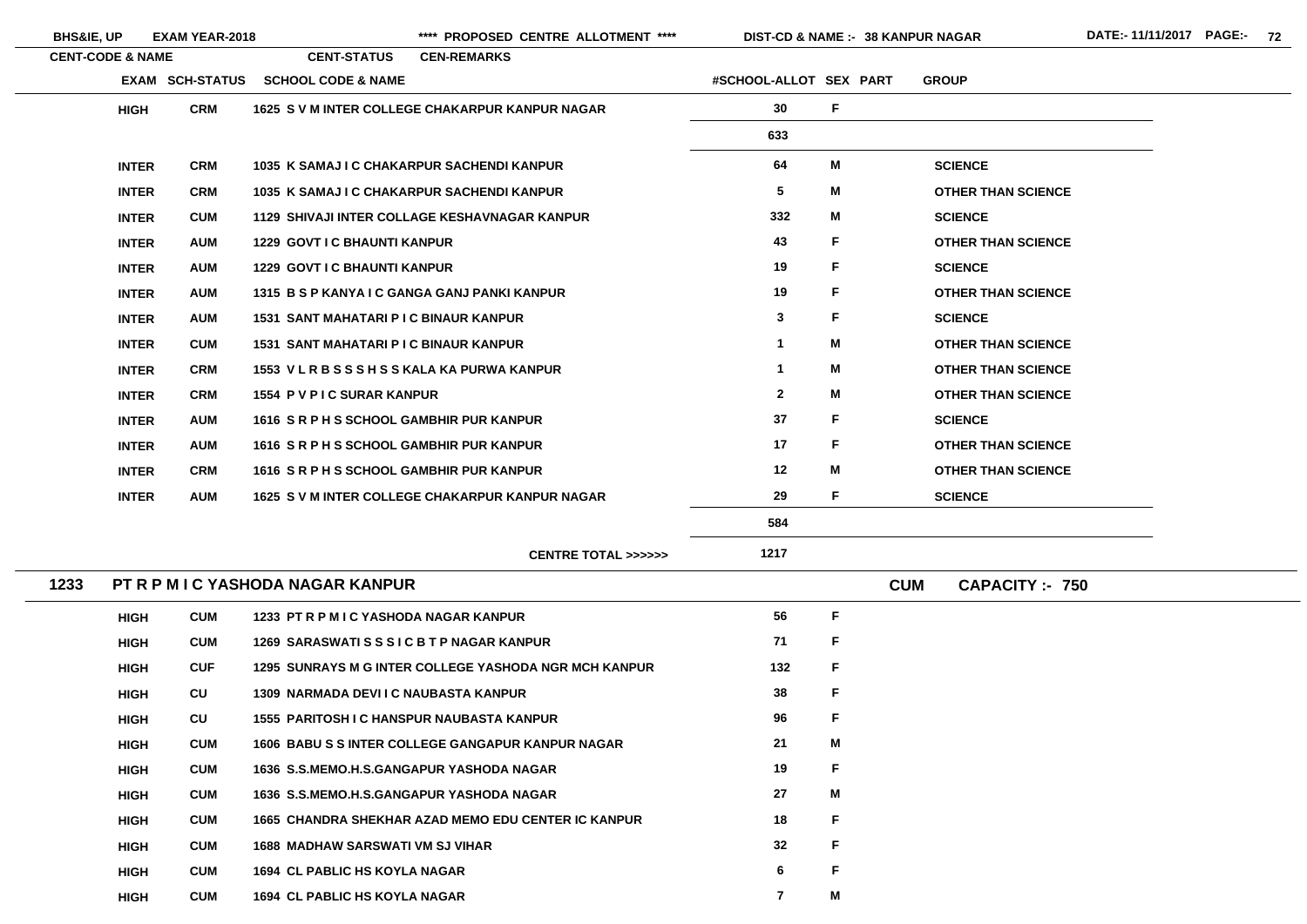|      | <b>BHS&amp;IE, UP</b>       | <b>EXAM YEAR-2018</b> |                                                   | ****<br>PROPOSED CENTRE ALLOTMENT ****                       | DIST-CD & NAME :- 38 KANPUR NAGAR |    |            |                           |
|------|-----------------------------|-----------------------|---------------------------------------------------|--------------------------------------------------------------|-----------------------------------|----|------------|---------------------------|
|      | <b>CENT-CODE &amp; NAME</b> |                       | <b>CENT-STATUS</b>                                | <b>CEN-REMARKS</b>                                           |                                   |    |            |                           |
|      |                             | EXAM SCH-STATUS       | <b>SCHOOL CODE &amp; NAME</b>                     |                                                              | #SCHOOL-ALLOT SEX PART            |    |            | <b>GROUP</b>              |
|      | <b>HIGH</b>                 | <b>CUM</b>            |                                                   | 1697 PRAYAG VIDYA MANDIR HS SCHOOL GANGAPUR COLONY KNP       | 30                                | M  |            |                           |
|      |                             |                       |                                                   |                                                              | 553                               |    |            |                           |
|      | <b>INTER</b>                | <b>CUM</b>            |                                                   | <b>1170 KANPUR INTERMEDIATE EDUCATION CENTRE GOPAL NAGAR</b> | 61                                | F. |            | <b>SCIENCE</b>            |
|      | <b>INTER</b>                | <b>CUM</b>            |                                                   | <b>1170 KANPUR INTERMEDIATE EDUCATION CENTRE GOPAL NAGAR</b> | 13                                | F  |            | <b>OTHER THAN SCIENCE</b> |
|      | <b>INTER</b>                | <b>CUM</b>            | 1233 PT R P M I C YASHODA NAGAR KANPUR            |                                                              | 80                                | F  |            | <b>SCIENCE</b>            |
|      | <b>INTER</b>                | <b>CUM</b>            | <b>1243 SANT PATHIK GIRLS I C NAUBASTA KANPUR</b> |                                                              | $\overline{\mathbf{r}}$           | F  |            | <b>OTHER THAN SCIENCE</b> |
|      | <b>INTER</b>                | <b>CUM</b>            | 1269 SARASWATISSSICBTPNAGAR KANPUR                |                                                              | 72                                | F  |            | <b>OTHER THAN SCIENCE</b> |
|      | <b>INTER</b>                | <b>CUM</b>            | 1269 SARASWATISS SICBTP NAGAR KANPUR              |                                                              | 25                                | М  |            | <b>OTHER THAN SCIENCE</b> |
|      | <b>INTER</b>                | <b>CUM</b>            |                                                   | 1336 UMRAI DEVI BALIKA I C YASHODA NGR KANPUR                | 29                                | F  |            | <b>OTHER THAN SCIENCE</b> |
|      | <b>INTER</b>                | <b>CUM</b>            |                                                   | 1483 A N AMBEDKAR INTER COLLEGE BUDHPUR MACH KANPUR          | 21                                | F. |            | <b>OTHER THAN SCIENCE</b> |
|      | <b>INTER</b>                | <b>CUM</b>            |                                                   | <b>1483 A N AMBEDKAR INTER COLLEGE BUDHPUR MACH KANPUR</b>   | 18                                | F. |            | <b>SCIENCE</b>            |
|      | <b>INTER</b>                | <b>CUM</b>            |                                                   | <b>1606 BABU S S INTER COLLEGE GANGAPUR KANPUR NAGAR</b>     | 13                                | F. |            | <b>SCIENCE</b>            |
|      | <b>INTER</b>                | <b>CUM</b>            |                                                   | <b>1665 CHANDRA SHEKHAR AZAD MEMO EDU CENTER IC KANPUR</b>   | 11                                | F. |            | <b>SCIENCE</b>            |
|      |                             |                       |                                                   |                                                              | 350                               |    |            |                           |
|      |                             |                       |                                                   | CENTRE TOTAL >>>>>>                                          | 903                               |    |            |                           |
| 1241 |                             |                       | H P SHIKSHA NIKETAN I C GUJAINI KANPUR            |                                                              |                                   |    | <b>CUM</b> | <b>CAPACITY: - 1150</b>   |
|      | <b>HIGH</b>                 | <b>CUM</b>            | 1176 SJVNIC HANSPURAM NAUBASTA KANPUR             |                                                              | 33                                | M  |            |                           |
|      | <b>HIGH</b>                 | <b>CUM</b>            | 1241 H P SHIKSHA NIKETAN I C GUJAINI KANPUR       |                                                              | 40                                | F. |            |                           |
|      | <b>HIGH</b>                 | <b>CUM</b>            |                                                   | 1311 SRI KRISHNA SMARAK H S S DABAULI KANPUR                 | $\overline{\mathbf{7}}$           | F  |            |                           |
|      | <b>HIGH</b>                 | <b>CUM</b>            |                                                   | 1311 SRI KRISHNA SMARAK H S S DABAULI KANPUR                 | 3                                 | Μ  |            |                           |
|      | <b>HIGH</b>                 | CU                    | 1321 SVM HSS DAMODAR NAGAR KANPUR                 |                                                              | 44                                | F  |            |                           |
|      | <b>HIGH</b>                 | <b>CUM</b>            |                                                   | 1372 DR M P H S SCHOOL M ROAD NAUBASTA KANPUR                | $22 \,$                           | Μ  |            |                           |
|      | <b>HIGH</b>                 | <b>CUM</b>            |                                                   | 1376 DR SCG CHILDREN'S CARE HSS I PURI KANPUR                | 16                                | F  |            |                           |
|      | <b>HIGH</b>                 | <b>CUM</b>            |                                                   | 1376 DR SCG CHILDREN'S CARE HSS I PURI KANPUR                | 30                                | Μ  |            |                           |
|      | <b>HIGH</b>                 | <b>CUM</b>            | 1385 R S EDU CENTRE I C BARRA KANPUR              |                                                              | 104                               | F  |            |                           |
|      | <b>HIGH</b>                 | <b>CUM</b>            |                                                   | <b>1417 DOLLS DELIGHT HSS GOVIND NAGAR KANPUR</b>            | 9                                 | F  |            |                           |
|      | <b>HIGH</b>                 | <b>CUM</b>            |                                                   | <b>1442 PREM LAL HS SCHOOL BARRA KANPUR NAGAR</b>            | 81                                | F  |            |                           |
|      | <b>HIGH</b>                 | <b>CUM</b>            | <b>1487 PT SITA RAM S HSS SARAI MITA KANPUR</b>   |                                                              | 27                                | F  |            |                           |
|      | <b>HIGH</b>                 | <b>CUM</b>            | <b>1679 ROSE BUDS SENIOR SECONDARY SCHOOL</b>     |                                                              | 6                                 | F. |            |                           |
|      |                             |                       |                                                   |                                                              | 422                               |    |            |                           |

 $\sim$ 

 $\sim$ 

 $\overline{\phantom{a}}$ 

# E. E. E: E.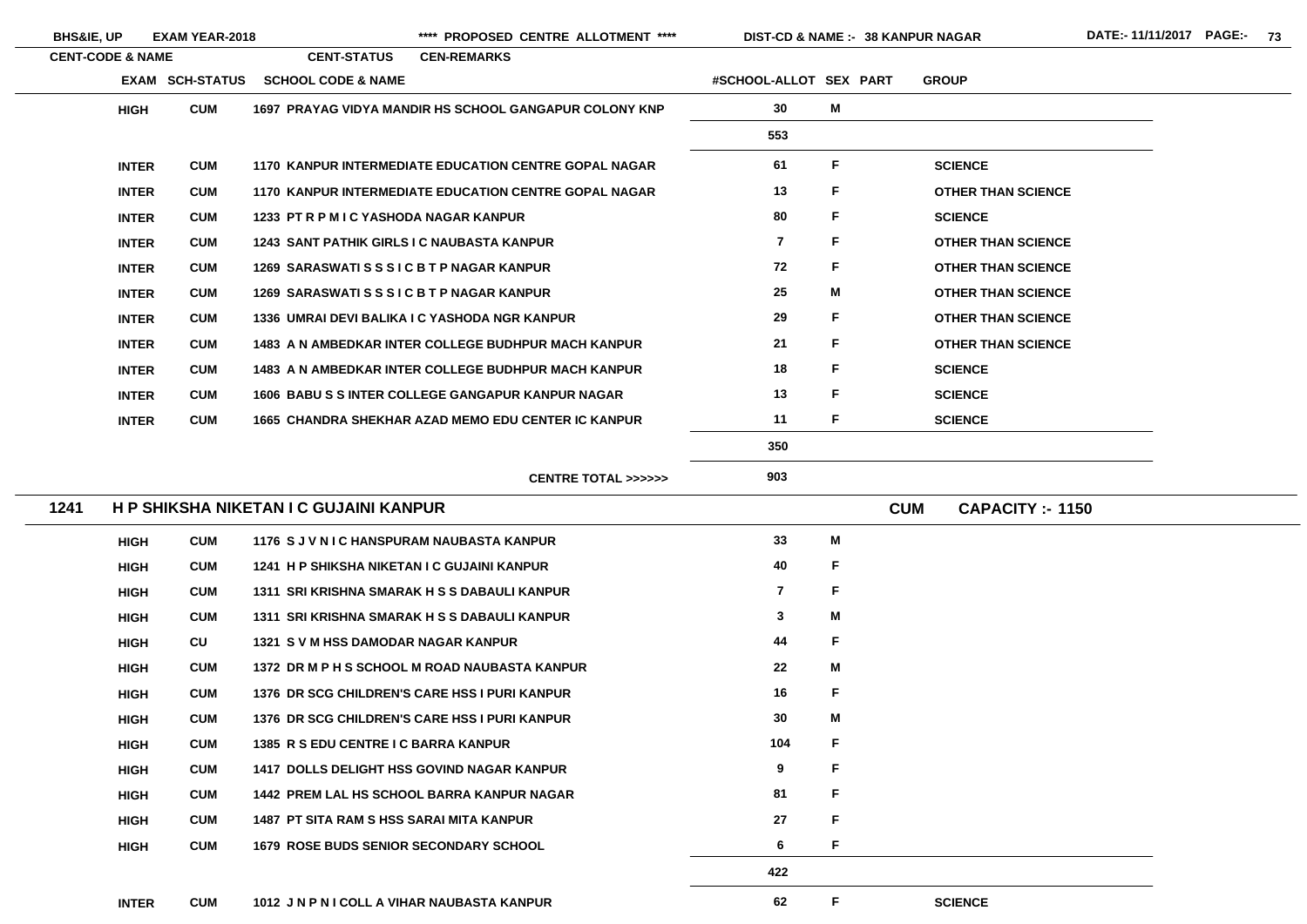BHS&IE, UP EXAM YEAR-2018 **\*\*\*\*** PROPOSED CENTRE ALLOTMENT \*\*\*\* DIST-CD & NAME :- 38 KANPUR NAGAR DATE:- 11/11/2017 PAGE:- 74

**38 KANPUR NAGAR**

|      | <b>CENT-CODE &amp; NAME</b> |                        | <b>CEN-REMARKS</b><br><b>CENT-STATUS</b>                       |                         |   |            |                           |
|------|-----------------------------|------------------------|----------------------------------------------------------------|-------------------------|---|------------|---------------------------|
|      |                             | <b>EXAM SCH-STATUS</b> | <b>SCHOOL CODE &amp; NAME</b>                                  | #SCHOOL-ALLOT SEX PART  |   |            | <b>GROUP</b>              |
|      | <b>INTER</b>                | <b>CUM</b>             | 1144 PT VISHWAMBHAR NATH B I C R NAGAR KANPUR                  | 20                      | F |            | <b>OTHER THAN SCIENCE</b> |
|      | <b>INTER</b>                | <b>CUM</b>             | 1158 KRISHNA DEVI P GIRLS I C DAMODAR NGR NAUBASTA KNP         | 32 <sub>2</sub>         | F |            | <b>OTHER THAN SCIENCE</b> |
|      | <b>INTER</b>                | <b>CUF</b>             | 1162 PREM BALIKA I C NAUBASTA KANPUR                           | 5                       | M |            | <b>OTHER THAN SCIENCE</b> |
|      | <b>INTER</b>                | <b>CUM</b>             | 1169 MAHARSHI V VASHISHTH I C NAUBASTA KANPUR                  | 35                      | M |            | <b>OTHER THAN SCIENCE</b> |
|      | <b>INTER</b>                | <b>CUM</b>             | 1176 SJVNIC HANSPURAM NAUBASTA KANPUR                          | 52                      | M |            | <b>SCIENCE</b>            |
|      | <b>INTER</b>                | <b>CUM</b>             | 1241 H P SHIKSHA NIKETAN I C GUJAINI KANPUR                    | 86                      | F |            | <b>SCIENCE</b>            |
|      | <b>INTER</b>                | <b>CUM</b>             | 1241 H P SHIKSHA NIKETAN I C GUJAINI KANPUR                    | 9                       | F |            | <b>OTHER THAN SCIENCE</b> |
|      | <b>INTER</b>                | <b>CUM</b>             | 1263 D N V I C B V NAUBASTA KANPUR                             | 17                      | F |            | <b>OTHER THAN SCIENCE</b> |
|      | <b>INTER</b>                | <b>CUM</b>             | 1321 S V M HSS DAMODAR NAGAR KANPUR                            | 64                      | F |            | <b>SCIENCE</b>            |
|      | <b>INTER</b>                | <b>CUM</b>             | 1363 K S I C WORLD BANK BARRA KANPUR                           | 41                      | F |            | <b>SCIENCE</b>            |
|      | <b>INTER</b>                | <b>CUM</b>             | 1385 R S EDU CENTRE I C BARRA KANPUR                           | 65                      | F |            | <b>SCIENCE</b>            |
|      | <b>INTER</b>                | <b>CUM</b>             | 1502 P V N PUB I C BARRA 8 KANPUR                              | 19                      | F |            | <b>SCIENCE</b>            |
|      | <b>INTER</b>                | <b>CUM</b>             | <b>1549 J K D INTERNATIONAL INTER COLLEGE SARAIMEETA PANKI</b> | 21                      | F |            | <b>SCIENCE</b>            |
|      | <b>INTER</b>                | <b>CUM</b>             | 1549 J K D INTERNATIONAL INTER COLLEGE SARAIMEETA PANKI        | 11                      | F |            | <b>OTHER THAN SCIENCE</b> |
|      | <b>INTER</b>                | <b>CUM</b>             | <b>1679 ROSE BUDS SENIOR SECONDARY SCHOOL</b>                  | $\mathbf 1$             | F |            | <b>OTHER THAN SCIENCE</b> |
|      |                             |                        |                                                                | 540                     |   |            |                           |
|      |                             |                        | <b>CENTRE TOTAL &gt;&gt;&gt;&gt;&gt;&gt;</b>                   | 962                     |   |            |                           |
| 1245 |                             |                        | <b>MAHARANA PRATAP I C MANDHANA KANPUR</b>                     |                         |   | <b>CRM</b> | <b>CAPACITY: - 950</b>    |
|      | <b>HIGH</b>                 | <b>CRM</b>             | 1194 PT SHRI NARAYAN P I C CHAUBEPUR KANPUR                    | 62                      | M |            |                           |
|      | <b>HIGH</b>                 | <b>CRF</b>             | 1195 J P P GIRLS INT COLL CHAUBEPUR KANPUR                     | 25                      | M |            |                           |
|      | <b>HIGH</b>                 | <b>CRM</b>             | 1245 MAHARANA PRATAP I C MANDHANA KANPUR                       | 151                     | F |            |                           |
|      | <b>HIGH</b>                 | <b>CRM</b>             | <b>1251 BLKD HIGHER SECONDARY SCH ITRA KANPUR</b>              | 94                      | F |            |                           |
|      | <b>HIGH</b>                 | <b>CUM</b>             | <b>1318 SWARN KAUR H S SCH BITHOOR KANPUR</b>                  | 36                      | M |            |                           |
|      | <b>HIGH</b>                 | <b>CUM</b>             | <b>1430 S L PUBLIC HS SCHOOL KALYANPUR KANPUR</b>              | 28                      | M |            |                           |
|      | <b>HIGH</b>                 | <b>CUM</b>             | <b>1659 USHADEEP HS BAGDAUDHI MANDHANA KANPUR NAGAR</b>        | 20                      | M |            |                           |
|      | <b>HIGH</b>                 | <b>CUM</b>             | 1676 SAII PUBLIC INTER COLLEGE GOOBA GARDEN KALYANPUR          | $\overline{\mathbf{7}}$ | M |            |                           |
|      | <b>HIGH</b>                 | <b>CRM</b>             | <b>1681 SHAKUNTALA DEVI GANGA SINGH S HS SCHOOL TIKARA</b>     | 56                      | Μ |            |                           |
|      |                             |                        |                                                                |                         |   |            |                           |

**479 INTER BRM 1193 PT RAM KUMAR GVP I C CHAUBEPUR KANPUR 64 MM** SCIENCE **INTER CRM 1196 ADARSH I C TATIYAGANJ AMILAHA KANPUR 42 F OTHER THAN SCIENCE INTERCRM 1245 MAHARANA PRATAP I C MANDHANA KANPUR 122 FSCIENCE**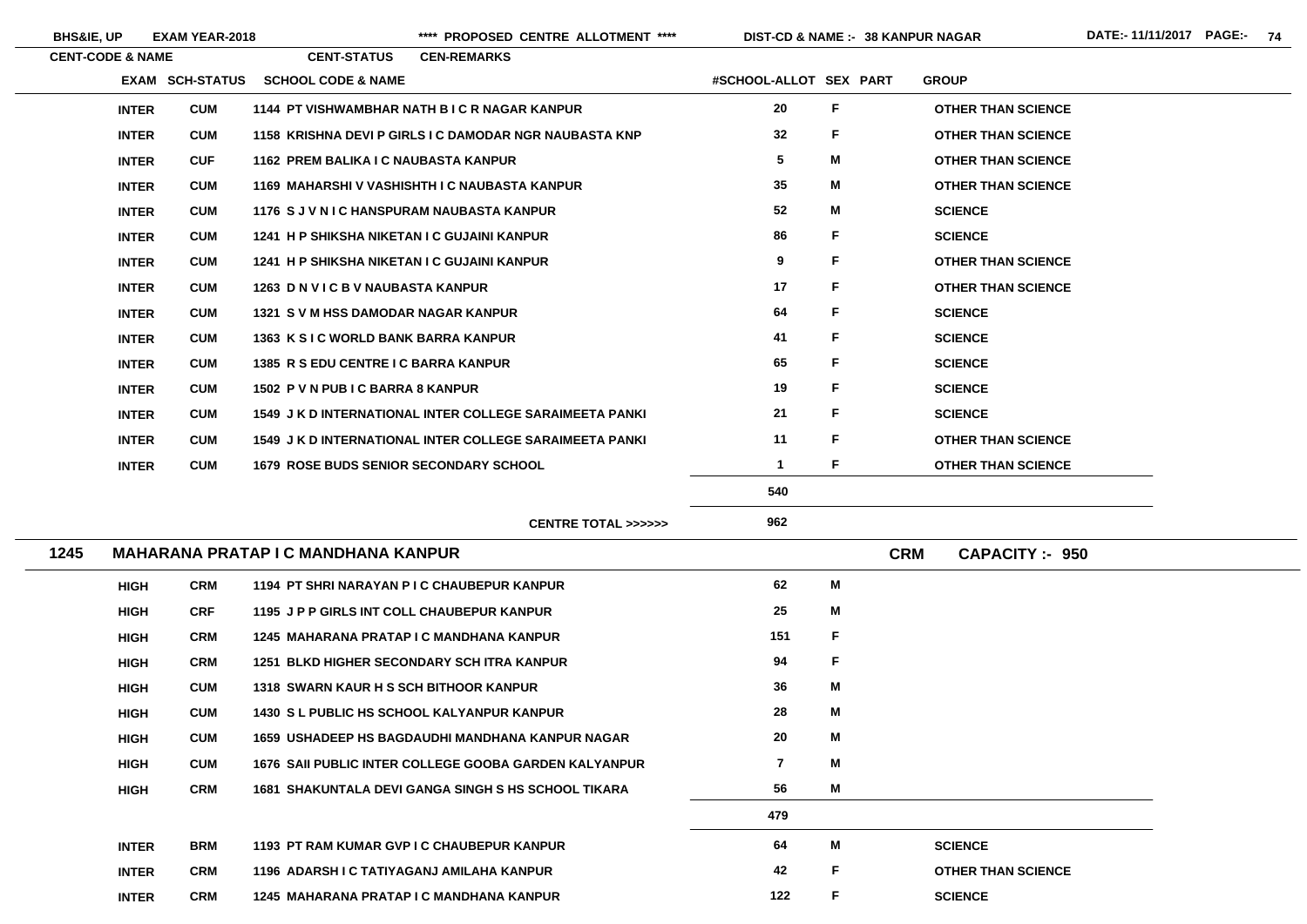| <b>BHS&amp;IE, UP</b>       |              | <b>EXAM YEAR-2018</b>  |                                                    | **** PROPOSED CENTRE ALLOTMENT ****                    | <b>DIST-CD &amp; NAME :- 38 KANPUR NAGAR</b> |             |            |                           | <b>DATE:-11/</b> |
|-----------------------------|--------------|------------------------|----------------------------------------------------|--------------------------------------------------------|----------------------------------------------|-------------|------------|---------------------------|------------------|
| <b>CENT-CODE &amp; NAME</b> |              |                        | <b>CENT-STATUS</b>                                 | <b>CEN-REMARKS</b>                                     |                                              |             |            |                           |                  |
|                             |              | <b>EXAM SCH-STATUS</b> | <b>SCHOOL CODE &amp; NAME</b>                      |                                                        | #SCHOOL-ALLOT SEX PART                       |             |            | <b>GROUP</b>              |                  |
|                             | <b>INTER</b> | <b>CRM</b>             | 1245 MAHARANA PRATAP I C MANDHANA KANPUR           |                                                        | 69                                           | F           |            | <b>OTHER THAN SCIENCE</b> |                  |
|                             | <b>INTER</b> | <b>CRM</b>             | 1316 S R NATH I C MUSHTA BHAISAU KANPUR            |                                                        | 159                                          | M           |            | <b>SCIENCE</b>            |                  |
|                             |              |                        |                                                    |                                                        | 456                                          |             |            |                           |                  |
|                             |              |                        |                                                    | <b>CENTRE TOTAL &gt;&gt;&gt;&gt;&gt;&gt;</b>           | 935                                          |             |            |                           |                  |
| 1262                        |              |                        | <b>DNS I C HANUMANT VIHAR NAUBASTA KANPUR</b>      |                                                        |                                              |             | <b>CUM</b> | <b>CAPACITY :- 650</b>    |                  |
|                             | <b>HIGH</b>  | CU                     | 1162 PREM BALIKA I C NAUBASTA KANPUR               |                                                        | 69                                           | $\mathsf F$ |            |                           |                  |
|                             | <b>HIGH</b>  | <b>CUM</b>             | 1239 ARYAVART I C PASHUPATI NGR KANPUR             |                                                        | 32                                           | M           |            |                           |                  |
|                             | <b>HIGH</b>  | <b>CUM</b>             |                                                    | <b>1262 DNS I C HANUMANT VIHAR NAUBASTA KANPUR</b>     | 98                                           | F           |            |                           |                  |
|                             | <b>HIGH</b>  | CU                     | <b>1359 INDIRA CONVENT H S S GOVIND NGR KANPUR</b> |                                                        | 11                                           | F           |            |                           |                  |
|                             | <b>HIGH</b>  | <b>CUM</b>             | <b>1369 ST J HSS HANUMANT NAGAR KANPUR</b>         |                                                        | 21                                           | M           |            |                           |                  |
|                             | <b>HIGH</b>  | CR                     |                                                    | 1375 SDSG INTER COLL DAHELI GHATAMPUR KANPUR NAGAR     | 69                                           | F           |            |                           |                  |
|                             | <b>HIGH</b>  | CU                     | 1395 MAA R D S HSS G PURVA NAUBASTA KANPUR         |                                                        | 26                                           | F           |            |                           |                  |
|                             | <b>HIGH</b>  | CU                     | 1414 S S NATH H S SCH DAMODAR NGR KANPUR           |                                                        | $\mathbf{2}$                                 | $\mathsf F$ |            |                           |                  |
|                             | <b>HIGH</b>  | <b>CUM</b>             |                                                    | <b>1485 SHRI SHANTI DAS HSS M S NAUBASTA KANPUR</b>    | 35                                           | M           |            |                           |                  |
|                             | <b>HIGH</b>  | <b>CUM</b>             |                                                    | 1573 RAJMATA INTER COLLEGE HARDEV NAGAR JARAULI KANPUR | 38                                           | F           |            |                           |                  |
|                             |              |                        |                                                    |                                                        | 401                                          |             |            |                           |                  |
|                             | <b>INTER</b> | <b>CUM</b>             | <b>1239 ARYAVART I C PASHUPATI NGR KANPUR</b>      |                                                        | 31                                           | M           |            | <b>SCIENCE</b>            |                  |
|                             | <b>INTER</b> | <b>CUM</b>             |                                                    | <b>1262 DNS I C HANUMANT VIHAR NAUBASTA KANPUR</b>     | 26                                           | F           |            | <b>OTHER THAN SCIENCE</b> |                  |
|                             | <b>INTER</b> | <b>CUM</b>             |                                                    | 1375 SDSG INTER COLL DAHELI GHATAMPUR KANPUR NAGAR     | 103                                          | F           |            | <b>SCIENCE</b>            |                  |
|                             | <b>INTER</b> | <b>CUM</b>             |                                                    | 1375 S D S G INTER COLL DAHELI GHATAMPUR KANPUR NAGAR  | 4                                            | F           |            | <b>OTHER THAN SCIENCE</b> |                  |
|                             | <b>INTER</b> | <b>CUM</b>             |                                                    | 1573 RAJMATA INTER COLLEGE HARDEV NAGAR JARAULI KANPUR | 23                                           | F           |            | <b>SCIENCE</b>            |                  |
|                             |              |                        |                                                    |                                                        | 187                                          |             |            |                           |                  |
|                             |              |                        |                                                    | <b>CENTRE TOTAL &gt;&gt;&gt;&gt;&gt;&gt;</b>           | 588                                          |             |            |                           |                  |
| 1281                        |              |                        | A M I C JAGDISHPUR BHAINSAU KANPUR                 |                                                        |                                              |             | <b>CRM</b> | <b>CAPACITY :- 850</b>    |                  |
|                             | <b>HIGH</b>  | <b>CR</b>              |                                                    | 1249 BHARAT SEWAK V MANDIR HSS MUSHTA KANPUR           | $6\phantom{1}6$                              | F           |            |                           |                  |
|                             | <b>HIGH</b>  | <b>CRM</b>             | 1281 A M I C JAGDISHPUR BHAINSAU KANPUR            |                                                        | 119                                          | F           |            |                           |                  |
|                             | <b>HIGH</b>  | <b>CRM</b>             | <b>1472 R M S HSS TRILOKPUR CHAUBEPUR KANPUR</b>   |                                                        | 57                                           | M           |            |                           |                  |
|                             | <b>HIGH</b>  | <b>CRM</b>             |                                                    | 1666 RADHAKRISHANA SONKALI HS KASHAMAU KANPUR NAGAR    | 23                                           | F           |            |                           |                  |
|                             |              |                        |                                                    |                                                        | 205                                          |             |            |                           |                  |
|                             | <b>INTER</b> | <b>CRM</b>             | 1281 A M I C JAGDISHPUR BHAINSAU KANPUR            |                                                        | 89                                           | F           |            | <b>SCIENCE</b>            |                  |
|                             |              |                        |                                                    |                                                        |                                              |             |            |                           |                  |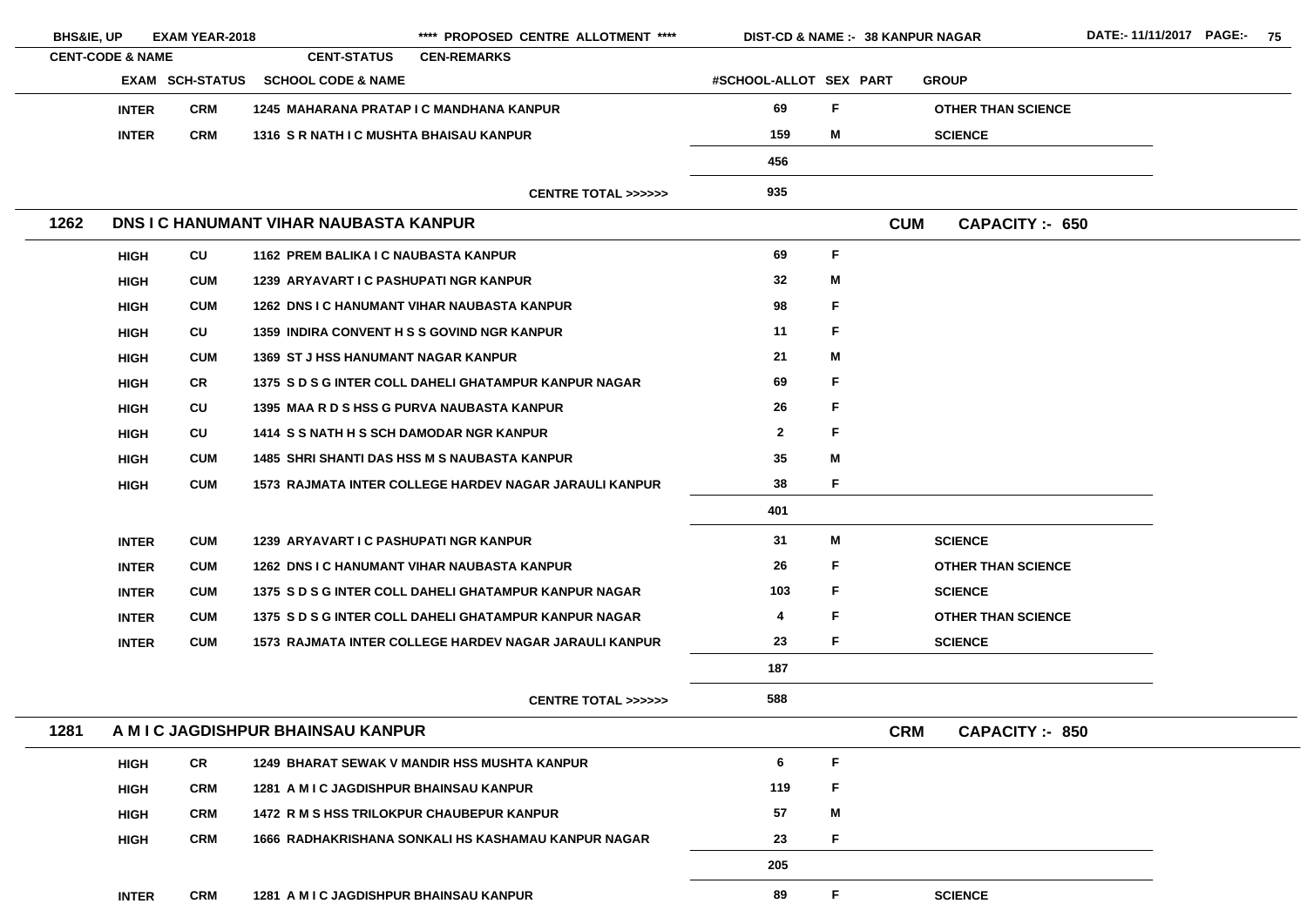| <b>BHS&amp;IE, UP</b>       |              | <b>EXAM YEAR-2018</b>  |                                                 | **** PROPOSED CENTRE ALLOTMENT ****                     |                                              | <b>DIST-CD &amp; NAME :- 38 KANPUR NAGAR</b> |   |            |                           | DATE:- |
|-----------------------------|--------------|------------------------|-------------------------------------------------|---------------------------------------------------------|----------------------------------------------|----------------------------------------------|---|------------|---------------------------|--------|
| <b>CENT-CODE &amp; NAME</b> |              |                        | <b>CENT-STATUS</b>                              | <b>CEN-REMARKS</b>                                      |                                              |                                              |   |            |                           |        |
|                             |              | <b>EXAM SCH-STATUS</b> | <b>SCHOOL CODE &amp; NAME</b>                   |                                                         |                                              | #SCHOOL-ALLOT SEX PART                       |   |            | <b>GROUP</b>              |        |
|                             | <b>INTER</b> | <b>CRM</b>             | <b>1281 A M I C JAGDISHPUR BHAINSAU KANPUR</b>  |                                                         |                                              | 34                                           | F |            | <b>OTHER THAN SCIENCE</b> |        |
|                             | <b>INTER</b> | <b>CRM</b>             |                                                 | 1637 R KRISHNA SARASWATI IC BAHARAMPUR KANPUR           |                                              | 263                                          | M |            | <b>SCIENCE</b>            |        |
|                             |              |                        |                                                 |                                                         |                                              | 386                                          |   |            |                           |        |
|                             |              |                        |                                                 |                                                         | <b>CENTRE TOTAL &gt;&gt;&gt;&gt;&gt;&gt;</b> | 591                                          |   |            |                           |        |
| 1294                        |              |                        | DR RAJENDRA PRASAD UMV BINAUR KANPUR NAGAR      |                                                         |                                              |                                              |   | <b>CRM</b> | <b>CAPACITY :- 350</b>    |        |
|                             | <b>HIGH</b>  | <b>AUM</b>             | <b>1229 GOVT I C BHAUNTI KANPUR</b>             |                                                         |                                              | 55                                           | M |            |                           |        |
|                             | <b>HIGH</b>  | <b>CRM</b>             |                                                 | 1294 DR RAJENDRA PRASAD UMV BINAUR KANPUR NAGAR         |                                              | 147                                          | F |            |                           |        |
|                             |              |                        |                                                 |                                                         |                                              | 202                                          |   |            |                           |        |
|                             | <b>INTER</b> | <b>AUM</b>             | <b>1229 GOVT I C BHAUNTI KANPUR</b>             |                                                         |                                              | 60                                           | M |            | <b>SCIENCE</b>            |        |
|                             | <b>INTER</b> | <b>AUM</b>             | <b>1229 GOVT I C BHAUNTI KANPUR</b>             |                                                         |                                              | 8                                            | M |            | <b>OTHER THAN SCIENCE</b> |        |
|                             | <b>INTER</b> | <b>CRM</b>             |                                                 | 1294 DR RAJENDRA PRASAD UMV BINAUR KANPUR NAGAR         |                                              | 76                                           | F |            | <b>OTHER THAN SCIENCE</b> |        |
|                             | <b>INTER</b> | <b>CRM</b>             |                                                 | 1294 DR RAJENDRA PRASAD UMV BINAUR KANPUR NAGAR         |                                              | 63                                           | F |            | <b>SCIENCE</b>            |        |
|                             |              |                        |                                                 |                                                         |                                              | 207                                          |   |            |                           |        |
|                             |              |                        |                                                 |                                                         | CENTRE TOTAL >>>>>>                          | 409                                          |   |            |                           |        |
| 1297                        |              |                        | <b>GOVT GIRLS I C SINGHPUR KALYANPUR KANPUR</b> |                                                         |                                              |                                              |   | <b>AUF</b> | <b>CAPACITY :- 450</b>    |        |
|                             | <b>HIGH</b>  | <b>CR</b>              | 1130 SHAHID BHAGAT SINGH I C BITHOOR KANPUR     |                                                         |                                              | 44                                           | F |            |                           |        |
|                             | <b>HIGH</b>  | CR                     |                                                 | 1236 ST XAVIER'S HSS NARAMAU MANDHANA KANPUR            |                                              | 15                                           | F |            |                           |        |
|                             | <b>HIGH</b>  | <b>AUF</b>             |                                                 | 1297 GOVT GIRLS I C SINGHPUR KALYANPUR KANPUR           |                                              | 97                                           | F |            |                           |        |
|                             | <b>HIGH</b>  | CU                     | <b>1544 MAA SHARDA H S S KAKADEO KANPUR</b>     |                                                         |                                              | 58                                           | F |            |                           |        |
|                             | <b>HIGH</b>  | <b>AUF</b>             | <b>1626 GHS SCHOOL BAIKUNTHPUR KANPUR NAGAR</b> |                                                         |                                              | 26                                           | F |            |                           |        |
|                             | <b>HIGH</b>  | CU                     |                                                 | <b>1659 USHADEEP HS BAGDAUDHI MANDHANA KANPUR NAGAR</b> |                                              | 10                                           | F |            |                           |        |
|                             | <b>HIGH</b>  | <b>AUF</b>             |                                                 | 1673 NEW CITY PUBLIC HS SCHOOL PRATAPUR KALYANPUR       |                                              | $\overline{7}$                               | F |            |                           |        |
|                             |              |                        |                                                 |                                                         |                                              | 257                                          |   |            |                           |        |
|                             | <b>INTER</b> | <b>AUF</b>             |                                                 | 1166 THE MODEL I C KALYANPUR SINGHPUR KANPUR            |                                              | 21                                           | F |            | <b>SCIENCE</b>            |        |
|                             | <b>INTER</b> | <b>AUF</b>             |                                                 | 1166 THE MODEL I C KALYANPUR SINGHPUR KANPUR            |                                              | 8                                            | F |            | <b>OTHER THAN SCIENCE</b> |        |
|                             | <b>INTER</b> | <b>AUF</b>             |                                                 | 1297 GOVT GIRLS I C SINGHPUR KALYANPUR KANPUR           |                                              | 88                                           | F |            | <b>OTHER THAN SCIENCE</b> |        |
|                             | <b>INTER</b> | <b>AUF</b>             |                                                 | 1297 GOVT GIRLS I C SINGHPUR KALYANPUR KANPUR           |                                              | 30                                           | F |            | <b>SCIENCE</b>            |        |
|                             |              |                        |                                                 |                                                         |                                              | 147                                          |   |            |                           |        |
|                             |              |                        |                                                 |                                                         | <b>CENTRE TOTAL &gt;&gt;&gt;&gt;&gt;&gt;</b> | 404                                          |   |            |                           |        |
|                             |              |                        |                                                 |                                                         |                                              |                                              |   |            |                           |        |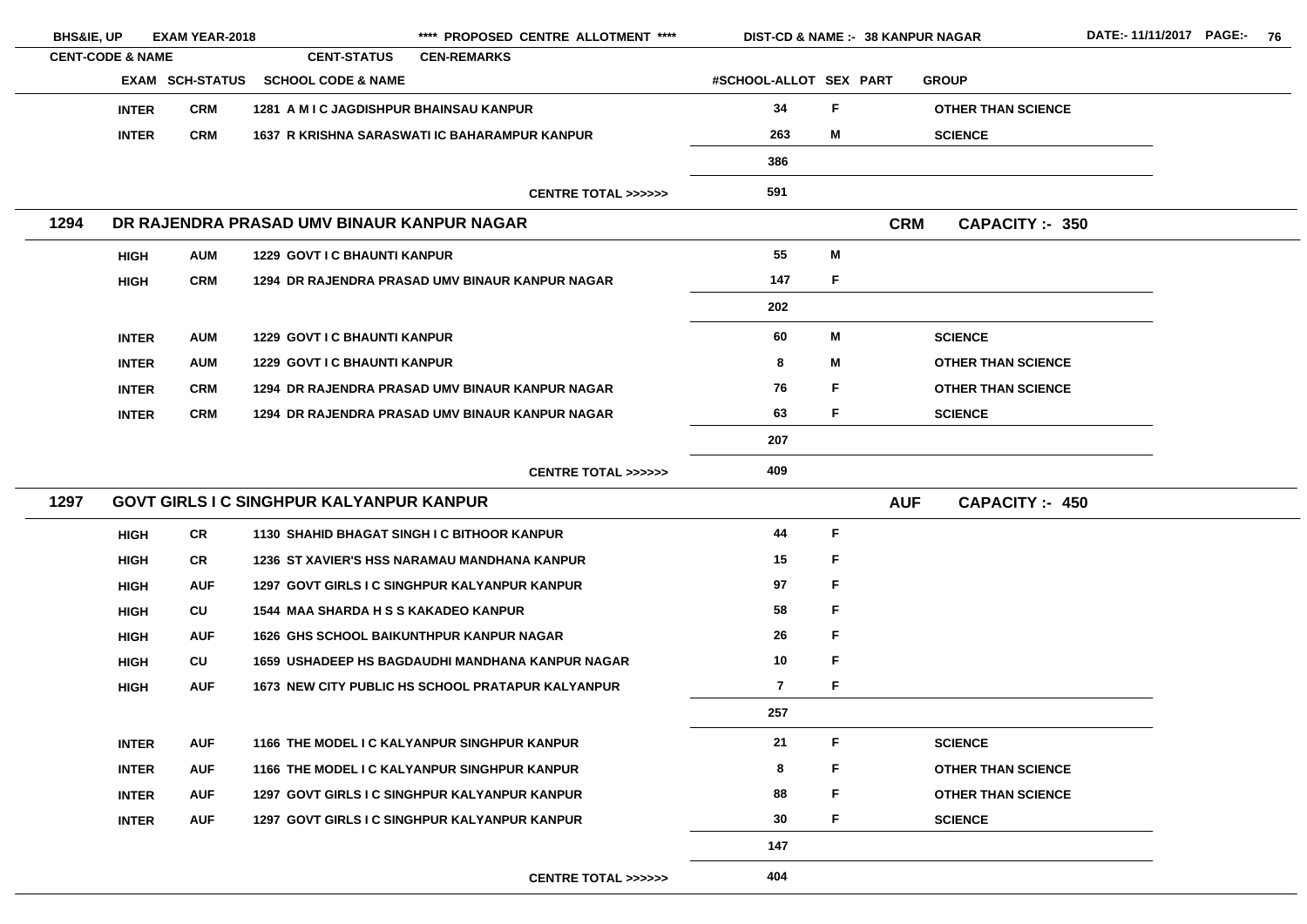| <b>BHS&amp;IE, UP</b> |                             | <b>EXAM YEAR-2018</b> |                                                   | **** PROPOSED CENTRE ALLOTMENT ****                       | <b>DIST-CD &amp; NAME :- 38 KANPUR NAGAR</b> |              |            |                |                           |
|-----------------------|-----------------------------|-----------------------|---------------------------------------------------|-----------------------------------------------------------|----------------------------------------------|--------------|------------|----------------|---------------------------|
|                       | <b>CENT-CODE &amp; NAME</b> |                       | <b>CENT-STATUS</b>                                | <b>CEN-REMARKS</b>                                        |                                              |              |            |                |                           |
|                       |                             | EXAM SCH-STATUS       | <b>SCHOOL CODE &amp; NAME</b>                     |                                                           | #SCHOOL-ALLOT SEX PART                       |              |            | <b>GROUP</b>   |                           |
| 1304                  |                             |                       | <b>SURJAN SINGH I C MAHARAJPUR KANPUR</b>         |                                                           |                                              |              | <b>CRM</b> |                | <b>CAPACITY:- 700</b>     |
|                       | <b>HIGH</b>                 | <b>CRM</b>            | <b>1115 JANTA INTER COLLEGE BAUSAR KANPUR</b>     |                                                           | 13                                           | M            |            |                |                           |
|                       | <b>HIGH</b>                 | <b>CRM</b>            |                                                   | 1116 ACHARYA RAGHUVEER INTER COLLEGE ROOMA KANPUR         | 17                                           | F            |            |                |                           |
|                       | <b>HIGH</b>                 | <b>CRM</b>            | <b>1304 SURJAN SINGH I C MAHARAJPUR KANPUR</b>    |                                                           | 147                                          | F            |            |                |                           |
|                       | <b>HIGH</b>                 | <b>CRM</b>            |                                                   | 1324 HATHIPUR U M VIDYALAYA HATHIPUR KANPUR               | 25                                           | F            |            |                |                           |
|                       | <b>HIGH</b>                 | <b>CRM</b>            |                                                   | <b>1381 OM SARASWATI INTER COLLEGE ROOMA KANPUR NAGAR</b> | 43                                           | F            |            |                |                           |
|                       | <b>HIGH</b>                 | <b>CUM</b>            |                                                   | <b>1580 GOPI KRISHNA HSS M SANJEEV NAGAR KANPUR</b>       | 17                                           | M            |            |                |                           |
|                       | <b>HIGH</b>                 | <b>CRM</b>            | <b>1598 LALA K P S IC TILASAHARI KANPUR NAGAR</b> |                                                           | 44                                           | M            |            |                |                           |
|                       | <b>HIGH</b>                 | <b>CRM</b>            | <b>1605 SWAMI VIVEKANAND HSS SARSAUL KANPUR</b>   |                                                           | 53                                           | M            |            |                |                           |
|                       | <b>HIGH</b>                 | <b>ARF</b>            |                                                   | <b>1629 GOVT H S SCHOOL TILSAHRI BUJURG KANPUR</b>        | 18                                           | M            |            |                |                           |
|                       | <b>HIGH</b>                 | <b>CUM</b>            | 1638 SGBAHSSKULGOAN KANPUR NAGAR                  |                                                           | 4                                            | M            |            |                |                           |
|                       | <b>HIGH</b>                 | <b>CRM</b>            |                                                   | 1639 NANA JI RAO PESHAWA INTER COLLEGE TILSAHARI KHURD    | 17                                           | F            |            |                |                           |
|                       | <b>HIGH</b>                 | <b>CRM</b>            |                                                   | 1651 SURYA PAL SINGH INTER COLLEGE KULGAON KANPUR NAGAR   | 33                                           | M            |            |                |                           |
|                       | <b>HIGH</b>                 | <b>CRM</b>            |                                                   | 1668 GRAM BHARTI PUBLIC I C SARSAUL KANPUR NAGAR          | 39                                           | M            |            |                |                           |
|                       | <b>HIGH</b>                 | <b>CRF</b>            |                                                   | <b>1691 GURU GORAKHNATH HS GORAKHDHAM KHUJAUPUR KNP</b>   | $\mathbf 1$                                  | F            |            |                |                           |
|                       | <b>HIGH</b>                 | <b>CRF</b>            |                                                   | <b>1691 GURU GORAKHNATH HS GORAKHDHAM KHUJAUPUR KNP</b>   | $\mathbf 1$                                  | Μ            |            |                |                           |
|                       |                             |                       |                                                   |                                                           | 472                                          |              |            |                |                           |
|                       | <b>INTER</b>                | <b>CRM</b>            |                                                   | 1116 ACHARYA RAGHUVEER INTER COLLEGE ROOMA KANPUR         | 23                                           | $\mathsf F$  |            | <b>SCIENCE</b> |                           |
|                       | <b>INTER</b>                | <b>CRM</b>            | <b>1304 SURJAN SINGH I C MAHARAJPUR KANPUR</b>    |                                                           | 102                                          | F            |            | <b>SCIENCE</b> |                           |
|                       | <b>INTER</b>                | <b>CRM</b>            | <b>1304 SURJAN SINGH I C MAHARAJPUR KANPUR</b>    |                                                           | 70                                           | F            |            |                | <b>OTHER THAN SCIENCE</b> |
|                       | <b>INTER</b>                | <b>CRM</b>            |                                                   | <b>1381 OM SARASWATI INTER COLLEGE ROOMA KANPUR NAGAR</b> | 20                                           | F            |            |                | <b>OTHER THAN SCIENCE</b> |
|                       | <b>INTER</b>                | <b>CRM</b>            | <b>1503 UDAY VIDYA MANDIR I C BHADASA KANPUR</b>  |                                                           | $\overline{\mathbf{5}}$                      | F            |            |                | <b>OTHER THAN SCIENCE</b> |
|                       | <b>INTER</b>                | <b>CRM</b>            |                                                   | <b>1586 ADARSH INTER COLLEGE HATHIGAON KANPUR</b>         | 29                                           | M            |            | <b>SCIENCE</b> |                           |
|                       | <b>INTER</b>                | <b>CRM</b>            |                                                   | <b>1586 ADARSH INTER COLLEGE HATHIGAON KANPUR</b>         | $\mathbf{3}$                                 | M            |            |                | <b>OTHER THAN SCIENCE</b> |
|                       | <b>INTER</b>                | <b>CRM</b>            | <b>1598 LALA K P S IC TILASAHARI KANPUR NAGAR</b> |                                                           | 64                                           | M            |            | <b>SCIENCE</b> |                           |
|                       | <b>INTER</b>                | <b>CRM</b>            | <b>1598 LALA K P S IC TILASAHARI KANPUR NAGAR</b> |                                                           | 12                                           | M            |            |                | <b>OTHER THAN SCIENCE</b> |
|                       | <b>INTER</b>                | <b>CRM</b>            |                                                   | 1601 SRI SHIV DAYAL GUPTA INTER COLLEGE SALEMPUR KANPUR   | 20                                           | F            |            | <b>SCIENCE</b> |                           |
|                       | <b>INTER</b>                | <b>CRM</b>            |                                                   | 1639 NANA JI RAO PESHAWA INTER COLLEGE TILSAHARI KHURD    | 15                                           | $\mathsf{F}$ |            |                | <b>OTHER THAN SCIENCE</b> |
|                       | <b>INTER</b>                | <b>CRM</b>            |                                                   | 1639 NANA JI RAO PESHAWA INTER COLLEGE TILSAHARI KHURD    | 10                                           | M            |            |                | <b>OTHER THAN SCIENCE</b> |
|                       | <b>INTER</b>                | <b>CRM</b>            |                                                   | 1651 SURYA PAL SINGH INTER COLLEGE KULGAON KANPUR NAGAR   | 34                                           | M            |            | <b>SCIENCE</b> |                           |
|                       | <b>INTER</b>                | <b>CRM</b>            |                                                   | 1651 SURYA PAL SINGH INTER COLLEGE KULGAON KANPUR NAGAR   | 4                                            | M            |            |                | <b>OTHER THAN SCIENCE</b> |

E. E.  $E$  and  $E$  $E$  and  $E$  $E =$ E **THAN SCIENCE**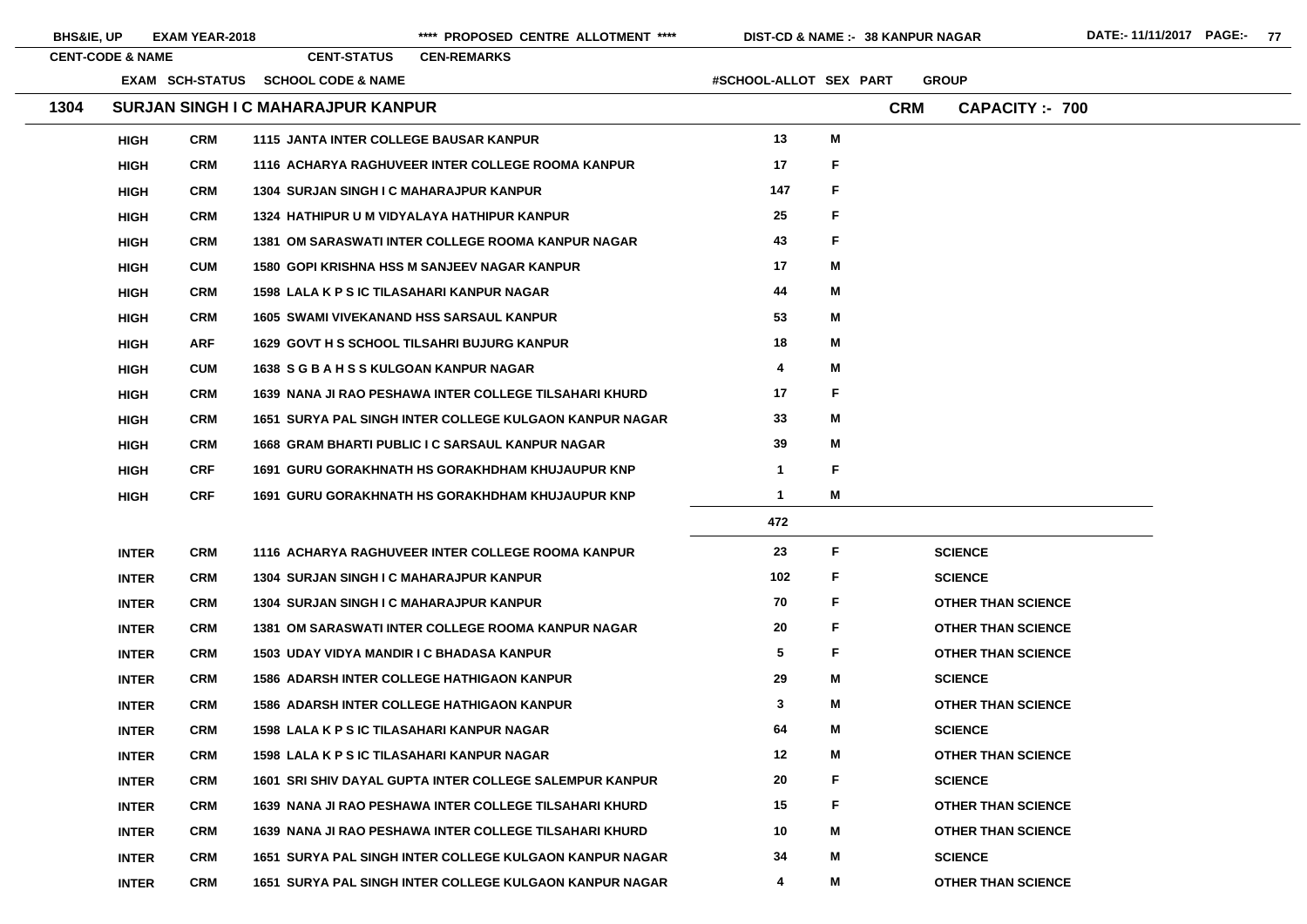| <b>BHS&amp;IE, UP</b> |                             | <b>EXAM YEAR-2018</b>  |                                                  | **** PROPOSED CENTRE ALLOTMENT ****                     | <b>DIST-CD &amp; NAME :- 38 KANPUR NAGAR</b> |   |            |                           |
|-----------------------|-----------------------------|------------------------|--------------------------------------------------|---------------------------------------------------------|----------------------------------------------|---|------------|---------------------------|
|                       | <b>CENT-CODE &amp; NAME</b> |                        | <b>CENT-STATUS</b>                               | <b>CEN-REMARKS</b>                                      |                                              |   |            |                           |
|                       |                             | <b>EXAM SCH-STATUS</b> | <b>SCHOOL CODE &amp; NAME</b>                    |                                                         | #SCHOOL-ALLOT SEX PART                       |   |            | <b>GROUP</b>              |
|                       |                             |                        |                                                  |                                                         | 411                                          |   |            |                           |
|                       |                             |                        |                                                  | <b>CENTRE TOTAL &gt;&gt;&gt;&gt;&gt;&gt;</b>            | 883                                          |   |            |                           |
| 1308                  |                             |                        | D S N ARYA I C MURLIPUR KANPUR                   |                                                         |                                              |   | <b>CRM</b> | <b>CAPACITY: 650</b>      |
|                       | <b>HIGH</b>                 | <b>BR</b>              | 1211 DAYANAND I C MILKINPUR RAR KANPUR           |                                                         | 51                                           | F |            |                           |
|                       | <b>HIGH</b>                 | <b>CR</b>              |                                                  | 1218 MAHARSHID B L INTER COLLEGE UMRI KANPUR            | 62                                           | F |            |                           |
|                       | <b>HIGH</b>                 | <b>CRM</b>             | 1308 D S N ARYA I C MURLIPUR KANPUR              |                                                         | 46                                           | F |            |                           |
|                       | <b>HIGH</b>                 | <b>CR</b>              |                                                  | 1498 SHRIJJPGSSIC BHELSA BEHTA BUJURG KANPUR            | 28                                           | F |            |                           |
|                       | <b>HIGH</b>                 | <b>CRM</b>             | <b>1509 JAN KALYAN INTER COLLEGE ITRRA</b>       |                                                         | 17                                           | F |            |                           |
|                       | <b>HIGH</b>                 | <b>CRM</b>             | 1579 SRI B J M B H S S BEERSINGH PUR KANPUR      |                                                         | 23                                           | M |            |                           |
|                       | <b>HIGH</b>                 | <b>CRM</b>             | <b>1633 S B N H S SHAHPUR UMARI KANPUR NAGAR</b> |                                                         | 17                                           | M |            |                           |
|                       | <b>HIGH</b>                 | <b>CR</b>              | 1633 S B N H S SHAHPUR UMARI KANPUR NAGAR        |                                                         | 33                                           | F |            |                           |
|                       | <b>HIGH</b>                 | <b>CR</b>              | <b>1643 CH.SHIVAJI H.S.MURALIPUR KANPUR</b>      |                                                         | 18                                           | F |            |                           |
|                       | <b>HIGH</b>                 | <b>CRM</b>             | <b>1643 CH.SHIVAJI H.S.MURALIPUR KANPUR</b>      |                                                         | 30                                           | M |            |                           |
|                       |                             |                        |                                                  |                                                         | 325                                          |   |            |                           |
|                       | <b>INTER</b>                | <b>CRM</b>             | 1211 DAYANAND I C MILKINPUR RAR KANPUR           |                                                         | 31                                           | F |            | <b>OTHER THAN SCIENCE</b> |
|                       | <b>INTER</b>                | <b>CRM</b>             | 1211 DAYANAND I C MILKINPUR RAR KANPUR           |                                                         | 17                                           | F |            | <b>SCIENCE</b>            |
|                       | <b>INTER</b>                | <b>CRM</b>             |                                                  | 1218 MAHARSHI D B L INTER COLLEGE UMRI KANPUR           | 68                                           | F |            | <b>SCIENCE</b>            |
|                       | <b>INTER</b>                | <b>CRM</b>             |                                                  | 1288 MAN KAMESHWAR INTER COLLEGE MATHURAPUR BIRHAR KANP | 31                                           | F |            | <b>SCIENCE</b>            |
|                       | <b>INTER</b>                | <b>CRM</b>             | 1308 D S N ARYA I C MURLIPUR KANPUR              |                                                         | 28                                           | F |            | <b>SCIENCE</b>            |
|                       | <b>INTER</b>                | <b>CRM</b>             | 1347 PL MISHRA PUB I C GOOJA KANPUR              |                                                         | 33                                           | F |            | <b>SCIENCE</b>            |
|                       | <b>INTER</b>                | <b>CRM</b>             |                                                  | 1498 SHRIJJPGSSIC BHELSA BEHTA BUJURG KANPUR            | 255                                          | M |            | <b>SCIENCE</b>            |
|                       | <b>INTER</b>                | <b>CRM</b>             | <b>1509 JAN KALYAN INTER COLLEGE ITRRA</b>       |                                                         | 18                                           | F |            | <b>SCIENCE</b>            |
|                       |                             |                        |                                                  |                                                         | 481                                          |   |            |                           |
|                       |                             |                        |                                                  | <b>CENTRE TOTAL &gt;&gt;&gt;&gt;&gt;&gt;</b>            | 806                                          |   |            |                           |
| 1316                  |                             |                        | S R NATH I C MUSHTA BHAISAU KANPUR               |                                                         |                                              |   | <b>CRM</b> | <b>CAPACITY :- 750</b>    |
|                       | <b>HIGH</b>                 | <b>CR</b>              |                                                  | 1279 V M AWANTIBAI B I C MADHAINIWADA KANPUR            | 13                                           | F |            |                           |
|                       | <b>HIGH</b>                 | <b>CRM</b>             | 1316 S R NATH I C MUSHTA BHAISAU KANPUR          |                                                         | 123                                          | F |            |                           |
|                       | <b>HIGH</b>                 | <b>CRM</b>             |                                                  | 1669 UMESH CHANDRA H S SCHOOL MEGHA NIWADA SHIVRAJPUR   | 17                                           | F |            |                           |
|                       |                             |                        |                                                  |                                                         | 153                                          |   |            |                           |
|                       | <b>INTER</b>                | <b>CRM</b>             | <b>1316 S R NATH I C MUSHTA BHAISAU KANPUR</b>   |                                                         | 138                                          | F |            | <b>SCIENCE</b>            |

- 
- 
- 
- 
- 
- 
- 
- 
- 

the control of the control of the control of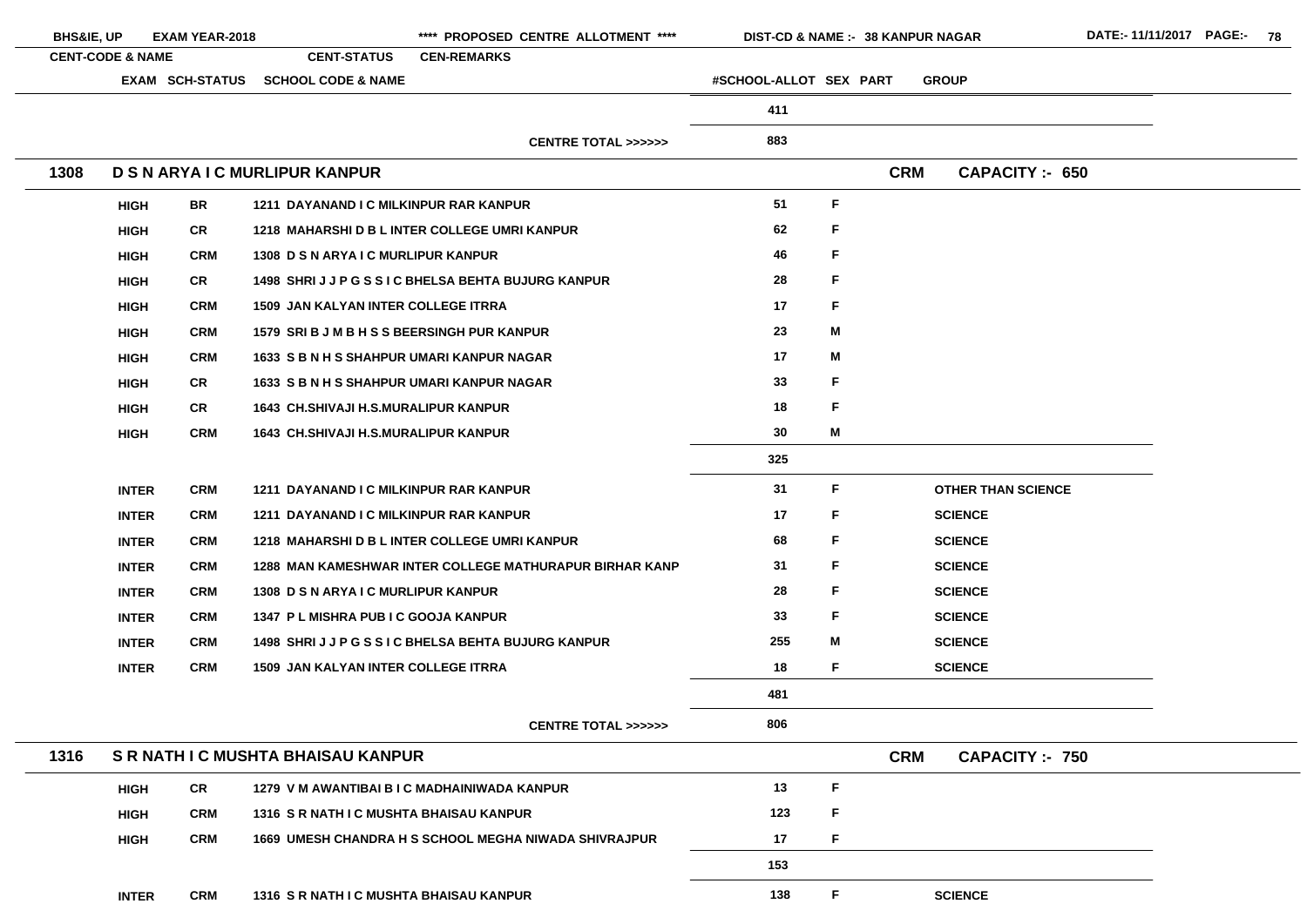| <b>BHS&amp;IE, UP</b>       |              | <b>EXAM YEAR-2018</b>  |                                         | **** PROPOSED CENTRE ALLOTMENT ****                           | <b>DIST-CD &amp; NAME :- 38 KANPUR NAGAR</b> |    |            |                           |
|-----------------------------|--------------|------------------------|-----------------------------------------|---------------------------------------------------------------|----------------------------------------------|----|------------|---------------------------|
| <b>CENT-CODE &amp; NAME</b> |              |                        | <b>CENT-STATUS</b>                      | <b>CEN-REMARKS</b>                                            |                                              |    |            |                           |
|                             |              | <b>EXAM SCH-STATUS</b> | <b>SCHOOL CODE &amp; NAME</b>           |                                                               | #SCHOOL-ALLOT SEX PART                       |    |            | <b>GROUP</b>              |
|                             | <b>INTER</b> | <b>CRM</b>             | 1316 S R NATH I C MUSHTA BHAISAU KANPUR |                                                               | 88                                           | F  |            | <b>OTHER THAN SCIENCE</b> |
|                             |              |                        |                                         |                                                               | 226                                          |    |            |                           |
|                             |              |                        |                                         | <b>CENTRE TOTAL &gt;&gt;&gt;&gt;&gt;&gt;</b>                  | 379                                          |    |            |                           |
| 1322                        |              |                        | KAILAS SARASWATI I C KALYANPUR KANPUR   |                                                               |                                              |    | <b>CUM</b> | <b>CAPACITY:- 950</b>     |
|                             | <b>HIGH</b>  | <b>BU</b>              |                                         | 1025 SARDAR PATEL I C BAIRI AKBARPUR KANPUR                   | 42                                           | F  |            |                           |
|                             | <b>HIGH</b>  | <b>CUM</b>             |                                         | <b>1276 MRP EDUCATION CENTRE SHARDA NAGAR KANPUR</b>          | 15                                           | M  |            |                           |
|                             | <b>HIGH</b>  | <b>CUM</b>             |                                         | 1322 KAILAS SARASWATI I C KALYANPUR KANPUR                    | 69                                           | F  |            |                           |
|                             | <b>HIGH</b>  | CU                     |                                         | 1356 PT L N GAUR I C KALYANPUR KHURD KANPUR                   | 4                                            | F  |            |                           |
|                             | <b>HIGH</b>  | CU                     |                                         | <b>1405 SHRI OMAR VAISH SHIKSHAYATAN INTERMEDIATE COLLEGE</b> | 20                                           | F  |            |                           |
|                             | <b>HIGH</b>  | CU                     |                                         | 1407 S K V B IC SAHKAR NAGAR MASWANPUR KANPUR                 | 8                                            | F  |            |                           |
|                             | <b>HIGH</b>  | <b>CUM</b>             |                                         | 1427 SUSHMA DEVI A V P HSS KALYANPUR KANPUR                   | 14                                           | M  |            |                           |
|                             | <b>HIGH</b>  | <b>CUF</b>             |                                         | <b>1432 ASHOK VIDYA MANDIR GIRLS HSS S N KANPUR</b>           | $\mathbf{2}$                                 | F  |            |                           |
|                             | <b>HIGH</b>  | <b>CUF</b>             |                                         | <b>1432 ASHOK VIDYA MANDIR GIRLS HSS S N KANPUR</b>           | 12                                           | M  |            |                           |
|                             | <b>HIGH</b>  | <b>CUM</b>             |                                         | <b>1437 GYANODYA V MANDIR HSS MASWANPUR KANPUR</b>            | 53                                           | F  |            |                           |
|                             | <b>HIGH</b>  | CU                     |                                         | <b>1457 SARDAR PATEL ACADEMY HSS PANKI KANPUR</b>             | $\overline{7}$                               | F  |            |                           |
|                             | <b>HIGH</b>  | <b>CUM</b>             |                                         | <b>1457 SARDAR PATEL ACADEMY HSS PANKI KANPUR</b>             | 19                                           | M  |            |                           |
|                             | <b>HIGH</b>  | <b>CUM</b>             |                                         | 1488 S C A INTER COLLEGE R COLONY PANKI KANPUR                | 76                                           | F. |            |                           |
|                             | <b>HIGH</b>  | <b>CUM</b>             |                                         | 1511 SARDAR PATEL H S SCHOOL MANDHANA KANPUR                  | 45                                           | M  |            |                           |
|                             | <b>HIGH</b>  | CU                     |                                         | 1527 S D S VIDYA MANDIR H S SCHOOL BAIRI KALYANPUR KANP       | 3                                            | F. |            |                           |
|                             | <b>HIGH</b>  | <b>CU</b>              |                                         | <b>1532 CHANDRASHEKHAR VENKAT RAMAN INTERMEDIATE COLLEGE</b>  | 62                                           | F  |            |                           |
|                             | <b>HIGH</b>  | CU                     |                                         | 1676 SAII PUBLIC INTER COLLEGE GOOBA GARDEN KALYANPUR         | 8                                            | F. |            |                           |
|                             |              |                        |                                         |                                                               | 459                                          |    |            |                           |
|                             | <b>INTER</b> | <b>CUM</b>             |                                         | 1025 SARDAR PATEL I C BAIRI AKBARPUR KANPUR                   | 11                                           | F  |            | <b>OTHER THAN SCIENCE</b> |
|                             | <b>INTER</b> | <b>CUM</b>             |                                         | 1131 PT R N K L S INTER COLL NANKARI I I T KANPUR             | 59                                           | M  |            | <b>SCIENCE</b>            |
|                             | <b>INTER</b> | <b>CUM</b>             |                                         | 1322 KAILAS SARASWATI I C KALYANPUR KANPUR                    | 101                                          | F  |            | <b>SCIENCE</b>            |
|                             | <b>INTER</b> | <b>CUM</b>             |                                         | 1322 KAILAS SARASWATI I C KALYANPUR KANPUR                    | 11                                           | F  |            | <b>OTHER THAN SCIENCE</b> |
|                             | <b>INTER</b> | <b>CUM</b>             | 1338 D P R I C KALYANPUR KANPUR         |                                                               | 25                                           | F  |            | <b>SCIENCE</b>            |
|                             | <b>INTER</b> | <b>CUM</b>             |                                         | 1356 PT L N GAUR I C KALYANPUR KHURD KANPUR                   | 8                                            | F  |            | <b>OTHER THAN SCIENCE</b> |
|                             | <b>INTER</b> | <b>CUM</b>             |                                         | 1389 MOUNT CARMEL HS SCHOOL SHARDA NGR KANPUR                 | 18                                           | F  |            | <b>SCIENCE</b>            |
|                             | <b>INTER</b> | <b>CUM</b>             |                                         | <b>1389 MOUNT CARMEL HS SCHOOL SHARDA NGR KANPUR</b>          | 12                                           | F  |            | <b>OTHER THAN SCIENCE</b> |
|                             | <b>INTER</b> | <b>CUM</b>             |                                         | <b>1389 MOUNT CARMEL HS SCHOOL SHARDA NGR KANPUR</b>          | 39                                           | M  |            | <b>SCIENCE</b>            |
|                             |              |                        |                                         |                                                               |                                              |    |            |                           |

- 
- E i

- 
- 
-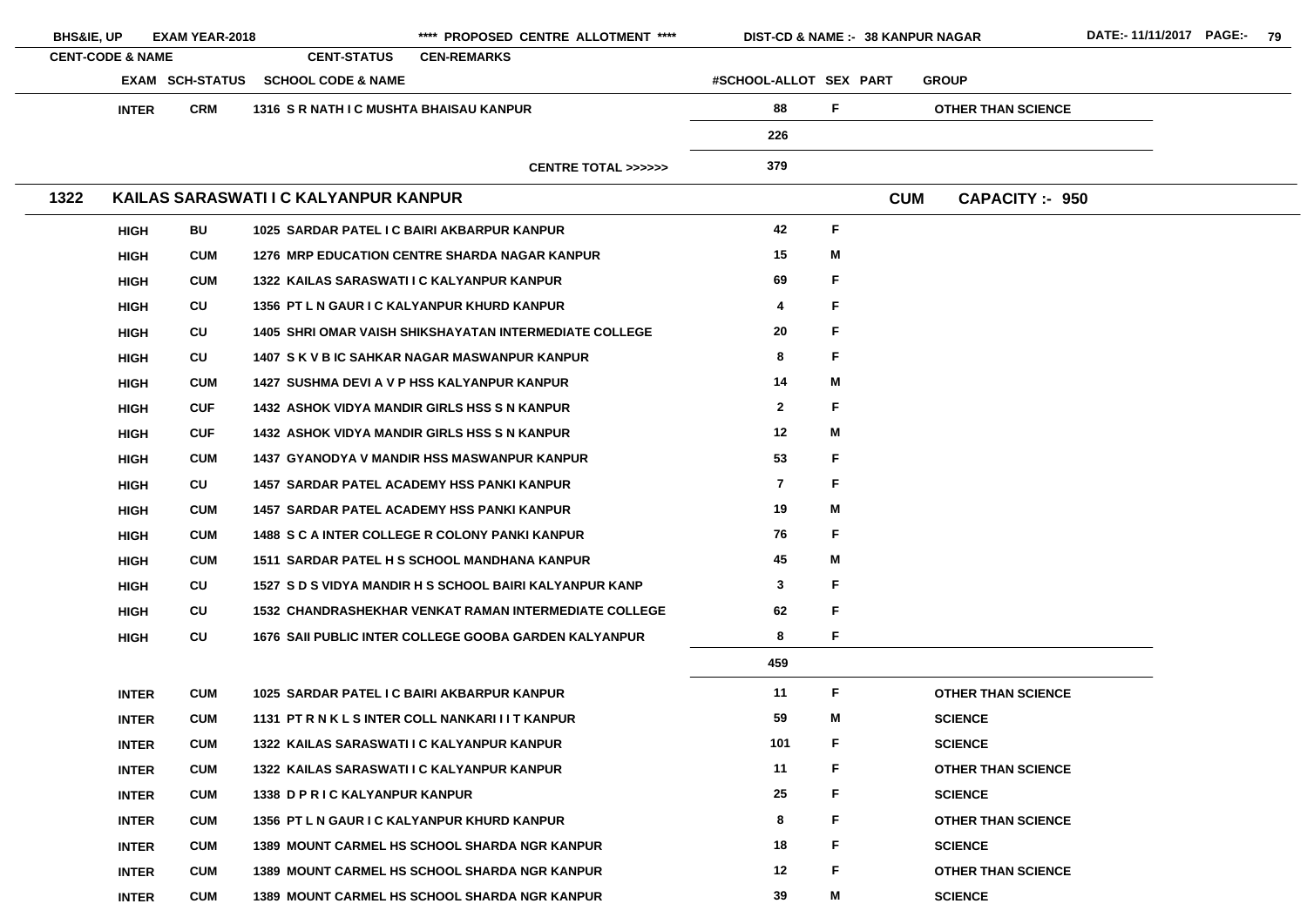| <b>BHS&amp;IE, UP</b> |                             | <b>EXAM YEAR-2018</b>  |                                                    | **** PROPOSED CENTRE ALLOTMENT ****                            | <b>DIST-CD &amp; NAME :- 38 KANPUR NAGAR</b> |    |            |                           |  |
|-----------------------|-----------------------------|------------------------|----------------------------------------------------|----------------------------------------------------------------|----------------------------------------------|----|------------|---------------------------|--|
|                       | <b>CENT-CODE &amp; NAME</b> |                        | <b>CENT-STATUS</b>                                 | <b>CEN-REMARKS</b>                                             |                                              |    |            |                           |  |
|                       |                             | <b>EXAM SCH-STATUS</b> | <b>SCHOOL CODE &amp; NAME</b>                      |                                                                | #SCHOOL-ALLOT SEX PART                       |    |            | <b>GROUP</b>              |  |
|                       | <b>INTER</b>                | <b>CUM</b>             | <b>1468 CHANDRAVATI S V N I C KALYANPUR KANPUR</b> |                                                                | 18                                           | F. |            | <b>SCIENCE</b>            |  |
|                       | <b>INTER</b>                | <b>CUM</b>             |                                                    | <b>1488 S C A INTER COLLEGE R COLONY PANKI KANPUR</b>          | 66                                           | F. |            | <b>SCIENCE</b>            |  |
|                       | <b>INTER</b>                | <b>CUM</b>             | <b>1623 PT. L S SARSWATI INT COLL KANPUR</b>       |                                                                | 22                                           | F  |            | <b>SCIENCE</b>            |  |
|                       | <b>INTER</b>                | <b>CUM</b>             | <b>1623 PT. L S SARSWATI INT COLL KANPUR</b>       |                                                                | 10                                           | F. |            | <b>OTHER THAN SCIENCE</b> |  |
|                       | <b>INTER</b>                | <b>CUM</b>             |                                                    | 1676 SAII PUBLIC INTER COLLEGE GOOBA GARDEN KALYANPUR          | $\mathbf 1$                                  | F. |            | <b>OTHER THAN SCIENCE</b> |  |
|                       |                             |                        |                                                    |                                                                | 401                                          |    |            |                           |  |
|                       |                             |                        |                                                    | <b>CENTRE TOTAL &gt;&gt;&gt;&gt;&gt;&gt;</b>                   | 860                                          |    |            |                           |  |
| 1335                  |                             |                        | K P Y JANSAHAYOGI I C HANSPURAM NAUBASTA KANPUR    |                                                                |                                              |    | <b>CUM</b> | <b>CAPACITY: 400</b>      |  |
|                       | <b>HIGH</b>                 | <b>CUM</b>             |                                                    | 1335 K P Y JANSAHAYOGI I C HANSPURAM NAUBASTA KANPUR           | 28                                           | F  |            |                           |  |
|                       | <b>HIGH</b>                 | CU                     |                                                    | <b>1483 A N AMBEDKAR INTER COLLEGE BUDHPUR MACH KANPUR</b>     | 44                                           | F  |            |                           |  |
|                       | <b>HIGH</b>                 | CU                     | <b>1512 JYOTI INTER COLL IMLIPUR KANPUR</b>        |                                                                | 30                                           | F  |            |                           |  |
|                       | <b>HIGH</b>                 | <b>CR</b>              |                                                    | 1514 A D S H S SCHOOL RAUTARA RAMAIPUR KANPUR                  | 6                                            | F  |            |                           |  |
|                       | <b>HIGH</b>                 | <b>CRM</b>             |                                                    | 1514 A D S H S SCHOOL RAUTARA RAMAIPUR KANPUR                  | 88                                           | M  |            |                           |  |
|                       | <b>HIGH</b>                 | CU                     | 1516 JB P T I C GANGAPUR KANPUR                    |                                                                | 12                                           | F  |            |                           |  |
|                       | <b>HIGH</b>                 | CU                     |                                                    | <b>1589 M P INTER COLLEGE TULSINAGAR PAHADPUR BINGANVA</b>     | 52                                           | F  |            |                           |  |
|                       | <b>HIGH</b>                 | <b>CUM</b>             |                                                    | 1699 V D S S SANSTHAN HS SANDEEP NAGAR SANIGAWAN KANPUR        | 6                                            | M  |            |                           |  |
|                       |                             |                        |                                                    |                                                                | 266                                          |    |            |                           |  |
|                       | <b>INTER</b>                | <b>CUM</b>             |                                                    | 1335 K P Y JANSAHAYOGI I C HANSPURAM NAUBASTA KANPUR           | 40                                           | F. |            | <b>SCIENCE</b>            |  |
|                       | <b>INTER</b>                | <b>CUM</b>             |                                                    | <b>1384 D S INTER COLLEGE SINGH VIHAR BINGAWAN HAMIRPUR RO</b> | 19                                           | F  |            | <b>SCIENCE</b>            |  |
|                       | <b>INTER</b>                | <b>CUM</b>             | <b>1512 JYOTI INTER COLL IMLIPUR KANPUR</b>        |                                                                | 28                                           | F  |            | <b>SCIENCE</b>            |  |
|                       | <b>INTER</b>                | <b>CUM</b>             | <b>1512 JYOTI INTER COLL IMLIPUR KANPUR</b>        |                                                                | 26                                           | F  |            | <b>OTHER THAN SCIENCE</b> |  |
|                       | <b>INTER</b>                | <b>CUM</b>             | <b>1512 JYOTI INTER COLL IMLIPUR KANPUR</b>        |                                                                | 119                                          | M  |            | <b>SCIENCE</b>            |  |
|                       | <b>INTER</b>                | <b>CUM</b>             | <b>1512 JYOTI INTER COLL IMLIPUR KANPUR</b>        |                                                                | 39                                           | M  |            | <b>OTHER THAN SCIENCE</b> |  |
|                       | <b>INTER</b>                | <b>CUM</b>             |                                                    | <b>1589 M P INTER COLLEGE TULSINAGAR PAHADPUR BINGANVA</b>     | 83                                           | M  |            | <b>SCIENCE</b>            |  |
|                       |                             |                        |                                                    |                                                                | 354                                          |    |            |                           |  |
|                       |                             |                        |                                                    | <b>CENTRE TOTAL &gt;&gt;&gt;&gt;&gt;&gt;</b>                   | 620                                          |    |            |                           |  |
| 1348                  |                             |                        | <b>MAA S V M INTER COLL Y NAGAR KANPUR</b>         |                                                                |                                              |    | <b>CUM</b> | <b>CAPACITY: - 950</b>    |  |
|                       | <b>HIGH</b>                 | <b>BUM</b>             |                                                    | 1082 M C C B V INT COLLEGE ACHARYA NAGAR KANPUR                | 58                                           | M  |            |                           |  |
|                       | <b>HIGH</b>                 | CU                     | 1114 S V M I C MACHHARIYA YASHODA NGR KANPUR       |                                                                | 22                                           | F  |            |                           |  |
|                       | <b>HIGH</b>                 | <b>CUM</b>             | <b>1225 ST MARTIN HSS YASHODA NAGAR KANPUR</b>     |                                                                | 12                                           | M  |            |                           |  |

<u> 1980 - Johann Barbara, martxa a</u>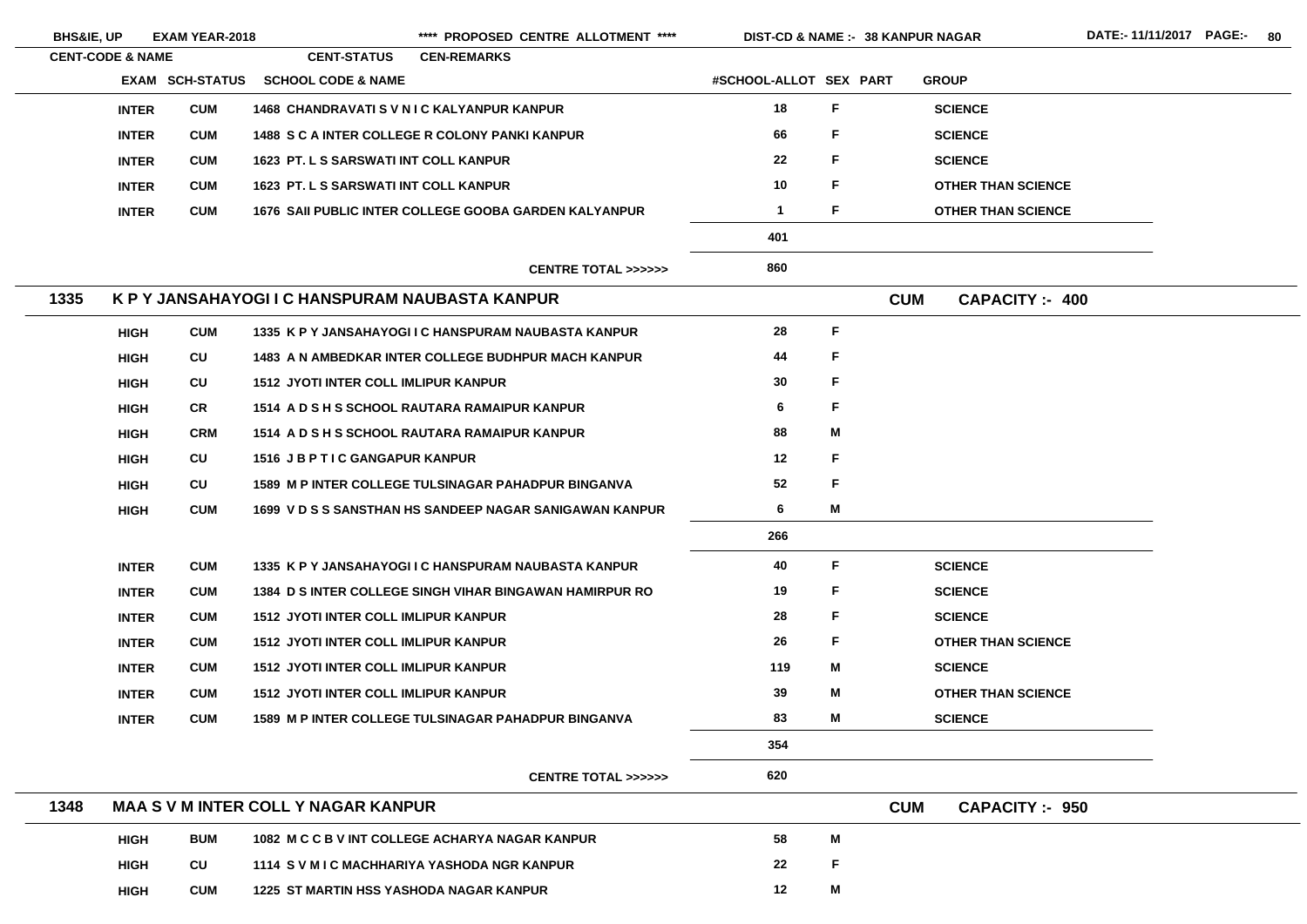|      | <b>CENT-CODE &amp; NAME</b> |                        | <b>CENT-STATUS</b>                          | <b>CEN-REMARKS</b>                                        |                         |             |            |                           |
|------|-----------------------------|------------------------|---------------------------------------------|-----------------------------------------------------------|-------------------------|-------------|------------|---------------------------|
|      |                             | <b>EXAM SCH-STATUS</b> | <b>SCHOOL CODE &amp; NAME</b>               |                                                           | #SCHOOL-ALLOT SEX PART  |             |            | <b>GROUP</b>              |
|      | <b>HIGH</b>                 | <b>CUM</b>             | 1348 MAA S V M INTER COLL Y NAGAR KANPUR    |                                                           | 61                      | $\mathsf F$ |            |                           |
|      | <b>HIGH</b>                 | <b>CUF</b>             |                                             | 1362 KAMLA PUBLIC GIRLS HSS RAJEEV NGR KANPUR             | 32                      | M           |            |                           |
|      | <b>HIGH</b>                 | CU                     | 1373 MAA GAYATRI I C GOPAL NAGAR KANPUR     |                                                           | 16                      | F           |            |                           |
|      | <b>HIGH</b>                 | <b>CU</b>              |                                             | 1482 M D G H S SCHOOL YASHODA NGR KANPUR                  | $\mathbf{3}$            | $\mathsf F$ |            |                           |
|      | <b>HIGH</b>                 | <b>CUF</b>             |                                             | 1482 M D G H S SCHOOL YASHODA NGR KANPUR                  | $\overline{\mathbf{4}}$ | M           |            |                           |
|      | <b>HIGH</b>                 | <b>CUM</b>             | <b>1490 S B S S HSS HANSPURAM KANPUR</b>    |                                                           | 4                       | F           |            |                           |
|      | <b>HIGH</b>                 | <b>CUM</b>             | 1516 JB P T I C GANGAPUR KANPUR             |                                                           | 24                      | M           |            |                           |
|      | <b>HIGH</b>                 | CU                     |                                             | 1577 B S N V M H S S BHABHANAGAR S RD KANPUR              | 45                      | F           |            |                           |
|      | <b>HIGH</b>                 | <b>CUM</b>             |                                             | 1577 B S N V M H S S BHABHANAGAR S RD KANPUR              | 27                      | M           |            |                           |
|      | <b>HIGH</b>                 | CU                     |                                             | 1604 SITA RAM YADAV INTER COLLEGE SATBARI KANPUR NAGAR    | $\mathbf{2}$            | F           |            |                           |
|      | <b>HIGH</b>                 | CU                     |                                             | 1648 SVM BIC BOODHPUR MACHHARIYA YASHODA NGR KANPUR       | 31                      | F           |            |                           |
|      | <b>HIGH</b>                 | <b>CUM</b>             |                                             | 1671 SARASWATI VIDYA MANDIR IC YASHODA NAGAR KANPUR       | 33                      | F           |            |                           |
|      |                             |                        |                                             |                                                           | 374                     |             |            |                           |
|      | <b>INTER</b>                | <b>CUM</b>             |                                             | 1114 S V M I C MACHHARIYA YASHODA NGR KANPUR              | 64                      | M           |            | <b>SCIENCE</b>            |
|      | <b>INTER</b>                | <b>CUM</b>             | 1348 MAA S V M INTER COLL Y NAGAR KANPUR    |                                                           | 94                      | F           |            | <b>SCIENCE</b>            |
|      | <b>INTER</b>                | <b>CUM</b>             | 1348 MAA S V M INTER COLL Y NAGAR KANPUR    |                                                           | 57                      | F           |            | <b>OTHER THAN SCIENCE</b> |
|      | <b>INTER</b>                | <b>CUM</b>             | 1516 JB P T I C GANGAPUR KANPUR             |                                                           | 6                       | F           |            | <b>SCIENCE</b>            |
|      | <b>INTER</b>                | <b>CUM</b>             |                                             | 1604 SITA RAM YADAV INTER COLLEGE SATBARI KANPUR NAGAR    | $\overline{2}$          | F           |            | <b>SCIENCE</b>            |
|      | <b>INTER</b>                | <b>CUM</b>             |                                             | 1604 SITA RAM YADAV INTER COLLEGE SATBARI KANPUR NAGAR    | $\mathbf 1$             | F           |            | <b>OTHER THAN SCIENCE</b> |
|      | <b>INTER</b>                | <b>CUM</b>             |                                             | 1648 S V M B I C BOODHPUR MACHHARIYA YASHODA NGR KANPUR   | 29                      | F           |            | <b>SCIENCE</b>            |
|      | <b>INTER</b>                | <b>CUM</b>             |                                             | 1671 SARASWATI VIDYA MANDIR IC YASHODA NAGAR KANPUR       | 30                      | F           |            | <b>SCIENCE</b>            |
|      | <b>INTER</b>                | <b>CUM</b>             |                                             | 1671 SARASWATI VIDYA MANDIR IC YASHODA NAGAR KANPUR       | 8                       | F           |            | <b>OTHER THAN SCIENCE</b> |
|      |                             |                        |                                             |                                                           | 291                     |             |            |                           |
|      |                             |                        |                                             | <b>CENTRE TOTAL &gt;&gt;&gt;&gt;&gt;&gt;</b>              | 665                     |             |            |                           |
| 1393 |                             |                        | SHAILENDRA SINGH I C MAHARAJPUR KANPUR      |                                                           |                         |             | <b>CRM</b> | <b>CAPACITY:- 700</b>     |
|      | <b>HIGH</b>                 | <b>CRM</b>             |                                             | <b>1381 OM SARASWATI INTER COLLEGE ROOMA KANPUR NAGAR</b> | 31                      | M           |            |                           |
|      | <b>HIGH</b>                 | <b>CRM</b>             |                                             | 1393 SHAILENDRA SINGH I C MAHARAJPUR KANPUR               | 78                      | F           |            |                           |
|      | <b>HIGH</b>                 | <b>CRM</b>             | <b>1408 TILAK H S SCH MAHARAJPUR KANPUR</b> |                                                           | 26                      | M           |            |                           |
|      | <b>HIGH</b>                 | <b>CRM</b>             |                                             | <b>1503 UDAY VIDYA MANDIR I C BHADASA KANPUR</b>          | 59                      | M           |            |                           |
|      | <b>HIGH</b>                 | <b>CR</b>              |                                             | 1601 SRI SHIV DAYAL GUPTA INTER COLLEGE SALEMPUR KANPUR   | 6                       | F           |            |                           |

**HIGH**

**CRM 1613 UDAI BHARTI INTER COLLEGE GARHI PALI KANPUR NAGAR 66**

**M**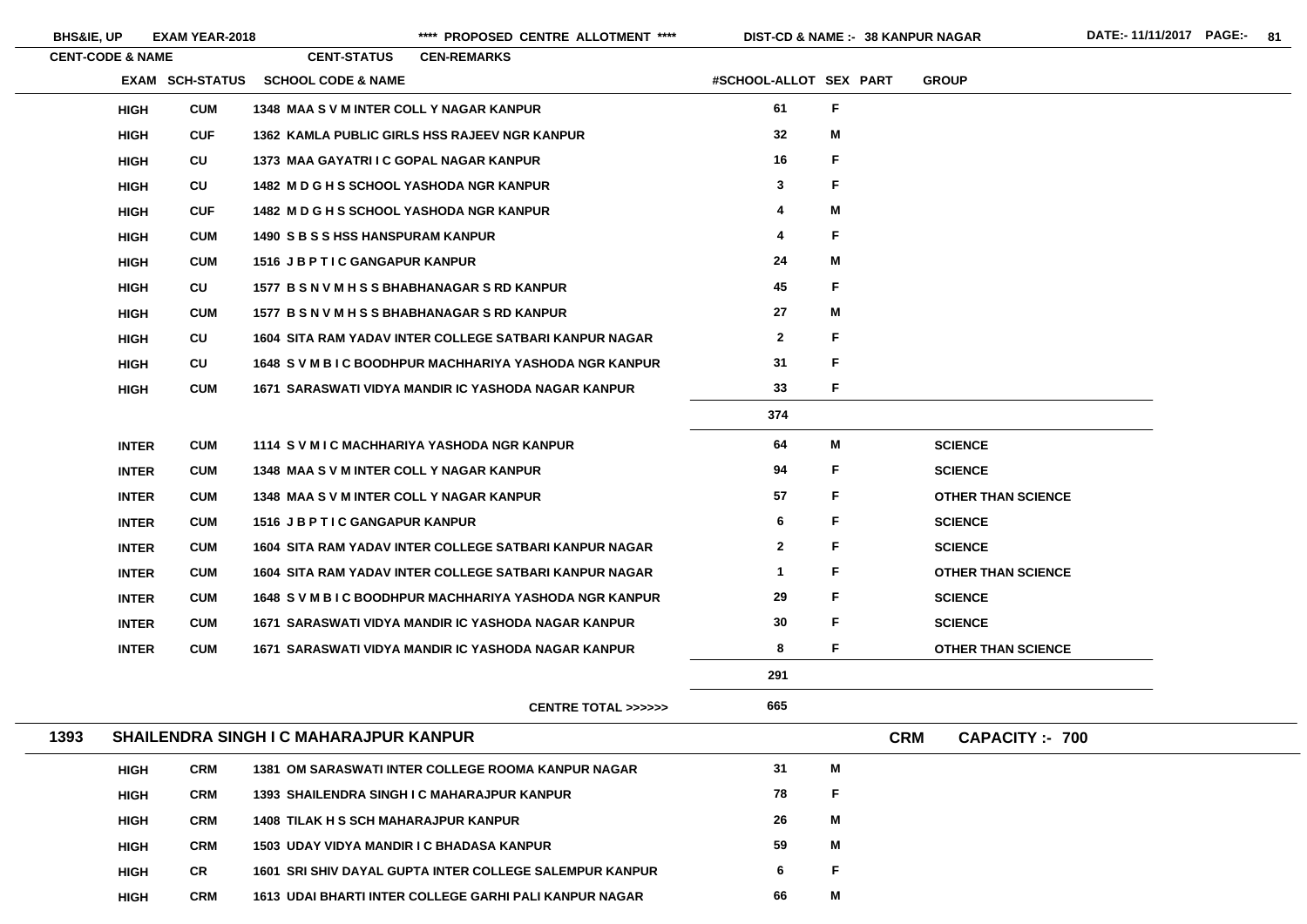\*\*\*\* PROPOSED CENTRE ALLOTMENT \*\*\*\* DIST-CD & NAME :- 38 KANPUR NAGAR DATE:- 11/11/2017 PAGE:- 82

**38 KANPUR NAGAR**

|      | <b>CENT-CODE &amp; NAME</b> |                        | <b>CENT-STATUS</b>                               | <b>CEN-REMARKS</b>                                        |                         |              |                                    |
|------|-----------------------------|------------------------|--------------------------------------------------|-----------------------------------------------------------|-------------------------|--------------|------------------------------------|
|      |                             | <b>EXAM SCH-STATUS</b> | <b>SCHOOL CODE &amp; NAME</b>                    |                                                           | #SCHOOL-ALLOT SEX PART  |              | <b>GROUP</b>                       |
|      | <b>HIGH</b>                 | <b>CUM</b>             |                                                  | 1614 B.L.M INT COLL VIRAT NAGAR AHIRWAN KANPUR NAGAR      | 41                      | M            |                                    |
|      | <b>HIGH</b>                 | <b>CRM</b>             |                                                  | <b>1629 GOVT H S SCHOOL TILSAHRI BUJURG KANPUR</b>        | 16                      | F            |                                    |
|      | <b>HIGH</b>                 | <b>CR</b>              |                                                  | <b>1634 UPASANA MEMORIAL MAYAWATI H S SCHOOL SALEMPUR</b> | 11                      | F            |                                    |
|      | <b>HIGH</b>                 | CU                     | 1638 SGBAHSSKULGOAN KANPUR NAGAR                 |                                                           | 6                       | F            |                                    |
|      | <b>HIGH</b>                 | <b>CRF</b>             | 1641 SETH RA RA LA NA KU G I C MAHARAJPUR        |                                                           | 26                      | M            |                                    |
|      |                             |                        |                                                  |                                                           | 366                     |              |                                    |
|      | <b>INTER</b>                | <b>CRM</b>             |                                                  | <b>1381 OM SARASWATI INTER COLLEGE ROOMA KANPUR NAGAR</b> | $\mathbf{3}$            | M            | <b>OTHER THAN SCIENCE</b>          |
|      | <b>INTER</b>                | <b>CRM</b>             |                                                  | 1393 SHAILENDRA SINGH I C MAHARAJPUR KANPUR               | 76                      | F            | <b>SCIENCE</b>                     |
|      | <b>INTER</b>                | <b>CRM</b>             |                                                  | 1393 SHAILENDRA SINGH I C MAHARAJPUR KANPUR               | 49                      | F            | <b>OTHER THAN SCIENCE</b>          |
|      | <b>INTER</b>                | <b>CRM</b>             | <b>1503 UDAY VIDYA MANDIR I C BHADASA KANPUR</b> |                                                           | $\overline{\mathbf{7}}$ | M            | <b>OTHER THAN SCIENCE</b>          |
|      | <b>INTER</b>                | CU                     | <b>1564 MANOHAR LAL I C ALAULAPUR KANPUR</b>     |                                                           | 50                      | F            | <b>OTHER THAN SCIENCE</b>          |
|      | <b>INTER</b>                | CU                     | <b>1564 MANOHAR LAL I C ALAULAPUR KANPUR</b>     |                                                           | 20                      | F            | <b>SCIENCE</b>                     |
|      | <b>INTER</b>                | <b>CRM</b>             |                                                  | 1613 UDAI BHARTI INTER COLLEGE GARHI PALI KANPUR NAGAR    | 11                      | M            | <b>OTHER THAN SCIENCE</b>          |
|      | <b>INTER</b>                | <b>CUM</b>             |                                                  | 1614 B.L.M INT COLL VIRAT NAGAR AHIRWAN KANPUR NAGAR      | 46                      | M            | <b>SCIENCE</b>                     |
|      |                             |                        |                                                  |                                                           | 262                     |              |                                    |
|      |                             |                        |                                                  | <b>CENTRE TOTAL &gt;&gt;&gt;&gt;&gt;&gt;</b>              | 628                     |              |                                    |
| 1396 |                             |                        | <b>SRI R A SMARAK I C DAMGARA KANPUR</b>         |                                                           |                         |              | <b>CRM</b><br><b>CAPACITY: 700</b> |
|      | <b>HIGH</b>                 | <b>CRM</b>             |                                                  | 1035 K SAMAJ I C CHAKARPUR SACHENDI KANPUR                | 36                      | M            |                                    |
|      | <b>HIGH</b>                 | <b>CUM</b>             | 1360 R SHIKSHA HSS SARAI M PANKI KANPUR          |                                                           | 26                      | M            |                                    |
|      | <b>HIGH</b>                 | <b>CRM</b>             | 1396 SRI R A SMARAK I C DAMGARA KANPUR           |                                                           | 91                      | F            |                                    |
|      | <b>HIGH</b>                 | <b>CR</b>              | 1542 SPS HANS M H S S UDAYA PUR KANPUR           |                                                           | 18                      | $\mathsf{F}$ |                                    |
|      | <b>HIGH</b>                 | <b>CRM</b>             |                                                  | 1559 SHRI AMAR SINGH ADARSH U M V CHAKARPUR KANPUR        | 22                      | M            |                                    |
|      | <b>HIGH</b>                 | <b>CR</b>              | 1616 SRPHSSCHOOL GAMBHIR PUR KANPUR              |                                                           | 59                      | $\mathsf F$  |                                    |
|      | <b>HIGH</b>                 | <b>CRM</b>             |                                                  | 1625 S V M INTER COLLEGE CHAKARPUR KANPUR NAGAR           | 49                      | M            |                                    |
|      |                             |                        |                                                  |                                                           | 301                     |              |                                    |
|      | <b>INTER</b>                | <b>CRM</b>             |                                                  | 1035 K SAMAJ I C CHAKARPUR SACHENDI KANPUR                | 39                      | F            | <b>SCIENCE</b>                     |
|      | <b>INTER</b>                | <b>CR</b>              |                                                  | 1035 K SAMAJ I C CHAKARPUR SACHENDI KANPUR                | 13                      | F            | <b>OTHER THAN SCIENCE</b>          |
|      | <b>INTER</b>                | <b>CRM</b>             | 1396 SRI R A SMARAK I C DAMGARA KANPUR           |                                                           | 94                      | $\mathsf F$  | <b>SCIENCE</b>                     |
|      | <b>INTER</b>                | <b>CRM</b>             | 1396 SRI R A SMARAK I C DAMGARA KANPUR           |                                                           | 62                      | F            | <b>OTHER THAN SCIENCE</b>          |
|      | <b>INTER</b>                | <b>CRM</b>             |                                                  | 1625 S V M INTER COLLEGE CHAKARPUR KANPUR NAGAR           | 34                      | M            | <b>SCIENCE</b>                     |
|      | <b>INTER</b>                | <b>CRM</b>             |                                                  | <b>1654 J S INTER COLLEGE RAVIDASPURAM GUJAINI KANPUR</b> | 64                      | F            | <b>SCIENCE</b>                     |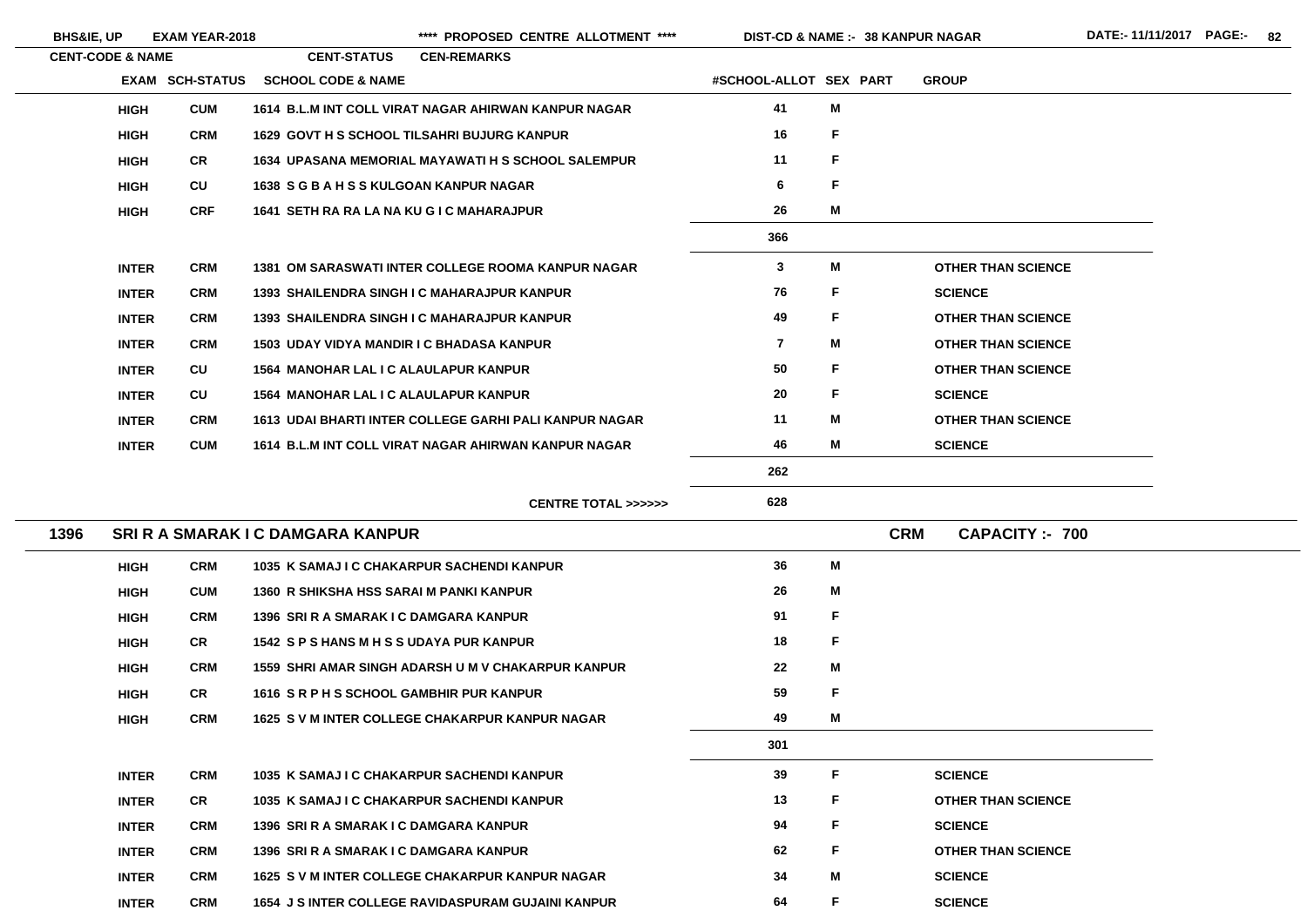| <b>BHS&amp;IE, UP</b> |                             | <b>EXAM YEAR-2018</b>  |                                                  | **** PROPOSED CENTRE ALLOTMENT ****                           |                        |    | <b>DIST-CD &amp; NAME :- 38 KANPUR NAGAR</b> | DATE:-11/11/2017 PAGE:- 83 |  |
|-----------------------|-----------------------------|------------------------|--------------------------------------------------|---------------------------------------------------------------|------------------------|----|----------------------------------------------|----------------------------|--|
|                       | <b>CENT-CODE &amp; NAME</b> |                        | <b>CENT-STATUS</b>                               | <b>CEN-REMARKS</b>                                            |                        |    |                                              |                            |  |
|                       |                             | <b>EXAM SCH-STATUS</b> | <b>SCHOOL CODE &amp; NAME</b>                    |                                                               | #SCHOOL-ALLOT SEX PART |    | <b>GROUP</b>                                 |                            |  |
|                       |                             |                        |                                                  |                                                               | 306                    |    |                                              |                            |  |
|                       |                             |                        |                                                  | CENTRE TOTAL >>>>>>                                           | 607                    |    |                                              |                            |  |
| 1398                  |                             |                        | STEPPING STONES I COLLEGE G NAGAR KANPUR         |                                                               |                        |    | <b>CUM</b><br><b>CAPACITY :- 1850</b>        |                            |  |
|                       | <b>HIGH</b>                 | CU                     |                                                  | 1135 PT VISHWAMBHAR NATH I C R L NAGAR KANPUR                 | 13                     | F  |                                              |                            |  |
|                       | <b>HIGH</b>                 | <b>CUM</b>             | 1177 S V BHAI PATEL I C SAKET NGR KANPUR         |                                                               | 15                     | M  |                                              |                            |  |
|                       | <b>HIGH</b>                 | CU                     | 1239 ARYAVART I C PASHUPATI NGR KANPUR           |                                                               | 26                     | F  |                                              |                            |  |
|                       | <b>HIGH</b>                 | <b>CUM</b>             |                                                  | <b>1398 STEPPING STONES I COLLEGE G NAGAR KANPUR</b>          | 98                     | F  |                                              |                            |  |
|                       | <b>HIGH</b>                 | <b>CUM</b>             | <b>1429 BANDANA H S SCHOOL GUJAINI KANPUR</b>    |                                                               | 27                     | M  |                                              |                            |  |
|                       | <b>HIGH</b>                 | CU                     |                                                  | 1450 ST JOHN MODEL HSS BAUDH NAGAR NAUBASTA KANPUR            | 20                     | F  |                                              |                            |  |
|                       | <b>HIGH</b>                 | <b>CUM</b>             |                                                  | <b>1450 ST JOHN MODEL HSS BAUDH NAGAR NAUBASTA KANPUR</b>     | 14                     | M  |                                              |                            |  |
|                       | <b>HIGH</b>                 | CU                     |                                                  | 1506 V V N IC VISHWA BANK KARRHI BARRA KANPUR                 | 59                     | F  |                                              |                            |  |
|                       |                             |                        |                                                  |                                                               | 272                    |    |                                              |                            |  |
|                       | <b>INTER</b>                | <b>CUM</b>             |                                                  | 1135 PT VISHWAMBHAR NATH I C R L NAGAR KANPUR                 | 27                     | F. | <b>SCIENCE</b>                               |                            |  |
|                       | <b>INTER</b>                | <b>CUM</b>             |                                                  | 1135 PT VISHWAMBHAR NATH I C R L NAGAR KANPUR                 | 15                     | F. | <b>OTHER THAN SCIENCE</b>                    |                            |  |
|                       | <b>INTER</b>                | <b>CUM</b>             | 1239 ARYAVART I C PASHUPATI NGR KANPUR           |                                                               | 32                     | F. | <b>SCIENCE</b>                               |                            |  |
|                       | <b>INTER</b>                | <b>CUM</b>             |                                                  | 1398 STEPPING STONES I COLLEGE G NAGAR KANPUR                 | 71                     | F  | <b>SCIENCE</b>                               |                            |  |
|                       | <b>INTER</b>                | <b>CUM</b>             |                                                  | <b>1398 STEPPING STONES I COLLEGE G NAGAR KANPUR</b>          | 45                     | F  | <b>OTHER THAN SCIENCE</b>                    |                            |  |
|                       | <b>INTER</b>                | <b>CUM</b>             |                                                  | 1506 V V N IC VISHWA BANK KARRHI BARRA KANPUR                 | 30                     | F  | <b>OTHER THAN SCIENCE</b>                    |                            |  |
|                       | <b>INTER</b>                | <b>CUM</b>             |                                                  | 1506 V V N IC VISHWA BANK KARRHI BARRA KANPUR                 | 27                     | F. | <b>SCIENCE</b>                               |                            |  |
|                       |                             |                        |                                                  |                                                               | 247                    |    |                                              |                            |  |
|                       |                             |                        |                                                  | <b>CENTRE TOTAL &gt;&gt;&gt;&gt;&gt;&gt;</b>                  | 519                    |    |                                              |                            |  |
| 1451                  |                             |                        | LT R N INTER COLLEGE SHAMBHUA KANPUR             |                                                               |                        |    | <b>CRM</b><br><b>CAPACITY :- 800</b>         |                            |  |
|                       | <b>HIGH</b>                 | <b>CRM</b>             | <b>1145 SUKHWASA DEVI I C BIDHNOO KANPUR</b>     |                                                               | 72                     | M  |                                              |                            |  |
|                       | <b>HIGH</b>                 | <b>CRM</b>             | 1224 V P INT COLL LAXMANPUR KANPUR               |                                                               | 89                     | M  |                                              |                            |  |
|                       | <b>HIGH</b>                 | <b>CRM</b>             |                                                  | <b>1424 OM SARASWATI HSS DAHELI UJAGAR KANPUR</b>             | 24                     | M  |                                              |                            |  |
|                       | <b>HIGH</b>                 | <b>CRM</b>             | <b>1451 LT R N INTER COLLEGE SHAMBHUA KANPUR</b> |                                                               | 147                    | F  |                                              |                            |  |
|                       | <b>HIGH</b>                 | <b>CRM</b>             |                                                  | 1518 PRASAD SIKSHA NIKETAN INTER COLLEGE KATHARA KANPUR       | 58                     | F  |                                              |                            |  |
|                       | <b>HIGH</b>                 | <b>CRM</b>             |                                                  | <b>1683 L M M S BABA BASUDEV HSS SIROH PADRILALPUR KANPUR</b> | 38                     | M  |                                              |                            |  |
|                       |                             |                        |                                                  |                                                               | 428                    |    |                                              |                            |  |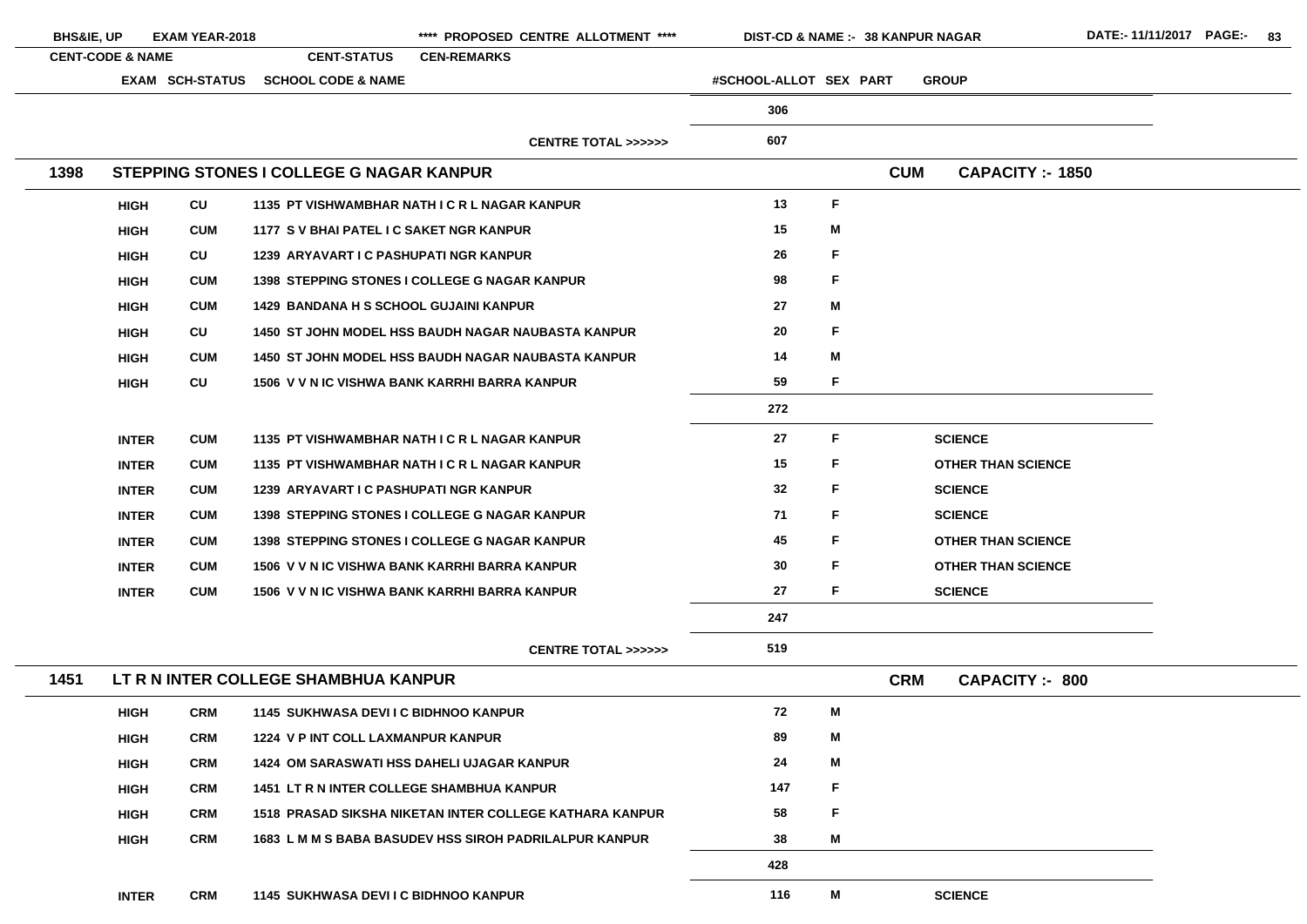BHS&IE, UP EXAM YEAR-2018 \*\*\*\* PROPOSED CENTRE ALLOTMENT \*\*\*\* DIST-CD & NAME :- 38 KANPUR NAGAR DATE:- 11/11/2017 PAGE:- 84

|      | <b>CENT-CODE &amp; NAME</b> |                        | <b>CENT-STATUS</b>                                      | <b>CEN-REMARKS</b> |                                              |                        |   |            |                           |
|------|-----------------------------|------------------------|---------------------------------------------------------|--------------------|----------------------------------------------|------------------------|---|------------|---------------------------|
|      |                             | <b>EXAM SCH-STATUS</b> | <b>SCHOOL CODE &amp; NAME</b>                           |                    |                                              | #SCHOOL-ALLOT SEX PART |   |            | <b>GROUP</b>              |
|      | <b>INTER</b>                | <b>CRM</b>             | 1217 SRI KAMAKHYA I C RAYPUR PATARA KANPUR              |                    |                                              | 37                     | F |            | <b>OTHER THAN SCIENCE</b> |
|      | <b>INTER</b>                | <b>CRM</b>             | 1234 KISHAN AUDYOGIC INT COLL PATARA KANPUR             |                    |                                              | 75                     | F |            | <b>SCIENCE</b>            |
|      | <b>INTER</b>                | <b>CRM</b>             | <b>1234 KISHAN AUDYOGIC INT COLL PATARA KANPUR</b>      |                    |                                              | 17                     | F |            | <b>OTHER THAN SCIENCE</b> |
|      | <b>INTER</b>                | <b>CRF</b>             | 1323 M K G I C PATARA KANPUR                            |                    |                                              | 8                      | M |            | <b>OTHER THAN SCIENCE</b> |
|      | <b>INTER</b>                | <b>CRM</b>             | <b>1451 LT R N INTER COLLEGE SHAMBHUA KANPUR</b>        |                    |                                              | 135                    | F |            | <b>SCIENCE</b>            |
|      | <b>INTER</b>                | <b>CRM</b>             | <b>1451 LT R N INTER COLLEGE SHAMBHUA KANPUR</b>        |                    |                                              | 21                     | F |            | <b>OTHER THAN SCIENCE</b> |
|      | <b>INTER</b>                | <b>CRM</b>             | 1518 PRASAD SIKSHA NIKETAN INTER COLLEGE KATHARA KANPUR |                    |                                              | 37                     | F |            | <b>SCIENCE</b>            |
|      | <b>INTER</b>                | <b>CRM</b>             | 1518 PRASAD SIKSHA NIKETAN INTER COLLEGE KATHARA KANPUR |                    |                                              | 27                     | F |            | <b>OTHER THAN SCIENCE</b> |
|      |                             |                        |                                                         |                    |                                              | 473                    |   |            |                           |
|      |                             |                        |                                                         |                    | CENTRE TOTAL >>>>>>                          | 901                    |   |            |                           |
| 1462 |                             |                        | <b>MAHATMA GANDHI INTER COLLEGE CHANWAR KANPUR</b>      |                    |                                              |                        |   | <b>CRM</b> | <b>CAPACITY :- 750</b>    |
|      | <b>HIGH</b>                 | <b>CR</b>              | <b>1285 AZAD I C BARAULI GHATAMPUR KANPUR</b>           |                    |                                              | 19                     | F |            |                           |
|      | <b>HIGH</b>                 | CU                     | <b>1342 SHIKSHA SANSTHAN HSS GHATAMPUR KANPUR</b>       |                    |                                              | 15                     | F |            |                           |
|      | <b>HIGH</b>                 | <b>CR</b>              | <b>1409 SH M LAXMAN H S SCH NAVERI KANPUR</b>           |                    |                                              | 25                     | F |            |                           |
|      | <b>HIGH</b>                 | CU                     | <b>1461 NATIONAL CONVENT G H S S H NAGAR KANPUR</b>     |                    |                                              | 12                     | F |            |                           |
|      | <b>HIGH</b>                 | <b>CRM</b>             | <b>1462 MAHATMA GANDHI INTER COLLEGE CHANWAR KANPUR</b> |                    |                                              | 125                    | F |            |                           |
|      | <b>HIGH</b>                 | <b>CR</b>              | 1481 SANT VAIRAGI BABA I C MUIYA KANPUR                 |                    |                                              | 31                     | F |            |                           |
|      | <b>HIGH</b>                 | <b>CR</b>              | <b>1495 RAHTHI KUNWAR M G I C SYONDHARI KANPUR</b>      |                    |                                              | 16                     | F |            |                           |
|      | <b>HIGH</b>                 | <b>CU</b>              | <b>1496 V N N D INTER COLLAGE GHATAMPUR</b>             |                    |                                              | 6                      | F |            |                           |
|      | <b>HIGH</b>                 | <b>CR</b>              | 1515 S V M H S SCHOOL BICHHIPUR KANPUR                  |                    |                                              | 27                     | F |            |                           |
|      |                             |                        |                                                         |                    |                                              | 276                    |   |            |                           |
|      | <b>INTER</b>                | <b>CRM</b>             | <b>1285 AZAD I C BARAULI GHATAMPUR KANPUR</b>           |                    |                                              | 18                     | F |            | <b>OTHER THAN SCIENCE</b> |
|      | <b>INTER</b>                | <b>CRM</b>             | <b>1462 MAHATMA GANDHI INTER COLLEGE CHANWAR KANPUR</b> |                    |                                              | 169                    | F |            | <b>SCIENCE</b>            |
|      | <b>INTER</b>                | <b>CRM</b>             | <b>1462 MAHATMA GANDHI INTER COLLEGE CHANWAR KANPUR</b> |                    |                                              | 25                     | F |            | <b>OTHER THAN SCIENCE</b> |
|      |                             |                        |                                                         |                    |                                              | 212                    |   |            |                           |
|      |                             |                        |                                                         |                    | <b>CENTRE TOTAL &gt;&gt;&gt;&gt;&gt;&gt;</b> | 488                    |   |            |                           |
| 1465 |                             |                        | AISHA SIDDIQUA GIRLS I C KANPUR                         |                    |                                              |                        |   | <b>CUF</b> | <b>CAPACITY :- 1150</b>   |
|      | <b>HIGH</b>                 | <b>CUF</b>             | 1095 D H D GIRLS INTER COLLEGE M GANJ KANPUR            |                    |                                              | 38                     | F |            |                           |
|      | <b>HIGH</b>                 | <b>CUF</b>             | 1465 AISHA SIDDIQUA GIRLS I C KANPUR                    |                    |                                              | 333                    | F |            |                           |
|      | <b>HIGH</b>                 | <b>CUF</b>             | 1655 AMIN GIRLS HIGH SCHOOL BABUPURWA KANPUR NAGAR      |                    |                                              | 93                     | F |            |                           |

<u> 1989 - Johann Barn, amerikansk politiker (</u>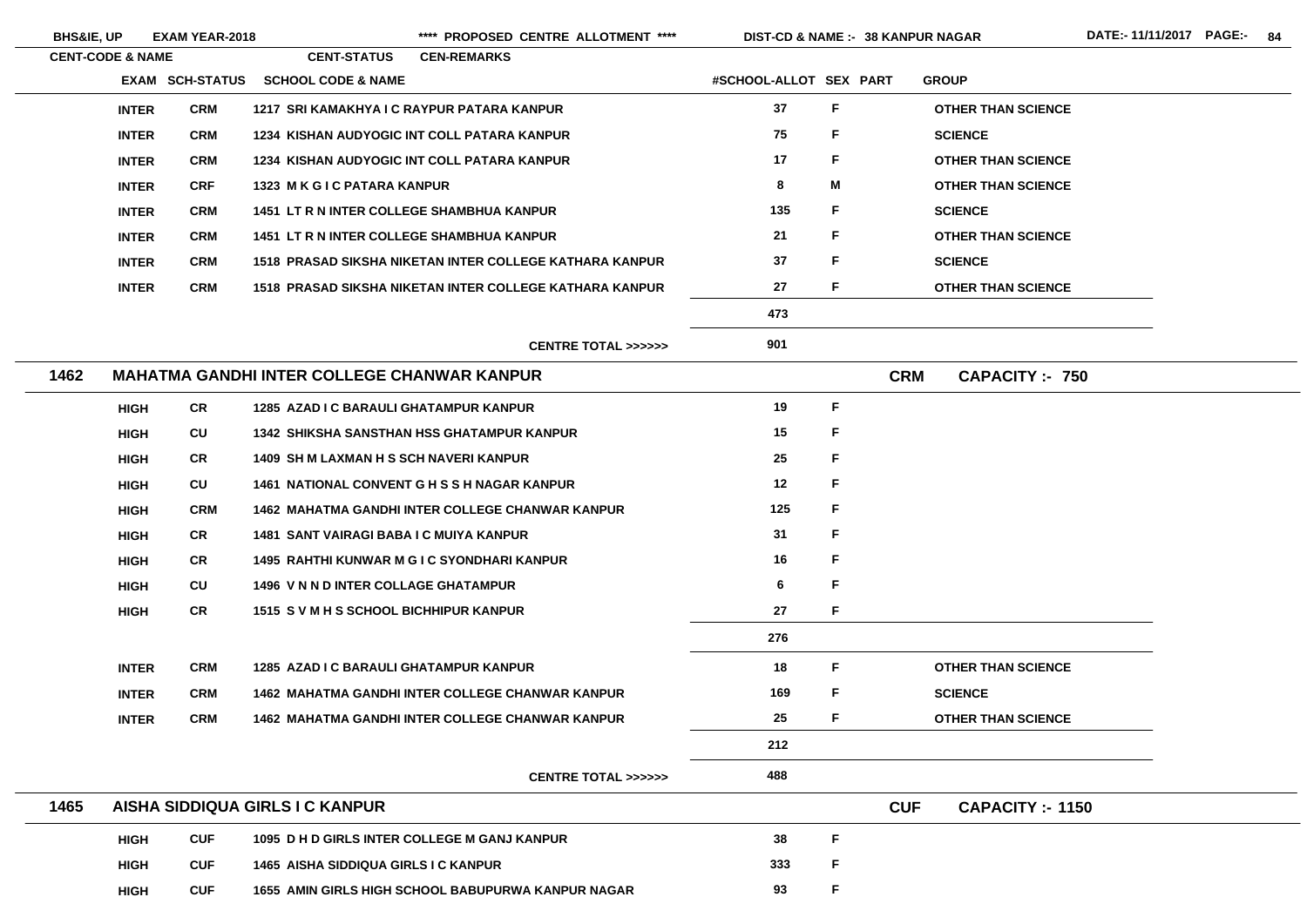| <b>BHS&amp;IE, UP</b>       |              | <b>EXAM YEAR-2018</b>  |                                                | **** PROPOSED CENTRE ALLOTMENT ****                        | <b>DIST-CD &amp; NAME :- 38 KANPUR NAGAR</b> |             |            |                           |  |
|-----------------------------|--------------|------------------------|------------------------------------------------|------------------------------------------------------------|----------------------------------------------|-------------|------------|---------------------------|--|
| <b>CENT-CODE &amp; NAME</b> |              |                        | <b>CENT-STATUS</b>                             | <b>CEN-REMARKS</b>                                         |                                              |             |            |                           |  |
|                             |              | <b>EXAM SCH-STATUS</b> | <b>SCHOOL CODE &amp; NAME</b>                  |                                                            | #SCHOOL-ALLOT SEX PART                       |             |            | <b>GROUP</b>              |  |
|                             |              |                        |                                                |                                                            | 464                                          |             |            |                           |  |
|                             | <b>INTER</b> | <b>CUF</b>             |                                                | 1095 D H D GIRLS INTER COLLEGE M GANJ KANPUR               | 34                                           | F           |            | <b>OTHER THAN SCIENCE</b> |  |
|                             | <b>INTER</b> | <b>BUF</b>             | 1096 P P N GIRLS INTER COLLEGE PARED KANPUR    |                                                            | 84                                           | F           |            | <b>OTHER THAN SCIENCE</b> |  |
|                             | <b>INTER</b> | <b>CUF</b>             |                                                | 1161 TAGORE BAL MANDIR G I C H MOHAL K ROAD KANPUR         | $\overline{2}$                               | F           |            | <b>OTHER THAN SCIENCE</b> |  |
|                             | <b>INTER</b> | <b>CUF</b>             | 1465 AISHA SIDDIQUA GIRLS I C KANPUR           |                                                            | 266                                          | F           |            | <b>OTHER THAN SCIENCE</b> |  |
|                             | <b>INTER</b> | <b>CUF</b>             | 1465 AISHA SIDDIQUA GIRLS I C KANPUR           |                                                            | 56                                           | F           |            | <b>SCIENCE</b>            |  |
|                             |              |                        |                                                |                                                            | 442                                          |             |            |                           |  |
|                             |              |                        |                                                | <b>CENTRE TOTAL &gt;&gt;&gt;&gt;&gt;&gt;</b>               | 906                                          |             |            |                           |  |
| 1467                        |              |                        | SARASWATI VIDYALAYA INTER COLLEGE PANKI KANPUR |                                                            |                                              |             | <b>CUM</b> | <b>CAPACITY: - 800</b>    |  |
|                             | <b>HIGH</b>  | <b>BUM</b>             |                                                | 1015 BHARTIYA S S INTER COLL KAKADEV KANPUR                | 32                                           | M           |            |                           |  |
|                             | <b>HIGH</b>  | CU                     | 1256 BHARTI VIDYA MANDIR I C PANKI KANPUR      |                                                            | 8                                            | F           |            |                           |  |
|                             | <b>HIGH</b>  | <b>CUM</b>             | 1256 BHARTI VIDYA MANDIR I C PANKI KANPUR      |                                                            | 12                                           | M           |            |                           |  |
|                             | <b>HIGH</b>  | <b>CUF</b>             |                                                | 1315 B S P KANYA I C GANGA GANJ PANKI KANPUR               | 16                                           | M           |            |                           |  |
|                             | <b>HIGH</b>  | CU                     | 1325 SRI MAHAVEER H S SCH S N PANKI KANPUR     |                                                            | 58                                           | F           |            |                           |  |
|                             | <b>HIGH</b>  | <b>CUM</b>             |                                                | 1368 R G GIRLS H S S SCH RATAN LAL NGR KANPUR              | 27                                           | M           |            |                           |  |
|                             | <b>HIGH</b>  | <b>CUF</b>             |                                                | 1407 S K V B IC SAHKAR NAGAR MASWANPUR KANPUR              | 10                                           | M           |            |                           |  |
|                             | <b>HIGH</b>  | <b>CUM</b>             |                                                | <b>1467 SARASWATI VIDYALAYA INTER COLLEGE PANKI KANPUR</b> | 36                                           | F           |            |                           |  |
|                             | <b>HIGH</b>  | CU                     |                                                | 1519 VIJAY S Y S P INTER COLLEGE GANGAGANJ PANKI KANPUR    | 15                                           | F           |            |                           |  |
|                             | <b>HIGH</b>  | <b>CUM</b>             |                                                | 1519 VIJAY S Y S P INTER COLLEGE GANGAGANJ PANKI KANPUR    | 34                                           | M           |            |                           |  |
|                             | <b>HIGH</b>  | CU                     |                                                | 1521 MODERN ERA H S S PANKI KALYANPUR KANPUR               | 6                                            | F           |            |                           |  |
|                             | <b>HIGH</b>  | <b>CU</b>              |                                                | <b>1592 MOTHER INDIA INTER COLLEGE KANPUR NAGAR</b>        | 12                                           | F           |            |                           |  |
|                             | <b>HIGH</b>  | <b>CU</b>              | 1617 DR. N S V N INT COLL KANPUR               |                                                            | 18                                           | F           |            |                           |  |
|                             | <b>HIGH</b>  | <b>CUM</b>             | 1617 DR. N S V N INT COLL KANPUR               |                                                            | 32                                           | M           |            |                           |  |
|                             | <b>HIGH</b>  | <b>CUM</b>             |                                                | 1618 PRABHAT PUBLIC HS SCHOOL MANDHANA KANPUR              | 16                                           | M           |            |                           |  |
|                             | <b>HIGH</b>  | <b>CUM</b>             | 1623 PT. L S SARSWATI INT COLL KANPUR          |                                                            | 31                                           | M           |            |                           |  |
|                             | <b>HIGH</b>  | <b>CUM</b>             |                                                | 1675 N L MEMO PUBLIC SCHOOL S DABAULI KANPUR               | 21                                           | M           |            |                           |  |
|                             | <b>HIGH</b>  | CR                     | <b>1690 PSUD IC SURAR</b>                      |                                                            | $\overline{7}$                               | $\mathsf F$ |            |                           |  |
|                             | <b>HIGH</b>  | <b>CRM</b>             | <b>1690 PSUD IC SURAR</b>                      |                                                            | 38                                           | M           |            |                           |  |
|                             |              |                        |                                                |                                                            | 429                                          |             |            |                           |  |
|                             | <b>INTER</b> | <b>BUM</b>             |                                                | 1015 BHARTIYA S S INTER COLL KAKADEV KANPUR                | 110                                          | M           |            | <b>SCIENCE</b>            |  |
|                             | <b>INTER</b> | <b>CUM</b>             | 1047 NARI K GIRLS I C ARMAPUR KANPUR           |                                                            | 28                                           | F           |            | <b>OTHER THAN SCIENCE</b> |  |

- 
- 
- 
- 
-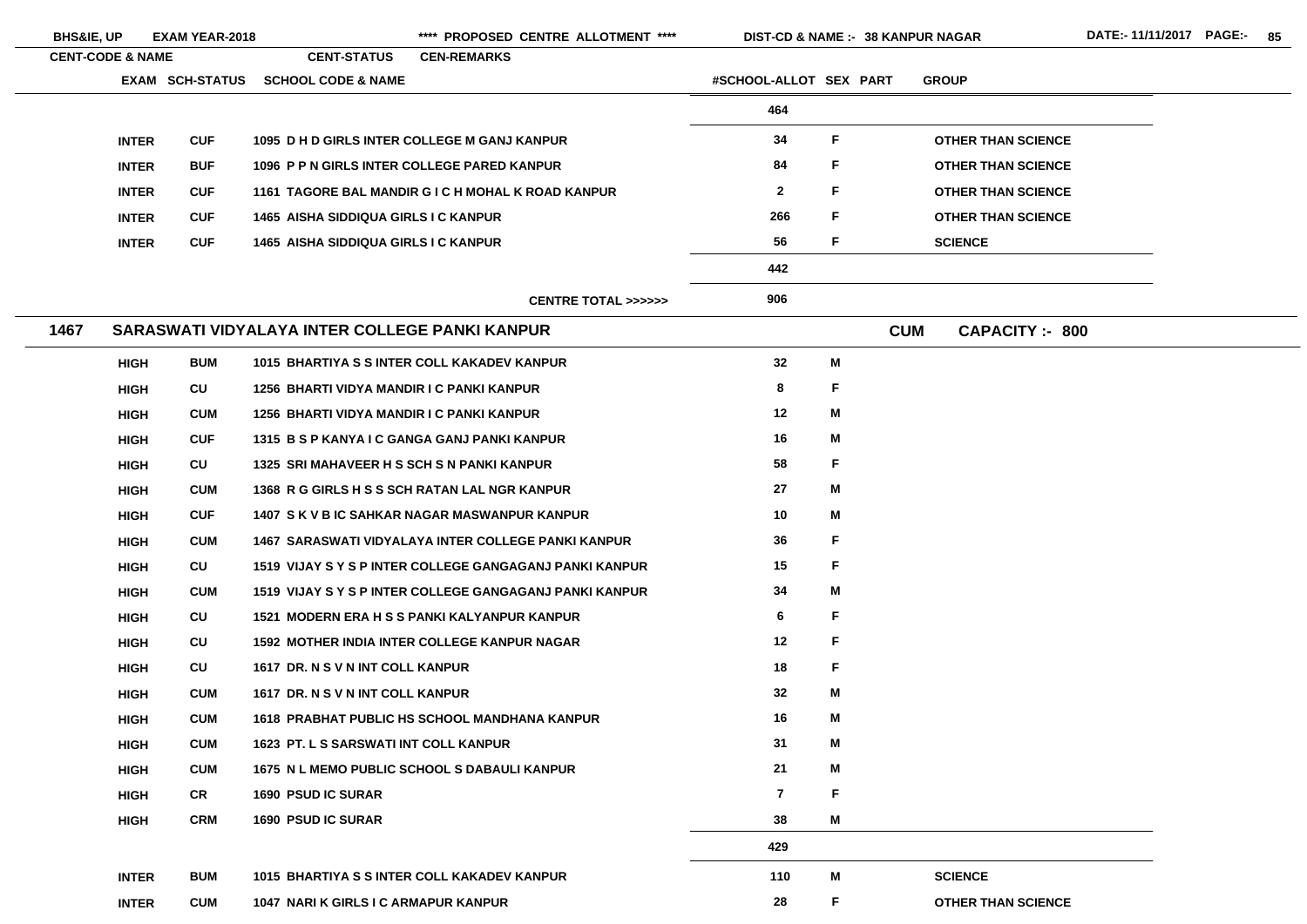$\overline{\phantom{a}}$ 

**BHS&IE, UP EXAM YEAR-2018 \*\*\*\* PROPOSED CENTRE ALLOTMENT \*\*\*\* DIST-CD & NAME :- DATE:- 11/11/2017 PAGE:- 86**

**38 KANPUR NAGAR**

|      | <b>CENT-CODE &amp; NAME</b> |                 | <b>CENT-STATUS</b>                            | <b>CEN-REMARKS</b>                                             |                        |    |                                      |  |
|------|-----------------------------|-----------------|-----------------------------------------------|----------------------------------------------------------------|------------------------|----|--------------------------------------|--|
|      |                             | EXAM SCH-STATUS | <b>SCHOOL CODE &amp; NAME</b>                 |                                                                | #SCHOOL-ALLOT SEX PART |    | <b>GROUP</b>                         |  |
|      | <b>INTER</b>                | <b>CUM</b>      |                                               | 1153 BHARAT SEVAK S SADAN I C ARMAPUR KANPUR                   | 20                     | F. | <b>OTHER THAN SCIENCE</b>            |  |
|      | <b>INTER</b>                | <b>CUM</b>      |                                               | <b>1153 BHARAT SEVAK S SADAN I C ARMAPUR KANPUR</b>            | 19                     | F  | <b>SCIENCE</b>                       |  |
|      | <b>INTER</b>                | <b>CUM</b>      |                                               | 1248 GYAN UDYAN INTER COLLEGE LOHIA NAGAR KANPUR               | 127                    | Μ  | <b>SCIENCE</b>                       |  |
|      | <b>INTER</b>                | <b>CUM</b>      | 1256 BHARTI VIDYA MANDIR I C PANKI KANPUR     |                                                                | 10                     | F  | <b>SCIENCE</b>                       |  |
|      | <b>INTER</b>                | <b>CUM</b>      | 1256 BHARTI VIDYA MANDIR I C PANKI KANPUR     |                                                                | 6                      | F  | <b>OTHER THAN SCIENCE</b>            |  |
|      | <b>INTER</b>                | <b>CUM</b>      | 1256 BHARTI VIDYA MANDIR I C PANKI KANPUR     |                                                                | 13                     | Μ  | <b>SCIENCE</b>                       |  |
|      | <b>INTER</b>                | <b>CUM</b>      | 1274 BRIGHT ANGELS I C PANKI KANPUR           |                                                                | 11                     | F  | <b>SCIENCE</b>                       |  |
|      | <b>INTER</b>                | <b>CUM</b>      |                                               | <b>1410 M D BHARTIYA INTER COLLEGE PANKI KANPUR</b>            | 10 <sub>1</sub>        | F  | <b>OTHER THAN SCIENCE</b>            |  |
|      | <b>INTER</b>                | <b>CUM</b>      |                                               | <b>1467 SARASWATI VIDYALAYA INTER COLLEGE PANKI KANPUR</b>     | 30                     | F  | <b>SCIENCE</b>                       |  |
|      | <b>INTER</b>                | <b>CUM</b>      |                                               | <b>1467 SARASWATI VIDYALAYA INTER COLLEGE PANKI KANPUR</b>     | 23                     | F  | <b>OTHER THAN SCIENCE</b>            |  |
|      | <b>INTER</b>                | <b>CUM</b>      |                                               | 1519 VIJAY S Y S P INTER COLLEGE GANGAGANJ PANKI KANPUR        | 42                     | M  | <b>SCIENCE</b>                       |  |
|      | <b>INTER</b>                | <b>CUM</b>      |                                               | 1519 VIJAY S Y S P INTER COLLEGE GANGAGANJ PANKI KANPUR        | 20                     | F  | <b>SCIENCE</b>                       |  |
|      | <b>INTER</b>                | <b>CUM</b>      |                                               | 1522 SRI G S I C PANKI ROAD KALYANPUR KANPUR                   | 24                     | F  | <b>SCIENCE</b>                       |  |
|      | <b>INTER</b>                | <b>CUM</b>      |                                               | 1522 SRI G S I C PANKI ROAD KALYANPUR KANPUR                   | 15                     | F  | <b>OTHER THAN SCIENCE</b>            |  |
|      | <b>INTER</b>                | <b>CUM</b>      |                                               | <b>1532 CHANDRASHEKHAR VENKAT RAMAN INTERMEDIATE COLLEGE</b>   | 82                     | F  | <b>SCIENCE</b>                       |  |
|      | <b>INTER</b>                | <b>CUM</b>      |                                               | <b>1592 MOTHER INDIA INTER COLLEGE KANPUR NAGAR</b>            | 11                     | F  | <b>SCIENCE</b>                       |  |
|      | <b>INTER</b>                | <b>CUM</b>      |                                               | 1675 N L MEMO PUBLIC SCHOOL S DABAULI KANPUR                   | 6                      | M  | <b>SCIENCE</b>                       |  |
|      | <b>INTER</b>                | <b>CUM</b>      |                                               | 1675 N L MEMO PUBLIC SCHOOL S DABAULI KANPUR                   | 1.                     | M  | <b>OTHER THAN SCIENCE</b>            |  |
|      |                             |                 |                                               |                                                                | 608                    |    |                                      |  |
|      |                             |                 |                                               | <b>CENTRE TOTAL &gt;&gt;&gt;&gt;&gt;&gt;</b>                   | 1037                   |    |                                      |  |
| 1477 |                             |                 | <b>SARDAR PATEL I C JARAULI KANPUR</b>        |                                                                |                        |    | <b>CUM</b><br><b>CAPACITY :- 700</b> |  |
|      | <b>HIGH</b>                 | <b>BUM</b>      |                                               | 1010 GHANSHYAM DAS SHIV KUMAR NAGRIK HSS KIDWAI NAGAR K        | 15                     | Μ  |                                      |  |
|      | <b>HIGH</b>                 | <b>CUM</b>      | <b>1327 SRI BALIRAM I C NEWRI KANPUR</b>      |                                                                | 83                     | M  |                                      |  |
|      | <b>HIGH</b>                 | <b>CUM</b>      |                                               | <b>1384 D S INTER COLLEGE SINGH VIHAR BINGAWAN HAMIRPUR RO</b> | 86                     | Μ  |                                      |  |
|      | <b>HIGH</b>                 | <b>CUF</b>      |                                               | 1412 ARYAVART S V M B H S SCH NAUBASTA KANPUR                  | 19                     | Μ  |                                      |  |
|      | <b>HIGH</b>                 | <b>CUM</b>      |                                               | <b>1417 DOLLS DELIGHT HSS GOVIND NAGAR KANPUR</b>              | 13                     | M  |                                      |  |
|      | <b>HIGH</b>                 | <b>CUM</b>      |                                               | <b>1435 KESHAV SARASWATI HS SCHOOL BARRA KANPUR</b>            | 46                     | F  |                                      |  |
|      | <b>HIGH</b>                 | <b>CUM</b>      | <b>1449 ADARSH GIRLS HSS W B BARRA KANPUR</b> |                                                                | 23                     | F  |                                      |  |
|      | <b>HIGH</b>                 | <b>CUM</b>      |                                               | <b>1469 RUKMANI DEVI SARASWATI HSS BARRA KANPUR</b>            | 23                     | F  |                                      |  |
|      | <b>HIGH</b>                 | <b>CUM</b>      | 1477 SARDAR PATEL I C JARAULI KANPUR          |                                                                | 56                     | F  |                                      |  |
|      | <b>HIGH</b>                 | CU              |                                               | <b>1667 VEVEKANAND PABLICIC VARUN VIHAR BARRA KANPUR NAGAR</b> | 1.                     | F  |                                      |  |
|      |                             |                 |                                               |                                                                |                        |    |                                      |  |

- 
- 
- 
- 
- 
- 
- 

- 
- 
- 
- 

- 
- 
- 
-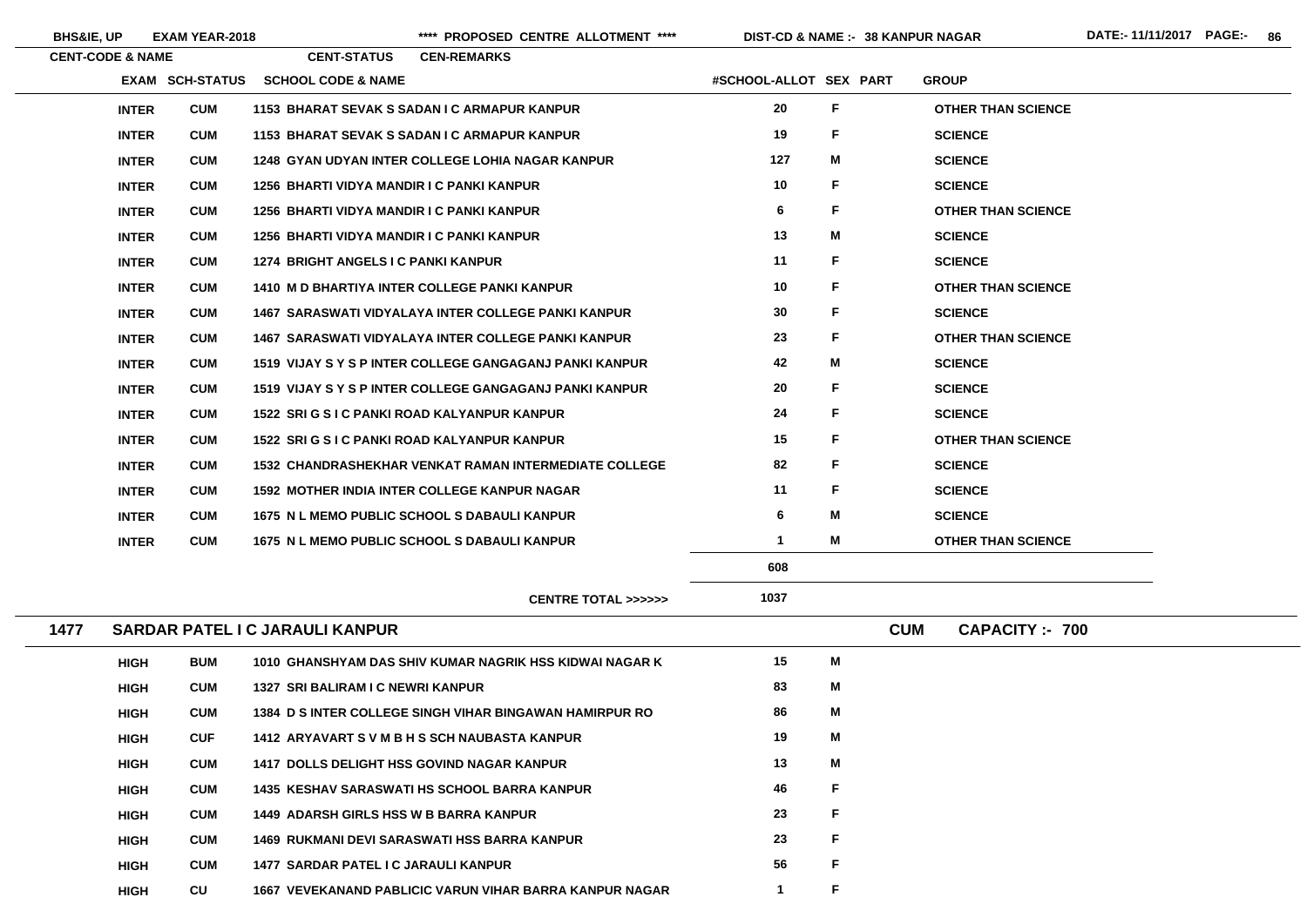**38 KANPUR NAGAR**

|      | <b>CENT-CODE &amp; NAME</b> |                        | <b>CENT-STATUS</b><br><b>CEN-REMARKS</b>                       |                        |   |            |                           |
|------|-----------------------------|------------------------|----------------------------------------------------------------|------------------------|---|------------|---------------------------|
|      |                             | <b>EXAM SCH-STATUS</b> | <b>SCHOOL CODE &amp; NAME</b>                                  | #SCHOOL-ALLOT SEX PART |   |            | <b>GROUP</b>              |
|      | <b>HIGH</b>                 | <b>CUM</b>             | <b>1667 VEVEKANAND PABLICIC VARUN VIHAR BARRA KANPUR NAGAR</b> | $\mathbf{2}$           | M |            |                           |
|      | <b>HIGH</b>                 | <b>CUM</b>             | 1672 KRISHNA EDUCATION CENTRE JARAULI BARRA KANPUR             | 4                      | F |            |                           |
|      |                             |                        |                                                                | 371                    |   |            |                           |
|      | <b>INTER</b>                | <b>CUM</b>             | 1046 CHACHA NEHRU BALIKA I C DAMODAR NGA BARRA KANPUR          | 51                     | F |            | <b>SCIENCE</b>            |
|      | <b>INTER</b>                | <b>BUM</b>             | 1078 G NANAK INT COLL NARAINPURWA KANPUR                       | 47                     | M |            | <b>OTHER THAN SCIENCE</b> |
|      | <b>INTER</b>                | <b>BUM</b>             | 1079 HIRA LAL KHANNA I C JAWAHAR NGR KANPUR                    | 15                     | M |            | <b>SCIENCE</b>            |
|      | <b>INTER</b>                | <b>BUM</b>             | 1079 HIRA LAL KHANNA I C JAWAHAR NGR KANPUR                    | 11                     | M |            | <b>OTHER THAN SCIENCE</b> |
|      | <b>INTER</b>                | <b>CUM</b>             | 1119 B P GUPTA B I COLL GOVIND NAGAR KANPUR                    | 27                     | F |            | <b>OTHER THAN SCIENCE</b> |
|      | <b>INTER</b>                | <b>CUM</b>             | 1123 SARDAR PATEL I C W2 JUHI BARRA KANPUR                     | 26                     | F |            | <b>SCIENCE</b>            |
|      | <b>INTER</b>                | <b>CUM</b>             | <b>1150 KEDAR SINGH I C GOVIND NAGAR KANPUR</b>                | 11                     | F |            | <b>SCIENCE</b>            |
|      | <b>INTER</b>                | <b>CUM</b>             | <b>1298 ARYA BHATT I C DAMODAR NAGAR KANPUR</b>                | 29                     | F |            | <b>SCIENCE</b>            |
|      | <b>INTER</b>                | <b>CUM</b>             | 1302 JN P N G EDU CENTER I C BARRA 2 KANPUR                    | 18                     | F |            | <b>OTHER THAN SCIENCE</b> |
|      | <b>INTER</b>                | <b>CUM</b>             | <b>1384 D S INTER COLLEGE SINGH VIHAR BINGAWAN HAMIRPUR RO</b> | 65                     | M |            | <b>SCIENCE</b>            |
|      | <b>INTER</b>                | <b>CUM</b>             | <b>1440 KARMYOGI VID NIKETAN HSS BARRA-6 KANPUR</b>            | 48                     | F |            | <b>SCIENCE</b>            |
|      | <b>INTER</b>                | <b>CUM</b>             | <b>1443 THA VISHAMBHAR SINGH INTER COLLEGE GUJAINI KANPUR</b>  | 12                     | F |            | <b>OTHER THAN SCIENCE</b> |
|      | <b>INTER</b>                | <b>CUM</b>             | <b>1443 THA VISHAMBHAR SINGH INTER COLLEGE GUJAINI KANPUR</b>  | 10                     | F |            | <b>SCIENCE</b>            |
|      | <b>INTER</b>                | <b>CUM</b>             | 1477 SARDAR PATEL I C JARAULI KANPUR                           | 90                     | F |            | <b>SCIENCE</b>            |
|      | <b>INTER</b>                | <b>CUM</b>             | 1565 R C KHATRI S V M INTER COLLEGE GUJAINI KANPUR             | 44                     |   |            | <b>SCIENCE</b>            |
|      | <b>INTER</b>                | <b>CUM</b>             | 1572 SARDAR PATEL ACADEMY JARAULI-2 KANPUR                     | 33                     | F |            | <b>SCIENCE</b>            |
|      | <b>INTER</b>                | <b>CUM</b>             | <b>1589 M P INTER COLLEGE TULSINAGAR PAHADPUR BINGANVA</b>     | 74                     | F |            | <b>SCIENCE</b>            |
|      | <b>INTER</b>                | <b>CUM</b>             | <b>1589 M P INTER COLLEGE TULSINAGAR PAHADPUR BINGANVA</b>     | 24                     | F |            | <b>OTHER THAN SCIENCE</b> |
|      | <b>INTER</b>                | <b>CUM</b>             | <b>1589 M P INTER COLLEGE TULSINAGAR PAHADPUR BINGANVA</b>     | $\mathbf{2}$           | Μ |            | <b>OTHER THAN SCIENCE</b> |
|      | <b>INTER</b>                | <b>CUM</b>             | <b>1667 VEVEKANAND PABLICIC VARUN VIHAR BARRA KANPUR NAGAR</b> | 4                      | F |            | <b>OTHER THAN SCIENCE</b> |
|      |                             |                        |                                                                | 641                    |   |            |                           |
|      |                             |                        | CENTRE TOTAL >>>>>>                                            | 1012                   |   |            |                           |
| 1493 |                             |                        | <b>PLM INTER COLLEGE NARWAL KANPUR</b>                         |                        |   | <b>CRM</b> | <b>CAPACITY: - 500</b>    |
|      | <b>HIGH</b>                 | AR                     | <b>1051 GOVT GIRLS INTER COLL NARWAL KANPUR</b>                | 40                     | F |            |                           |
|      | <b>HIGH</b>                 | <b>CRM</b>             | <b>1400 SRI S S M INTER COLLEGE AMOUR KANPUR</b>               | 24                     | M |            |                           |
|      | <b>HIGH</b>                 | <b>CR</b>              | 1492 S D MEMORIAL I C NARWAL KANPUR                            | 77                     | F |            |                           |
|      | <b>HIGH</b>                 | <b>CRM</b>             | 1493 PL M INTER COLLEGE NARWAL KANPUR                          | 78                     | F |            |                           |
|      |                             |                        |                                                                |                        |   |            |                           |

| BHS&IE, UP | <b>EXAM YEAR-2018</b> |
|------------|-----------------------|
|            |                       |

**HIGH**

\*\*\*\* PROPOSED CENTRE ALLOTMENT \*\*\*\* DIST-CD & NAME :- 38 KANPUR NAGAR DATE:- 11/11/2017 PAGE:- 87

**CR 1503 UDAY VIDYA MANDIR I C BHADASA KANPUR 35**

**F**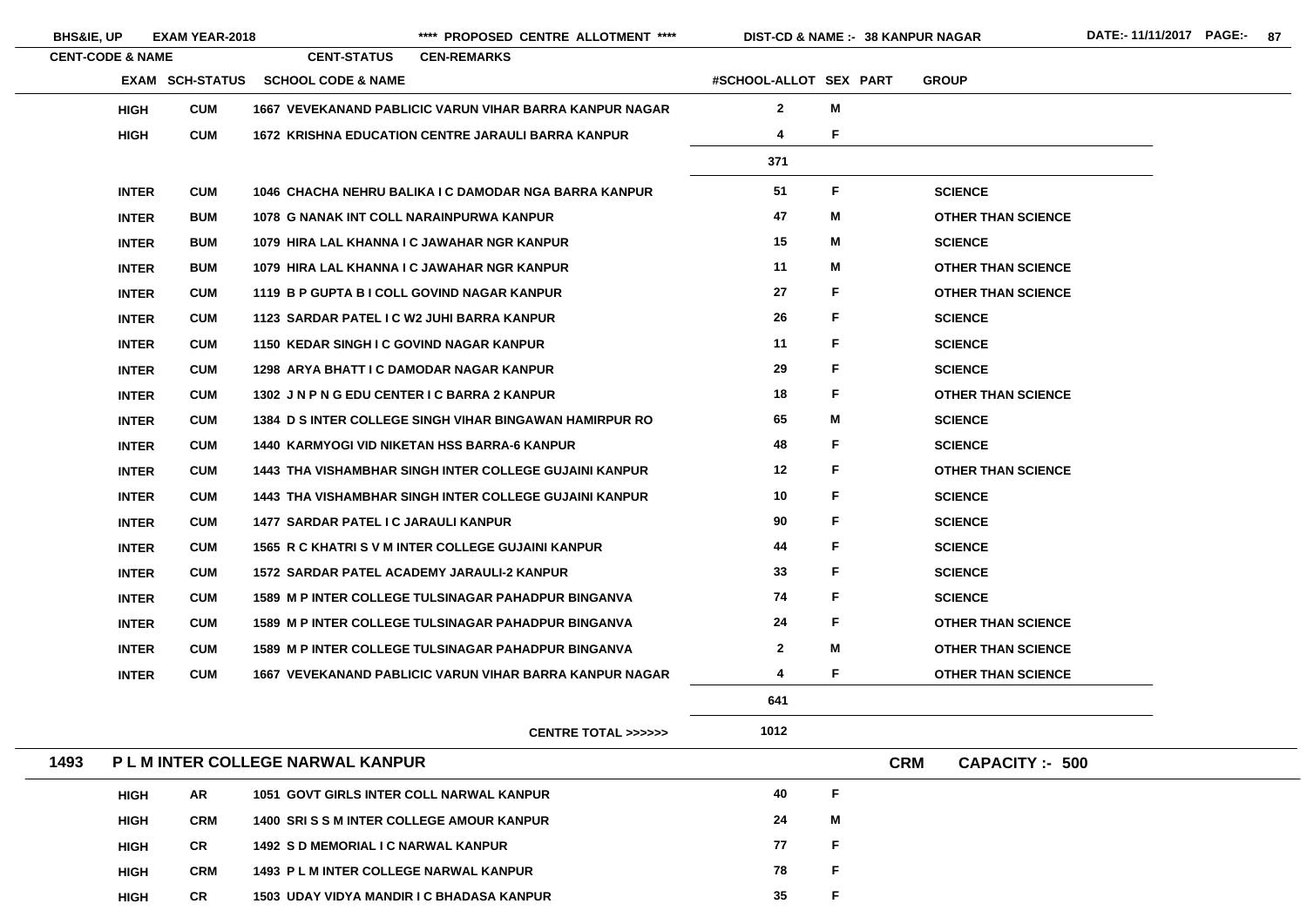| <b>BHS&amp;IE, UP</b> |                             | <b>EXAM YEAR-2018</b>  |                                                 | **** PROPOSED CENTRE ALLOTMENT ****                        |                        | <b>DIST-CD &amp; NAME :- 38 KANPUR NAGAR</b> |                                      |
|-----------------------|-----------------------------|------------------------|-------------------------------------------------|------------------------------------------------------------|------------------------|----------------------------------------------|--------------------------------------|
|                       | <b>CENT-CODE &amp; NAME</b> |                        | <b>CENT-STATUS</b>                              | <b>CEN-REMARKS</b>                                         |                        |                                              |                                      |
|                       |                             | <b>EXAM SCH-STATUS</b> | <b>SCHOOL CODE &amp; NAME</b>                   |                                                            | #SCHOOL-ALLOT SEX PART |                                              | <b>GROUP</b>                         |
|                       | <b>HIGH</b>                 | <b>CR</b>              |                                                 | 1557 SDMRRMHSSRNKISAKHERA KANPUR NAGAR                     | 12                     | F                                            |                                      |
|                       | <b>HIGH</b>                 | <b>CRM</b>             |                                                 | 1570 BADRI PRASAD INTER COLLEGE NARWAL KANPUR NAGAR        | 55                     | M                                            |                                      |
|                       | <b>HIGH</b>                 | <b>CR</b>              |                                                 | <b>1570 BADRI PRASAD INTER COLLEGE NARWAL KANPUR NAGAR</b> | 36                     | F                                            |                                      |
|                       | <b>HIGH</b>                 | <b>CR</b>              |                                                 | 1660 LATE DRAGPAL SINGH SMARAK I C KARBIGWAN KANPUR        | $\mathbf{3}$           | F                                            |                                      |
|                       | <b>HIGH</b>                 | <b>CRM</b>             |                                                 | 1660 LATE DRAGPAL SINGH SMARAK I C KARBIGWAN KANPUR        | 20                     | M                                            |                                      |
|                       | <b>HIGH</b>                 | <b>AR</b>              | 5051 GOVT GIRLS INTER COLL NARWAL KANPUR        |                                                            | 5                      | F                                            |                                      |
|                       |                             |                        |                                                 |                                                            | 385                    |                                              |                                      |
|                       | <b>INTER</b>                | <b>CRM</b>             | <b>1051 GOVT GIRLS INTER COLL NARWAL KANPUR</b> |                                                            | 46                     | F                                            | <b>OTHER THAN SCIENCE</b>            |
|                       | <b>INTER</b>                | <b>CRM</b>             | <b>1492 S D MEMORIAL I C NARWAL KANPUR</b>      |                                                            | 54                     | F                                            | <b>OTHER THAN SCIENCE</b>            |
|                       | <b>INTER</b>                | <b>CRM</b>             | <b>1492 S D MEMORIAL I C NARWAL KANPUR</b>      |                                                            | 51                     | F                                            | <b>SCIENCE</b>                       |
|                       | <b>INTER</b>                | <b>CRM</b>             | <b>1493 PL M INTER COLLEGE NARWAL KANPUR</b>    |                                                            | 34                     | F                                            | <b>OTHER THAN SCIENCE</b>            |
|                       | <b>INTER</b>                | <b>CRM</b>             | <b>1493 PL M INTER COLLEGE NARWAL KANPUR</b>    |                                                            | 22                     | F                                            | <b>SCIENCE</b>                       |
|                       | <b>INTER</b>                | <b>CRM</b>             |                                                 | 1570 BADRI PRASAD INTER COLLEGE NARWAL KANPUR NAGAR        | 20                     | F                                            | <b>SCIENCE</b>                       |
|                       | <b>INTER</b>                | <b>CRM</b>             | 5051 GOVT GIRLS INTER COLL NARWAL KANPUR        |                                                            | 41                     | F                                            | <b>OTHER THAN SCIENCE</b>            |
|                       | <b>INTER</b>                | <b>CRM</b>             | <b>5051 GOVT GIRLS INTER COLL NARWAL KANPUR</b> |                                                            | 11                     | F                                            | <b>SCIENCE</b>                       |
|                       |                             |                        |                                                 |                                                            | 279                    |                                              |                                      |
|                       |                             |                        |                                                 | <b>CENTRE TOTAL &gt;&gt;&gt;&gt;&gt;&gt;</b>               | 664                    |                                              |                                      |
| 1508                  |                             |                        | R P P I C MAKSUDABAD TIKRA KANPUR               |                                                            |                        |                                              | <b>CRM</b><br><b>CAPACITY: - 850</b> |
|                       | <b>HIGH</b>                 | <b>CRM</b>             | 1251 BLKD HIGHER SECONDARY SCH ITRA KANPUR      |                                                            | 63                     | Μ                                            |                                      |
|                       | <b>HIGH</b>                 | <b>CUF</b>             | 1268 SPD BUM V VIKAS NAGAR KANPUR               |                                                            | 36                     | Μ                                            |                                      |
|                       |                             |                        |                                                 |                                                            |                        |                                              |                                      |

| <b>HIGH</b>  | CU         | 1338 D P R I C KALYANPUR KANPUR                     | 42             | F |                 |
|--------------|------------|-----------------------------------------------------|----------------|---|-----------------|
| <b>HIGH</b>  | <b>CRM</b> | 1508 R P P I C MAKSUDABAD TIKRA KANPUR              | 108            | F |                 |
| <b>HIGH</b>  | <b>CU</b>  | 1618 PRABHAT PUBLIC HS SCHOOL MANDHANA KANPUR       | 8              | F |                 |
| <b>HIGH</b>  | <b>CUM</b> | <b>1661 S L PUBLIC IC DUL BHUL KANPUR NAGAR</b>     | 39             | M |                 |
| <b>HIGH</b>  | <b>CUM</b> | 1673 NEW CITY PUBLIC HS SCHOOL PRATAPUR KALYANPUR   | $\overline{7}$ | M |                 |
| <b>HIGH</b>  | <b>CRM</b> | 1681 SHAKUNTALA DEVI GANGA SINGH S HS SCHOOL TIKARA | 34             | F |                 |
| <b>HIGH</b>  | <b>CRM</b> | <b>1685 SHRI JAMUNA PRASHAD IC GAMBHIRPUR PANKI</b> | 8              | F |                 |
|              |            |                                                     | 345            |   |                 |
| <b>INTER</b> | <b>CUM</b> | 1488 S C A INTER COLLEGE R COLONY PANKI KANPUR      | 84             | M | <b>SCIENCE</b>  |
| <b>INTER</b> | <b>CRM</b> | 1508 R P P I C MAKSUDABAD TIKRA KANPUR              | 104            | F | <b>SCIENCE</b>  |
| <b>INTER</b> | <b>CRM</b> | 1508 R P P I C MAKSUDABAD TIKRA KANPUR              | 48             | F | <b>OTHER TH</b> |

**THAN SCIENCE** 

the control of the control of the control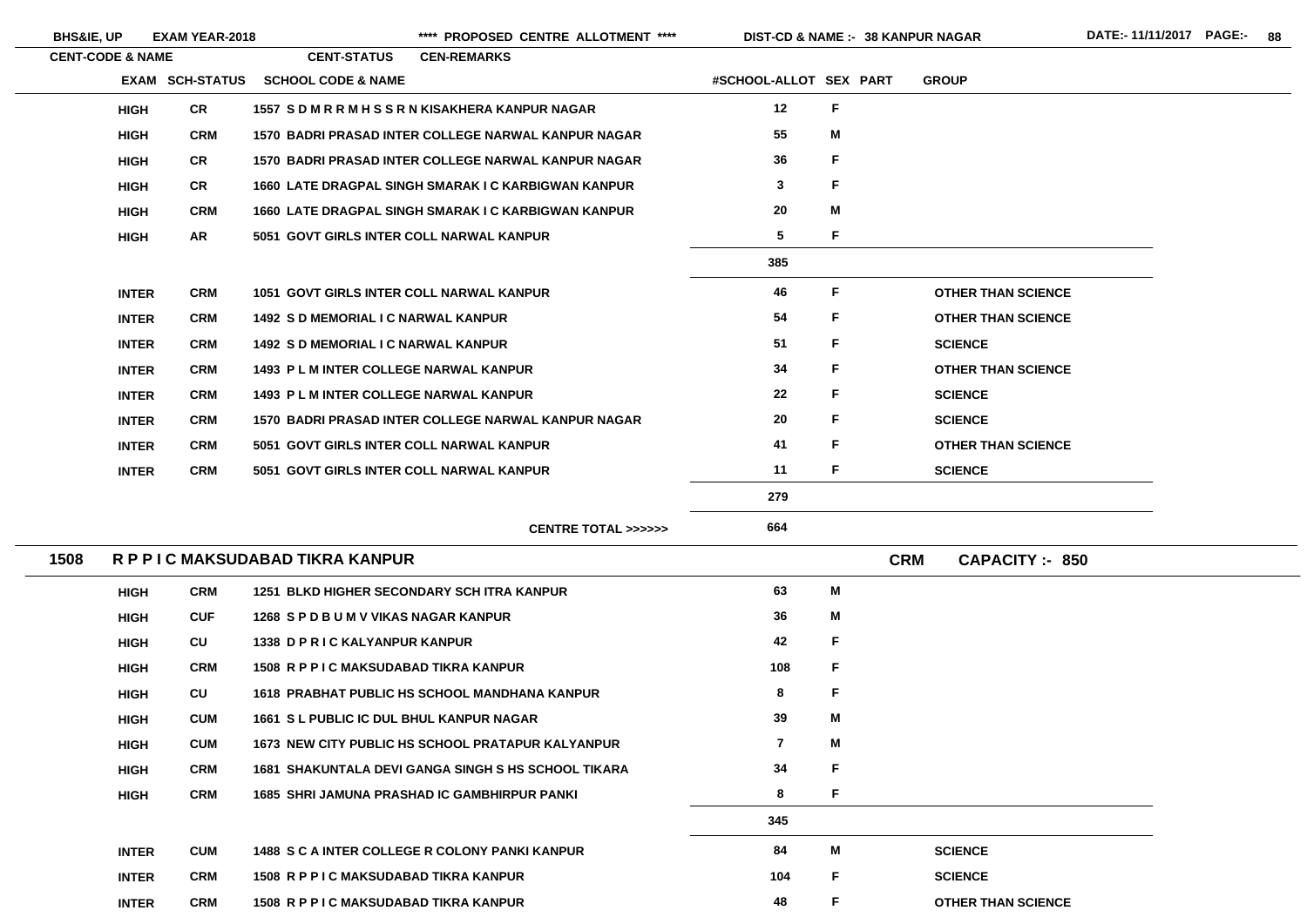| <b>BHS&amp;IE, UP</b> |                             | <b>EXAM YEAR-2018</b>  |                                                 | ****<br>PROPOSED CENTRE ALLOTMENT ****               | <b>DIST-CD &amp; NAME :- 38 KANPUR NAGAR</b> |             |            |                           | DATE:-11/11/2017 PAGE:- 89 |  |
|-----------------------|-----------------------------|------------------------|-------------------------------------------------|------------------------------------------------------|----------------------------------------------|-------------|------------|---------------------------|----------------------------|--|
|                       | <b>CENT-CODE &amp; NAME</b> |                        | <b>CENT-STATUS</b>                              | <b>CEN-REMARKS</b>                                   |                                              |             |            |                           |                            |  |
|                       |                             | <b>EXAM SCH-STATUS</b> | <b>SCHOOL CODE &amp; NAME</b>                   |                                                      | #SCHOOL-ALLOT SEX PART                       |             |            | <b>GROUP</b>              |                            |  |
|                       | <b>INTER</b>                | <b>CRM</b>             | 1554 P V P I C SURAR KANPUR                     |                                                      | 59                                           | M           |            | <b>SCIENCE</b>            |                            |  |
|                       | <b>INTER</b>                | <b>CRM</b>             |                                                 | <b>1602 ONMT EDUCATION CENTER MAKSOODABAD KANPUR</b> | 63                                           | F.          |            | <b>SCIENCE</b>            |                            |  |
|                       | <b>INTER</b>                | <b>CRM</b>             |                                                 | <b>1602 ONMT EDUCATION CENTER MAKSOODABAD KANPUR</b> | 16                                           | F.          |            | <b>OTHER THAN SCIENCE</b> |                            |  |
|                       | <b>INTER</b>                | <b>CRM</b>             | 1617 DR. N S V N INT COLL KANPUR                |                                                      | 15                                           | F           |            | <b>SCIENCE</b>            |                            |  |
|                       | <b>INTER</b>                | <b>CUM</b>             | <b>1661 S L PUBLIC IC DUL BHUL KANPUR NAGAR</b> |                                                      | 28                                           | M           |            | <b>SCIENCE</b>            |                            |  |
|                       | <b>INTER</b>                | <b>CUM</b>             | <b>1661 S L PUBLIC IC DUL BHUL KANPUR NAGAR</b> |                                                      | 11                                           | M           |            | <b>OTHER THAN SCIENCE</b> |                            |  |
|                       | <b>INTER</b>                | <b>CRM</b>             |                                                 | <b>1685 SHRI JAMUNA PRASHAD IC GAMBHIRPUR PANKI</b>  | 4                                            | F           |            | <b>SCIENCE</b>            |                            |  |
|                       |                             |                        |                                                 |                                                      | 432                                          |             |            |                           |                            |  |
|                       |                             |                        |                                                 | <b>CENTRE TOTAL &gt;&gt;&gt;&gt;&gt;&gt;</b>         | 777                                          |             |            |                           |                            |  |
| 1510                  |                             |                        | ESHWARANAND SHIKSHA NIKETAN I C KANPUR          |                                                      |                                              |             | <b>CUM</b> | <b>CAPACITY: 450</b>      |                            |  |
|                       | <b>HIGH</b>                 | CU                     |                                                 | 1011 RASHTRAPAL HSS BUDHPURI AJEETGANJ KANPUR        | 9                                            | F           |            |                           |                            |  |
|                       | <b>HIGH</b>                 | CU                     |                                                 | 1254 RAJRANI GYAN NIKETAN G HSS Y NGR KANPUR         | 27                                           | F           |            |                           |                            |  |
|                       | <b>HIGH</b>                 | <b>CUM</b>             | 1269 SARASWATISSSICBTPNAGAR KANPUR              |                                                      | 136                                          | M           |            |                           |                            |  |
|                       | <b>HIGH</b>                 | CU                     |                                                 | 1331 PRIYA DARSHINI PUBLIC I C G NAGAR KANPUR        | 56                                           | F           |            |                           |                            |  |
|                       | <b>HIGH</b>                 | CU                     | 1357 R A I C B KHANDEPUR NAUBASTA KANPUR        |                                                      | 31                                           | $\mathsf F$ |            |                           |                            |  |
|                       | <b>HIGH</b>                 | CU                     |                                                 | 1362 KAMLA PUBLIC GIRLS HSS RAJEEV NGR KANPUR        | 62                                           | F           |            |                           |                            |  |
|                       | <b>HIGH</b>                 | CU                     | 1386 NAVBHARTI V P HSS KIDWAI NAGAR KANPUR      |                                                      | 4                                            | F           |            |                           |                            |  |
|                       | <b>HIGH</b>                 | <b>CUF</b>             |                                                 | <b>1402 MAA BHARTI GIRLS HSS YASHODA NGR KANPUR</b>  | 29                                           | M           |            |                           |                            |  |
|                       | <b>HIGH</b>                 | <b>CUM</b>             |                                                 | 1510 ESHWARANAND SHIKSHA NIKETAN I C KANPUR          | 89                                           | F           |            |                           |                            |  |
|                       | <b>HIGH</b>                 | <b>CUM</b>             |                                                 | 1652 R P EDU ACADAMI IC SANIGAO KANPUR NAGAR         | 20                                           | F           |            |                           |                            |  |
|                       | <b>HIGH</b>                 | <b>CUM</b>             |                                                 | 1652 R P EDU ACADAMI IC SANIGAO KANPUR NAGAR         | 25                                           | M           |            |                           |                            |  |
|                       | <b>HIGH</b>                 | <b>CUM</b>             | <b>1700 MP UTTAM HS KHADEPUR</b>                |                                                      | 14                                           | F           |            |                           |                            |  |
|                       | <b>HIGH</b>                 | <b>CUM</b>             | <b>1700 MP UTTAM HS KHADEPUR</b>                |                                                      | 11                                           | M           |            |                           |                            |  |
|                       |                             |                        |                                                 |                                                      | 513                                          |             |            |                           |                            |  |
|                       | <b>INTER</b>                | <b>CUM</b>             | 1321 S V M HSS DAMODAR NAGAR KANPUR             |                                                      | 73                                           | M           |            | <b>SCIENCE</b>            |                            |  |
|                       | <b>INTER</b>                | <b>CUM</b>             |                                                 | 1510 ESHWARANAND SHIKSHA NIKETAN I C KANPUR          | 138                                          | F.          |            | <b>OTHER THAN SCIENCE</b> |                            |  |
|                       | <b>INTER</b>                | <b>CUM</b>             |                                                 | 1510 ESHWARANAND SHIKSHA NIKETAN I C KANPUR          | 40                                           | F.          |            | <b>SCIENCE</b>            |                            |  |
|                       | <b>INTER</b>                | <b>CUM</b>             |                                                 | 1652 R P EDU ACADAMI IC SANIGAO KANPUR NAGAR         | 11                                           | F           |            | <b>OTHER THAN SCIENCE</b> |                            |  |
|                       | <b>INTER</b>                | <b>CUM</b>             |                                                 | 1652 R P EDU ACADAMI IC SANIGAO KANPUR NAGAR         | 6                                            | F.          |            | <b>SCIENCE</b>            |                            |  |
|                       | <b>INTER</b>                | <b>CUM</b>             |                                                 | 1652 R P EDU ACADAMI IC SANIGAO KANPUR NAGAR         | 6                                            | M           |            | <b>SCIENCE</b>            |                            |  |

**INTER**

**CUM 1652 R P EDU ACADAMI IC SANIGAO KANPUR NAGAR 6**

**M**

**OTHER THAN SCIENCE**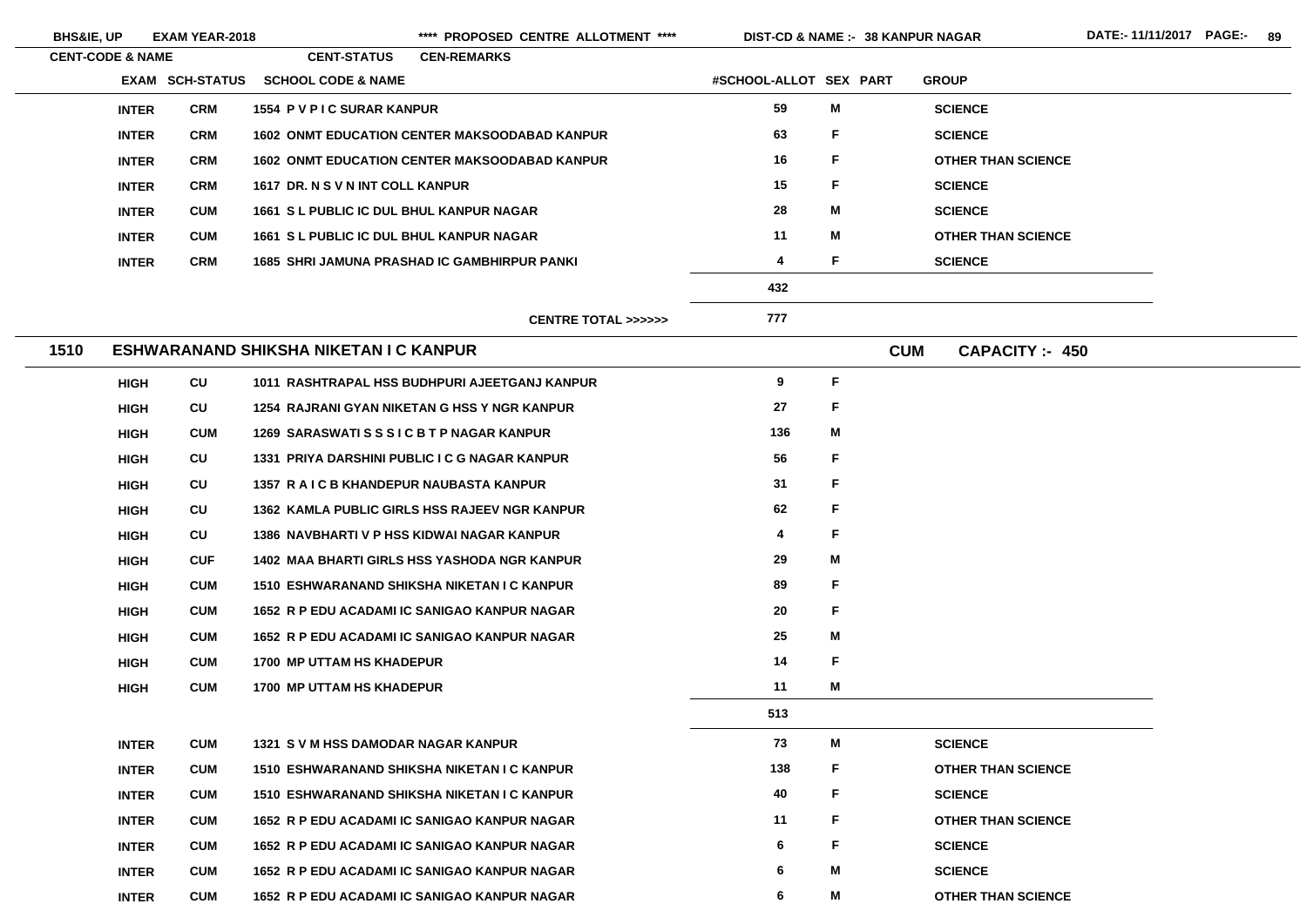| <b>BHS&amp;IE, UP</b> |                             | <b>EXAM YEAR-2018</b>      |                                                     | **** PROPOSED CENTRE ALLOTMENT ****                       | DIST-CD & NAME :- 38 KANPUR NAGAR |   |            |                           |
|-----------------------|-----------------------------|----------------------------|-----------------------------------------------------|-----------------------------------------------------------|-----------------------------------|---|------------|---------------------------|
|                       | <b>CENT-CODE &amp; NAME</b> |                            | <b>CENT-STATUS</b>                                  | <b>CEN-REMARKS</b>                                        |                                   |   |            |                           |
|                       |                             | <b>EXAM SCH-STATUS</b>     | <b>SCHOOL CODE &amp; NAME</b>                       |                                                           | #SCHOOL-ALLOT SEX PART            |   |            | <b>GROUP</b>              |
|                       | <b>INTER</b>                | <b>CUM</b>                 |                                                     | 1701 KANPUR CITY INTER COLLEGE MACHHARIYA KANPUR          | 75                                | M |            | <b>SCIENCE</b>            |
|                       |                             |                            |                                                     |                                                           | 355                               |   |            |                           |
|                       |                             |                            |                                                     | <b>CENTRE TOTAL &gt;&gt;&gt;&gt;&gt;&gt;</b>              | 868                               |   |            |                           |
| 1524                  |                             |                            | <b>J D S INTER COLLEGE BHAIRAMPUR BIDHNU KANPUR</b> |                                                           |                                   |   | <b>CRM</b> | <b>CAPACITY: 350</b>      |
|                       | <b>HIGH</b>                 | <b>CRM</b>                 |                                                     | 1294 DR RAJENDRA PRASAD UMV BINAUR KANPUR NAGAR           | 127                               | M |            |                           |
|                       | <b>HIGH</b>                 | <b>CRM</b>                 |                                                     | <b>1524 J D S INTER COLLEGE BHAIRAMPUR BIDHNU KANPUR</b>  | 28                                | F |            |                           |
|                       | <b>HIGH</b>                 | <b>CUM</b>                 |                                                     | <b>1654 J S INTER COLLEGE RAVIDASPURAM GUJAINI KANPUR</b> | 109                               | M |            |                           |
|                       |                             |                            |                                                     |                                                           | 264                               |   |            |                           |
|                       | <b>INTER</b>                | <b>CRM</b>                 | 1126 SRI PAHASESHWAR V M I C SAPAI KANPUR           |                                                           | 29                                | M |            | <b>OTHER THAN SCIENCE</b> |
|                       | <b>INTER</b>                | <b>CRM</b>                 |                                                     | 1294 DR RAJENDRA PRASAD UMV BINAUR KANPUR NAGAR           | 61                                | M |            | <b>SCIENCE</b>            |
|                       | <b>INTER</b>                | <b>CRM</b>                 |                                                     | 1294 DR RAJENDRA PRASAD UMV BINAUR KANPUR NAGAR           | 9                                 | M |            | <b>OTHER THAN SCIENCE</b> |
|                       | <b>INTER</b>                | <b>CRM</b>                 |                                                     | 1518 PRASAD SIKSHA NIKETAN INTER COLLEGE KATHARA KANPUR   | 96                                | M |            | <b>SCIENCE</b>            |
|                       | <b>INTER</b>                | <b>CRM</b>                 |                                                     | <b>1524 J D S INTER COLLEGE BHAIRAMPUR BIDHNU KANPUR</b>  | 39                                | F |            | <b>SCIENCE</b>            |
|                       | <b>INTER</b>                | <b>CRM</b>                 |                                                     | <b>1524 J D S INTER COLLEGE BHAIRAMPUR BIDHNU KANPUR</b>  | 3                                 | F |            | <b>OTHER THAN SCIENCE</b> |
|                       | <b>INTER</b>                | <b>CUM</b>                 |                                                     | <b>1654 J S INTER COLLEGE RAVIDASPURAM GUJAINI KANPUR</b> | 106                               | M |            | <b>SCIENCE</b>            |
|                       |                             |                            |                                                     |                                                           | 343                               |   |            |                           |
|                       |                             |                            |                                                     | <b>CENTRE TOTAL &gt;&gt;&gt;&gt;&gt;&gt;</b>              | 607                               |   |            |                           |
| 1528                  |                             | <b>PRDICRAM SARIKANPUR</b> |                                                     |                                                           |                                   |   | <b>CRM</b> | <b>CAPACITY: 450</b>      |
|                       | <b>HIGH</b>                 | <b>CRM</b>                 |                                                     | 1234 KISHAN AUDYOGIC INT COLL PATARA KANPUR               | 128                               | M |            |                           |
|                       | <b>HIGH</b>                 | <b>CR</b>                  |                                                     | <b>1234 KISHAN AUDYOGIC INT COLL PATARA KANPUR</b>        | 56                                | F |            |                           |
|                       | <b>HIGH</b>                 | <b>CRF</b>                 | 1323 M K G I C PATARA KANPUR                        |                                                           | 3                                 | M |            |                           |
|                       | <b>HIGH</b>                 | <b>CR</b>                  | 1423 A P P D I C KATHERUA KANPUR                    |                                                           | 25                                | F |            |                           |
|                       | <b>HIGH</b>                 | <b>CR</b>                  |                                                     | <b>1460 BAPU S SHIKSHA S HSS BALAHAPARA KANPUR</b>        | 18                                | F |            |                           |
|                       | <b>HIGH</b>                 | <b>CRM</b>                 | 1528 PR DIC RAM SARI KANPUR                         |                                                           | 135                               | F |            |                           |
|                       |                             |                            |                                                     |                                                           | 365                               |   |            |                           |
|                       | <b>INTER</b>                | <b>CRM</b>                 | <b>1528 PR DIC RAM SARI KANPUR</b>                  |                                                           | 101                               | F |            | <b>SCIENCE</b>            |
|                       | <b>INTER</b>                | <b>CRM</b>                 | <b>1528 PR DIC RAM SARI KANPUR</b>                  |                                                           | 26                                | F |            | <b>OTHER THAN SCIENCE</b> |
|                       |                             |                            |                                                     |                                                           | 127                               |   |            |                           |
|                       |                             |                            |                                                     |                                                           |                                   |   |            |                           |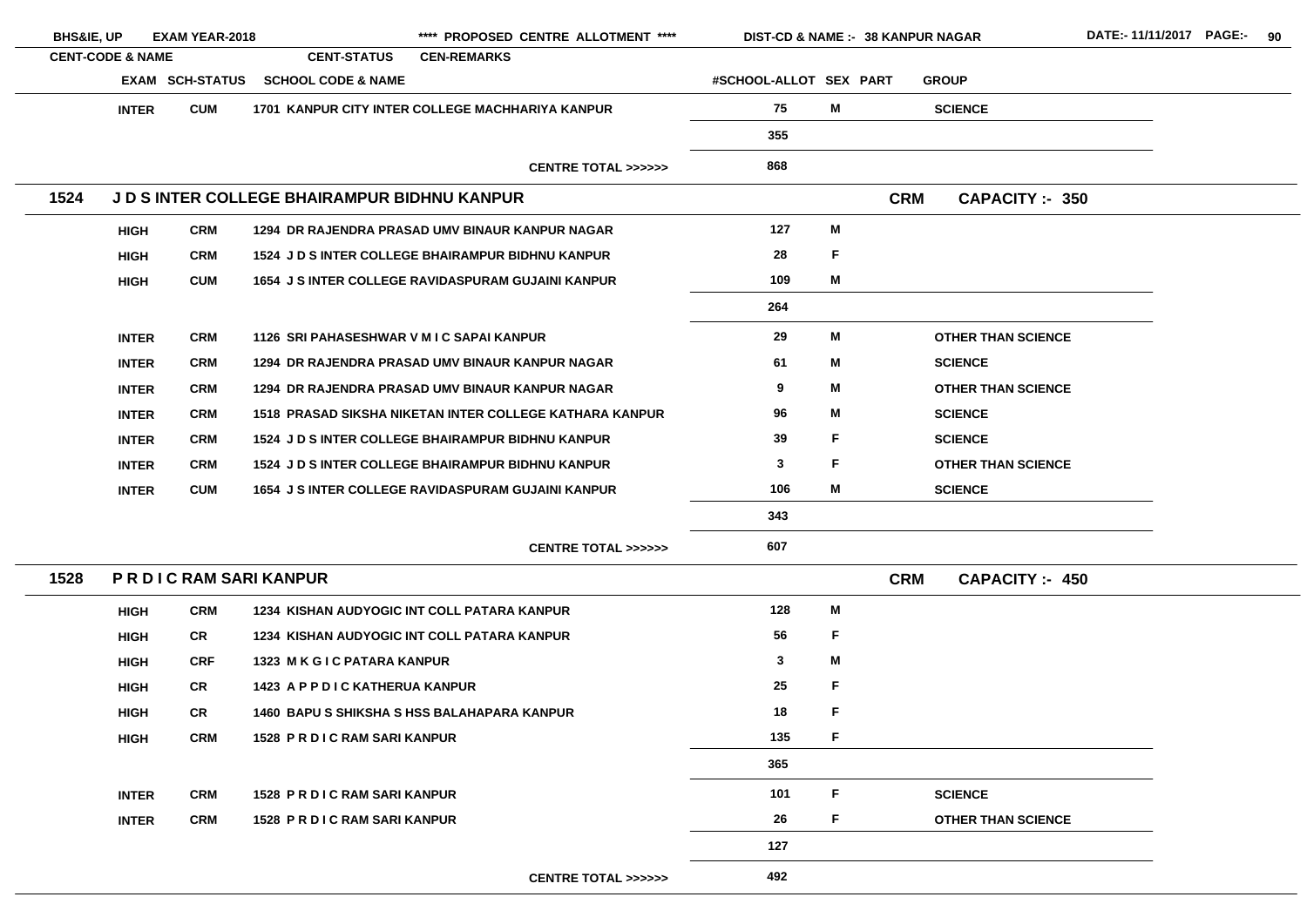| <b>BHS&amp;IE, UP</b> |                             | <b>EXAM YEAR-2018</b>  |                                                     | **** PROPOSED CENTRE ALLOTMENT ****                      | <b>DIST-CD &amp; NAME :- 38 KANPUR NAGAR</b> |             |            |                           |
|-----------------------|-----------------------------|------------------------|-----------------------------------------------------|----------------------------------------------------------|----------------------------------------------|-------------|------------|---------------------------|
|                       | <b>CENT-CODE &amp; NAME</b> |                        | <b>CENT-STATUS</b>                                  | <b>CEN-REMARKS</b>                                       |                                              |             |            |                           |
|                       |                             | <b>EXAM SCH-STATUS</b> | <b>SCHOOL CODE &amp; NAME</b>                       |                                                          | #SCHOOL-ALLOT SEX PART                       |             |            | <b>GROUP</b>              |
| 1529                  |                             |                        | <b>GURUKUL INTER COLLEGE KORIYA SANIGAWA KANPUR</b> |                                                          |                                              |             | <b>CRM</b> | <b>CAPACITY: 650</b>      |
|                       | <b>HIGH</b>                 | CU                     |                                                     | 1397 OM SARASWATI VIDYA MANDIR I C HAL CLY KNP           | 21                                           | $\mathsf F$ |            |                           |
|                       | <b>HIGH</b>                 | <b>CRM</b>             |                                                     | <b>1466 PARAMHANS RMD KVM IC SAWAYAJPUR KANPUR</b>       | 16                                           | F           |            |                           |
|                       | <b>HIGH</b>                 | CU                     | <b>1491 PLDIC BHAWANI NAGAR KANPUR</b>              |                                                          | 9                                            | F           |            |                           |
|                       | <b>HIGH</b>                 | CU                     | <b>1497 MA VAISHNO GIRLS COLLEGE KANPUR</b>         |                                                          | 12                                           | F           |            |                           |
|                       | <b>HIGH</b>                 | <b>CUF</b>             | <b>1497 MA VAISHNO GIRLS COLLEGE KANPUR</b>         |                                                          | 18                                           | M           |            |                           |
|                       | <b>HIGH</b>                 | CU                     | 1523 K K G IC S J VIHAR K NAGAR KANPUR              |                                                          | 31                                           | F           |            |                           |
|                       | <b>HIGH</b>                 | <b>CRM</b>             |                                                     | <b>1529 GURUKUL INTER COLLEGE KORIYA SANIGAWA KANPUR</b> | 54                                           | F           |            |                           |
|                       | <b>HIGH</b>                 | CU                     | 1530 U V B H S S SAFIPUR KANPUR                     |                                                          | 37                                           |             |            |                           |
|                       | <b>HIGH</b>                 | <b>CU</b>              | <b>1568 PARAMOUNT HSS CHAKERI KANPUR</b>            |                                                          | 15                                           |             |            |                           |
|                       | <b>HIGH</b>                 | CU                     |                                                     | 1612 HARDUTT PRASAD M P I C SANIGAWAN ROAD KNP           | 55                                           | F           |            |                           |
|                       | <b>HIGH</b>                 | <b>CUM</b>             |                                                     | 1612 HARDUTT PRASAD M P I C SANIGAWAN ROAD KNP           | 58                                           | M           |            |                           |
|                       | <b>HIGH</b>                 | <b>CRM</b>             |                                                     | 1695 SHIVANI HS SCHOOL NAGWA SWARN JAYANTI VIHAR KANPUR  | 9                                            | F           |            |                           |
|                       | <b>HIGH</b>                 | <b>CRM</b>             |                                                     | 1699 V D S S SANSTHAN HS SANDEEP NAGAR SANIGAWAN KANPUR  | 6                                            | F           |            |                           |
|                       |                             |                        |                                                     |                                                          | 341                                          |             |            |                           |
|                       | <b>INTER</b>                | <b>CRM</b>             |                                                     | <b>1466 PARAMHANS RMD KVM IC SAWAYAJPUR KANPUR</b>       | 27                                           | F           |            | <b>SCIENCE</b>            |
|                       | <b>INTER</b>                | <b>CRM</b>             |                                                     | <b>1466 PARAMHANS RMD KVM IC SAWAYAJPUR KANPUR</b>       | $\overline{2}$                               | F           |            | <b>OTHER THAN SCIENCE</b> |
|                       | <b>INTER</b>                | <b>CRM</b>             | <b>1491 PLDIC BHAWANI NAGAR KANPUR</b>              |                                                          | 47                                           | F           |            | <b>SCIENCE</b>            |
|                       | <b>INTER</b>                | <b>CRM</b>             | 1491 PL D I C BHAWANI NAGAR KANPUR                  |                                                          | 38                                           | F           |            | <b>OTHER THAN SCIENCE</b> |
|                       | <b>INTER</b>                | <b>CRM</b>             | 1523 K K G IC S J VIHAR K NAGAR KANPUR              |                                                          | 33                                           | F           |            | <b>SCIENCE</b>            |
|                       | <b>INTER</b>                | <b>CRM</b>             |                                                     | <b>1529 GURUKUL INTER COLLEGE KORIYA SANIGAWA KANPUR</b> | 48                                           | F           |            | <b>OTHER THAN SCIENCE</b> |
|                       | <b>INTER</b>                | <b>CRM</b>             |                                                     | <b>1529 GURUKUL INTER COLLEGE KORIYA SANIGAWA KANPUR</b> | 40                                           | F           |            | <b>SCIENCE</b>            |
|                       | <b>INTER</b>                | <b>CRM</b>             |                                                     | 1612 HARDUTT PRASAD M P I C SANIGAWAN ROAD KNP           | 40                                           | F           |            | <b>SCIENCE</b>            |
|                       | <b>INTER</b>                | <b>CUM</b>             |                                                     | 1612 HARDUTT PRASAD M P I C SANIGAWAN ROAD KNP           | 72                                           | M           |            | <b>SCIENCE</b>            |
|                       |                             |                        |                                                     |                                                          | 347                                          |             |            |                           |
|                       |                             |                        |                                                     | <b>CENTRE TOTAL &gt;&gt;&gt;&gt;&gt;&gt;</b>             | 688                                          |             |            |                           |
| 1536                  |                             |                        | <b>SHIVAJI INTER COLLEGE 782 ARRA KANPUR</b>        |                                                          |                                              |             | <b>CUM</b> | <b>CAPACITY: 650</b>      |
|                       | <b>HIGH</b>                 | <b>BUM</b>             |                                                     | 1007 SHRI MUNI HINDU I C GOVIND NAGAR KANPUR             | 11                                           | M           |            |                           |
|                       | <b>HIGH</b>                 | <b>CUF</b>             | 1235 KAMLA V G HSS SAKET NAGAR KANPUR               |                                                          | 6                                            | M           |            |                           |
|                       | <b>HIGH</b>                 | CU                     | 1263 DN VIC B V NAUBASTA KANPUR                     |                                                          | 32                                           | F           |            |                           |

**HIGH**

**CU 1327 SRI BALIRAM I C NEWRI KANPUR 34**

**F**

**BATE:- 11/11/2017 PAGE:- 91**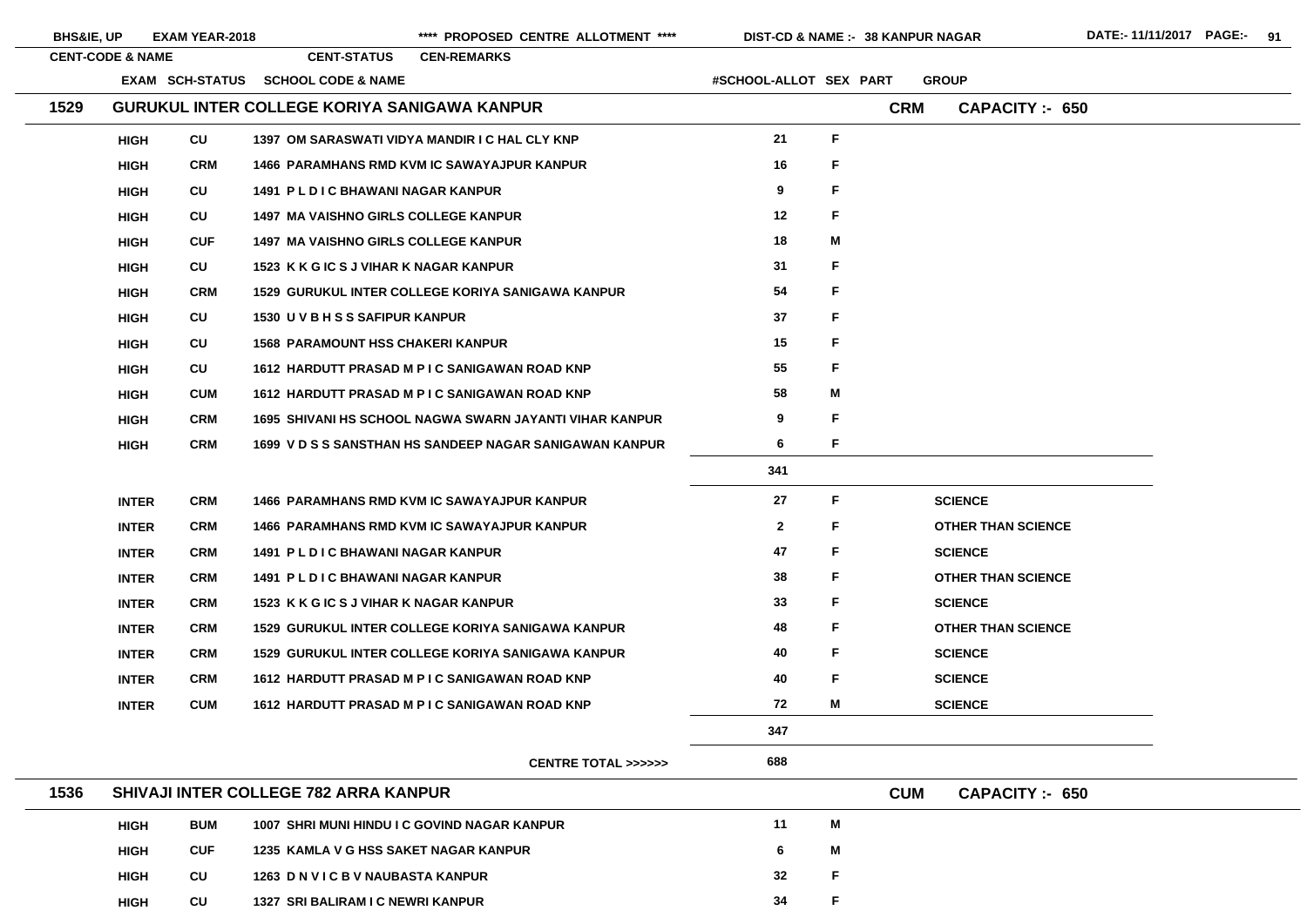|      | <b>CENT-CODE &amp; NAME</b> |                 | <b>CENT-STATUS</b>                                | <b>CEN-REMARKS</b>                                      |                         |             |                                    |
|------|-----------------------------|-----------------|---------------------------------------------------|---------------------------------------------------------|-------------------------|-------------|------------------------------------|
|      |                             | EXAM SCH-STATUS | <b>SCHOOL CODE &amp; NAME</b>                     |                                                         | #SCHOOL-ALLOT SEX PART  |             | <b>GROUP</b>                       |
|      | <b>HIGH</b>                 | <b>CU</b>       | 1363 K S I C WORLD BANK BARRA KANPUR              |                                                         | 48                      | $\mathsf F$ |                                    |
|      | <b>HIGH</b>                 | <b>CUM</b>      |                                                   | <b>1382 VIMAL HSS HANUMANT VIHAR NAUBASTA KANPUR</b>    | 26                      | F           |                                    |
|      | <b>HIGH</b>                 | CU              |                                                   | <b>1416 MAYA DEVI HSS B YOGENDRA VIHAR KANPUR</b>       | 26                      | F           |                                    |
|      | <b>HIGH</b>                 | <b>CUM</b>      |                                                   | <b>1416 MAYA DEVI HSS B YOGENDRA VIHAR KANPUR</b>       | $\overline{\mathbf{4}}$ | M           |                                    |
|      | <b>HIGH</b>                 | <b>CUM</b>      | <b>1421 CITY EDUCATION CENTRE HSS KANPUR</b>      |                                                         | 17                      | M           |                                    |
|      | <b>HIGH</b>                 | <b>CUM</b>      | <b>1448 EKTA MEMORIAL HSS JARAULI I KANPUR</b>    |                                                         | 28                      | M           |                                    |
|      | <b>HIGH</b>                 | <b>CUM</b>      | 1477 SARDAR PATEL I C JARAULI KANPUR              |                                                         | 147                     | M           |                                    |
|      | <b>HIGH</b>                 | <b>CUM</b>      |                                                   | <b>1485 SHRI SHANTI DAS HSS M S NAUBASTA KANPUR</b>     | $5\phantom{.0}$         | F           |                                    |
|      | <b>HIGH</b>                 | <b>CUM</b>      | <b>1536 SHIVAJI INTER COLLEGE 782 ARRA KANPUR</b> |                                                         | 51                      | F           |                                    |
|      | <b>HIGH</b>                 | <b>CUM</b>      |                                                   | 1620 KDKL SHASTRI INTER COLLEGE ARRA NAUBASTA KANPUR NA | 48                      | F           |                                    |
|      | <b>HIGH</b>                 | <b>CUF</b>      |                                                   | 1648 S V M B I C BOODHPUR MACHHARIYA YASHODA NGR KANPUR | 25                      | M           |                                    |
|      | <b>HIGH</b>                 | <b>BRM</b>      |                                                   | 5026 SRI HARI GOPAL IC SEN PASCHIMPARA KANPUR           | 67                      | M           |                                    |
|      |                             |                 |                                                   |                                                         | 575                     |             |                                    |
|      | <b>INTER</b>                | <b>BRM</b>      |                                                   | 1026 SRI HARI GOPAL IC SEN PASCHIMPARA KANPUR           | 92                      | M           | <b>SCIENCE</b>                     |
|      | <b>INTER</b>                | <b>CUM</b>      | 1250 CHATRAPATI SHIVAJI I C JARAULI KANPUR        |                                                         | 55                      | F           | <b>SCIENCE</b>                     |
|      | <b>INTER</b>                | <b>CUM</b>      | <b>1298 ARYA BHATT I C DAMODAR NAGAR KANPUR</b>   |                                                         | 30                      | M           | <b>SCIENCE</b>                     |
|      | <b>INTER</b>                | <b>CUM</b>      | 1327 SRI BALIRAM I C NEWRI KANPUR                 |                                                         | 92                      | M           | <b>SCIENCE</b>                     |
|      | <b>INTER</b>                | <b>CUM</b>      |                                                   | 1404 DAYANAND SANTOSH MISHRA I C Y NGR KANPUR           | 50                      | M           | <b>SCIENCE</b>                     |
|      | <b>INTER</b>                | <b>CUM</b>      | 1431 S N SINGH I C DAYAL PURAM KANPUR             |                                                         | 22                      | F           | <b>OTHER THAN SCIENCE</b>          |
|      | <b>INTER</b>                | <b>CUM</b>      |                                                   | 1447 CRKAD HSS NARAYANPURI NAUBASTA KANPUR              | 17                      | F           | <b>SCIENCE</b>                     |
|      | <b>INTER</b>                | <b>CUM</b>      | <b>1536 SHIVAJI INTER COLLEGE 782 ARRA KANPUR</b> |                                                         | 60                      | F           | <b>SCIENCE</b>                     |
|      | <b>INTER</b>                | <b>CUM</b>      |                                                   | 1620 KDKL SHASTRI INTER COLLEGE ARRA NAUBASTA KANPUR NA | 31                      | M           | <b>SCIENCE</b>                     |
|      | <b>INTER</b>                | <b>BRM</b>      |                                                   | 5026 SRI HARI GOPAL IC SEN PASCHIMPARA KANPUR           | 61                      | M           | <b>SCIENCE</b>                     |
|      |                             |                 |                                                   |                                                         | 510                     |             |                                    |
|      |                             |                 |                                                   | <b>CENTRE TOTAL &gt;&gt;&gt;&gt;&gt;&gt;</b>            | 1085                    |             |                                    |
| 1538 |                             |                 | <b>CLMIC BARIBHITARGAON KANPUR NAGAR</b>          |                                                         |                         |             | <b>CRM</b><br><b>CAPACITY: 650</b> |
|      | <b>HIGH</b>                 | <b>CRM</b>      | 1217 SRI KAMAKHYA I C RAYPUR PATARA KANPUR        |                                                         | 129                     | M           |                                    |
|      | <b>HIGH</b>                 | <b>CRM</b>      |                                                   | <b>1476 PRASAD GIRLS VIDYALAYA HSS SADH KANPUR</b>      | 19                      | M           |                                    |
|      | <b>HIGH</b>                 | CR              |                                                   | 1513 KISAN BALIKA IC KUMHAUPUR B.GAON KANPUR            | 53                      | F           |                                    |
|      | <b>HIGH</b>                 | <b>CRM</b>      | <b>1538 CLMIC BARIBHITARGAON KANPUR NAGAR</b>     |                                                         | 27                      | $\mathsf F$ |                                    |

**HIGH**

BHS&IE, UP **EXAM YEAR-2018 EXAM YEAR-2018 1998 Exam PROPOSED CENTRE ALLOTMENT** \*\*\*\* **DIST-CD & NAME :- 38 KANPUR NAGAR** DATE:- 11/11/2017 PAGE:- 92

**CR 1566 C P C K INT COLL KUNDAULI KANPUR 43**

E. E. E. E. E.

**F**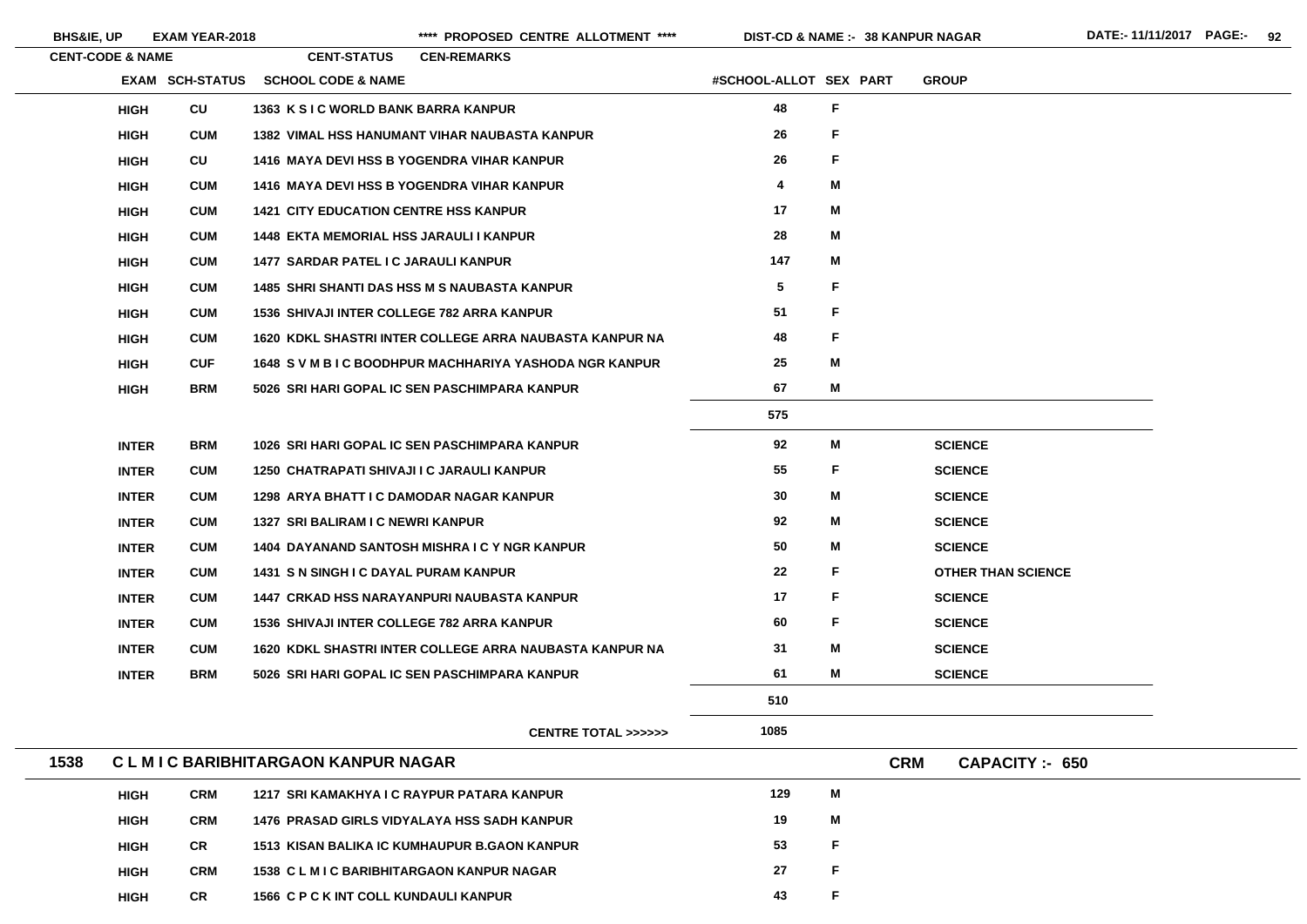| <b>BHS&amp;IE, UP</b>       |              | <b>EXAM YEAR-2018</b>  |                                                        |                    | **** PROPOSED CENTRE ALLOTMENT ****          | <b>DIST-CD &amp; NAME :- 38 KANPUR NAGAR</b> |    |            |                           |
|-----------------------------|--------------|------------------------|--------------------------------------------------------|--------------------|----------------------------------------------|----------------------------------------------|----|------------|---------------------------|
| <b>CENT-CODE &amp; NAME</b> |              |                        | <b>CENT-STATUS</b>                                     | <b>CEN-REMARKS</b> |                                              |                                              |    |            |                           |
|                             |              | <b>EXAM SCH-STATUS</b> | <b>SCHOOL CODE &amp; NAME</b>                          |                    |                                              | #SCHOOL-ALLOT SEX PART                       |    |            | <b>GROUP</b>              |
|                             | <b>HIGH</b>  | <b>CR</b>              | 1670 SATYSIYA H S DHARMPUR NARWAL DEVSAR KUTIYA RAMPUR |                    |                                              | 15                                           | F  |            |                           |
|                             | <b>HIGH</b>  | <b>CRM</b>             | 1670 SATYSIYA H S DHARMPUR NARWAL DEVSAR KUTIYA RAMPUR |                    |                                              | 31                                           | M  |            |                           |
|                             |              |                        |                                                        |                    |                                              | 317                                          |    |            |                           |
|                             | <b>INTER</b> | <b>CRM</b>             | 1217 SRI KAMAKHYA I C RAYPUR PATARA KANPUR             |                    |                                              | 23                                           | М  |            | <b>OTHER THAN SCIENCE</b> |
|                             | <b>INTER</b> | <b>CRF</b>             | <b>1513 KISAN BALIKA IC KUMHAUPUR B.GAON KANPUR</b>    |                    |                                              | 47                                           | М  |            | <b>SCIENCE</b>            |
|                             | <b>INTER</b> | <b>CRM</b>             | <b>1538 CLMIC BARIBHITARGAON KANPUR NAGAR</b>          |                    |                                              | 31                                           | F  |            | <b>SCIENCE</b>            |
|                             | <b>INTER</b> | <b>CR</b>              | 1670 SATYSIYA H S DHARMPUR NARWAL DEVSAR KUTIYA RAMPUR |                    |                                              | 10                                           | F  |            | <b>OTHER THAN SCIENCE</b> |
|                             | <b>INTER</b> | <b>CR</b>              | 1670 SATYSIYA H S DHARMPUR NARWAL DEVSAR KUTIYA RAMPUR |                    |                                              | 3                                            | F  |            | <b>SCIENCE</b>            |
|                             | <b>INTER</b> | <b>CRM</b>             | 1670 SATYSIYA H S DHARMPUR NARWAL DEVSAR KUTIYA RAMPUR |                    |                                              | 16                                           | M  |            | <b>SCIENCE</b>            |
|                             |              |                        |                                                        |                    |                                              | 130                                          |    |            |                           |
|                             |              |                        |                                                        |                    | <b>CENTRE TOTAL &gt;&gt;&gt;&gt;&gt;&gt;</b> | 447                                          |    |            |                           |
| 1546                        |              |                        | <b>B R R D INTER COLLEGE BARUI KANPUR NAGAR</b>        |                    |                                              |                                              |    | <b>CRM</b> | <b>CAPACITY:- 300</b>     |
|                             | <b>HIGH</b>  | <b>BRM</b>             | 1209 SRI P SHIKSHA PARISAD IC SADH KANPUR              |                    |                                              | 40                                           | Μ  |            |                           |
|                             | <b>HIGH</b>  | <b>CRM</b>             | 1222 D N B S J P INTER COLLEGE KUDNI KANPUR            |                    |                                              | 68                                           | F  |            |                           |
|                             | <b>HIGH</b>  | <b>CRM</b>             | 1222 D N B S J P INTER COLLEGE KUDNI KANPUR            |                    |                                              | 36                                           | Μ  |            |                           |
|                             | <b>HIGH</b>  | <b>CR</b>              | 1293 G V S I C KARCHULIPUR KANPUR                      |                    |                                              | 16                                           | F. |            |                           |
|                             | <b>HIGH</b>  | <b>CRM</b>             | 1347 PL MISHRA PUB I C GOOJA KANPUR                    |                    |                                              | 44                                           | F  |            |                           |
|                             | <b>HIGH</b>  | <b>CR</b>              | <b>1535 SASNIC EANTARORA GOPALPUR KANPUR</b>           |                    |                                              | 62                                           | F  |            |                           |
|                             | <b>HIGH</b>  | <b>CRM</b>             | 1546 B R R D INTER COLLEGE BARUI KANPUR NAGAR          |                    |                                              | 127                                          | F  |            |                           |
|                             |              |                        |                                                        |                    |                                              | 393                                          |    |            |                           |
|                             | <b>INTER</b> | <b>BRM</b>             | 1209 SRI P SHIKSHA PARISAD IC SADH KANPUR              |                    |                                              | 34                                           | M  |            | <b>SCIENCE</b>            |
|                             | <b>INTER</b> | <b>BRM</b>             | 1209 SRI P SHIKSHA PARISAD IC SADH KANPUR              |                    |                                              | 19                                           | M  |            | <b>OTHER THAN SCIENCE</b> |
|                             | <b>INTER</b> | <b>CRM</b>             | 1222 D N B S J P INTER COLLEGE KUDNI KANPUR            |                    |                                              | 81                                           | F  |            | <b>OTHER THAN SCIENCE</b> |
|                             | <b>INTER</b> | <b>CRM</b>             | 1222 D N B S J P INTER COLLEGE KUDNI KANPUR            |                    |                                              | $5\phantom{.0}$                              | M  |            | <b>OTHER THAN SCIENCE</b> |
|                             | <b>INTER</b> | <b>CRM</b>             | 1293 G V S I C KARCHULIPUR KANPUR                      |                    |                                              | 30                                           | F  |            | <b>SCIENCE</b>            |
|                             | <b>INTER</b> | <b>CRM</b>             | 1293 G V S I C KARCHULIPUR KANPUR                      |                    |                                              | $\mathbf{2}$                                 | F  |            | <b>OTHER THAN SCIENCE</b> |
|                             | <b>INTER</b> | <b>CRM</b>             | 1546 B R R D INTER COLLEGE BARUI KANPUR NAGAR          |                    |                                              | 88                                           | F  |            | <b>SCIENCE</b>            |
|                             | <b>INTER</b> | <b>CRM</b>             | 1546 B R R D INTER COLLEGE BARUI KANPUR NAGAR          |                    |                                              | 32                                           | F  |            | <b>OTHER THAN SCIENCE</b> |
|                             |              |                        |                                                        |                    |                                              | 291                                          |    |            |                           |
|                             |              |                        |                                                        |                    | <b>CENTRE TOTAL &gt;&gt;&gt;&gt;&gt;&gt;</b> | 684                                          |    |            |                           |
|                             |              |                        |                                                        |                    |                                              |                                              |    |            |                           |

E<br>C  $SE$ CE D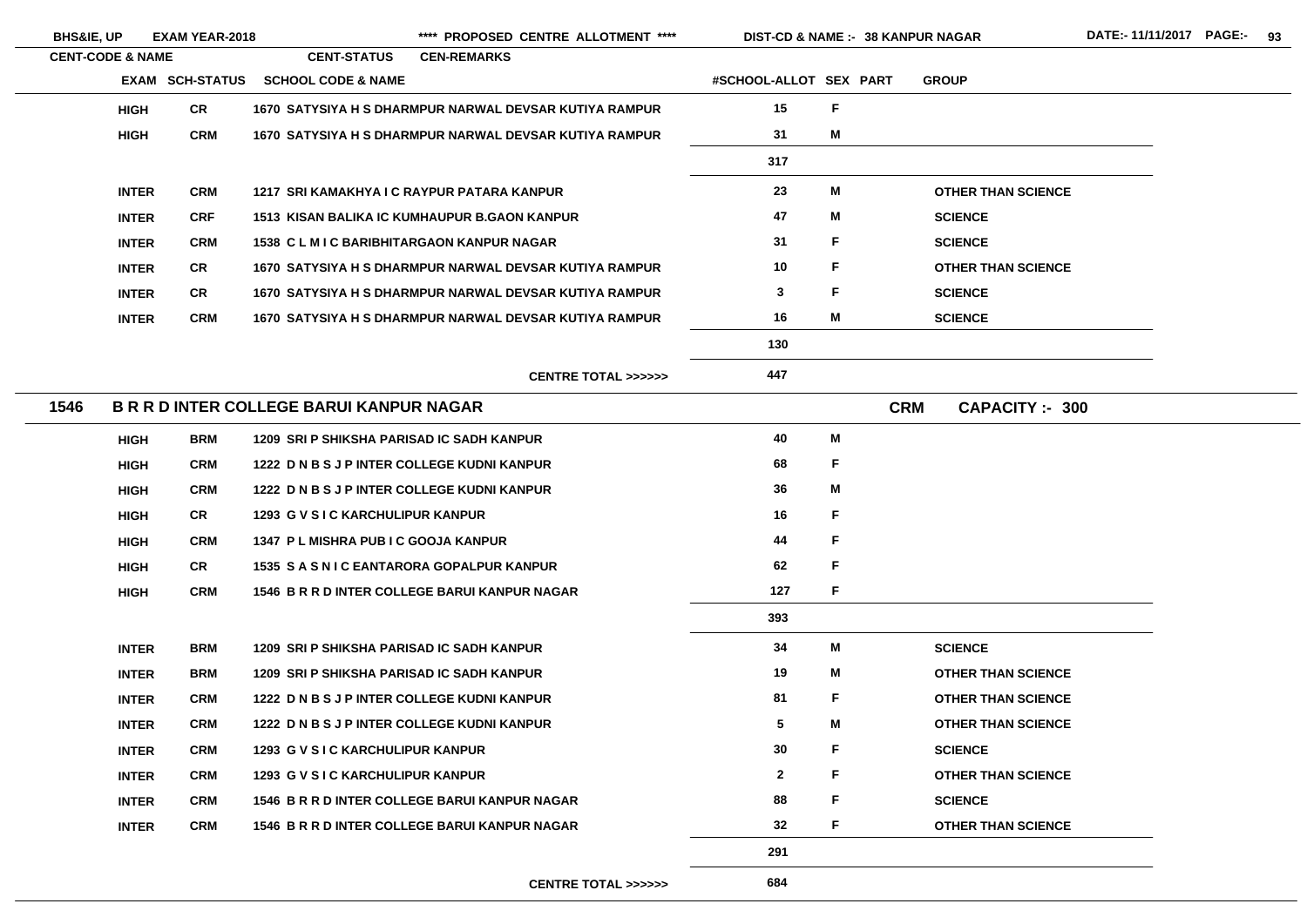| <b>BHS&amp;IE, UP</b> |                             | EXAM YEAR-2018  |                                             | **** PROPOSED CENTRE ALLOTMENT ****                            | DIST-CD & NAME :- 38 KANPUR NAGAR |    |            |                        |  |
|-----------------------|-----------------------------|-----------------|---------------------------------------------|----------------------------------------------------------------|-----------------------------------|----|------------|------------------------|--|
|                       | <b>CENT-CODE &amp; NAME</b> |                 | <b>CENT-STATUS</b>                          | <b>CEN-REMARKS</b>                                             |                                   |    |            |                        |  |
|                       |                             | EXAM SCH-STATUS | <b>SCHOOL CODE &amp; NAME</b>               |                                                                | #SCHOOL-ALLOT SEX PART            |    |            | <b>GROUP</b>           |  |
| 1552                  |                             |                 | R V M INTER COLLEGE NEW AZAD NAGAR KANPUR   |                                                                |                                   |    | <b>CUM</b> | <b>CAPACITY :- 550</b> |  |
|                       | <b>HIGH</b>                 | CU              |                                             | 1146 YASHODA INTER COLLEGE YASHODA NGR KANPUR                  | 26                                | F  |            |                        |  |
|                       | <b>HIGH</b>                 | CU              |                                             | <b>1170 KANPUR INTERMEDIATE EDUCATION CENTRE GOPAL NAGAR</b>   | 37                                | F  |            |                        |  |
|                       | <b>HIGH</b>                 | CU              |                                             | 1292 BAL V M I C PAC 37BN KANPUR NAGAR KANPUR                  | 17                                | F  |            |                        |  |
|                       | <b>HIGH</b>                 | CU              |                                             | 1336 UMRAI DEVI BALIKA I C YASHODA NGR KANPUR                  | 51                                | F  |            |                        |  |
|                       | <b>HIGH</b>                 | CU              |                                             | 1374 MUKTESHWARI ADARSH I C NEW A NAGAR KANPUR                 | 29                                | F  |            |                        |  |
|                       | <b>HIGH</b>                 | <b>CUM</b>      |                                             | 1374 MUKTESHWARI ADARSH I C NEW A NAGAR KANPUR                 | 40                                | Μ  |            |                        |  |
|                       | <b>HIGH</b>                 | <b>CUM</b>      | <b>1446 VIVEKANAND PUBLIC INTER COLLEGE</b> |                                                                | 23                                | M  |            |                        |  |
|                       | <b>HIGH</b>                 | <b>CUM</b>      |                                             | 1552 R V M INTER COLLEGE NEW AZAD NAGAR KANPUR                 | 32                                | F. |            |                        |  |
|                       | <b>HIGH</b>                 | <b>CUM</b>      |                                             | <b>1567 SARASWATI VIDYA MANDIR INTER COLLEGE RAMPURAM KANP</b> | 21                                | M  |            |                        |  |
|                       | <b>HIGH</b>                 | <b>CUM</b>      |                                             | <b>1567 SARASWATI VIDYA MANDIR INTER COLLEGE RAMPURAM KANP</b> | 23                                | F  |            |                        |  |
|                       | <b>HIGH</b>                 | CU              |                                             | <b>1606 BABU S S INTER COLLEGE GANGAPUR KANPUR NAGAR</b>       | 24                                | F  |            |                        |  |
|                       | <b>HIGH</b>                 | <b>CUM</b>      |                                             | 1682 ZIGANA SMARAK MAHARSHI DAYANAND SHIKSHA KENDRA HS         | 56                                | M  |            |                        |  |
|                       |                             |                 |                                             |                                                                | 379                               |    |            |                        |  |
|                       | <b>INTER</b>                | <b>CUM</b>      |                                             | 1292 BAL V M I C PAC 37BN KANPUR NAGAR KANPUR                  | 12                                | M  |            | <b>SCIENCE</b>         |  |
|                       | <b>INTER</b>                | CU              |                                             | 1374 MUKTESHWARI ADARSH I C NEW A NAGAR KANPUR                 | 30                                | F  |            | <b>SCIENCE</b>         |  |
|                       | <b>INTER</b>                | <b>CUM</b>      |                                             | 1374 MUKTESHWARI ADARSH I C NEW A NAGAR KANPUR                 | 27                                | M  |            | <b>SCIENCE</b>         |  |
|                       | <b>INTER</b>                | <b>CUM</b>      |                                             | 1552 R V M INTER COLLEGE NEW AZAD NAGAR KANPUR                 | 11                                | F  |            | <b>SCIENCE</b>         |  |
|                       | <b>INTER</b>                | <b>CUM</b>      |                                             | <b>1567 SARASWATI VIDYA MANDIR INTER COLLEGE RAMPURAM KANP</b> | 20                                | F  |            | <b>SCIENCE</b>         |  |
|                       | <b>INTER</b>                | <b>CUM</b>      |                                             | <b>1567 SARASWATI VIDYA MANDIR INTER COLLEGE RAMPURAM KANP</b> | 23                                | Μ  |            | <b>SCIENCE</b>         |  |
|                       |                             |                 |                                             |                                                                | 123                               |    |            |                        |  |
|                       |                             |                 |                                             | CENTRE TOTAL >>>>>>                                            | 502                               |    |            |                        |  |
| 1562                  |                             |                 | R ASHRAM PADDATI VIDALYA KANPUR             |                                                                |                                   |    | <b>AUM</b> | <b>CAPACITY: 450</b>   |  |
|                       | <b>HIGH</b>                 | CU              |                                             | 1166 THE MODEL I C KALYANPUR SINGHPUR KANPUR                   | 23                                | F  |            |                        |  |
|                       | <b>HIGH</b>                 | <b>CUM</b>      |                                             | 1166 THE MODEL I C KALYANPUR SINGHPUR KANPUR                   | 51                                | Μ  |            |                        |  |
|                       | <b>HIGH</b>                 | <b>CUM</b>      |                                             | 1303 G D GYAN MANJUSHA I C NANKARI IIT KANPUR                  | 49                                | Μ  |            |                        |  |
|                       | <b>HIGH</b>                 | <b>CUM</b>      | 1356 PT L N GAUR I C KALYANPUR KHURD KANPUR |                                                                | 53                                | Μ  |            |                        |  |
|                       | <b>HIGH</b>                 | <b>CUM</b>      |                                             | 1527 S D S VIDYA MANDIR H S SCHOOL BAIRI KALYANPUR KANP        | $\overline{7}$                    | Μ  |            |                        |  |
|                       | <b>HIGH</b>                 | CU              |                                             | 1541 RADHA KRISHNA S H S S SUKHANIPUR KANPUR                   | 28                                | F. |            |                        |  |
|                       |                             |                 |                                             |                                                                |                                   |    |            |                        |  |



**HIGH**

 $\sim$ 

**CUM 1541 RADHA KRISHNA S H S S SUKHANIPUR KANPUR 22**

**M**

**HIGH**

**AUF 1626 GHS SCHOOL BAIKUNTHPUR KANPUR NAGAR 30**

**M**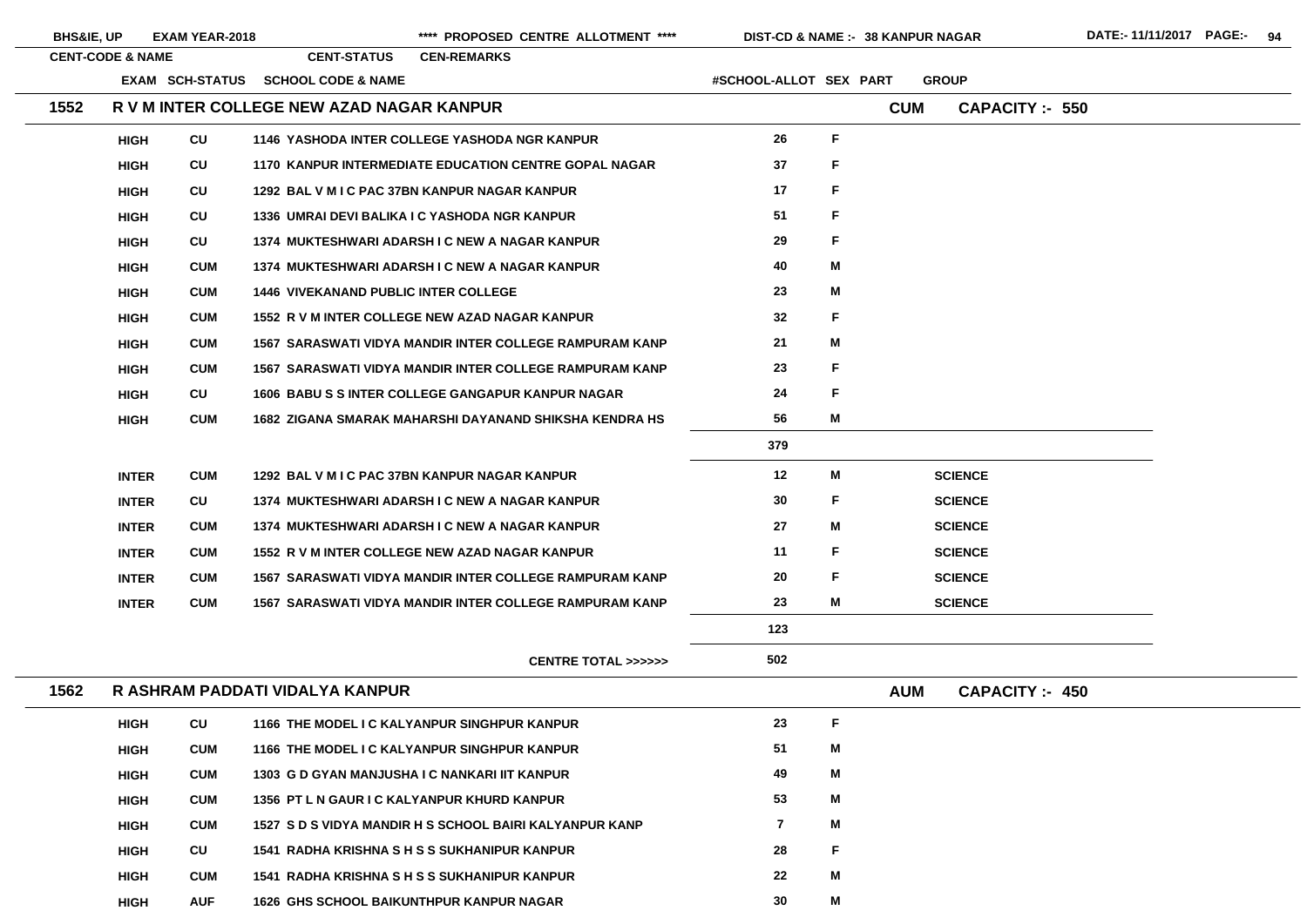| <b>BHS&amp;IE, UP</b>       |              | <b>EXAM YEAR-2018</b>  |                                                     | **** PROPOSED CENTRE ALLOTMENT ****                         | <b>DIST-CD &amp; NAME :- 38 KANPUR NAGAR</b> |   |            |                           |  |
|-----------------------------|--------------|------------------------|-----------------------------------------------------|-------------------------------------------------------------|----------------------------------------------|---|------------|---------------------------|--|
| <b>CENT-CODE &amp; NAME</b> |              |                        | <b>CENT-STATUS</b>                                  | <b>CEN-REMARKS</b>                                          |                                              |   |            |                           |  |
|                             |              | <b>EXAM SCH-STATUS</b> | <b>SCHOOL CODE &amp; NAME</b>                       |                                                             | #SCHOOL-ALLOT SEX PART                       |   |            | <b>GROUP</b>              |  |
|                             |              |                        |                                                     |                                                             | 263                                          |   |            |                           |  |
|                             | <b>INTER</b> | <b>CUM</b>             |                                                     | <b>1240 SHATRUGHAN SINGH I C KALYANPUR KANPUR</b>           | 9                                            | M |            | <b>OTHER THAN SCIENCE</b> |  |
|                             | <b>INTER</b> | <b>CUM</b>             |                                                     | 1303 G D GYAN MANJUSHA I C NANKARI IIT KANPUR               | 18                                           | M |            | <b>SCIENCE</b>            |  |
|                             | <b>INTER</b> | <b>CUM</b>             |                                                     | 1303 G D GYAN MANJUSHA I C NANKARI IIT KANPUR               | $\mathbf{3}$                                 | M |            | <b>OTHER THAN SCIENCE</b> |  |
|                             | <b>INTER</b> | <b>CUM</b>             | 1356 PT L N GAUR I C KALYANPUR KHURD KANPUR         |                                                             | 18                                           | M |            | <b>OTHER THAN SCIENCE</b> |  |
|                             | <b>INTER</b> | <b>CRM</b>             | <b>1508 R P P I C MAKSUDABAD TIKRA KANPUR</b>       |                                                             | 79                                           | M |            | <b>SCIENCE</b>            |  |
|                             | <b>INTER</b> | <b>CRM</b>             | <b>1508 R P P I C MAKSUDABAD TIKRA KANPUR</b>       |                                                             | 4                                            | M |            | <b>OTHER THAN SCIENCE</b> |  |
|                             |              |                        |                                                     |                                                             | 131                                          |   |            |                           |  |
|                             |              |                        |                                                     | <b>CENTRE TOTAL &gt;&gt;&gt;&gt;&gt;&gt;</b>                | 394                                          |   |            |                           |  |
| 1597                        |              |                        | P P N INTER COLLEGE PARAULI NIVADA KANPUR NAGAR     |                                                             |                                              |   | <b>CRM</b> | <b>CAPACITY: 450</b>      |  |
|                             | <b>HIGH</b>  | <b>CRM</b>             | 1423 A P P D I C KATHERUA KANPUR                    |                                                             | 87                                           | M |            |                           |  |
|                             | <b>HIGH</b>  | <b>CRM</b>             |                                                     | <b>1524 J D S INTER COLLEGE BHAIRAMPUR BIDHNU KANPUR</b>    | 55                                           | M |            |                           |  |
|                             | <b>HIGH</b>  | <b>CR</b>              | 1579 SRI B J M B H S S BEERSINGH PUR KANPUR         |                                                             | 14                                           | F |            |                           |  |
|                             | <b>HIGH</b>  | <b>CRM</b>             |                                                     | <b>1597 P P N INTER COLLEGE PARAULI NIVADA KANPUR NAGAR</b> | 70                                           | F |            |                           |  |
|                             | <b>HIGH</b>  | <b>AR</b>              | <b>1631 GOVT HSS KAKRAHIYA PATARA KANPUR</b>        |                                                             | 15                                           | F |            |                           |  |
|                             | <b>HIGH</b>  | <b>ARM</b>             | <b>1631 GOVT HSS KAKRAHIYA PATARA KANPUR</b>        |                                                             | 18                                           | Μ |            |                           |  |
|                             |              |                        |                                                     |                                                             | 259                                          |   |            |                           |  |
|                             | <b>INTER</b> | <b>CRM</b>             |                                                     | <b>1234 KISHAN AUDYOGIC INT COLL PATARA KANPUR</b>          | 216                                          | M |            | <b>SCIENCE</b>            |  |
|                             | <b>INTER</b> | <b>CRM</b>             | 1423 A P P D I C KATHERUA KANPUR                    |                                                             | 118                                          | M |            | <b>SCIENCE</b>            |  |
|                             | <b>INTER</b> | <b>CRM</b>             | <b>1451 LT R N INTER COLLEGE SHAMBHUA KANPUR</b>    |                                                             | 26                                           | M |            | <b>OTHER THAN SCIENCE</b> |  |
|                             | <b>INTER</b> | <b>CRM</b>             |                                                     | 1597 P P N INTER COLLEGE PARAULI NIVADA KANPUR NAGAR        | 56                                           | F |            | <b>SCIENCE</b>            |  |
|                             | <b>INTER</b> | <b>CRM</b>             |                                                     | 1597 P P N INTER COLLEGE PARAULI NIVADA KANPUR NAGAR        | 36                                           | F |            | <b>OTHER THAN SCIENCE</b> |  |
|                             |              |                        |                                                     |                                                             | 452                                          |   |            |                           |  |
|                             |              |                        |                                                     | <b>CENTRE TOTAL &gt;&gt;&gt;&gt;&gt;&gt;</b>                | 711                                          |   |            |                           |  |
| 1599                        |              |                        | <b>JPS NIKETAN INTER COLLEGE TIKRA KANPUR NAGAR</b> |                                                             |                                              |   | <b>CRM</b> | <b>CAPACITY: - 500</b>    |  |
|                             | <b>HIGH</b>  | <b>CU</b>              | 1305 SVBICA PURI ROAD VIKAS NAGAR KANPUR            |                                                             | 11                                           | F |            |                           |  |
|                             | <b>HIGH</b>  | <b>CR</b>              | 1554 P V P I C SURAR KANPUR                         |                                                             | 42                                           | F |            |                           |  |
|                             | <b>HIGH</b>  | <b>CRM</b>             |                                                     | 1599 J P S NIKETAN INTER COLLEGE TIKRA KANPUR NAGAR         | 104                                          | F |            |                           |  |
|                             | <b>HIGH</b>  | <b>CR</b>              |                                                     | <b>1602 ONMT EDUCATION CENTER MAKSOODABAD KANPUR</b>        | 45                                           | F |            |                           |  |
|                             | <b>HIGH</b>  | <b>CU</b>              | <b>1661 S L PUBLIC IC DUL BHUL KANPUR NAGAR</b>     |                                                             | 28                                           | F |            |                           |  |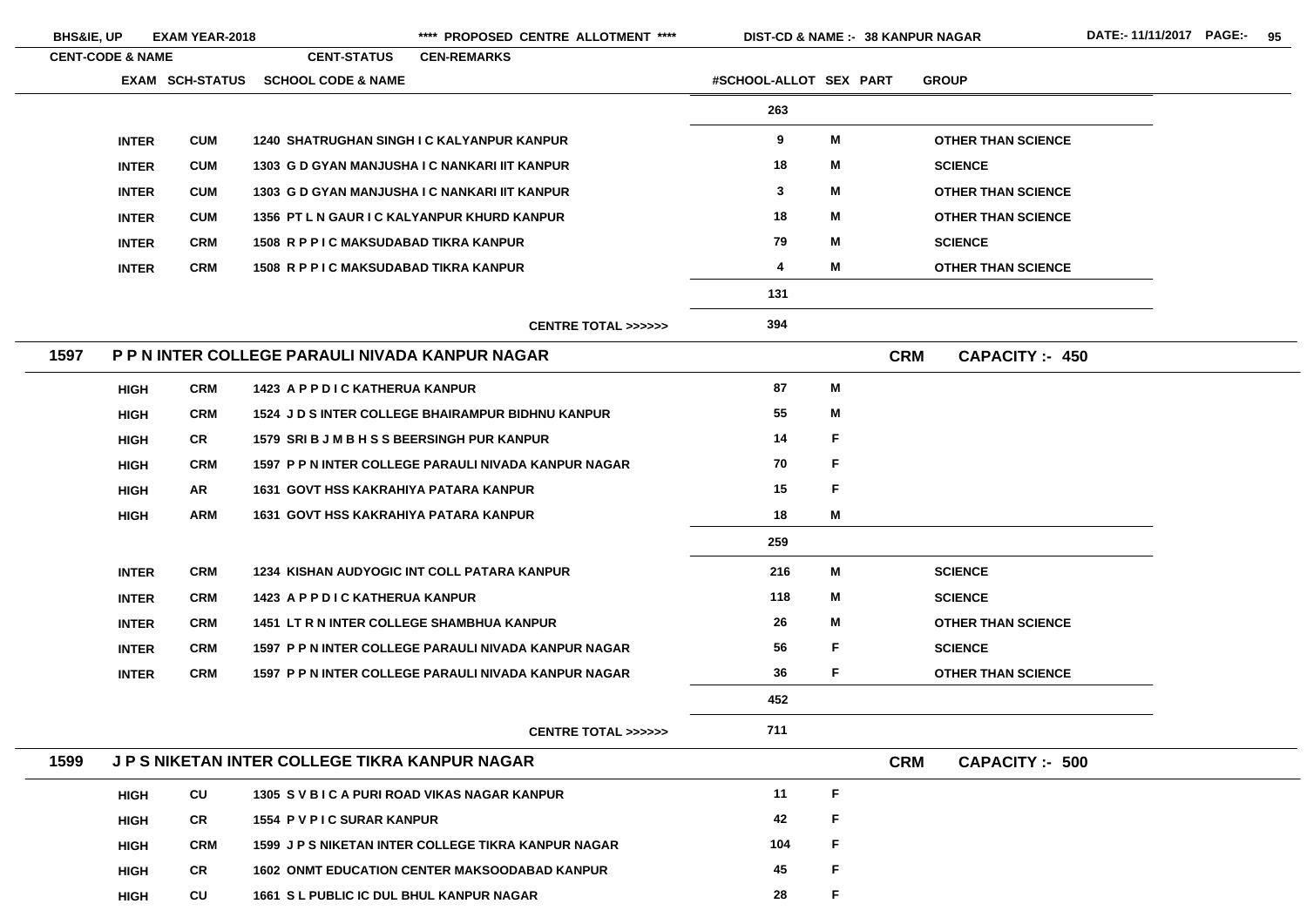| <b>BHS&amp;IE, UP</b>       | <b>EXAM YEAR-2018</b>  |                                                   | **** PROPOSED CENTRE ALLOTMENT ****                        |                        | DIST-CD & NAME :- 38 KANPUR NAGAR |                           |
|-----------------------------|------------------------|---------------------------------------------------|------------------------------------------------------------|------------------------|-----------------------------------|---------------------------|
| <b>CENT-CODE &amp; NAME</b> |                        | <b>CENT-STATUS</b>                                | <b>CEN-REMARKS</b>                                         |                        |                                   |                           |
|                             | <b>EXAM SCH-STATUS</b> | <b>SCHOOL CODE &amp; NAME</b>                     |                                                            | #SCHOOL-ALLOT SEX PART |                                   | <b>GROUP</b>              |
|                             |                        |                                                   |                                                            | 230                    |                                   |                           |
| <b>INTER</b>                | <b>CRM</b>             | 1305 SVBICA PURI ROAD VIKAS NAGAR KANPUR          |                                                            | 21                     | F                                 | <b>SCIENCE</b>            |
| <b>INTER</b>                | <b>CRM</b>             |                                                   | <b>1599 J P S NIKETAN INTER COLLEGE TIKRA KANPUR NAGAR</b> | 118                    | F                                 | <b>SCIENCE</b>            |
| <b>INTER</b>                | <b>CRM</b>             |                                                   | <b>1599 J P S NIKETAN INTER COLLEGE TIKRA KANPUR NAGAR</b> | 40                     | F                                 | <b>OTHER THAN SCIENCE</b> |
| <b>INTER</b>                | <b>CUM</b>             | 1617 DR. N S V N INT COLL KANPUR                  |                                                            | 40                     | M                                 | <b>SCIENCE</b>            |
| <b>INTER</b>                | <b>CRM</b>             | <b>1661 S L PUBLIC IC DUL BHUL KANPUR NAGAR</b>   |                                                            | 20                     | F                                 | <b>SCIENCE</b>            |
| <b>INTER</b>                | <b>CRM</b>             | <b>1661 S L PUBLIC IC DUL BHUL KANPUR NAGAR</b>   |                                                            | 8                      | F                                 | <b>OTHER THAN SCIENCE</b> |
|                             |                        |                                                   |                                                            | 247                    |                                   |                           |
|                             |                        |                                                   | <b>CENTRE TOTAL &gt;&gt;&gt;&gt;&gt;&gt;</b>               | 477                    |                                   |                           |
| 1613                        |                        | UDAI BHARTI INTER COLLEGE GARHI PALI KANPUR NAGAR |                                                            |                        | <b>CRM</b>                        | CAPACITY: 650             |
| <b>HIGH</b>                 | <b>CRM</b>             | 1324 HATHIPUR U M VIDYALAYA HATHIPUR KANPUR       |                                                            | 15                     | M                                 |                           |
| <b>HIGH</b>                 | <b>CR</b>              |                                                   | 1364 SHRITH S SCH KORIYAN SANIGAWAN KANPUR                 | 23                     | F                                 |                           |
| <b>HIGH</b>                 | <b>CRM</b>             |                                                   | 1364 SHRITH S SCH KORIYAN SANIGAWAN KANPUR                 | 37                     | M                                 |                           |
| <b>HIGH</b>                 | <b>CRF</b>             |                                                   | <b>1466 PARAMHANS RMD KVM IC SAWAYAJPUR KANPUR</b>         | 40                     | M                                 |                           |
| <b>HIGH</b>                 | <b>CRM</b>             | 1587 SSPSVMIC SAWAYAJPUR KANPUR NAGAR             |                                                            | 28                     | M                                 |                           |
| <b>HIGH</b>                 | <b>CR</b>              | 1598 LALA K P S IC TILASAHARI KANPUR NAGAR        |                                                            | 48                     | F                                 |                           |
| <b>HIGH</b>                 | CU                     |                                                   | 1611 B M T VIDYA NIKETAN E C I C CHHATMARA KANPUR          | 14                     | F                                 |                           |
| <b>HIGH</b>                 | <b>CRM</b>             |                                                   | 1613 UDAI BHARTI INTER COLLEGE GARHI PALI KANPUR NAGAR     | 52                     | F                                 |                           |
| <b>HIGH</b>                 | <b>CR</b>              |                                                   | <b>1622 MOHAN SINGH H S SCHOOL PALHEPUR KANPUR NAGAR</b>   | 37                     | $\mathsf F$                       |                           |
| <b>HIGH</b>                 | <b>CRM</b>             | <b>1678 UPH S SCHOOL BAUSAR KANPUR NAGAR</b>      |                                                            | 29                     | F                                 |                           |
|                             |                        |                                                   |                                                            | 323                    |                                   |                           |
| <b>INTER</b>                | <b>CRF</b>             |                                                   | <b>1466 PARAMHANS RMD KVM IC SAWAYAJPUR KANPUR</b>         | 37                     | M                                 | <b>SCIENCE</b>            |
| <b>INTER</b>                | <b>CRM</b>             | 1587 SSPSVMIC SAWAYAJPUR KANPUR NAGAR             |                                                            | $\overline{7}$         | M                                 | <b>OTHER THAN SCIENCE</b> |
| <b>INTER</b>                | <b>CRM</b>             | <b>1598 LALA K P S IC TILASAHARI KANPUR NAGAR</b> |                                                            | 76                     | F                                 | <b>SCIENCE</b>            |
| <b>INTER</b>                | <b>CRM</b>             | <b>1598 LALA K P S IC TILASAHARI KANPUR NAGAR</b> |                                                            | 6                      | F                                 | <b>OTHER THAN SCIENCE</b> |
| <b>INTER</b>                | <b>CRM</b>             |                                                   | 1613 UDAI BHARTI INTER COLLEGE GARHI PALI KANPUR NAGAR     | 31                     | F                                 | <b>OTHER THAN SCIENCE</b> |
| <b>INTER</b>                | <b>CRM</b>             |                                                   | 1613 UDAI BHARTI INTER COLLEGE GARHI PALI KANPUR NAGAR     | $22 \,$                | F                                 | <b>SCIENCE</b>            |
|                             |                        |                                                   |                                                            | 179                    |                                   |                           |
|                             |                        |                                                   | <b>CENTRE TOTAL &gt;&gt;&gt;&gt;&gt;&gt;</b>               | 502                    |                                   |                           |

E.  $\mathbf{E}$  and  $\mathbf{E}$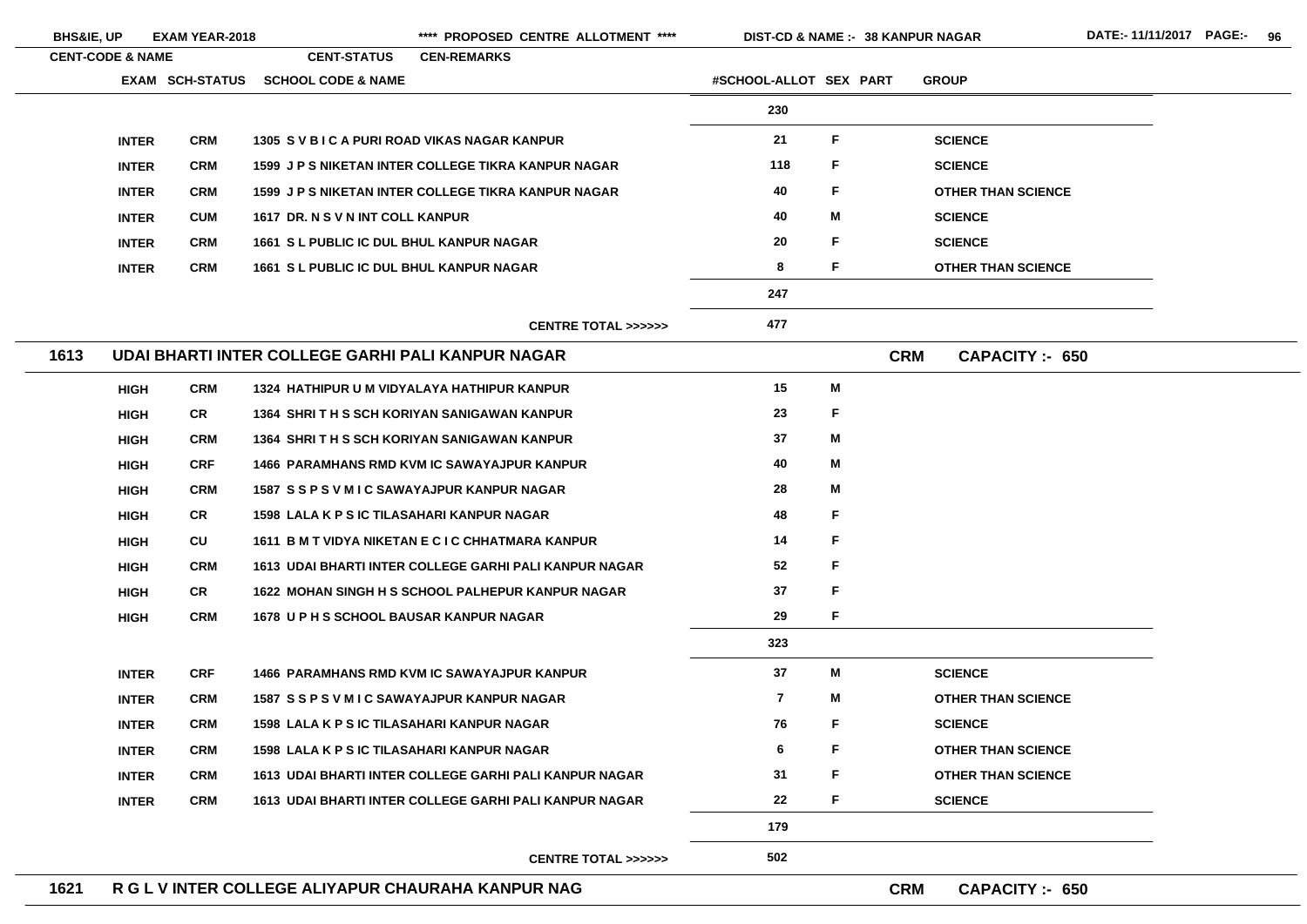|      | <b>CENT-CODE &amp; NAME</b> |                        | <b>CENT-STATUS</b>                                         | <b>CEN-REMARKS</b> |                                                         |                        |             |            |                           |
|------|-----------------------------|------------------------|------------------------------------------------------------|--------------------|---------------------------------------------------------|------------------------|-------------|------------|---------------------------|
|      |                             | <b>EXAM SCH-STATUS</b> | <b>SCHOOL CODE &amp; NAME</b>                              |                    |                                                         | #SCHOOL-ALLOT SEX PART |             |            | <b>GROUP</b>              |
|      | <b>HIGH</b>                 | <b>CR</b>              | 1361 SHRIPLSHSSRAHIMPUR BISDHAN KANPUR                     |                    |                                                         | 48                     | $\mathsf F$ |            |                           |
|      | <b>HIGH</b>                 | <b>CRM</b>             | <b>1479 M LS S I C CHATHIN KANPUR</b>                      |                    |                                                         | 81                     | F           |            |                           |
|      | <b>HIGH</b>                 | <b>CRM</b>             | <b>1479 M LS S I C CHATHIN KANPUR</b>                      |                    |                                                         | 124                    | M           |            |                           |
|      | <b>HIGH</b>                 | <b>CRM</b>             | 1545 SRI RADHA KRISHAN I C R K PURAM KUROLI KANPUR         |                    |                                                         | 68                     | M           |            |                           |
|      | <b>HIGH</b>                 | <b>ARM</b>             | 1610 GOVT HIGHER SECONDARY SCHOOL ALIAPUR KNP              |                    |                                                         | 36                     | F           |            |                           |
|      | <b>HIGH</b>                 | <b>CRM</b>             |                                                            |                    | 1621 R G L V INTER COLLEGE ALIYAPUR CHAURAHA KANPUR NAG | 96                     | F           |            |                           |
|      | <b>HIGH</b>                 | <b>ARM</b>             | <b>1628 GOVT H S S UTTAMPUR KANPUR NAGAR</b>               |                    |                                                         | 21                     | M           |            |                           |
|      | <b>HIGH</b>                 | <b>CRM</b>             | <b>1628 GOVT H S S UTTAMPUR KANPUR NAGAR</b>               |                    |                                                         | 14                     | F           |            |                           |
|      | <b>HIGH</b>                 | <b>CR</b>              | <b>1663 LAKSHMAN SINGH HS SCHOOL KRISHNA NAGAR BILHAUR</b> |                    |                                                         | 10                     | F           |            |                           |
|      | <b>HIGH</b>                 | <b>CRM</b>             | <b>1663 LAKSHMAN SINGH HS SCHOOL KRISHNA NAGAR BILHAUR</b> |                    |                                                         | 21                     | M           |            |                           |
|      | <b>HIGH</b>                 | <b>AR</b>              | 5610 GOVT HIGHER SECONDARY SCHOOL ALIAPUR KNP              |                    |                                                         | 17                     | F           |            |                           |
|      |                             |                        |                                                            |                    |                                                         | 536                    |             |            |                           |
|      | <b>INTER</b>                | <b>CRM</b>             | <b>1479 M LS S I C CHATHIN KANPUR</b>                      |                    |                                                         | 22                     | F           |            | <b>OTHER THAN SCIENCE</b> |
|      | <b>INTER</b>                | <b>CRM</b>             | <b>1479 M LS S I C CHATHIN KANPUR</b>                      |                    |                                                         | 28                     | M           |            | <b>OTHER THAN SCIENCE</b> |
|      | <b>INTER</b>                | <b>CRM</b>             |                                                            |                    | 1621 R G L V INTER COLLEGE ALIYAPUR CHAURAHA KANPUR NAG | 64                     | F           |            | <b>SCIENCE</b>            |
|      | <b>INTER</b>                | <b>CRM</b>             |                                                            |                    | 1621 R G L V INTER COLLEGE ALIYAPUR CHAURAHA KANPUR NAG | 32                     | F           |            | <b>OTHER THAN SCIENCE</b> |
|      | <b>INTER</b>                | <b>CRM</b>             | 5610 GOVT HIGHER SECONDARY SCHOOL ALIAPUR KNP              |                    |                                                         | 25                     | F           |            | <b>OTHER THAN SCIENCE</b> |
|      | <b>INTER</b>                | <b>CRM</b>             | 5610 GOVT HIGHER SECONDARY SCHOOL ALIAPUR KNP              |                    |                                                         | 16                     | F           |            | <b>SCIENCE</b>            |
|      |                             |                        |                                                            |                    |                                                         | 187                    |             |            |                           |
|      |                             |                        |                                                            |                    | <b>CENTRE TOTAL &gt;&gt;&gt;&gt;&gt;&gt;</b>            | 723                    |             |            |                           |
| 1624 |                             |                        | <b>BAL UDYAN S S I C GHATAMPUR KANPUR NAGAR</b>            |                    |                                                         |                        |             | <b>CRM</b> | <b>CAPACITY: - 500</b>    |
|      | <b>HIGH</b>                 | CU                     | <b>1206 ISLAMIA INTER COLLEGE GHATAMPUR KANPUR</b>         |                    |                                                         | 39                     | F           |            |                           |
|      | <b>HIGH</b>                 | <b>CR</b>              | <b>1340 GANESH SHANKAR MEM I C BARNAO KANPUR</b>           |                    |                                                         | 26                     | F           |            |                           |
|      | <b>HIGH</b>                 | <b>CRM</b>             | <b>1340 GANESH SHANKAR MEM I C BARNAO KANPUR</b>           |                    |                                                         | 94                     | M           |            |                           |
|      | <b>HIGH</b>                 | <b>CUM</b>             | <b>1342 SHIKSHA SANSTHAN HSS GHATAMPUR KANPUR</b>          |                    |                                                         | 69                     | M           |            |                           |
|      | <b>HIGH</b>                 | <b>CRM</b>             | 1582 GURU PRASAD P S N U M V JAJPUR KANPUR                 |                    |                                                         | 90                     | F           |            |                           |
|      | <b>HIGH</b>                 | <b>CR</b>              | 1600 G P R P E C GHATAMPUR KANPUR NAGAR                    |                    |                                                         | 9                      | F           |            |                           |
|      | <b>HIGH</b>                 | <b>CRM</b>             | <b>1624 BAL UDYAN S S I C GHATAMPUR KANPUR NAGAR</b>       |                    |                                                         | 39                     | F           |            |                           |
|      | <b>HIGH</b>                 | <b>CU</b>              | <b>1662 MOTHER INDIA HS GHATAMPUR KANPUR NAGAR</b>         |                    |                                                         | 19                     | F           |            |                           |
|      |                             |                        |                                                            |                    |                                                         | 385                    |             |            |                           |
|      | <b>INTER</b>                | <b>CRM</b>             | <b>1206 ISLAMIA INTER COLLEGE GHATAMPUR KANPUR</b>         |                    |                                                         | 41                     | F           |            | <b>OTHER THAN SCIENCE</b> |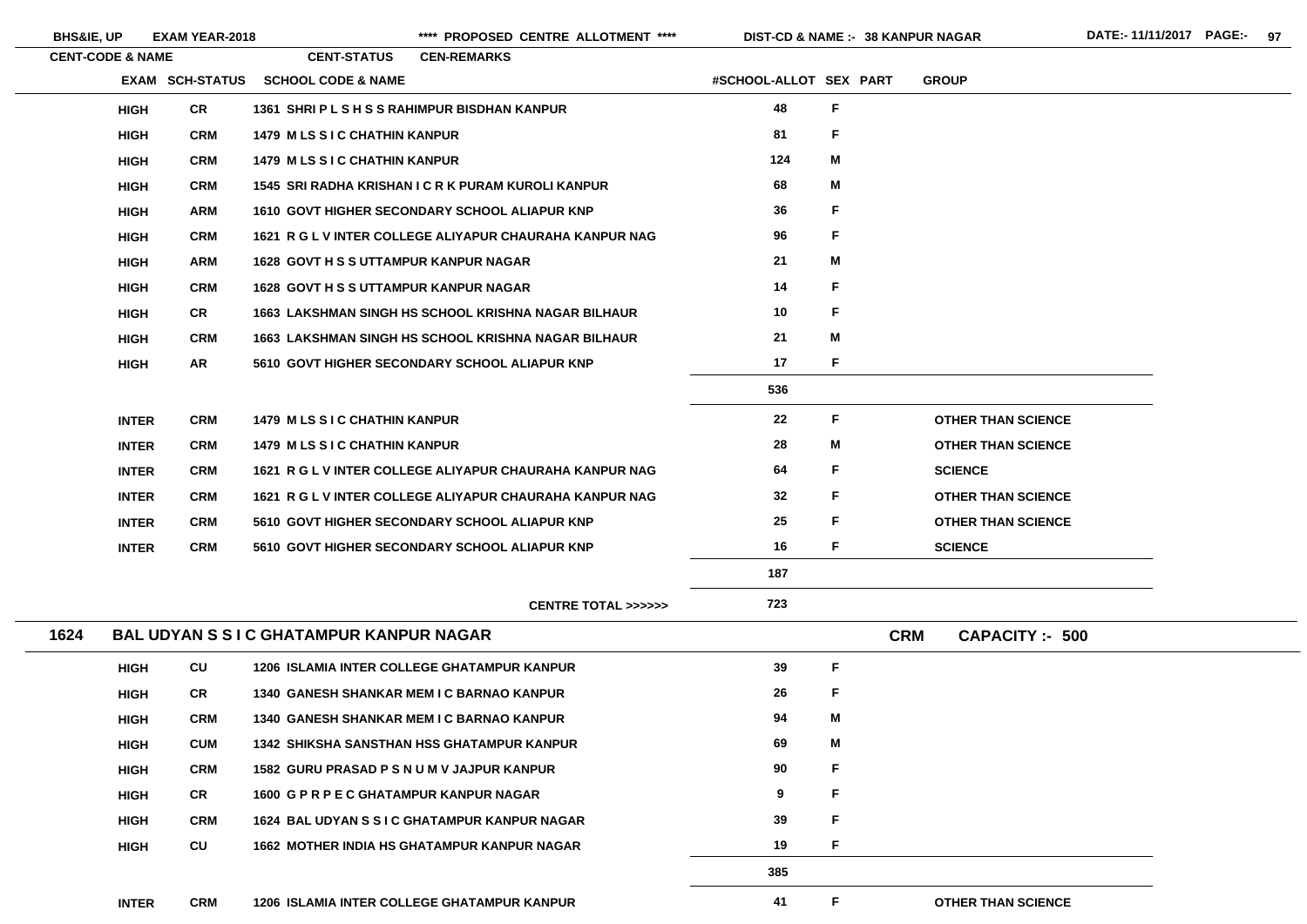- 
- 

- 
- 

- 
- 
- 
- <u> 1989 Johann Barn, mars ann an t-Aonaich an t-Aonaich ann an t-Aonaich ann an t-Aonaich ann an t-Aonaich an </u>

<u> 1989 - Johann Stoff, deutscher Stoffen und der Stoffen und der Stoffen und der Stoffen und der Stoffen und der</u>

**38 KANPUR NAGAR**

|      | <b>CENT-CODE &amp; NAME</b> |                        | <b>CENT-STATUS</b>                                      | <b>CEN-REMARKS</b> |                                              |                         |   |            |                           |
|------|-----------------------------|------------------------|---------------------------------------------------------|--------------------|----------------------------------------------|-------------------------|---|------------|---------------------------|
|      |                             | <b>EXAM SCH-STATUS</b> | <b>SCHOOL CODE &amp; NAME</b>                           |                    |                                              | #SCHOOL-ALLOT SEX PART  |   |            | <b>GROUP</b>              |
|      | <b>INTER</b>                | <b>CRM</b>             | <b>1206 ISLAMIA INTER COLLEGE GHATAMPUR KANPUR</b>      |                    |                                              | $\overline{\mathbf{7}}$ | F |            | <b>SCIENCE</b>            |
|      | <b>INTER</b>                | <b>CR</b>              | <b>1340 GANESH SHANKAR MEM I C BARNAO KANPUR</b>        |                    |                                              | 4                       | F |            | <b>SCIENCE</b>            |
|      | <b>INTER</b>                | <b>CR</b>              | <b>1340 GANESH SHANKAR MEM I C BARNAO KANPUR</b>        |                    |                                              | $\mathbf{3}$            | F |            | <b>OTHER THAN SCIENCE</b> |
|      | <b>INTER</b>                | <b>CRM</b>             | <b>1340 GANESH SHANKAR MEM I C BARNAO KANPUR</b>        |                    |                                              | 21                      | M |            | <b>SCIENCE</b>            |
|      | <b>INTER</b>                | <b>CRM</b>             | <b>1340 GANESH SHANKAR MEM I C BARNAO KANPUR</b>        |                    |                                              | 9                       | M |            | <b>OTHER THAN SCIENCE</b> |
|      | <b>INTER</b>                | <b>CRM</b>             | 1343 SHRI BHASKAR PRASAD SHASTRI INTER COLLEGE GHATAMPU |                    |                                              | 49                      | F |            | <b>SCIENCE</b>            |
|      | <b>INTER</b>                | <b>CRM</b>             | <b>1426 S S NIKETAN I C GHATAMPUR KANPUR</b>            |                    |                                              | 18                      | F |            | <b>SCIENCE</b>            |
|      | <b>INTER</b>                | <b>CRM</b>             | 1582 GURU PRASAD P S N U M V JAJPUR KANPUR              |                    |                                              | 46                      | F |            | <b>OTHER THAN SCIENCE</b> |
|      | <b>INTER</b>                | <b>CRM</b>             | <b>1584 SURYA PUBLIC INTER COLLEGE GHATAMPUR KANPUR</b> |                    |                                              | 19                      | F |            | <b>SCIENCE</b>            |
|      | <b>INTER</b>                | <b>CRM</b>             | 1600 G P R P E C GHATAMPUR KANPUR NAGAR                 |                    |                                              | 30                      | F |            | <b>SCIENCE</b>            |
|      | <b>INTER</b>                | <b>CRM</b>             | 1624 BAL UDYAN S S I C GHATAMPUR KANPUR NAGAR           |                    |                                              | 46                      | F |            | <b>SCIENCE</b>            |
|      |                             |                        |                                                         |                    |                                              | 293                     |   |            |                           |
|      |                             |                        |                                                         |                    | <b>CENTRE TOTAL &gt;&gt;&gt;&gt;&gt;&gt;</b> | 678                     |   |            |                           |
| 1637 |                             |                        | R KRISHNA SARASWATI IC BAHARAMPUR KANPUR                |                    |                                              |                         |   | <b>CRM</b> | <b>CAPACITY :- 750</b>    |
|      | <b>HIGH</b>                 | <b>CR</b>              | <b>1472 R M S HSS TRILOKPUR CHAUBEPUR KANPUR</b>        |                    |                                              | 44                      | F |            |                           |
|      | <b>HIGH</b>                 | CU                     | 1511 SARDAR PATEL H S SCHOOL MANDHANA KANPUR            |                    |                                              | 39                      | F |            |                           |
|      | <b>HIGH</b>                 | <b>CRM</b>             | <b>1608 GOVT G H S S RAIGOPALPUR KANPUR</b>             |                    |                                              | 30                      | F |            |                           |
|      | <b>HIGH</b>                 | <b>CRM</b>             | 1637 R KRISHNA SARASWATI IC BAHARAMPUR KANPUR           |                    |                                              | 136                     | F |            |                           |
|      | <b>HIGH</b>                 | <b>CRF</b>             | <b>1693 S RS RS GIRLS IC RADHAN KANPUR</b>              |                    |                                              | 30                      | M |            |                           |
|      |                             |                        |                                                         |                    |                                              | 279                     |   |            |                           |
|      | <b>INTER</b>                | <b>CRM</b>             | 1637 R KRISHNA SARASWATI IC BAHARAMPUR KANPUR           |                    |                                              | 159                     | F |            | <b>SCIENCE</b>            |
|      | <b>INTER</b>                | <b>CRM</b>             | 1637 R KRISHNA SARASWATI IC BAHARAMPUR KANPUR           |                    |                                              | 53                      | F |            | <b>OTHER THAN SCIENCE</b> |
|      | <b>INTER</b>                | <b>CRM</b>             | 1645 JASVANT SINGH VAN M IC BANI ITRA KANPUR NAGAR      |                    |                                              | 19                      | M |            | <b>OTHER THAN SCIENCE</b> |
|      |                             |                        |                                                         |                    |                                              | 231                     |   |            |                           |
|      |                             |                        |                                                         |                    | <b>CENTRE TOTAL &gt;&gt;&gt;&gt;&gt;&gt;</b> | 510                     |   |            |                           |
| 1644 |                             |                        | <b>GGIC CHUNNIGANJ KANPUR</b>                           |                    |                                              |                         |   | <b>AUF</b> | CAPACITY: 450             |
|      | <b>HIGH</b>                 | <b>BUM</b>             | 1079 HIRA LAL KHANNA I C JAWAHAR NGR KANPUR             |                    |                                              | 41                      | M |            |                           |
|      | <b>HIGH</b>                 | CU                     | 1164 ARSHI GIRLS INT COLL CHAMAN GANJ KANPUR            |                    |                                              | 64                      | F |            |                           |
|      | <b>HIGH</b>                 | <b>AUF</b>             | <b>1644 GGIC CHUNNIGANJ KANPUR</b>                      |                    |                                              | 60                      | F |            |                           |
|      | <b>HIGH</b>                 | <b>AUF</b>             | 5644 GGIC CHUNNIGANJ KANPUR                             |                    |                                              | 89                      | F |            |                           |
|      |                             |                        |                                                         |                    |                                              |                         |   |            |                           |